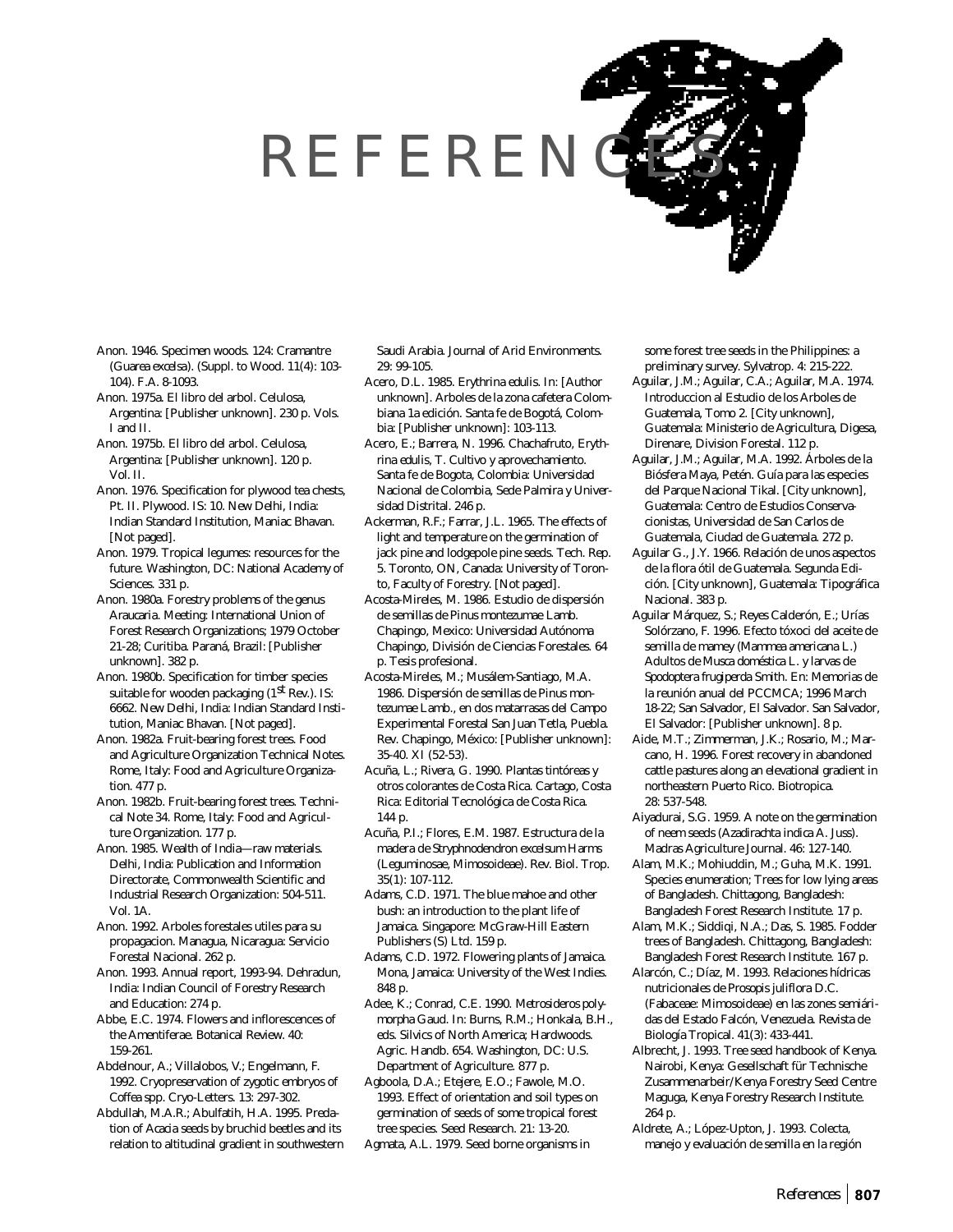forestal de Pátzcuaro, Michoacán. In: Primer Congreso Mexicano Sobre Recursos Forestales. Saltillo, Coah., México: Sociedad Mexicana de Recursos Forestales. Agosto 1993: 46

- Alexander, I.; Amad, N.; See, L.S. 1992. The role of mycorrhizas in the regeneration of some Malaysian forest trees. In: Marshall, A.G.; Swaine, M.D., eds. Tropical rain forest: disturbance and recovery: Proceedings of a Royal Society discussion meeting; 1991 September 18-19; [Place of meeting unknown]. Philosophical Transactions of the Royal Society of London. 335: 379-388.
- Alexandre, D.Y. 1978. Le rôle disseminateur des elephants en fôret de Tai, Côte-Ivoire. La Terre et La Vie. 32: 47-72.
- Alfaro, M.M.; Rojas, R. 1992. Estudio de caso; Sistemas agroforestales en la cuenca superior del río Nosara; Guanacaste, Costa Rica. En: Montagnini, F., ed. Sistemas agroforestales. San Jose, Costa Rica: Organización para Estudios Tropicales. 622 p.

Alim, A. 1979. Instruction manual for plantations in coastal areas. In: White, K.J., ed. Research considerations in coastal afforestation. Food and Agriculture Organization, United Nations, UNDP/FAO Project BDG/72/005. Chittagong, Bangladesh: Forest Research Institute: 65-75.

Allem, C.A. Personal communication. February 25, 1997. Letter C/CENARGEN 158. Empresa Brasilera de Pesquisa Agropecuaria, Centro Nacional Recursos Geneticos e Biotecnologia, Brasilia.

Allen, C.K. 1945. Studies in Lauraceae VI. A preliminary overview of the Mexican and Central American species. Journal of the Arnold Arboretum. 26: 280-434.

Allen, E.K.; Allen, O.N. 1965. *Nonleguminous plant symbiosis*. In: Gilmour, C.M.; Allen, O.N., eds. Microbiology and soil fertility. Corvallis, OR: Oregon State University Press: 77-106.

Allen, J.A. 1997. Untitled, unpublished data. On file with: USDA Forest Service, Institute of Pacific Islands Forestry, 1151 Punchbowl St., Rm. 323, Honolulu, HI 96813.

Allen, J.A. 1998 Mangroves as alien species: the case of Hawaii. Global Ecology and Biogeography Letters 7:61-71

Allen, O.N.; Allen, E.K. 1981. The Leguminosae. A source book of characteristics, uses and nodulation. [City unknown], WI: University of Wisconsin Press. 812 p.

Allen, P.H. 1956. The rain forest of Golfo Dulce. Gainesville, FL: University of Florida Press. 417 p.

Allen, P.H. 1959. Silva Cuscatlanica, native and exotic trees of El Salvador. Mimeografeado. El Salvador: Ministerio de Agricultura. 183 p.

Alpha, C.G. 1994. The physiological-ecology of *Hibiscus tiliaceus* L. (Malvaceae) in coastal Hawaiian riparian systems. Honolulu: University of Hawaii-Manoa. 178 p. M.S. thesis.

Alpi, A.; Togoni, F.; D'Amato, F. 1975. Growth regulator levels in embryo and suspensor of *Phaseolus coccineus* at two stages of development. Planta. 127: 153-162.

Altman, P.L.; Dittmer, D.S. 1972. Biology data book. [City unknown], MD: Federation of American Society for Experimental Biology.

[Not paged]. Vol. 1.

- Alvarenga, S; Flores, E.M. 1988. Morfología y germinación de la semilla de caoba *Swietenia macrophylla* King. San José, [Country unknown]: Revista de Biología Tropical. 36(2A): 261-267.
- Alvarez-Buylla, E.R.; García Barrios, R.; Lara Moreno, C.; Martíinez-Ramos, M. 1996. Demographic and genetic models in conservation biology: applications and perspectives for tropical rain forest tree species. Annual Review of Ecology and Systematics. 27: 387-421.

Alvarez-Buylla, E.R.; Martínez-Ramos, M. 1992. Demography and allometry of *Cecropia obtusifolia*, a neotropical pioneer tree—an evaluation of the climax-pioneer paradigm for tropical rain forests. Journal of Ecology. 80: 275-290.

Amma, S.; Watanabe, A. 1983. Long-term storage of germplasm in tea [*Camellia sinensis* (L.) O. Kuntze]. Bulletin of National Research Institute of Tea. 19: 29-57.

Ancalle, R. Personal communication. March 18, 1998. [No additional information available].

Anderson, R.L. 1986. Pathological problems in forest seeds. Journal of Seed Technology. 10: 138.

Anderson, W.R. 1983. *Byrsonima crassifolia* (Nance, Nancite, Schoemakers tree). In: Janzen, D.H., ed. Costa Rican natural history. Chicago: University of Chicago Press. 816 p.

Andresen, J.W. 1964. The taxonomic status of *Pinus chiapensis.* Phytologia. 10(6): 417-421.

Andressen, J.W. 1965. Stratification of seed of *Pinus strobiformis*. Tree Planters' Notes. 72: 5-7.

Andrino, F.J. [and others]. 1991. Guauhitemala. Asociación Guatemalteca de Becarios. Ciudad de Guatemala. [City unknown], Guatemala: Centro Impresor Piedra Santa. 65 p. Vol. 1.

Angenent, C.G.; Colombo, L. 1996. Molecular control of ovule development. Trends in Plant Science. 1: 228-232.

AOSA. 1992. Rules for testing seeds. Journal of Seed Technology. 6: 1-125.

Appanah, S.; Weinland, G. 1993. Planting quality timber trees in peninsular Malaysia: a review. Kepong, Malaysia: Forest Research Institute of Malaysia. 223 p.

Applegate, G.B.; Chamberlain, J.; Daruhi, G. [and others], comps. 1990. Sandalwood in the Pacific: a state-of-knowledge synthesis and summary from the April 1990 symposium. In: Proceedings of the symposium on sandalwood in the Pacific; 1990 April 9-11; Honolulu. Gen. Tech. Rep. PSW-122. Berkeley, CA: U.S. Department of Agriculture, Forest Service, Pacific Southwest Research Station: 1-11.

Aragón, H. 1998. Personal communication. Viveros, Camino al volcán de San Salvador, Dirección de Urbanización y Arquitectura, San Salvador, El Salvador.

Arce, M. 1996. Personal communication. Smurfit Cartón de Colombia, Cali, Colombia.

Arce, M.; Isaza, N. 1996. Producción de semillas por cono en cuatro especies del género *Pinus* en Colombia. Research Report 173. Cali, Colombia: Smurfit Cartón de Colombia. 8 p.

Arendt, W.J. 1993. The pearly-eyed thrasher: distribution, ecology, and life history strategy of an avian supertramp. Madison, WI: University

of Wisconsin. 454 p. Ph.D. dissertation.

- Arguedas, M. 1997. Personal communication. Discussion held during a meeting of the National Committee on Forest Conservation and Development held in San José, Costa Rica, August 14, 1997. [Affiliation and address of M. Arguedas unknown].
- Arguedas, M.; Hilje, L.; Quirós, L. [and others]. 1993. Catálogo de plagas y enfermedades forestales en Costa Rica. San José, Costa Rica: Programa Interinstitucional de Protección Forestal. 57 p.
- Arias, D. 1992. Recopilación de información silvicultural sobre 21 especies maderables nativas de la región huetar norte de Costa Rica. Documento del Proyecto 24. Alajuela, Costa Rica: Cooperación en los Sectores Forestalñ y Maderero. 77 p.
- Arias, R.; Macqueen, D.J. 1996. Traditional uses and potential of the genus *Calliandra* in Mexico and Central America. In: Evans, D.O., ed. International workshop on the genus *Calliandra:* Proceedings of a workshop; 1996 January 23-27; Bogor, Indonesia. Morrilton, AR: Winrock International: 108-114.
- Arisman, H.; Havmoller, P. 1994. Seed supply strategy for a pulpwood plantation project in southern Sumatra. In: Drysdale, R.M.; John, S.E.T.; Yapa, A.C., eds. Proceedings of an international symposium on genetic conservation and production of tropical forest tree seed; 1993 June 14-16; Chiang Mai, Thailand. [Place of publication unknown]: Association of Southeast Asian Nations Canada Forest Tree Seed Center: 3253-3254.
- Armbruster, W.S.; Berg, E.E. 1994. Thermal ecology of male euglossine bees in a tropical wet forest: Fragrance foraging in relation to operative temperature. Biotropica. 26: 50-60.
- Armstrong, J.E.; Drummond, B.A. 1986. Floral biology of *Myristica fragans* Houtt. (Myristicaceae), the nutmeg of commerce. Biotropica. 18: 32-38.
- Arnáez, E.; Moreira, I. 1992. Estudio morfologico de semillas forestales de altura. Tecnologia en Marcha. 11(3): 67-72.
- Arnáez, E.; Moreira, I. 1995a. Estudio preliminar de la biología reproductiva de cinco especies forestales nativas de la Región Huetar Norte de Costa Rica. In: Memoria, Simposio sobre Avances de la Producción de Semillas Forestales en América Latina; 1995 October 16-20; Managua, Nicaragua. 5 p. (mimeo).
- Arnaéz, E.; Moreira, I. 1995b. Fenología y su utilidad en la domesticación de especies. In: Memoria, Simposio Sobre Avances en la Producción de Semillas Forestales en América Latina; 1995 octubre 16-20; Managua, Nicaragua. Turrialba, Costa: Centro Agronómico Tropical de Investigación y Enseñanza: 123-130.
- Arnáez, E.; Moreira, I.; Rojas, T.; Torres, G. 1992. Duraznillo. Especies Forestales Tropicales. Subserie de cuadernos científicos y tecnológicos No. 7. Cartago, Costa Rica: Editorial Tecnológica. 7 p.
- Arnason, J.T.; MacKinnon, S.; Durst, A. [and others]. 1993. Insecticides in tropical plants with non-neurotic modes of action. In: Downum, K.R.; Romeo, J.T.; Stafford, H.A.,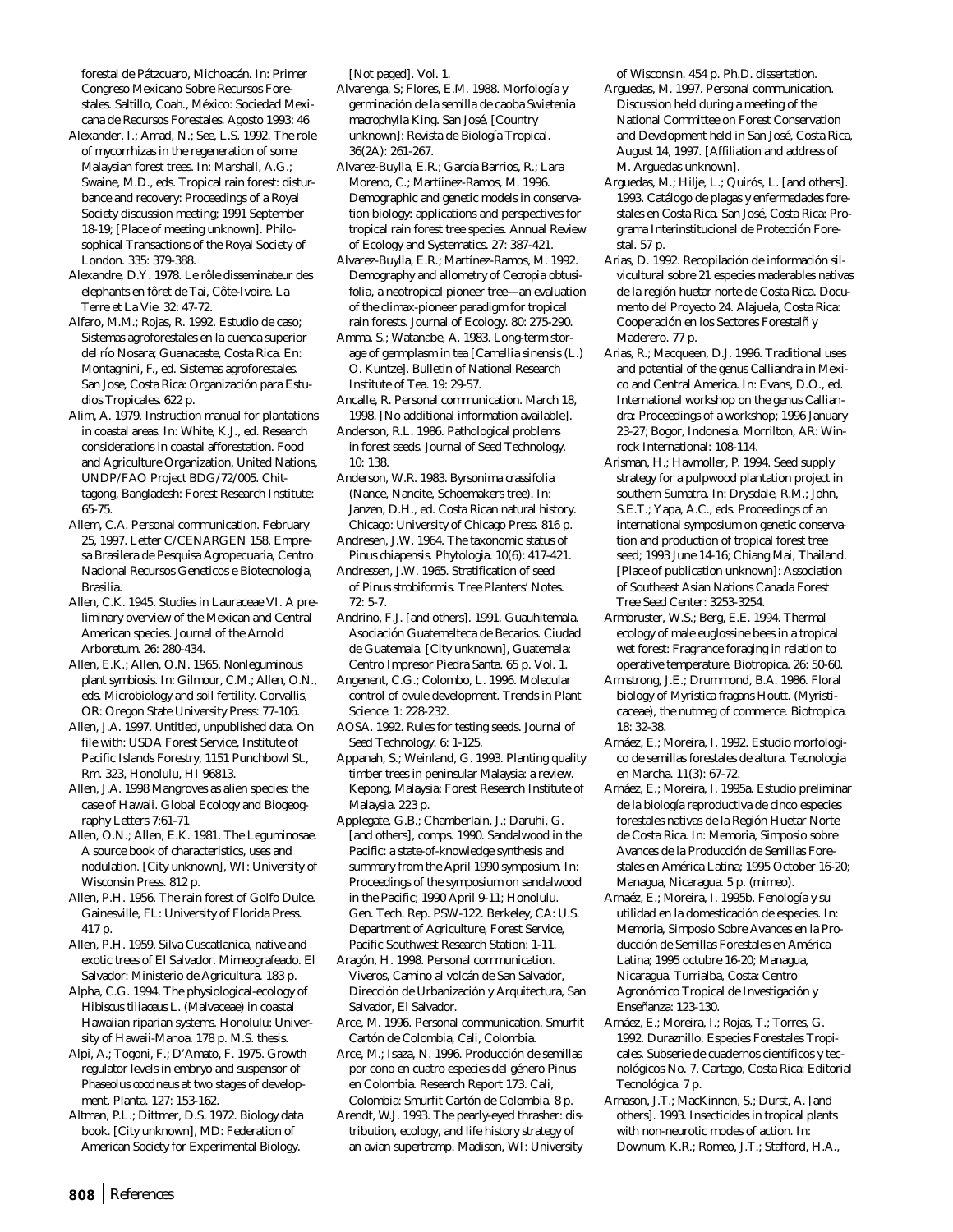eds. Recent advances in phytochemistry. Phytochemical potential of tropical plants. New York: Plenum Press. [Not paged]. Vol. 7.

- Arroyo, K. 1981. Breeding systems and pollination biology in Leguminosae. In: Polhill, R.M.; Raven, P.H., eds. Advances in legume systematics. Kew, U.K.: Royal Botanic Gardens: 723-769.
- Arvigo, R.; Balick, M. 1995. Rainforest remedies, one hundred healing herbs of Belize. [City unknown], WI: Lotus Press. 219 p.
- Arze, A.; Weeda, H. 1996. Manual de arbolado urbano. La Paz, Bolivia: Artes Graficas Latina. 96 p.
- Ashton, P.S. 1984. Biosystematics of tropical woody plants: a problem of rare species. In: Grant, W.F., ed. Plant biosystematics. New York: Academic Press: 497-518.
- Ashton, P.S. 1989. Dipterocarp reproductive biology. In: Leith, H.; Werger, .J.A., eds. Tropical rain forest ecosystems. Ecosystems of the world. Amsterdam, The Netherlands: Elsevier: 219-240. Vol. 14B.
- Asiddao. F.; Nestor, M. 1958. Silvical characteristics of smooth narra (*Pterocarpus indicus* Willd.). Silvical Leaflet 1. Manila, Philippines: Department of Agriculture and Natural Resources, Bureau of Forestry, Forest Research Division. 15 p.
- Asociación Becaria Guatemalteca. 1995. Guauhitemala, Lugar de bosques. [City unknown],Guatemala: Editorial Piedra Santa. 67 p. Vol. 1.
- Asociación Costarricense para el Estudio de Especies Forestales Nativas. 1994. Memoria, Segundo Encuentro Regional sobre Especies Forestales Nativas de la Zona Norte y Atlántica de Costa Rica; 1992 setiembre 24-25; Estación Biológica La Selva, Puerto Viejo de Sarapiquí, Costa Rica. Heredia, Costa Rica: Asociación Costarricense para el Estudio de Especies Hativas. 86 p.
- Asociación Costarricense para el Estudio de las Especies Forestales Nativas. 1994. II. Encuentro regional sobre especies forestales nativas de la zona norte y Atlántica de Costa Rica. Memoria. Set. 24-25, 1992. Sarapiquí, Costa Rica: Estación Biológica La Selva. 90 p.
- Assy-Bah, B.; Engelmann, F. 1992. Cryopreservation of mature embryos of coconut (*Cocos nucifera* L.) and subsequent regeneration of plantlets. Cryo-Letters. 13: 117-126.
- Athaya, C.D. 1985. Ecological studies of some forest tree seeds. II. Seed storage and viability. Indian Journal of Forestry. 8(2): 137-140.
- Aublet, M.F. 1775. Histoire des plantes de a Guiane Françoise. Libraire de la Faculté de Médecine, quai des augustins. Paris, France: P.F. Didot. [Not paged].
- Augspurger, C.K. 1984. Light requirements of neotropical tree seedlings: a comparative study of growth and survival. Journal of Ecology. 72: 777-795.
- Augspurger, C.K. 1986. Morphology and dispersal potential of wind-dispersed diaspores of Neotropical trees. American Journal of Botany. 73: 353-363.
- Augspurger, C.K.; Hogan, K.P. 1983. Wind dispersal of fruits with variable seed number in a tropical tree (*Lonchocarpus pentaphylus*: Legu-

minosae). American Journal of Botany. 70: 1031-1037.

- August, P.V. 1981. Fig fruit consumption and seed dispersal by *Artibeus jamaicensis* in the Llanos of Venezuela. Biotropica. 13 (Suppl.): 70-76.
- Avila, M.L.; Hernández, V.H.; Velarde, E. 1996. The diet of resplendent quetzal (*Pharomachrus mocinno mocinno*: Trogonidae) in a Mexican cloud forest. Biotropica. 28: 720-727.
- Azcon, A.C.; Barea, J.M. 1980. Micorrizas. Investigación y Ciencia. 47: 8-16.
- Babeley, G.S.; Kandya, A.K. 1986. Excisedembryo test of seed germinability—an evaluation through the seeds of six dry-deciduous tropical forest tree species. Journal of the Japanese Forestry Society. 68(5): 197-199.
- Bahuguna, V.K.; Rawat, M.M.S.; Minthani, K.C. 1987. Investigation of seeds of *Michelia champaca* Linn. for perfection of optimum conditions of storage. Indian Forester. 113(4): 243-248.
- Bailey, L.H. 1928. The standard cyclopedia of horticulture. London, U.K.: MacMillan Co. 3,639 p.
- Bailey, L.H. 1941. The standard cyclopedia of horticulture. New York: The MacMillan Company. 1,200 p.
- Bailey, L.H. 1949. Manual of cultivated plants. New York: The MacMillan Company. 1,116 p.
- Bailey, L.H. 1974. Manual of cultivated plants. New York: Macmillan Publishing Co., Inc. [Not paged].
- Bailey, L.H.; Bailey, E.Z. 1976. (Hortorium). Hortus third. A concise dictionary of plants cultivated in the United States and Canada. Revised by the staff of the Liberty Hyde Bailey Hortorium, Cornell University. New York: MacMillan Publishing Co., Inc. 1,290 p.
- Bailey, L.H., Bailey E.Z. (Hortorium) 1978 Hortus third. A concise dictionary of plants cultivated in the United States and Canada. Revised by the Staff of the Liberty Hyde Bailey Hortorium, Cornell University, New York: MacMillan Publishing Co., Inc. 1290 p.
- Baker, D.D.; Montagnini, F. 1994. Estimation of nitrogen fixation by the tropical legume tree *Stryphnodendron microstachyum* Poepp. Et Endl. Nitrogen Fixing Trees Research Reports. 12: 139-141.
- Baker, H.G. 1965. Plants and civilization. Belmont, CA: Wadsworth Publishing Company. 3 p.
- Baker, H.G.; Baker, I. 1983. Floral nectar sugar constituents in relation to pollination type. In: Jones, C.E.; Little, R.J., eds. Handbook of experimental pollination biology. New York: Scientific and Academic Editions: 117-141.
- Baker, I.; Baker, H.G. 1982. Some chemical constituents of floral nectars of *Erythrina* in relation to pollinators and systematics. Allertonia. 3(1): 25-37.
- Baker, K.F. 1972. Seed pathology. In: Kozlowski, T.T., ed. Seed biology. New York: Academic Press: 317-416. Vol. II.
- Bakshi, B.K. 1951. Mortality of *Casuarina equisetifolia* Forst. Indian Forester. 77: 269-276.
- Baldwin, H.I. 1942. Forest tree seed. Waltham, MA: Chronica Botanica. [Not paged].
- Balée, W.A. 1987. Anàlise preliminar de inven-

tàrio florestal e a etnobotànica Ka' apor (Maranhao). Boletín do Musea Paraense Emílio Goeldi. 3: 29-30.

- Balfour, E. 1983. The timber trees, timber, and fancy woods. Dehra Dun, India: Bishen Singh Mahendra Pal Sing. 181 p.
- Balick, M.; Cox, P.A. 1996. Plants, people, and culture. The science of ethnobotany. New York: Scientific American Library, W. H. Freeman and Company. 228 p.
- Balick, M.; Mendelsohn, R. 1991. Assessing the economic value of traditional medicines from tropical rainforests. Conservation Biology. 6(1): 128-130.
- Balogun, A.M.; Fetuga, B.L. 1985. Fatty acid composition of seed oils of some members of the Leguminosae family. Food Chemistry. 17(3): 175-182.
- Bálsamo, R.A.; Thomson, W.W. 1993. Ultrastructural features associated with secretion in the salt glands of *Frankenia grandifolia (Frankeniaceae)* and *Avicennia germinans (Avicenniaceae)*. American Journal of Botany. 80(11): 1276-1283.
- Bálsamo, R.A.; Thomson, W.W. 1995. Salt effects on membrances of the hypodermis and mesophyll cells of *Avicennia germinans (Avicenniaceae*): freeze-fracture study. American Journal of Botany. 82(4): 435-440.
- Bangarwa, K.S.; Singh, V.P.; Tomer, R.P.S. 1995. Progeny testing for seed quality parameters in *Dalbergia sissoo* Roxb. Seed Science and Technology. 23: 253-257.
- Bangash, S.H. 1977. Salt tolerance of forest species as determined by germination of seeds at different salinity. Pakistan Journal of Forestry. 27 (2): 93-97.
- Banik, R.L. 1977. Studies on grading of teak fruits—one. Fruit size a factor in germination of teak seeds. Bano Biggyan Patrika. 6(1): 1-7.
- Banik, R.L. 1980. Studies on sowing position of Garjan seeds and their germination and seedling behaviour. Bano Biggyan Patrika. 9(1&2): 43-52.
- Bannister, B.A. 1967. The ecological life cycle of *Euterpre globosa* Gaertn. Chapel Hill, NC: University of North Carolina, Department of Botany. [Not paged]. M.S. thesis.
- Barajas, J.; Rebollar, S.; Echenique-Manrique, R. 1979. Anatomía de maderas de México N12. Veinte especies de la Selva Lacandona. Biotica. 4(4): 163-193.
- Baretta-Kuippers, T. 1982. Wood structure of the genus *Erythrina*. Allertonia. 3(1): 121-154.
- Barneby, R.C.; Grimes, J.W. 1996. Silk tree, guanacaste, monkey's earring: A generic system for the synandrous Mimosaceae of the Americas. Part I. *Abarema*, *Albizia*, and allies. Memoirs of the New York Botanical Garden. 74: 1-292.
- Barnes, R.D; Mullin, L.J. 1974. Flowering phenology and productivity in clonal seed orchards on *Pinus patula*, *P. elliottii, P. taeda*, and *P. kesiya* in Rhodesia. Harare, Zimbabwe: Zimbabwe Forestry Commission. 81 p.
- Barnett, J.P.; McLemore, B.F. 1967. Germination of loblolly pine seed hastened by soakings in aerated cold water. Tree Planter's Notes. 18(2): 24-25.
- Barnett, M.R.; Crewz, D.W. 1989. An introduc-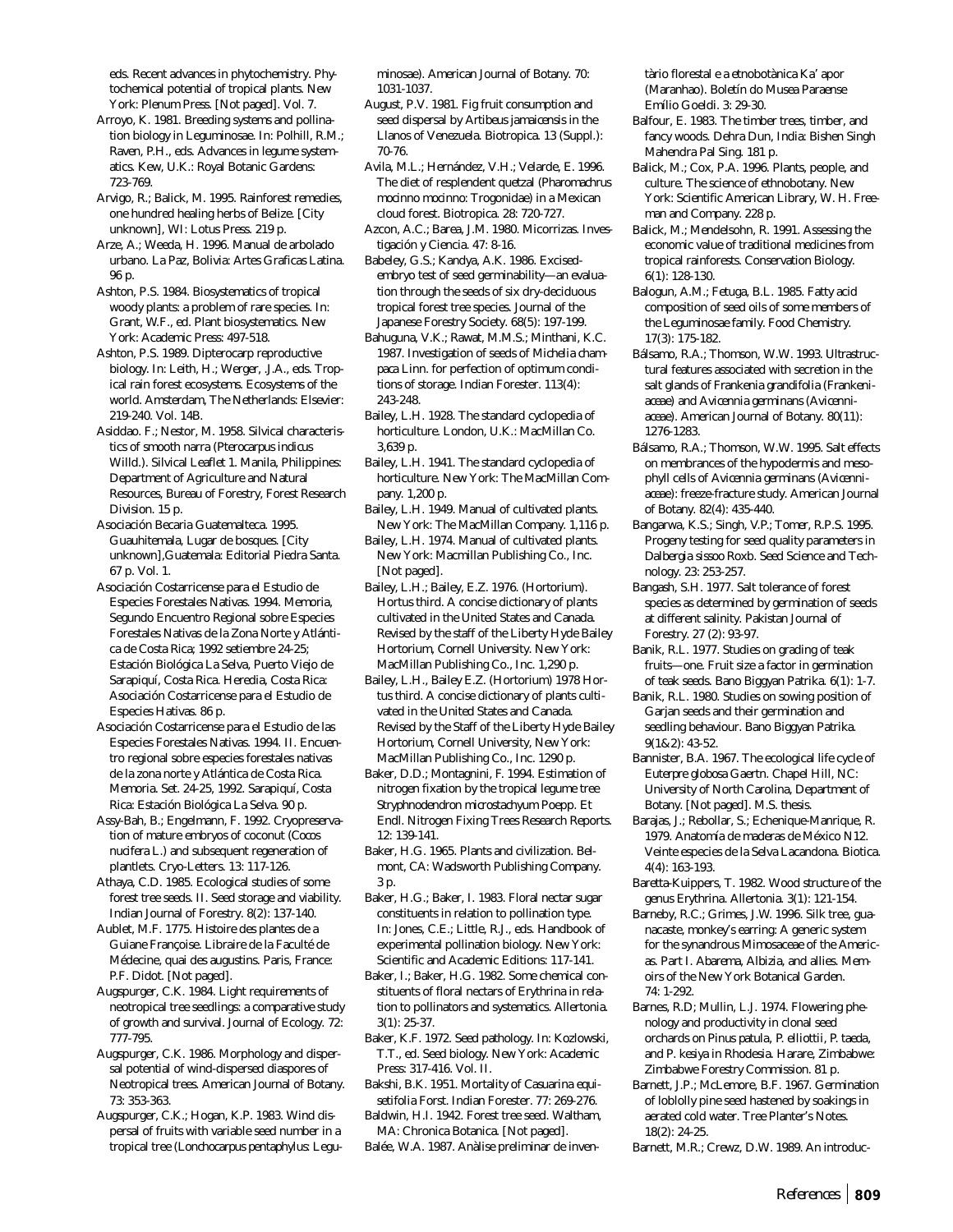tion to planting and maintaining selected common coastal plants in Florida. Florida Sea Grant Report 97. Gainesville, FL: [Publisher unknown]. 108 p.

Barrera, A. 1981. Sobre la unidad de habitación tradicional campesina y el manejo de recursos bióticos en el área maya yucatanense. BIOTI-CA. 5(3): 115-129.

Barrera, N. 1992. El chachafruto, basul o sachaporoto, pasado, presente y futuro en Colombia. Resómenes, Primer Simposio ecuatoriano de Etnobotánica y Botánica Económica. Quito, Ecuador: Universidad Católica del Ecuador. 6 p.

Barrera, N. 1994a. Etnobotánica del chachafruto, baló o sachaporoto, *Erythrina edulis*, T. Impreso Universitario. Sede Palmira, Colombia: Universidad Nacional de Colombia. 36 p.

Barrera, N. 1994b. JFTA highlights *Erythrina edulis*: Multipurpose tree for the tropical highlands. NFTA 94-01, January. [City unknown], HI: Nitrogen Fixing Tree Association. 1 p.

Barrera, N.; Vidal, L. 1992. Erythrina del Valle del Cauca. Colombia en Memorias I Congreso Nacional sobre Biodiversidad. Universidad del Valle. Cali, Colombia: Instituto de Estudios del Pacífico. [Not paged].

Barrero Castillo, F. 1984. El potencial de las zonas cafeteras para el caucho natural (*Hevea brasiliensis*). Bogotá, Colombia: Federación del Café. 37 p.

Barreto Avila, G.; Herrera, J.D.; Trujillo Navarrete, E. 1990. El Nogal. Bogota, Colombia: Instituto de Recursos Naturales. 20 p.

Barreto, G.; Herrera, J. 1990. El Roble, manual general. [Place of publication unknown]: Instituto Nacional de los Recursos Naturales Renovables y del Ambiente. 21 p.

Barrett, B. 1994. Medicinal plants of Nicaragua's Atlantic coast. Economic Botany. 48(1): 8-20.

Barrett, M.F. 1956. Common exotic trees of South Florida. Gainesville, FL: University of Florida Press. 414 p.

Barrett, S.C.H.; Richards, J.H. 1990. Heterostyly in tropical plants. Memoirs of the New York Botanical Garden. 55: 35-61.

Barrett, W.G. 1972. Variación de caracteres morfólogicos en poblaciones naturales de *Pinus patula* Schlect. et Cham. en México. Suplemento Forestal 7. Castelar, Argentina: Institute for Domestic and Internal Affairs. 9-35.

Bartholomaus, A. [and others]. 1990. El manto de la tierra. Flora de los Andes. Bogotá, Colombia: German Commission for Technical Support-Gesellschaft für Technische Zusammenarbeir International Organization for Protection of Nature. 335 p.

Barton, A.M. 1984. Neotropical pioneer and shade-tolerant tree species: Do they partition tree-fall gaps? Journal of Ecology. 25: 196-202.

Barton, L.V. 1954. Storage and packeting of seeds of Douglas-fir and Western hemlock. Boyce Thompson Institute Contribution. 18: 25-37.

Barton, L.V. 1961. Seed preservation and longevity. London, U.K.: Leonard Hill. [Not paged].

Basnet, K.; Likens, G.E.; Scatena, F.N.; Lugo, A.E. 1992. Hurricane Hugo: damage to a tropical rain forest in Puerto Rico. Journal of Tropical Ecology. 8: 47-55.

Basnet, K.; Scatena, F.N.; Likens, G.E.; Lugo, A.E. 1993. Ecological consequences of root grafting in tabonuco (*Dacryodes excelsa*) trees in the Luquillo Experimental Forest, Puerto Rico. Biotropica. 25: 28-35.

Bass, L.N. 1975. Seed storage of *Carica papaya* L. HortScience. 10: 232.

Basu, R.N.; Pal, P. 1980. Control of rice seed deterioration by hydration-dehydration pretreatments. Seed Science and Technology. 8: 151-160.

Bauer, G.P. 1987. *Swietenia macrophylla* and *Swietenia macrophylla* x *S. mahogani* development and growth: the nursery phase and the establishment phase in line planting, in the Caribbean National Forest, Puerto Rico. Syracuse, NY: State University of New York. 330 p. M.S. thesis.

Bawa, K.S. 1976. Breeding of tropical hardwoods: an evaluation of underlying bases, current status, and future prospects. In: Burley, J.; Styles, B.T., eds. Tropical trees: variation, breeding and conservation. Linnean Society Symposium Series 2. [Place of publication unknown]: Academic Press. [Not paged].

Bawa, K.S. 1992. Mating systems, genetic differentiation and speciation in tropical rain forest plants. Biotropica. 24: 250-255.

Bawa, K.S.; Ashton, P.S.; Nor, S.M. 1990. Reproductive ecology of tropical forest plants: Management issues. In: Bawa, K.S.; Hadley, M., eds. Reproductive ecology of tropical forest plants. Man and the biosphere series. [City unknown], NJ: The Parthenon Publishing Group, Ltd.: 3-13. Vol. 7.

Bawa, K.S.; Beach, J.H. 1983. Self-incompatibility systems in the Rubiaceae of a tropical lowland wet forest. American Journal of Botany. 70: 1281-1288.

Bawa, K.S.; Bullock, S.H. [and others]. 1985a. Reproduction biology of tropical lowland rain forests. II. Pollination systems. American Journal of Botany. 72(3): 346-356.

Bawa, K.S.; Krugman, S.L. 1991. Reproductive biology and genetics of tropical trees in relation to conservation and management. In: Gómez-Pompa, A.; Whitmore, T.C.; Hadley, M., eds. Rain forest regeneration and management. Man and the biosphere series. [City unknown], NJ: The Parthenon Publishing Group, Ltd.: 119-136. Vol. 6.

Bawa, K.S.; Perry, D.; Beach, J.H. 1985b. Reproduction biology of tropical lowland rain forests. I. Sexual systems and incompatibility mechanisms. American Journal of Botany. 72(3): 331-345.

Bawa, K.S.; Webb, C.J. 1984. Flower, fruit and seed abortion in tropical forest trees: implications for the evolution of paternal and maternal reproductive patterns. American Journal of Botany. 71: 736-751.

Bayley, A. 1997. Personal communication. South African Pulp and Paper Industry Ltd. Tweedie, South Africa.

Bazzaz, F.A. 1991. Regeneration of tropical forests: Physiological responses of pioneer and secondary species. In: Gómez-Pompa, A.; Whitmore, T.C.; Hadley, M., eds. Rain forest regeneration and management. Man and the

biosphere series. [City unknown], NJ: The Parthenon Publishing Group, Ltd.: 91-118. Vol. 6.

- Bazzaz, F.A.; Ackerly, D.D. 1991. Reproductive allocation and reproductive effort in plants. In: Fenner, M., ed. Seeds. The ecology of regeneration in plant communities. Oxon, U.K.: Commonwealth Agricultural Bureau International: 1-26.
- Bazzaz, F.A.; Pickett, S.T.A. 1980. Physiological ecology of tropical succession: a comparative view. Annual Review of Ecology and Systematics. 11: 287-310.
- Beard, J.S. 1944. Climax vegetation in tropical America. Ecology. 25: 127-158.
- Becker, V.O. 1976. Microlepidópteros asociados con *Carapa*, *Cedrela* y *Swietenia* en Costa Rica. In: Whitmore, J.L., ed. Studies on the shootborer *Hypsipuyla grandella* Zeller, Lep. Pyralidae II. Turrialba, Costa Rica: Centro Agronómico Tropical de Investigación y Enseñanza: 75-101.
- Becquerel, P. 1934. La longévité des graines macrobiotiques. Comptes Rendus de l'Académie des Sciences (Paris). 199: 1662-1664.
- Becwar, M.R.; Stanwood, P.C.; Leonhardt, K.W. 1983. Dehydration effects on freezing characteristics and survival in liquid nitrogen of desiccation-tolerant and desiccation-sensitive seeds. Journal of the American Society for Horticultural Science. 108: 613-618.
- Bedell, P.E. 1989. Preliminary observations on variability of teak in India. Indian Forester. 115: 72-81.
- Bejar, E.; Amarquaye, A.; Che, C. [and others]. 1995. Constituents of *Byrsonima crassifolia* and their spasmogenic activity. International Journal of Pharmacognosy. 33(1): 25-32.
- Bejar, E.; Malone, H.H. 1993. Pharmacological and chemical screening of *Byrsonima crassifolia*, a medicinal tree from Mexico. Journal of Ethnopharmacology. 39: 141-158.
- Belcher, E. 1985. Optimum germination temperatures for seeds of six Central American pine species. In: South, D.B., ed. Proceedings, international symposium on nursery management practices for the southern pines; 1985 August 4-9; Montgomery, AL. Auburn, AL: Auburn University: 89-93.
- Benavides, J. 1994. Follaje de poró (*Erythrina poeppigiana*) y fruto de musáceas como suplementos para rumiantes menories en estabulación. En: Por Jorge Benavides, ed. Arboles y arbustos forrajeros en América Central. Turrialba, Costa Rica: Centro Agronómico Tropical de Investigación y Enseñanza: 341-355.
- Benavides, J.; Alarcón, H.G. 1990. Comparación del poró (*Erythrina poeppigiana*) con otras fuentes nitrogenadas de diferente potencial de escape a la fermentación ruminal como suplemento de vacas lecheras alimentadas con caña de azócar (*Saccharum officinarum*). Turrialba, Costa Rica: Centro Agronómico Tropical de Investigación y Enseñanza. 145 p. Tesis Magister Scientitae.
- Bendana, F.E. 1962. The physiology of coffee seeds. I. Problems related to storage. Coffee. Turrialba. 4: 73-75.
- Benitez Ramos, R.F.; Montesinos Lagos, J.L. 1988. Catalogo de cien especies forestales de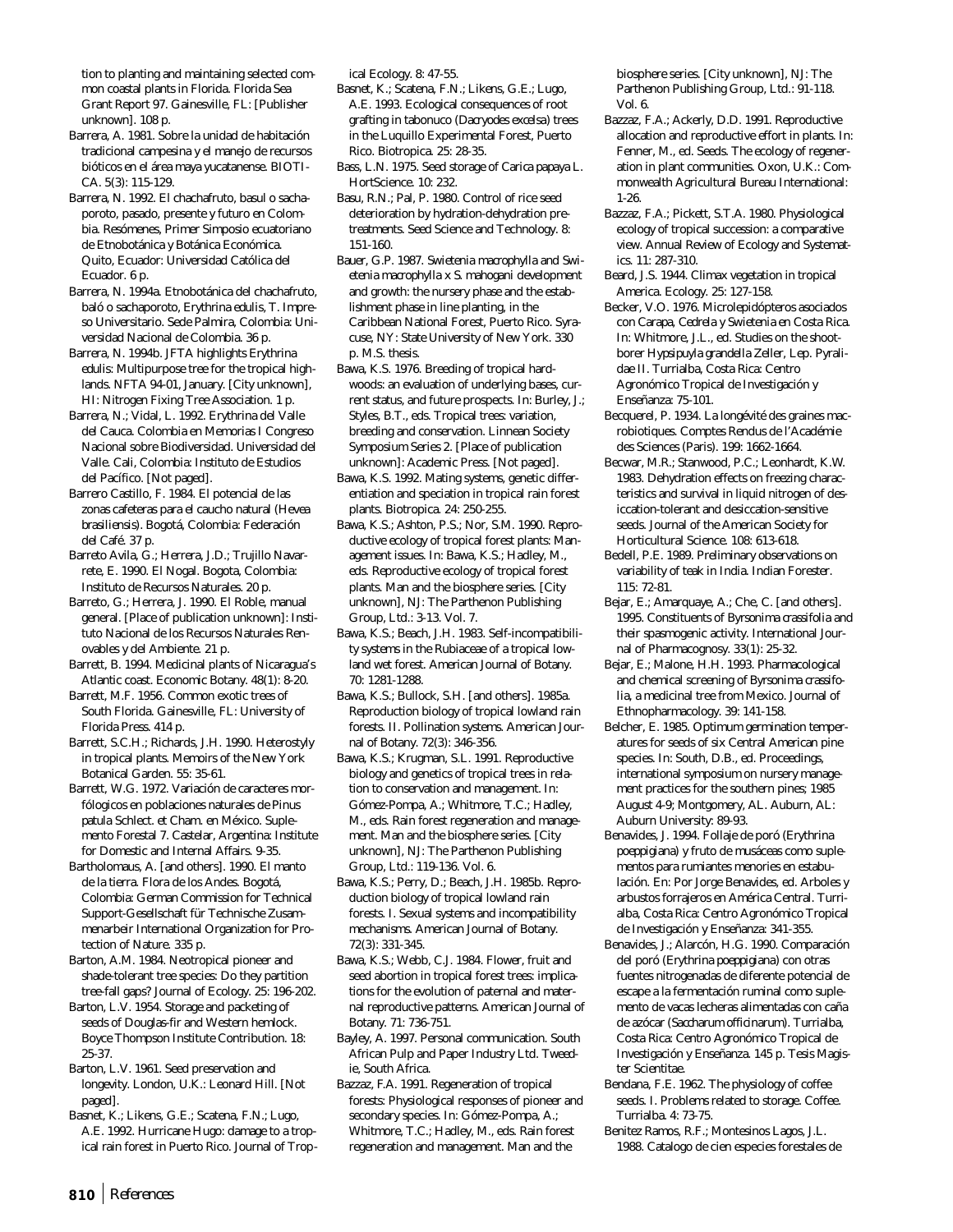Honduras: distribución, propiedades y usos. Siguatepeque, Honduras: Escuela Nacional de Ciencia Forestales. [Not paged].

- Bennett, B. 1997. What is ethnobotany and how do we sustain this science for the future? Proceedings, Building bridges with traditional knowledge; 1997 February 12-17; [City unknown], FL. Gainesville, FL: University of Florida. [Not paged].
- Benthall, A.P. 1933. The trees of Calcutta and its neighborhood. Calcutta, India: Thacker Spink and Co. 513 p.
- Bentham, G. 1875. VII. Revision of the suborder Mimosae. Transactions of the Linnean Society of London. 30: 335-668.
- Bentham; Hooker. 1862-63. General plantarum: The genera of plants. [City unknown], U.K.: [Publisher unknown]. [Not paged]. 3 vols.
- Bentley, B.L.; Elias, T.S. 1983. The biology of nectaries. New York: Columbia University Press. 259 p.
- Berendsohn, W.G. 1989. Listado básico de la flora salvadorensis. Dicotyledonae. Familia 118: Leguminosae. San Salvador, El Salvador: Jardín Botánico La Laguna. Cuscatlania. I: 118-119.
- Berendsohn, W.G.; Araniva de González, A.E. 1989. Listado básico de la flora salvadorensis: Familia 118: Leguminosae. Cuscatlania. 1(2): 1-16.
- Berg, C.C. 1972. Olmedieae. Brosimeae (Moraceae). Flora neotropica. Monograph No. 7: 1-228.
- Berg, C.C. 1989. Classification and distribution of *Ficus*. Experientia. 45:605-611.
- Berg, C.C.; Dewolf, G.P. 1975. Moraceae. Flora of Suriname. 5(1): 173-299.
- Berg, R.Y. 1975. Myrmecochorous plants in Australia and their dispersal by ants. Australian Journal of Botany. 23: 475-508.
- Berjak, B.; Pammenter, N.W. 1997. Progress in the understanding and manipulation of desiccation-sensitive (recalcitrant) seeds. In: Ellis, R.H.; Black, M.; Murdoch, A.J.; Hong, T.D., eds. Basic and applied aspects of seed biology. Proceedings of the fifth international workshop on seeds; 1995; [Place of meeting unknown]. Dordrecht, The Netherlands: Kluwer Academic Publishers: 689-703.
- Berjak, P. 1996. The role of microorganisms in deterioration during storage of recalcitrant and intermediate seeds. In: Ouedraogo, A.S.; Poulsen, K.; Stubsgaard, F., eds. Intermediate/recalcitrant tropical forest tree seeds. Rome, Italy: International Plant Genetics Resources Institute, and Humlebaek, Denmark: Danish International development Agency Forest Seed Center: 121-126.
- Berjak, P.; Bradford, K.J.; Kovach, D.A.; Pammenter, N.W. 1994. Differential effects of temperature on ultrastructural responses to dehydration in seeds of *Zizania palustris*. Seed Science Research. 4: 111-121.
- Berjak, P.; Dini, O. [n.d.]. Unpublished observations. [No additional information available.]
- Berjak, P.; Farrant, J.M.; Mycock, D.J.; Pammenter, N.W. 1990. Recalcitrant (homoiohydrous) seeds: the enigma of their desiccationsensitivity. Seed Science and Technology. 18: 297-310.
- Berjak, P.; Farrant, J.M.; Pammenter, N.W. 1989. The basis of recalcitrant seed behaviour. In: Taylorson, R.B., ed. Recent advances in the development and germination of seeds. New York: Plenum Press: 89-108.
- Berjak, P.; Pammenter, N.W. 1994. Recalcitrance is not an all-or-nothing situation. Seed Science Research. 4: 263-264.
- Berjak, P.; Pammenter, N.W. 1997. Progress in the understanding and manipulation of desiccation-sensitive (recalcitrant) seeds. In: Ellis, R.M.; Black, M.; Murdoch, A.J.; Hong, T.D., eds. Basic and applied aspects of seed biology. Proceedings of the fifth international workshop on seeds; 1995; [Place of meeting unknown]. Dordrecht, The Netherlands: Kluwer Academic Publishers: 689-703.
- Berjak, P.; Pammenter, N.W.; Vertucci, C.W. 1992. Homoiohydrous (recalcitrant) seeds: developmental status, desiccation sensitivity and the state of water in axes of *Landolphia kirkii* Dyer. Planta. 186: 249-261.
- Berjak, P.; Vertucci, C.W.; Pammenter, N.W. 1993. Effects of developmental status and dehydration rate on characteristics of water and desiccation-sensitivity in recalcitrant seeds of *Camellia sinensis*. Seed Science Research. 3: 155-166.
- Berjak, P.; Villiers, T.A. 1972. Ageing in plant embryos. II. Age-induced damage and its repair during early germination. New Phytologist. 71: 135-144.
- Bermejo, J.; Passetti, F. 1985. El arbol en apoyo de la agricultura: Sistemas agroforestales en la Sierra Peruana. Documento de trabajo #4. Minsiterio de Agricultura, Instituto Nacional Forestal y de Fauna. Lima, Peru: Proyecto Food and Agricultural Organization. 43 p.
- Bernhardi, J.J. 1832. Über die merkwürdigste verschiedenheiten des entwickelten pflanzen embryos und ihre wert für systematik. Linnaea. 7:561-613.
- Berrie, A.M.M.; Drennan, D.S.H. 1971. The effect of hydration-dehydration on seed germination. New Phytologist. 70: 135-142.
- Berry, P.E.; Aymard, C.; Romero, G.A. 1997. *Copaifera camibar* (Caesalpiniaceae), a useful and locally common but previously unreported species in Venezuela. BioLlania 6: 275-279
- Betancourt, A. 1987. Silvicultura especial de árboles maderables tropicales. La Habana, Cuba: Editorial Científico-Técnica. 238 p.
- Betancourt, B.A. 1983. Silvicultura especial de árboles maderables tropicales. La Habana, Cuba: Ministerio de Cultura, Editorial Científico-Técnico: 92-109, 309-322.
- Betancourt Barroso, A. 1987. Silvicultura especial de árboles maderables tropicales. Havana, Cuba: Editorial Cientifico-Técnica. 427 p.
- Bewley, J.D. 1979. Physiological aspects of desiccation tolerance. Annual Review of Plant Physiology. 30: 195-238.
- Bewley, J.D. 1997. Seed germination and dormancy. Plant Cell. 9: 1055-1066.
- Bewley, J.D.; Black, M. 1978. Physiology and biochemistry of seeds. Berlin, Germany: Springer-Verlag. [Not paged]. Vol. 1.
- Bewley, J.D.; Black, M. 1982. Physiology and biochemistry of seeds. Berlin, Germany: Springer-Verlag. [Not paged]. Vol. 2.
- Bewley, J.D.; Black, M. 1994. Seeds: Physiology of development and germination. 2<sup>d</sup> ed. New York: Plenum Press. 445 p.
- Bewley, J.D.; Oliver, M.J. 1992. Desiccation tolerance in vegetative plant tissues and seeds: protein synthesis in relation to desiccation and a potential role for protection and repair mechanisms. In: Osmond, C.B.; Somero, G., eds. Water and life: a comparative analysis of water relationships at the organismic, cellular and molecular levels. Berlin, Germany: Springer Verlag: 141-160.
- Bezerra-Márquez, M.H.; de Melo, J.E.; and others. 1997. Madeiras da Amazônia: características e utilição. Brasilia, Brasil: Instituto Brasileiro do Meio Ambiente e dos Recursos Naturais Renováveis. 141 p.
- Bhandari, N.N. 1984. The microsporangium. In: Johri, B.M., ed. Embryology of angiosperms. Berlin, Germany: Springer-Verlag: 53-121.
- Bhatnagar, S.P.; Jhori, B.M. 1972. Development of angiosperm seeds. In: Kozlowski, T.T., ed. Seed biology. Importance, development, and germination. New York: Academic Press: 77- 149. Vol. I.
- Bhattacharya, A.; Saha, P.K. 1990. Ultrastructure of seedcoat and water uptake patterns of seeds during germination in *Cassia* sp. Seed Science and Technology. 18: 97-103.
- Bhawani, S.; Jamaluddin. 1995. *Acacia nilotica*: new host of *Curvularia*. Indian Forester. 121: 161.
- Bhumibhamon, S.; Lauskul, S.; Jaijing, D. [and others]. 1994. [Title unknown]. In: Drysdale, R.M.; John, S.E.T.; Yapa, A.C., eds. Proceedings of an international symposium on genetic conservation and production of tropical forest tree seed; 1993 June 14-16; Chiang Mai, Thailand. [Place of publication unknown]: Association of Southeast Asian Nations Canada Forest Tree Seed Center: 68-77.
- Biale, J.B. 1950. Postharvest physiology and biochemistry of fruits. Annual Review of Plant Physiology. 1:183-206.
- Biale, J.B. 1964. Growth, maturation and senescence in fruits. Science. 146: 880-888.
- Bierhorst, D.W. 1971. Morphology of vascular plants. New York: Macmillan Co. 560 p.
- Birch; Johnson. 1989. [Title unknown]. [Place of publication unknown]: [Publisher unknown]: [Not paged].
- Birks, J.S.; Barnes, R.D. 1990. Provenance variation in *P. caribaea, P. oocarpa* and *P. patula* ssp. *tecunumanii*. Tropical Forestry Papers 21. Oxford, U.K.: University of Oxford, Oxford Forestry Institute. 40 p.
- Birks, J.S.; Barnes, R.D. 1991. Genetic control of wood quality of *Pinus patula*. Final report, ODA Research Scheme R4616. Oxford, U.K.: University of Oxford, Oxford Forestry Institute. 29 p.
- Bisse, J. 1981. Arboles de cuba. Havana, Cuba: Editorial Cientifico-Técnica. 384 p.
- Biswas, S.; Bhuyan,T.C. 1983. On the identity of some food plants of the Garo Hills, Meghalaya. Indian Journal of Forestry. 6(3): 208-213.
- Blackman, S.A.; Obendorf, R.L.; Leopold, A.C. 1992. Maturation proteins and sugars in desiccation tolerance of developing soybean seeds. Plant Physiology. 100: 225-230.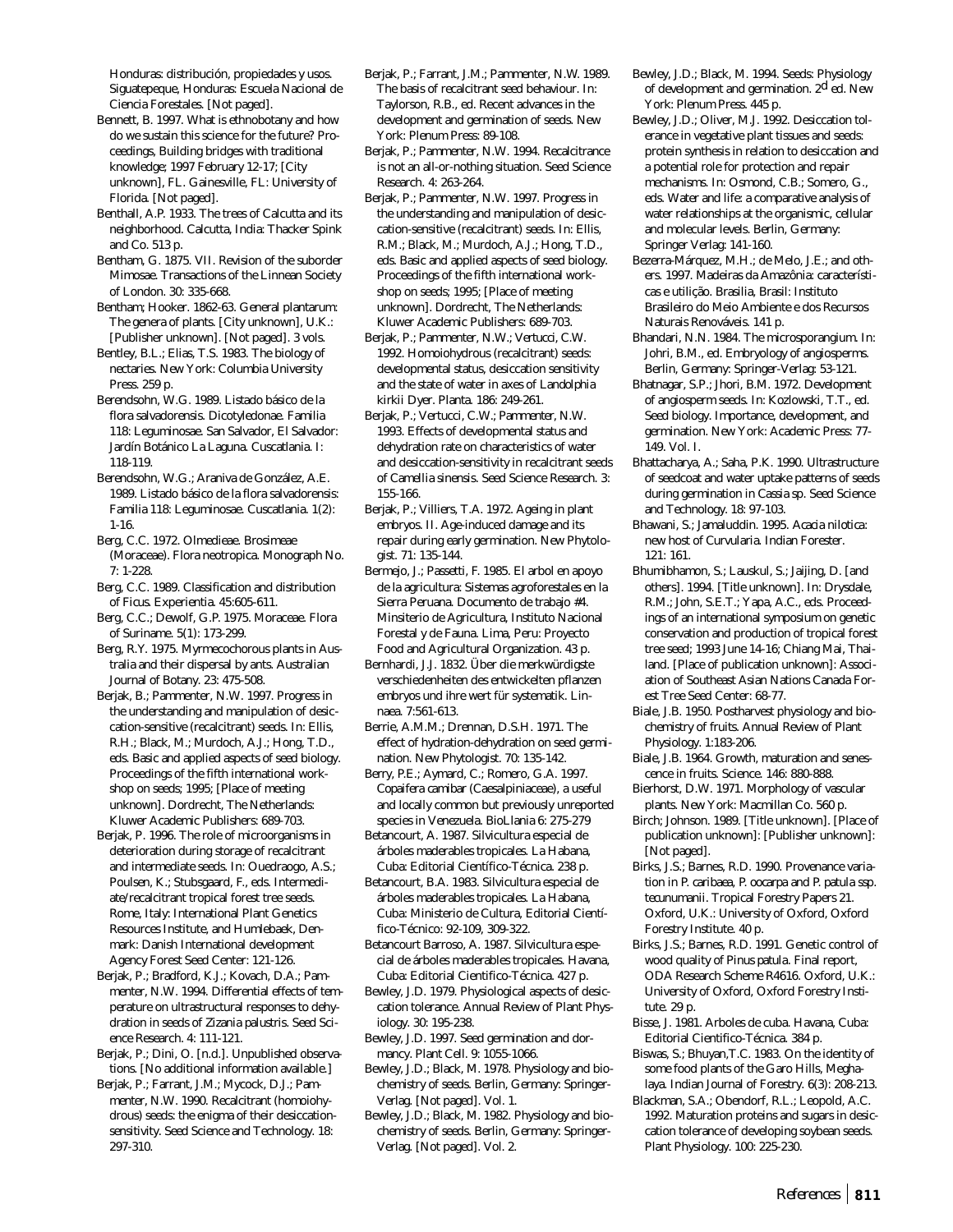Blackwell, W.H., Jr. 1968. Sapotaceae. En: Flora of Panama. Annals Missouri Botanical Garden. 55(2): 145-169.

Blackwell, W.H.; Dodson, C.H. 1968. Anacardiaceae. In: Woodson, R.E.; Schery, R.W., eds. Flora of Panama. Annals Missouri Botanical Garden. 54(3): 351-379.

Blake, S.T. 1968. A revision of *Melaleuca leucadendron* and its allies (Myrtaceae). Contrib. 1. Brisbane, Australia: Queensland (Australia) Herbarium, Department of Primary Industries. 114 p.

Blanford, H.R. 1915. Some notes on the regeneration of In and Kanyin in an upper Burma division. Indian Forester. 41(3): 78-81.

Bloomberg, W.J. 1969. Disease of Douglas-fir seeds during cone storage. Forest Science. 15(2): 176-181.

Boa, E. R.; Ritchie, B. 1995. Report on an investigation of dead and dying *Casuarina equisetifolia* at Hosakote Research Station, Karnataka, India. [Place of publication unknown]: Commonwealth Agricultural Bureau International. 14 p.

Boesewinkel, F.D.; Bouman, F. 1984. The seed: structure. In: Johri, B.M., ed. Embryology of angiosperms. Berlin, Germany: Springer-Verlag: 567-610.

Bohorquez, C. 1996. Restoration of mangroves in Colombia: a case study of Rosario's Coral Reef National Park. In: Field, C., ed. Restoration of mangrove ecosystems. Okinawa, Japan: International Society for Mangrove Ecosystems: 189-196.

Boland, D.J. 1989. Trees for the tropics. Growing Australian multipurpose trees and shrubs in developing countries. ACIAR Monograph. 10. 247 p.

Boland, D.J.; Brooker, M.I.H.; Chippendale, G.M. [and others]. 1984. Forest trees of Australia. Canberra, Australia: Commonwealth Scientific and Industrial Research Organization. 687 p.

Boland, D.J.; Moncur, M.W.; Pinyopusarerk, K. 1996. Review of some floral and vegetative aspects to consider when domesticating *Casuarina*. In: Pinyopusarerk, K.; Turnbull, J.W.; Midgley, S.J., eds. Recent *Casuarina* research and development. Proceedings, third international *Casuarina* workshop; 1996 March 4-7; DaNang, Vietnam. Canberra, Australia: Commonwealth Scientific and Industrial Research Organization, Forestry and Forest Products: 17-25.

Boland, D.J.; Owour, B. 1996. Some aspects of floral biology and seed production in exotic *Calliandra calothyrsus* at Maseno, Kenya. In: Evans, D.O., ed. International workshop on the genus *Calliandra,* Proceedings of a workshop; 1996 January 23-27; Bogor, Indonesia. Morrilton, AR: Winrock International: 49-61.

Bold, H.C. 1967. Morphology of plants. New York: Harper and Row. 541 p.

Bonaccorso, F.J. 1979. Foraging and reproductive ecology in a Panamanian bat community. Bulletin, Florida State Museum, Biological Sciences. 24: 359-408.

Bonaccorso, F.J.; Glanz, W.E.; Sandford, C.M. 1980. Feeding assemblages of mammals at fruiting *Dipteryx panamensis* (Papilionaceae) trees in Panama: seed predation, dispersal and parasitism. Revista de Biología Tropical. 28: 61-72.

Bonner, B. 1966. Phytochrome and the red, farred system. In: Jensen, W.A.; Kavaljian, L.G., eds. Plant biology today: advances and challenges. Belmont, CA: Wadsworth Publishing Company, Inc.: 185-208.

Bonner, F.T. 1990. Storage of seeds: potential and limitations for germplasm conservation. Forest Ecology and Management. 35: 35-43.

Bonner, F.T. 1994. Predicting seed longevity for four forest tree species with orthodox seeds. Seed Science and Technology. 22: 361-370.

Bonner, F.T.; McLemore, B.F.; Barnett, J.P. 1974. Presowing treatment of seed to speed germination. In: Schopmeyer, C.S., tech. coord. Seeds of woody plants of the United States. Agric. Handb. 450. Washington, DC: U.S. Department of Agriculture: 16-135.

Bonner, F.T.; Vozzo, J.A. [and others]. 1994. Tree seed technology training course. Instructor's manual. Gen. Tech. Rep. SO-106. New Orleans: U.S. Department of Agriculture, Forest Service, Southern Forest Experiment Station. 160 p.

Bonner, F.T.; Vozzo, J.A. 1990. Storing recalcitrant tropical forest tree seeds. In: Treviño-Díaz, T.; Jara, L.F., eds. Memorias seminariotaller sobre investigaciones en semillas forestales tropicales. Serie Documentación No. 18. Bogotá, Colombia: Corporación Nacional de Investigación y Fomento Forestal: 139-142.

Boom, B. 1989. Use of plant resources by the Chàcobo. Advances in Economic Botany. 7: 78-96.

Boose, E.R.; Foster, D.R.; Fluet, M. 1994. Hurricane impacts to tropical and temperate landscapes. Ecological Monographs. 64: 369-400.

Bor, N.L. 1953. The vegetative kingdom. In: Manual of Indian forest botany. Dehra Dun, India: International Book Distributors: 43-44.

Borja, C.A.; Lasso, S.B. 1990. Plantas nativa para reforestacion en el Ecuador. Quito, Ecuador: Fundacion Natura. 208 p.

Bormann, F.H.; Berlyn, G., eds. 1981. Age and growth rate of tropical trees. Bulletin 94. New Haven, CT: Yale University, School of Forestry and Environmental Studies. 137 p.

Bornhorst, H.L. 1996. Growing native Hawaiian plants. Honolulu: Bess Press. 78 p.

Borota, J. 1991. Tropical forests. Some African and Asian case studies of composition and structure. Developments in agricultural and managed-forest ecology. 22. Amsterdam, The Netherlands: Elsevier. [Not paged].

Borter, P. 1994. Silvicultura, usos y problemas de 17 especies Forestales de importancia ecológica y socioecónomica en los valles interandinas de Cochabamba. Programa de repoblamiento forestal. Cochabamba, Bolivia: CORDECO-IC-COTESU. 40 p.

Bose, S.R. 1947. Hereditary (seed-borne) symbiosis in *Casuarina equisetifolia* Forst. Nature. 159: 512-514.

Boshier, D.H. 1984. The international provenance trial of *Cordia alliodora* (R & P) Oken in Costa Rica. In: Barnes, R.D.; Gibson, G.L., eds. Provenance and genetic improvement strategies in tropical forest trees; Proceedings

of a meeting; 1984 April; Mutare, Zimbabwe. Oxford, U.K.: Commonwealth Forestry Institute; Harare, Zimbabwe: Forest Research Centre: 168-185.

Boshier, D.H. 1992. A study of the reproductive biology of *Cordia alliodora* (R. and P.) Oken. Oxford, U.K.: University of Oxford. 150 p. Ph.D. dissertation.

Boshier, D.H. 1995. Incompatibility in *Cordia alliodora* (Boraginaceae), a neotropical tree. Canadian Journal of Botany. 73: 445-456.

Boshier, D.H.; Henson, M. 1997. Genetic variation. In: Boshier, D.H.; Lamb, A.T., eds. *Cordia alliodora:* genetics and tree improvement. Tropical Forestry Paper 36. Oxford, U.K.: Oxford Forestry Institute: 39-65.

Boshier, D.H.; Lamb, A.T. 1997. Seed collection and storage. In: Boshier, D.H.; Lamb, A.T., eds. *Cordia alliodora:* genetics and tree improvement*.* Tropical Forestry Paper 36. Oxford, U.K.: Oxford Forestry Institute: 67-71.

Boshier, D.H.; Mesén, J.F. 1987. Availability of seed of *Cordia alliodora* (R & P) for progeny testing. Forest Genetic Resources Information 15. Rome, Italy: Food and Agriculture Organization: 30-35.

Bosy, J.; Aarssen, L.W. 1995. The effect of seed orientation on germination in a uniform environment: differential success without genetic or environmental variation. Journal of Ecology. 83: 769-773.

Botha, F.C.; Potgieter, G.P.; Botha, A.M. 1992. Respiratory metabolism and gene expression during seed germination. Plant Growth Regulation. 11: 211-224.

Boubriak, I.; Kargiolaki, H.; Lyne, L.; Osborne, D.J. 1997. The requirement for DNA repair in desiccation tolerance of germinating embryos. Seed Science Research. 7: 97-105.

Boucher, D.H. 1991. *Quercus oleoides* (Fagaceae). Roble encino, oak. In: Janzen, D.H., ed., Historia natural de Costa Rica, M. Chavarria (Trad. Del inglés). San José, Costa Rica: Editorial de la Universidad de Costa Rica: 322-323.

Bouman, F. 1984. The ovule. In: Johri, B.M., ed. Embryology of angiosperms. Berlin, Germany: Springer-Verlag: 123-157.

Bowen, M.R. 1981. *Acacia mangium*. FAO/UNDP-MAL/78/009. Sandakan, Sabah, Indonesia: Forest Research Centre. 18 p.

Bowen, M.R.; Eusebio, T.V. 1981. *Acacia mangium*: updated information on seed collection, handling, and germination testing. Occasional technical and scientific notes, seed series 5. FAO/UNDP-MAL/78/009. Sandakan, Sabah, Indonesia: Forest Research Centre. 26 p.

Boyce, K.G. 1989. Report of the seed storage committee 1986-1989; Seed science technology. 17(Suppl.): 135-142.

Bozzoli, M.E. 1979. El nacimiento y la muerte entre los bribris. San José, Costa Rica: Editorial Universidad de Costa Rica. 264 p.

Bradbury, A.J.; Costall, B.; Naylor, R.J.; Neumeyer, J.L. 1983. Motor inhibition induced by aporphine derivatives in the mouse. Journal of Pharmacy and Pharmacology. 35: 494-499.

Bradford, K.J. 1996. Population-based models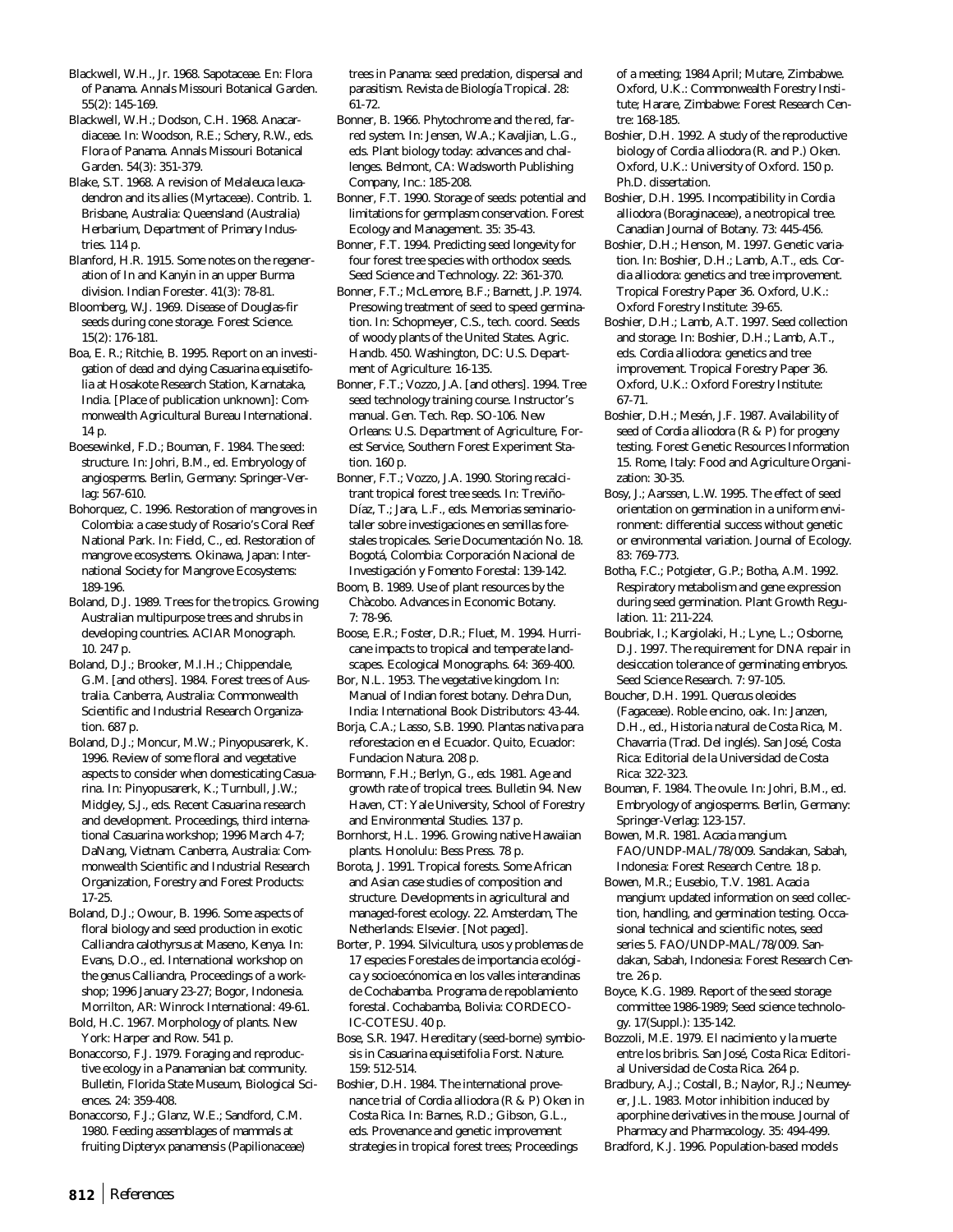describing seed dormancy behaviour: implications for experimental design and interpretation. Chapter 23. In: Lang, G.A., ed. Plant dormancy. Oxford, U.K.: Commonwealth Agricultural Bureau International: 313-339.

Bradford, K.J.; Chandler, P.M. 1992. Expression of dehydrin-like proteins in embryos and seedlings of *Zizania palustris* and *Oryza sativa* during dehydration. Plant Physiology. 99: 488-494.

Brako, L.; Zarucchi, J.L. 1993. Catalogue of the flowering plants and gymnosperms of Peru. Monographs in Systematic Botany from the Missouri Botanical Garden. 45: 1-1286.

Brandani, A.; Hartshorn, G.S.; Orians, G.H. 1988. Internal heterogeneity of gaps and species richness in Costa Rican tropical wet forest. Journal of Tropical Ecology. 4: 99-119.

Brandis, D. 1874. The forest flora of northwest and central India. Dehra Dun, India: International book distributors. 608 p.

Brandis, D. 1906. Indian trees. Dehra Dun, India: Singh, Bishen; pal Singh, Mahendra. (Reprinted in 1978). 767 p.

Brandis, D. 1921. Indian trees. Dehra Dun, India: International Book Distributors. (Reprint) 767 p.

Brantjes, N.B.M. 1973. Sphingophilous flowers, function of their scent. In: Brantjes, N.B.M.; Liskens, H.F., eds. Pollination and dispersal. Nijmegen, Netherlands: University of Nigmejen: 27-46.

Brantjes, N.B.M. 1978. Sensory responses to flowers in night-flying moths. In: Richards, A.J., ed. The pollination of flowers by insects. London, U.K.: Academic Press: 13-19.

Braun, A. 1983. Palmas para interiores, parques y avenidas. Caracas, Venezuela: Instituto Nacional de Parques. 83 p.

Bravato, M. 1974. Estudio morfológico de frutos y semillas de las Mimosoideae (Leguminosae) de Venezuela. Acta Botanica Venezuelica. 9(1- 4): 317-361.

Bray, C.M. 1995. Biochemical processes during the osmopriming of seeds. In: Kigel, J.; Galili, G., eds. Seed development and germination. New York: Marcel Dekker Inc.: 767-789.

Bray, C.M.; Ashraf, M.; Davison, P.A.; Taylor, R.M. 1993. Molecular markers of seed quality. In: Côme, D.; Corbineau, F., eds. Fourth international workshop on seeds: Basic and applied aspects of seed biology; [Date of meeting unknown]; [Place of meeting unknown]. Paris, France: ASFIS: 887-896.

Breedlove, D.E. 1986. Flora de Chiapas. Listados Florísticos de Mexico. 4: 1-246.

Brenes, G. 1994. Características silviculturales de algunas especies nativas del bosque tropical seco. Liberia, Costa Rica: Area de Conservación Guanacaste, Ministerio de Ambiente y Energía. 15 p. (Handout)

Bressani, R. 1997. Protein quality of amaranth and other common cereal grains. Unpublished data. [City unknown], Guatemala: Universidad del Valle de Guatemala.

Bressani, R.; Gonzàlez, J.M.; Elias, L.G.; Melgar, M. 1987. Effect of fertilizer application on the yield, protein and fat content, and protein quality of raw and cooked grain of three amaranth species. Plant Food for Human Nutrition. 37: 59-67.

Bressani, R.; Marenco, E. 1963. The enrichment of lime treated corn flour with proteins, lysine, and tryptophan and vitamins. Journal of Agricultural Food Chemistry. 6: 517-522.

Bressani, R.; Velasquez, L.; Acevedo, E. 1990. Dietary fiber content in various grain amaranth species and effect of processing. Amaranth Newsletter. 1( March): 5-7.

Brewbaker, J.L. 1967. The distribution and phylogenetic significance of binucleate and trinucleate pollen grains in the angiosperms. American Journal of Botany. 54: 1069-1083.

Brewbaker, J.L. 1997. Genetic improvement, a sine qua non for the future of koa. In: Koa: a decade of growth: Proceedings of the Hawaii Forest Industry Association's Symposium; 1996 November 18-19; Honolulu. Hilo, HI: The Hawaii Forest Industry Association: 27-29.

Brewbaker, J.L.; Halliday, J.; Lyman, J. 1983. Economically important nitrogen fixing trees. Nitrogen Fixing Tree Research Reports. 1: 35-40.

Brewbaker, J.L.; Plucknett, D.L.; Gonzalez, V. 1972. Varietal variation and yield trials of *Leucaena leucocephala* (Koa Haole) in Hawaii. Hawaii Agricultural Experiment Station Research Bulletin 166. Honolulu: University of Hawaii, College of Agriculture. 29 p.

Brinkman, K.A. 1974a. *Betula* L. Birch. In: Schopmeyer, C.S., tech. coord. Seeds of woody plants of the United States. Agric. Handbk. 450. Washington, DC: U.S. Department of Agriculture, Forest Service: 252-257.

Brinkman, K.A. 1974b. *Salix* L. Willow. In: Schopmeyer, C.S., tech. coord. Seeds of woody plants of the United States. Agric. Handbk. 450. Washington, DC: U.S. Department of Agriculture, Forest Service: 746-750.

Briscoe, C.B.; Lamb, F.B. 1962. Leaf size in *Swietenia*. Caribbean Forester. 23(2): 112-115.

Britton, N.L.; Rose, J.N. 1928a. Anneslia. North American Flora. 23: 48-76.

Britton, N.L.; Rose, J.N. 1928b. Mimosaceae. North American Flora. 23 (1): 1-76.

Britwum, S.P.K. 1973. Seed problems of indigenous plantation species in Ghana. In: Seed problems. Paper 7. Stockholm, Sweden: International Union of Forest Research Organizations, Working Party S2.01.06. [Not paged]. Vol. 2.

Brokaw, N.V.L. 1982. Tree falls: frequency, timing, and consequences. In: Leigh, E.G., Jr.; Rand, A.S.; Windsor, D.M., eds. The ecology of a tropical forest: seasonal rhythms and longterm changes. Washington, DC: Smithsonian Institution Press: 101-108.

Brokaw, N.V.L. 1985. Gap-phased regeneration in a tropical forest. Ecology. 66: 682-687.

Brokaw, N.V.L. 1987. Gap-phase regeneration of three pioneer tree species in a tropical forest. Journal of Forestry. 75: 9-20.

Brokaw, N.V.L.; Grear, J.S. 1991. Forest structure before and after Hurricane Hugo at three elevations in the Luquillo Mountains of Puerto Rico. Biotropica. 23: 386-392.

Brookman-Amissah, J. 1973. Seed problems as they affect forestry practice in Ghana. In: Seed problems. Paper 32. Stockholm, Sweden:

International Union of Forest Research Organizations, Working Party S2.01.06. [Not paged]. Vol. 2.

Broschat, T.K.; Donselman, H. 1988. Palm seed storage and germination studies. Principles. 32(1): 3-12.

Brose, P.M. 1990. The nettle trees. An underused group of trees with potential for use in Mediterranean climates. Plantsman. 12: 35-39.

Brosset, A.; Erard, C. 1986. Les oiseaux des regions forestières du nordest du Gabon. Ecologie et compartement des espèces. Revue de Ecologie (Suppl. 3): 1-29. Vol. I.

Brown, S.; Lugo, A.E. 1990. Tropical secondary forests. Journal of Tropical Ecology. 6:1-32.

Brown, S.; Lugo, A.E.; Silander, S.; Liegel, L. 1983. Research history and opportunities in the Luquillo Experimental Forest. Gen. Tech. Rep. SO-44. New Orleans: U.S. Department of Agriculture, Forest Service, Southern Forest Experiment Station. [Not paged].

Brown, W.H. 1978. Timbers of the world: Southern Asia. Hughenden Valley, High Wycombe, U.K.: Timber Resources and Development Association. 99 p.

Browne, P. 1756. Civil and natural history of Jamaica. London, U.K.: [Publisher unknown]. [Not paged].

Bruni, F.; Leopold, A.C. 1992. Cytoplasmic glass formation in maize embryos. Seed Science Research. 2: 251-253.

Brunori, A. 1967. A relationship between DNA synthesis and water content during ripening of *Vicia faba* seeds. Caryologia. 20: 333-338.

Bryan, L.W. 1929. Reforesting with koa by the seed-spot method. Hawaii Forestry and Agriculture. 26: 136-137.

Buchman, S.L. 1987. The ecology of oil flowers and their bees. Annual Revue of Ecology and Systematics. 18: 343-369.

Buckley, R.; Harries, H.C. 1984. Self-sown wildtype coconuts from Australia. Biotropica. 16: 148-151.

Budowski, G. 1954. La identificación en el campo de árboles forestales más importantes de la América Central. Turrialba, Costa Rica: Centro Agronómico Tropical par la Investigación y la Enseñanza. 326 p. tesis Magister Agr.

Budowski, G. 1987. Living fences—a widespread agroforestry practice in Central America. In: Gholz, H.L., ed. Agroforestry: Realities, possibilities and potentials. Dordrecht, The Netherlands: Martinus Nijhoff/International Center for Research in Agroforestry: 169-178.

Budowski, G. 1997. Personal communication. Dr. Gerardo Budowski, Chairman, University for Peace Natural Resources Department [location unknown], discussion at a meeting held in San José, Costa Rica, July 1997.

Budowski, G.; Russo, R.O. 1993. Live fence posts in Costa Rica: a compilation of the farmers' beliefs and technologies. Journal of Sustainable Agriculture. 3(2): 65-87.

Bullock, S.H. 1980. Demography of an undergrowth palm in littoral Cameroon. Biotropica. 12: 247-255.

Bullock, S.H. 1994. Wind pollination of neotropical dioecious trees. Biotropica. 26: 172-179. Bullock, S.H. 1995. Plant reproduction in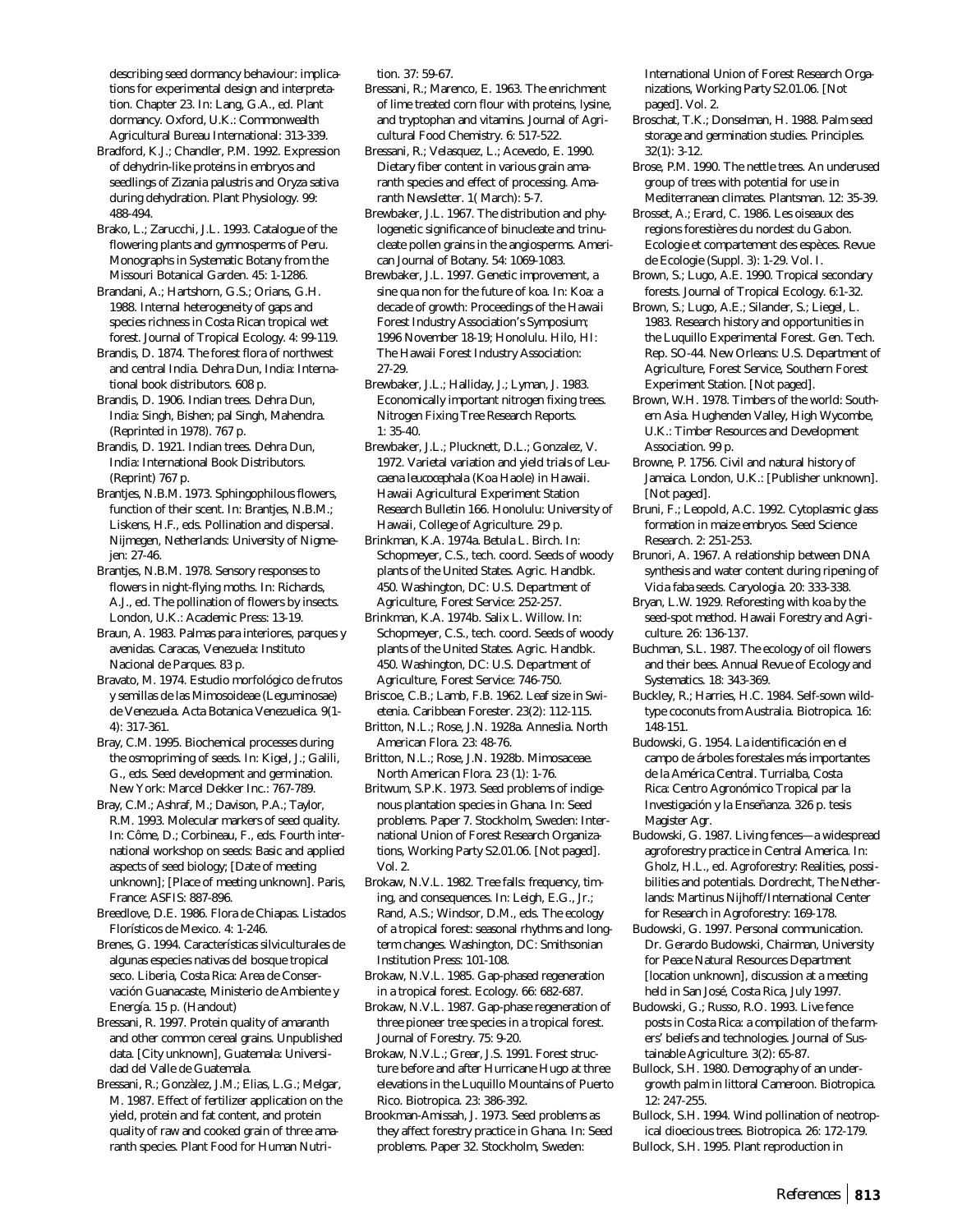neotropical dry forests. In: Bullock, S.H.; Mooney, H.A.; Medina, E., eds. Seasonally dry tropical forests. Cambridge, U.K.: Cambridge University Press: 277-303.

Bultman, J.D. 1976. Natural resistance of tropical American woods to terrestrial wooddestroying organisms. Biotropica. 8(1): 71-95.

Bultman, J.D.; Southwell, C.R. 1976. Natural resistance of tropical American woods to terrestrial wood-destroying organisms. Biotropica. 8 (2): 71-95.

Bumatay, E.C.; Sebidos, P.F.; Buante, C.R. 1994. Flowering behaviour of the *Gliricidia sepium* germplasm collection. In: Drysdale, R.M.; John, S.E.T.; Yapa, A.C., eds. In: Proceedings of an international symposium on genetic conservation and production of tropical forest tree seed. 1993 June 14-16; Saraburi, Thailand. [Place of publication unknown]: Association of Southeast Asian Nations Canada Forest Tree Seed Center: 190-193.

Bureau of Plant Industry. 1915. *Moringa oleifera* (Moringaceae). 40913. Plant Immigrants 111- 112. Washington, DC: Office of Foreign Seed and Plant Introduction. 910 p.

Burger, D. 1972. Seedlings of some tropical trees and shrubs, mainly of South East Asia. Wageningen, Netherlands: Centre for Agricultural Publishing and Documentation (PUDOC). 399 p.

Burger, W. 1970. Flora costaricensis. Fieldiana: Botany. Chicago: Field Museum of Natural History. 40: 291.

Burger, W. 1977. Flora of Costa Rica. Fieldiana: Botanical Series. Chicago: Field Museum of Natural History. 291 p. Vol. 40.

Burger, W. 1990. Family 80. Lauraceae. Fieldiana: Botany. Chicago: Field Museum of Natural History. 23: 1-129.

Burger, W. 1991. Flora costaricensis. Family 103 Zygophyllaceae. Fieldiana: Botany. Chicago: Field Museum of Natural History: 28:36-39.

Burger, W.; Huft, M. 1995. Family 113. Euphorbiaceae. Fieldiana: Botany, New Series. 36: 1-169.

Burger, W.C. 1983. Family 56. Olacaceae. In: Burger, W.C., ed. Flora Costaricensis. Fieldiana: Botany, New Series. 13: 14-27.

Burgess, P.F. 1966. Timbers of Sabah. Sabah Forest Record 6. Sabah, Malaysia: Forest Department, Sandakan: 394-396.

Burkart, A. 1979. Leguminosas, Mimosoideas. Flora ilustrada catarinense. [Place of publication unknown]: [Publisher unknown]. 279 p.

Burkart, A.; Simpson, B.B. 1977. Appendix: The genus Prosopis and annotated key to the species of the world. In: Simpson, B.B., ed. Mesquite. Its biology in two desert scrub ecosystems. US/IBP Synthesis, Series 4. Dowden. [Place of publication unknown]: Hutchinson-Ross Inc. Academic Press: 201-283.

Burkill, I.H. 1935. Dictionary of economic products of the Malay Peninsula. London, U.K.: Ministry of Agriculture and Cooperatives, Crown Agent for Colonies: 249-261. Vol. 1.

Bussche, G.H. 1982. Establishment of hardwood plantations for the production of furniture and joinery timber in the Transvaal. South African Forestry Journal. 121: 11-23.

Bustamante, O.; Reyes, C. 1994. Revista facultad de Agronomía. 47(1-2): 47-72.

Butterfield, R.P. 1993. Tropical timber species growth in the Atlantic lowlands of Costa Rica and wood variation of two native species. Raleigh, NC: North Carolina State University. 76 p. Ph.D. dissertation.

Butts, D.; Buchholz, J.T. 1940. Cotyledon number in conifers. Transections, Illinois Academy of Sciences. 33: 58-62.

Buxbaum, F.; Kurtz, E.B. 1955. Morphology of cacti. Section III. Fruits and seeds. [City unknown], CA: Abbey Garden Press: 177-223.

Caballero, J. 1994. Use and management of sabal palms among the Maya of Yucatan. Berkeley, CA: University of California, Department of Anthropology. [Not paged] PhD dissertation.

Caballero-Deloya, M. 1966. Comparative study of two species of mexican pine (*Pinus pseudostrobus* Lindl. and *Pinus montezumae* Lamb.) based on seed and seedling characteristics. Raleigh, NC: North Carolina State University. 142 p. M.S. thesis.

Cabrera, C.E.; Sousa, M.; Téllez V., S.O. 1982. Imágenes de la flora quintanarroense. Puerto Morelos, Quintana Roo, Mexico: CIQRO-UNAM. 224 p.

Caceres, A.; Cano, O.; Samayoa, B.; Aguilar, L. 1990. Plants used in Guatemala for the treatment of gastrointestinal disorders. 1. Screening of 84 plants against enterobacteria. Journal of Ethnopharmacology. 30: 55-73.

Cáceres, A.; Figueroa, L.; Taracena, A.M.; Samayoa, B. 1993. Plants used in Guatemala for the treatment of respiratory diseases. 2: Evaluation of activity of 16 plants against gram-positive bacteria. Journal of Ethnopharmacology. 39(1): 77-82.

Cáceres, A.; López, B.R.; Girón, M.A.; Logemann, H. 1991. Plants used in Guatemala for the treatment of dermatophytic infections. 1. Screening for antimycotic activity of 44 plant extracts. Journal of Ethnopharmacology. 31(3): 263-276.

Caesalpinus, A. 1583. De plantis libri XVI: (XXXVIII), 621. Florentiae, Italy: Marescottum. [Not paged].

Calderon, S.; Standley, P.C. 1941. Lista preliminar de plantas de El Salvador. 2d ed. San Salvador, El Salvador: Imprenta National. 450 p. California Rare Fruit Growers. 1995.

http:www.crfg.org/fg/uref/index.html. info@crfg.org.

Cálix-Pizatti, R. 1970. Identificación dendrológica de 37 especies arbóreas de Honduras. Turrialba, Costa Rica: Instituto Interamericano de Ciencias Aagrícolas. 180 p. M.S. thesis.

Caliz, P.R. 1970. Identificación dendrológica y anatómica de 37 especies arbóreas en Honduras. Turrialba, Costa Rica: Instituto Interamerican de Ciencias Agrícolas. 181 p. M.S. thesis.

Camacho, M.; Orozco, L. 1998. Patrones fenológicos de doce especies arbóreas del bosque montano de la Cordillera de Talamanca, Costa Rica. Revista de Biología Tropical. 46(3): 533-542.

Camacho, P. 1981. Ensayos de adaptabilidad y rendimiento de especies forestales en Costa Rica. Informe General del Proyecto. Cartago, Costa Rica: Instituto Tecnológico de Costa Rica, Departamento de Ingeniería Forestal. 110 p.

Camargo Raad, R.A. 1970. Monografia del Balso, Ochroma lagopus. Bogotá, Colombia: Instituto de Recursos Naturales. 11 p.

CAMCORE (See Central America and Mexico Coniferous Resources Cooperative)

Canessa, E. 1989. Descripción anatómica de la madera de Camibar, *Copaifera camibar* Poveda, Zamora and Sánchez. Brenesia. 31: 113-115.

Capitaine, L. 1912. Les graines des légumineuses. Paris, France: Chez Detérville. [Not paged].

Carbajal, S.; McVaugh, R. 1992. *Pinus* L. In: Flora Novo-Galiciana: a descriptive account of the vascular plants of western Mexico. Ann Arbor, MI: The University of Michigan Herbarium: 65-66. Vol. 17.

Carlquist, S. 1965. Island life. A natural history of the islands of the world. Garden City, NY: The Natural History Press. 451 p.

Carlquist, S. 1966. The biota of long distance dispersal. I. Principles of dispersal and evolution. Quarterly Revue in Biology. 41: 247-270.

Carnevale, J. 1955. Arboles forestales. Buenos Aires, Argentina: Librería Hachette-Buenos Aires. 690 p.

Carpanezzi, A.A.; Kanashiro, M.; Rodrigues, I.A. [and others]. l982. Informaçoes sobre *Cordia alliodora* (R. & P.) Oken na Amazonia Brasileira. No. 10. Documentos, Empresa Brasileira de Pesquisa Agropecuária. Belem, Brazil: Centro de Pesquisa Agropecuária de Trópico Umido. 19 p.

Carpio, I. 1992. Maderas de Costa Rica, 150 especies forestales. San Jose, Costa Rica: Editorial Universidad de Costa Rica. 338 p. Carr, G. 1998a.

http://florawww.eeb.uconn.edu/acc\_num\890 027.htm.

Carr, G. 1998b.

http://www.botany.hawaii.edu/faculty/carr/big noni.htm.

Carrapiett, J.B. 1960. Notes on ornamental timbers of Burma. Burmese Forester. 10(1): 37-53.

Carrillo, S. A.; Patiño-Valera, F.; Talavera-Armas, I. 1980. El contenido de humedad en semillas de 7 especies de *Pinus* y una de *Abies* bajo almacenamiento y su relación con el porcentaje de germinación. Ciencia Forestal (México). 5(24): 39-48.

Carrillo-Anzures, F. 1986. Epoca y sistema de plantación, edad de la planta y preparación del terreno en la regeneración artificial de *Pinus montezumae* Lamb., en el Campo Experimental Forestal San Juan Tetla, Puebla. Montecillo, México: Colegio de Postgraduados. 99 p. M.S. thesis.

Castilleja, G. 1991. Seed germination and early establishment in a sub-tropical dry forest. New Haven, CT: Yale University. 206 p. Ph.D. dissertation.

Castillo-Campos, G. 1991. Vegetación y flora del Municipio de Xalapa, Veracruz. Publicación 30. [Place of publication unknown]: Instituto de Ecología, A. C. Xalapa, Ver. 148 p.

Castro, O.C. 1993. Chemical and biological extractives of Lauraceae species in Costa Rican tropical forests. In: Downum, K.R.; Romeo, J.T.; Stafford, H.A., eds. Recent advances in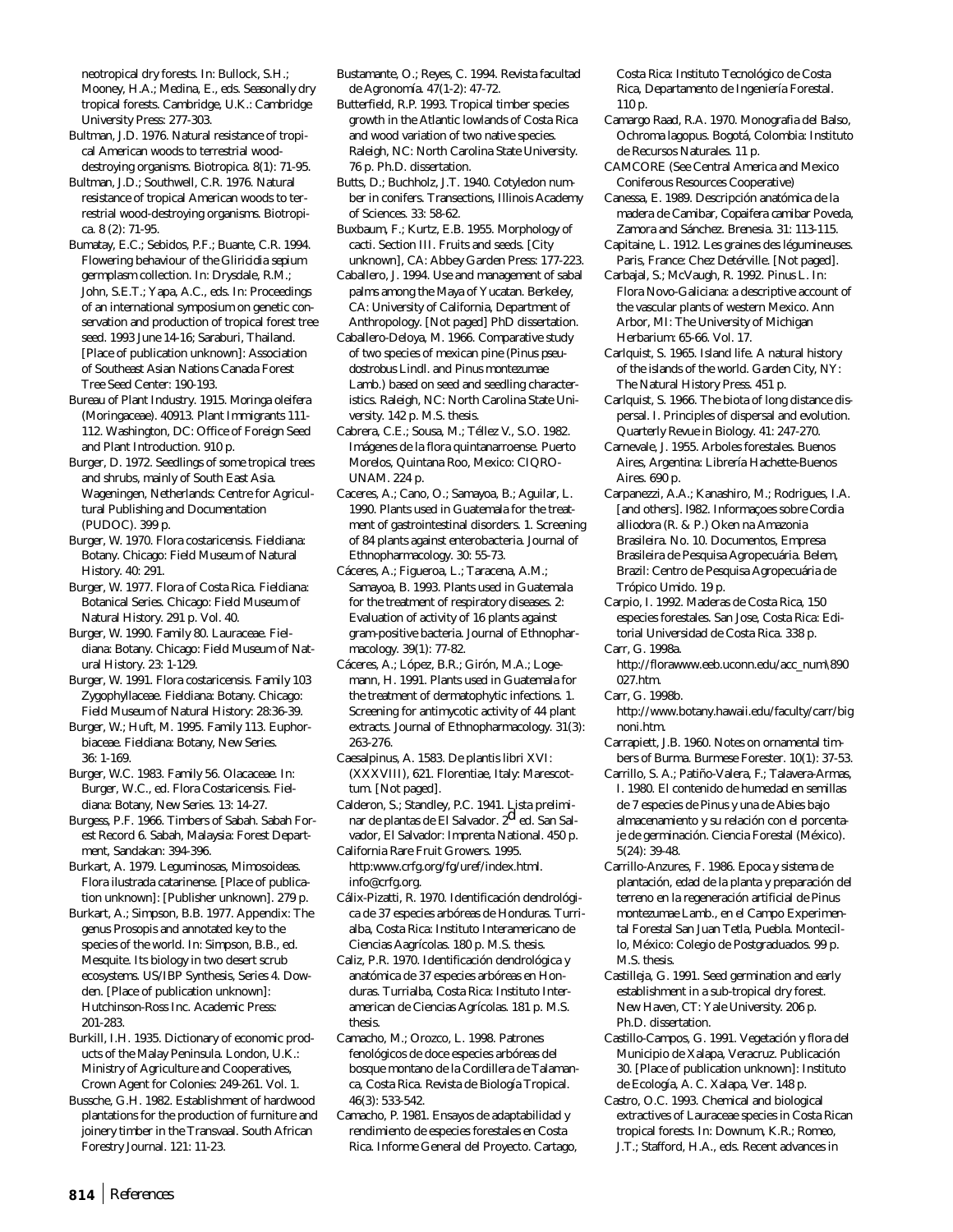phytochemistry. Phytochemical potential of tropical plants. New York: Plenum Press. [Not paged]. Vol. 7.

- Caswell, H. 1989. Matrix population models: construction, analysis, and interpretation. Sunderland, MA: Sinawer Associates. 328 p.
- Catalan, L.A. 1992. Laboratory germination conditions for seeds of *Prosopsis flexuosa* D.C. and *P. chilensis* (Molina) Stuntz. Seed Science and Technology. 20: 289-292.
- Catalán-Sánchez, E.J. 1987. Estudio de algunos factores que influyen en la producción de *Pinus leiophylla* Schl. et Cham., en vivero. Chapingo, Mexico: Universidad Autónoma Chapingo. 97 p. M.S. thesis.
- CATIE (See Centro Agronómico Tropical de Investigatión y Enseñanza)
- Cathey, M.H. 1990. USDA Plant hardiness zone map. Misc. Pub. 1475. Washington, DC: U.S. Department of
- Agriculture. [Not paged].
- Cauis, J.F. 1986. The medicinal and poisonous plants of India. [City unknown], India: Scientific Publishers. 528 p.
- Cavanagh, H.T. 1987. Germination of hard-seeded species (order Fabales). In: Langkamp, P.J., ed. Germination of Australian native plant seed. Melbourne, Australia: Inkata Press: 58- 70; 199-296.
- Cazares, E.; Trappe, J.M. 1994. Spore dispersal of ectomycorrhizal fungi on a glacier forefront by mammal mycophagy. Mycologia. 86: 507-510.
- CDMB (See Corporacion de Defensa de la Meseta de Bucaramanga)
- Center for Tropical Forest Science. [n.d.]. Cultivo de árboles de especies nativas de Panama: recolección, germinación, viabilidad de semillas, y crecimiento de plántulas poco conocidas. Unpublished document. On file with: Smithsonian Tropical Research Institute, Panama City, Panama.
- Central America and Mexico Coniferous Resources Cooperative. 1996. Annual report. Raleigh, NC: North Carolina State University, College of Forestry. 32 p.
- Central America and Mexico Coniferous Resources Cooperative. 1997. Annual report. Raleigh, NC: North Carolina State University, College of Forestry. 23 p.
- Centro Agronómico Tropical de Investigación y Enseñanza. 1984a. Especies para leña. Arbustos y Arboles para la producción de energía. Traducción de la edición inglesa por Vera de Fernández. Turrialba, Costa Rica: Proyecto Leña y Fuentes Alternas de Energía. 343 p.
- Centro Agronómico Tropical de Investigación y Enseñanza, National Academy of Sciences. 1984b. Especies para leña. Arbustos y árboles para la producción de energía. Proyecto leña y fuentes alternas de energía. Turrialba, Costa Rica: Centro Agronómico Tropical de Investigación y Enseñanza. [Not paged].
- Centro Agronómico Tropical de Investigación y Enseñanza. 1985. Especies para leña. Turrialba, Costa Rica: Proyecto de Leña y Fuentes Alternas de Energía. 343 p. Vol. 4.
- Centro Agronómico Tropical de Investigación y Enseñanza. 1986a. Silvicultura de especies promisorias para leña en América Central:

resultados de 5 años de investigación. Serie Técnica; Informe Técnico 86. Turrialba, Costa Rica: Centro Agronómico Tropical de Investigación y Enseñanza. 228 p.

- Centro Agronómico Tropical de Investigación y Enseñanza. 1986b. Informe técnico final del Proyecto *Erythrina* spp. Fase I. (3-P-82-0015). Turrialba, Costa Rica: Centro Agronómico Tropical de Investigación y Enseñanza. 182 p.
- Centro Agronómico Tropical de Investigación y Enseñanza. 1991a. Pochote: *Bombacopsis quinatum* (Jacq.) Dugand. Especie de árbol de uso móltiple en América Central. Serie Technica 172. Turrialba, Costa Rica: Centro Agronómico Tropical de Investigación y Enseñanza. [Not paged].
- Centro Agronómico Tropical de Investigación y Enseñanza. 1991b. Leucaena, *Leucaena leucocephala* (Lam.) de Wit.: espécie de árbol de uso multiple en America Central. Serie Técnica; Informe Técnico 166. Turrialba, Costa Rica: Centro Agronómico Tropical de Investigación y Enseñanza. 60 p.
- Centro Agronómico Tropical de Investigación y Enseñanza. 1992. Mangium (*Acacia mangium*): especie de árbol de uso móltiple en América Central. Inf. Téc. 196. Turrialba, Costa Rica: Centro Agronómico Tropical de Investigación y Enseñanza. 56 p.
- Centro Agronómico Tropical de Investigación y Enseñanza. 1994. Pino caribe (*Pinus caribaea* var. *hondurensis*) (Barr. y Golf.) Pinaceae, un árbol de uso móltiple. San José, Costa Rica: Centro Agronómico Tropical de Investigación y Enseñanza, Proyecto MADELEÑA. 6 p.
- Centro Agronómico Tropical de Investigación y Enseñanza. 1996. Catálogo de semillas forestales. Banco Latinoamericano de Semillas Forestales. Turrialba, Costa Rica: Centro Agronómico Tropical de Investigación y Enseñanza. 16 p.
- Centro Agronómico Tropical de Investigación y Enseñanza. 1997a. Nota tecnica sobre manejo de semillas forestales, numero 6, Agosto, 1997. Turrialba, Costa Rica: Centro Agronómico Tropical de Investigación y Enseñanza. [Not paged].
- Centro Agronómico Tropical de Investigación y Enseñanza. 1997b. *Cedrela odorata* L. Nota técnica sobre manejo de semillas forestales. No. 24. Turrialba, Costa Rica: Centro Agronómico Tropical de Investigación y Enseñanza. 2 p.
- Centro Agronómico Tropical de Investigación y Enseñanza. 1997c. *Enterolobium cyclocarpum* (Jacq.) Grieseb. Nota técnica sobre manejo de semillas forestales. No. 5. Turrialba, Costa Rica: Centro Agronómico Tropical de Investigación y Enseñanza. 2 p.
- Centro Agronómico Tropical de Investigación y Enseñanza. 1997d. *Swietenia macrophylla* King. Nota técnica sobre manejo de semillas forestales. No. 21. Turrialba, Costa Rica: Centro Agronómico Tropical de Investigación y Enseñanza. 2 p.
- Centro Agronómico Tropical de Investigación y Enseñanza. 1998a. Ochroma lagopus SW, Familia Bombacaceae. En: Nota Técnica sobre Manejo de Semillas Forestales (46). Turrialba, Costa Rica: Centro Agronómico Tropical de

Investigación y Enseñanza, Proyecto Semillas Forestales. 2 p.

- Centro Agronómico Tropical de Investigación y Enseñanza. 1998b. *Astronium graveolens* Jacq. Nota técnica sobre manejo de semillas forestales. No. 30. Turrialba, Costa Rica: Proyecto de Semillas Forestales. 2 p.
- Centro Equatoriana de Servicios Agricolas. 1993. Usos tradicionales de las especies forestales nativas en el Ecuador. Tomo 3. Quito, Ecuador: Centro Equatoriana de Servicios Agricolas. 274 p.
- Centro Técnico de Evaluación Forestal. 1972. Estudio de las propiedades físico mecánicas y estructura anatómica de 7 especies de pino de Guatemala. [City unknown], Guatemala: Centro Técnico de Evaluación Forestal. 105 p.
- Céspedes, R. 1986. Ecología de Dirphiopsis flora (Schaus) Lepidoptera: Saturniidae e impacto sobre quercus aff. Seemannii Liebm en encinares naturales de Costa Rica. San Pedro de Montes de Oca, Costa Rica: Universidad de Costa Rica. 77 p. Tesis de Licenciatura en Biología.
- Chable, A.C. 1969. Reforestation in the Republic of Honduras, Central America. Ceiba.  $13(2) \cdot 1 - 56$
- Chadwick, C.E. 1993. The roles of *Tranes lyterioides* and *T*. *sparsus* Boh (Col., Curculionidae) in the pollination of *Macrozamia communis* (Zamiaceae). In: Stevenson, D.W.; Norstog, N.J., eds. Proceedings of CYCAD 90; Second International Conference on Cycad Biology; [Date and place of conference unknown]. Brisbane, Australia: Palma and Cycad Societies of Australia Ltd.: 77-88.
- Chaitanya, K.S.K.; Naithani, S.C. 1994. Role of superoxide, lipid peroxidation, and superoxide dismutase in membrane perturbation during loss of viability in seeds of *Shorea robusta* Gaertn. New Phytologist. 126: 623-627.
- Chalermpongse, A.; Pogpanich, K.; Boonthavikoon, T. 1984. Seedborne fungi and diseases of tropical forest tree seeds in Thailand. Bangkok, Thailand: Royal Forest Department, Forest Pest Control Branch. [Not paged].
- Chamberlain, C.J. 1935. Gymnosperms structure and evolution. Chicago: University of Chicago Press. 426 p.
- Chamberlain, J.R. 1996. Genetic improvement of *Calliandra calothyrsus*. Unpublished report. On file with: Oxford Forestry Institute, South Parks Road, Oxford, U.K. 23 p.
- Chamberlain, J.R. 1998. Isozyme variation in *Calliandra calothyrsus* (Leguminosae): its implications for species delimitation and conservation. American Journal of Botany. 85(1): 37-47.
- Chamberlain, J.R. [n.d.]. Unpublished data. On file with: Oxford Forestry Institute, Department of Plant Sciences, University of Oxford, South Parks Road, Oxford OX1 3RB, U.K. [Not paged].
- Chamberlain, J.R., Galwey, N.W. 1993. Methods of identifying genetic diversity in *Gliricidia* species for biomass production. Experimental Agriculture. 29: 87-96.
- Chamberlain, J.R.; Hubert, J.D. 2001. Reproductive biology. In: Chamberlain, J.R., ed. *Calliandra calothyrsus*: an agroforestry tree for the humid tropics. Tropical Forestry Paper 38.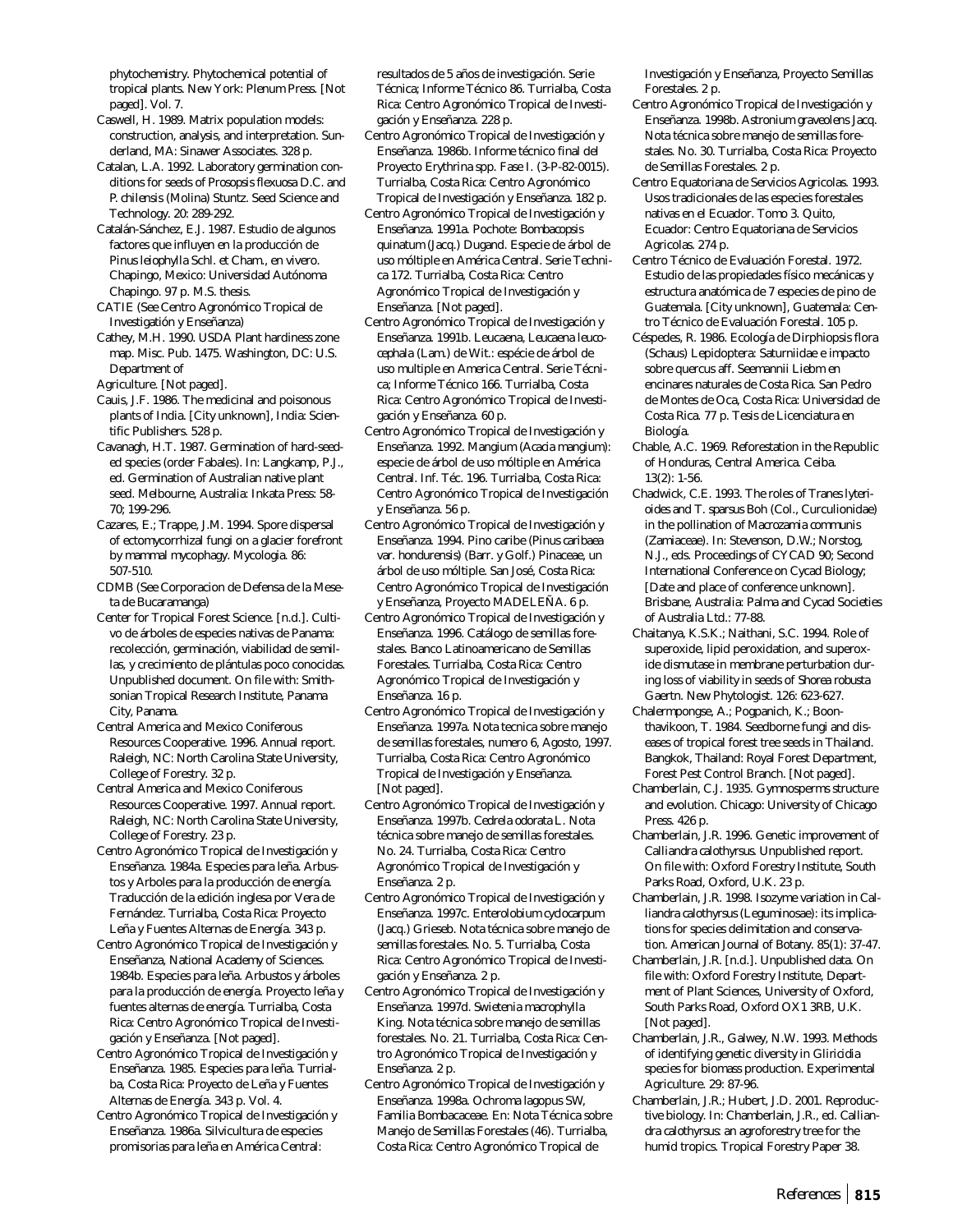Oxford, U.K.: Oxford Forestry Institute. [Not paged].

- Chamberlain, J.R.; Macqueen, D.J.; Hubert, J.D.; Dunsdon, A.J. [n.d.] Patterns of variation in *Calliandra calothyrsus* Meisn. (Mimosoideae: Leguminosae). Manuscript in preparation. [Location unknown].
- Chamberlain, J.R.; Rajaselvam, R.J. 1996. *Calliandra calothyrsus* pollinator behaviour and seed production. In: Evans, D.O., ed. International workshop on the genus *Calliandra;* Proceedings; 1996 January 23-27; Bogor, Indonesia. Morrilton, AR: Winrock International: 34-40.
- Champion, H.G. 1936. A preliminary survey of forest types of India and Burma. Indian Forest Record, Silviculture. 1(1): 286.
- Champion, H.G.; Brasnett, N.V. 1958. Choice of tree species. FAO Forestry Development Paper 13. Rome, Italy: Food and Agriculture Organization of the United Nations. 307 p.
- Champion, H.G.; Seth, S.K. 1968. A revised survey of the forest types of India. Delhi, India: Manager of Publications. 404 p.
- Chanda Bacha, S. 1977. The Kannimara teak. Indian Farming. 26(11): 23.
- Chandel, K.P.S.; Chaudhury, R.; Radhanani, J.; Malik, S.K. 1995. Desiccation and freezing sensitivity in recalcitrant seeds of tea, cocoa and jackfruit. Annals of Botany. 76: 443-450.
- Channaveerappa, G.S.; Gowda, J.V.N. 1984. Studies on vegetative propagation of *Michelia champaca*, L. by air layering. Progressive Horticulture. 16(1/2): 97-100.
- Chaplin, G.E. 1988. Notes on seed testing techniques for six major species. Forest Research Note, Forestry Division, Solomon Islands. Munda, Western Province, Solomon Islands: [Publisher unknown]. 10 p.
- Chapman, C.A. 1989. Primate seed dispersal: The fate of dispersed seeds. Biotropica. 21: 148-154.
- Chapman, V.J. 1976. Mangrove vegetation. Valduz, Germany: J. Cramer. 447 p.
- Chaturvedi, A.N. 1993. Silviculture. In: Randhawa, N.S.; Parmar, B.S., eds. Neem research and development. Publication 3. New Delhi, India: Society of Pesticide Science. 283 p.
- Chaudhury, R.; Lakhanpaul, S.; Chandel, K.P.S. 1990. Germination and desiccation tolerance of tea (*Camellia sinensis* (L.) O. Kuntze) seeds and feasibility of cryopreservation. Sri Lanka Journal of Tea Science. 59: 89-94.
- Chaudhury, R.; Radhamani, J.; Chandel, K.P.S. 1991. Preliminary observations on the cryopreservation of desiccated embryonic axes of tea (*Camellia sinensis* (L.) O. Kuntze) seeds for genetic conservation. Cryo-Letters. 12: 31-36.
- Chavelas, P.J.; Devall, M.S. 1988a. *Acrocarpus fraxinifolius* Whight & Arn. En : Arboles Utiles de la parte Tropical de América del Norte. Publicación No. 3. Washington, DC: Comisión Forestal de América del Norte. 11 p.
- Chavelas, P.J.; Devall, M.S. 1988b. *Brosimum alicastrum* Sw. Familia: Moraceae. En: Useful Trees of Tropical North America. Publication No. 3. Washington, DC: North American Forestry Commission. 10 p.
- Chavelas, P.J.; González V., C.E. 1985. Catálogo de árboles forestales del sureste de México que producen frutos comestibles. Catálogo No. 10.

México, D.F., Mexico: Secretaría de Agricultura y Recursos Hidraólicos. 22 p.

- Chaverri, A.; Zamora, N.; Zóñiga, E. 1995. Ensayo de germinación del Lloro *Cornus disciflora* DC. en San José de La Montaña, Costa Rica. In: Simposio Internacional sobre Avances en la Producción de Semillas Forestales en la America Latina; 1995 Octubre 16-20; Managua, Nicaragua. 12 p. mimeo.
- Chaverri, G.; Di Stéfno, J.; Fournier, L.A. 1997. Insectos herbívoros cortadores en *Vochysia guatemalensis*: un estudio preliminar del daño provocado y de sus parasitoides, en Tabarcia de Mora, Costa Rica. Agronomía Costarricense. 21(2): 267-272.
- Chaves, E.; Chinchilla, O. 1994. *Calophyllum brasiliense* Cambess. (Maria), especie de importancia económica y ecológica para el país. [City unknown], Costa Rica: Universidad Nacional. 12 p. mimeo.
- Chávez, E.; González, E.; Rodríquez, J. 1991. Fruta dorada (*Virola koschnyi* Warb.), una especie promisoria para la reforestación en el bosque hómedo y muy hómedo tropical. Brenesia. 34: 41-50.
- Chichignoud, M.; Deon, G.; Detienne, P. [and others]. 1990. Tropical timber atlas of Latin America. Yokohama, Japan: International Tropical Timber Organization; Cedex, France: Centre Technique Forestier Tropical, Nogent-Sur-Marne. 350 p.
- Chiclote, O.; Ocana, R.; Jun Jap, R.; Barahon, E. 1985. Apuntes sobre algunas especies foestales nativas de la Sierra Peruana. Ministerio de Agricultura, Instituto Nacional Forestal y de Fauna. Lima, Peru: Food and Agriculture Organization/HOLANDA/INFO: 61-65.
- Chien, C.T. 1997. Personal communication. Taipei, Taiwan: Taiwan Forestry Research Institute.
- Chien, C.T.; Kuo-Huang, L.L.; Lin, T.P. 1998. Changes in ultrastructure and abscisic acid level, and response to applied gibberellins in *Taxas mairei* seeds treated with warm and cold stratification. Annals of Botany. 81: 41-47.
- Chien, C.T.; Lin, T.P. 1996. Mechanism of hydrogen peroxide in improving the germination of *Cinnamomum camphora* seed. Seed Science and Technology. 22: 231-236.
- Chin, H.F. 1988. Recalcitrant seeds—a status report. Rome, Italy: International Board for Plant Genetic Resources. [Not paged].
- Chin, H.F.; Aziz, M.; Ang, B.B.; Hamzah, G. 1981. The effect of moisture content and temperature on the ultra structure and viability of seeds of *Hevea brasiliensis*. Seed Science and Technology. 9: 411-422.
- Chin, H.F.; Krishnapillay, B. 1989. Cryogenic storage of some horticultural species. Acta Horticulturae. 253: 107-112.
- Chin, H.F.; Krishnapillay, B.; Alang, Z. 1988. Cryopreservation of *Veitchia* and *Howea* palms embryos: non-development of the haustorium. Cryo-Letters. 9: 372-379.
- Chin, H.F.; Krishnapillay, B.; Hor, Y.L. 1989. A note on the cryopreservation of embryos from young coconuts (*Cocos nucifera* var. Mawa). Pertanika. 12: 183-186.
- Chinchilla, F.A. 1991. Primer informe de un granero para almacenar semillas de roble por

*Melanerpes formicivorus* (Aves, Picidae) en Costa Rica. Brenesia. 35: 123-124.

- Chmielarz, P. 1997. Preservation of *Quercus robur* L. Embryonic axes in liquid nitrogen. In: Ellis, R.H.; Black, M.; Murdoch, A.J.; Hong, T.D., eds. Basic and applied aspects of seed biology. Proceedings of the fifth international workshop on seeds; 1995. [Full date and place of meeting unknown]. Dordrecht, The Netherlands: Kluwer Academic Publishers: 765-769.
- Chopra, R.N.; Bandhwar, R.L.; Nayar, S.L. 1941. Insecticidal and piscicidal plants of India. Journal of the Bombay Natural History Society. 42(4): 854-902.
- Chopra, R.N.; Chopra, I.C.; Nayur, S.I. 1963. Supplement to glossary of Indian medicinal plants. New Delhi, India: Center for Scientific and Industrial Research. [Not paged].
- Chopra, R.N.; Nayar, S.L.; Chopra, I.C. 1956. Glossary of Indian medicinal plants. New Delhi, India: Council of Scientific and Industrial Research. 330 p.
- Choudhury, C.R. 1962. The embryogeny of conifers: a review. Phytomorphology. 12: 313-338.
- Choudhury, J.H.; Choudhury, J.A. 1983. Inventory of the pulpwood plantation division, Kaptai, 1974-1981. In: Forest inventory series, Bulletin-1. Chittagong, Bangladesh: Bangladesh Forest Research Institute. 16 p.
- Choudhury, K.A.; Ghosh, S.S. 1958. Indian woods. Delhi, India: Manager of Publications. 150 p. Vol. 1.
- Choudhury, K.N. 1967. Structural changes in some ancient Indian timbers. Proceedings, Royal Society of London. 168B(1011): 148-157.
- Choudhury, M.O. 1984. Morphological, hydrological, and ecological aspect of the Sunderbans. In: Food and Agriculture Organization Report No. FO: TCP/BGD/2309 (Mf) W/R0027. [Place of publication unknown]: [Publisher unknown]. 32 p.
- Choudhury, M.R. 1975. The forest nursery and plantation manual. [City unknown], Bangladesh: Government of the People's Republic of Bangladesh, Forest Department, Office of the Conservator of Forest, Development Circle. 62 p.
- Choudhury, M.R. 1979. Coastal afforestation and its technique. In: White, K.J., ed. Research consideration in coastal afforestation. Food and Agriculture Organization, United Nations, UNDP/FAO Project BGD/72/005. Chittagong, Bangladesh: Forest Research Institute: 44-52.
- Christmann, M. 1986. Beiträge zur Histologie der Annonaceen-Samen. Botanische Jahrb. Systematische. 106: 379-390.
- Chudnoff, M. 1979. Tropical timbers of the world. Madison, WI: U.S. Department of Agriculture, Forest Service, Forest Products Laboratory. 831 p.
- Chudnoff, M. 1984. Tropical timbers of the world. Agric. Handb. 607. Madison, WI: U.S. Department of Agriculture, Forest Service. 464 p.
- Chungpongse, S.; Buranatham, W. 1991. *Azadirachta excelsa* (Jack) Jacobs. Songkhla, Thailand: Songkhla Nursery Centre. 42 p.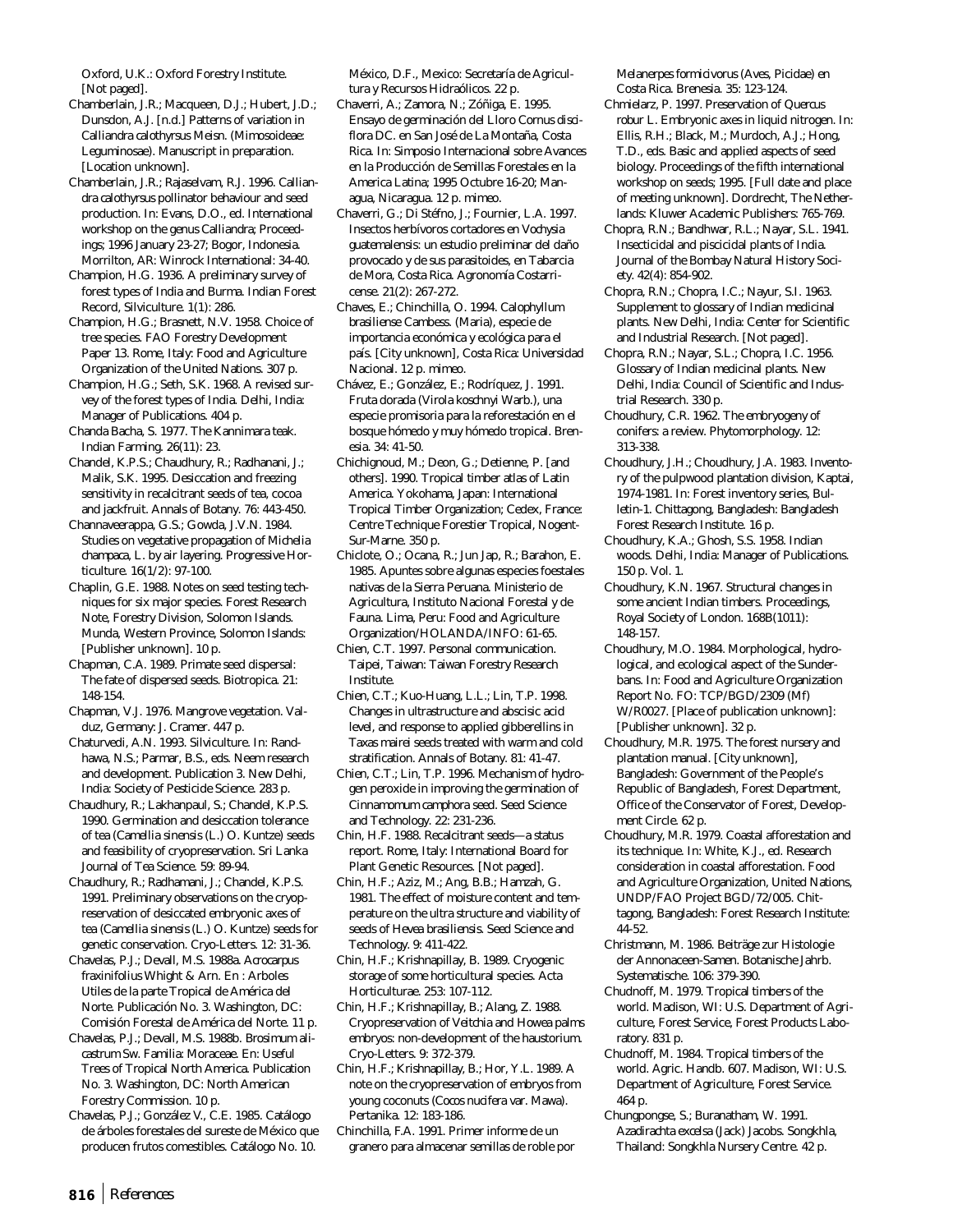Cibrián-Tovar, D.; Ebel, B.H.; Yates, H.O.; Méndez-Montiel, J.T. 1986. Cone and seed insects of the Mexican conifers. Gen. Tech. Rep. SE-40. Asheville, NC: Universidad Autónoma Chapingo, Secretaría de Agricultura y Recursos Hidráulicos, México; U.S. Department of Agriculture, Forest Service. 110 p.

Cibrián-Tovar, D.; Méndez, J.T.; Campos-Bolaños, R. [and others]. 1995. Insectos forestales de México. Chapingo, México: Universidad Autónoma de Chapingo. 453 p.

Ciesla, W.M., Diekmann, M.; Putter, C.A.J. 1996. Food and Agriculture Organization/International Plant Genetics Resources Institute technical guidelines for the safe movement of germplasm No. 17 *Eucalyptus* spp. Rome, Italy: Food and Agriculture Organization, International Plant Genetics Resources Institute. 66 p.

Claridge, A.W.; Tanton, M.T. [and others]. 1992. Establishment of ectomycorrhizae on the roots of two species of *Eucalyptus* from fungal spores contained in the faeces of the longnosed potoroo (*Potorus tridactylus*). Austalian Journal of Ecology. 17: 207-217.

Clark, D.A. 1994. Plant demography. In: McDade, L.A.; Bawa, K.S.; Hespenheide, H.A.; Hartshorn, G.S., eds. La Selva. Ecology and natural history of a neotropical rain forest. Chicago: University of Chicago Press: 90-105. Chapter 7.

Clark, D.A.; Clark, D.B. 1992. Life history diversity of canopy and emergent trees in a neotropical rain forest. Ecological Monographs. 62: 315-344.

Clark, D.B. 1996. Abolishing virginity. Journal of Tropical Ecology. 12: 735-739.

Clark, D.B.; Clark, D.A. 1984. Regeneration of canopy trees in a lowland tropical rain forest: A tolerance continuum [Abstract]. Bulletin of the Ecological Society of America. 65: 148.

Clarke, H.D.; Seigler, D.S.; Ebinger, J.E. 1989. *Acacia farnesiana* (Fabaceae: Mimosoideae) and related species from Mexico, the Southwestern U.S., and the Caribbean. Systematic Botany. 14(4): 549-564.

Clegg, J.S. 1986. The physical properties and metabolic status of *Artemia* cysts at low water content: the "Water Replacement Hypothesis." In: Leopold, A.C., ed. Membranes, metabolism, and dry organisms. Ithaca, NY: Cornell University Press: 169-187.

Close, T.J.; Fenton, R.D.; Yang, A. [and others]. 1993. Dehydrin: the protein. In: Close, T.J.; Bray, E.A., eds. Current topics in plant physiology. Plant responses to cellular dehydration during environmental stress. Rockville, MD: American Society of Plant Physiologists: 104- 118. Vol. 10.

Close, T.J.; Kortt, A.A.; Chandler, P.M. 1989. A DNA-based comparison of dehydrationinduced proteins (dehydrins) in barley and corn. Plant Molecular Biology. 13: 95-108.

Coates Palgrave, O.H.; Coates Palgrave, D.; Coates Palgrave, P. 1957. Trees of Central Africa: Rhodesia and Nyasaland. [Place of publication unknown]: National Publication Trust. 466 p.

Coe, S.; Coe, M.D. 1996. The true history of chocolate. New York: Thames and Hudson, Inc. 280 p.

Cole, T.G. 1997. Personal communication. USDA Forest Service, Institute of Pacific Islands Forestry, 1151 Punchbowl St., Rm. 323, Honolulu, HI 96813.

Cóme, D.; Corbineau, F. 1989. Some aspects of metabolic regulation of seed germination and dormancy. In: Taylorson, R.G., ed. Recent advances in the development and germination of seeds. New York: Plenum. [Not paged].

Côme, D.; Corbineau, F. 1996a. Metabolic damage related to desiccation sensitivity. In: Ouédraogo, A.S.; Poulsen, K.; Stubsgaard, F., eds. Intermediate/recalcitrant tropical forest tree seeds. Rome, Italy: IPGRI: 83-97.

Côme, D.; Corbineau, F. 1996b. Metabolic damage related to desiccation sensitivity. In: Ouédraogo, A.S.; Poulsen, K.; Stubsgaard, F., eds. Intermediate/recalcitrant tropical forest tree seeds. Proceedings of a workshop on improved methods for handling and storage of intermediate/recalcitrant tropical forest tree seeds, 1995 June 8-10; Humblebaek, Denmark. Humblebaek, Denmark: International Plant Genetic Resources Institute, Rome and DANIDA Forest Seed Centre: 107-120.

Compton, R.H. 1912. An investigation of the seedling structures in the Leguminosae. Journal of the Linnean Society. 41: 1-122.

Conkle, M.T. 1997. Isozyme studies of genetic variability. In: Koa: a decade of growth: Proceedings of the Hawaii Forest Industry Association's Symposium; 1996 November 18-19; Honolulu. Hilo, HI: The Hawaii Forest Industry Association: 27-29.

Connell, J.H. 1971. On the role of natural enemies in preventing competitive exclusion in some marine animals and rain forest trees. In: den Boer, P.J.; Gradwell, G.R., eds. Dynamics of populations. Proceedings of the Advanced Study Institute on Dynamics of Numbers in Populations, Osterbeek. Wageningen, Netherlands: Centre for Agricultural Publishing and Documentation: 298-312.

Connell, S.W.; Ladd, P.G. 1993. Pollination biology of *Macrozamia riedlei—*the role of insects. In: Stevenson, D.W.; Norstog, N.J., eds. Proceedings of CYCAD 90, Second International Conference on Cycad Biology. [Date and place of conference unknown]. Brisbane, Australia: Palma and Cycad Societies of Australia Ltd.: 96-102.

Conrad, C.E.; Fujii, D.M.; Ikawa, H. 1995. Seed source and performance in koa tree establishment. In: Hawaii agriculture; positioning for growth: Proceedings; 1995 April 5-6; University of Hawaii at Manoa, Honolulu. Manoa, HI: University of Hawaii, College of Tropical Agriculture and Human Resources: 88-89.

Cooper, P. 1986. Lignumvitae (*Guaiacum officinale*) seed pretreatment experiment. Grenada, West Indies: Forestry Department. 7 p.

Corbet, S. 1990. Pollination and the weather. Israel Journal of Botany. 39: 13-30.

Corbineau, F.; Cóme, D. 1986. Experiments on germination and storage of the seeds of two dipterocarps: *Shorea roxburghii* and *Hopea odorata*. Malaysian Forester. 49: 371-381.

Corbineau, F.; Côme, D. 1988. Storage of recalcitrant seeds of four tropical species. Seed Science and Technology. 16: 97-106.

Corbineau, F.; Côme, D. 1989. Germination and storage of recalcitrant seeds of some tropical forest tree species. Forest Tree Physiology. 46 (Supl.): 89s-91s.

Corbineau, F.; Kanté, M.; Côme, D. 1987. Germination des graines et développement des plantules de Manguier (*Mangifera indica* L.). Fruits. 42: 113-120.

Corea, E. 1994. San Juan (*Vochysia guatemalensis* Donn. Sm.). Revista Forestal Centroamericana No. 5. Poster. [Location unknown].

Cork, S.J.; Kenagy, G.J. 1989. Rates of gut passage and retention of hypogeus fungal spores in two forest-dwelling rodents. Journal of Mammology. 70: 512-519.

Corn, C.A. 1979. Variation in Hawaiian *Metrosideros*. Honolulu: University of Hawaii. 295 p. Ph.D. dissertation.

Corner, E.J.H. 1951. The leguminous seed. Phytomorphology. 1: 117-150.

Corner, E.J.H. 1953. The Durian theory extended. I. Phytomorphology. 3: 465-476.

Corner, E.J.H. 1954. The Durian theory extended. III. Pachycauly and megaspermy; conclusion. Phytomorphology. 4: 263-274.

Corner, E.J.H. 1976. The seeds of dicotyledons. Cambridge, U.K.: Cambridge University Press. 311 p.

Corner, E.J.H. 1988. Wayside trees of Malaya. 3<sup>rd</sup> ed. Kuala Lumpur, Malaysia: Malayan Nature Society. 861 p.

Corporacion de Defensa de la Meseta de Bucaramanga: Agencia Canadiense Para el Desarrollo Internacional. 1989. Guía de reforestación. Bucaramanga, Colombia: Corporacion de Defensa de la Meseta de Bucaramanga, ACDI. 214 p.

Corporacion de los Andes. 1974. Características, propiedades y usos de 104 maderas de los altos llanos ocidentales. Mérida, Venezuela: Ministerio de Agricultura y Cría. 106 p.

Corréa, M.P. 1984. Dicionaria das plantas uteis do Brasil. [City unknown], Brazil: Ministerio da Agricultura, Instituto Brasileiro de Desenvolvimento Florestal. 670 p. Vol. 5.

Cortéz, E.F. 1990. Ensayos sobre métodos de recolección y transporte de frutos y semillas forestales. In: Triviño, T.; Jara, L.F. eds. Memorias Seminario Taller sobre Investigación en Semillas Forestales. Serie Documentación 18. [City unknown], Colombia: Corporación Nacional de Investigación y Fomento Forestal: 91-94.

Cortiguerra, A.G. 1985. Seed-borne fungi in forest tree seed and the effect of fungicide seed treatment. Submitted to Danish Government Institute for Seed Pathology. Copenhagen, Denmark. 43 p.

Cowan, R.S.; Polhill, R.M. 1981. Tribe 4. Detariae DC. In: Polhill, R.M.; Raven, P.H., eds. Advances in legume systematics. Part 1. Proceedings of the international legume conference; 1978 July 24-29; Kew, U.K.: Royal Botanic Gardens; Richmond, U.K.: Missouri Botanical Garden; Surrey, U.K.: University of Reading. England: Ministry of Agriculture, Fisheries and Food. 117-134. Vol. 1.

Cowen, D.V. 1965. Flowering trees and shrubs in India. Bombay, India: Thacker and Co. 159 p.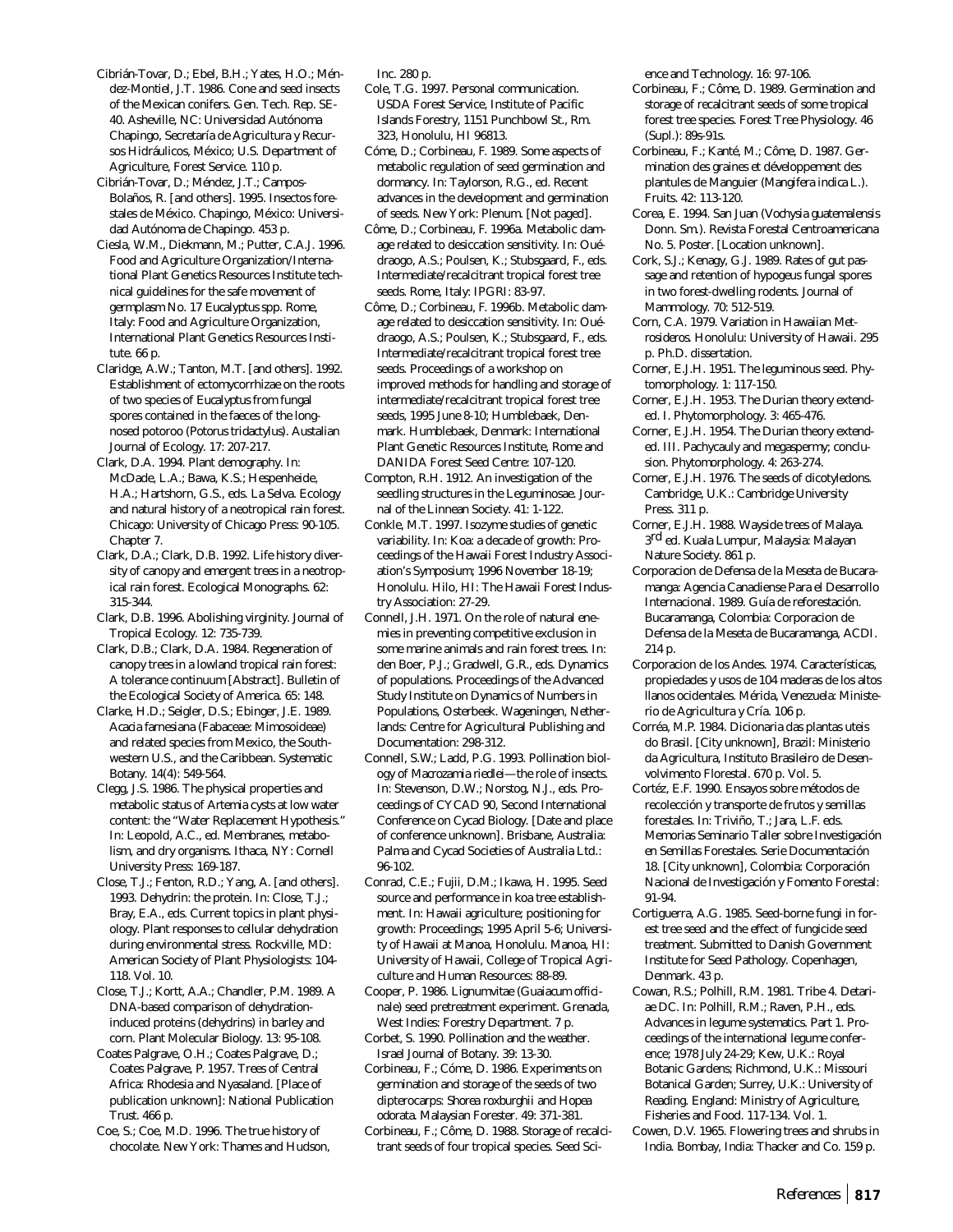Cozzo, D. 1951. Anatomía del leño secundario de las leguminosas mimosoideas y cesalpinoidease argentinas. Revista del Instituto Nacional de Investigación de las Ciencias Naturales. Buenos Aires, Argentina: Museo Argentino de Cincias Naturales Bernardino Rivadavia. 146 p.

Cozzo, D. 1976. Tecnología de la forestación Argentina y América Latina. Buenos Aires, Argentina: Editorial Hemisferio Sur. 610 p.

Cozzo, D. 1995. Silvicultura de plantaciones maderables. Buenos Aires, Argentina: Orientación Gráfica Editora. 905 p. Vols. 1-2.

Cram, W.H.; Vaartaja, O. 1956. Toxicity of eight pesticides to spruce and caragana seeds. Forestry Chronicles. 31: 247-249.

Crane, E.; Walker, P.; Day, R. l984. Directory of important world honey sources. Gerrards Cross, U.K.: International Bee Research Association. 384 p.

Creemers, J.; Lemckert, D. 1981. Clave para la identificación de las principales especies forestales mediante el uso de la lupa. Documento de Trabajo N17. Programa de Naciones Unidas para el Desarrollo/Food and Agriculture Organization-COS/79/001. San José, Costa Rica: Dirección General Forestal (Ministerio de Ambiente y Energía)-Universidad Nacional-Programa de Naciones Unidas para el Desarrollo. 228 p.

Cremer, K.W.; Cromer, R.N.; Florence, R.G. 1978. Stand establishment. In: Willis, W.E.; Brown, A.G., eds. Eucalyps for wood production. Adelaide, Australia: Commonwealth Scientific and Industrial Research Organization: 81-135.

Crévecoeur, M.; Deltour, R.; Bronchart, R. 1976. Cytological study on water stress during germination of *Zea mays*. Planta. 132: 31-41.

Crewz, D. 1998. Personal communication. Florida Department of Environmental Protection, 100 Eighth Ave., S.E., St. Petersburg, FL 33701-5095.

Critchfield, W.B. 1967. Crossability and relationship of the closed-cone pines. Silvae Genetica. 16(3): 89-97.

Croat, T. 1978. Flora of Barro Colorado Island. Stanford, CA: Stanford University Press. 943 p.

Croat, T.B. 1975. Phenological behavior of habit and habitat classes on Barro Colorado Island (Panama Canal Zone). Biotropica. 7: 270-277.

Crockford, K.J. 1990. Evaluation of tropical pine provenances and progeny tests. ODA Research Scheme R-4346. Oxford, U.K.: University of Oxford, Oxford Forestry Institute. 136 p.

Crome, F.H.J.; Irvine, A.K. 1986. "Two bob each way," the pollination and breeding system of the Australian rain forest tree *Syzgium cormiflorum*. Biotropica. 18: 115-125.

Cronquist, A. 1946. Studies in the sapotaceae. II. Survey of the North American genera. Llodya. 9: 241-292.

Crowe, J.H.; Hoekstra, F.A.; Crowe, L.M. 1992. Anhydrobiosis. Annual Review of Physiology. 54: 579-599.

Cruz [and others]. 1995. [Title unknown]. [Place of publication unknown]: [Publisher unknown]: [Not paged].

Cuatrecasas, J. 1954. Disertaciones sobre bom-

bacáceas. Revista de la Academia Colombiana de Ciencias Exactas. 9(35): 164-177.

Cuatrecasas, J. 1958. Aspectos de la vegetación de Colombia. Revista Academia Colombiana de Ciencias Exactas Físicoquímicas y Naturales. Santa fe de Bogotá (10) 40.

Cuatrecasas, J. 1970. Brunelliacease. Flora Neotrópico Monograph No. 2. California: 16-88.

Cuatrecasas, J.; Croat, T.B. 1980. Malpighiaceae. In: Woodson, R.E.; Scar, R.W. 1943-1980. Flora of Panama. Annals of Missouri Botanical Garden. 67(4): 872-873.

Curry, K.J. 1987. Initiation of terpenoid synthesis in osmophores of *Stanhopea anfracta* (Orchidaceae): a cytochemical study. American Journal of Botany. 74: 1332-1338.

Curtis, S.J. 1993. Working plan for the forests of the Sunderbans Division for the period from 1st April 1931 to 31st March 1951. Calcutta, India: Bengal Government Press. 175 p.

Cutler, H.; Whitaker, T. 1967. Cucurbits from the Tehuacan caves. In: Byers, D., ed. The prehistory of the Tehuacan Valley: The environment and subsistence. Austin, TX: University of Texas Press: 212-219.

D'Arcy, W.G. 1980. *Symphonia globulifera* L.F. In: Woodson, R.E.; Schery, R.W., eds. Flora of Panamá. Part VI, Guttiferae. Annals of the Missouri Botanical Garden. 67(4): 1017-1018.

Dabral, S.L. 1976. Extraction of teak seeds from fruits, their storage and germination. Indian Forester. 102(10): 650-658.

Dadwal, V.S; Jamaluddin. 1988. Role of fungi in weathering of teak fruits. Indian Forester. 114(6): 328-330.

Daguma, B.; Kang, B.T.; Okali, D.U.U. 1988. Factors affecting germination of leucaena (*Leucaena leucocephala* (Lam.) de Wit) seed. Seed Science Technology. 16(2): 489-500.

Dahlgren, R. 1980. The taxonomic significance of chlorophyllous embryos in angiosperm seeds. Botanische Notiser. 133: 337-341.

Dale, I.R.; Greenway, P.J. 1961. Kenya trees and shrubs. Nairobi, Kenya: Buchanan's Kenya Estates Ltd. 654 p.

Dallimore, J.; Jackson, B. 1966. A handbook of *Coniferae* and *Ginkgoaceae*. London, U.K.: Edward Arnold Publishers. 730 p.

Dallimore, W.; Jackson, B. 1974. A handbook of *Coniferae* and G*inkgoaceae*. 4th ed. London, U.K.: Edward Arnold Publishers Ltd. 729 p.

Dalmacio, M.V.; Crizaldo, E.N.; Narra, I. 1978. Production of instant trees. Silvitrop Philippine Forestry Journal. 3(1): 55-62.

Daniels, F.W.; Van der Sijde, H.A. 1975. Cold stratification of *Pinus elliottii, Pinus taeda* and *Pinus patula* seed. Forestry in South Africa, 16. Pretoria, South Africa: [Publisher unknown]: 63-68.

Danish/Food and Agriculture Organization Forest Tree Seed Centre. 1973. Provenance collections of teak. Forestry Occasional Paper 1973/2. Rome: Food and Agriculture Organization of the United Nations: 54-61.

Darus, H.A. 1993. Large scale production of *Acacia mangium* X *Acacia auriculiformis* hybrid plantlets by micropropagation techniques. Proceedings of the regional symposium on recent advances in mass clonal multiplication

of forest trees for plantation programmes; 1992 December 1-8; Cisarua, Bogor, Indonesia. Food and Agriculture

Organization/RAS/91/004 Field Document 4. Manila, Philippines: 262-271.

Darus, H.A.; Ghani, A.R. 1989. A note on the *Acacia* hybrid in a forest plantation in peninsular Malaysia. Forest Research Institute of Malaysia, Kepong, Malaysia. Journal of Tropical Forest Science. 2(2): 170 -171.

Darwin, Charles. [1859] 1955. The origin of species. Chicago: Encyclopedia Britannica. 659 p. illus.

Das, S. 1977. Ecological succession in the Mangrove forests and coastal areas. Unpublished. On file with: Forest Research Institute, Chittagong, Bangladesh. [Not paged].

Das, S. 1979a. Coastal afforestation in East Pakistan. In: White, K.J., ed. Research considerations in coastal afforestation. Food and Agriculture Organization, United Nations, UNDP/FAO Project BGD/72/005. Chittagong, Bangladesh: Forest Research Institute: 11-38.

Das, S. 1979b. Artificial regeneration of mangroves in Bangladesh. In: White, K.J., ed. Research considerations in coastal afforestation. Food and Agriculture Organization, United Nations, UNDP/FAO Project BGD/72/005. Chittagong, Bangladesh: Forest Research Institute: 53-64.

Das, S. 1980. Dipterocarp forests of Bangladesh and their management. Bano Biggyan Patrika. 9(1&2): 71-86.

Das, S.; Siddiqi, N.A. 1985. The mangroves and mangrove forest of Bangladesh. Mangrove Silviculture Division Bulletin No. 2. Chittagong, Bangladesh: Forest Research Institute. 142 p.

Dasgupta, J.; Bewley, J.D.; Yeung, E.C. 1982. Desiccation-tolerant and desiccation-intolerant stages during the development and germination of *Phaseolus vulgaris* seeds. Journal of Experimental Botany. 33: 1045-1057.

DasGupta, M.; Basu, P.; Basu, R.N. 1976. Seed treatment for vigour, viability, and productivity of wheat (*Triticum aestivum* L.). Indian Agriculture. 20: 265-273.

Dassanayake, M.D. (ed.). 1980. Revised handbook on the flora of Ceylon. New Delhi, India: Amerind Publishing Co. 508 p.

Daubenmire, R.F. 1974. Plants and environment.  $\rm 3^{rd}$  ed. New York: Wiley & Sons. 442 p.

Davidse, G.; Sousa, M.; Chater, A. 1994. Flora Mesoamericana. [City unknown], Mexico: Universidad Autónoma de Mexico. 543 p. Vol. 6.

Davis, E.M. 1949. Exploratory tests on machining and related properties of fifteen tropical American hardwoods. Rep. R1744. Madison, WI: U.S. Department of Agriculture, Forest Service, Forest Products Laboratory. 5 p.

Davis, J.H. 1940. The ecology and geologic role of mangroves in Florida. Publication 517. Washington, DC: Carnegie Institute. Tortugas Laboratory Papers. 32: 303-412.

Dawson, J.W. 1970. Pacific capsular Myrtaceae. 2. The *Metrosideros* complex: *M. collina* group. Blumea. 18: 441-445.

Dayan, M.P. 1986. Fungi associated with different forest tree seeds of the Forest Research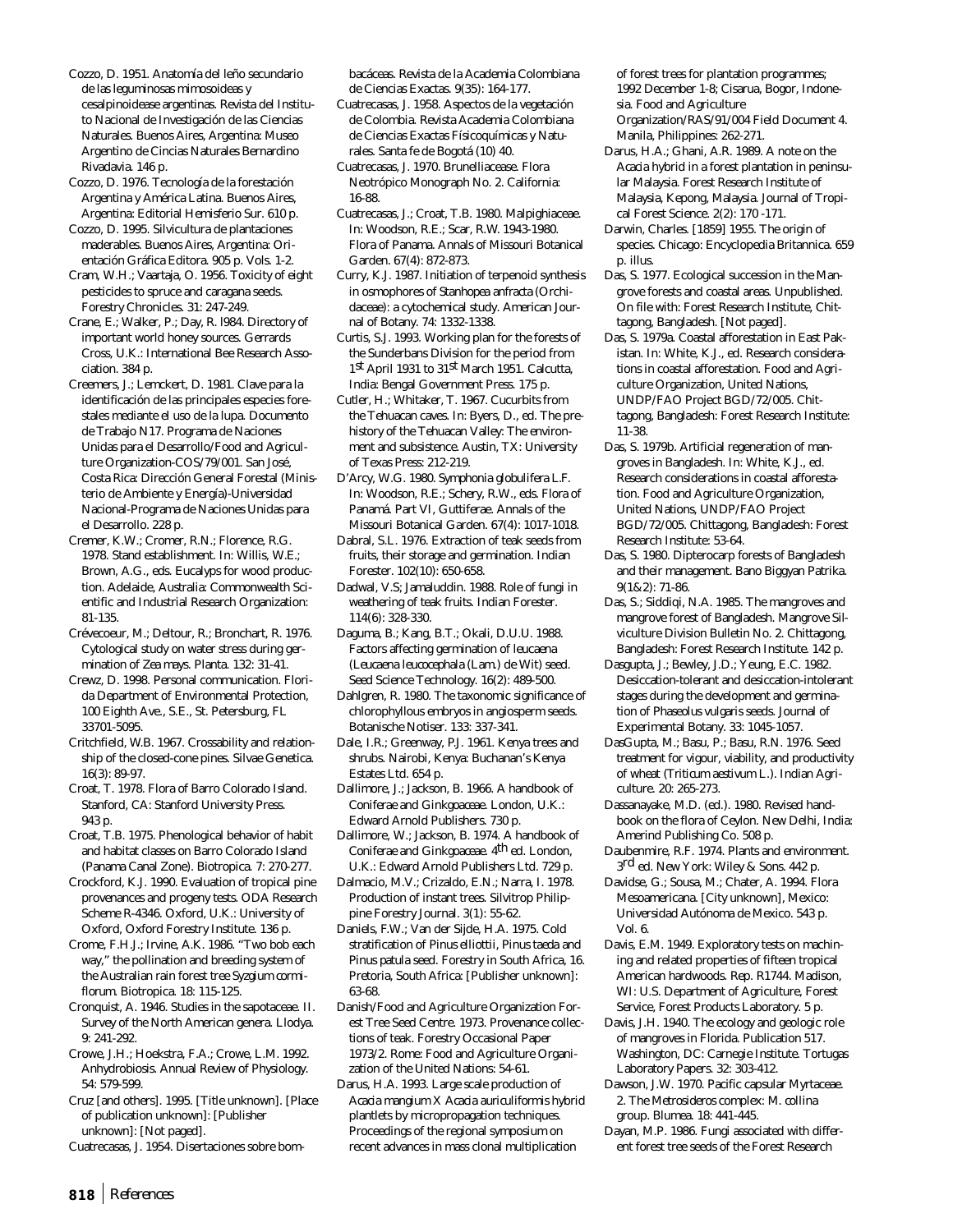Institute Seed Bank. Embryon. 2: 28-39.

- Dayton, W.A. 1945. What is dendrology? Journal of Forestry. 43: 710-722.
- De, R.N. 1940. Nursery and plantation notes for Assam. Shillong, India: Assam Government Press. [Not paged].
- De Lima, H.C. 1990. Tribe Dalbergieae (Leguminosae, Papilionoidae). Morfologia dos frutos, sementes e plántulas e sua applique NA systematic. Arquivos de Jardín Botánico do Rio de Janeiro. 30: 1-42.

De Silvestre, J.A.; Surco, J. 1996. Calidad de la proteína y contenido de minerales del chachafruto, baló o basul, *Erythrina edulis*. In: [Ed. unknown]. Chachafruto, cultivo y aprovechamiento. Santafé de Bogotá, Colombia: Universidad Distrital: 67-82.

De Steven, D.; Putz, E.G. 1984. Impact of mammals on recruitment of a Neotropical canopy tree, *Dipteryx panamensis* in Panama. Oikos. 43: 207-216.

de Vogel, E.F. 1980. Seedlings of dicotyledons. Structure, development, types. Descriptions of 150 woody Malesian taxa. Wageningen, Netherlands: Centre for Agricultural Publishing and Documentation. 465 p.

Decelle, J. 1979. *Pygiopachymerus lineola* (Chevr.), coleoptere bruchide neotropical introduit a Tahiti. Bulletin Et Annales de la Societe Royale Belge d'Entomologie. Tervuren, Belgium: Musee Royale de l'Afrique Centrale: B-1980.

Degeyter, L. 1987. Bewaring van zaden van *Corylus avellana*. Verbondsnieuws Voor de Belgische Sierteelt. 31: 785-791.

del Amo, S. 1979. Clave para las plántulas y estados juveniles de especies primarias de una selva alta perennifolia en Veracruz, México. Biótica. 4(2): 59-108.

Delatour, C.; Muller, C.; Bonnet-Masimbert, M. 1980. Progress in acorn treatment in a long term storage prospect. Proceedings, IUFRO international symposium on forest tree seed storage; 1980 September 23-27; Ontario, Canada. [Place of publication unknown]: [Publisher unknown]: 126-133.

Delgado, P. 1994. Evaluación de la capacidad productiva y eficiencia de semillas para tres especies del género *Pinus* (*P. montezumae* Lamb., *P. pseudostrobus* Lind. y *P. leiophylla* Schl. & Cham.), en la zona boscosa de Nuevo San Juan Parangaricutiro, Michoacán, México. Boletín de la Sociedad Botánica de México. 54: 267-274.

Dell, D. 1980. Structure and function of the strophiolar plug in seeds of *Albizia lophantha*. American Journal of Botany. 67: 556-563.

Deltour, R. 1985. Nuclear reactiviation during early germination of the higher plant embryo. Journal of Cell Science. 75: 43-83.

Demir, I.; Ellis, R.H. 1992. Changes in seed quality during seed development and maturation in tomato. Seed Science Research. 2: 81-87.

Demir, I.; Ellis, R.H. 1993. Changes in potential seed longevity and seedling growth during seed development and maturation in marrow. Seed Science Research. 3: 247-257.

Denslow, J.S. 1980. Gap partitioning among tropical rainforest trees. Supplement to Biotropica. 12: 47-55.

- Denslow, J.S. 1987. Tropical rainforest gaps and tree species diversity. Annual Review of Ecology and Systematics. 18: 431-451.
- Dent, T.V. 1948. Indian forest records. Silviculture. 7(1). Seed storage, with particular reference to the storage of seed of Indian forest plants. Delhi, India: The Manager of Publications. [Not paged].
- Deroin, T. 1988. Aspects anatomiques et biologiques de la fleur des Annonacées. Paris, France: Université de Paris-Sud. 178 p. Ph.D. dissertation.
- DeVries, P.J. 1985. Host plant records and natural history notes on Costa Rican butterflies (Papilionidae, Pieridae and Nymphalidae). Journal Research in Lepidoptera. 24: 290-333.
- DeVries, P.J. 1988. Stratification of fruit-feeding nymphid butterflies in a Costa Rican rainforest. Journal Research in Lepidoptera. 26: 98-108.
- Di Stèfano, J.; Morales, C. 1993. Inventario florístico en varias áreas boscosas en Tabarcia de Mora y Palmichal de Acosta, Costa Rica. Revista de Biología Tropical. 41(3): 423-431.

Dickie, J.B.; Balick, M.J.; Linington, I.M. 1992. Experimental investigations into the feasibility of *ex situ* preservation of palm seeds; an alternative strategy for biological conservation of this economically important plant family. Biodiversity and Conservation. 1: 112-119.

Dickie, J.B.; Ellis, R.H.; Kraak, H.L. [and others]. 1990. Temperature and seed storage longevity. Annals of Botany. 65: 197-204.

Dickie, J.B.; May, B.; Morris, S.V.A.; Titley, S.E. 1991. The effects of desiccation on seed survival in *Acer platanoides* L. and *Acer pseudoplatanus* L. Seed Science Research. 1: 149-162.

Dickson, J.D. 1977. Check list and uses of plants in the Wilson Popenoe Botanical Garden, Lancetilla Honduras. La Lima, Honduras: Tropical Agriculture Research Service (SIAT-SA). 122 p.

Diem, H.G. 1996. Mycorrhizae and actnorhizal plants. Acta Botanica Gallica. 143: 581-592.

Dieters, M.J. 1996. Personal communication. Queensland Forestry Research Institute, Gympie, Australia.

- Dijkman, M.J. 1950. Leucaena—A promising soil erosion-control plant. Economic Botany. 4: 337-349.
- Dillon, M.O. 1980. *Acosmium*. Flora of Panama. Annals of Missouri Botanical Garden. 67(3): 537-539.

Dimitri, M. 1980. Enciclopedia Argentina de agricultura y jardineria. Tomo 1. Descripcion de las plantas cultivadas. 3rd ed. Buenos Aires, Argentina: Adaptive Crop Research and Extension Project. 1,161 p.

Dirr, M.A. 1983. Manual of woody landscape plants: their identification, ornamental characteristics, culture, propagation, and uses. Champaign, IL: Stipes Publishing Co. 826 p.

Dittus, W.P.J. 1985. The influence of cyclones on the dry evergreen forest of Sri Lanka. Biotropica. 17: 1-4.

Domingo, I.L. 1973. Seed problems in the regeneration of the Philippine diptocarp forests. In: Seed problems. Paper 32. Stockholm, Sweden: International Union of Forest Research Organizations, Working Party S2.01.06. [Not

paged]. Vol. 2.

- Dommergues, Y.R. 1996. Nitrogen fixation in actinorhizal plants. Acta Botanica Gallica. 143: 663-679.
- Dommisse, E.J. 1994. Thermochemical pulping (TMP) and chemithermomechanical pulping (CTMP) of South African grown pine species. A comparative study. [City unknown], South Africa: University of Stellenbosch. 175 p. M.S. thesis.
- Donahue, J.K. 1985. Conservation efforts for endangered white pines in southern Mexico: *Pinus chiapensis* and *P. ayacahuite*. In: Proceedings of the IX World Forestry Congress; [n.d.]; [Place of meeting unknown]. Mexico City, Mexico: Secretaría de Agricultura y Recursos Hidráulicos – Food and Agriculture Organization. 561 p. Vol. 2.
- Donahue, J.K. 1990. Geographic variation in *Pinus greggii* Engelm. in relation to soil acidity. Raleigh, NC: North Carolina State University, College of Forest Resources. 68 p. M.S. thesis.
- Donahue, J.K.; Lopez-Upton, J. 1996. Geographic variation in leaf, cone and seed morphology of *Pinus greggii* in native forests. Forest Ecology & Management. 82:145-157.
- Donahue, J.K.; Dvorak, W.; Gutierrez, E.; Kane, M. 1985. *Abies guatemalensis*: a two-year status report. CAMCORE Bulletin. Raleigh, NC: North Carolina State University, School of Forest Resources. 19 p.
- Donahue, J.K.; Dvorak, W.S.; Gutierrez, E.A. 1991. The distribution, ecology and gene conservation of *Pinus ayacahuite* and *P. chiapensis* in Mexico and Central America. CAMCORE. Bulletin of Tropical Forestry 8. Raleigh, NC: North Carolina State University, Central America and Mexico Coniferous Resources Cooperative. 28 p.
- Donahue, J.K.; Perry, J.P., Jr.; Squillace, A.E.; Liu, S. 1995. Geographic variation in stemxylem terpene chemistry in native populations of *Pinus greggii* Engelm. Forest Genetics. 2(4): 217-225.
- Donald, D.G.M.; Lundquist, J.E. 1988. Treatment of *Eucalyptus* seed to maximise germination. South African Forestry Journal. 147: 9-15.
- Doran, J.C.; Turnbull, J.W.; eds. 1997. Australian trees and shrubs: species for land rehabilitation and farm planting in the Tropics. Canberra, Australia: Australian Centre for International Agricultural Research. Australian Centre for International Agricultural Research Monograph.: [Not paged].
- Dorne, C.J. 1981. Variation in seed germination inhibition of *Chenopodium bonus-henricus* in relation to altitude of plant growth. Canadian Journal of Botany. 59: 1893-1901.
- Dos Santos, A.C. 1966. *Phomopsis casuarinae* (F. Tassi) Diedeecke. Boletim Sociedad Broteriana. 40: 45-53.
- Drake, D.R. 1992. Seed dispersal of *Metrosideros polymorpha* (Myrtaceae): a pioneer tree of Hawaiian lava flows. American Journal of Botany. 79: 1224-1228.
- Drake, D.R. 1993a. Germination requirements of *Metrosideros polymorpha*, the dominant tree of Hawaiian larva flow and rain forests. Biotropica. 25: 461-467.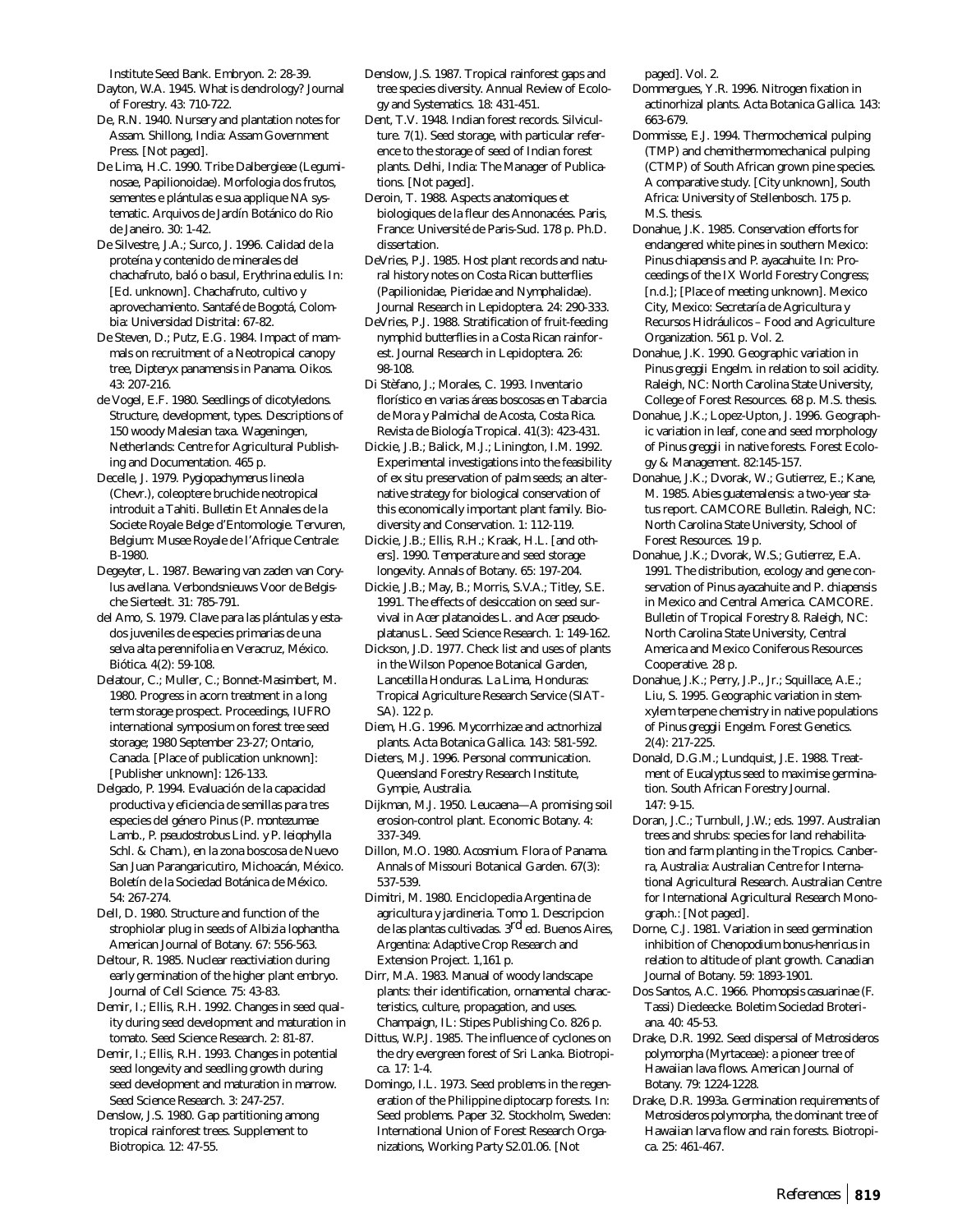- Drake, H. (ed.). 1993b. Trees for drulands. New York: International Scientific Publishing. 370 p.
- Drake, D.W. 1974. Fungal and insect attack of seeds in unopened *Eucalyptus* capsules. Search. 5: 444.
- Drennan, P.M.; Van Staden, J. 1992. The effect of ethrel and temperature on the germination of *Manihot glaziovii* Muell. Arg. seeds. Plant Growth Regulation. 11: 273-275.
- Drury, M. 1873. The useful plants of India. London, U.K.: W.M.H. Allen and Co.: 54-55.
- Dschida, W.J.; Platt-Aloia, K.A.; Thomson, W.W. 1992. Epidermal peels of *Avicennia germinans* (L.) Stearn: useful system to study the function of salt glands. Annals of Botany. 70: 501-509.
- Duarte, O. 1974. Improving royal poinciana seed germination. Plant Propagator. 20(1): 15-16.
- Ducke, A. 1949. Notas sobre a flora neotropica. II: Leguminosas da Amazonia Brasileira. 2d ed. Boletín Técnico do Instituto de Norte. 18: 1-248.

Dudley, N.S. 1997. Personal communication. Hawaii Agriculture Research Center, 99-193 Aiea Heights Drive, Suite 300, Aiea, HI 96701.

Duguma, B.; Kang, B.T.; Okali, D.U. 1988. Factors affecting germination of leucaena (*Leucaena leucocephala* Lam.) de Wit seed. Seed Science and Technology. 16: 489-500.

Duke, J.A. 1962a. Myristicaceae. Flora of Panama. Annals of the Missouri Botanical Garden. 49: 214-225.

Duke, J.A. 1962b. Myristicaceae. In: Woodson, R.E.; Schery, R.W., eds. Flora of Panama. Part IV. Fasc. 5. Annals of Missouri Botanical Garden. 49(3-4): 526-537.

Duke, J.A. 1965. Keys for the identification of seedlings of some prominent woody species in eight forest types in Puerto Rico. Annals of the Missouri Botanical Garden. 52: 314-350.

Duke, J.A. 1969. On tropical tree seedlings. Seeds, seedlings, systems and systematics. Annals of the Missouri Botanical Garden. 56: 125-161.

Duke, J.A. 1970. Keys for the identification of seedlings of some prominent woody species in eight forest types in Puerto Rico. In: Odum, H.T., ed. A tropical rainforest. Washington, DC: U.S. Atomic Energy Commission, Division of Technical Information. [Not paged].

- Duke, J.A. 1972. Isthmian ethnobotanical dictionary. Fulton, MD: J.A. Duke Publisher. 96 p.
- Duke, J.A. 1986. Isthmian ethnobotanical dictionary. Jodhpur, India: Scientific Publishers. 96 p.
- Duke, J.A. 1987. Moringaceae: Horseradish tree, benzolive-tree, drumstick-tree, sohnja, moringa, murunga-kai, malunggay. In: Benge, M., ed. Moringa: A multipurpose vegetable and tree that purifies water. Science and Technology/Forest, Environment, and Natural Resources Agroforestation Technical Series 27. Washington, DC: U.S. Agency for International Development: 19-28.
- Dumet, D.; Berjak, P. 1977. Desiccation tolerance and cryopreservation of embryonic axes of recalcitrant species. In: Ellis, R.H.; Black, M.; Murdoch, A.J.; Hong, T.D., eds. Basic and applied aspects of seed biology. Proceedings of

the fifth international workshop on seeds; 1995 [complete date unknown]; [Place of meeting unknown]. Dordrecht, The Netherlands: Kluwer Academic Publishers: 771-776.

- Dunevitz, V.L. 1985. Regrowth of clearcut subtropical dry forest: mechanisms of recovery and quantification of resilience. East Lansing, MI: Michigan State University, Department of Botany and Plant Pathology. 110 p. M.S. thesis.
- Dunphy, B.K. 1996. The multiple-stemmed growth form of trees in a subtropical dry forest. East Lansing, MI: Michigan State University. 93 p. M.S. thesis.
- Dure, L. 1993. A repeating 11-mer amino acid motif and plant desiccation. Plant Journal. 3: 363-369.
- Dvorak, W.S. 1985. One-year provenance/progeny test results of *Pinus tecunumanii* from Guatemala established in Brazil and Colombia. Commonwealth Forestry Review. 64(1): 57-65.
- Dvorak, W.S. 1990. Genetic variation in root morphology of four Mexican pine species. Raleigh, NC: North Carolina State University, College of Forest Resources. 246 p. Ph.D. dissertation.
- Dvorak, W.S. 1993. Recent advances in the testing and development of tropical and subtropical pine provenances from Mexico and Central America. In: Lambeth, C.C.; Dvorak, W.S., eds. Breeding tropical trees: Proceedings: International Union of Forest Research Organizations; 1992 October; Cartagena and Cali, Colombia. Cali, Colombia: Smurfit Cartón de Colombia: 385-394.

Dvorak, W.S. 1997. The improvement and breeding of *Pinus patula*. In: Proceedings of the 24th southern forest tree improvement conference; June 1997; Orlando, FL. [Place of publication unknown]: [Publisher unknown]: 53-68.

Dvorak, W.S.; Balocchi, C.E.; Raymond, R.H. 1989. Performance and stability of provenances and families of *P. tecunumanii* in the tropics and subtropics. In: Gibson, G.L.; Griffin, A.R.; Matheson, A.R., eds. Breeding tropical trees: Proceedings, International Union of Forest Research Organizations Conference; 1988 November; Pattaya, Thailand. Oxford, U.K.: Oxford Forestry Institute; Arlington, VA: Winrock International: 187-196.

Dvorak, W.S.; Brouard, J. 1987. An evaluation of *Pinus chiapensis* as a commercial plantation species for the tropics and subtropics. Commonwealth Forestry Review. 66(2): 165-176.

Dvorak, W.S.; Donahue, J.K. 1988. *Pinus maximinoi* seed collections in Mexico and Central America. Bulletin on Tropical Forestry 4. Raleigh, NC: North Carolina State University,Central American and Mexico Coniferous Resources Cooperative. 47 p.

Dvorak, W.S.; Donahue, J.K. 1992. CAMCORE cooperative research review, 1980-1992. Raleigh, NC: North Carolina State University, School of Forest Resources. 93 p.

Dvorak, W.S.; Donahue, J.K.; Vasquez, J.A. 1995. Early performance of CAMCORE introductions of *Pinus patula* in Brazil, Colombia and South Africa. South African Forestry Journal. 174: 23-33.

Dvorak, W.S.; Donahue, J.K.; Vazquez, J.A.

1996a. Provenance and progeny results for the tropical white pine, *P. chiapensis,* at five and eight years of age. New Forests. 12(2): 125-140.

- Dvorak, W.S.; Kietzka, J.E.; Donahue J.K. 1996b. Three-year survival and growth of provenances of *Pinus greggii* in the tropics and subtropics. Forest Ecology & Management. 83: 123-131.
- Dvorak, W.S.; Lambeth, C.C. 1993. Results of a survey to determine the cone and seed production of *P. tecunumanii* in the tropics and subtropics. In: Lambeth, C.C.; Dvorak, W.S., eds. Breeding tropical trees: Proceedings: International Union of Forest Research Organizations; 1992 October; Cartagena and Cali, Colombia. Cali, Colombia: Smurfit Cartón de Colombia: 38-42.
- Dvorak, W.S.; Raymond, R.H. 1991. The taxonomic status of closely related closed-cone pines in Mexico and Central America. New Forests. 4: 291-307.
- Dvorak, W.S.; Ross, K.D.; Liu, Y. 1993. Performance of *P. caribaea* var. *hondurensis* in Brazil, Colombia, and Venezuela. Bulletin on Tropical Forestry 11. Raleigh, NC: North Carolina State University, College of Forest Resources. 47 p.
- Dvorak, W.S.; Shaw, E.A. 1992. Five-year results for growth and stem form of *Pinus tecunumanii* in Brazil, Colombia, and South Africa. CAMCORE Bulletin on Tropical Forestry 10. Raleigh, NC: North Carolina State University, College of Forest Resources. 22 p.
- Dwivedi, A.P. 1980. Forestry in India. Dehradun, India: Jugal Kishore and Company. 445 p.
- Dwyer, J.D. 1965. Leguminosae-Papilionoideae-Dalbergieae. Annals of the Missouri Botanical Garden. 52(1): 1-54.
- Dwyer, J.D.; D'Arcy, W.G. 1980. Erythrina. In: Flora of Panama. Part V. Annals of the Missouri Botanical Garden. 67(3): 686-697.
- Eames, A.J. 1961. Morphology of the angiosperms. New York: McGraw-Hill Company. 518 p.
- Easley, D.F.; Lambeth, C.C. 1989. Sprouting and rooting potential of *Pinus oocarpa* and *P*. *tecunumanii* provenances. Research Report 125. Cali, Colombia: Smurfit Cartón de Colombia. 8 p.
- Echenique-Manrique, R. 1970. Descripción, características y usos de 25 madera tropicales mexicana. México, D.F., Mexico: Cámara Nacional de la Industria de la Construcción. 237 p.
- Echenique-Manrique, R.; Díaz-Gómez, V. 1969. Algunas características tecnológicas de la madera de once especies mexicanas. Boletín Técnico 27. [City unknown], México: Instituto Nacional de Investigaciones Forestales. 61 p.
- Edwards, D.G.W. 1989. Special prechilling techniques for tree seeds. Journal of Seed Technology. 10(2): 151-171.
- Eggeling, W.J. 1947. Working plan for the Budongo and Siba forests. Entebbe, Uganda: Uganda Protectorate. 66 p.
- Egley, G.M. 1989. Water-impermeable seed coverings as barriers to germination. In: Taylorson, R.B., ed. Recent advances in the development and germination of seeds. New York: Plenum Press: 207-223.

Eguiluz, T.; Perry, J.P., Jr. 1983. *Pinus*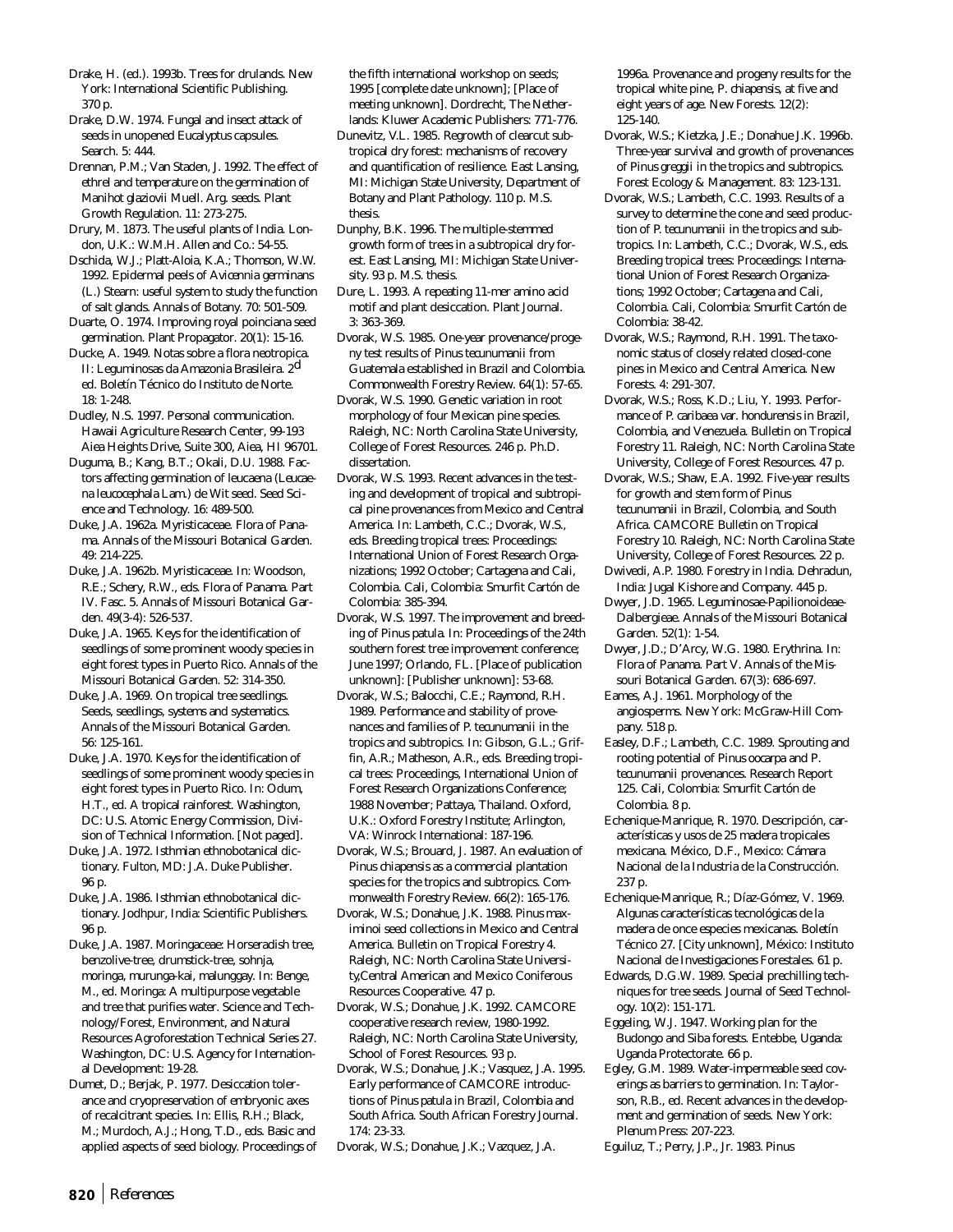*tecunumanii*: Una especie nueva de Guatemala. Ciencia Forestal 8(41): 3-22.

Eguiluz, T.; Zobel, B.J. 1986. Geographic variation in wood properties of *Pinus tecunumanii*. Wood and Fibre Science. 18(1): 68-75.

Eguiluz-Piedra, T. 1977. Los pinos del mundo. Publicación Especial Nómero 1. Chapingo, México: Departamento de Bosques, Escuela Nacional de Agricultura. 76 p.

Eguiluz-Piedra, T. 1978. Ensayo de integracion de los conocimientos del género *Pinus.* Chapingo, México: Universidad Autonoma Chapingo. 430 p. Tesis Profesional.

Eilert, U.; Wolters, B.; Nahrstadt, A. 1981. The antibiotic principle of seeds of *Moringa oleifera* and *Moringa stenopetala*. Planta Medica. 42: 55-61.

Eisenberg, J.F. 1983. *Ateles geoffroyi*. In: Janzen D.H., ed. Costa Rican natural history. Chicago: University of Chicago Press: 451-453.

Eisenberg, J.F. 1989. Mammals of the neotropics. The northern Neotropics. Panama, Colombia, Venezuela, Guyana, Surinam, French Guiana. Chicago: University of Chicago Press. [Not paged]. Vol. I.

El-Lakany, M.H.; Turnbull, J.W.; Brewbaker, J.L., eds. 1990. Advances in *Casuarina* research and utilization: Proceedings, second international *Casuarina* workshop; Cairo, Egypt. Cairo, Egypt: American University in Cairo, Desert Development Center. 241 p.

Elder, R.H.; Dell'Aquila, A.; Mezzina, M. [and others]. 1987. DNA ligase in repair and replication in the embryos of rye, *Secale cereale*. Mutation Research. 181: 61-71.

Elias, T. 1966. A revision of the genus *Inga* section *Inga* series *Inga*. Carbondale, IL: Southern Illinois University. 200 p. M.S. thesis.

Elias, T. 1980. The complete trees of North America. New York: Van Nostrand Reinhold Co. 948 p.

Elias, T.S. 1978. Parkieae. In: Polhill, R.M.; Raven, P.H., eds. Advances in legume systematics. Part 1. Proceedings of the international legume conference, Kew; 1978 July 24-29; Royal Botanic Gardens, Kew, U.K. Royal Botanic Gardens, Kew, Richmond, Surrey, U.K.: Ministry of Agriculture, Fisheries and Food: 153. Vol. 1.

Elisabetsky, E.; Posey, D.A. 1989. Use of contraceptive and related plants by Kayapo Indians (Brasil). Journal of Ethnopharmacology. 26(30): 299-316.

Ellis, R.H.; Hong, T.D. 1994. Desiccation tolerance and potential longevity of developing seeds of rice (*Oryza sativa* L.). Annals of Botany. 73: 501-506.

Ellis, R.H.; Hong, T.D.; Astley, D. [and others]. 1996. Survival of dry and ultra-dry seeds of carrot, groundnut, lettuce, oilseed rape, and onion during five years hermetic storage at two temperatures. Seed Science and Technology. 24: 347-358.

Ellis, R.H.; Hong, T.D.; Jackson, M.T. 1993. Seed production environment, time of harvest, and the potential longevity of seeds of three cultivars of rice (*Oryza sativa* L.). Annals of Botany. 72: 583-590.

Ellis, R.H.; Hong, T.; Roberts, E.H. 1982. An investigation of the influence of constant and alternating temperature on the germination of cassava seeds using a two-dimensional temperature gradient plant. Annals of Botany. 49: 241-246.

Ellis, R.H.; Hong, T.D.; Roberts, E.H. 1988. A moisture content limit to logarithmic relations between seed moisture content and longevity. Annals of Botany. 61: 405-408.

Ellis, R.H.; Hong, T.D.; Roberts, E.H. 1989. A comparision of the low-moisture-content limit to the logarithmic relation between seed moisture content and longevity in twelve species. Annals of Botany. 63: 601-611.

Ellis, R.H.; Hong, T.D.; Roberts, E.H. 1990a. An intermediate category of seed storage behaviour? I. Coffee. Journal of Experimental Botany. 41: 1167-1174.

Ellis, R.H.; Hong, T.D.; Roberts, E.H. 1990b. Moisture content and the longevity of seeds of *Phaseolus vulgaris* L. Annals of Botany. 66: 341-348.

Ellis, R.H.; Hong, T.D.; Roberts, E.H. 1991a. An intermediate category of seed storage behaviour? II. Effects of provenance, immaturity, and imbibition on desiccation tolerance in coffee. Journal of Experimental Botany. 42: 653-657.

Ellis, R.H.; Hong, T.D.; Roberts, E.H. 1991b. Effect of storage temperature and moisture on the germination of papaya seeds. Seed Science Research. 1: 69-72.

Ellis, R.H.; Hong, T.D.; Roberts, E.H. 1992. The low-moisture content limit to the negative logarithmic relation between seed longevity and moisture content in three subspecies of rice. Annals of Botany. 69: 53-58.

Ellis, R.H.; Hong, T.D.; Roberts, E.H.; Soetisna, U. 1991c. Seed storage behaviour in *Elaeis guineensis*. Seed Science Research. 1(2): 99-104.

Ellis, R.H.; Hong, T.D.; Roberts, R.H.; Tao, K.L. 1990c. Low moisture content limits to relations between seed longevity and moisture. Annals of Botany. 65: 493-504.

Ellis, R.H.; Pieta Filho, C. 1992. The development of seed quality in spring and winter cultivars of barley and wheat. Seed Science Research. 2: 9-15.

Ellis, R.H.; Roberts, E.H. 1980. Improved equations for the prediction of seed longevity. Annals of Botany. 45: 13-30.

Ellis, R.H.; Roberts, E.H. 1981. The quantification of ageing and survival in orthodox seeds. Seed Science and Technology. 9: 373-409.

Emmart, E. 1940. The Badianus Manuscript, an Aztec herbal of 1552 (traducción). Baltimore, MD: Johns Hopkins Press. [Not paged].

Encarnación, F. 1983. Nomenclatura de las especies forestales comunes en el Peró. Codumento de trabajo 7. Lima Peró: Proyecto Programa de Naciones Unidas para el Desarrollo/Food and Agriculture Organization/PER/81/002. 149 p.

Endo, M. 1992. First year growth of Eucalyptus urophylla provenances compared with Eucalyptus grandis and other Eucalyptus spp. in Colombia. Cali, Colombia: Smurfit Carten de Colombia. 4 p.

Engelmann, F.; Chabrillange, N.; Dussert, S.; Duval, Y. 1995a. Cryopreservation of zygotic embryos and kernels of oil palm (*Elaeis guineensis* Jacq.). Seed Science Research. 5: 81-86.

- Engelmann, F.; Dumet, D.; Chabrillange, N. [and others]. 1995b. Factors affecting the cryopreservation of coffee, coconut and oil palm embryos. Plant Genetic Resources Newsletter. 103: 27-31.
- Englander, L. 1982. Endomycorrhizae by septate fungi. In: Schenck, N.C., ed. Methods and principles of mycorrhizal research. Saint Paul, MN: American Phytopathological Society: 11-15.

Engler; Prantl. 1887 and later. Die naturlichen pflanzenfamilien: The natural plant families. [Place of publication unknown]: [Publisher unknown]. [Not paged]. 20 vols.

Equiluz-Piedra, T. 1978. Ensayo de integración de los conocimientos sobre el género *Pinus* en México. Chapingo, México: Universidad Autónoma Chapingo. 623 p. tesis Profesional.

Ernst, C.H. 1983. Rhinoclemmys funerea. In: Janzen, D.H., ed. Costa Rican natural history. Chicago: University of Chicago Press: 417-418.

Escalante R., S.E. 1986. La flora del Jardín Botánico del Centro de Investigaciones de Quintana Roo A.C. Xalapa. Veracruz, México: Universidad Veracruzana, Facultad de Ciencias Biològicas. 163 p. tesis de Licenciatura.

Escobar C.O.; Rodriguez, J.R. 1993. Las maderas de Colombia. Contiene 25 fascRculos. Medellín, Colombia: SENA, Regional Antioquia - Chocó. 100 p.

Esnaola, M.A.; Ríos, C. 1994. Hojas de poró (*Erythrina poeppigiana*) como suplemento proteico para lactantes. En: Por Jorge Benavides, ed. Arboles y arbustos forrajeros en América Central. Turrialba, Costa Rica: Centro Agronómico Tropical de Investigación y Enseñanza: 283-294.

Essien, A.I.; Fetuga, B.L. 1989. Beta-carotene content and some characteristics of underexploited seed oils of forest trees in Nigeria. Food Chemistry. 32(2): 109-116.

Estrada, A.; Coates-Estrada, C.; Vásquez-Yáñez, C. 1984. Observations on fruiting and dispersers of *Cecropia obtusifolia* at Los Tuxtlas, Mexico. Biotropica. 16: 315-318.

Eungwijarnpanya, S.; Hedlin, A.F. 1984. Studies on seed insects of some forest trees. Embryon. 1: 49-55.

Eusebio, T.V.; Chey, V.K.; Newman, V.; Catherinus, J. 1989. A note on the optimal time for ground collection of *Gmelina arborea* Roxb. fruits. Journal of Tropical Forestry Science. 1: 296-298.

Evans, J. 1982. Plantation forestry in the tropics. Oxford, U.K.: Clarendon Press. 472 p.

Evenari, M. 1980/1981. The history of germination research and the lesson it contains for today. Israel Journal of Botany. 29: 4-21.

Evenari, M.; Klein, S. [and others]. 1957. The beginning of cell division and cell elongation in germinating lettuce seeds. Bulletin of the Research Council of Israel, Section D. 6: 33-37.

Ewart, A.J. 1908. On the longevity of seeds. Proceedings of the Royal Society, Victoria. 21: 1-210.

Ewel, J.J. 1971. Experiments in arresting succes-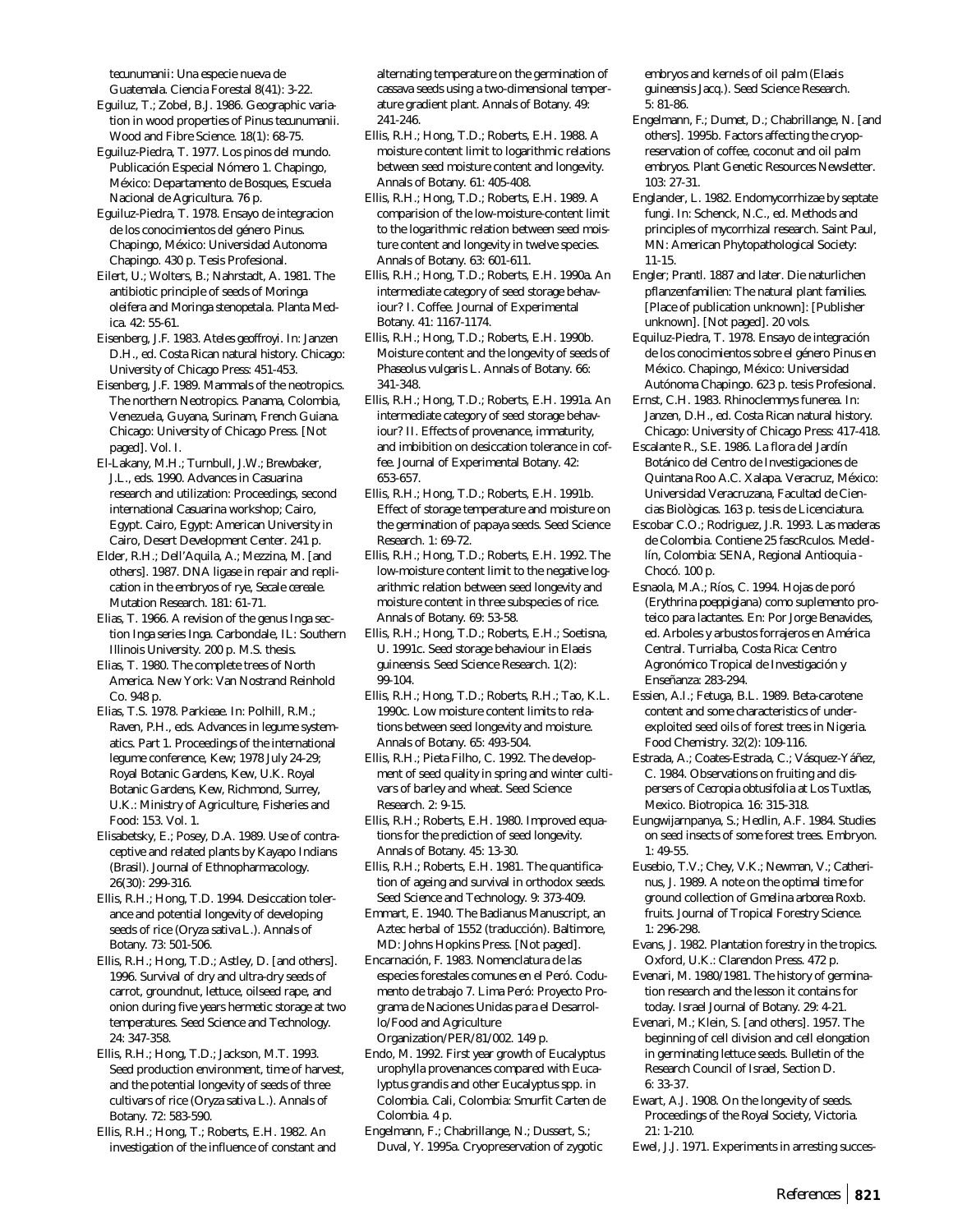sion with cutting and herbicides in five tropical environments. Chapel Hill, NC: University

- of North Carolina. 288 p. Ph.D. dissertation. Ewel, J.J., ed. 1980. Special issue on tropical succession. Biotropical. 12 (Suppl.): 1-95.
- Ewell, J.J.; Bigelow, S.W. 1996. Plant life-forms and tropical ecosystem functioning. In: Orians, G.; Dirzo, R.; Cushman, J.H., eds. Biodiversity and ecosystem processes in tropical forests. New York: Springer Verlag: 101-126.

Exell, A.W.; Fernandez, A.; Wild, H., eds. 1963. Flora zambesiaca. Part 1. London, U.K.: Crown Agents for Overseas Governments and Administrations. 351 p. Vol. 2.

- Eyma, P.J. 1966. Sapotaceae. En: Flora of Suriname. 4(1): 354-399.
- Faegri, K.; Van der Pijl, L. 1971. The principles of pollination ecology. New York: Pergamon Press. 291 p.

Fahler, C. 1981. Orígenes de *Araucaria angustifolia* a los ocho años de edad en la Provincia de Misiones, Argentina. [Place of publication unknown]: [Publisher unknown]. 80 p.

Fahn, A.; Werker, E. 1972. Anatomical mechanisms of seed dispersal. In: Kozlowski, T.T., ed. Seed biology. Importance, development, and germination. London, U.K.: Academic Press: 151-221. Vol. I.

Fakir, G.A.; Welty, R.E.; Cowling, E.B. 1971. Prevalence and pathogenicity of fungi associated with achenes of sycamore in the field and in storage. Phytopathology. 61: 660-668.

Falanruw, M.C. 1997. Personal communication. USDA Forest Service, Institute of Pacific Islands Forestry, Yap Field Laboratory, P.O. Box 490, Colonia, Yap, FSM 96943.

Falla, A.; Cia. 1973. Monografia sobre *Alnus jorullensis* H.B.K. [Additional information not available.]

FAO (See Food and Agriculture Organization)

- Farjon, A. 1984. Pines: drawings and description of the genus *Pinus*. Leiden, Netherlands: E.J. Brill Academic Publishers. 149 p.
- Farjon, A.; Styles, B.T. 1997. *Pinus* (Pinaceace). Flora Neotropica Monograph 75. New York: The New York Botanical Garden. 291 p.
- Farooqi, M.I.H.; Kapoor, L.D. 1968. Some Indian plant gums - their botany, chemistry and utilization. Indian Forester. 94(9): 662-666.
- Farrant, J.M. and others. 1993. [No additional information available].

Farrant, J.M.; Berjak, P.; Pammenter, N.W. 1985. The effect of drying rate on viability retention of recalcitrant propagules of *Avicennia marina*. South African Journal of Botany. 51: 432-438.

Farrant, J.M.; Berjak, P.; Pammenter, N.W. 1992a. Proteins in development and germination of a desiccation sensitive (recalcitrant) seed species. Plant Growth Regulation. 11: 257-265.

Farrant, J.M.; Pammenter, N.W.; Berjak, P. 1986. The increasing desiccation sensitivity of recalcitrant *Avicennia marina* seeds with storage time. Physiologia Plantarum. 67: 291-298.

Farrant, J.M.; Pammenter, N.W.; Berjak, P. 1988. Recalcitrance - a current assessment. Seed Science and Technology. 16: 155-166.

Farrant, J.M.; Pammenter, N.W.; Berjak, P. 1989. Germination-associated events and the desiccation sensitivity of recalcitrant seeds - a study

on three unrelated species. Planta. 178: 189-198.

- Farrant, J.M.; Pammenter, N.W.; Berjak, P. 1992b. Development of the recalcitrant (homoiohydrous) seeds of *Avicennia marina*: Anatomical, ultrastructural, and biochemical events associated with development from histodifferentiation to maturation. Annals of Botany. 70: 75-86.
- Farrant, J.M.; Pammenter, N.W.; Berjak, P. 1993. Seed development in relation to desiccation tolerance, a comparison between desiccationsensitive (recalcitrant) seeds of *Avicennia marina* and desiccation-tolerant types. Seed Science Research. 3: 1-13.
- Farrant, J.M.; Pammenter, N.W.; Berjak, P. [and others]. 1996. Presence of dehydrin-like proteins and levels of abscisic acid in recalcitrant (desiccation sensitive) seeds may be related to habitat. Seed Science Research. 6: 175-182.

Farrant, J.M.; Pammenter, N.W.; Berjak, P.; Walters, C. 1997. Subcellular organization and metabolic activity during the development of seeds that attain different levels of desiccation tolerance. Seed Science Research. 7: 135-144.

- Fenner, M. 1991. The effects of the parent environment on seed germinability. Seed Science Research. 1: 75-84.
- Fenner, M. 1992. Environmental influences on seed size and composition. Horticultural Review. 13: 183-213.

Fernández, D.S.; Fetcher, N. 1991. Changes in light availability following Hurricane Hugo in a subtropical montane forest in Puerto Rico. Biotropica. 23: 393-399.

Ferrari, T.E.; Best, V. [and others]. 1985. Intercellular adhesions in the pollen-stigma system: pollen capture, grain binding and tube attachments. American Journal of Botany. 72: 1466-1474.

- Ferraz, J. 1991. Personal communication. Instituto Nacional de Pesquisas da Amazônia, Manaus, Brazil.
- Fetcher, N.; Haines, B.L.; Cordero, R.A. [and others]. 1996. Responses of tropical plants to nutrients and light on a landslide in Puerto Rico. Journal of Ecology. 84: 331-341.

Fetcher, N.; Oberbauer, S.F.; Chazdon, R.L. 1994. Physiological ecology of plants. In: McDade, L.A.; Bawa, K.S.; Hespenheide, H.A.; Hartshorn, G.S., eds. La Selva. Ecology and natural history of a neotropical rain forest. Chicago: University of Chicago Press: 128-141. Chapter 10.

Fetcher, N.; Oberbauer, S.O.; Rojas, G.; Strain, B. 1987. Efectos del régimen de luz sobre la fotosíntesis y el crecimiento en plántulas de unbosque lluvioso tropical de Costa Rica. Revista de Biología Tropical. 35: 97-110.

Fieldiana [n.d.]. Flora Costaricensis New Series No. 13. Chicago: Field Museum of Natural History. [Not paged].

Fielding, J. M. 1960. *Pinus patula x greggii*. Australian Forester. 24: 99-102.

Figliolia, M.B. 1985. Influence of temperature and substrate on the germination of seeds of some indigenous forest species. Boletim Tecnico do Instituto Florestal. 39: 25-42.

Figueroa, C.; Toledo, R.; Pena, R. 1989. Storage of seeds of *Quercus oleoides* susp. sa*graeana*

for direct sowing. Revista Forestal Baracoa. 19: 55-63.

- Finch-Savage, W.E. 1992a. Embryo water status and survival in the recalcitrant species *Quercus robur* L. Evidence for a critical moisture content. Journal of Experimental Botany. 43: 663-669.
- Finch-Savage, W.E. 1992b. Seed development in the recalcitrant species *Quercus robur* L.: germinability and desiccation tolerance. Seed Science Research. 2: 17-22.
- Finch-Savage, W.E. 1996. The role of developmental studies in research on recalcitrant and intermediate seeds. In: Ouédraogo, A.S.; Poulsen, K.; Stubsgaard, F., eds. Intermediate/recalcitrant tropical forest tree aeeds. Proceedings of a workshop on improved methods for handling and storage of intermediate/recalcitrant tropical forest tree seeds, 1995 June 8- 10; Humblebaek, Denmark. Humblebaek, Denmark: International Plant Genetic Resources Institute, Rome, and DANIDA Forest Seed Centre: 83-97.
- Finch-Savage, W.E.; Bergervoet, J.H.W.; Bino, R.J. [and others]. 1998. Nuclear replication activity during seed development, dormancy breakage and germination in three tree species: Norway maple (*Acer platanoides* L.), sycamore (*Acer pseudoplatanus* L.), and cherry (*Prunus avium* L.). Journal of Experimental Botany. [Not paged].
- Finch-Savage, W.E.; Blake, P.S. 1994. Indeterminate development in desiccation-sensitive seeds of *Quercus robur* L. Seed Science Research. 4: 127-133.
- Finch-Savage, W.E.; Grange, R.I.; Hendry, G.A.F.; Atherton, N.M. 1993. Embryo water status and loss of viability during desiccation in the recalcitrant seed species *Quercus robur* L. In: Côme, D.; Corbineau, F., eds. Fourth international workshop on seeds: Basic and applied aspects of seed biology; [Date of meeting unknown]; [Place of meeting unknown]. Paris, France: ASFIS: 723-730.
- Finch-Savage, W.E.; Hendry, G.A.F.; Atherton, N.M. 1994a. Free radical activity and loss of viability during drying of desiccation-sensitive tree seeds. Proceedings of the Royal Society of Edinburgh. 102B: 257-260.
- Finch-Savage, W.E.; Pramanik, S.K.; Bewley, J.D. 1994b. The expression of dehydrin proteins in desiccation-sensitive (recalcitrant) seeds of temperate trees. Planta. 193: 478-485.
- Finegan, B. 1991. Bases para la silvicultura. II. Turrialba, Costa Rica: Centro Agronómico Tropical de Investigación y Enseñanza. (Mimeo).
- Finegan, B.; Sabogal, C. 1988. El desarrollo de sistemas de producción sostenible en bosques tropicales hómedos de bajura: un estudio de caso en Costa Rica. El Chasqui. 17: 3-24.
- Fischer, W.; Bergfeld, R.; Plachy, C. [and others]. 1988. Accumulation of storage materials, precocious germination and development of desiccation tolerance during seed maturation in mustard (*Sinapis alba* L.). Botanica Acta. 101: 344-354.
- Fisher, P.L. 1941. Germination reduction and radicle decay of conifers caused by certain fungi. Journal of Agricultural Research. 62: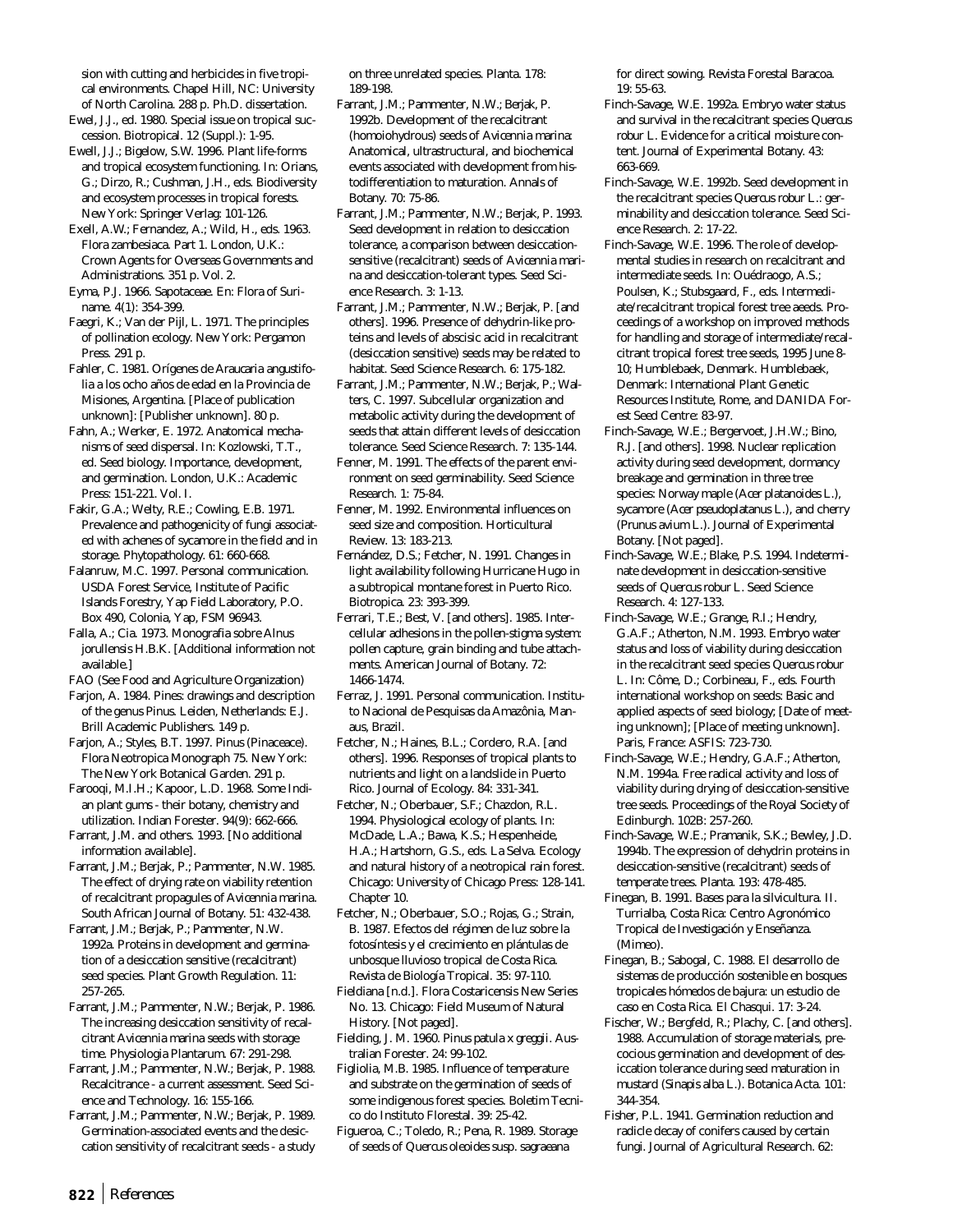87-95.

- Fjeldsa, J.; Kessler, M. 1996. Conserving the biological diversity of *Polylepis* woodlands of the highlands of Peru and Bolivia: A contribution to sustainable natural resource management in the Andes. Copenhagen, Denmark: Nordic Agency for Development and Ecology. 250 p.
- Fjeldsa, J.; Krabbe, N. 1990. Birds of the high Andes. Svendborg, Denmark: Zoological Museum, University of Copenhagen and Apollo Books. 876 p.
- Fleming, T.H. 1981. Fecundity, fruiting pattern, and seed dispersal in *Piper amalago* (Piperaceae), a bat-dispersed tropical shrub. Oecologia. 51: 42-46.
- Fleming, T.H. 1983a. *Heteromys desmarestianus*. In: Janzen, D.H., ed. Costa Rican natural history. Chicago: University of Chicago Press: 474-475.
- Fleming, T.H. 1983b. *Liomys salvini*. In: Janzen, D.H., ed. Costa Rican natural history. Chicago, University of Chicago Press: 475-477.
- Fleming, T.H. 1988. The short-tailed fruit bat: a study in plant-animal interactions. Chicago: University of Chicago Press. [Not paged].
- Fleming, T.H.; Heithaus, E.R. 1981. Frugivorous bats, seed shadows, and the structure of tropical forests. Biotropica. 13: (Suppl.): 45-53.
- Flinta, M. 1960. Practicas de plantacion foresstal en America Latina. Rome Italy: Food and Agriculture Organization. 472 p.
- Flora de Australia. 1988. Myrtaceae, Eucalyptus, Angophora. Canberra: Australian Government Publishing Service. [Not paged]. Vol. 19.
- Florence, R.G. 1996. Ecology and silviculture of eucalypt forests. Collingwood, Australia: Commonwealth Scientific and Industrial Research Organization. 415 p.
- Flores, E. 1993a. *Vochysia ferruginea*. Arboles y semillas del neotrópico. San José, Costa Rica: Museo Nacional. 2(2): 29-52.
- Flores, E. 1993b. *Vochysia guatemalensis*. Arboles y semillas del neotrópico. San José, Costa Rica: Museo Nacional. 2(2): 1-27.
- Flores, E. 1994a. *Carapa guianensis*. Arboles y semillas del neotrópico. San José, Costa Rica: Museo Nacional. 3(2): 27-56.
- Flores, E.M. 1976. Anatomical studies on *Casuarina*. Santa Barbara, CA: University of California. 214 p. Ph.D. dissertation.
- Flores, E.M. 1992a. *Dipteryx panamensis*. Arboles y semillas del neotrópico/Trees and seeds from the neotropics. 1(1): 1-22.
- Flores, E.M. 1992b. *Stryphnodendron excelsum*. Arboles y semillas del neotrópico /Trees and seeds from the neotropics. 1(1): 23-43.
- Flores, E.M. 1992c. *Virola koschnyi*. Arboles y semillas del neotrópico/Trees and seeds from the neotropics. 1(1): 45-64.
- Flores, E.M. 1993c. *Hyeronima alchorneoides*. Arboles y semillas del neotrópico/Trees and seeds from the neotropics. 2(2): 53-73.
- Flores, E.M. 1994b. *Calophyllum brasiliense*. Arboles y semillas del neotrópico/Trees and seeds from the neotropics. 3(1): 27-54.
- Flores, E.M. 1994c. *La Planta. Estructura y función*. Cartago, Costa Rica: Editorial del Instituto Tecnológico Costa Rica. 501 p.
- Flores, E.M. 1994d. *Lecythis ampla*. Arboles y semillas del neotrópico/Trees and seeds from

the neotropics. 3(2): 57-79.

- Flores, E.M. 1994e. *Minquartia guianensis*. Arboles y semillas del neotrópico/Trees and seeds from the neotropics. 3(2): 1-26.
- Flores, E.M. 1994f. *Pentaclethra macroloba*. Arboles y semillas del neotrópico/Trees and seeds from the neotropics. 3(1): 1-25.
- Flores, E.M. 1994g. Son idénticas las semillas recalcitrantes? Boletín de Mejoramiento Genético y Semillas Forestales [Programa de Semillas Forestales-Centro Agronómico Tropical de Investigación y Enseñanza. 9: 2-3.
- Flores, E.M. 1994h. *Terminalia amazonia*. Arbole sy semillas del neotrópico/Trees and seeds from the neotropics. 3(1): 55-86; 87-110.
- Flores, E.M. 1994i. *Terminalia oblonga*. Arboles y semillas del neotrópico/Trees and seeds from the neotropics. 3(1): 87-105.
- Flores, E.M. 1996. Recalcitrant tree seed species of socio-economic importance in Costa Rica. State of knowledge of physiology. In: Ouédraogo, A.S.; Poulsen, K.; Stubsgaard, F., eds. Intermediate/recalcitrant tropical forest tree seeds: Proceedings of a workshop on improved methods for handling and storage of intermediate/ recalcitrant tropical forest tree seeds; 1995 June 8-10; Humblebaek, Denmark. Humblebaek, Denmark: International Plant Genetic Resources Institute, Rome and Danish International Development Agency Forest Seed Centre: 136-140.
- Flores, E.M. 1999. La planta: estructura y función. Cartago, Costa Rica: Editorial Libro Universitario Regional. 884 p.
- Flores, E.M.; Engleman, E.M. 1976. Apuntes sobre anatomía y morfología de las semillas de Cactaceae. I. Desarrollo y estructura. Revista de Biología Tropical. 24: 199-227.
- Flores, E.M.; Mora, B. 1984. Germination and seedling growth of *Pithecellobium arboreum* Urban. Revista de Biología Tropical. 34 (4): 485-488.
- Flores, E.M.; Moseley, M.F. 1982. The anatomy of the pistillate inflorescence and flower of *Casuarina verticillata* Lamarck (Casuarinaceae). American Journal of Botany. 69: 1673-1684.
- Flores, E.M.; Rivera, D.I. 1989a. Criptocotilia en algunas dicotiledóneas tropicales. Brenesia. 32: 19-26.
- Flores, E.M.; Rivera, D.I. 1989b. Estructura de la semilla y la plántula de *Pentaclethra macroloba* (Mimosaceae). Brenesia. 31: 99-108.
- Flores, E.; Sánchez, P. 1992. *Dipteryx panamensis*. Arboles y semillas del neotrópico. San José, Costa Rica: Museo Nacional. 1(1): 1-22.
- Flores, E.M.; Sandí, C. 1995. Problemas de germinación en *Terminalia amazonia*. In: Salazar, R., ed. Memorias simposio avances en la producción de semillas forestales en América Latina; 1995 Octubre 16-20; Managua, Nicaragua. Managua, Nicaragua: Centro Agrícola Tropical de Investigación y Enseñanza: 177-178.
- Flores S., J.S. 1983. El chicozapote. INIREB Informa. Comunicado No. 59 sobre recursos bióticos potenciales del país. Xalapa, Veracruz, México: Instituto Nacional de Investigaciones sobre Recursos Bióticos. 3 p.

Flores S., J.S. 1993. Observaciones preliminares

sobre los huertos familiares mayas en la ciudad de Mérida, Yucatán, México. BIOTICA, Nueva Época. 1: 13-18.

- Floriano, E. 1982. Doencas Fungicas Ocorrentes en *Araucaria angustifolia*. Curitiba, Brazil: Fundación de Pesquisas Florestais do Paraná. 25 p.
- Folkard, G.; Sutherland, J. 1996. *Moringa oleigera—*a tree and a litany of potential. Agorofrestry Today. 8/3: 5-8.
- Font Quer, P. 1977. Diccionario de Botánica. Barcelona, Spain: Editorial Labor. 1,244 p.
- Food and Agriculture Organization. 1955. Tree seed notes. Forestry Development Paper 5. Rome, Italy: Food and Agriculture Organization of the United Nations. 354 p.
- Food and Agriculture Organization. 1957. Métodos de plantación de bosques en el Africa tropical. Colección FAO. Cuaderno de Fomento Forestal No. 8. Roma, Italia: Organización de las Naciones Unidas para la Agricultura y la Almentación. 170 p.
- Food and Agriculture Organization. 1957. Tree planting procedure in tropical Asia. Forestry Development Paper 11. Rome, Italy: Food and Agriculture Organization of the United Nations. 172 p.
- Food and Agriculture Organization. 1968. Notas sobre semillas forestales. I. Zonas áridas. II. Zonas tropicales hómedas. Cuaderno de Fomento Forestal No. 5. Roma, Italia: Organización de las Naciones Unidas para la Agricultura y la Alimentación. 370 p.
- Food and Agriculture Organization. 1975. Forest tree seed directory. Rome, Italy: Food and Agriculture Organization. 283 p.
- Food and Agriculture Organization. 1982. Especies frutales commerciales. Estudio FAO; Montes No. 34. Roma, Italia: Food and Agriculture Organization. 150 p.
- Food and Agriculture Organization/HOLAN-DA/Cochabamba Departmental Forestal. 1992. Newsletter. July. 1: 4.
- Food and Agriculture Organization/International Plant Genetics Resources Institute. 1994. Genebank standards. Rome, Italy: Food and Agriculture Organization of the United Nations/International Plant Genetics Resources Institute. [Not paged].
- Forestry/Fuelwood Research and Development Project. 1994. Growing multipurpose trees on small farms 2d ed. Bangkok, Thailand: Winrock International. 320 p.
- Forget, P.M. 1997. Ten-year seedling dynamics in *Vouacapoua americana* in French Guiana: A hypothesis. Biotropica. 29: 124-126.
- Foroughbakhch, P.R. 1989. Seed treatment of fourteen multipurpose forest species in Mattoral zones and its effect on germination. Reporte Científico Facultdad de Ciencias Forestales, Universidad, Autónoma de Neuvo León. 11: 1-21.
- Fosberg, F.R.; Sachet, M.H. 1972. *Thespesia populnea* (L.) Solander ex Correa and *Thespesia populneoides* (Roxburgh) Kosteletsky (Malvaceae). Smithsonian Contributions to Botany-7. Washington, DC: Smithsonian Institution. 13 p.
- Fossati, J. 1996. Resumen silvicultural de 10 especies nativas. Cartilla 8. Cochamba. Bolivia: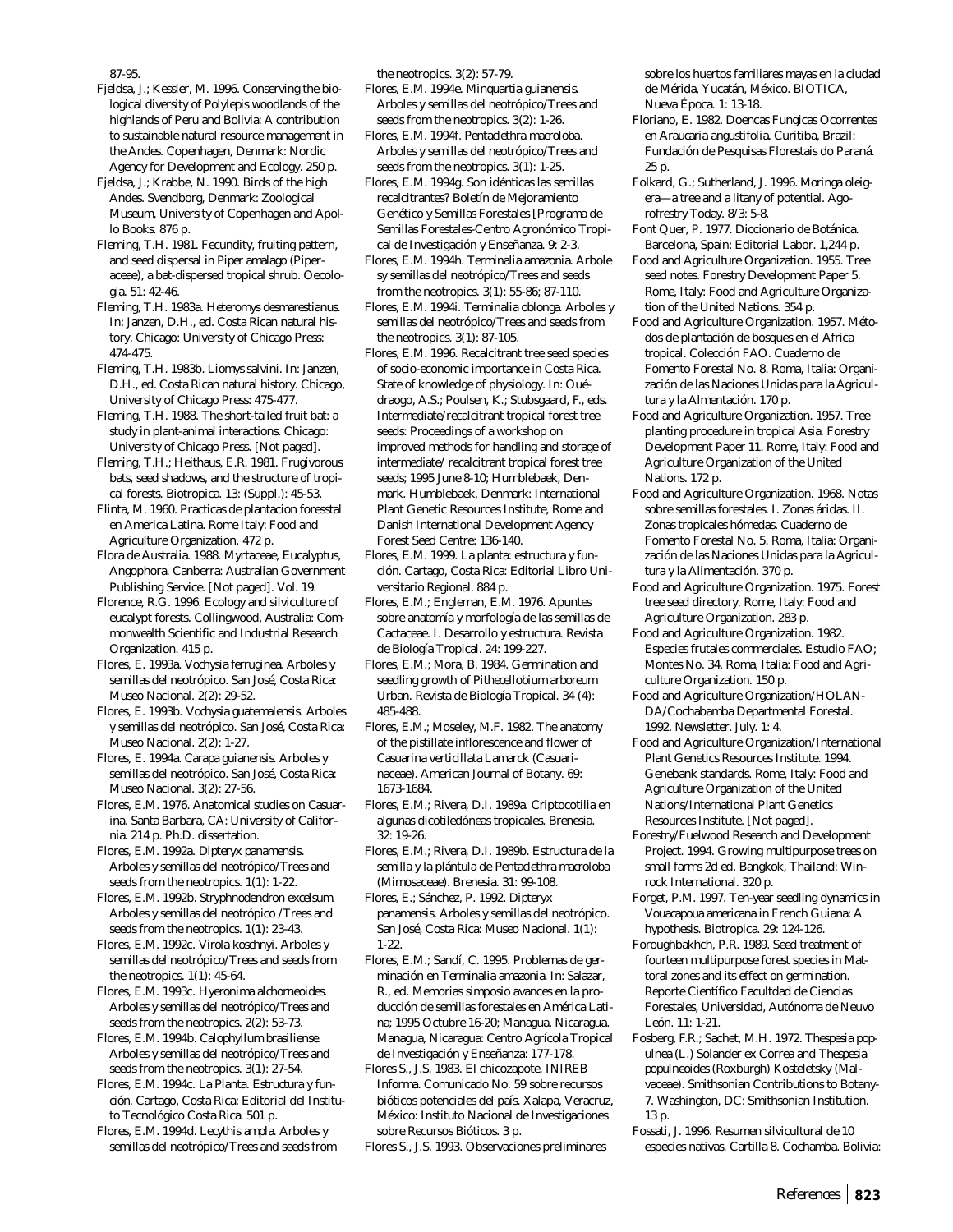Programa de Repoblamiento Forestal. [Not paged].

Foster, A.S.; Gifford, E.M. 1974. Comparative morphology of vascular plants. San Francisco: W.H. Freeman & Co. 555 p.

Foster, M.S. 1978. Total frugivory in tropical passerines: A reappraisal. Tropical Ecology. 2: 131-154.

Foster, M.S. 1990. Factors influencing bird foraging preferences among conespecific fruit trees. Condor. 92: 844-854.

Foster, R.C. 1958. A catalogue of the ferns and flowering plants of Bolivia. Contributions from the Gray Herbarium of Harvard University. 184: 1-223.

Foster, S.A. 1986. On the adaptive value of large seeds for tropical moist forest trees, a review and synthesis. Botanical Revue. 53: 260-299.

Foster, S.A.; Janson, C.H. 1985. The relationship between seed size and establishment conditions in tropical woody plants. Ecology. 66: 773-780.

Fournier, L.A.; Flores, E.; Rivera, D.L. 1985. Flora arborescente del Valle Central de Costa Rica. San José, Costa Rica: Jiménez and Tanzi. 149 p.

Fournier, L.A.; García, E. 1998. Nombres vernaculares y científicos de los árboles de Costa Rica. San José, Costa Rica: Editorial Guayacán Centroamericana. 262 p.

Fournier, L.A.; Salas, S.; Jiménez, A. 1973. Nombres vernaculares de la flora arborescente de Costa Rica. San Pedro de Montes de Oca, Costa Rica: Universidad de Costa Rica, Departamento de Biología. 36 p. mimeo.

Fournier, L.E.; Flores, D.R. 1985. Flora arborescente del Valle Central de Costa Rica. San Jose, Costa Rica: Jiménez and Tanzi. 149 p.

Fox, J.E.D. 1972. The natural vegetation of sabah and natural regeneration of the dipterocarp forest. Wales, UK: University of Wales. Ph.D. dissertation. [Not paged].

Foxworthy, F.W. 1927. Commercial timber trees of the Malay Peninsula. Malay Forest Records 3. Singapore: Federated Malay States Government and Fraser and Neave, Ltd.: 195 p.

Francis, J.K. 1987. *Araucaria heterophylla* (Salisb.) Franco Norfolk-Island-pine. Res. Note SO-ITF-SM-11. New Orleans: U.S. Department of Agriculture, Forest Service, Southern Forest Experiment Station. 4 p.

Francis, J.K. 1988. *Enterolobium cyclocarpum* (Jacq.) Griseb. SO-ITF-SM-15. Rio Piedras, PR: U.S. Department of Agriculture, Forest Service, Southern Forest Experiment Station, Institute of Tropical Forestry. 4 p.

Francis, J.K. 1989a. *Khaya nyasica* Stapf. ex Baker. New Orleans: U.S. Department of Agriculture, Forest Service, Southern Forest Experiment Station. 8 p.

Francis, J.K. 1989b. *Mammea americana* L. Mamey, Mammee-apple. Guttiferae, Mangosteen family. SO-ITF-SM-22. Rio Piedras, PR: U.S. Department of Agriculture, Forest Service, International Institute of Tropical Forestry. 4 p.

Francis, J.K. 1989c. *Pterocarpus macrocarpus* Kurz Burma padauk, pradu. Res. Note SO-ITF-SM-19. New Orleans: U.S. Department of Agriculture, Forest Service, Southern Forest

Experiment Station. 4 p.

- Francis, J.K. 1989d. *Thespesia grandiflora* (DC.) Urban. Maga. Res. Note SO-ITF-SM-21. New Orleans: U.S. Department of Agriculture, Forest Service, Southern Forest Experiment Station. 4 p.
- Francis, J.K. 1990a. African tulip tree (*Spathodea campanulata* Beauv.). Res. Note SO-ITF-SM-32. New Orleans: U.S. Department of Agriculture, Forest Service, Southern Forest Experiment Station. 5 p.

Francis, J.K. 1990b. *Hymenaea courbaril* L. SO-ITF-SM 27. New Orleans: U.S. Department of Agriculture, Forest Service, Southern Forest Experiment Station. 5 p.

Francis, J.K. 1991. *Swietenia mahogani* Jacq. West Indies mahogany. Res. Meliaceae. Note SO-ITF-SM-46. New Orleans: U.S. Department of Agriculture, Forest Service, Southern Forest Experiment Station. 7 p.

Francis, J.K. 1992. Puerto Rico royal palm. Res. Note SO-ITF-SM-55. New Orleans: U.S. Department of Agriculture, Forest Service, Southern Forest Experiment Station. 5 p.

Francis, J.K. 1993a. *Acrocomia media* O.F. Cook Corozo. Res. Note SO-ITF-SM-68. New Orleans: U.S. Department of Agriculture, Forest Service, Southern Forest Experiment Station. 4 p.

Francis, J.K. 1993b. *Guaiacum officinale* L. Lignumvitae, guayacán. Res. Note SO-ITF-SM-67. New Orleans: U.S. Department of Agriculture, Forest Service, Southern Forest Experiment Station. 4 p.

Francis, J.K. 1994. Personal communication. U.S. Department of Agriculture, Forest Service, Rio Piedras, PR.

Francis, J.K. 1998. Personal communication, June 12. U.S. Department of Agriculture, Forest Service, International Institute of Tropical Forestry, Río Piedras, PR.

Francis, J.K. [in press]. *Swietenia* spp. Wood densities in Puerto Rican plantations. In: Figueroa, J., ed. Big-leaf mahogany: genetic resources, ecology, and management: Proceedings of a conference; 1996 October 22-24; San Juan, PR. Río Piedras, PR: U.S. Department of Agriculture, Forest Service, International Institute of Tropical Forestry. [Not paged].

Francis, J.K.; Alemañy, S. 1994. *Juglans jamaicensis* C. DC. Nogal. Research Note SO-ITF-SM-73. New Orleans: U.S. Department of Agriculture, Forest Service, Southern Forest Experiment Station. 4 p.

Francis, J.K.; Liogier, H.A. 1991. Naturalized exotic tree species in Puerto Rico. Gen. Tech. Rep. SO-82. New Orleans: U.S. Department of Agriculture, Forest Service, Southern Forest Experiment Station. 12 p.

Francis, J.K.; Parresol, B.R.; Marín de Patiño, J. 1996. Probability of damage to sidewalks and curbs by street trees in the tropics. Journal of Arboriculture. 22(4): 193-197.

Francis, J.K.; Rodriguez, A. 1993. Seeds of Puerto Rican trees and shrubs: second installment. Res. Note SO-374. New Orleans: U.S. Department of Agriculture, Forest Service, Southern Forest Exerpiment Station. 5 p.

Franco, P. 1990. The genus *Hyeronima* (Euphorbiaceae) in South America. Botanische

Jahrbücher für Systematik, Pflanzengeschichte und Planzengeographie. 111: 297-346.

Frangi, J.L.; Lugo, A.E. 1998. A palm floodplain forest five years after Hurricane Hugo. Biotropica. 30: 339-348.

Frankel, R.; Galun, E. 1977. Pollination mechanisms, reproduction and plant breeding. Berlin, Germany: Springer-Verlag. 281 p.

- Frankie, G.W.; Baker, H.G.; Opler, P. 1974. Comparative phenological studies of trees in tropical wet and dry forests in the lowlands of Costa Rica. Journal of Ecology. 62: 881-919.
- Friedman, W.E. 1986. Photosynthesis in the female gametophyte of *Ginkgo biloba*. American Journal of Botany. 73: 1261-1266.
- Friedman, W.E. 1987. Growth and development of the male gametophyte of *Ginkgo biloba* within the ovule (in vivo). American Journal of Botany. 74: 1797-1815.
- Friedman, W.E. 1990. Sexual reproduction in *Ephedra nevadensis* (Ephedraceae): further evidence of double fertilization in a nonflowering seed plant. American Journal of Botany. 77: 1582-1598.
- Fu, J.R.; Xia, Q.H.; Tang, L.F. 1993. Effects of desiccation on excised embryonic axes of three recalcitrant seeds and studies on cryopreservation. Seed Science and Technology. 21: 85-95.
- Fu, J.R.; Zhang, B.Z.; Wang, X.P. [and others]. 1990. Physiological studies on desiccation, wet storage and cryopreservation of recalcitrant seeds of three fruit species and their excised embryonic axes. Seed Science and Technology. 18: 743-754.
- Fujii, D.M. 1997. Untitled, unpublished data. On file with: U.S. Department of Agriculture, Forest Service, Institute of Pacific Islands Forestry, 1151 Punchbowl St., Rm. 323, Honolulu, HI 96813.
- Fukuda, H. 1996. Xylogenesis: initiation, progression, and cell death. Annual Review of Plant Physiology and Molecular Biology. 47: 299-325.
- Fundación de Pesquisas florestais do Paraná Curitiba. 1979. Bibliography of the genus *Auraucaria*. [City unknown], Brazil: [Publisher unknown]. 276 p. Vol. 1.
- Furlow, J.J. 1977. Betulaceae. In: Burger, W., ed. Flora Costaricensis. Fieldiana: Botanical Series. Chicago: Field Museum of Natural History: 56-58. Vol. 40.
- Furman, B.J.; Dvorak, W.S.; Sederoff, R.R.; O'Malley, D.M. 1996. Molecular markers as diagnostic tools to identify species, hybrids and introgression: a study of Central American and Mexican pines. In: Dieters [and others], eds. Tree improvement for sustainable tropical forestry: Proceedings: Queensland Forestry Research Institute-International Union of Forest Research Organizations conference; 1996 October 27-November 1; Caloundra, Queensland, Australia. Gympie, Australia: Queensland Forestry Research Institute-International Union of Forest Research Organizations: 485-491.
- Furst, P.T., ed. 1972. Flesh of gods. New York: Praeger. [Not paged].
- Galau, G.A.; Hughes, D.W.; Dure, L. 1986. Abscisic acid induction of cloned cotton late embryogenesis-abundant (*lea*) mRNAs. Plant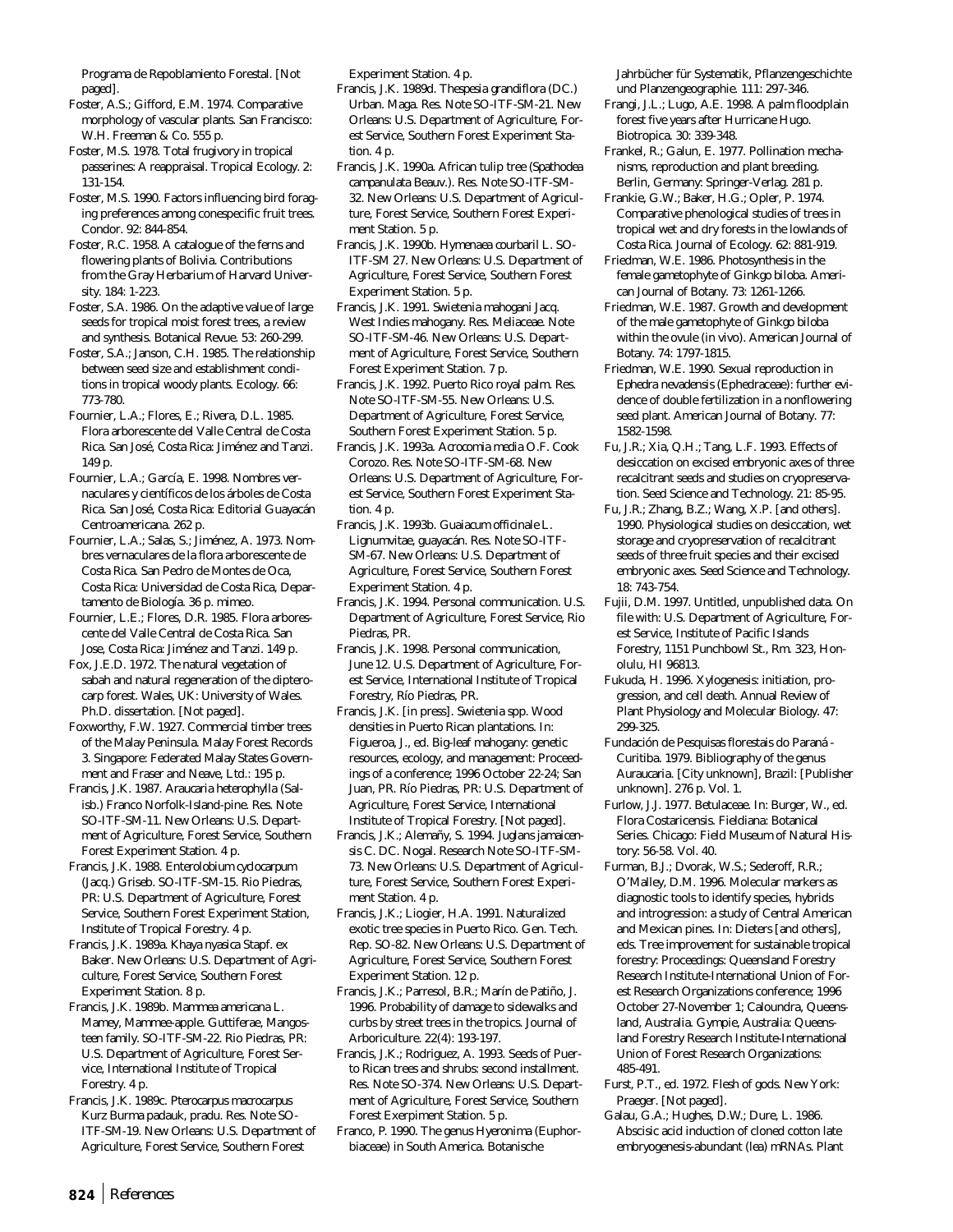Molecular Biology. 7: 157-170.

Galau, G.A.; Jakobsen, K.S.; Hughes, D.W. 1991. The controls of late dicot embryogenesis and early germination. Physiologia Plantarum. 81: 280-288.

Galván, D.M; Martínez, M.P. 1985. Diferentes profundidades de siembra en almácigo en *Pinus montezumae* Lamb., *Pinus pseudostrobus oaxacana* Martínez y *Abies religiosa* (H.B.K.) Schl. *et* Cham. In: III Reunión Nacional sobre Plantaciones Forestales, Instituto Nacional de Investigaciones Forestales; 1984 1-4 Agosto. México, D.F., México. Publicación Especial No. 48. México, D.F., Mexico: Secretaria de Agricultura y Recursos Hidráulicos: 338-361.

Galves, V.M. 1973. Aspectos generales sobre el cultivo del aguacate, la piña y el mango. Pasto, Colombia: Universidad de Nariño, Facultd de Ciencias Agrícolas. Departamento de Fitotecnia. 43 p.

Gamble, J.S. 1922. (Reprinted 1985). A manual of Indian timbers. London, U.K.: Sampson Low, Marston, and Company Limited. 868 p.

Gaméné, C.S. 1996. Recalcitrant or intermediate tree seed species of socioeconomic importance in Burkina Faso: state of knowledge of seed physiology. In: Ouédraogo, A.S.; Poulsen, K.; Stubsgaard, F., eds. Intermediate/recalcitrant tropical forest tree seeds. Proceedings of a workshop on improved methods for handling and storage of intermediate/ recalcitrant tropical forest tree seeds; 1995 June 8-10; Humblebaek, Denmark. Humblebaek, Denmark: International Plant Genetic Resources Institute, Rome and Danish International Development Agency Forest Seed Centre: 144-147.

Gaméné, C.S.; Kraak, H.L.; Van Pijlen, J.G.; de Vos, C.H.R. 1996. Storage behaviour of neem (*Azadirachta indica*) seeds from Burkina Faso. Seed Science and Technology. 24: 441-448.

Ganders, F.R. 1979. The biology of heterostyly. New Zealand Journal of Botany. 17: 607-635.

Garbowski, L. 1936. Contribution to the knowledge of the fungal microflora of forest tree seeds. Rev. Plant Pathology. 16: 147.

García Barriga, H. 1974. Flora medicinal de Colombia. Botánica Médica. Bogotá: Colombia: Instituto de Ciencias Naturales, Universidad Nacional. 561 p.

García Barriga, H. 1992. Flora medicinal de Colombia. 2d ed. Tomo I. Bogotá, Colombia: Tercer Mundo Editores. 559 p.

Gartlad, M. 1972. Comportamiento Fenológico de *Pinus elliottii* y *Araucaria angustifolia* en el noroeste de la Provincia de Misiones, Asociación Plantadores Forestales de Misones. Boletín 7. [City unknown], Argentina: [Publisher unknown]. 128 p.

Garwood, N.C. 1986. Constraints of the timing of seed germination in a tropical forest. In: Estrada, A.; Fleming, T.H., eds. Frugivores and seed dispersal. Dordrecht, The Netherlands: Junk: 347-355. Chapter 26, TV 15.

Garwood, N.C. 1989. Tropical soil seed banks: a review. In: Leck, M.A.; Parker, T.V.; Simpson, R.L., eds. Ecology of soil seed banks. New York: Academic Press: 149-215.

Gautier-Hion, A. 1990. Interactions among fruit and vertebrate fruit-eaters in an African tropical rain forest. In: Bawa, K.S.; Hadley, M., eds.

Reproductive ecology of tropical forest plants. Man and the biosphere series. [City unknown], NJ: The Parthenon Publishing Group, Ltd.: 219-230. Vol. 7.

Gautier-Hion, A.; Duplantier, J.M. [and others]. 1985. Fruit characters as a basis of fruit choice and seed dispersal in a tropical vertebrate community. Oecologia. 65: 324-337.

Gavinlertvatana, P.; Matheson, A.C.; Sim, E.P. 1987. Feasibility study on tissue culture for multipurpose tree species. F/FRED Project, Multipurpose Tree Species Network Research Series 1. Arlington, VA: Winrock International. 78 p.

Geary, T.F. 1998. *Melaleuca quinquenervia* (Cav.) S.T. Blake. In: Burns, R.M.; Menandra, M.; Whitemore, J.L., eds. Useful trees of the tropical region of North America. Pub. 3. Washington, DC: North American Forestry Commission: 207-216.

Geary, T.F.; Meskimen, G.F.; Franklin, E.C. 1983. Growing eucalypts in Florida for industrial wood production. Gen. Tech. Rep. SE-23. Asheville, NC: U.S. Department of Agriculture, Forest Service, Southeastern Forest Experiment Station. 43 p.

Geary, T.F.; Pattinson, J.V. 1969. Seed production potential of cones of *Pinus kesiya* and *Pinus patula* in Central Africa. Rhodesian Journal of Agriculture Research. 7: 111-115.

Gee, O.H.; Probert, R.J.; Coomber, S.A. 1994. Dehydrin-like proteins and desiccation tolerance in seeds. Seed Science Research. 4: 135-141.

Geilfus, F. 1994. El árbol al servicio del agricultor. Guía de especies. Turrialba, Costa Rica: Enda-Caribe-Centro Agronómico Tropical de Investigación y Enseñanza. 597 p. Vol. 2.

Geiss, F.; Henrich, M.; Hunker, D.; Rimpler, H. 1995. Proanthocyanidins with (+)-epicatechin units from *Byrsonima crassifolia* bark. Phytochemistry. 39(3): 635-643.

Gentry, A.H. 1973. *Tabebuia guayacan* Seem. In: Woodson, R.E.; Schery, R.W., eds. Flora of Panamá, Bignoniaceae. Part IX. Annals of the Missouri Botanical Garden. 60(3): 944-945.

Gentry, A.H. 1982. Bignoniaceae. Flora de Veracruz. Fascículo 24. Xalapa, Veracruz, México: Instituto Nacional de Investigaciones sobre Recursos Bióticos. 222 p.

Gentry, A.H. 1979. Transfer of the species of *Dialyanthera* to *Otoba* (Myristicaceae). Taxon. 28(4): 417.

Gentry, A.H. 1982. Patterns of neotropical plant species diversity. Evolutionary Biology. 15: 1-84.

Gentry, A.H. 1983. *Tabebuia ochracea* spp. *Neochrysantha* (Guayacán, corteza, cortez, cortexa Amarilla). In: Janzen, D., ed. Costa Rican natural history. Chicago: The University of Chicago Press: 335-336.

Gentry, A.H. 1992. Bignoniaceae-part II (Tribe Tecomeae). Flora neotropica. New York: The New York Botanical Gardens. 370 p.

Gentry, A.H. 1993. Woody plants of northwest South America (Colombia, Ecuador, Peru). Washington, DC: Conservation International. 895 p.

Gentry, A.H. 1996. A field guide to the families and genera of woody plants of Northwest

South America (Colombia, Ecuador, Peró). Chicago: The University of Chicago Press. 895 p.

George, J.; Kohli, R.C. 1957. Nitrogen content of some Indian trees. Indian Forester. 83(4): 287-288.

Gerhardt, K. 1994. Seedling development of four tree species in secondary tropical dry forest in Guanacaste, Costa Rica. Uppsala, Sweden: Uppsala University. [Not paged]. Ph.D. dissertation.

Ghazoul, J. 1997. Field studies of forest tree reproductive ecology: a manual. Muak-Lek, Saraburi, Thailand: Association of Southeast Asian Nations Forest Tree Seed Centre Project. 94 p.

Ghosh, R.C.; Singh, R.P.; Sharma, K.K. 1974a. Standardization of nursery techniques of tropical pines. I. Hastening germination of *P. caribaea* (var. *hondurensis*) and *P. patula* seeds. Indian Forester. 100(7): 407-421.

Ghosh, R.C.; Singh, R.P.; Sharma, K.K. 1974b. Standardization of nursery techniques of tropical pines. II. Germination medium for *Pinus caribaea* var. *hondurensis* Barr. et Golf. and *P. patula* Schiede & Deppe. Indian Forester. 100(8): 491-496.

Gibbs, P.E.; Taroda, N. 1983. Heterostyly in the *Cordia alliodora - C. trichotoma* complex in Brazil. Revista Brasileira de Botanica. 6: 1-10.

Gibson, I.A.S. 1957. Saprophytic fungi as destroyers of germinating pine seeds. The East African Agricultural Journal. 22: 203-206.

Gibson, I.A.S. 1975. Report on a visit to the Peoples Republic of Bangladesh, 28 February to 1 April and 13 to 17 April 1975. Unpublished report. On file with: Overseas Development Administration, London, U.K. 28 p.

Gibson, I.A.S.; Nyland, J. 1977. Sudden death, a disease of *Anthocephalus chinensis*. Forestry Abstracts. 38(7): 370.

Gill, L.S.; Jaqede, R.O.; Husaini, S.W.H. 1986. Studies on the seed germination of *Acacia farnesiana* (L.) Willd. Journal of Tree Science. 5: 92-97.

Glover, N.; Beer, J. 1984. Spatial and temporal fluctuations of litterfall in the agroforestry associations *Coffea arabica var. Caturra, Erythrina poeppigiana*, and *C. arabica var. Caturra-E. Poeppigiana-cordia alliodora*. Turrialba, Costa Rica: Centro Agronómico Tropical de Investigación y Enseñanza. 42 p.

Goforth, H.W.; Thomas, J.R. 1980. Planting of red mangroves (*Rhizophora mangle* L.) for stabilization of marl shorelines in the Florida Keys. In: Cole, D.P., ed. Proceedings of the  $6^{\rm th}$  annual conference on wetlands restoration and creation, [Date of meeting unknown]; Hillsborough Community College, Tampa, FL. [Place of publication unknown]: [Publisher unknown]: 207-230.

Goldsmith, T.H. 1990. Optimization, constraint, and history in the evolution of eyes. Quarterly Revue in Biology. 65: 281-322.

Golovina, E.A., Hoekstra, F.A. and Hemminga, M.A. (1998). Drying increases intracellular partitioning of amphiphilic substances into the lipid phase. *Plant Physiology* 118, 975-986.

Gomez Aristizabal, A. 1992. Especies forestales para áreas cafeteras. Santafé de Bogotá: FED-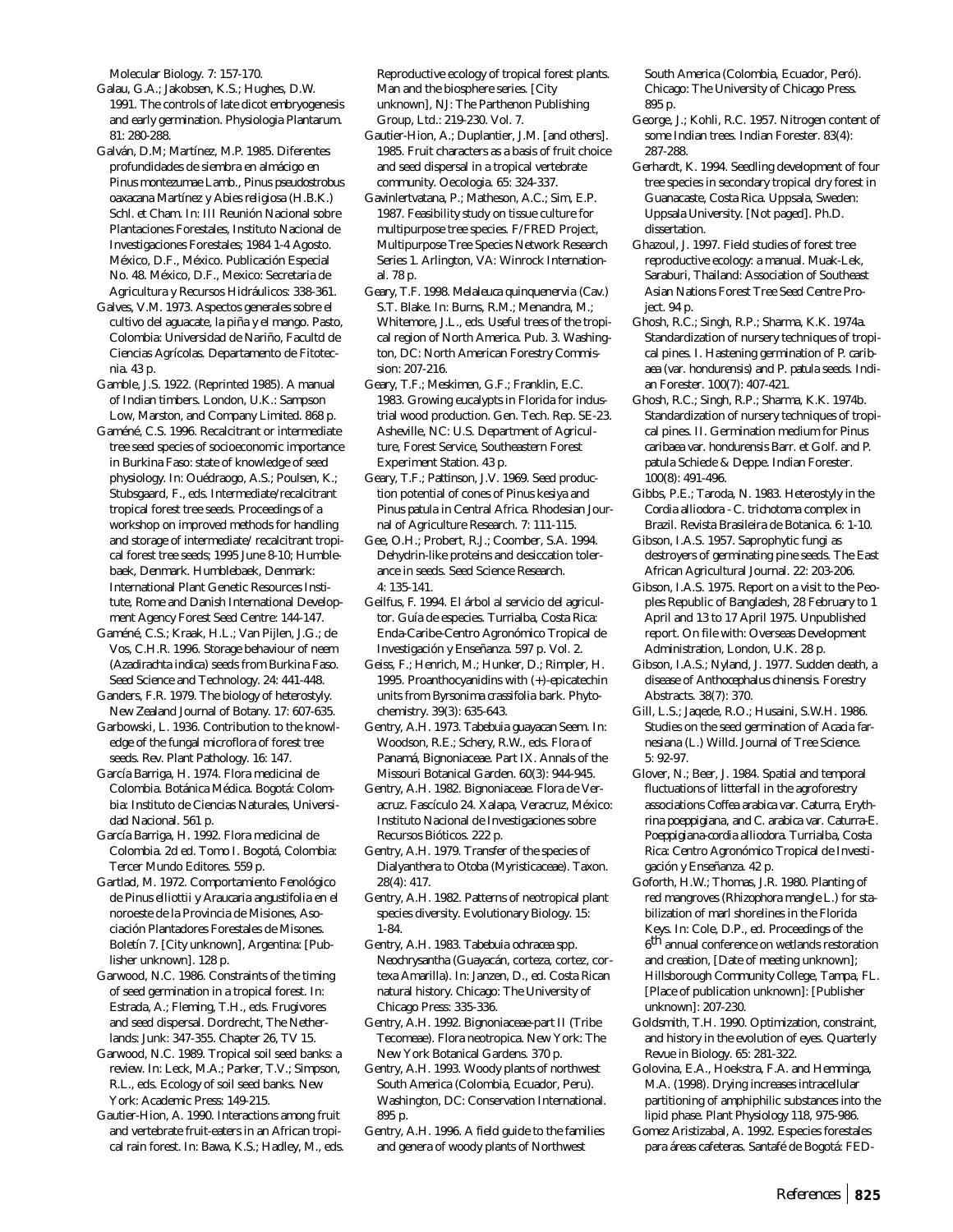ERACAFE: 59-67.

Gomez Restrepo, M.L.; Piedrahita Cardona, E. 1994. Heteromorphism in seeds of *Acacia melanoxylon*. Cronica Forestal y del Medio Ambiente. 9: 9-24.

Gómez, L.D. 1986. Vegetación de Costa Rica; apuntes para una biogeografia costarricense. Vegetación y Clima. San José, Costa Rica: Editorial de la Universidad Estatal a Distancia. 327 p. Vol. I.

Gómez, T.J. 1996. Deterioro de la viabilidad de las semillas de *Swietenia macrophylla* King, bajo distintas condiciones de almacenamiento. Montecillo, México: Programa Forestal. Colegio de Postgraduados. 88 p.

Gómez-Pompa, A.; Vázquez-Yanes, C. 1974. Studies on the secondary succession of tropical lowlands: the life cycle of secondary species. In: Proceedings, First International Congress on Ecology; [Date of meeting unknown]; The Hague, The Netherlands. [Place of publication unknown]: [Publisher unknown]: 336-342.

Gómez-Pompa, A.; Vázquez-Yanes, C.; del Amo Rodríguez, S.; Butanda Cervera, A., eds. 1976. Regeneración de selvas. Xalapa Veracruz, Mexico: Instituto de Investigaciones Sobre Recursos Bióticos. 676 p.

González, E. 1991. Recolección y germinación de semillas de 26 especies arbóreas del bosque hómedo tropical. Revista de Biología Tropical. 39: 47-51.

González, E.; Butterfield, R.; Segleau, J.; Espinoza, M., eds. 1990. Memoria del primer encuentro regional sobre especies forestales nativas de la zona norte y atlántica. Cartago, Costa Rica: Instituto Tecnológico de Costa Rica. 46 p.

González, G.; Wiessel, C.; Chaverri, R. 1973. Propieddes y usos de quince especies maderables del noreste de Nicaragua. Laboratorio de Productos Forestales. Informe Técnico 8. FO:SF/NIC 9. Turrialba, Costa Rica: Centro Agronómico Tropical de Investigación y Enseñanza. [Not paged].

Gonzalez, J.E. 1993. Effect of seed size on germination and seedling vigour of *Virola koschnyi*; Warb. Forest Ecology and Management. 57: 275-281.

González, R. 1980. Plantaciones forestales a nivel experimental en Costa Rica. Agronomía Costarricense. 4(1): 99-109.

González Ayala, J.C. 1994. Botánica medicinal popular: Etnobotánica Medicinal de El Salvador. San Salvador, El Salvador: Jardín Botánico La Laguna. Cuscatlania. 189 p. Vol. 2.

González-Benito, M.E.; Pérez, C. 1994. Cryopreservation of embryonic axes of two cultivars of hazelnut (*Corylus avellana* L.). Cryo-Letters.  $15: 41-46$ 

González-Benito, M.E.; Perez-Ruiz, C. 1992. Cryopreservation of *Quercus faginea* embryonic axes. Cryobiology. 29: 685-690.

González Vale, M.L. 1950. Terminologia forestal. [Place of publication unknown]: [Publisher unknown]. [Not paged].

Goo, D. 1997. Personal communication. U.S. Department of Agriculture, Forest Service, Institute of Pacific Islands Forestry, 1643 Kilauea Ave, Hilo, HI 96720.

Gordon, A.G. 1992. Seed manual for forest trees. Forestry Commission Bulletin 83. London, U.K.: Her Majesty's Stationary Office. 132 p.

Gordon, L.R. 1967. Fungi associated with Douglas-fir seed during cone development, seed processing and storage. Corvallis, OR: Oregon State University. 71 p. M.S. thesis.

Gosling, P.G.; Samuel, Y.K.; Jones, S.K. 1995. A systematic examination of germination temperature, chipping and water temperature/soak duration pretreatments on the seeds of *Leucaena leucocephala*. Seed Science and Technology. 23: 521-532.

Gòtterman, Y.; Evenari, M. 1972. The influence of day length on seed coat colour, an index of water permeability, on the desert annual *Ononis sicula*. Journal of Ecology. 60: 713-719.

Gottlieb, O.R. 1977. Chemical studies on medicinal Myristicaceae from Amazonia. Journal of Ethnopharmacology. 1: 309-323.

Gottsberger, G. 1978. Seed dispersal by fish in the inundated regions of Humaita, Amazonia. Biotropica. 10: 170-183.

Gottsberger, G. 1983. Dispersal and distribution in the Cerrado vegetation of Brazil. Sonderbd. naturwiss. Ver. Hamburg. 7: 315-352.

Gottsberger, G. 1989a. Beetle pollination and flowering rhythm of *Annona* spp. (Annonaceae) in Brazil. Plant Systematics and Evolution. 167: 165-187.

Gottsberger, G. 1989b. Comments on flower evolution and beetle pollination in the genera *Annona* and *Rollinia* (Annonaceae). Plant Systematics and Evolution. 167: 189-194.

Gottsberger, G. 1993. Floral ecology: report on the years 1988 (1987) to 1991 (1992). Progress in Botany. 54: 461-504.

Gottwald, H.; Parameswaran, N. 1966. Das sekundare xylem der familie Dipterocarpacease, anatomishe untersuchungen jur taxonomic and phylogenie. Botanical Journal. 85(3): 410-508.

Goulding, M. 1980. The fishes and the forest. Berkeley, CA: University of California Press. 420 p.

Gowdam, J.V.N.; Jayanthi, R. 1988. Role of rooting cofactors in rooting of *Michelia champaca* L. by air layering. Bangalore, India: Lal - Baugh, GKVK, University of Agricultural Sciences: 30(1): 59-60.

Gózman, J.E. 1989. El aguacate: Su cultivo y producción. Espasande, S.R.L., ed. Chacaito, Caracas, Venezuela: [Publisher unknown]. 101 p.

Grabe, D.F. 1989. Report of the seed moisture working group on recalcitrant seeds 1986- 1989. Seed Science and Technology. [Volume unknown] (Suppl.): 87-93.

Graham, S.A. 1964. The genera of Rhizophoraceae and Combretaceae in the southeastern United States. Journal of the Arnold Arboretum. 45: 285-301.

Grant-Reid, J.S. 1985. Cell wall storage carbohydrates in seeds. Biochemistry of the seed gums and hemicelluloses. Advances in Botanical Research. 11: 125-155.

Greaves, A. 1978. Description of seed sources and collections for provenances of *Pinus caribaea*. Tropical Forestry Paper 12. Oxford, U.K.: University of Oxford, Department of Forestry,

Commonwealth Forestry Institute. 98 p. Greaves, A. 1979. Description of seed sources and collections for provenance of *Pinus oocarpa*. Tropical Forestry Paper 13. Oxford, U.K.: University of Oxford, Oxford Forestry Institute. 137 p.

Greaves, A.; McCarter, P.S. 1990. *Cordia alliodora*: a promising tree for tropical agroforestry. Tropical Forestry Paper 22. Oxford, U.K.: University of Oxford, Department of Forestry, Commonwealth Forestry Institute. 37 p.

Green, D.S. 1980. The terminal velocity and dispersal of spinning samaras. American Journal of Botany. 67: 1218-1224.

Greene, D.F.; Johnson, E.A. 1995. Long-distance wind dispersal of tree seeds. Canadian Journal of Botany. 73: 1036-1045.

Greene, D.F.; Johnson, E.A. 1996. Wind dispersal of seeds from a forest into a clearing. Ecology. 77: 595-609.

Greenway, P.J. 1947. Mahogany in East Africa. The East African Agricultural Journal. 13: 8-14.

Grijalva, A. 1992. Plantas ótiles de la Cordillera de los Maribios. Managua, Nicaragua: Universidad Centroamericana. 169 p.

Grime, J.P. 1979. Plant strategies and vegetation processes. New York: John Wiley and Sons. 222 p.

Grime, J.P.; Jeffrey, D.W. 1965. Seedling establishment in vertical gradients of sunlight. Journal of Ecology. 53: 621-642.

Grisebach, A.H.R. 1864. Flora of the British West Indies. London, U.K.: Lovell Reeve and Co. 789 p.

Groombridge, B. 1992. Global biodiversity, status of the Earth's living resources. World Conservation Monitoring Centre. New York: Chapman and Hall. 585 p.

Grout, B.W.W.; Shelton, K.; Pritchard, H.W. 1983. Orthodox behaviour of oil palm and cryopreservation of the excised embryo for genetic conservation. Annals of Botany. 52: 381-384.

Grübb, P.J. 1977. The maintenance of speciesrichness in plant communities: the importance of the regeneration niche. Biological Revue. 52: 107-145.

Grubb, P.J.; Coomes, D.A. 1997. Seed mass and nutrient content in nutrient-starved tropical rain forests in Venezuela. Seed Science Research. 7: 269-280.

Grünmeier, R. 1990. Pollination by bats and nonflying mammals of the African trees *Parkia bicolor* (Mimosaceae). Memoirs of the New York Botanical Garden. 55: 83-104.

Guacaneme, M.; Suárez, A.; Acero, L.E. 1996. Propagación vegetativa de *E. edulis* por estacas y acodos aéreos con aplicación de fitohormonas a campo abierto. In: [Author/ed. unknown]. Chachafruto, *E. edulis*. Cultivo y aprovechamiento. Santa fe de Bogotá, Colombia: Universidad Distrital: 92-95.

Guardamma, G.K. 1956. Studies in the Meliaceae. I. Development of embryo in *Azadirachta indica* A. Juss. The Journal of the Indian Botanical Society. 40: 227-231.

Guil, F.A.M. 1967. Ebenaceae, Symplocaceae et Sapotaceae. Flora Brasiliensis. 2: 2-118.

Guinet, P. 1978. Mimosoideae: the characteristics of their pollen grains. In: Polhill, R.M.; Raven,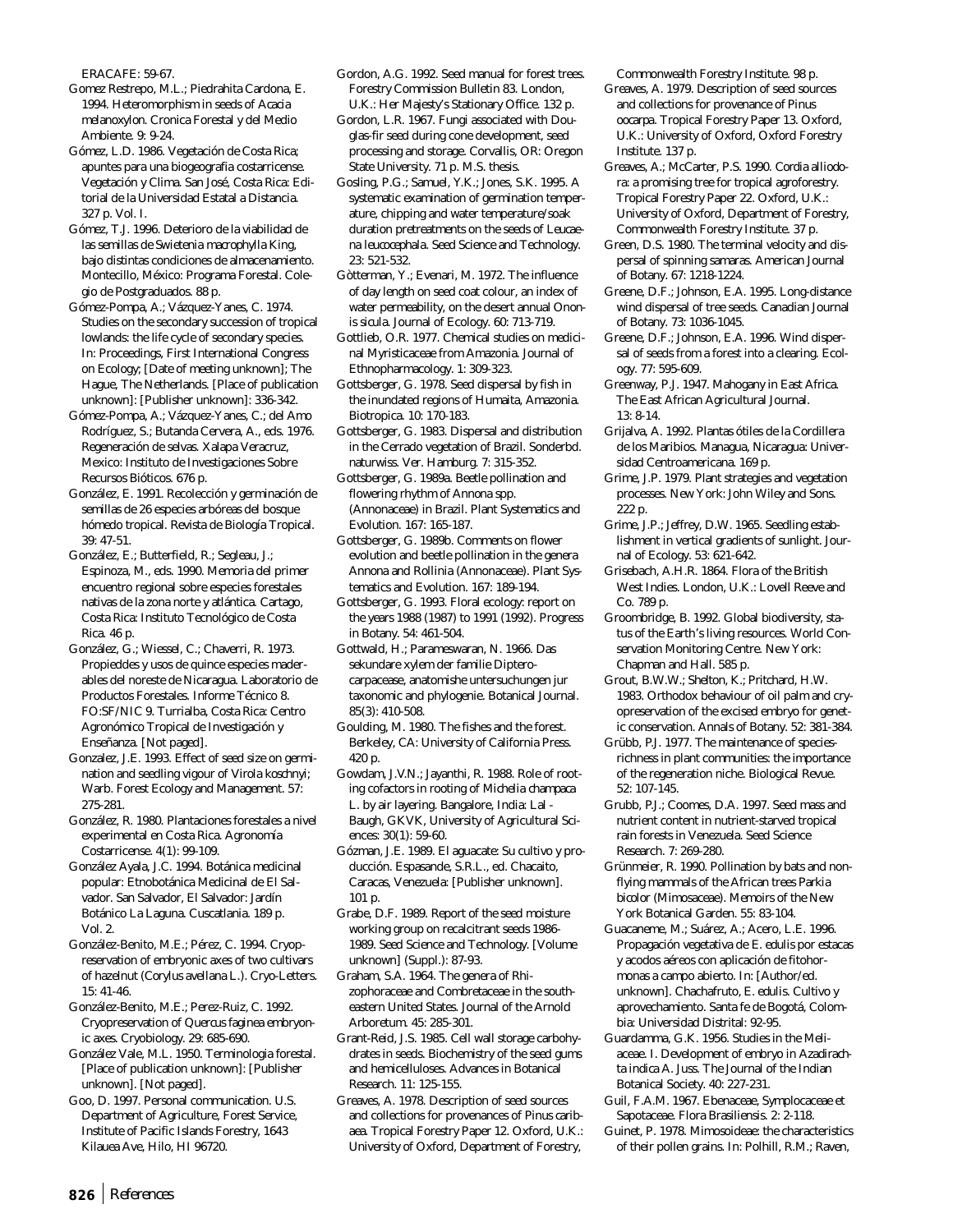P.H., eds. Advances in legume systematics. Part 1. Proceedings of the international legume conference, Kew; 1978 July 24-29; Royal Botanic Gardens, Kew, U.K. Royal Botanic Gardens, Kew, Richmond, Surrey, U.K.: Ministry of Agriculture, Fisheries and Food: 835-858. Vol. 1.

- Guinet, P. 1981. Mimosoideae: the characters of their pollen grains. In: Polhill, R.M.; Raven, P.H., eds. Advances in legume systematics. Part. 2. Proceedings of the international legume conference; 1981 July 24-29; Royal Botanic Gardens, Kew, Richmond, Surrey. Held under the auspices of the Royal Botanic Gardens, Kew, the Missouri Botanical Garden, and the University of Reading. Kew, London, U.K.: Ministry of Agriculture, Fisheries and Food: 835-857. Vol. 2.
- Gunaratne, de Silva. 1992. Multipurpose medicinal trees for small farmers. Paper presented at the regional workshop on multipurpose tree species; 1992 May 1-3; Kandy, Sri Lanka. [Place of publication unknown]: [Publisher unknown]. [Not paged].
- Gunasena, H.P.M. 1993. Documentary survey on *Artocarpus heterophyllus* (jackfruit) in Srilanka. Multipurpose Tree Species Network Research Series. [Place of publication unknown]: Winrock International Institute of Agricultural Development. 59 p.
- Gunn, C.R. 1981. Seed topography in the Fabaceae. Seed Science and Technology. 9: 737-757.
- Gunn, C.R. 1984. Fruits and seeds of genera in the subfamily Mimosoideae (Fabaceae). Tech. Bull. 1681. Madison, WI: U.S. Department of Agriculture. 194 p.
- Gunn, C.R. 1991. Fruits and seeds of genera in the subfamily Caesalpinioideae (Fabaceae) Tech. Bull. 1755. Washington, DC: U.S. Department of Agriculture. 408 p.
- Gupta, B.N.; Kumar, A. 1976. Estimation of potential germination of teak (*Tectona grandis* L.f.) from twenty-three Indian sources by cutting test. Indian Forester. 102(11): 808-813.

Gupta, B.N.; Pattanath, P.G. 1975. Factors affecting germination behavior of teak seeds of eighteen Indian origins. Indian Forester. 101(100): 584-588.

- Gupta, M., ed. 1995. 270 plantas medicinales. Programa Iberoamericano de Ciencia y Tecnologia para el Desarrollo-Secretariat of the Andres Bello Convention. Colombia: Editorial Presencia. 617 p.
- Gupta, M.P.; Arias, T.D.; Correa, M.; Lamba, S.S. 1979. Ethnopharmacognostic observations on Panamanian medicinal plants. Part I. Quarterly Journal of Crude Drug Research. 17(3/4): 115-130.
- Gurgel, J. 1973. Caractericacão de Ecotipos para o Pinheiro Brasileiro, *Araucaria angustifolia*. [City unknown], Brazil: Silvicultura, Instituto Florestal Estado Sao Paulo: 127-132. Vol. 8.
- Gustafson, D. 1997. El cultivo del aguacate distribución mundial, razas, variedades. In: Fruticultura Tropical. IV EdiciÙn. Santa Fe de Bogota, Colombia: Federación Nacional de Cafeteros de Colombia: 205-220.
- Gutiérrez, A.E. 1996. Personal communication. National Seed Bank, Guatemala City,

Guatemala.

- Gutiérrez, E.; Murillo, O.; Camacho, P. 1987. Algunos aspectos epidométricos del jaól *Alnus acuminata* (HBK) O. Kuntze en Costa Rica. Turrialba. 37: 105-111.
- Gütterman, Y. 1991. Maternal effects on seeds during development. In: Fenner, M., ed. Seeds. The ecology of regeneration in plant communities. Oxon, U.K.: Commonwealth Agricultural Bureau International: 27-59.
- Guzman, D.J. 1950. Especies utiles de la flora Salvadoreña. 2d ed. San Salvador, El Salvador: Imprenta Nacional. 691 p.
- Guzmán, D.J. 1980. Especies ótiles de la flora salvadoreñía. Medico Industrial. Tomo 1. 4th ed. San Salvador, El Salvador: Dirección de Publicaciones, Ministerio de Educación. 703 p.
- Guzmán Grajales, S.M.; Walker, L.R. 1991. Differential seedling responses to litter after Hurricane Hugo in the Luquillo Experimental Forest, Puerto Rico. Biotropica. 23: 407-413.
- Gyimah, A. 1987. Fungi associated with seeds of some forest trees of Ghana. Technical Bulletin of the Forest Products Research Institute. 7: 14-27.
- Haas, A.; Wilson, L., eds. 1985. Coconut wood: processing and use. FAO Forestry paper 57. Rome, Italy: Food and Agriculture Organization of the United Nations. 58 p.
- Hack, R.B. 1950. Notes on trees of Chirinda Forest, Mount Selinda. The Rhodesia Agricultural Journal. 47: 398-404.
- Hagedorn, S.F.; Raubenheimer, G.L. 1996. Flowering and pollination studies of *Pinus patula*: First results. ICFR Bulletin Series 04/96, Pietermaritzburg, South Africa: [Publisher unknown]. 13 p.
- Haines, R.J.; Nikles, D.G. 1987. Seed production in *Araucaria cunninghamii—*the influence of biological features of the species. Australian Forestry. 50(4): 224-230.
- Hall, J.S.; Seymour, F.C. 1978. Combretaceae in Nicaragua. Phytologia. 38(5): 369-383.
- Hall, P.; Orrell, L.C.; Bawa, K.S. 1994. Genetic diversity and mating system in a tropical tree, *Carapa guianensis* (Meliaceae). American Journal of Botany. 81: 1104-1111.
- Hallé, F.; Oldeman, R.A.A. 1975. An essay on the architecture and dynamics of growth of tropical trees. Kuala Lampur, Malaysia: Penerbit Universiti Malaya. 156 p.
- Hallé, F.; Oldeman, R.A.A.; Tomlinson, P.B. 1978. Tropical trees and forests. An architectural analysis. Berlin, Germany: Springer Verlag. 441 p.
- Halliday, J. 1984. Register of nodulation reports for leguminous trees and other arboreal genera with nitrogen fixing trees. Nitrogen Fixing Tree Research Reports. 2: 38-45.
- Halliday, J.; Nakao, P. 1984. Technical note on the germination of leguminous trees. Pesquisa Agropecuaria Brasileira. 19 (special issue): 231-234.
- Halma, F.F.; Frolich, E. 1949. Storing avocado seeds and hastening germination. [Place of publication unknown]: California Avocado Society Yearbook: 136-138.
- Han, B.; Berjak, P.; Pammenter, N.W. [and others]. 1997. The recalcitrant plant species, *Cas-*

*tanospermum australe* and *Trichilia dregeana*, differ in their ability to produce dehydrinrelated polypeptides during seed maturation and in response to ABA or water-deficit-related stresses. Journal of Experimental Botany. 48: 1717-1726.

- Hangyal-Balul, W. 1973. Microflora examinations of Scots and Black pine seeds. Erd. Kut. 69 (2): 171-179.
- Hanna, P.J.H. 1984. Anatomical features of the seed coat of *Acacia kempeana* (Mueller) which relate to an increased germination rate induced by heat treatment. New Phytologist. 96: 23-29.
- Hannan, A. 1981. Ganges flow and salinity problems. Bangladesh Journal of Water Resource Research. 2(1): 20-27.
- Haque, M.A.; Rahman, A.H.M.M.; Choudhury, J.H. 1984. Effect of harvesting time and sowing interval of Garjan seeds on germination. Bano Biggyan Patrika. 14(1&2): 30-35.
- Harding, J.H. 1952. The effect of mechanical dewinging on *Pinus pinaster* seedlings. Australian Forester. 16: 47-52.
- Hargreaves, D.; Hargreaves, B. 1965. Tropical trees. Lahaina, HI: Ross-Hargreaves. 64 p.
- Harley, J.L.; Smith, S.E. 1983. Mycorrhizal symbiosis. New York: Academic Press. [Not paged].
- Harlow, W.M.; Harrar, E.S. 1969. Textbook of dendrology. 5<sup>th</sup> ed. New York: MacGraw Hill Book Company. 512 p.
- Harms, K.E.; Dalling, J.W.; Alzpróa, R. 1997. Regeneration from cotyledons in *Gustavia superba* (Lecythidaceae). Biotropica. 29: 234-237.
- Harper, J.L. 1967. A Darwinian approach to plant ecology. Journal of Ecology. 55: 247-270.
- Harper, J.L. 1977. Population biology of plants. New York: Academic Press. [Not paged].
- Harper, J.L.; Lovell, P.H.; Moore, K.G. 1970. The shapes and sizes of seeds. Annual Review of Ecology and Systematics. 1: 327-356.
- Harper, J.L.; White, J. 1974. The demography of plants. Annual Review of Ecology and Systematics. 5: 419-463.
- Harries, H.C. 1978. The evolution, dissemination, and classification of *Cocos nucifera* L. Botanical Review. 44: 265-319.
- Harrington, J.F. 1972. Seed storage and longevity. In: Kozlowski, T.T., ed. Seed biology. London, U.K.: Academic Press: 145-245. Vol. 3.
- Harris, L.D.; Silva-López, G. 1992. Forest fragmentation and the conservation of biological diversity. In: Fiedler, P.L.; Jain, S.K., eds. Conservation biology. New York: Chapman & Hall: 197-237.
- Harrow, W.M.; Ellwood, S.H. 1950. Textbook of dendrology. 3rd ed. [Place of publication unknown]: [Publisher unknown]. 555 p.
- Harsh, N.S.K.; Dadwal, V.S.; Jamaluddin, N. 1992. A new post-emergence damping off disease of *Eucalyptus* seedlings. Indian Forester. 118: 279-283.
- Harsh, N.S.K.; Joshi, K.C. 1993. Loss assessment of *Albizia lebbeck* seeds due to insect and fungus damage. Indian Forester. 119: 932-935.
- Hartshorn, G. 1972. The ecological life history and population dynamics of *Pentaclethra macroloba*, a tropical wet forest dominant, and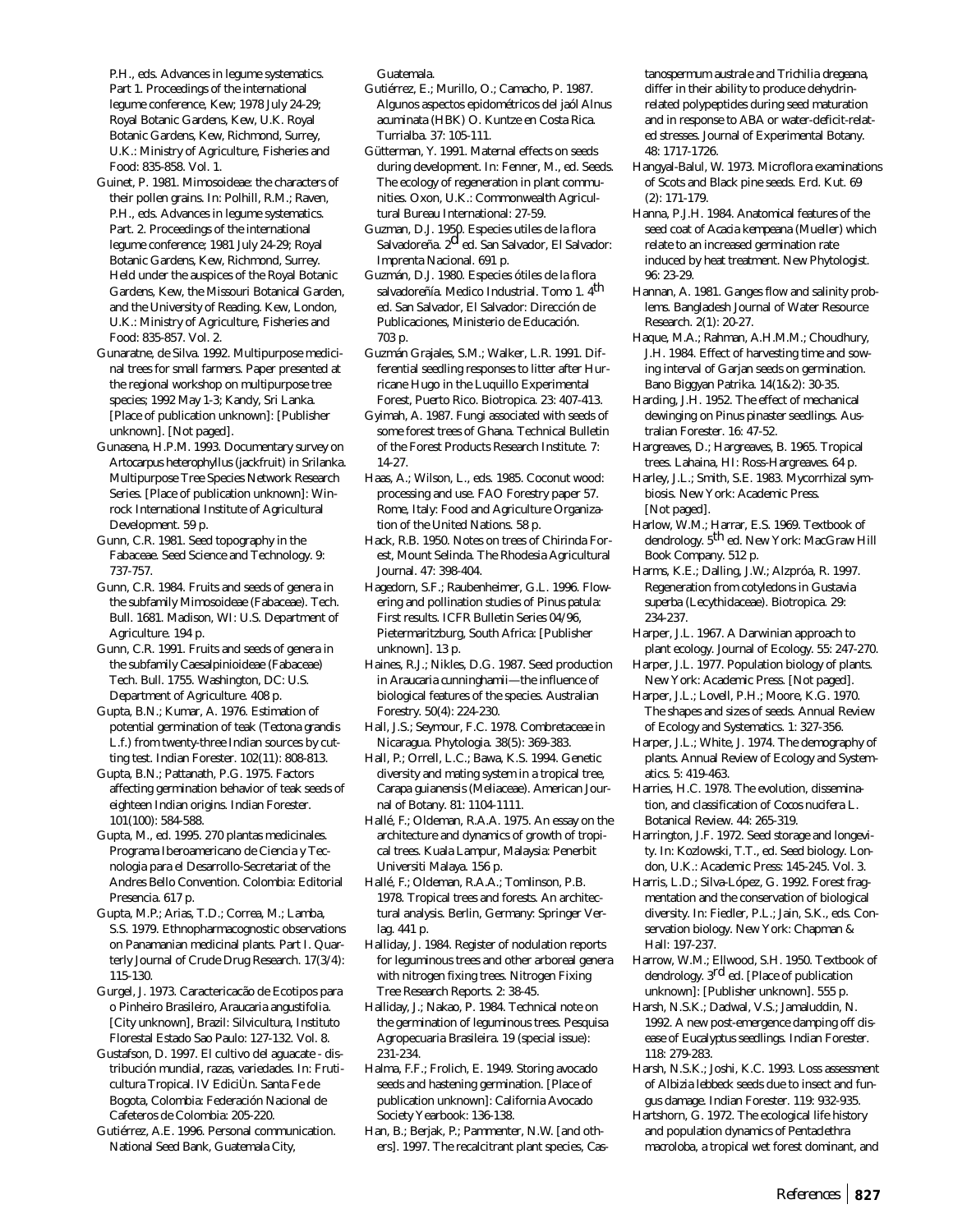*Stryphnodendron excelsum*, an occasional associate. Washington, DC: George Washington University. 119 p. Ph.D. dissertation.

Hartshorn, G.; Poveda, L. 1983. Checklist of trees. In: Costa Rican Natural History. Chicago: University of Chicago Press. 816 p.

Hartshorn, G.A. 1980. Neotropical forest dynamics. Biotropica. 12 (Suppl.): 23-30. Hartshorn, G.S. 1978. Tree falls and tropical for-

est dynamics. In: Tomlinson, P.B.; Zimmerman, M.H., eds. Tropical trees as living systems. Cambridge, U.K.: Cambridge University Press: 617-638.

Hartshorn, G.S. 1983a. *Hura crepitans* (Jabillo, Sandbox Tree). In: Janzen, D.H., ed. Costa Rican Natural History. Chicago: University of Chicago Press: 251-252.

Hartshorn, G.S. 1983b. *Pentaclethra macroloba* (Gavilán). In: Janzen, D.H., ed. Costa Rican natural history. Chicago: University of Chicago Press: 301-303.

Harwood, C. 1990. Provenance collections of *Grevillea robusta* (silky oak). Forest Genetic Resources Information. 18: 17-20.

Harwood, C.E. 1994. Human food value of the seeds of some Australian dry-zone acacias. Journal of Arid Environments. 27: 25-27.

Harwood, C.E.; Applegate, G.B.; Robson, K.J.; Haines, M.W. 1994. In: Drysdale, R.M.; John, S.E.T.; Yapa, A.C., eds. Proceedings of an international symposium on genetic conservation and production of tropical forest tree seed; 1993 June 14-16; Chiang Mai, Thailand. [Place of publication unknown]: Association of Southeast Asian Nations Canada Forest Tree Seed Center: 233-239.

Harwood, C.E.; Matheson, A.C.; Gororo, N.; Haines, M.W. 1991. Seed orchards of *Acacia auriculiformis* at Melville Island, Northern Territory, Australia. In: Turnbull, J.W., ed. Advances in tropical acacia research: Proceedings of an international workshop held in Bangkok, Thailand. Australian Centre for International Agricultural Research Proceedings Series. 35: 87-91.

Hasan, K.A. 1963. Shade trees for tea: their functions and behavior. Tea Journal of Pakistan. 1(2): 14.

Hassan, S.M.; Howlader, N.I. 1970. Coastal afforestation in Noakhali District. Forest Dale News. 2(3): 41-49.

Hassan, S.M.; Howlader, N.I. 1979. Coastal afforestation in Noakhali District. In: White, K.J., ed. Research consideration in coastal afforestation. Food and Agriculture Organization, United Nations, UNDP/FAO Project BGD/72/005. Chittagong, Bangladesh: Forest Research Institute: 3-10.

Hay, F.R.; Probert, R.J. 1995. Seed maturity and the effects of different drying conditions on desiccation tolerance and seed longevity in foxglove (*Digitalis purpurea* L.). Annals of Botany. 76: 639-647.

Hayes, W.R. 1953. Fruit growing in India. 2<sup>d</sup> ed. Allahabad, India: Kitabistan: 355-359.

Hazlett, D.L. 1979 A first report on the vegetation of Celaque. Ceiba. 23: 11-128.

Hazlett, D.L. 1987. Seasonal cambial activity for *Pentaclethra*, *Goethalsia* and *Carapa* trees in Costa Rican lowland forest. Biotropica. 19(4): 357-360.

Heaney, L.R. 1983. *Sciurus granatensis*. In: Janzen, D.H., ed. Costa Rican natural history. Chicago: University of Chicago Press: 489-490.

Heck, G.E. 1937. Average strength and related properties of five foreign woods tested at the Forest Products Laboratory. Lab. Rep. R1139. Madison, WI: U.S. Department of Agriculture, Forest Service, Forest Products Laboratory. 5 p.

Heckel, E.M. 1898. Sur quelques phénomènes morphologuiques de la germination dans *Ximenia americana* L. Bulletin de la Societé Botanique, France. 45: 438-441.

Hedegart, T.; Lauridsen, E.B.; Keiding, H. 1975. Teak. In: Faulkner, R., ed. Seed orchards: International Union of Forest Research Organizations Working Party on Seed Orchards (S2.03.3). Forestry Commission Bulletin 54. London, U.K.: Forestry Commission: 139-142. Chapter 13, Part D.

Hedlin, A.F.; Eungwijarnpanya, S. 1984. Some observations on damage to seeds of *Acacia catechu* Willd., by a seed beetle, *Bruchus bilineatophygus* Pic. (Coleoptera: Bruchidae). Embryon. 1: 57-65.

Hegde, N.G. 1992. Neem: Silviculture and production. Neem Newsletter. 9: 1-4.

Heithaus, E.R.; Fleming, T.H. 1978. Foraging movements of a frugivorous bat, *Carollia perspicillata* (Phyllostomidae). Ecology Monographs. 48: 127-143.

Henderson, A. 1988. Pollination biology of economically important palms. Advances in Economic Botany. 6: 36-41.

Hendricks, S.B.; Borthwick, H.A. 1967. The function of phytochrome in regulation of plant growth. Proceedings, National Academy of Sciences. 58: 2125-2139.

Hendry, G.A.F. 1993. Oxygen, free radical processes and seed longevity. Seed Science Research. 3: 141-153.

Hendry, G.A.F.; Finch-Savage, W.E.; Thorpe, P.C. [and others]. 1992. Free radical processes and loss of viability during desiccation in the recalcitrant species *Quercus robur* L. New Phytologist. 122: 273-279.

Henriques, R.P.B.; Sousa, E.C.E.G. 1989. Population structure, dispersion and microhabitat regeneration of *Carapa guianensis* in northeastern Brazil. Biotropica. 21: 204-209.

Hernández. 1980. Magnoliacea. Flora de Veracruz, Mexico. Fascículo 14. [Not paged].

Hernández, H.M. 1967. Hibridación de tres especies del género *Pinus*. Mexico, D.F., Mexico: Universidad Nacional Autónoma de México. 55 p. Tesis Profesional.

Hernández, H.M. 1991. Taxonomía, distribución, geográfica y biología reproductiva de *Calliandra calothyrsus* (Leguminosae: Mimosoideae), una especie con potencial agroforestal. Anales del Instituto de Biología Universidad Autónomas de México. 62: 121-132.

Hernández-González, J.J. 1986. Variación morfológica de acículas, conos y semillas de *Pinus chiapensis* de Oaxaca y Chiapas. Chapingo, México: Universidad Autónoma Chapingo. 91 p. Tesis Profesional.

Herrera, C.M.; Jordano, P. 1981. *Prunus mahaleb* and birds: the high efficiency seed dispersal

system of a temperate fruiting tree. Ecology Monographs. 51: 203-218.

Herrera, F.L. 1941. Sinopsis de la flors de Cuscu. Tomo 1. Lima, Peru: [Publisher unknown]. [Not paged].

Herrera, Z.; Morales, A. 1993. Propiedades y usos potenciales do 100 maderas nicaragüenses. Laboratorio de Tecnología de la Madera, Servicio Forestal Nacional, Instituto Nicaragüense de Recursos Natuales y del Ambiente. Managua, Nicaragua: Editorial Hispamer. 178 p.

Hershey, C.H. 1992. *Manihot* genetic diversity. In: International Plant Genetics Resources Institute, ed. International network for cassava genetic resources. Cali, Colombia: International Plant Genetics Resources Institute, Centro Internacional de Agricultura Tropical: 111-134.

Heslop-Harrison, J. 1968. The pollen cell wall. Science. 161: 230-237.

Heslop-Harrison, J. 1979a. Aspects of the structure, cytochemistry and germination of the pollen of rye (*Secale cereale* L.). Annals of Botany. 1 (Suppl.): 1-47.

Heslop-Harrison, J. 1979b. Pollen walls as adaptive systems. Annals of the Missouri Botanical Garden. 66: 813-829.

Heslop-Harrison, J.; Heslop-Harrison, Y. [and others]. 1973. Pollen-wall proteins: gametophytic and sporophytic functions in pollen walls of Malvaceae. Annals of Botany. 37: 402-412.

Hesse, M. 1979. Entwicklungsgeschichte und ultrastruktur von pollenkitt und exine beinahe verwandten entomophilen und anemophilen Angiospermensippen der Oleaceae, Scrophulariaceae, Plantaginaceae und Asteraceae. Plant Systematics and Evolution. 132: 107-139.

Heywood, V.H. 1978. Flowering plants of the world. London, U.K.: Oxford University Press.

Heywood, V.H. 1993. Flowering plants of the world. London, U.K.: B.T. Batsford Ltd. 335 p.

Hickey, L.J. 1974. Foliar venation. In: Radford, A.E.; Dickison, W.C.; Massey, J.R.; Bell, R.C., eds. Vascular plant systematics. New York: Harper & Row: 192-198.

Hiepko, P. 1993. 102. Olacaceae. In: Gerts-Van Rijn, A.R.A., ed. Flora of the Guianas. Koenigstein, Germany: Koeltz Scientific Books. Series A: Phanerogams, Fascicle 14: 3-35.

Higgins, T.J.V. 1984. Synthesis and regulation of major proteins in seeds. Annual Review of Plant Physiology. 35: 191-221.

Hijoyo, S. 1993. Applied procedure in vegetative propagation of *Gmelina arborea*. In: Proceedings of the regional symposium on recent advances in mass clonal multiplication of forest trees for plantation programmes; 1992 December 1-8; Cisarua, Bogor, Indonesia. Food and Agriculture Organization/ RAS/91/004 Field Document 4. Manila, Philippines: [Publisher unknown]: 305-309.

Hilhorst, H.W.M.; Torop, P.E. 1997. Review on dormancy, germinability and germination in crop and weed seeds. Advances in Agronomy. 61: 111-165.

Hillman, W.S. 1969. The physiology of phy-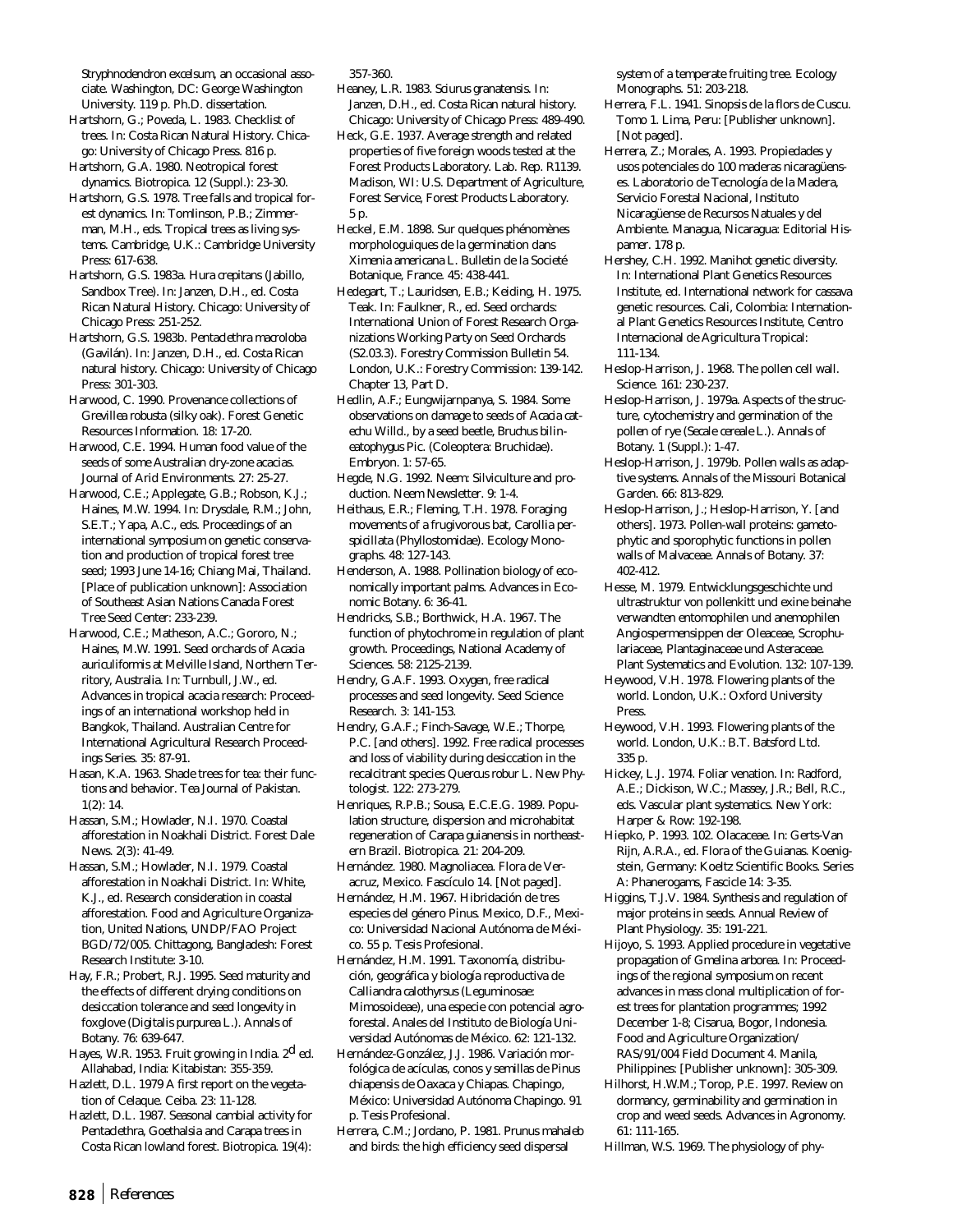tochrome. Annual Review of Plant Physiology. 18: 301-324.

- Hilty, S.L. 1980. Flowering and fruiting periodicity in a premontane rain forest in Pacific Colombia. Biotropica. 12: 292-306.
- Hirano, R.T. 1990. Propagation of the sandalwood tree. In: Proceedings of the symposium on sandalwood in the Pacific; 1990 April 9-11; Honolulu, HI. Gen. Tech. Rep. PSW-122. Berkeley, CA: U.S. Department of Agriculture, Forest Service, Pacific Southwest Research Station: 43-45.
- Hiratsuka, Y.; Langor, D.W.; Crane, P.E. 1995. A field guide to forest insects and diseases of the prairie provinces. Special Report 3. [City unknown], Canada: Canadian Forest Service. 297 p.
- Hladik, A.; Hladik, C. 1969. Rapports trophiques entre vegetation et primates dans la fôret de Barro Colorado (Panama). Terre et Vie. 1: 27-117.
- Hocking, D., ed. 1993. Trees for drylands. New Delhi, India: Oxford & IBH Publishing Co. 370 p.
- Hodge, G.R.; Dvorak, W.S. 1998. A cross country assessment of *P. tecunumanii* for adaptability and productivity. Manuscript in preparation. [No additional information available.]
- Hoekstra, F.A. [and others]. 1997. Membrane stabilization in the dry state. Comparative Biochemistry and Physiology. 117A: 335-341.
- Hoekstra, F.A.; Crowe, J.H.; Crowe, L.M. 1992. Germination and ion leakage are linked with phase transitions of membrane lipids during imbibition of *Typha latifolia* pollen. Physiologia Plantarum. 84: 29-34.
- Hoekstra, F.A.; Van Roekel, T. 1988. Desiccation tolerance of *Papaver dubium* L. pollen during its development in the anther: possible role of phospholipid and sucrose content. Plant Physiology. 88: 626-632.
- Hofmann, P.; Steiner, A.M. 1989. An updated list of recalcitrant seeds. Landwirtschaftliche Forschung. 42: 310-323.
- Holbrook, N.M.; Whitbeck, J.L.; Mooney, H.A. 1995. Drought responses of neotropical dry forests. In: Bullock, D.H.; Mooney, H.A.; Medina, E., eds. Seasonally dry tropical forests. [Place of publication unknown]: [Publisher unknown]: 243-276.
- Holdridge, L.R. 1940a. Some notes on the mangrove swamps of Puerto Rico. Caribbean Forester. 1: 19-29.
- Holdridge, L.R. 1940b. A rapid method of extracting balsa seed. Caribbean Forester.  $1(2): 25.$
- Holdridge, L.R. 1942. Trees of Puerto Rico. Occas. Pap. 2. Río Piedras, PR: U.S. Department of Agriculture, Forest Service, Tropical Forest Experiment Station. 105 p. Vol. 2.
- Holdridge, L.R. 1946. [A proposed system of classification of the plant formations of the world]. Science. (April). [Not paged].
- Holdridge, L.R. 1967. Life zone ecology. San José, Costa Rica: Tropical Science Center. 206 p.
- Holdridge, L.R. 1970. Manual dendrológico para 1000 especies arbóreas en la Repóblica de Panamá. Panamá City, Panamá: Programa de las Naciones Unidas para el Desarrollo. 325 p.
- Holdridge, L.R. 1978. Ecologia basada en zonas de vida. San José, Costa Rica: Editorial IICA. 220 p.
- Holdridge, L.R.; Grenke, W.C.; Hatheway, W.H. [and others]. 1971. Forest environments in tropical life zones: a pilot study. Oxford, U.K.: Pergamon Press. 747 p.
- Holdridge, L.R.; Poveda, L.J. 1975. Arboles de Costa Rica. San Jose, Costa Rica: Centro Científico Tropical. 546 p.
- Holdridge, L.R.; Poveda, L.J.; Jiménez, Q. 1997. Arboles de Costa Rica. Palmas, otras monocotiledóneas arbóreas y árboles de Hojas com-<br>puestas o lobuladas. 2<sup>nd</sup> ed. San José, Costa Rica: Centro Científico Tropical. 522 p. Vol. 1.
- Holmes, G.D.; Buszewicz, G. 1958. The storage of seed of temperate forest tree species. Forestry Abstracts. 19: 313-322.
- Homfray, C.K. 1935. Nursery and plantation notes for Bengal. Calcutta, India: Bengal Government Press. [Not paged].
- Homfray, C.K. 1936. Notes on thinning in plantations. Bengal Forest Bull. No. 1. Silviculture Series No. 1. Alipore, Bengal, India: Government Printing. [Not paged].
- Hong, T.D.; Ellis, R.H. 1990. A comparison of maturation drying, germination, and desiccation tolerance between developing seeds of *Acer pseudoplatanus* L. and *Acer platanoides* L. New Phytologist. 116: 598-596.
- Hong, T.D.; Ellis, R.H. 1992a. Optimum air-dry seed storage environments for arabica coffee. Seed Science and Technology. 20: 547-560.
- Hong, T.D.; Ellis, R.H. 1992b. Development of desiccation tolerance in Norway maple (*Acer platanoides* L.) seeds during maturation drying. Seed Science Research. 2: 169-172.
- Hong, T.D.; Ellis, R.H. 1995. Interspecific variation in seed storage behaviour within two genera - *Coffea* and *Citrus*. Seed Science and Technology. 23: 165-181.
- Hong, T.D.; Ellis, R.H. 1996. A protocol to determine seed storage behaviour. IPGRI Technical Bulletin 1. Rome, Italy: International Plant Genetic Resources Institute. 64 p.
- Hong, T.D.; Ellis, R.H. 1997a. The effect of the initial rate of drying on the subsequent ability of immature seeds of Norway maple (*Acer platanoides* L.) to survive rapid desiccation. Seed Science Research. 7: 41-45.
- Hong, T.D.; Ellis, R.H. 1997b. *Ex situ* biodiversity conservation by seed storage: multiple-criteria keys to estimate seed storage behaviour. Seed Science and Technology. 25: 157-161.
- Hong, T.D.; Ellis, R.H. 1998. Contrasting seed storage behaviour among different species of Meliaceae. Seed Science and Technology. 26: 77-95.
- Hong, T.D.; Linington, S.; Ellis, R.H. 1996. Seed storage behaviour: a compendium. Rome, Italy: International Plant Genetic Resources Institute. 656 p.
- Hooker, J.D. 1872. Flora of British India. Part I. London, U.K.: L. Reeve & Co. 42 p.
- Hooker, J.D. 1879. The flora of British India. Ashford, Kent, U.K.: L. Reeve & Co. 290 p. Vol. 2.
- Hopkinson, J. Personal communication. [n.d.]. Department of Primary Industries, Research Station, Walkamin, Queensland 4872,

Australia.

- Hor, Y.L. 1993. Seed testing for selected tropical trees in ASEAN Region. Review Paper 2. Muak Lek, Saraburi, Thailand: Association of Southeast Asian Nations Canada Forest Tree Seed Center Project. 83 p.
- Hor, Y.L.; Pukittayacamee, P. 1993. Seed testing for selected tropical trees in ASEAN region. Review Paper 3. Muak-Lek, Saraburi, Thailand: Association of Southeast Asian Nations Canada Forest Tree Seed Centre Project. 83 p.
- Hor, Y.L.; Stanwood, P.C.; Chin, H.F. 1990. Effects of dehydration on freezing characteristics and survival in liquid nitrogen of three recalcitrant seeds. Pertanika. 13: 309-314.
- Hor, Y.L.; Stanwood, P.C.; Chin, H.F. 1993. Cryopreservation of *Coffea liberica* seeds and embryos following desiccation and freezing treatments. Pertanika Journal of Tropical Agricultural Science. 16: 75-80.
- Horbowicz, M.; Obendorf, R.L. 1994. Seed desiccation tolerance and storability: Dependence on flatulence-producing oligosaccharides and cyclitols - review and survey. Seed Science Research. 4: 385-405.
- Hossain, M.A.A. 1993. Early growth of *Albizia odoratissima* in Bangladesh. Nitrogen Fixing Tree Research Reports. 11: 62-63.
- Hou, J.Q.; Kendall, E.J.; Simpson, G.M. 1997. Water uptake and distribution in non-dormant and dormant wild oat (*Avena fatua* L.) Caryopses. Journal of Experimental Botany. 48: 683-692.
- Houkal, D. 1983. Cone and seed production of *Pinus oocarpa*. Proceedings: International Union of Forest Research Organizations symposium and workshop on genetic improvement and productivity of fast growing forest species; 1983 August 8-12; Aguas de Saõ Pedro, Brazil. [Place of publication unknown]: [Publisher unknown]: 27-30.
- House, P.R.; Lagos-Witte, S.; Ochoa, L. [and others]. 1995. Plantas medicinales comunes de Honduras. Tegucigalpa, Honduras: Litografía López, S. de R. L. 555 p.
- Howard, A.L. 1951. A manual of the timbers of the world. London, U.K.: MacMillen Co. [Not paged].
- Howard, R.A. 1988. Flora of the Lesser Antilles: Leeward and Windward Islands. Dicotyledoneae - Part 1. Jamaica Plain, MA: Harvard University, Arnold Arboretum. 673 p. Vol. 4.
- Howe, E.E.; Jansen, G.R.; Gifillan, E.W. 1965. Amino acid supplementation of cereal grains as related to the world food supply. American Journal of Clinical Nutrition. 16: 315-320.
- Howe, H.F. 1977. Bird activity and seed dispersal of a tropical wet forest tree. Ecology. 58: 539-550.
- Howe, H.F. 1980. Monkey dispersal and waste of a neotropical fruit. Ecology. 61: 944-959.
- Howe, H.F. 1981. Dispersal of a neotropical nutmeg (*Virola sebifera*) by birds. Auk. 98: 88-98.
- Howe, H.F. 1982. Fruit production and animal activity in two tropical trees. In: Leigh, E.G., Jr.; Rand, A.S.; Windsor, D.M., eds. The ecology of tropical forests: seasonal rhythms and long-term changes. Washington, DC.: Smithsonian Institution Press: 189-199.
- Howe, H.F. 1990. Seed dispersal by birds and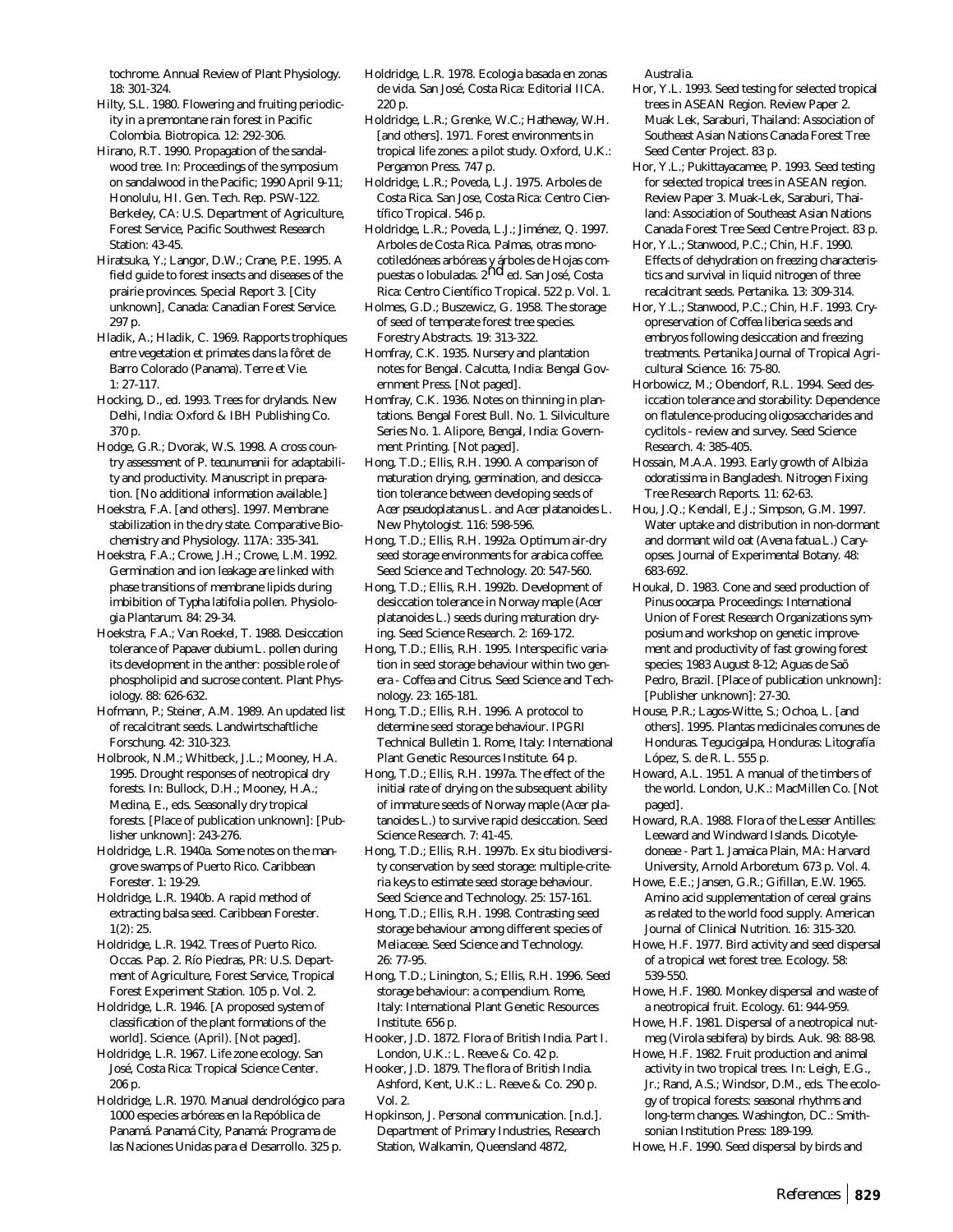mammals: implications for seedling demography. In: Bawa, K.S.; Hadley, M., eds. Reproductive ecology of tropical forest plants. Man and the Biosphere Series. [City unknown], NJ: The Parthenon Publishing Group, Ltd.: 191- 218. Vol. 7.

- Howe, H.F. 1993. Aspects of variation in a neotropical seed dispersal system. Vegetatio. 107-108; 149-162.
- Howe, H.F.; DeSteven, D. 1979. Fruit production, migrant bird visitation, and seed dispersal of *Guarea glabra* in Panama. Oecologia. 39: 185-196.
- Howe, H.F.; Ritcher, W. 1982. Effects of seed size on seedling size in *Virola surinamensis*, within and between tree analysis. Oecologia. 53: 347-351.
- Howe, H.F.; Schupp, E.W.; Westley, L.C. 1985. Early consequences of seed dispersal for a neotropical tree (*Virola surinamensis*). Ecology. 66: 781-791.
- Howe, H.F.; Smallwood, J. 1982. Ecology of seed dispersal. Annual Review of of Ecology and Systematics. 13: 201-228.
- Howe, H.F.; Vande Kerckhove, G.A. 1980. Nutmeg dispersal by tropical birds. Science. 210: 925-927.
- Howe, H.F.; Vande-Kerckhove, G.A. 1981. Removal of wild nutmeg (*Virola surinamensis*) crops by birds. Ecology. 62: 1093-1106.
- Howe, R.W. 1972. Insects attacking seeds during storage. In: Kozlowski, T.T., ed. Seed Biology. New York: Academic Press: 247-300. Vol. 2.
- Hoyos, J. 1979. Los árboles de Caracas. Monografía No. 24. Segunda Edición. Caracas, Venezuela: Sociedad de Ciencias Naturales La Salle. 381 p.
- Hoyt, E. 1992. Conservando los parientes silvestres de las plantas cultivads. [City unknown], DE: Addison Wesley Iberoamericana. 52 p.
- Hrazdina, G.; Jensen, R.A. 1992. Spatial organization of enzymes in plant metabolic pathways. Annual Review of Plant Physiology and Molecular Biology. 43: 241-267.
- Hu, J.; Guo, C.G.; Shi, S.X. 1994. Partial drying and post-thaw preconditioning improve the survival and germination of cryopreserved seeds of tea (*Camellia sinensis*). Food and Agriculture Organization/International Board for Plant Genetic Resources Newsletter 94: 25-28.
- Hu, T.W. 1986. Pulp and paper uses of nitrogen fixing tree species. Nitrogen Fixing Tree Association Development Publications Series. Waimanalo, HI: Nitrogen Fixing Tree Association. 13 p.
- Huang, A.H.C. 1992. Oil bodies and oleosins in seeds. Annual Review of Plant Physiology and Molecular Biology. 43: 177-200.
- Hubbell, S.P.; Foster,, R.B. 1990. The fate of juvenile trees in a neotropical forest: implications for the natural maintenance of tropical tree diversity. In: Bawa, K.S.; Hadley, M., eds. Reproductive ecology of tropical forest plants. Paris, France: Parthenon Publishing Group and United Nations Educational, Scientific, and Cultural Organization: 317-341.
- Hubbell, S.P.; Werner, P.A. 1979. On measuring the intrinsic rate of increase of populations

with heterogeneous life histories. American Naturalist. 113(2): 277-293.

- Hubert, J.D. 1997. Interspecific hybrids of the important multipurpose tree, *Calliandra calothyrsus* Meisn. Oxford, U.K.: University of Oxford, Balliol College. 73 p. M.S. thesis.
- Hudson, J.M.; Guevara, J.; Rodriguez, W. 1981. Diseminación natural de semillas de *Pinus oocarpa* en Honduras e implicaciones para la regeneración natural. Articulo Cientifico 3. Siguatepeque, Honduras: Escuela Nacional de Ciencias Forestales. 13 p.
- Hueck, K. 1978. Walder Sudamerikas (Los bosques de Sudamerica). Serie de publicaciones de la Gesellschaft für Technische Zusammenarbeir. Bad Hersfeld, Alemania: [Publisher unknown]. [Not paged].
- Hughes, C. 1988. Phytochemical mimicry of reproductive hormones and modulation of herbivore fertility by phytoestrogens. Environmental Health Perspectives. 78: 171-175.
- Hundley, H.G. 1956. Padauk, *Pterocarpus macrocarpus* Kurz. Burma Forester. 7(1): 6-38.
- Hurly, R.F.; Van Staden, J.; Smith, M.T. 1991. Improved seed germination in seeds of guayule (*Parthenium argentatum*) following polyethylene global and gibberellic acid pretreatments. Annals of Applied Biology. 118: 175-184.
- Hurtado, F. 1996. Efecto del manejo del bosque sobre la estructura poblacional de seis especies arbóreas en la Península de Osa, Costa Rica. San Pedro de Montes de Oca, Colombia: Universidad de Costa Rica. 101 p.

Huss, E. 1956. Research into damage to tree seeds by dewinging. Medd. Stockholm: Skogsforskinings-institute. 39:3.

Hutchinson, J. 1964. The genera of flowering plants (Angiospermae) Dicotyledones. Oxford, U.K.: Clarendon Press. 516 p. Vol. 1.

- Hutchinson, J. 1967. The genera of flowering plants. Dicotyledones. Oxford, UK: Clarendon Press. 659 p. Vol. 2.
- Hutchinson, J. 1969. Evolution and phylogeny of flowering plants. London, UK: Academic Press. 717 p.
- Hutchinson, J.; Dalziel, J.M. 1958. Flora of West Tropical Africa, 2nd ed. London: Crown Agents for Overseas Governments and Administrations. 828 p.
- Hutton, E.M.; Gray, S.G. 1959. Problems in adapting *Leucaena glauca* as a forage in the Australian tropics. Empire Journal of Experimental Agriculture. 27(107): 187-196.
- Hyde, E.O. 1954. The function of the hilum in some Papilionaceae in relation to the ripening of the seed and the permeability of the testa. Annals of Botany. 18: 241-256.
- IBPGR (See International Board for Plant Genetic Resources)
- Ibrahim, A.E.; Roberts, E.H. 1983. Viability of lettuce seeds. I. Survival in hermetic storage. Journal of Experimental Botany. 34: 620-630.
- Ibrahim, Z. 1993. *Acacia mangium* growing and utilization. Chapter 2: Reproductive biology. In: Awang, K.; Taylor, D., eds. Monograph of the Winrock International and Food and Agricultural Organization of the United Nations. Bangkok, Thailand: [Publisher unknown]: 21-34.
- ICRAF (See International Center for Research in

Agroforestry)

- Iji, P.A.; Tarawali, G.; Baba, M. 1993. The influence of stage of development and sowing depth on seed quality and seedling emergence of *Gliricidia sepium*. Seed Science and Technology. 21: 197-202.
- Iljin, W.S. 1957. Drought resistance in plants and physiological processes. Annual Review of Plant Physiology. 3: 341-363.
- Imam, S.A. 1982. The Sunderbans and its future. In: Proceedings of the second Bangladesh national conference on forestry; 1982 January 21-26; Dhaka, Bangladesh. [Place of publication unknown]: [Publisher unknown]: 19-24.
- INCAP (See Instituto Nutrición de Centro Americá y Panama)
- Indian Standards Institution. 1955. Code of practice for preservation of timber. Delhi, India: Indian Standards Institution: 401-1954.
- Institut National pour l'Etude Agronomique du congo Belge. 1952. Manioc (*Manihot utilissima*). [Place of publication unknown]: Institut National pour l'etude Agronomique du Congo Belge. [Not paged].
- Inouye, D.W. 1975. Why don't more hummingbird-pollinated flowers have dark-colored pollen? American Naturalist. 109: 377-378.
- Instituto Nicaraguense de Recursos Naturales y del Ambiente. 1992. Descripción Anatómica y Propiedades Físico - Mecánicas de 23 maderas Nicaraguenses. Managua, Nicaragua: Instituto Nicaraguense de Recursos Naturales y del Ambiente, Laboratorio de Tecnología de La Madera. 2 p. Ficha Técnica.
- Instituto Nicaragüense de Recursos Naturales y del Ambiente. 1993a. Secado al aire de 37 maderas nicaragüenses. Managua, Nicaragua: Instituto Nicaraguense de Recursos Naturales y del Ambiente, Laboratorio de Tecnología de la Madera, Servicio Forestal Nacional. 124 p.
- Instituto Nicaragüense de Recursos Naturales y del Ambiente. 1993b. Preservación de 34 maderas nicaragüenses. Managua, Nicaragua: Instituto Nicaraguense de Recursos Naturales y del Ambiente, Laboratorio de Tecnología de la Madera, Servicio Forestal Nacional, 42 p.
- Instituto Nutrición de Centro Amèrica y Panamà—Comite International de Nutrición para la Defense Nacional (ICNND). 1961. Tabla de Composición de Alimentos para América Latina. [City unknown], Guatemala: Instituto de Nutrición de Centro América y Panamá. [Not paged].
- International Board for Plant Genetic Resources. 1976. Report of the IBPGR working group on engineering, design and cost aspects of longterm seed storage facilities. International Board for Plant Genetic Resources: Rome, Italy. [Not paged].
- International Board for Plant Genetic Resources. 1992. Annual report 1991. Rome, Italy: International Board for Plant Genetic Resources. [Not paged].
- International Center for Research in Agroforestry. 1992. A selection of useful trees and shrubs for Kenya. Nairobi, Kenya: International Center for Research in Agroforestry. 225 p.
- IRENA (See Instituto Nicaragüense de Recursos Naturales y del Ambiente)
- Irvine, F.R. 1961. Woody plants of Ghana. Lon-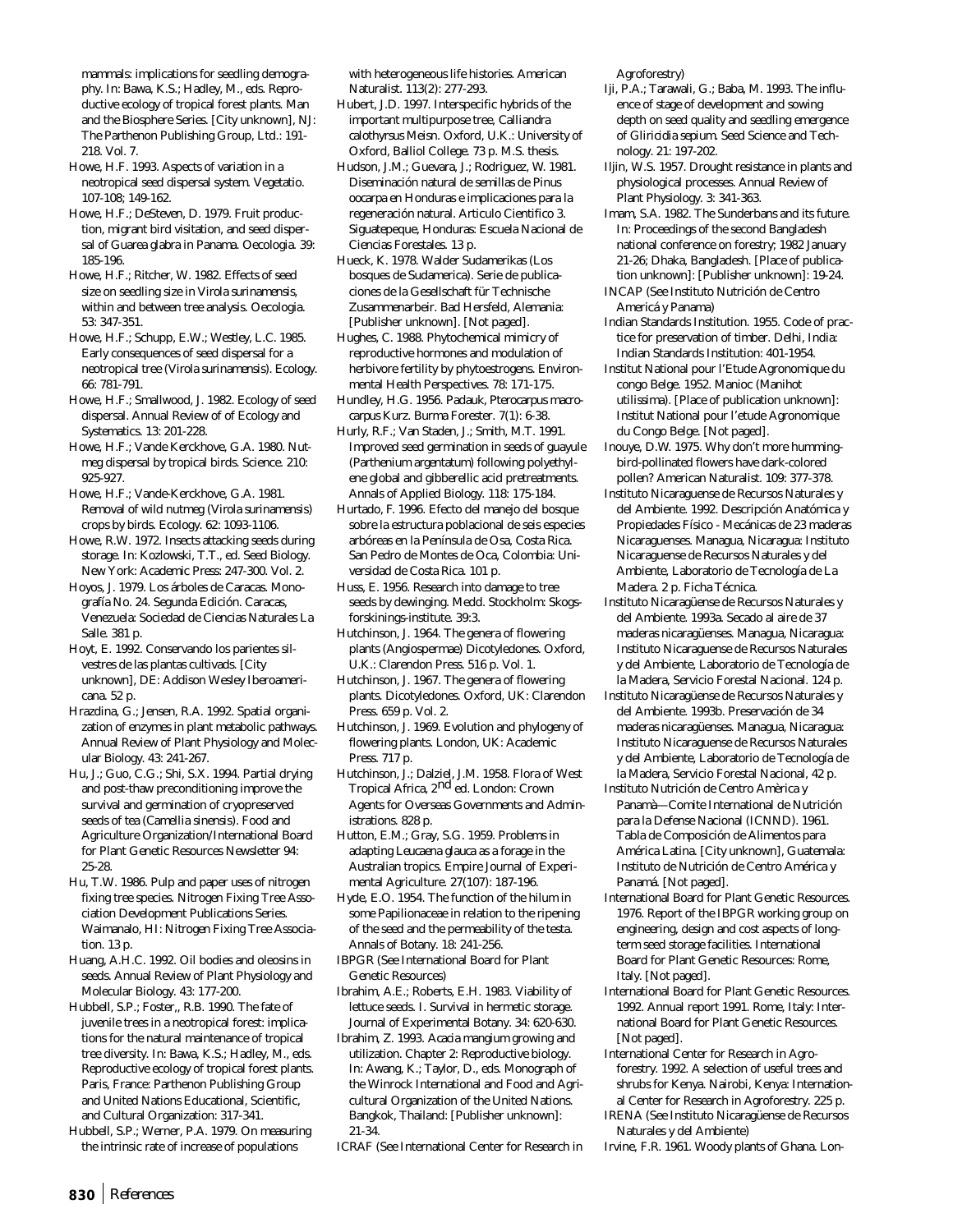don, U.K.: Oxford University Press. 868 p. Irwin, H.S.; Barneby, R.C. 1982. The American Cassiinae. A synoptical revision of Leguminosae tribe Cassieae subtribe Cassiinae in the New World. Memoirs of the New York Botanical Garden. 35(1): 1-454.

Isaza, N. 1996. Personal communication. Cali, Colombia: Smurfit Cartón de Colombia.

Isely, D. 1973. Leguminosae of the United States: I. Subfamily Mimosoideae. Memoirs of the New York Botanical Garden. 25(1): 1-152.

Isely, D. 1975. Leguminosae of the United States: II. Subfamily Caesalpinioideae. Memoirs of the New York Botanical Garden. 25(2): 1-228.

International Seed Testing Association. 1996. International rules for seed testing, 1996. Seed Science and Technology. 24, (Suppl.) [Not paged].

Ivanov, P.V.; Zlatanova, J.S. 1989. Quantitative changes in the histone content of the cytoplasm and the nucleus of germinating maize embryo cells. Plant Physiology and Biochemistry. 27: 925-930.

Jackson, G. 1974. Cryptogeal germination and other seedling adaptations to the burning of vegetation in Savanna regions: the origin of the pyrophytic habit. New Phytologist. 73: 771-780.

Jackson, J.F. 1981. Seed size as a correlate of temporal and spatial patterns of seed fall in a neotropical forest. Biotropica. 13: 121-130.

Jacobson, J.V. 1984. The seed: germination. In: Johri, B.M., ed. Embryology of angiosperms. Berlin, Germany: Springer-Verlag: 611-646.

Jahn, S.A.A. 1986. Proper use of African natural coagulants for rural water supplies. Rossdorf, Germany: TZ Verlagsgesellschaft. 541 p.

Jahn, S.A.A. 1989. *Moringa oleifera* for food and water purification-selection of clones and growing of annual short stem. Entwicklung und Ländlicher Raum. 4: 22-25.

Jahn, S.A.A. 1991. The traditional domestication of a multipurpose tree *Moringa stenopetala* (Bafk.f.) Cuf. in the Ethiopian Rift Valley. Ambio. 20(6): 244-247.

Jaiswal, V.S.; Amin, M.N. 1990. Tissue culture abstracts. Seventh international conference on plant cell tissue culture; [Date of meeting unknown]; [Place of meeting unknown]. [City unknown], Bangladesh: University of Rajshahi, Department of Botany. [Not paged].

James, R.L. 1983. Fusarium root disease of containerized seedlings at the Montana State Nursery. Missoula, MT. [Publisher unknown]. [Not paged].

James, R.L. 1985. Diseases of conifer seedlings caused by seed-borne Fusarium species. Symposium on conifer tree seed in the inland Mountain West; [Date of meeting unknown]; Missoula, MT. Missoula, MT: University of Montana: 5-7.

James, R.L.; Genz, D. 1981. Ponderosa pine seed treatments: Effects on seed germination and disease incidence. Northern Region 81(6). Missoula: MT. U.S. Department of Agriculture, Forest Service. 13 p.

Janerette, C.A. 1979. The pathogenicity of fungi, isolated from sugar maple seeds. Tree Planter's Notes. 30(2): 12-14.

Janos, D.P. 1980. Vesicular-arbuscular mycor-

rhizae affect tropical rainforest plant growth. Ecology. 61: 151-162.

Jansen, D.H. 1974. Tropical blackwater rivers, animals, and mast fruiting in the Dipterocarpaceae. Biotropica. 6: 69-103.

Jansen, D.L. 1975. Behavior of *Hymenaea courbaril* when its predispersal seed predator is absent. Science. 189(4194): 145-147.

Jansen, D.L. 1983. Costa Rican Natural History. Chicago: University of Chicago Press. 816 p.

Janson, C.H. 1983. Adaptation of fruit morphology to dispersal agents in a neotropical forest. Science. 219: 187-189.

Janson, C.H.; Emmons, L.H. 1990. Ecological structure of the nonflying mammal community at Cocha Cashu Biological Station, Manu National Park, Peru. In: Gentry, A.H., ed. Four neotropical rainforests. New Haven, CT: Yale University Press: 314-338.

Janzan, D.H. 1982. Cenízaro tree (Leguminosae: *Pithecellobium saman*) delayed fruit development in Costa Rican deciduous forests. American Journal of Botany. 69: 1296-1276.

Janzen, D.H. 1970. Herbivores and the number of tree species in tropical forests. American Naturalist. 104: 501-528.

Janzen, D.H. 1971a. Seed predation by animals. Annual Review of Ecology and Systematics. 2: 465-492.

Janzen, D.H. 1971b. Escape of *Cassia grandis* L. beans from predators in time and space. Ecology. 52: 964-979.

Janzen, D.H. 1977. Intensity of predation on *Pithecelobium saman* (Leguminosae) seeds by *Merobruchus columbinus* and *Stator limbatus* (Bruchidae) in Costa Rican deciduous forest. Tropical Ecology. 18: 162-176.

Janzen, D.H. 1982. Ecological distribution of chlorophyllous developing embryos among perennial plants in a tropical deciduous forest. Biotropica. 14: 232-236.

Janzen, D.H. 1983a. *Coendu mexicanum*. In: Janzen, D.H., ed. Costa Rican natural history. Chicago: University of Chicago Press: 460-461.

Janzen, D.H. 1983b. Costa Rican natural history. Chicago: University of Chicago Press. 816 p.

Janzen, D.H. 1983c. *Eira barbara*. In: Janzen, D.H., ed. Costa Rican natural history. Chicago: University of Chicago Press: 469-470.

Janzen, D.H. 1983d. *Odocoileus virginianus*. In: Janzen, D.H., ed. Costa Rican natural history. Chicago: University of Chicago Press: 481-483.

Janzen, D.H. 1983e. *Pithecellobium saman* (Cenízaro, Genízero, Raintree). In: Janzen, D.H., ed. Costa Rican natural history. Chicago: University of Chicago Press: 305-307.

Janzen, D.H. 1983f. *Tapirus bairdii*. In: Janzen, D.H., ed. Costa Rican natural history. Chicago: University of Chicago Press: 496-497.

Janzen, D.H. 1991. Historia Natural de Costa Rica. Traducido del Inglés por: Chavarría M. San José, Costa Rica: Editorial de la Universidad de Costa Rica. 822 p.

Janzen, D.H.; Liesner, R. 1980. Annotated checklist of plants of lowland Guanacaste province, Costa Rica, exclusive of grasses and non-vascular cryptograms. Brenesia. 18: 15-90.

Janzen, D.H.; Martin, P.S. 1982. Neotropical anachronisms: the fruits the gomphotheres ate. Science. 215: 19-27.

Janzen, D.H.; Miller, G.A. [and others]. 1976. Two Costa Rican bat-generated seed shadows of *Andira inermis* (Leguminosae). Ecology. 57: 1068-1075.

Janzen, D.H.; Vázquez-Yáñez, C. 1991. Aspects of tropical seed ecology of relevance to management of tropical forested wildlands. In: Gómez-Pompa, A.; Whitmore, T.C.; Hadley, M., eds. Rain forest regeneration and management. Man and the biosphere series. [City unknown], NJ: The Parthenon Publishing Co., Ltd.: 137-157. Vol. 6.

Janzen, D.H.; Wilson, D.E. 1983. Mammals. In: Janzen, D.H., ed. Costa Rican natural history. Chicago: University of Chicago Press: 426-442.

Jara, L.F. 1996. Catálogo de semillas forestales. Ministerio de Agricultura y Ganadería. San Andrés, El Salvador: Unidad de Producción de Medios, Centro Agronómico Tropical de Capacitatión y Enseñanza. 19 p.

Jara, L.F.; Valle, M.A. 1997. Producción y rendimiento de semilla de diez especies tropicales en América Central. In: Salazar, R., ed. Avances en la producción de semillas forestales en América Latina. Turrialba, Costa Rica: Centro Agronómico Tropical de Investigación y Enseñanza: 229-248.

Jarquín, B.H.J.; Cervantes, G.E. 1980. El Jícaro. INIREB Informa. Comunicado No. 39. Sobre recursos bióticos potenciales del país. Xalapa, Ver. México: Instituto Nacional de Investigaciones sobre Recursos Bióticos. 3 p.

Jarret, F.M. 1959. Studies on *Artocarpus* and allied genera. III. Revision of *Artocarpus* subgenus *Artocarpus.* Journal of Arnold Arboretum 40: 113-368.

Jasso-Mata, J. 1982. Ensayo preliminar de selección y cruzamientos en una población natural de *Pinus montezumae* Lamb. Chapingo, México: Universidad Autónoma Chapingo. 109 p. Tesis Profesional.

Jasso-Mata, J.; Jiménez-Casas, M. 1994. Fenología vegetativa y reproductiva de *Pinus leiophylla* en un huerto semillero sexual. In: XI Congreso Latinoamericano de Genética y XV Congreso de Fitogenética, Sociedad Mexicana de Fitogenética; 1994 Noviembre; Monterrey, N.L., México. [Place of publication unknown]: [Publisher unknown]. 193.

Jasso-Mata, J.; Martínez, H.I.; Jiménez-Casas, M.; Solis, P. 1995. Manejo y floración de un huerto semillero sexual de *Pinus leiophylla* Schl. *et*. Cham. In: II Congreso Mexicano Sobre Recursos Forestales, Sociedad Mexicana de Recursos Forestales A.C.; 1995 Noviembre; Montecillo, México. [Place of publication unknown]: [Publisher unknown]. 25 p.

Jayawardena, V.P.; Perera, A.N.F. 1991. Evaluation of feeding value of underutilized fodder species for small ruminants in Srilanka. 3<sup>rd</sup> annual congress, Post Graduate Institute of Agriculture; [Date of meeting unknown]; University of Peradeniya, Srilanka. [Place of publication unknown]: [Publisher unknown]. [Not paged].

Jayaweera, D.M.A. 1982. Medicinal plants (indigenous and exotic) used in Ceylon. Part IV. Colombo, Srilanka: National Science Council of Sri Lanka. 8 p.

Jennings, D.L. 1976. Breeding for resistance to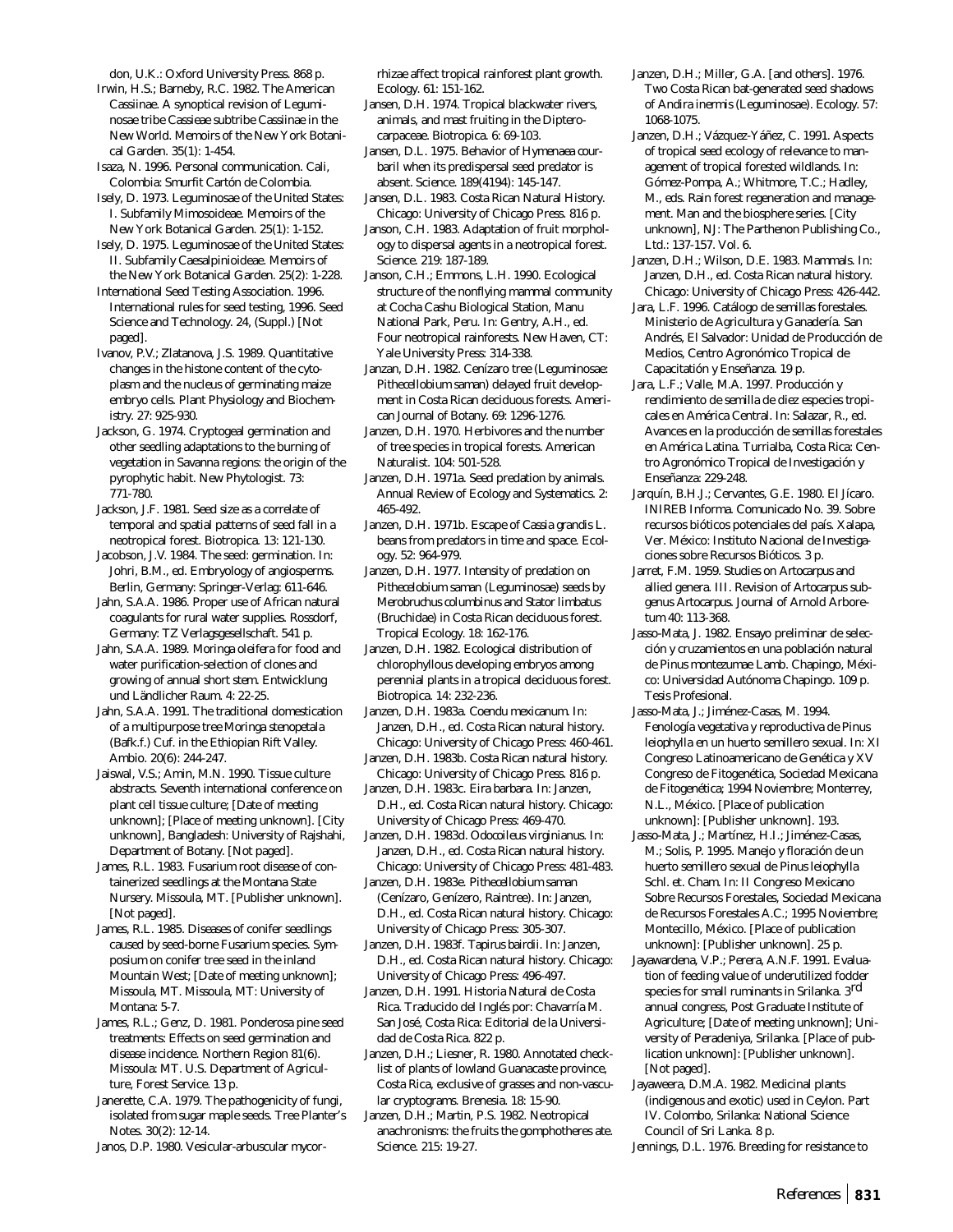African cassava mosaic disease: progress and prospects. Report of an interdisciplinary workshop; [Date of meeting unknown]; Muguga, Kenya. [Place of publication unknown]: [Publisher unknown]: 39-44.

Jensen, M. 1995. Trees commonly cultivated in Southeast Asia—an illustrated field guide. Publication: 1995/38. Bangkok, Thailand: Food and Agriculture Organization, Regional Office for Asia and the Pacific. 229 p.

Jensen, W.A.; Salisbury, F.B. 1972. Botany: an ecological approach. Belmont, CA: Wadsworth Publishers. 748 p. + Index.

Jim, C.Y. 1991. Diversity of amenity-tree species in Hong Kong. Quarterly Journal of Forestry. 85(4): 233-243.

Jimenez, J.A. 1985. *Laguncularia racemosa* (L.) Gaertn.f. White mangrove. SO-ITF-SM-3. New Orleans: U.S. Department of Agriculture, Forest Service, Southern Forest Experiment Station, Institute of Tropical Forestry. 4 p.

Jiménez, Q. 1993. Arboles maderables en peligro de extinción en Costa Rica. San Jose, Costa Rica: INCAFO. 124 p.

Jiménez Madrigal, Q. 1995. Arboles maderables en peligro de extinsion en Costa Rica. San José, Costa Rica: INBIO-The Nature Conservancy-National Heritage Foundation. [Not paged].

Jiménez Madrigal, Q. 1997. Porque se da la sinonimia? Un vistazo a los ultimos cambios de nombres en especies forestales Costarricences. Boletin Kuru 22, Mayo 1997. Cartago, Costa Rica: Instituto Tecnologico de Cartago. [Not paged].

Jiménez, Q.; Estrada, A.; Arroyo, M. 1996. Manual dendrológico de Costa Rica. Cartago, Costa Rica: Instituto Tecnológico de Costa Rica. 165 p.

Jiménez, Q.; Poveda, J.L. 1991. Arboles maderables nativos de Cota Rica. Contribución del Departamento de Historia Natural, Museo Nacional de Costa Rica. 5: 1-32.

Jiménez-Saa, J.H. 1967. Los árboles más importantes de la región de Upala, Costa Rica; Manual de identificación de Campo. Informe No. 3. San José, Costa Rica: Proyecto de Desarrollo Forestal en Zonas Selectas. FAO-Gobierno de Costa Rica. 183 p.

John, T.V. 1990. Mycorrhizal inoculation of container stock for restoration of self-sufficient vegetation. In: Berger, J.J., ed. Environmental restoration. Washington, DC: Island Press: 103-112.

Johnson, C.D.; Lewis, G.P. 1993. New host records for *Stator sordidus* and *S. limbatus* (Coleoptera: Bruchidae)*,* with comments on bruchid feeding guilds. Coleopterists Bulletin. 47: 246-248.

Johnson, C.D.; Siemens, D.H. 1992. Observations on host plant and biogeographical differences in bruchid beetles in southern Ecuador. Biotropica. 24: 195-199.

Johnson, R.A.; Willson, M.F. [and others]. 1985. Nutritional values of wild fruits and consumption by migrant birds. Ecology. 66: 819-827.

Johnston, I.M. 1930. Studies in the Boraginaceae, VIII. Observations on the species of *Cordia* and *Tournefortia* known from Brazil, Paraguay, Uruguay and Argentina. Contributions from

the Gray Herbarium of Harvard University. 92: 3-95.

Johnston, I.M. 1935. Studies in the Boraginaceae, X. The Boraginaceae of Northeastern South America. Journal of the Arnold Arboretum. 16: 1-64.

Johnston, I.M. 1950. Studies in the Boraginaceae, XIX. *Cordia gerascanthus* in Mexico and Central América. Journal of the Arnold Arboretum. 31: 172-195.

Johnston, I.M. 1966. Boraginaceae. Flora of Suriname. 4(1): 306-333.

Jordano, P. 1983. Fig-seed predation and dispersal by birds. Biotropica. 15: 38-41.

Jordano, P. 1988. Diet, fruit, choice, and variation in body condition of frugivorous warblers in Mediterranean scruland. Ardea. 76: 193-209.

Jorgensen, J. 1990. Conservation of valuable gene resources by cryopreservation in some forest tree species. Journal of Plant Physiology. 136: 373-376.

Jorgensen, P.M.; León-Yáñez, S. 1999. Catalogue of the vascular plants of Ecuador. Monographs from the Missouri Botanical Garden. 75: i-viii, 1-1182.

Jorgensen, P.M.; Ulloa, C. 1994. Seed plants of the high Andes of Ecuador—a checklist. AAU Reports. 34: 1-443.

Joseph, H.C. 1929. Germination and vitality of birch seeds. Botanical Gazette. 87: 127-151.

Joshi, H.B. 1980. The silviculture of Indian trees. Dipterocarpaceae. Delhi, India: The Controller of Publications. 471 p. Vol. 11.

Joshi, H.B. 1987. The silviculture of Indian trees. Revised. Delhi, India: Government of India Press. 344 p. Vol. 4.

Juárez G., V.; Espinosa B., A.; Cedeño S.,O. 1989. Observaciones fenológicas en 70 especies forestales tropicales y su importancia en la producción. En: Memoria del Congreso Forestal Mexicano. Tomo 2. Toluca, México: [Publisher unknown]: 874-882.

Judd, C.S. 1920. The koa tree. Hawaii Forester and Agriculturalist. 17: 30-35.

Jurado, E.; Westoby, M.; Nelson, D. 1991. Diaspore weight, dispersal, growth form and perenniality of central Australian plants. Journal of Ecology. 79: 811-830.

Kadambi, K. 1959. Afforestation practices adopted in arid zone of Mysore State. In: Proceedings, Dry zone afforestation symposium, State experience papers; [Date of meeting unknown]; [Place of meeting unknown]. Dehradun, India: Forest Research Institute. [Not paged].

Kalin-Arroyo, M.T. 1978. Breeding systems and pollination biology in Leguminosae. In: Polhill, R.M.; Raven, P.H., eds. 1978 Proceedings of the international legume conference. Advances in legume systematics; [Date and location of conference unknown]. Kew, U.K.: Royal Botanic Gardens: 723-769. Vol. 2.

Kamaluddin, M. 1984. Forest Ecology. Chittagong, Bangladesh: University of Chittagong, Institute of Forestry. 164 p.

Kamaluddin, M.; Ali, M.; Bhuiyan, M.K. 1996. Effects of auxin on rootings of cuttings and growth of seedlings of jackfruit (*Artocarpus heterophyllus* Lam.). Chittagong University

Studies, Part II. Science. 20(1): 71-75.

- Kamil, R.N.; Serwandi, K. 1975. Tests on light wood species from lanpung, S. Sumatra, and Jasinga, W. Java for wood board. Forestry Abstracts. 36(7): 389.
- Kamra, S.K. 1989. Collecting, processing, testing and storage of forest seed. FAO Field Document 2. Strengthening the capacity of forest seed production and supply in Vietnam. Rome, Italy: Food and Agriculture Organization of the United Nations. 99 p.

Kanzler, A. 1992. Cone and seed production in *P. patula* measured at 5 sites in Natal. South African Pulp and Paper Industry forests research report (unpublished). P. O. Box 473, Howick 3290, South Africa. 5 p.

- Kapelle, M. 1996. Los bosques de roble (*quercus*) de la Cordillera de Talamanca de Costa Rica. Amsterdam, Holland: Universidad de Amsterdam. 319 p.
- Karssen, C.M. 1980/1981. Environmental conditions and endogenous mechanisms involved in secondary dormancy of seeds. Israel Journal of Botany. 29: 45-64.
- Kartasubrata, J. 1996. Culture and uses of *Calliandra calothyrsus* in Indonesia. In: Evans, D.O., ed. International workshop on the genus *Calliandra:* Proceedings of a workshop; 1996 January 23-27; Bogor, Indonesia. Morrilton, AR: Winrock International: 101-107.
- Kass, D.L. 1994. *Erythrina* species: pantropical multipurpose tree legumes. In: Gutteridge, R.C.; Shelton, H.M., eds. Forage tree legumes in tropical agriculture. Oxon, U.K.: CAB International. 394 p.
- Kass, M.; Pérez, A.; Rodríguez. 1993. Valor nutritivo de la biomasa comestible de diferentes especies y clones del género. In: Westley, S.B.; Powell, M.H., eds. *Erythrina* in the New and the Old Worlds. Nitrogen Fixing Trees Research Reports, Special Issue. 1993: 217-230.
- Kaufmann, J.H. 1983. *Nasua narica*. In: Janzen, D.H., ed. Costa Rican natural history. Chicago: University of Chicago Press: 478-480.
- Keay, R.W.J. 1989. Trees of Nigeria. Oxford, U.K.: Oxford Science Publications. 476 p.

Kennard, W.C.; Winters, H.F. 1960. Some fruits and nuts for the tropics. Misc. Pub. 801. Washington, DC: U.S. Department of Agriculture. 134 p.

- Kerdelhué, C.; Hochberg, M.E.; Rasplus, J.Y. 1997. Active pollination of *Ficus* sur by two sympatric fig wasp species in West Africa. Biotropica. 29: 69-75.
- Kermode, A.R. 1990. Regulatory mechanisms involved in the transition from seed development to germination. Critical Reviews in Plant Science. 9: 155-195.
- Kermode, A.R. 1995. Regulatory mechanisms in the transition from seed development to germination: interactions between the embryo and the seed environment. In: Galili, G.; Kigel, J., eds. Seed development and germination. New York: Marcel Dekker, Inc.: 273-332.
- Kermode, A.R. 1997. Approaches to elucidate the basis of desiccation-tolerance in seeds. Seed Science Research. 7: 75-95.
- Kermode, A.R.; Bewley, J.D. 1985a. The role of maturation drying in the transition from seed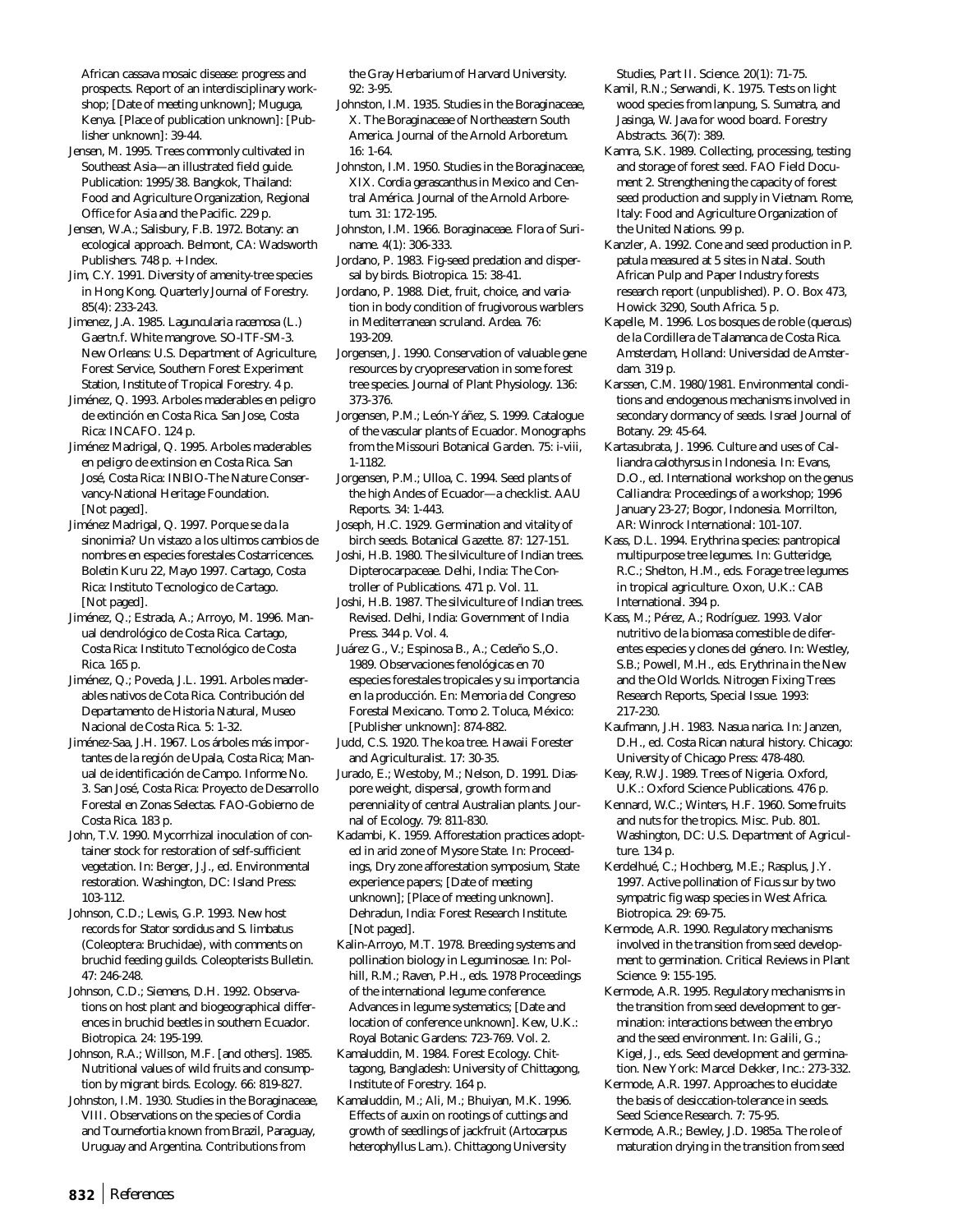development to germination. I. Acquisition of desiccation-tolerance and germinability during development of *Ricinus communis* L. seeds. Journal of Experimental Botany. 36: 1906-1915.

- Kermode, A.R.; Bewley, J.D. 1985b. The role of maturation drying in the transition from seed development to germination. II. Post-germination enzyme production and soluble protein synthetic changes within the endosperm of *Ricinus communis* L. seeds. Journal of Experimental Botany. 36: 1916-1927.
- Kermode, A.R.; Bewley, J.D. 1986. The role of maturation drying in the transition from seed development to germination. IV. Protein synthesis and enzyme activity changes within the cotyledons of *Ricinus communis* L. seeds. Journal of Experimental Botany. 37: 1887-1898.
- Kermode, A.R.; Jiang, L. 1994. The role of desiccation in the termination of storage protein gene expression. In: Programme and abstracts. International workshop: desiccation tolerance and sensitivity of seeds and vegetative plant tissues; [Date of workshop unknown]; Kruger National Park, South Africa. [Place of publication unknown]: [Publisher unknown]: 26.
- Kermode, A.R; Pramanik, S.K.; Bewley, J.D. 1989. The role of maturation drying in the transition from seed development to germination. VI. Desiccation-induced changes in messenger RNA populations within the endosperm of *Ricinus communis* L. seeds. Journal of Experimental Botany. 40: 33-41.
- Kermode, C.W.; Tin Htut, U.; Aung Din, U. 1975. The forest types of Burma. Burmese Forester. 7(1): 6-38.
- Kessler, P.J.A. 1993. Annonaceae. In: Kubitzki, K.; Rohwer, J.G.; Bittrich, V., eds. The families and genera of vascular plants. Berlin, Germany: Springer-Verlag: 93-152.
- Kha, L.D. 1996. Study on natural hybrids of *Acacia mangium* and *A.auriculiformis* in Vietnam: Proceedings of the Queensland Forest Research Institute – International Union of Forest Research Organizations conference on tree improvement for sustainable tropical forestry; 1996 October 27-November 1; Caloundra, Queensland, Australia. [Place of publication unknown]: [Publisher unknown]: 328-332. Vol. 2.
- Khan, I.R.M.Z.H. 1977. Management of the principal littoral tree species of the Sunderbans. Bano Biggyam Parika. 6(2): 1-5.
- Khan, R.P.; Wheeler, W.H.; Monroe, R.L.; Watson, A. 1965. A re-evaluation of the quarantine significance of *Cryptospora longispora* Servazzi on imported seed of the Norfolk Island pine, *Araucaria excelsa*. Plant Disease Report. 49: 656-659.
- Khatua, A.K.; Chakrabati, S. 1990. Life history and seasonal activity of sal seed weevil, *Sitophilus (Calandra) rugicollis* Casey (Coleoptera; curculionidae). Indian Forester. 16: 63-70.
- Kietzka, E. 1997. Personal communication. Mondi Paper Co., Pietermaritzburg, South Africa.
- Kietzka, J.E.; Denison, N.P.; Dvorak, W.S. 1996. *Pinus greggii,* a promising new species for South Africa. In: Dieters, M.J.; Matheson,

A.C.; Nikles, D.G. [and others], eds. Tree improvement for sustainable tropical forestry: Proceedings, Queensland Forest Research Institute-International Union of Forest Research Organizations conference; [Date of meeting unknown]; Caloundra, Australia. Gympie, Australia: Queensland Forestry Institute: 42-45.

- Kigel, J.; Ofir, M.; Kohler, D. 1977. Control of the germination responses of *Amaranthus retroflexus* L. seeds by their parental photothermal environment. Journal of Experimental Botany. 28: 1125.
- Kijkar, S. 1992. Handbook: Vegetative propagation of *Acacia mangium* x *Acacia auriculiformis*. Muak-Lek, Saraburi, Thailand: Association of Southeast Asian Nations Forest Tree Seed Centre Project. 19 p.
- Kijkar, S. 1995. *Azadirachta excelsa* (Jack) Jacobs: a lesser known species. Review paper 3. Muak-Lek, Saraburi, Thailand: Association of Southeast Asian Nations Forest Tree Seed Centre Project. 33 p.
- Killeen, T.J.; Emilia, G.E.; Beck, S.G. 1993. Guia de arboles de Bolivia. La Paz, Bolivia: Herbario Nacional de Bolivia y Missouri Botanical Garden, Quipus S.R.L. 958 p.
- Kiltie, R.A. 1981. Stomach content of rain forest peccaries (*Tajassu tajacu* and *T*. *pecari*). Biotropica. 13: 234-236.
- Kimariyo, P.E. 1973. Handling hardwood seeds in Tanzania. In: Seed problems. Paper 16. Stockholm, Sweden: International Union of Forest Research Organizations, Working Party S2.01.06. [Not paged]. Vol. 2.
- King, M.W.; Roberts, E.H. 1979. The storage of recalcitrant seeds: achievements and possible approaches. Rome, Italy: International Board for Plant Genetic Resources. 96 p.
- Kirkbride, J.H. 1984. Leguminosas do cerrado. Pesquisa Agropecuària Brasileira. 19: 23-46.
- Kirtikar, K.R.; Basu, B.D. 1918. Indian medicinal plants. Delhi, India: Periodical Experts. [Not paged].
- Kirtikar, K.R.; Basu, B.D.; An, I.C.S. 1935. Indian medicinal plants. 2<sup>nd</sup> ed. Allahabad, India: Lalit Mohan Basu. 2,793 p.
- Kitajima, K. 1994. Relative importance of photosynthetic traits and allocation patterns as correlates of seedling shade tolerance of 13 tropical trees. Oecologia. 98: 419-428.
- Klein, R.M. 1984. Meliáceas. Flora Ilustrada Catarinense. [Place of publication unknown]: [Publisher unknown]. 138 p.
- Klein, S.; Pollock, B.M. 1968. Cell fine structure of developing lima bean seeds related to seed desiccation. American Journal of Botany. 55: 658-672.
- Knowles, O.H.; Parrotta, J.A. 1995. Amazonian forest restoration: an innovative system for native species selection based on phenological data and performance indices. Commonwealth Forestry Review. 74: 230-243.
- Knowles, O.H.; Parrotta, J.A. 1997. Phenological observations and tree seed characteristics in an equatorial moist forest at Trombetas, Para State, Brazil. In: Lieth, H.; Schwartz, M.D., eds. Phenology in seasonal climates I. Leiden, The Netherlands: Backhuys Publishers: 67-86.
- Knox, R.B. 1984. The pollen grain. In: Johri,

B.M., ed. Embryology of angiosperms. Berlin, Germany: Springer-Verlag: 197-271.

- Knudsen, J.T.; Mori, S.A. 1996. Floral scents and pollination in neotropical Lecythidaceae. Biotropica. 28: 42-60.
- Kobmoo, B. 1990. Pretreatments for *Peltophorum dasyrachis Kurz*. seeds. Embryon. Association of Southeast Asian Nations Canada Forest Tree Seed Centre, Muak Lek, Saraburi, Thailand. 3: 16-19.
- Kobmoo, B.; Hellum, A.K. 1984. Hot water and acid improve the germination of *Cassia siamea* Britt. seeds. Embryon. Association of Southeast Asian Nations Canada Forest Tree Seed Centre, Muak Lek, Saraburi, Thailand. 1: 27-33.
- Koenig, A.; Venegas Tovar, L. 1978. Ensayos con Pinus caribaea en las Gaviotas (Vichada). Bogotá: Proy, Investigación y Desarrollo Indu-Forestal. [Not paged].
- Kokubo, A. 1987. Mortality factors in seed of the Dipterocarpaceae (preliminary study). Tropical Forestry. 8: 21-25.
- Koptur, S. 1994. Floral and extrafloral nectars of Costa Rican *Inga* trees: A comparison of their constituents and composition. Biotropica. 26: 276-284.
- Kosasih, A.S. 1987. The effect of *Shorea ovalis* fruit ripeness upon germination and seedling growth. Bulletin Penelitian Kehutan. 3: 19-27.
- Koster, K.L.; Leopold, A.C. 1988. Sugars and desiccation tolerance in seeds. Plant Physiology. 88: 829-832.
- Kostermans, A.J.G.H. 1980. Mimosaceae. Flora of Ceylon. Washington, DC: Smithsonian Institution. 1: 459-508.
- Kotter, M.M.; Farentinos, R.C. 1984. Formation of ponderosa pine ectomycorrhizae after inoculation with faeces of tassel-eared squirrels. Mycologia. 76: 758-760.
- Kovach, D.A.; Bradford, K.J. 1992a. Imbibitional damage and desiccation tolerance of wild rice (*Zizania palustris*) seeds. Journal of Experimental Botany. 43: 747-757.
- Kovach, D.A.; Bradford, K.J. 1992b. Temperature dependence of viability and dormancy of *Zizania palustris* var. *interior* seeds stored at high moisture contents. Annals of Botany. 69: 297-301.
- Kozlowski, T.T. 1971. Growth and development of trees. Seed germination, ontogeny, and shoot growth. New York: Academic Press. 443 p. Vol. 1.
- Kozlowski, T.T. 1986. Effects on seedling development of direct contact of *Pinus resinosa* seeds or young seedlings with Captan. European Journal of Forest Pathology. 16(2): 87-90.
- Kraemer, J.H. 1951. Trees of the Western Pacific region. Cincinnati: Tri-State Offset Co. 436 p.
- Kramer, P.J.; Kozlowski, T.T. 1979. Physiology of woody plants. New York: Academic Press: [Not paged].
- Kress, W.J.; Beach, J.H. 1994. Flowering plant reproductive systems. In: McDade, L.A.; Bawa, K.S.; Hespenheide, H.A.; Hartshorn, G.S., eds. La Selva. Ecology and natural history of a neotropical rain forest. Chicago: University of Chicago Press: 161-182.
- Kribs, D.A. 1968. Commercial foreign woods on the American market. London, U.K.: Consta-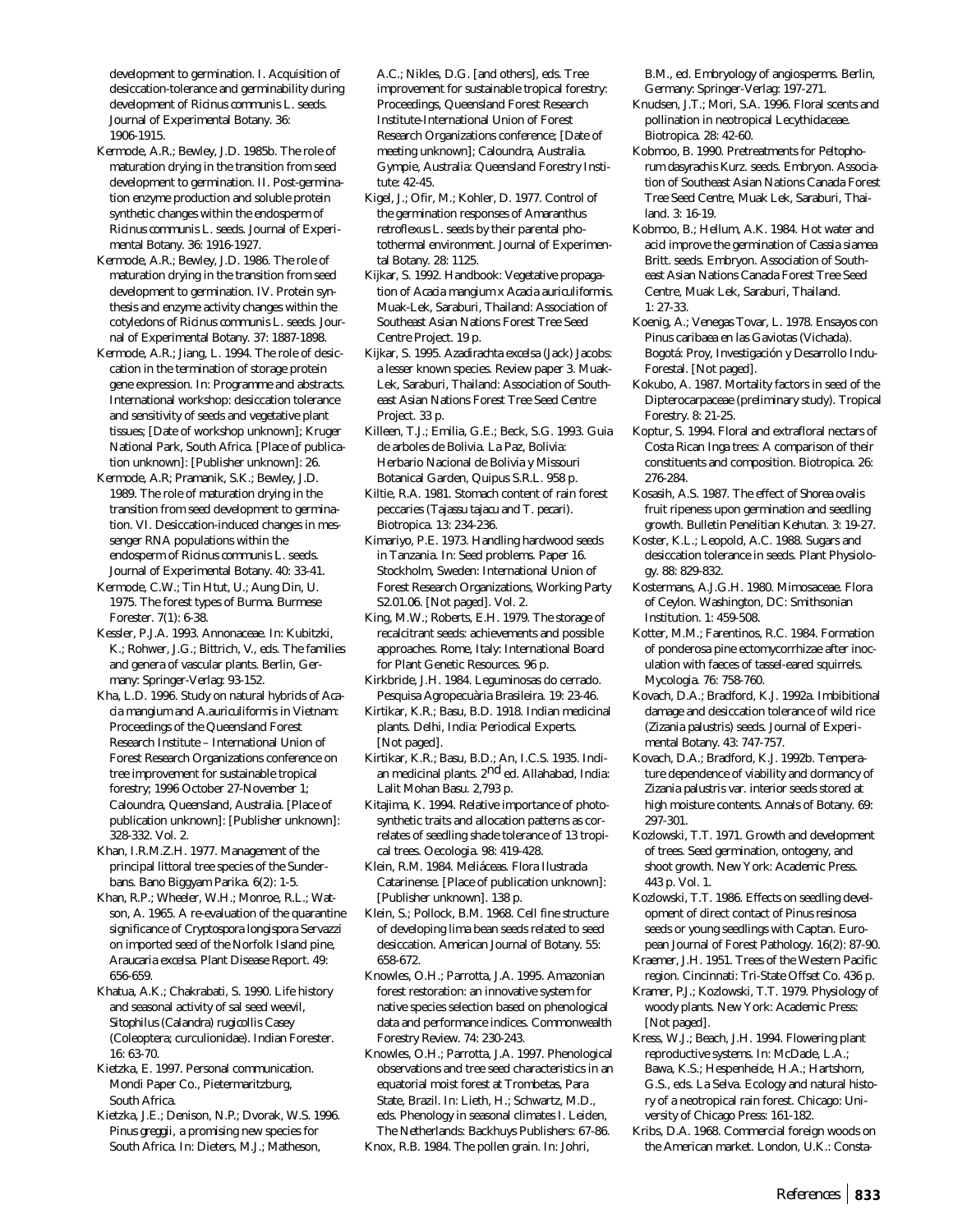ble. 241 p.

Krishnapillay, B.; Mansor, M.; Yap, S.K. [and others]. 1991. Determination of seed testing standards - moisture content of *Hopea odorata* seeds. Journal of Tropical Forest Science. 4(2): 170-178.

Krishnappa, D.G.; Geetha, K.S. 1977. Cytotaxonomical studies in the genus *Thespesia*. Indian Academy of Sciences Proceedings. 85B(3): 156-159.

Kroll, B.S.; Rios, J.T. 1992. Las bombacaceas arbóreas del dantas. Revista Forestal del Peró. 19(1): 35-68.

Krugman, S.L. 1966. Artificial ripening of sugar pine seeds. Res. Pap. PSW-32. Berkeley, CA: U.S. Department of Agriculture, Forest Service, Pacific Southwest Forest and Range Experiment Station. 7 p.

Krugman, S.L.; Stein, W.I.; Schmitt, D.M. 1974. Seed biology. In: Schopmeyer, C.S., coord. Seeds of woody plants in the United States. Agric. Handb. 450. Washington, DC: U.S. Department of Agriculture: 1-40.

Krukoff, B.A. 1969. Supplementary notes on the American especies of *Erythrina*. III. Phytologia. 19(3): 113-175.

Krukoff, B.A. 1982. Notes on the species of *Erythrina*. Allertonia. 3(1): 121-138.

Krukoff, B.A.; Barneby, R.C. 1974. Conspectus os species of the genus *Erythrina*. Lloydia (Journal of Natural Products). 37: 332-459.

Kubitzki, K. 1993. Fagaceae. In: Kubitzki, K.; Rohwer, J.G.; Bittrich, V., eds. The families and genera of vascular plants. Berlin, Germany: Springer-Verlag: 301-309.

Kubitzki, K.; Kurz, H. 1984. Synchronized dichogamy and dioecy in Neotropical Lauraceae. Plant Systematics and Evolution. 147: 253-266.

Kubitzki, K.; Ziburski, A. 1994. Seed dispersal in flood plain forests of Amazonia. Biotropica. 26: 30-43.

Kuck, L.E.; Tongg, R.C. 1960. Hawaiian flowers and flowering trees: a guide to tropical and semitropical flora. Rutland, VT: Charles E. Tuttle Co. 158 p.

Kumar, A.V.; Prasad, S.V.; Rao, G.R. 1982. Influence of growth regulators on germination of pollen of three tree species. Indian Journal of Plant Physiology. 25(2): 158-166.

Kumar, P.; Purkayastha, B.K. 1972. Note on germination of the seeds of lac hosts. Indian Journal of Agricultural Sciences. 42(5): 430-431.

Kuo, W.H.J.; Shan, M-L.; Tseng, M-T. 1990. Effects of temperature and seed moisture content on the longevity of sorghum seeds. Journal of the Agricultural Association of China. New Series. 149: 41.

Kushalappa, K.A. 1977. Teak plantations in Thailand. Indian Forester. 103(5): 323-328.

Kyoch, W.; Norton, N.A. 1938. Mechanical properties of certain tropical woods, chiefly from South America. Bull. 7. Ann Arbor, MI: University of Michigan, School of Forestry and Conservation. 87 p.

Laboratorio de Productos Forestales. 1981. Propiedades y usos de cuarenta y ocho especies maderables de Llanos de Cortés, Guanacaste. Convenio Centro Agronómico Tropical de Investigación y Enseñanza-Universidad

de Costa Rica-Ministerio de Agricultura y Ganadería. San José, Costa Rica: Universidad de Costa Rica. 296 p.

Lackey, J.A. 1981. Phaseolaceae. In: Polhill, R.M.; Raven, P.H., eds. Advances in legume systematics. Kew, U.K.: Royal Botanic Gardens: 301-327.

Lagos, J.A. 1977. Árboles del Campo Experimental. Editorial Universitaria. San Salvador, El Salvador: Universidad de El Salvador. 65 p.

Laharrague, P. 1967. Contribución al conocimiento de la reproducción espontánea en bosques cultivados de *Araucaria angustifolia*. Revista Forestal Argentina. XI: 3 [Not paged].

Lakshmanan, K.K. 1972. The monocot embryo. In: Varghese, M.; Grovel, R.K., eds. Vistas in plant sciences. New Delhi, India: Hissar: 61- 110. Vol. 2.

Lama Gutierrez, G. 1986. Atals de eucalipto. Sevilla, España: Ministerio de Agricultura. [Not paged].

Lamb, A.F.A. 1955. Forestry on private estates. Journal of the Agricultural Society of Trinidad and Tobago. 55: 169-183.

Lamb, A.F.A. 1968. *Gmelina arborea*: Fast growing timber tree of the lowland tropics. Commonwealth Forestry Review. Commonwealth Forestry Institute, University of Oxford, U.K. 33/34; 21-51.

Lamb, A.F.A. 1993. *Pinus caribaea*. Fast growing timber trees of lowland Tropics 6. Oxford, U.K.: Oxford University, Department of Forestry, Commonwealth Forestry Institute. 254 p.

Lamb, F.B. 1966. Mahogany of tropical America. Ann Arbor, MI: The University of Michigan Press. 220 p.

Lamberts, M.; Crane, J.H. 1990. Tropical fruits. In: Janick, J.; Simon, J.E., eds. Advances in new crops. Portland, OR: Timber Press: 337-355.

Lambeth, C.C.; Dvorak, W.S.; Endo, M. 1990. White pine plantings in the highland of Colombia. Proceedings of a symposium on white pine provenances and breeding, International Union of Forest Research Organizations; 1990 August 5-11; Montreal, Canada. Gen. Tech. Rep. NE-155. U.S. Department of Agriculture, Forest Service: 11-18.

Lambeth, C.C.; Vallejo, C. 1988. Cone and seed production of *Pinus patula* in relation to elevation. Research Report 119. Cali, Colombia: Smurfit Cartón de Colombia. 5 p.

Lamont, B.B.; Ralph, C.S.; Christensen, P.E.S. 1985. Mycophagous marsupials as dispersal agents for ectomycorrhizal fungi on *Eucalyptus calophylla* and *Gastrolobium bilbum*. New Phytologist. 101: 651-656.

Lamprecht, H. 1990. Silvicultura en los trópicos: los ecosistemas forestales en los bosques tropicales y sus especies arbóreas; posibilidades y métodos para un aprovechamiento sostenido. Eschborn, Repóblica Federal de Alemania: Gesellschaft für Technische Zusammenarbeir. 340 p.

Lamprecht, H.; Liscano, C. 1957. Estudios sobre la germinación de *Podocarpus rospigliosii* Pilger y su desarrollo en la juventud. Boletín IFLAIC, Mérida. (2): 43-72.

Lane. 1991. [No additional information available].

Lang, B.T.; Ladipo, D.O.; Ofeimu, O. 1995. Phosphorus and liming effects on early growth of selected plant species grown on a Ultisol. Communications in Soil Science and Plant Analysis. 26: 1659-1673.

Lang, G.E.; Knight, D.H. 1983. Tree growth, mortality, recruitment, and canopy gap formation during a 10-year period in a tropical moist forest. Ecology. 64: 1075-1080.

Lanjouw, J. [and others]. 1952 and later revisions. International code of botanical nomenclature. [Place of publication unknown]: [Publisher unknown]. 228 p.

Lanzara, P.; Pizzetti, M. 1977. Guial de Arboles. Barcelona, España: Grijalbo S.A. 300 p.

Lapongan, J. 1987. Introduction to the *Acacia* hybrid. Proceedings of the international workshop on multipurpose tree species for small farm use; 1987 November 2-5; Pattaya, Thailand. [Place of publication unknown]: [Publisher unknown]: 273-275.

Larson, S.S. 1974. Pollen morphology of Thai species of *Bauhinia* (Caesalpiniaceae). Grana. 14: 114-131.

Laurence, G. 1951. Taxonomy of vascular plants. New York: MacMillan Publishing Co., Inc. 823 p.

Laurie, M.V. 1945. Fodder trees in India. Indian Forest Leaflet 82 (Silviculture). Dehra Dun, India: Forest Research Institute. 17 p.

Lavender, D.P. 1958. Viability of Douglas-fir seed after storage in the cones. Research Note 31. [Place of publication unknown]: Oregon Forest Lands Research Center. [Not paged].

Lawrence, A. 1993. *Inga edulis*: un árbol para suelos ácidos en los trópicos hómedos. [City unknown], HI: Nitrogen Fixing Tree Association: 93-03s. 2 p.

Lawrence, G.H.M. 1969. Taxonomy of vascular plants. New York: Macmillan Company. 823 p.

Leadem, C.L. 1989. Stratification and quality assessment of *Abies lasiocarpa* seeds. FRDA Report 095. Forestry Economic & Regional Development. Victoria, BC, Canada: Pacific Forestry Centre, Ministry of Forests. [Not paged].

Lebrón, M.L. 1977. An autecological study of *Palicourea riparia* Benth. (Rubiaceae). An ecologically important species in the recovery of a disturbed tropical rain forest in Puerto Rico. Chapel Hill, NC: University of North Carolina, Department of Botany. 238 p. Ph.D. dissertation.

Lebuf, T. 1993. Sistemas agroforestales con *Erythrina fusca* y su efecto sobre la pérdida de suelo y la escorrentía superficial en tierras de ladera. San Juan, Sur. Turrialba, Costa Rica: [Publisher unknown]: 175-184.

Ledezma, J.F. 1994. Las especies nativas y sus usos en: Candelaria, Millu-Mayu Zapata Rancho. Cochabamba, Bolivia: Programa de Reponlamiento Forestal, Unidad de Investigación. [Not paged].

Lee, H-Y. 1967. Studies in *Swietenia* (Meliaceae): observations on the sexuality of the flowers. J. Arnold Arboretum. 48(1): 101-104.

Lee, H-Y. 1968. Preliminary report on the juvenile characters and heterosis of the hybrids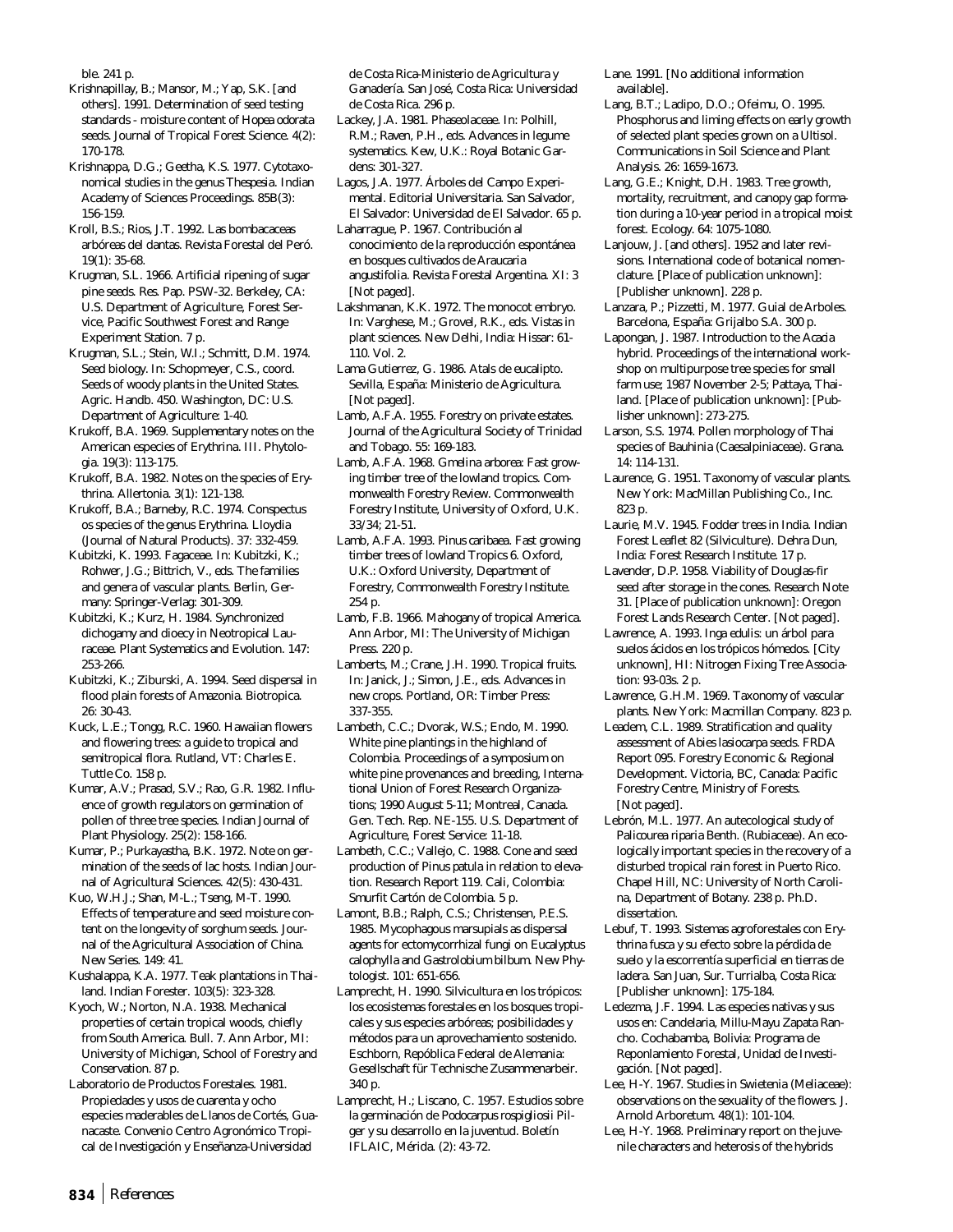between *Swietenia mahogani* x *s. macrophylla*. Taiwania. 14: 43-52.

- Lefèvre, J.C. 1971. Revue de la littérature sur le tamarinier. Fruits. 26(10): 687-695.
- Lefkovitch, L.P. 1965. The study of population growth in organisms grouped by stages. Biometrics. 21: 1-18.
- Lemus, S.M.; Castro, O. 1989. Potential antifungal meolignans from *Virola koschnyi* fruits. Spectroscopy International Journal. 7: 353-358.
- Lentz, D.L. 1985. Ethnobotany of the Jicaque of Honduras. Economic Botany. 40(2): 210-219.
- León, J. 1987. Botánica de los cultivos tropicales. San José, Costa Rica: Instituto Interamericano de Cooperación para la Agricultura. 445 p.
- Léonard, J. 1957. Genera des Cynometreae et des Amherstieae africaines. Mémoires, Académie royale de Belgique. 30(2): 200-201.
- Leopold, A.C.; Bruni, F.; Williams, R.J. 1992. Water content in dry organisms. In: Somero, G.N.; Osmond, C.B.; Bolis, C.L., eds. Water in life: comparative analysis of water relationships at the organismic, cellular and molecular level. Tenth international conference on comparative physiology; [Date of conference unknown]; Crans-sur-Sierre, Switzerland. Berlin, Germany: Springer-Verlag: 161-169.
- Leopold, A.C.; Kriedemann, P.E. 1975. Plant growth and development. New York: McGraw-Hill Book Co. 545 p.
- Leopold, A.C.; Sun, W.Q.; Bernal-Lugo, I. 1994. The glassy state in seeds: analysis and function. Seed Science Research. 4: 267-274.
- Leopold, A.C.; Vertucci, C.W. 1986. Physical attributes of desiccated seeds. In: Leopold, A.C., ed. Membranes, metabolism and dry organisms. Ithaca, NY: Cornell University Press: 22-34.
- Leprince, O. [and others]. 1995. Changes in chromatin structure associated with germination of maize and their relation with desiccation tolerance. Plant Cell and Environment. 18: 619-629.
- Leprince, O.; Bronchart, R.; Deltour, R. 1990a. Changes in starch and soluble sugars in relation to the acquisition of desiccation tolerance during maturation of *Brassica campestris* seeds. Plant Cell and Environment. 13: 539-546.
- Leprince, O.; Deltour, R.; Thorpe, P.C. [and others]. 1990b. The role of free radicals and radical processing systems in loss of desiccation tolerance in germinating maize. New Phytologist. 116: 573-580.
- Leprince, O.; Hendry, G.A.F.; McKersie, B.D. 1993. The mechanisms of desiccation tolerance in developing seeds. Seed Science Research. 3: 231-246.
- Leprince, O.; Van Aelst, A.; Pritchard, H.W.; Murphy, D.J. 1997. The role of oleosins and oil body stability in preventing desiccation and/or chilling injury in recalcitrant- and intermediate-type seeds: A field-emission scanning electron microscope study. Abstracts of the 2nd international workshop on desiccation tolerance and sensitivity of seeds and vegetative plant tissues; [Date of meeting unknown]; [Place of meeting unknown]. [City unknown], South Africa: Franschhoek: 35.
- Leprince, O.; Van der Werf, A.; Deltour, R.;

Lambers, H. 1992. Respiratory pathways in germinating maize radicles correlated with desiccation tolerance and soluble sugars. Physiologia Plantarum. 85: 581-588.

- Leslie, P.H. 1948. On the use of matrices in certain population mathematics. Biometrika. 33: 183-212.
- Lesueur, D. [and others]. 1996a. Study of the *Calliandra calothyrsus - Rhizobium* nitrogen fixing symbiosis. In: Evans, D.O., ed. International workshop on the genus *Calliandra:* Proceedings of a workshop; 1996 January 23-27; Bogor, Indonesia. Morrilton, AR: Winrock International: 62-76.
- Lesueur, D.; Tassin, J.; Enilorac, M.P. [and others]. 1996b. Improving *Calliandra* growth. Agroforestry Today. July-September: 12-13.
- Leuschner, W.A.; Khaleque, K. 1987. Homestead agroforestry in Bangladesh. Agroforestry Systems. 5: 139-151.
- Levey, D.J. 1987. Sugar-tasting ability and fruit selection in tropical fruit-eating birds. Auk. 104: 173-179.
- Levey, D.J.; Moermond, T.C.; Denslow, J.S. 1994. Frugivory: an overview. In: McDade, L.A.; Bawa, K.S.; Hespenheide, H.A.; Hartshorn, G.S., eds. La Selva. Ecology and natural history of a neotropical rain forest. Chicago: University of Chicago Press: 282-294.
- Levin, D.A. 1972. Plant density, cleistogamy, and self fertilization in natural populations of *Lithospermum caroliniense*. American Journal of Botany. 59: 71-77.
- Lewis, R.R. III. 1990. Creation and restoration of coastal plain wetlands in Florida. In: Kusler, J.A.; Kentula, M.E., eds. Wetland creation and restoration: the status of the science. Washington, DC: Island Press: 73-101.
- Lewis, R.R. III; Haines, K.C. 1981. Large scale mangrove planting on St. Croix, Virgin Islands: second year. In: Cole, D.P., ed. Proceedings of the  $7<sup>th</sup>$  annual conference on wetlands restoration and creation; [Date of meeting unknown]; Hillsborough Community College, Tampa, FL. [Place of publication unknown]: [Publisher unknown]: 137-148.
- Lewis, W.H.; Elvin-Lewis, M.P.F. 1977. Medical botany: plants affecting man's health. New York: John Wiley and Sons. 515 p.
- Lewontin, R.C. 1965. Selection for colonizing ability. In: Baker, H.G.; Stebbins, G.L., eds. The genetics of colonizing species. New York: Academic Press: 77-91.
- Liberty Hyde Bailey Hortorium, Cornell University. 1976. Hortus third: A concise dictionary of plants cultivated in the United States and Canada. New York: MacMillan Publishing Company, Inc. 1,290 p.
- Liegel, L.H.; Venator, C.R. 1987. A technical guide for forest nursery management in the Caribbean and Latin America. Gen. Tech. Rep. SO-67. New Orleans: U.S. Department of Agriculture, Forest Service, Southern Forest Experiment Station. 156 p.
- Liengsiri, C.; Hellum, A.K. 1988. Effects of temperature on seed germination in *Pterocarpus macrocarpus*. Journal of Seed Technology. 12: 66-75.
- Lin, T.P. 1992. A method of breaking the deep dormancy of *Sassafras randaiense* (Hay.)

Rehder. seed. In: SABRAO international symposium proceedings on impact of biological research on agricultural productivity; 1992 March 10-13; Taichung, Taiwan. [Place of publication unknown]: [Publisher unknown]: 365-368.

- Lin, T.P. 1994. Personal communication. Taiwan Forestry Research Institute, Taipei, Taiwan.
- Lin, T.P.; Chen, M.H.; Kin, C.H. 1994. Dormancy in seeds of *Phellodendron wilsonii* is mediated in part by abscisic acid. Plant and Cell Physiology. 35: 115-119.
- Lin, T.P. 1996. Seed storage behaviour deviating from the orthodox and recalcitrant type. Seed Science and Technology. 24: 523-532.
- Lin, T.P.; Wu, J.C. 1995. Seed storage behaviour of *Michelia compressa* (Max.) Sargent. Seed Science and Technology. 23: 309-319.
- Lindley [first name unknown]. 1993. Guia de Arboles de Bolivia. Killeen, T.J.; Garcia E.E.; Beck, S.G., eds. La Paz, Bolivia: Herbario Nacional de Bolivia and Missouri Botanical Garden. 958 p.
- Lindsey, K.; Topping, J.F. 1993. Embryogenesis: a question of pattern. Journal of Experimental Botany. 44: 359-374.
- Linington, S. 1994. List of seeds 1994. Kew, U.K.: Royal Botanic Gardens. [Not paged].
- Linnaeus, C. 1753. Species plantarum (Species of plants). Sweden: [Publisher unknown]. [Not paged].
- Linnaeus, C. 1759. Systema naturae. 10<sup>th</sup> ed. Laurenti Salvii, Holmiae. [Not paged]. Vol. 2.
- Liogier, A.H. 1978. Arboles Dominicanos. Santo Domingo, Dominican Republic: Academia de Ciencias de la Republica Dominicana. 220 p.
- Liogier, H.A.; Martorell, L.F. 1982. Flora of Puerto Rico and adjacent islands: a systematic synopsis. Río Pedras, PR: Editorial de la Universidad de Puerto Rico. 342 p.
- Liogier, H.H. 1983. La flora de la Española II. [City unknown], Repóblica Dominicana: Universidad Central del Este. [Not paged].
- Little, E.L., Jr. 1979. Checklist of United States trees (native and naturalized). Agric. Handb. 541, Washington, DC: U.S. Department of Agriculture, Forest Service. 375 p.
- Little, E.L., Jr. 1983. Common fuelwood crops. A handbook for their identification. Morgantown, WV: Communi-Tech Associates. 354 p.
- Little, E.L., Jr.; Dixon, R.G. 1983. Arboles comunes de la Provincia de Esmeraldas, Ecuador. Programa de las Naciones Unidas para el Desarrollo. Roma, Italia: Organizacion de las Naciones Unidas para la Agricultura y la Alimentacion. 536 p.
- Little, E.L., Jr.; Skolmen, R.G. 1989. Common forest trees of Hawaii (native and introduced). Agric. Handb. 679. Washington, DC: U.S. Department of Agriculture. 321 p.
- Little, E.L, Jr.; Wadsworth, F.H. 1964. Common trees of Puerto Rico and the Virgin Islands. Agric. Handb. 249. Washington, DC: U.S. Department of Agriculture. 548 p.
- Little, E.L. Jr.; Woodbury, R.O., Wadsworth, F.H. 1974. Trees of Puerto Rico and the Virgin Islands. Agric. Handbook 449. Washington, DC: USDA Forest Service p. 266-269.
- Little, E.L., Jr.; Wadsworth, F.H.; Marrero, J. 1967. Arboles comunes de Puerto Rico y las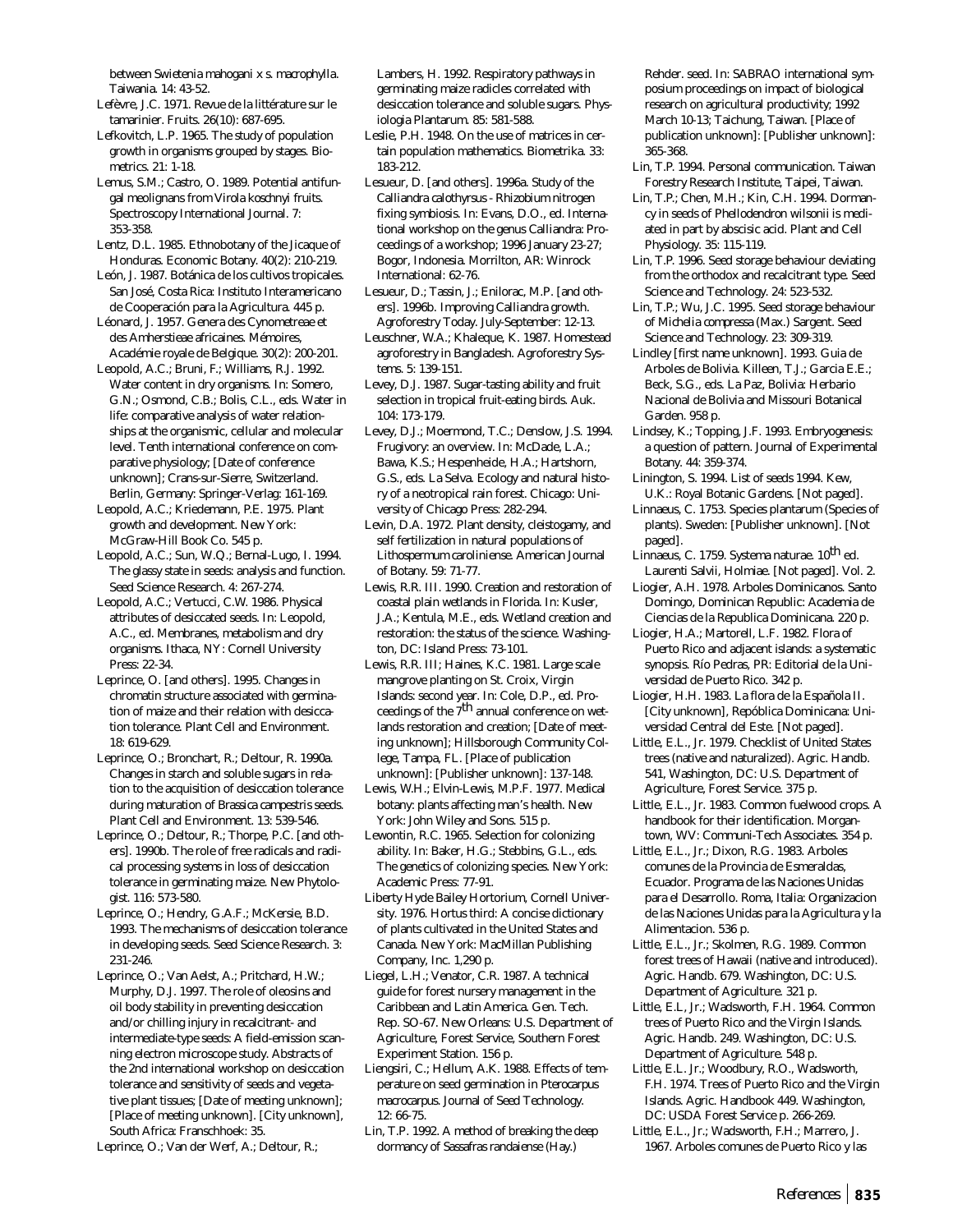Islas Vírgenes. [City unknown], PR: Editorial UPR. 827 p.

- Little, E.L., Jr.; Woodbury, R.O.; Wadsworth, F.H. 1988. Arboles de Puerto Rico y las Islas Vírgenes. Agric. Handb. 449-S. Washington, DC: U.S. Department of Agriculture. 1,177 p. Vol. 2.
- Liu, S.W. 1988. A preliminary study on legume brown spot of *Acacia mearnsii*. Forest Pest and Disease. 4: 11-12.
- Llach, L. 1971a. Inventariación y demostraciones forestales, Panama. Caracteristicas generales macroscopicas y microscopicas de 113 especies panameñas. FO: SF/Pan 6, Informe Técnico 3. Parte III. San José, Costa Rica: Laboratorio de Maderas, Universidad de Costa Rica: 454-752.
- Llach, L. 1971b. Propiedades físicas y mecánicas de ciento trece especies de maderas panameñas. Informe Técnico 3. San José, Costa Rica: Laboratorio de Productos Forestales, Universidad de Costa Rica. 752 p.
- Loiselle, B.A. 1987. Birds and plants in a neotropical rain-forest: seasonality and interactions. Madison, WI: University of Wisconsin. [Not paged] Ph.D. dissertation.
- Loiselle, B.A. 1990. Seeds in droppings of tropical fruit-eating birds: importance of considering seed composition. Oecologia. 82: 494-500.
- Loiselle, B.A. 1991. Temporal variation in birds and fruits along an elevational gradient in Costa Rica. Ecology. 72: 180-193.
- Loiselle, B.A.; Ribbens, E.; Vargas, O. 1996. Spatial and temporal variation of seed rain in a tropical lowland wet forest. Biotropica. 28: 82-95.
- Long, S.R.; Dale, R.M.K.; Sussex, I.M. 1981. Maturation and germination of *Phaseolus vulgaris* embryonic axes in culture. Planta. 153: 405-415.
- Longwood, F.R. 1961. Puerto Rican woods: their machining, seasoning, and related characteristics. Agric. Handb. 205. Washington, DC: U.S. Department of Agriculture. 98 p.
- Longwood, F.R. 1962. Present and potential commercial timbers of the Caribbean with special reference to the West Indies, the Guianas and British Honduras. Agric. Handb. 207. Washington, DC: U.S. Department of Agriculture. 167 p.
- Loock, E.E.M. 1950. The pines of Mexico and British Honduras. Bulletin 26. [Place of publication unknown]: South Africa Department of Forestry: 1-244.
- López Flores, C. 1996. Personal communication. Universidad Autonoma Agraria Antonio Narro, Saltillo, Coahuila, Mexico.
- Lopez, J.; Little, E.; Ritz, G. 1987. Arboles comunes del Paraguay; Cuerpo de Paz; Colección e intercambio de información. 1987-164- 039/70233. Washington, DC: U.S. Government Printing Office. 425 p.
- López-Upton, J. 1996. Personal communication. University of Florida, Gainesville, FL.
- López-Upton, J.; Donahue, J.K. 1995. Seed production of *Pinus greggii* in natural stands in Mexico. Tree Planter Notes. Washington, DC: U.S. Department of Agriculture, Forest Service. 46 (3): 86-92.
- Lötschert, W.Y.; Beese, G.B. 1992. Tropical plants. London: William Collins Sons & Co.

Ltd. 256 p.

- Lozano, G. 1983. Flora de Colombia. Bogotá, Colombia: Universidad de Colombia, Instituto de Ciencias Naturales, Museo de Historia Natural. 49 p.
- Lozano, O.; Shimada, A.; Avila, G. 1978. Valor alimenticio de la semilla del ramón (*Brosimum alicastrum*) para el pollo y el cerdo. Técnica Pecuaria en México. 34: 100-104.
- Lu, T.H. 1972. The classification and distribution of Dipterocarpus timber plants. Quarterly Journal of Chinese Forestry. 6(1): 174-185.
- Lugo, A. 1970. Photosynthesis studies of four species of rain forest seedlings. In: Odum, H.T.; Pigeon, R.F., eds. A tropical rain forest. Oak Ridge, TN: U.S. Atomic Energy Commission, Division of Technical Information: [Not paged]. Chapters 1-7.
- Lugo, A.E. 1980. Mangrove ecosystems: successional or steady state? Supplement to Biotropica. 12: 65-72.
- Lugo, A.E. 1996. Caribbean island landscapes: indicators of the effects of economic growth on the region. Environment and Development Economics. 1: 128-136.
- Lugo, A.E.; Scatena, F.N. 1995. Ecosystem-level properties of the Luquillo Experimental Forest with emphasis on the tabonuco forest. In: Lugo, A.E.; Lowe, C., eds. Tropical forest: management and ecology. New York: Springer-Verlag: 59-108.
- Lugo, A.E.; Scatena, F.N. 1996. Background and catastrophic tree mortality in tropical moist, wet, and rain forests. Biotropica. 28: 585-599.
- Lugo, A.E.; Bokkestijn, A.; Scatena, F.N. 1995. Structure, succession, and soil chemistry of palm forests in the Luquillo Experimental Forest. In: Lugo, A.E.; Lowe, C., eds. Tropical forest: management and ecology. New York: Springer-Verlag: 142-177.
- Lugo, A.E.; Brown, S. 1991. Comparing tropical and temperate forests. In: Cole, J.; Lovett, G.; Findlay, S., eds. Comparative analysis of ecosystems. New York: Springer-Verlag: 319-330.
- Lugo, A.E.; Figueroa Colón, J.; Scatena, F.N. 2000 The Caribbean. In: Billings, D.; Barbour, M., eds. Vegetation of North America. Cambridge, U.K.: Cambridge University Press. [Not paged].
- Lugo, A.E.; González Liboy, J.A.; Cintrón, B.; Dugger, K. 1978. Structure, productivity, and transpiration of a subtropical dry forest in Puerto Rico. Biotropica. 10: 278-291.
- Lum, J. 1997. Personal communication. Hawaii Division of Forestry and Wildlife, P.O. Box 457, Kamuela, HI 96743.
- Luna, R.K. 1996. Plantation trees. Dehra Dun, India: International Book Distributors. [Not paged].
- Maas, P.J.M.; Gradstein, S.; Van Reenen, G.B.A.; Ter Steege, H. 1988. Handleiding bij de cursus Tropische Flora. Rijksuniversiteit Utrecht: Instuut voor Systematische Plantkunde. 269 p.
- Mabberley, D.J. 1983. Tropical rain forest ecology. New York: Chapman & Hall. 156 p.
- Mabberley, D.J. 1997. The plant book: a portable dictionary of the vascular plants. Cambridge, UK: Cambridge University Press. 858 p. Macbride, J.F. 1941 Combretaceae. Flora of

Peró. Field Museum of Natural History, Botanical Series. 13 (4/1): 221-229.

- Macbride, J.F. 1943. Leguminosae. Flora of Peru. Field Museum of Natural History, Botanical Series. 13 (3/1): 1-506.
- Macbride, J.F. 1951. Euphorbiaceae. Flora of Peru. Field Museum of Natural History, Botanical Series. 13 (3A/1): 3-200.
- Macbride, J.F. 1956. Bombacaceae. In: Macbride, J.F., ed. Flora of Peru. Field Museum of Natural History. Botanical Series. 13, pt. 3A(2): 593-622.
- MacDicken, K.G. 1988. Nitrogen fixing trees for wastelands. RAPA Publication 1988/9. Bangkok, Thailand: Food and Agriculture Organization of the United Nations, Regional Office for Asia and the Pacific. 104 p.
- Macmillan, H.F. 1962. Tropical plants and gardening. 5th ed. London, U.K.: Macmillan and Co. 560 p.
- Macqueen, D.J. 1991. Exploration and collection of *Calliandra calothyrsus* as a foundation for future genetic improvement. Nitrogen Fixing Tree Research Reports. 9: 96-98.
- Macqueen, D.J. 1992. *Calliandra calothyrsus*: Implications of plant taxonomy, ecology and biology for seed collection. Commonwealth Forestry Review. 71: 20-34.
- Macqueen, D.J. 1993a. *Calliandra* series *Racemosae*: Taxonomic information; OFI seed collections; trial design. 157 p. Unpublished report. On file with: Oxford Forestry Institute, South Parks Road, Oxford, U.K.
- Macqueen, D.J. 1993b. Exploration and collection of *Calliandra calothyrsus*. 106 p. Unpublished report. Available from: Oxford Forestry Institute, South Parks Road, Oxford, U.K.
- Macqueen, D.J. 1995. Strategies for seed collection, storage and testing in Central America. 17 p. Unpublished paper presented at an international seed technology workshop, July 1995. Available from: Institute of Forest Genetics and Tree Breeding, Coimbatore, India.
- Macqueen, D.J. 2001. Propagation and establishment. In: Chamberlain, J.R., ed. *Calliandra calothyrsus*: an agroforestry tree for the humid Tropics. Tropical Forestry Paper 38. Oxford, U.K.: Oxford Forestry Institute. [Not paged].
- Macqueen, D.J.; Hernández, H.M. 1997. A revision of *Calliandra* series *Racemosae* (*Leguminosae: Mimosoideae*). Kew Bulletin. 52: 1-50.
- MacVean, A.L. de. 1995. Diversidad y densidad de plantas con potencial de uso sustentable en el bosque hómedo tropical de Petén, Guatemala. [City unknown], Guatemala: Universidad del Valle de Guatemala. 83 p. Licentiate thesis.
- Madrigal, T.A. 1997. Fenología y ecofisiología de *Quercus oocarpa* (Fagaceae) en Cartago, Costa Rica. Revista de Biología Tropical. 45(1): 117-123.
- Mahapol, S. 1954. Teak in Thailand. Report R16. Bangkok, Thailand: Ministry of Agricultural Research, Forest Department. 31 p.
- Mahecha Vega, G.E.; Echeverri Restrepo, R. 1983. Aborales del Valle del Cauca. Bogota, Colombia: Litografia Arco. 208 p.
- Mahedevan, N.P. 1991. Phenological observations of some forest tree species as an aid to seed collection. Journal of Tropical Forestry. 7: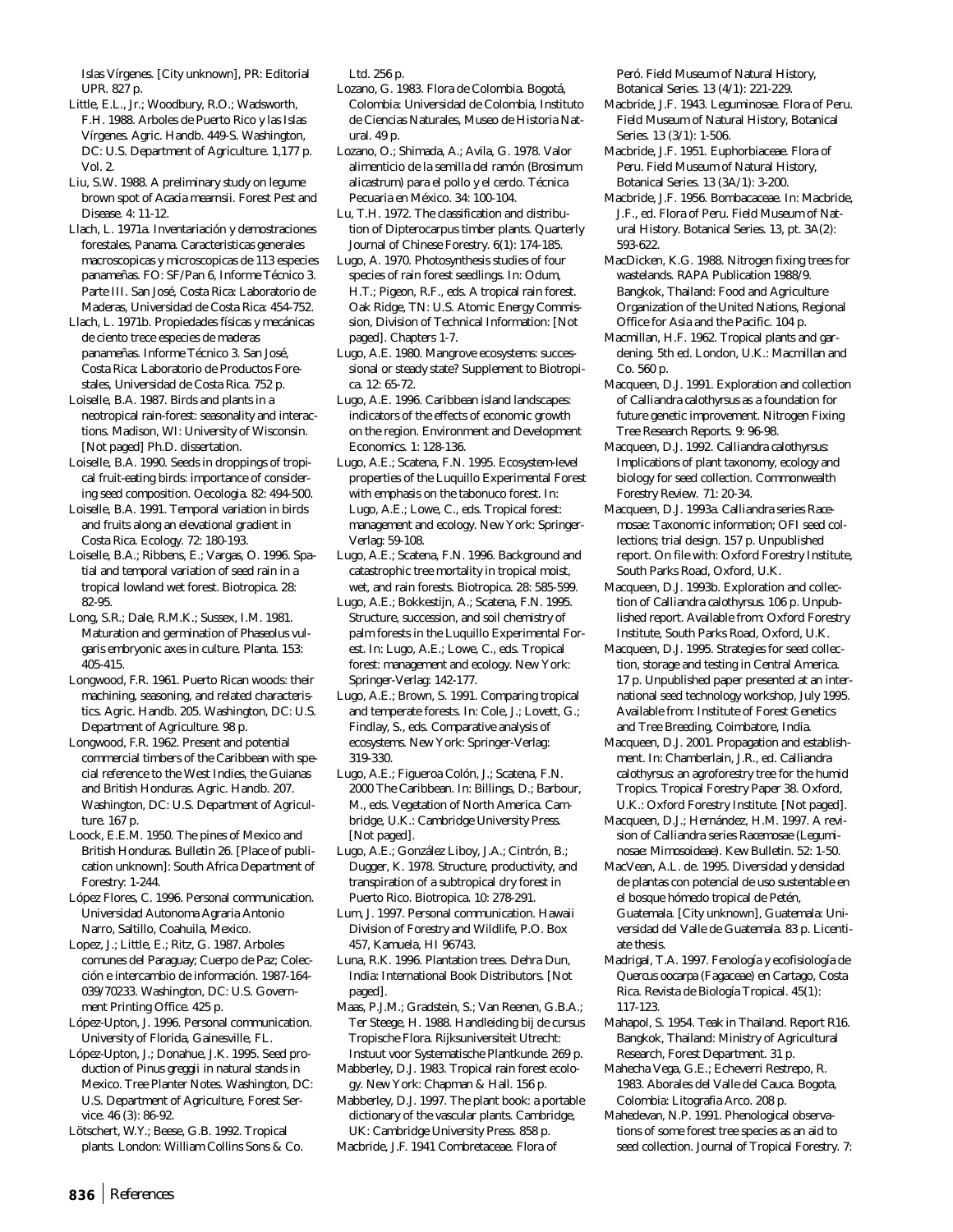243-247.

- Maheshwari, P. 1950. Embryology of angiosperms. New York: McGraw-Hill Book Co. 453 p.
- Maheshwari, P.; Vasil, V. 1961. *Gnetum*. New Delhi, India: Council of Scientific Industrial Research. [Not paged].
- Mahjoub, S. 1993. Effects of the seed-gun impaction mechanical scarifier on hard coated seeds of six tropical species. In: Some, L.M.; De Kam, M., eds. Proceedings: International Union of Forest Research Organizations symposium; 1992 November 23-28; [City unknown], Burkina Faso. [Place of publication unknown]: [Publisher unknown]: 161-169.
- Makuwila, M. 1997. Collecting, processing, and storing seed of *Khaya anthotheca* (Mbawa). Leaflet 11. Zomba, Malawi: Forestry Research Institute of Malawi. 4 p.
- Malan, F.S. 1994. The basic wood properties and quality of *Pinus pringlei, Pinus greggii,* and the *Pinus elliottii x P. caribaea* hybrid. CSIR/FOR-DEA 726. Pretoria, South Africa: [Publisher unknown]. 97 p.
- Malan, F.S.; Hoon, M. 1991. The wood properties of three *Pinus tecunumanii* provenances from Tweefontein State Forest. CSIR Report for I-146. Pretoria, South Africa: [Publisher unknown]. 36 p.
- Mamani, G.; Apaza, V. 1995. Propagación lyvegetativa de colle y queñua, *Buddleja coriacea* Remy (Logan) y *Polylepis incana* H.B.K. (Ros.). Puna, Peru: Proyecto, Apoyo al Desarollo Forestal Comunal en la región Andina, Arbolandino. [Not paged].
- Mandal, R.K.; Chaudhari, D.C.; Chauhan, R.S. 1985. Troup's The silviculture of Indian trees. Shimla, India: Government of India Press. [Not paged]. Vol. 6.
- Mangelsdorf, P.C. [and others]. 1967. Prehistoric wild and cultivated Maize. In: Byers, D., ed. The prehistory of the Tehuacan Valley: Environment and subsistence. Austin, TX: University of Texas Press: 220-255.
- Mangelsdorf, P.C.; Reeves, R.G. 1943. El origen del maiz indio y sus congeneres (Trad: E. Quintana). [City unknown], Guatemala: Tipografía Nacional. 377 p.
- Manokaran, N.; Kochummen, K.M. 1987. Recruitment growth and mortality of tree species in a lowland dipterocarp forest in peninsular Malaysia. Journal of Tropical Ecology. 3(4): 315-330.
- Manta, M.I. 1988. Análisis silvicultural de la regeneración natural de árboles maderables en tres tipos de bosques, zona Sarapiquí, Costa Rica. Turrialba, Costa Rica: Centro Agronómico Tropical de Investigación y Enseñanza/Universidad de Costa Rica. 120 p. M.S. thesis.
- Marchal, E. 1967. Heredaceae. Flora Brasiliensis. 11(1): 230-258.
- Marin Velez, A. 1998. Ecología y silvicultura de las Podocarpaceas Andinas de Colombia, Smurfit Cartón de Colombia. Cali, Colombia: [Publisher unknown]. 142 p.
- Markley, J.; McMillan, C.; Thompson, G. 1992. Latitudinal differentiation to chilling temperatures among populations of three mangroves: *Avicennia germinans, Laguncularia racemosa,*

and *Rhizophora mangle*; from western tropical Atlantic and Pacific Panama. Canadian Journal of Botany. 60: 2704-2715.

Marquetti, J.R.; Gainza, M.A; León Acosta, J.L.; Monteagudo, R. 1975. Algunos aspectos del comportamiento genetico de las *Swietenias*. Barocoa. 5(1/2): 1-26.

Marquis, R.J.; Braker, H.E. 1994. Plant-herbivore interactions: diversity, specificity, and impact. In: McDade, L.A.; Bawa, K.S.; Hespenheide, H.A.; Hartshorn, G.S., eds. La Selva. Ecology and natural history of a neotropical rain forest. Chicago: University of Chicago Press: 261-281.

- Marrero, J. 1942. A seed storage study of maga. Caribbean Forester. 3(4): 103-184.
- Marrero, J. 1943. A seed storage study of some tropical hardwoods. Caribbean Forester. 4(3): 99-106.
- Marrero, J. 1949. Tree seed data from Puerto Rico. Caribbean Forester. 10: 11-30.
- Marshall, R.C. 1930. Notes on the silviculture of the more important trees of Trinidad and Tobago with information on the formation of woods. Port of Spain, Trinidad: Forest Department: 50 p.
- Marshall, R.C. 1939. Silviculture of the trees of Trinidad and Tobago. London, U.K.: Oxford University Press. 249 p.
- Martin, A.C. 1946. The comparative internal morphology of seeds. The American Midland Naturalist. 36: 513-660.
- Martin, G.J. 1995. Ethnobotany: a methods manual. London, U.K.: Chapman and Hall. 268 p.
- Martindale. 1958. The extra pharmacopocia. London, U.K.: Pharmaceutical Press. [Not paged]. Vol. 2.
- Martinez, H. 1991. Camaldulensis (Eucalyptus camaldulensis Dehnh.) Especie de árbol de uso móltiple en América Central. Turrialba, Costa Rica: Centro Agronómico Tropical de Investigación y Enseñanza. 60 p.
- Martínez, M. 1948. Los pinos mexicanos. México City, Mexico: Editorial Botas. 361 p.
- Martínez, M. 1959. Plantas ótiles de la flora mexicana. Méxoci City, México: Ediciones Botas. 621 p.
- Martínez, M. 1979. Catálogo de nombres vulgares y científicos de plantas mexicanas. Mexico, D.F., Mexico: Fondo de Cultura Económica. 1,120 p.
- Martínez, M. 1987. Catálogo de nombres vulgares y científicos de plantas mexicanas. México, D.F., México: Fondo de Cultura Económica. 1,247 p.
- Martinez Santacruz, J.B. 1996. Guía para el manejo y cultivo del Inchi *Caryodendron orinocense* Karsten. Secretaria Ejecutiva del Convenio Andrés Bello. Ciencia y Tecnología No. 59. Santafé de Bogotá, Colombia: convenio Andrés Bello, Commonwealth Agricultural Bureau, Asociacion Colombiana para el Avance de la Ciencia. 35 p.
- Martino, S.O. Pinheiro Brasileiro. [Place of publication unknown]: [Publisher unknown]. 80 p.
- Marunda, C. 1996. Personal communication. Forest Research Centre, Forestry Commission, Harare, Zimbabwe.
- Marunda, C.T. 1990. Effects of seed pretreatments on the development of *Acacia auriculi-*

*formis* and *A. holosericea* seedlings. In: Turnbull, J.W., ed. Tropical tree seed research: Proceedings of an international workshop held at the Forestry Training Centre; 1989 August 21- 24; Gympie, Queensland, Australia. Australian Centre for International Agricultural Research Proceedings Series. 28: 33-36.

- Marx, D.H. 1975. Mycorrhizae of exotic trees in the Peruvian Andes and synthesis of ectomycorrhizae on Mexican pines. Forest Science. 21(4): 353-358.
- Masano, D. 1988. The effect of using colour on the germination of *Shorea pinanga* and *Shorea stenoptera*. Bogor, Indonesia: Buletin Penelitian Hutan. 503: 45-53.
- Mason, G.N.; Van Arsdel, E.P. 1978. Fungi associated with *Pinus taeda* seed development. Plant Disease Report. 62: 864-867.
- Mastan, K.M. 1969. Prospects of *Anthocephalus cadamba* (Roxb) Miq. as a plantation species. Oxford, UK: Commonwealth Forestry Institute. Special subject thesis. [Not paged].
- Masters, C. 1984. Interactions between glycolytic enzymes and components of the cytomatrix. Journal of Cell Biology. 99: 222s-225s.
- Mather, J. 1996. Personal communication. South African Forest Company, Ltd. Pretoria, South Africa.
- Mathur, R.N.; Sing, B. 1957. A list of insect pests of forest plants in India and the adjacent countries. Indian Forest Bulletin. (N.S.) No. 171, Entomology. Delhi, India: Manager of Publications: 1-100.
- Mathur, S.B. 1974. Fungi recorded in seeds of forest tree species at Danish Government Institute of Seed Pathology. Copenhagen, Denmark: [Publisher unknown]. [Not paged.]
- Matin, M.A.; Rashid, M.H. 1992. Seed morphology, germination , and seedling survival of *Albizia* trees in the nursery. Bangladesh Journal of Forest Science. 21(1&2): 40-45.
- Maumont, S. 1993. Seed-coat anatomy of the non-pleurogrammic seeds in the tribe Ingeae (Leguminosae, Mimosoidea). Brittonia. 45: 249-259.
- Maun, M.M. 1980. Effects of stump-planting and fertilization on growth and survival of narra (*Pterocarpus vidalianus* Rolfe). Sylvatrop Philippine Forestry Research Journal. 5(1): 67-72.
- Mayer, A.M.; Poljakoff-Mayber, A. 1989. The germination of seeds. 4<sup>th</sup> ed. [Place of publication unknown]: Pergamon Press: [Not paged].
- Mayer, A.M.; Shain, Y. 1974. Control of seed germination. Annual Review of Plant Physiology. 25: 167-193.
- Mayer, R.E.; Bovey, R.W. 1982. Establishment of honey mesquite and huisache on native pasture. Journal of Range Management. 35(5): 548-550.
- Mayer, U.; Torres-Ruiz, R.A. [and others]. 1991 Mutations affecting body organization in the *Arabidopsis* embryo. Nature. 353: 402-407.
- McCann, M.C. 1997. Tracheary element formation: building up to a dead end. Trends in Plant Science. 2: 333-338.
- McCarter, P.S. 1986. The evaluation of the international provenance trials of *Cordia alliodora* and *Cedrela* spp. Annual report to the Over-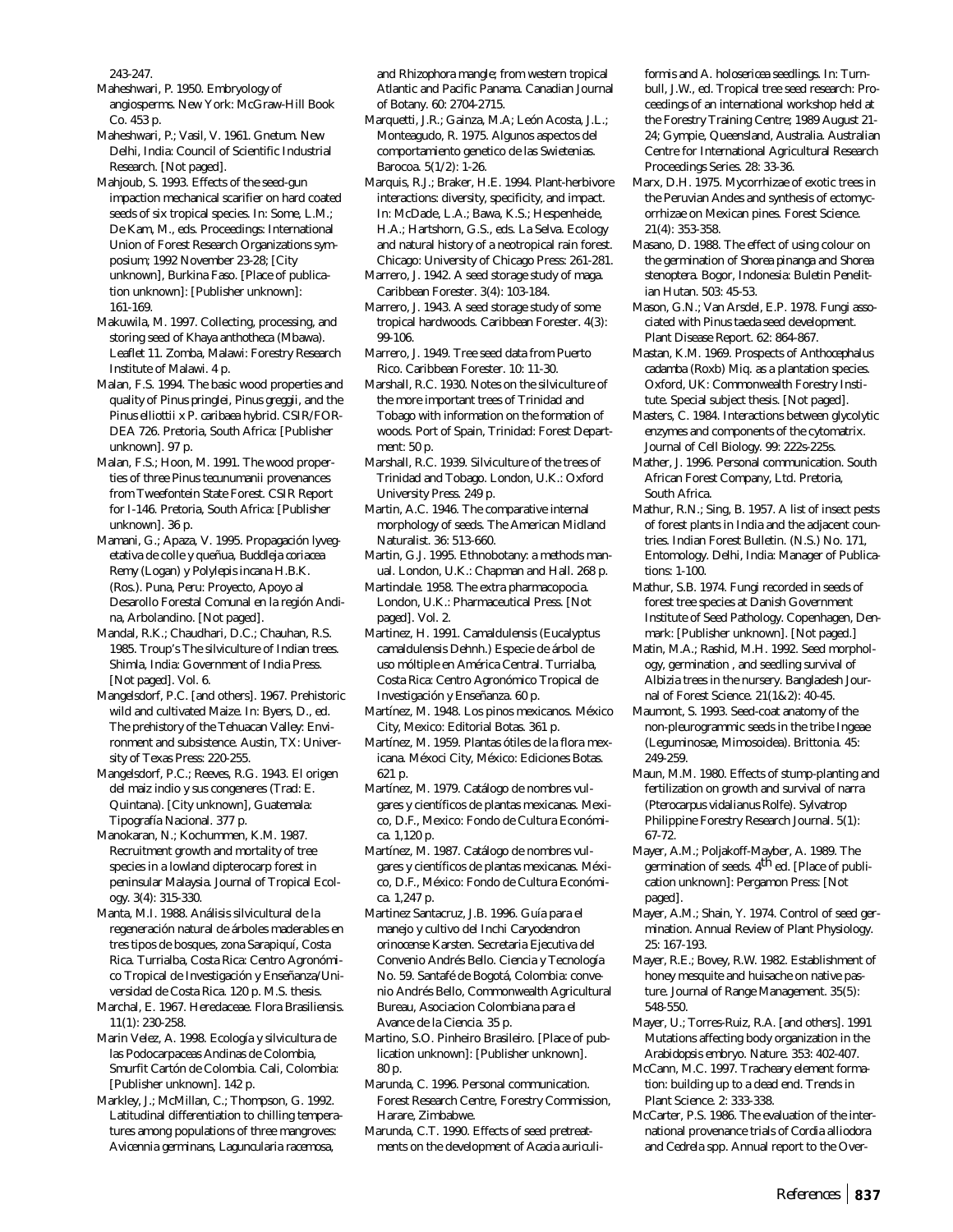seas Development Administration on project R4101. Oxford, U.K.: Oxford Forestry Institute. 41 p.

- McCarter, P.S.; Birks, J.S. 1985. *Pinus patula* ssp. *tecunumanii*: The application of numerical techniques to some problems of its taxonomy. Commonwealth Forestry Review. 64(2): 117-132.
- McConnell, J.; Muniappan, R. 1991. Introduced ornamental plants that have become weeds on Guam. Micronesia 3 (Suppl.): 47-49.

McCormick, J.F. 1995. A review of the population dynamics of selected tree species in the Luquillo Experimental Forest, Puerto Rico. In: Lugo, A.E.; Lowe, C., eds. Tropical forest: management and ecology. New York: Springer-Verlag: 224-257.

McDiarmid, R.W.; Ricklefs, R.E.; Foster, M.S. 1977. Dispersal of *Stemmadenia donnellsmithii* (Apocynaceae) by birds. Biotropica. 9: 9-25.

McKee, K.L.; Mendelssohn, I.A.; Hester, M.W. 1988. Reexamination of pore water sulfide concentrations and redox potentials near the aerial roots of *Rhizophora mangle* and *Avicennia germinans*. American Journal of Botany. 75(9): 1352-1359.

McKersie, B. 1991. The role of oxygen free radicals in mediating freezing and desiccation stress in plants. In: Pell, E.; Staffen, K., eds. Active oxygen and oxidative stress in plant metabolism. Current Topics in Plant Physiology, American Society of Plant Physiologists Series. 8: 107-118.

McNeill, W.M. 1937. Jack (*A. Integrifolia* Linn.) plantations in Ceylon. Indian Forester. 65: 1-13.

McVaugh, R. 1963. Flora of Guatemala. 7(3). Chicago: Chicago Natural History Museum. [Not paged]. Vol. 24.

- McVaugh, R. 1987. Leguminosae. Flora Novo-Galiciana. 5: 1-786.
- Mead, M.A.; Dolezal, W.E.; Tainter, F.H. 1978. Eighteen newly discovered pine hosts of comandra blister rust fungus. Plant Disease Report. 62(10): 885-887.

Medellín, R. 1994. Seed dispersal of *Cecropia obtusifolia* by two species of opossum in the selva Lacandona, Chiapas, México. Biotropica. 26(4): 400-407.

Medina, E. 1995. Diversity of life forms of higher plants in neotropical dry forests. In: Bullock, S.H.; Mooney, H.A.; Medina, E., eds. Seasonally dry tropical forests. Cambridge, U.K.: Cambridge University Press: 221-242.

Medina, E. [In press]. Seedling establishment and endurance in tropical forests: ecophysiology of stress during early stages of growth. XLVII Congreso Brasilero de Botánica; 1996 August; Nova Friburgo, R.J. Brasil. [City unknown], Brazil: [Publisher unknown]. [Not paged].

Mehrotra, M.D. 1992. Rhizoctonia leaf spotting and blight of *Michelia champaca*, a new nursery disease and its management. Indian Forester. 118(3): 227-229.

Mejía, M. 1993. Estudios preliminares sobre morfologia y almacenamiento de semilla de chachafruto *Erythrina edulis*. Sede Palmira, Colombia: Universidad Nacional de Colombia. 100 p. M.S. thesis.

- Mejía, M.; Jaramillo, A.; Barrera, N. 1996. Evaluación de los efectos de algunos factores sobre el porcentaje de emergencia de la semilla del chachafruto, *Erythrina edulis*. In: [Editor unknown]. Chachafruto, *E. edulis.* Cultivo y aprovechamiento. Santafé de Bogotá, Colombia: Universidad Distrital: 87-91.
- Mena Guerrero, M.G. 1994. Obtención y aprovechamiento de extractos vegetales de la flora salvadoreña. San Salvador, El Salvador: Editorial Universitaria: 564.

Méndez, L.F. [and others]. 1994. Guauhitemala. Lugar de bosques. [Place of publication unknown]: Asociación Becaria Guatemalteca. Ciudad de Guatemala. Centro Impresor Piedra Santa. 72 p. Vol. 3.

Mendieta, R.M.; del Amo, S. 1981. Plantas medicinales del Estado de Yucatán. [City unknown], México: CECSA, Instituto Nacional de Investigaciones Forestales y Agropecuarias. 428 p.

Menninger, E.A. 1962. Flowering trees of the world. For tropics and warm climates. New York: Hearthside Press. 336 p.

Menninger, E.A.; Soderholm, P.K.; Greensmith, P.; MacKenzie, G. 1976. Propagating the yellow African tulip tree. In: Proceedings of the Florida State Horticultural Society; 1975; [Place of meeting unknown]. [Place of publication unknown]: [Publisher unknown]. 88: 443-444.

Menzel, R.; Backhaus, W. 1989. Color vision in honey bees: phenomena and physiological mechanisms. In: Stavenga, D.G.; Hardie, R.C., eds. Facets of vision. Berlin, Germany: Springer-Verlag: 281-297.

Menzel, R.; Schmida, A. 1993. The ecology of flower colours and the natural colour vision of insect pollination: the Israeli flora as study case. Biological Review. 68: 81-120.

Merlin, M.; Ravenswaay, D. 1990. The history of human impact on the genus *Santalum* in Hawai'i. In: Proceedings of the symposium on sandalwood in the Pacific; 1990 April 9-11; Honolulu. Gen. Tech. Rep. PSW-122. Berkeley, CA: U.S. Department of Agriculture, Forest Service, Pacific Southwest Research Station: 46-60.

Meryman, H.T.; Williams, R.J. 1981. Mechanisms of freezing injury and natural tolerance and the principles of artificial cryoprotection. In: Withers, L.A.; Williams, J.T., eds. Crop genetic resources - the conservation of difficult materials. Paris, France: International Union of Biological Sciences: 5-37.

Michail, S.H.; El-Sayed, A.B.; Salem, M.A. 1986. Fusarium post-emergence damping-off of *Eucalyptus* and its control measures in Egypt. Acta Phytopathologica et Entomologica Humgarica. 21: 127-133.

Micheli, M. 1892. *Erythrina edulis*. In: Les legumineuses de L'Ecuador at de la Neuvelle Grenade, de la collection de monsier E. Andre. Journal de Botanique. Paris. 145.

Midgley, S.J. 1990. The collection and distribution of *Casuarina* seed by the Australian Tree Centre. In: El-Lakany, M.H.; Turnbull, J.W.; Brewbaker, J.L., eds. Advances in casuarina research and utilization: Proceedings of the

second international *Casuarina* workshop; [Date of meeting unknown]; Cairo, Egypt. Cairo, Egypt: American University, Desert Development Center: 55-68.

- Midgley, S.J.; Turnbull, J.W.; Hartney, V.J. 1986. Fuelwood species for salt affected sites. Reclamation and Revegetation Research. 5: 285-303.
- Midgley, S.J.; Turnbull, J.W.; Johnson, R.D., eds. 1983. *Casuarina* ecology, management, and utilization: Proceedings, international workshop; 1981 August 17-21; Canberra, Australia. Canberra, Australia: Commonwealth Scientific and Industrial Research Organization. 286 p.
- Millat-E-Mustafa, M. 1989. Effect of hot water treatment on the germination of seeds of *Albizia lebbeck* and *Delonix regia*. Bano Biggyan Patrika. 18: 63-64.
- Miller, J.S. 1985. Systematics of the genus *Cordia* (Boraginaceae) in Mexico and Central America. St. Louis, MO: St. Louis University. 686 p. Ph.D. dissertation.
- Miller, T.; Bramlett, D.L. 1979. Damages to reproductive structures of slash pine by two seedborne pathogens: *Diplodia gossypina* and *Fusarium moniliforme* var. *subglutinans*. In: Bonner, F., ed. Proceedings, Symposium on flowering and seed development in trees. Asheville, NC: U.S. Department of Agriculture, Forest Service, Southern Forest Experiment Station: 347-355.
- Milton, K. 1980. The foraging strategy of howler monkeys: study in primate economics. New York: Columbia University Press. [Not paged].
- Mindawati, N.; Rohayat, N. 1994. Effect of fruit colour of *Gmelina arborea* L. on germination and seedling growth. Bulletin Penelitian Hutan. 560: 43-54.
- Ministerio del Ambiente y Energía. 1997. Decreto No. 25700-MINAE. Gaceta. 11: 9-10.
- Miranda, F. 1975. La vegetación de Chiapas. Primera Parte. Ediciones del Gobierno del Estado. Chiapas, México: Tuxtla Gutiérrez. 265 p.
- Miranda, F. 1976. La vegetación de Chiapas. Segunda Parte. Ediciones del Gobierno del Estado. Chiapas, México: Tuxtla Gutiérrez. 324 p.
- Mirov, N.T. 1967. The genus pinus. New York: The Ronald Press Company. 602 p.
- Missouri Botanical Garden. 1999a. *Diphysa americana*. W3 Tropicos. Nomenclatural data base: http://mobot.mobot.org/cgi-bin/search\_pick.

Missouri Botanical Garden. 1999b. *Guajacum sanctum.* W3 Tropicos. Nomenclatural data base: http://mobot.mobot.org/cgibin/search\_pick.

- Mittak, W.L.; Perry, J.P. 1979. *Pinus maximinoi,* its taxonomic status and distribution. Journal of the Arnold Arboretum. 60(3): 386-395.
- Mittal, R.K. 1995. Surface treatment of *Picea glauca* and *Pinus strobus* seeds in relation to their germination and health. Presented at the global conference on advances in research on plant diseases and their management; 1995 February 12-17; Rajasthan Agricultural University, Udaipur, India. [Place of publication unknown]: [Publisher unknown]: [Not paged].

Mittal, R.K. 1986. Studies on the mycoflora and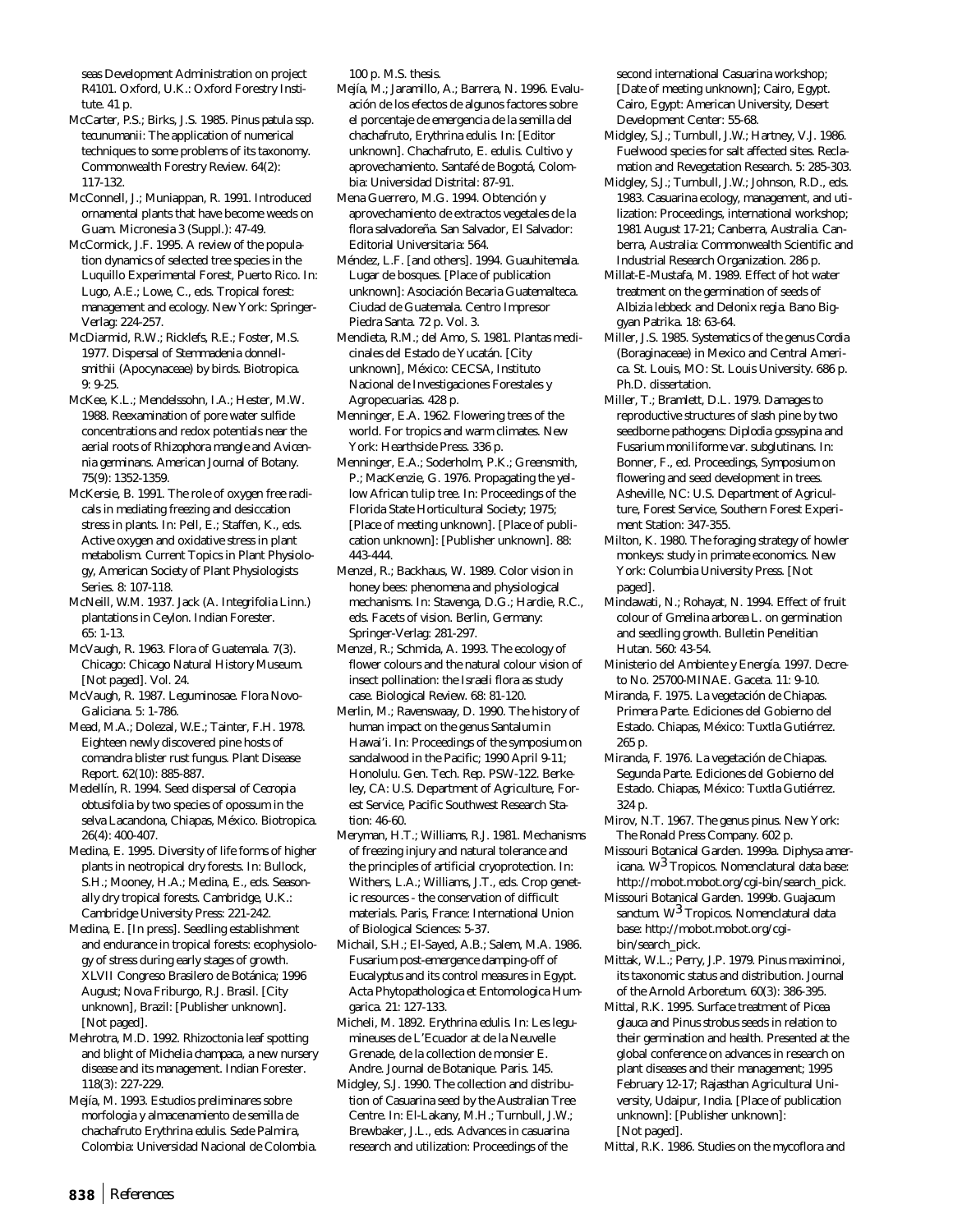its control on the seeds of some forest trees. III. *Eucalyptus* hybrid. Malaysian Forester. 49: 151-159.

Mittal, R.K.; Anderson, R.L., Mathur, S.B. 1990. Microorganisms associated with tree seeds: world checklist 1990. Information Report PI-X-96. Chalk River, ON, Canada: Forestry Canada, Canadian Forestry Service, Petqawawa National Forestry Institute. 57 p.

Mittal, R.K.; Sharma, M.R. 1980. Chemical control of *Aspergillus niger* on the seeds of *Shorea robusta*. Indian Phytopathology. 33: 597-598.

Mittal, R.K.; Sharma, M.R. 1981. Evaluation of fungicides to control some common seedborne fungi. Indian Forester. 107: 589-591.

Mittal, R.K.; Sharma, M.R. 1982. Studies on the mycroflora and its control on the seeds of some forest tree seeds. II. *Shorea robusta*. Indian Journal of Mycological Plant Pathology. 12: 170-174.

Mittal, R.K.; Wang, B.S.P. 1986. Emergence failure and top decay in white spruce germinants due to three fungi. Canadian Plant Disease Survey. 66(1): 5-7.

Mittal, R.K.; Wang, B.S.P. 1987. Fungi associated with seeds of eastern white pine and white spruce during cone processing and seed extraction. Canadian Journal of Forest Research. 17: 1026-1034.

Mittal, R.K.; Wang, B.S.P. 1989. Fungi on eastern white pine seeds with high moisture content can survive ultra-low termperatures. Tree Planter's Notes. 40(4): 34-37.

Mittal, R.K.; Wang, B.S.P. 1990. Effect of laboratory and greenhouse conditions on pathogenicity *of Alternaria alternata and Fusarium sporotrichioides* to *Pinus strobus* seeds. Malaysian Forester. 53(4): 141-148.

Mittal, R.K.; Wang, B.S.P. 1993. Effects of some seed-borne fungi on *Picea glauca* and *Pinus strobus* seeds. European Journal of Forest Pathology. 23(3): 138-146.

Mittal, R.K.; Wang, B.S.P.; Harmsworth, S.D. 1987. Effect of extended prechilling on laboratory germination and fungal infection in seeds of white spruce and eastern white pine. Tree Planter's Notes. 38(4): 6-9.

Moermond, T.C.; Denslow, J.S. 1985. Fruit choice in neotropical birds: effects of fruit type and accessibility on selectivity. Journal of Analytical Ecology. 52: 407-420.

Mohanan, C.; Sharma, J.K. 1988. Diseases of exotic acacias in India. Journal of Tropical Forestry. 4: 357-361.

Mohanan, C.; Sharma, J.K. 1989. Occurrence of new diseases of *Casuarina equisetifolia* in India. Indian Forester. 115: 33-37.

Mohanan, C.; Sharma, J.K. 1991. Seed pathology of forest tree species in India – present status, practical problems, and future prospects. Commonwealth Forestry Review. 70: 133-151.

Mohanan, C.; Sharma, J.K. 1993. Diseases of *Casuarina equisetifolia* in India. Commonwealth Forestry Review. 72: 48-52.

Mojtahedi, H.; Danesh, D.; Haghighi, B.; Barnett, R. 1978. Post harvest pathology and mycotoxin contamination of Iranian pistachio nuts. Phytopathology. 68(12): 1800-1804.

Moldenke, H.N. 1973. *Avicenniaceae*. Annals of the Missouri Botanical Garden. 60(1):

150-153.

Molina, A. 1975. Enumeración de las plantas de Honduras. Ceiba. 19: 1-118.

Molina, M.; Brenes, G.; Morales, D. 1996. Descripción y viverización de 14 especies forestales nativas del bosque tropical seco. VI. San José, Costa Rica: Ed. Esfera. 91 p.

Molina Colón, S. 1998. Long-term recovery of a Caribbean dry forest after abandonment of different land uses in Guánica, Puerto Rico. Río Piedras, PR: University of Puerto Rico. [Not paged] Ph.D. dissertation.

Molina-Cruz, A.; Curley, L.M.; Bressani, R. 1997. Redescubriendo el valor nutritivo de las hojas de chaya (*Cnidosculus aconitifolius*; Euphorbiaceae). Ciencia En Acción No. 3, July 1997. Institute of Research, Universidad del Valle de Guatemala. [Not paged].

http://www.uvg.edu.gt/facs/boletines\_ii/intro. html.

Molofsky, J.; Augspurger, C.K. 1992. The effect of leaf litter on early seedling establishment in a tropical forest. Ecology. 73: 68-77.

Montana R., L.E.; Duran, A.; Corredor, A. 1974. Ensayos forestales en el Valle del Cauca; resultados preliminares sobre adaptación y crecimiento de especies forestales. [Place of publication unknown]: Seminario Nacional de Reforestadores: 315-332.

Montero Mata, M. 1995. Guachipelín: *Diphysa americana* (Mill) M. Sousa. Turrialba, Costa Rica: Revista Forestal Centroamericana. Centro Agronómico Tropical de Investigación y Enseñanza. 2 p.

Montero Nino, C.; Estevez Moscoso, J.E. 1983. Respuesta de las semillas de 16 especies forestales a diferentes tratamientos pregerminativos. Bogotá, Colombia: University Distrital AFrancisco Jose de Caldas, Facultad de Ingeniería Forestal. 150 p. tesis.

Montoya, J.M. 1966. Notas fitogeográficas sobre el *quercus oleoides* Cham. & Schlecht. Turrialba. 16: 57-66.

Moore, H.E., Jr. 1973. The major groups of palms and their distribution. Ithaca, New York: Cornell University, L.H. Bailey Hortorium, New York State College of Agriculture and Life Sciences. 115 p.

Moore, R.; Evans, M.L. 1986. How roots perceive and respond to gravity. American Journal of Botany. 73: 574-587.

Morales, J. 1986. Las plantas utilies de Guatemala. San Carlos, Guatemala: Universidad de San Carlos, CUNOC, División de Ciencia y Tecnología, Carrera de Agronomía. 274 p.

Morden-Moore, A.L.; Willson, M.F. 1982. On the ecological significance of fruit color in *Prunus* and *Rubus*: Field experiments. Canadian Journal of Botany. 60: 1554-1560.

Moreira, F.M. de S.; Moreira, F.W. 1996. Nursery germination and seedling characteristics of 64 native species in the Amazon forest. Acta Amazonica. 26: 3-16.

Moreira, I.; Arnáez, E. 1992. Estudio morfológico de once especies forestales de bajura. Informe Final de Proyecto. Vicerrectoría de Investigación y Extensión. Cartago, Costa Rica: Instituto Tecnológico de Costa Rica.

79 p.

Moreira, I.; Arnáez, E. 1994. Morfológico de las estructuras reproductoras y germinación de nueve especies forestales nativas de Costa Rica. Revista Tropical. 42(2, Suppl.): 73-83.

Moreira, I.; Rojas, F.; Torres, G.; Arnáez, E. 1992a. Gaulín. Especies Forestales Tropicales. Subserie Cuadernos Científicos y Tecnológicos 4. Cartago, Costa Rica: Editorial Tecnológica de Costa Rica. 7 p.

Moreira, I.; Rojas, F.; Torres, G.; Arnáez, E. 1992b. Tirrá., Especies forestales tropicales. Subserie de Cuadernos Científicos y Tecnologica de Costa Rica. No. 8. Cartago, Costa Rica: Editorial Tecnologica. 8 p.

Moreno Díaz de la Espina, S. 1995. Nuclear matrix isolated from plant cells. International Review of Cytology. 162B: 75-139.

Moreno, R. 1985. Do southern pine species benefit from cold stratification? In: South, D.B., ed. Proceedings, international symposium on nursery management practices for the southern pines; 1985 August 4-9; Montgomery, AL. Auburn, AL: Auburn University: 113-117.

Mori, S.A.; Prance, G.T.; Bolten, A.B. 1978. Additional notes on the floral biology of Neotropical Lecythidaceae. Brittonia. 30(2): 113-130.

Mori, S.A.; Prance, G.T.; de Zeeuw, C.H. 1990a. Lecythidaceae. Part II. The zygomorphic-flowered New World genera (*Couroupita, Corythophora, Bertholletia, Couratari, Eschweilera,* and *Lecythis*). Flora Neotropica. 21: 1-333. [Monograph].

Mori, T.; Nakashizuka, T.; Sumizono, T.; Yap, S.K. 1990b. Growth and photosynthetic responses to temperature in several Malaysian tree species. Journal of Tropical Forest Science. 3: 44-57.

Morris, A.; Molony, K. 1993. Observation on the impact of the 1991/92 drought on the Usutu forest. Forest Research Document 6/93. Mbabane, Swaziland: Usutu Pulp Co. 20 p.

Morrison, D.A.; Auld, T.D.; Rish, S. [and others]. 1992. Patterns of testa-imposed seed dormancy in native Australian legumes. Annals of Botany. 70: 157-163.

Morrison, D.W. 1978. Foraging ecology and energetics of the frugivorous bat *Artibeus jamaicensis*. Ecology. 59: 716-723.

Morton, J.F. 1991. The horseradish tree, *Moringa pterygosperma*a—boon to arid lands? Economic Botany. 45(3): 318-333.

Morton, J.F. 1965. The jackfruit (*A. Heterophyllus* Lamk.)—its culture, varieties, and utilization. In: Proceedings of the Florida State Horticultural Society. 78: 336-344.

Morton, J.F. 1987. Fruits of warm climates. Whiberville, NC: Creative Resource Systems: 115-121.

Moscoso, R.M. 1945. Palmas dominicanas. Santo Domingo, Dominican Republic: Universidad de Santo Domingo. 82 p.

Msanga, H.P. 1998. Seed germination of indigenous trees in Tanzania. Edmonton, Canada: Canadian Forest Service, Northern Forestry Centre. 292 p.

Msanga, H.P.; Maghembe, J.A. 1986. Effect of hot water and chemical treatments on the germination of *Albizia schimperana* seed. Forest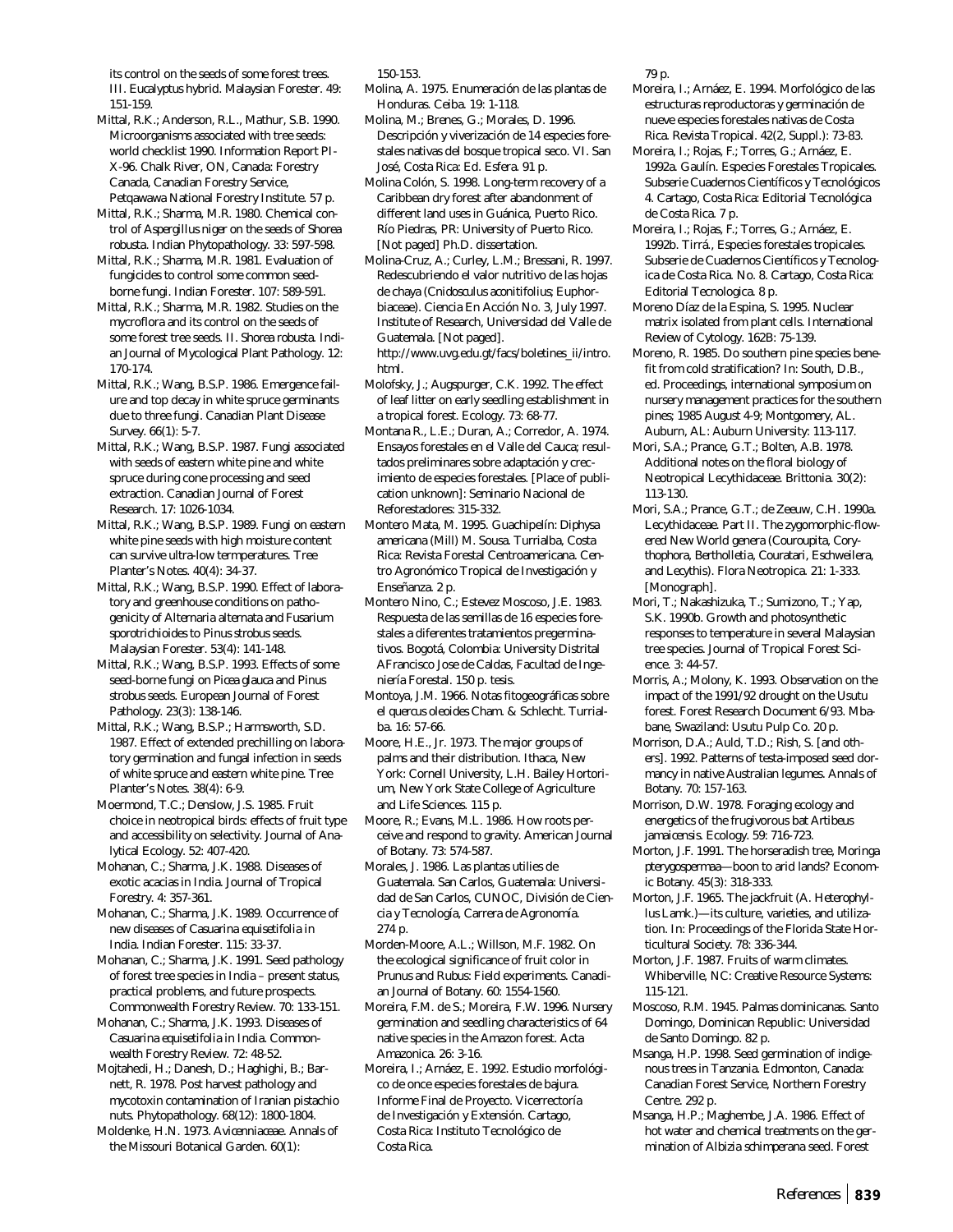Management and Ecology. 17: 137-146. Msanga, H.P.; Maghembe, J.A. 1989. Physical scarification and hydrogen peroxide treatments to improve germination of *Vangueria infausta* seed. Forest Management and Ecology. 28: 301-308.

Müeller, E.U. 1997. Investigaciones en frutos y semillas de arboles individuales de cinco especies forestales de la Region Huetar Norte de Costa Rica, con especial consideracion en el almacenamiento. [Place of publication unknown]: Universidad de Hamburgo. Trad. Olman Murillo. Cooperación en los Sectores Forestal y Maderero convenio-Costarricense-Alemán, Documento del Proyecto No. 51. 237 p. Ph.D. dissertation.

Mugasha, A.G. 1978. Tanzania natural forests' silvicultural research. Lushoto, Tanzania: Review Report. Tanzania Silviculture Tech. Note (New Series) 39. 40 p.

Mukherjee, T.N. 1884. List of Indian economic products. [City of publication unknown], India: Superintendent of Government Printing. 93 p.

Muller, C.H. 1955. The origin of *Quercus* in Cuba. Revista Sociedad Cubana de Botánica. 12(3): 41-47.

Muller, C.H. 1960. Fagaceae. In: Woodson, R.E.; Schery, R.W., eds. Flora of Panamá, Part IV. Annals of the Missouri Botanical Garden. 43(2): 98-103.

Muller, E. 1995. Almacenamiento de semillas de cuatro especies forestales nativas de la Región Huetar Norte de Costa Rica. In: Simposio sobre Avances en la Producción de Semillas Forestales en América Latina. Memoria, Managua, Nicaragua. [Not paged]. Mimeo.

Müller, E. 1997. Investigaciones en frutos y semillas de árboles individuales de cinco especies forestales de la Región Huetar Norte de Costa Rica, con especial consideración en el almacenamiento. Hamburg, Germany: University of Hamburg. 237 p. Ph.D. dissertation.

Mumford, P.M.; Brett, A.C. 1982. Conservation of cacao seed. Tropical Agriculture (Trinidad). 59: 306-310.

Mungkorndin, S. 1993. Spotlight on species: *Azadirachta excelsa*. Winrock International Forest/Fuelwood Research and Development Project, Bangkok, Thailand. Farm Forestry News. 6(1): 3-6.

Muñíz Meléndez, E. 1978. Demographic analysis of the life history of *Inga vera* Subsp. *Vera*. Knoxville, TN: University of Tennessee, Ecology Department. 48 p. M.S. thesis.

Munjal, R.L.; Sharma, A.D. 1976. Control of seed mycoflora of some important conifers. Indian Journal of Mycology Plant Pathology. 6: 135-139.

Murdoch, A.J.; Ellis, R. 1992. Longevity, viability and dormancy. In: Fenner, M., ed. Seeds. The ecology of regeneration in plant communities. Oxon, UK: CAB International: 193-229.

Murillo, O. 1988. Natural variation in wood specific gravity of *Pinus greggii*, *P. leiophylla,* and *P. pringlei.* CAMCORE Bulletin on Tropical Forestry 5. Raleigh, NC: North Carolina State University, College of Forest Resources. 24 p.

Murphy, P.G.; Lugo, A.E. 1986a. Ecology of tropical dry forest. Annual Review of Ecology and Systematics. 17: 67-88.

Murphy, P.G.; Lugo, A.E. 1986b. Structure and biomass of a subtropical dry forest. Biotropica. 18: 89-96.

Murphy, P.G.; Lugo, A.E. 1995. Dry forests of Central America and the Caribbean. In: Bullock, S.H.; Mooney, H.A.; Medina, E., eds. Seasonally dry tropical forests. Cambridge, U.K.: Cambridge University Press: 9-34.

Murphy, P.G.; Lugo, A.E.; Murphy, A.J.; Nepstad, D. 1995. The dry forests of Puerto Rico's south coast. In: Lugo, A.E.; Lowe, C., eds. Tropical forest: management and ecology. New York: Springer-Verlag: 178-209.

Musálem-Santiago, M.A. 1984. Effect of environmental factors on *Pinus montezumae* Lamb., in a temperate forest of Mexico. New Haven, CT: Yale University. 262 p. Ph.D. thesis.

Mycock, D.; Berjak, P. 1990. Fungal contaminants associated with several homoiohydrous (recalcitrant) seed species. Phytophylactica. 22: 413-418.

Mycock, D.J., Berjak, P. and Finch-Savage, W.E. (2000). Effects of desiccation on the subcellular matrix of the embryonic axes of *Quercus robur.* In: *Seed Biology: Advances and Applications*, (eds M. Black, K.J. Bradford and J. Vásquez-Ramos) pp. 197-203. Wallingford, UK, CAB International.

Nagaveni, H.C.; Srimathi, R.A. 1980. Studies on the germination of sandal seeds. *Santalum album* Linn. II. Chemical stimulant for germination. Indian Forester. 106: 792-799.

Nagaveni, H.C.; Srimathi, R.A. 1981. Studies on the germination of sandal (*Santalum album* Linn.): pretreatment of sandal seeds. Indian Forester. 107: 348-354.

Nair, P.K.R. 1984. Multipurpose leguminous trees and shrubs for agroforestry. Agroforestry Systems. 2: 145-163.

Nair, P.K.R. 1993. An introduction to agroforestry. Dordrecht, The Netherlands: Kluwer Academic Publishers in cooperation with International Centre for Research in Agroforestry. 499 p.

Nair, P.K.R.; Fernandes, E.C.M.; Wambugu, P.N. 1984. Multipurpose leguminous trees and shrubs for agroforestry. Agroforestry Systems. 2: 145-163.

Nakasone, H.Y.; Rauch, F.D. 1973. Ornamental hibiscus: propagation and culture. Research Bulletin 175. Honolulu: University of Hawaii-Manoa, College of Tropical Agriculture, Hawaii Agricultural Experiment Station. 12 p.

Nalawadi, U.G.; Gowda, J.V.N.; Sulladmath, U.V. 1980. Varied season of flowering of *Spathodea campanulata* (Beauv.) under Bangalore conditions. [Horticultural Abstract 1973+]. Current Research. 9(4): 48-59.

Nalawadi, U.G.; Patil, A.A.; Swamy, P.N. 1988. Softwood wedge grafting - a successful method of grafting for Champaca. Current Research. 17(4): 53-54.

Namkoong, G.; Kang, H.C.; Brouard, J.S. 1988. Tree breeding: principles and strategies. In: Frankel, R.; Grossman, M.; Linskens, H.F. [and others], series eds. Monographs on theoretical and applied genetics. New York: Springer Verlag. Vol. 2.

Narayanan, C.; Sharma, J.K. 1996. Epidemiologi-

cal studies on blister bark disease of *Casuarina equisetifolia* caused by *Trichosporium vesiculosum*. In: Pinyopusarerk, K.; Turnbull, J.W.; Midgley, S.J.,; eds. Proceedings of the third international Casuarina workshop. [Date of meeting unknown]; Da Nang, Vietnam. Canberra, Australia: CSIRO Forestry and Forest Products. 247 p.

Narayanan, C.; Dudzinski, M.J.; Sharma, J.K.; [and others]. 1996. The extent, recognition, and management of Casuarina blister bark disease. In: Pinyopusarerk, K.; Turnbull, J.W.; Midgley, S.J.,; eds. Proceedings of the third international Casuarina workshop. [Date of meeting unknown]; Da Nang, Vietnam. Canberra, Australia: CSIRO Forestry and Forest Products. 247 p.

Nartey, F. 1978. Cianogenesis, ultrastructure and seed germination. Copenhagen, Denmark: University of Copenhagen. [Not paged]. Ph.D. thesis.

Nash, D.L.; Moreno, N.P. 1981. Boraginaceae. Flora de Veracruz. Fascículo 18. Xalapa, Veracruz, México: Instituto Nacional de Investigaciones Forestales y Agropecuarias. 149 p.

Natesh, S.; Rau, M.A. 1984. The embryo. In: Johri, B.M., ed. Embryology of angiosperms. Berlin, Germany: Springer-Verlag: 377-443.

National Academy of Sciences. 1975. Underexploited tropical plants with promising economic value. Washington, DC: National Academy of Sciences. 189 p.

National Academy of Sciences. 1979. Tropical legumes: Resources for the future. Washington, DC: National Academy of Sciences. 331 p.

National Academy of Sciences. 1980. Firewood crops. Shrubs and tree species for energy production. Washington, DC: National Academy of Sciences. 236 p.

National Academy of Sciences. 1983. Firewood crops: shrub and tree species for energy production. Washington, DC: National Academy Press. 92 p. Vol. 2.

National Academy of Sciences. 1984. Casuarinas: Nitrogen-fixing trees for adverse sites. Washington, DC: National Academy Press. 118 p.

National Germplasm Repository. 1995. U.S. Department of Agriculture; ARS-GRIN, Miami. FL. http:www.ars.grin.gov/cgibin/npgs/html/taxon.pl.23319.

National Research Council. 1979. Tropical legumes: resources for the future. Washington, DC: National Academy Press. 332 p.

National Research Council. 1983a. *Calliandra*: a versatile small tree for the humid tropics. Report of an ad hoc panel of the advisory committee on Technology Innovation Board on Science and Technology for International Development, National Research Council. Washington, DC: National Academy Press. 52 p.

National Research Council. 1983b. Mangium and other fast-growing acacias for the humid Tropics. Washington, DC: National Academy Press. 62 p.

National Research Council. 1984a. Casuarinas: Nitrogen-fixing trees for adverse sites. Washington, DC: National Academy Press. 118 p.

National Research Council. 1984b. Leucaena: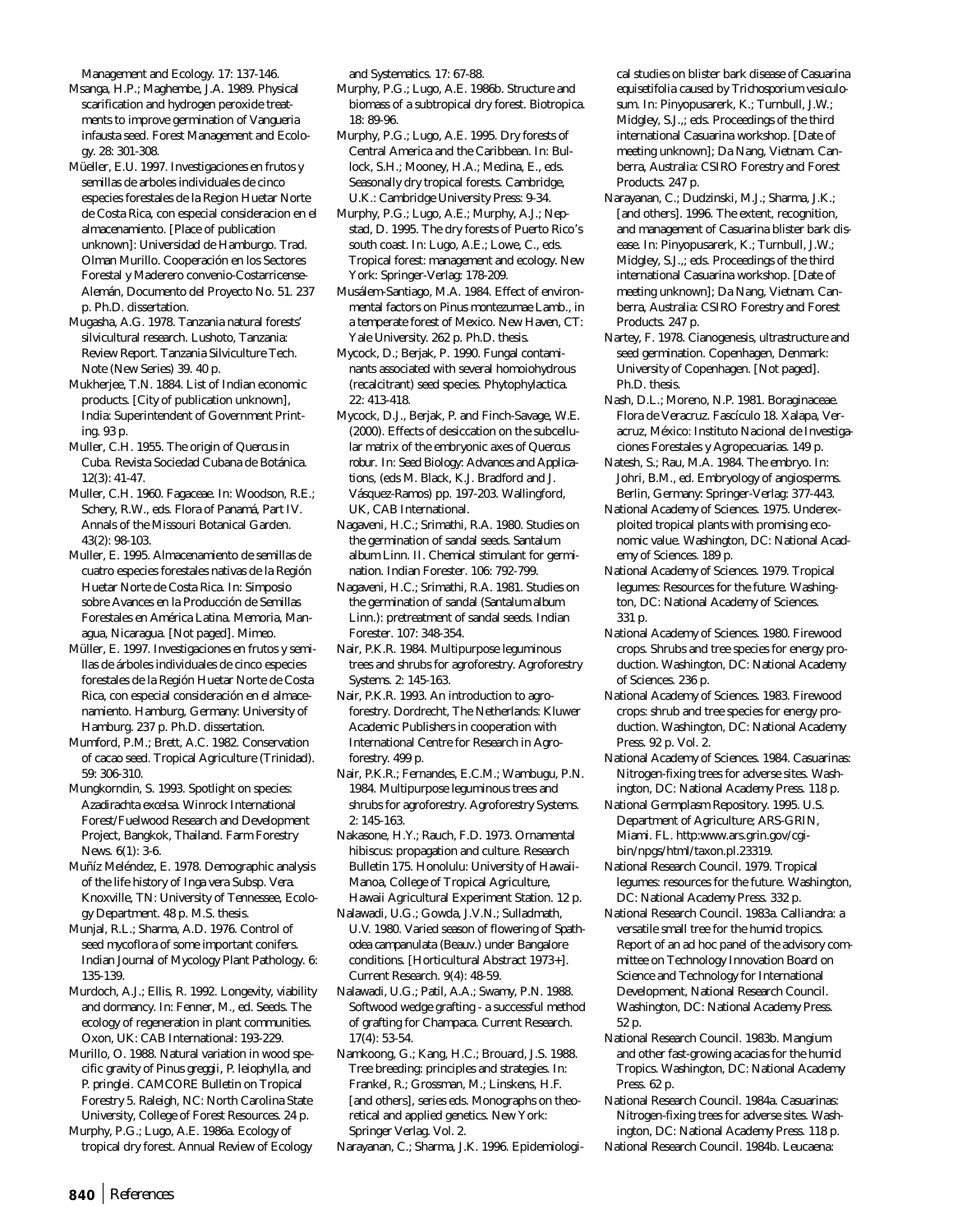promising forage and tree crop for the Tropics. 2nd ed. Washington, DC: National Academy Press. 100 p.

Natural Resources Defense Council. 1996. Coffee, conservation, and commerce in the Western hemisphere. NRDC Online Pro, home page. Email: proinfo@nrdc.org.

Navare. 1983. Juglandaceae. Flore de Veracruz. México, Fascícuio 31. Sept.: 1-7.

Navarette, E.T. [n.d.] Informacion basica y tratamientos pregerminativos en semillas forestales. Estacion Forestal la Florida, Colombia: Ministerio de Agricultura. 28 p.

Navarette-Tindall, N.; Aragón, H. (Unpublished data.) Department of Biology, Box 3AF, New Mexico State University, Las Cruces, NM 88001, nrtindall@zianet.com.

Navarette-Tindall, N.; Van Sambeek, J.W. (Unpublished data.) Department of Biology, Box 3AF, New Mexico State University, Las Cruces, NM 88001, nrtindall@zianet.com.

Navarrete-Tindall, N. 1997. Personal observations. San Salvador, El Salvador.

Navarrete-Tindall, N.; Aragón, H. 1997. Report of nodulation of *Inga paterno* in El Salvador. Arlington, VA: Forest, Farm, and Community Tree Research Reports: 56-58.

Navarrete-Tindall, N.E. 1996. Biological variation in rhizobial bacteria from *Gliricidia sepium* (Jaqc.) Walp. across an elevational gradient in El Salvador. Carbondale, IL: Southern Illinois University. 222 p. Ph.D. dissertation.

Navarrete-Tindall, N.E. 1998. Personal observations. San Salvador, El Salvador.

Navarrete-Tindall, N.E.; Van Sambeek, J.W. Unpublished data. On file with: Department of Biology, Box 3AF, New Mexico State University, Las Cruces, NM 88001.

Navarrete-Tindall, N.E.; Van Sambeek, J.W.; Klubek, B. 1996. Symbiotic promiscuity of rhizobial strains from *Gliricidia sepium* on legumes native to El Salvador. Forest, Farm, and Community Tree Research Reports. 1: 1-9.

Navi, P.R. 1989. Distribucion geografica de *Schinus molle* en Bolivia. Cochabamba, Bolivia: Universidad Mayor de San Simon, Facultad de Ciencias y Tecnologica. 42 p.

Neal, M.C. 1948. In gardens of Hawaii. Special Publication 40. Honolulu: Bernice P. Bishop Museum Press. 805 p.

Neal, M.C. 1965. In gardens of Hawaii. Bishop Museum Special Publication 50. Honolulu: Bernice P. Bishop Museum Press. 923 p.

Nee, M. 1985. Brunelliaceae. Flora de Veracruz. Fascículo 44. Mexico, D.F., Mexico: [Publisher unknown]. 5 p.

Negi, S.; Gupta, V.K. 1987. A note on physical and mechanical properties of *Michelia champaca* (Champ) from Digboi Division, Assam. Indian Forester. 113: 202-213.

Neill, D. 1993. The genus *Erythrina*: taxonomy, distribution, and ecological differentiation. In: Westley, S.B.; Powell, M.P. Erythrina in the New and Old Worlds. Bangkok, Thailand: Nitrogen Fixing Tree Association: 15-27.

Neill, D.A. 1988. Experimental studies on species relationships in *Erythrina* (Leuminosae: Papilionoideae). Annals of the Missouri Botanical Garden. 75: 886-969.

Nellis, D.W. 1994. Seashore plants of south

Florida and the Caribbean: A guide to identification and propagation of xeriscape plants. Sarasota, FL: Pineapple Press, Inc. 160 p.

Nevling, L.I. 1960. *Cecropia obtusifolia*. In: Woodson, R.E.; Schery, R.W. Flora of Panama, Part IV., Fascicle 2, Annals of the Missouri Botanical Garden. 43(2): 199-202.

Newcomb, W. 1973. The development of the embryo sac of sunflower *Helianthus annus* L. after fertilization. Canadian Journal of Botany. 51: 879-890.

Newman, V. 1989. Effects of pretreatments on germination of *Acacia mangium* Willd. Sabah. FRC Publication 3/89. Sandakan, Sabah, Indonesia: Forest Research Centre. 21 p.

Neyra Román, M.G. 1980. Ensayos sobre tecnicas de vivero con especies del bosque hómedo tropical de la Costa Pacifica de Colombia. COL/74/005 PIF 28. [Place of publication unknown]: Proyecto Investigaciones y Desarrollo Industrial Forestales. 87 p.

Ng, F.S.P. 1980. Germination ecology of Malaysian woody plants. Malaysian Forester. 44: 406-437.

Ng, F.S.P. 1983. Ecological principles of tropical lowland rain forest conservation. In: Sutton, S.L.; Whitmore, T.C.; Chadwick, A.C., eds. Tropical rain forest: ecology and management. Oxford, U.K.: Blackwell Scientific Publications: 359-375.

Ng, F.S.P. 1992. Manual of forest fruits, seeds and seedlings. Malaysian Forest Record 34. Kuala Lumpur, Malaysia: Forest Research Institute of Malaysia. 444 p. Vol. 2.

Ng, F.S.P. 1996. Manual of forest fruits, seeds and seedlings: version 1. [Place unknown]: Center for International Forestry Research. [1 CD-ROM]

Ng, N.Q.; Lapido, D.O.; Kang, B.T.; Atta-Krah, A.N. 1993. Multipurpose tree and shrub germplasm evaluation and conservation at IITA. In: Proceedings of the international consultation on the development of the ICRAF MTP-Germplasm Resource Centre; 1992 June 2-5; Nairobi, Kenya. Nairobi, Kenya: International Center for Research in Agroforestry: 144-156.

Nguyen, X.Q. 1996. Planting Casuarina in Vietnam. In: Pinyopusarerk, K.; Turnbull, J.W.; Midgley, S.J., eds. Recent Casuarina research and development. Proceedings of the third international Casuarina workshop; 1996 March 4-7; Da Nang: Vietnam. Canberra, Australia: Commonwealth Scientific and Industrial Research Organization Forestry and Forest Products. 247 p.

Nichols, D.; González, E. 1991a. Especies nativas y exóticas para la reforestación en la zona sur de Costa Rica. Memoria del II encuentro sobre especies forestales; 1991 de febrero 12-14; Jardín Botánico Wilson, San Vito de Coto Brus. San José, Costa Rica: Editorial Universidad Estatal a Distancia. 73 p.

Nichols, D.; González, E. 1991b. Especies nativas y exóticas para la reforestación en la zona sur de Costa Rica. II. Encuentro sobre especies forestales, Memoria; 1991 Febrero 12- 14; Jardín Botánico Wilson, San Vito de Coto Brus, Costa Rica. San José, Costa Rica: Editorial de la Universidad de Costa Rica. 822 p.

Nichols, D.; González, E. 1992a. Especies nativas y exóticas para la reforestación en la zona sur de Costa Rica. San José, Costa Rica: Organización Para Estudios Tropicales and Dirección Tropical. 84 p.

Nichols, D.; González, E. 1992b. Especies nativas y exóticas para la reforestación en la zona sur de Costa Rica. Memoria del II Encuentro sobre Especies Forestales. San José, Costa Rica: Coedición Universidad Estatal a Distancia, Organización para Estudios Tropicales y Dirección General Forestal. 73 p.

Nichols, D.; Rodríguez, E. 1990. Costa Rican nitrogen-fixing trees with possibilities for greater use. Nitrogen-fixing tree research reports. Waimanalo, HI: Nitrogen Fixing Tree Association. 56 p. Vol. 8.

Nicholson, M.S.; Arzeni, C.B. 1993. The market medicinal plants of Monterrey, Nuevo León, México. Economy Botany. 47(2): 184-192.

Nielsen, I. 1979. Notes on the genus *Albizia* Durazz. (Leguminosae-Mimosaceae) in mainland S.E. Asia. Adansonia. 19(2): 199-229.

Niembro, A. 1986. Arboles y arbustos ótiles de Mexico. Mexico, D.F., Mexico: Editorial LIMUSA. 306 p.

Niembro R., A. 1982. Caracterización morfológica y anatómica de semillas forestales. Serie Premio Nacional Forestal. No. 5. México, D.F., Mexico: Secretaría de Agricultura y Recursos Hidraólicos, Subsecretaría Forestal y de la Fauna. 212 p.

Niembro R., A. 1983. Estructura y clasificación de semillas de especies forestales mexicanas. En: Memoria de la Reunión sobre Problemas en Semillas Forestales Tropicales. Tomo II. Publicación Especial No. 40. Mexico, D.F., Mexico: Instituto Nacional de Investigaciones Forestales, Subsecretaría Forestal, Secretaria de Agricultura y Recursos Hidráulicos: 77-119.

Niembro R., A. 1989. Semillas de plantas leñosas. Morfología comparada. [City unknown], Mexico: Editorial Limusa. 224 p.

Niembro R., A. 1992. Morfología de las semillas de *Inga jinicuil* Schlech. Una planta leñosa tropical de importancia agroforestal. SEMI-NA. 1(1): 4 p.

Niembro R., A. 1995a. Producción de semillas de cedro *Cedrela odorata* L. bajo condiciones naturales en Campeche, México. Memorias del Simposio Avances en la Producción de Semillas Forestales en América Latina. Managua, Nicaragua: Centro Agronómico Tropical de Investigación y Enseñza: 215-228.

Niembro R., A. 1995b. Producción de semillas de caoba *Swietenia macrophylla* King. bajo condiciones naturales en Campeche, México. Memorias del Simposio Avances en la Producción de Semillas Forestales en América Latina. Managua, Nicaragua: Centro Agronómico Tropical de Investigación y Enseñza: 249-263.

Niembro R., A. 1996. Germinación y crecimiento inicial del ramón *Brosimum alicastrum* Sw. en relación al peso fresco de sus semillas. En: Memoria de la Novena Reunión Científica-Tecnológica, Forestal y Agropecuaria. Villahermosa, Tabasco, México: Instituto Nacional de Investigaciones Forestal, Agronomia y Pecuaria Produce: 35-41.

Niembro R., A. 1997a. Germinación de las semil-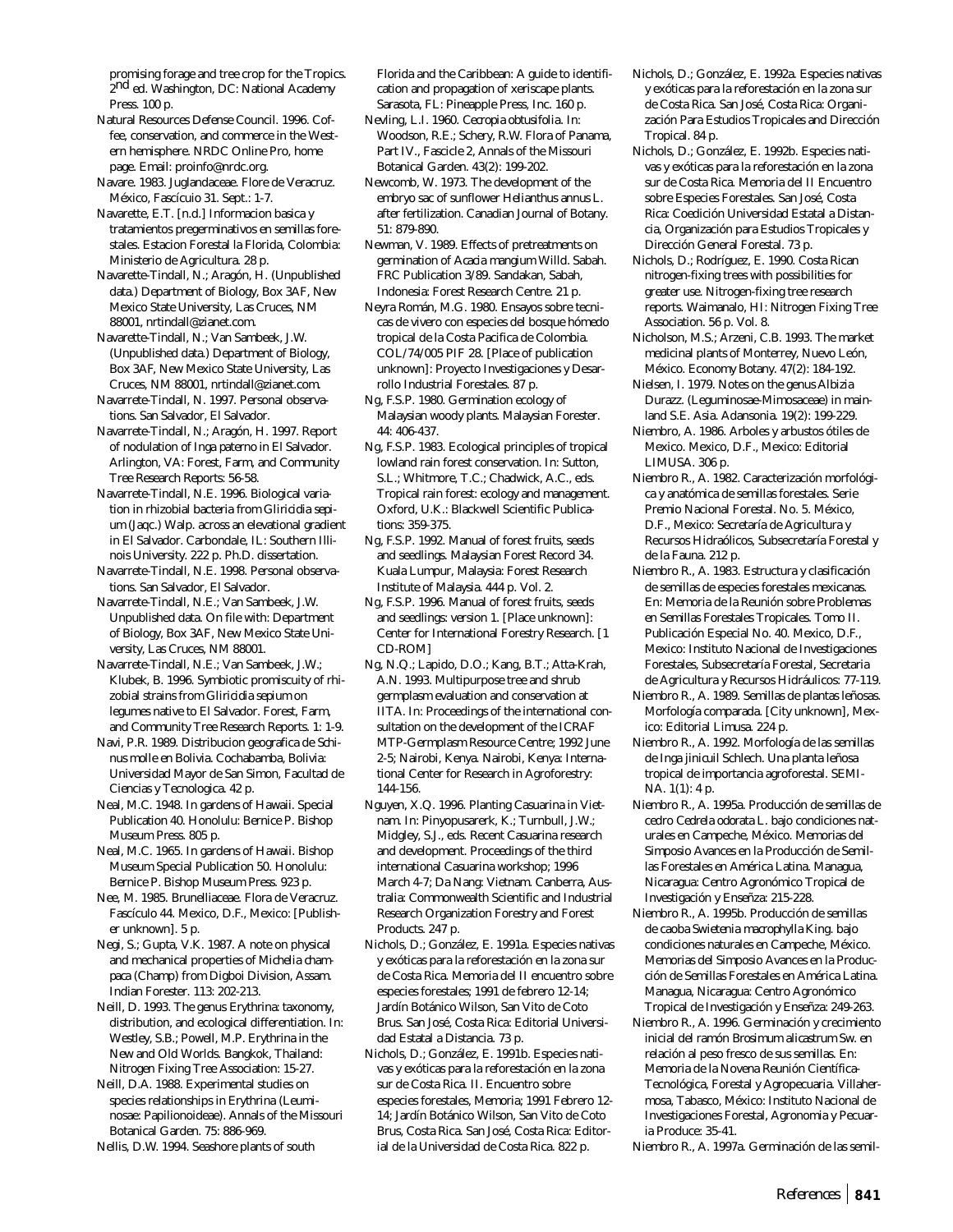las de caoba (*Swietenia macrophylla* King.) Al tiempo de su colecta y después de 120 días de almacenamiento. In: Memoria de la Décima Reunión Científica-Tecnológica, Forestal y Agropecuaria. Veracruz, Mexico: Instituto Nacional de Investigaciones Forestales, Agrícolas y Pecuarias: 295-300.

- Niembro R., A. 1997b. Efecto del peso de las semillas de la caoba (*Swietenia macrophylla* King.) Sobre su germinación y crecimiento inicial de las plantulas bajo condiciones de vivero. In: Memoria de la Décima Reunión Científica-Tecnológica, Forestal y Agropecuaria. Veracruz, Mexico: Instituto Nacional de Investigaciones Forestales, Agrícolas y Pecuarias: 289-294.
- Niembro R., A. 1997c. Influencia del peso de las semillas de caoba (*Swietenia macrophylla* King.) Sobre la formación de raíces endorma je J. In: Memoria de la Décima Reunión Científica-Tecnológica, Forestal y Agropecuaria. Veracruz, Mexico: Instituto Nacional de Investigaciones Forestales, Agrícolas y Pecuarias: 272-274.

Niembro R., A. 1997d. Efecto de la orientación de siembra de las semillas de caoba (*Swietenia macrophylla* King.) Sobre la germinación y desarrolla de races en forma de J. In: Memoria de la Décima Reunión Científica-Tecnológica, Forestal y Agropecuaria. Veracruz, Mexico: Instituto Nacional de Investigaciones Forestales, Agrícolas y Pecuarias: 265-272.

Niembro-Rocas, A. 1979. Semillas Forestales. Chapingo, México: Universidad Autónoma Chapingo, Departamento de Bosques. 137 p.

Nikles, D.G. 1989. Early growth and potential value of *P. caribaea* var. *hondurensis* x *P. tecunumanii* and x *P. oocarpa* F1 hybrids in Australia. In: Gibson [and others], eds. Breeding tropical trees: population and genetic improvement strategies in clonal and seedling forestry. Proceedings, International Union of Forest Research Organizations conference; 1998 November; Pattaya, Thailand. Oxford, U.K.: Oxford Forestry Institute; and Arlington, VA: Winrock International: 412-414.

Nikles, D.G.; Robinson, M.J. 1989. The development of *Pinus* hybrids for operational use in Queensland. In: Gibson, G.L.; Griffin, A.R.; Matheson, A.R., eds. Breeding tropical trees: Proceedings: International Union of Forest Research Organizations conference; 1998 November; Pattaya, Thailand. Oxford, U.K.: Oxford Forestry Institute; Arlington, VA: Winrock International: 272-282.

Nilsen, I. 1981. Ingeae. In: Polhill, R.M.; Raven, P.H., eds. Advances in legume systematics. Part 1. Proceedings of the international legume conference; 1981 July 24-29; Royal Botanic Gardens, Kew, Richmond, Surrey. Held under the auspices of the Royal Botanic Gardens, Kew, the Missouri Botanical Garden, and the University of Reading. Kew, London, U.K.: Ministry of Agriculture, Fisheries and Food: 173-190. Vol. 2.

Nitrogen Fixation by Tropical Agricultural Legumes Center. 1984. Legume inoculants and their use. Rome: Food and Agriculture Organisation. 17 p.

Nitrogen Fixing Tree Association. 1987a. *Acacia*

mangium—a fast-growing tree for the humid Tropics. NFTA 87-04. Waimanalo, HI: Nitrogen Fixing Tree Association. 2 p.

- Nitrogen Fixing Tree Association. 1987b. The multipurpose rain tree *Samanea saman*. NFT Highlights. Waimanalo, Hawaii: Nitrogen Fixing Tree Association. 2 p.
- Nitrogen Fixing Tree Association. 1992. *Pterocarpus indicus*—the majestic N-fixing tree. NFTA 92-02. Waimanalo, HI: Nitrogen Fixing Tree Association. 2 p.
- Nitsch, J.P. 1965. Physiology of flower and fruit development. In: Ruhland, W., ed. Handbuch der pflanzenphysiologie 15. Berlin, Germany: Springer-Verlag: 1537-1647.
- Noad, T.; Birnie, A. 1994. Trees of Kenya. Nairobi, Kenya: Prudential Printers. 308 p.

Nobles, R.W.; Briscoe, C.B. 1966. Height growth of mahogany seedlings, St. Croix, Virgin Islands. Res. Note ITF-10. Río Piedras, PR: U.S. Department of Agriculture, Forest Service, Tropical Forest Research Center. 4 p.

Noland, T.L.; Creasey, K.R.; Wang, B.S.P. [In press]. Seed management for regenerating Ontario's forests. In: Wagner, R.G.; Colombo, S.J., eds. Regenerating the Canadian forests: principles and practice in Ontario. Markham, ON, Canada: Sitzhenry Whitestied. [Not paged].

Norberg, R.A. 1972. Autorotation, self-stability, and structure of single-winged fruits and seeds (samaras) with comparative remarks on animal flight. Biological Review. 48: 561-596.

Normah, M.N.; Chin, H.F.; Hor, Y.L. 1986. Desiccation and cryopreservation of embryonic axes of *Hevea brasiliensis* Muell.-Arg. Pertanika. 9: 299-303.

Normah, M.N.; Reed, B.M.; Yu, X. 1994. Seed storage and cryoexposure behavior in hazelnut (*Corylus avellana* L. cv. Barcelona). Cryo-Letters. 15: 315-322.

- Normah, M.N.; Serimala, M.N.S.D. 1997. Cryopreservation of seeds and embryonic axes of several *Citrus* species. In: Ellis, R.H.; Black, M.; Murdoch, A.J.; Hong, T.D., eds. Basic and applied aspects of seed biology. Proceedings of the fifth international workshop on seeds; 1995; [Place of meeting unknown]. Dordrecht, The Netherlands: Kluwer Academic Publishers: 817-823.
- Normah, M.N.; Vengadasalam, M. 1992. Effect of moisture content on cryopreservation of *Coffea* and *Vigna* seeds and embryos. Cryo-Letters. 13: 199-208.
- Nowicke, J.W. 1969. Boraginaceae. Flora of Panama. Annals of Missouri Botanical Garden. 56(1): 33-69.
- Ntuli, T.M.; Berjak, P.; Pammenter, N.W.; Smith, M.T. 1997. Effects of temperature on the desiccation responses of seeds of *Zizania palustris*. Seed Science Research. 7: 145-160.
- Nygren, P. 1995. Leaf CO2 exchange of *Erythrina poeppigiana* (Leguminosae: Phaseolaceae) in humid tropical field conditions. Tree Physiology. 15: 71-83.

Nygren, P.; Ramírez, C. 1995. Production and turnover of  $N^2$  fixing nodules in relation to foliage development in periodically pruned E*rythrina poeppigiana* (Leguminosae) trees. Forest Ecology and Management. 73(1995): 59-73.

- Obendorf, R.L. 1997. Oligosaccharides and galactosyl cyclitols in seed desiccation tolerance. Seed Science Research. 7: 63-74.
- Obroucheva, N.V.; Antipova, O.V. 1997. Physiology of the initiation of seed germination. Russian Journal of Plant Physiology. 44: 250-264. [Translated from Fizologiya Rastenii 44: 287-302.]
- Odum, H.T. 1970. Summary: an emerging view of the ecological system at El Verde. In: Odum, H.T.; Pigeon, R.F., eds. A tropical rain forest. Oak Ridge, TN: U.S. Atomic Energy Commission, Division of Technical Information. [Not paged]. Chapters 1-10.
- Odum, H.T.; Lugo, A.; Cintrón G.; Jordan, C.F. 1970. Metabolism and evapotranspiration of some rain forest plants and soil. In: Odum, H.T.; Pigeon, R.F., eds. A tropical rain forest. Oak Ridge, TN: U.S. Atomic Energy Commission, Division of Technical Information. [Not paged]. Chapters 1-8.
- Odum, W.E.; McIvor, C.C.; Smith, T.J. III. 1982. The ecology of the mangroves of south Florida: a community profile. FWS/OBS-81/24. Washington, DC: U.S. Fish and Wildlife Service, Office of Biological Services. 144 p.
- Okigbo, B.N. 1984. Leguminosas arbóreas na Africa: prioridades para pesquisa sobre exploraçào móltipla. Pesquisa Agropecuária Brasileira. 19: 325-330.
- Oliveira, P.S.; Galetti, M.; Pedroni, F.; Morellato, L.P.C. 1995. Seed cleaning by *Mycocepurus goeldii* ants (Attini) facilitates germination in *Hymenaea courbaril* (Caesalpiniaceae). Biotropica. 27: 518-522.
- Old, K.M.; Harwood, C.E.; Robson, K.J.; [and others]. 1993. Foliar pathogens of tropical acacias in Australia. Kerala, India: International Union of Forest Research Organizations workshop on pests and diseases of tropical plantations. 16 p.
- Old, K.M.; Hood, I.; Yuan, Z.Q. 1997a. Diseases of tropical acacias in Australia. In: Old, K.M.; Lee, S.S.; Sharma, J.K., eds. Diseases of tropical acacias: Proceedings of an international workshop. 1996 April 28-May 3; Subanjeriji, Indonesia: CIFOR Special Publication: 62-69.
- Old, K.M.; Hood, I.; Yuan, Z.Q. (eds.). 1997b. Diseases of tropical acacias. Proceedings of an international workshop. 1996 April 28-May 3; Subanjeriji, Indonesia: CIFOR Special Publication: 62-69.
- Oliveira-Filho, A.T.; Camisão-Neto, A.A.; Volpato, M.M.L. 1996. Structure and dispersion of four tree populations in an area of montane semideciduous forest in southeastern Brazil. Biotropica. 28: 762-769.
- Oliver, D. 1868. Flora of tropical Africa. London, UK: Reeve and Co. 479 p.
- Olmstead, I.; Alvarez-Buylla, E. 1995. Sustainable harvesting of tropical trees; demography and matrix models of two palm species in Mexico. Ecological Applications. 5: 484-500.
- Olson, D.F.; Petteys, E.Q.P. 1974. *Casuarina* L. In: Seeds of woody plants in the United States. Agric. Handb. 450. Washington, DC: U.S. Department of Agriculture: 278-280.
- Omari, M.A. 1993. Effects of temperature and seed treatment on germination of five *Acacia*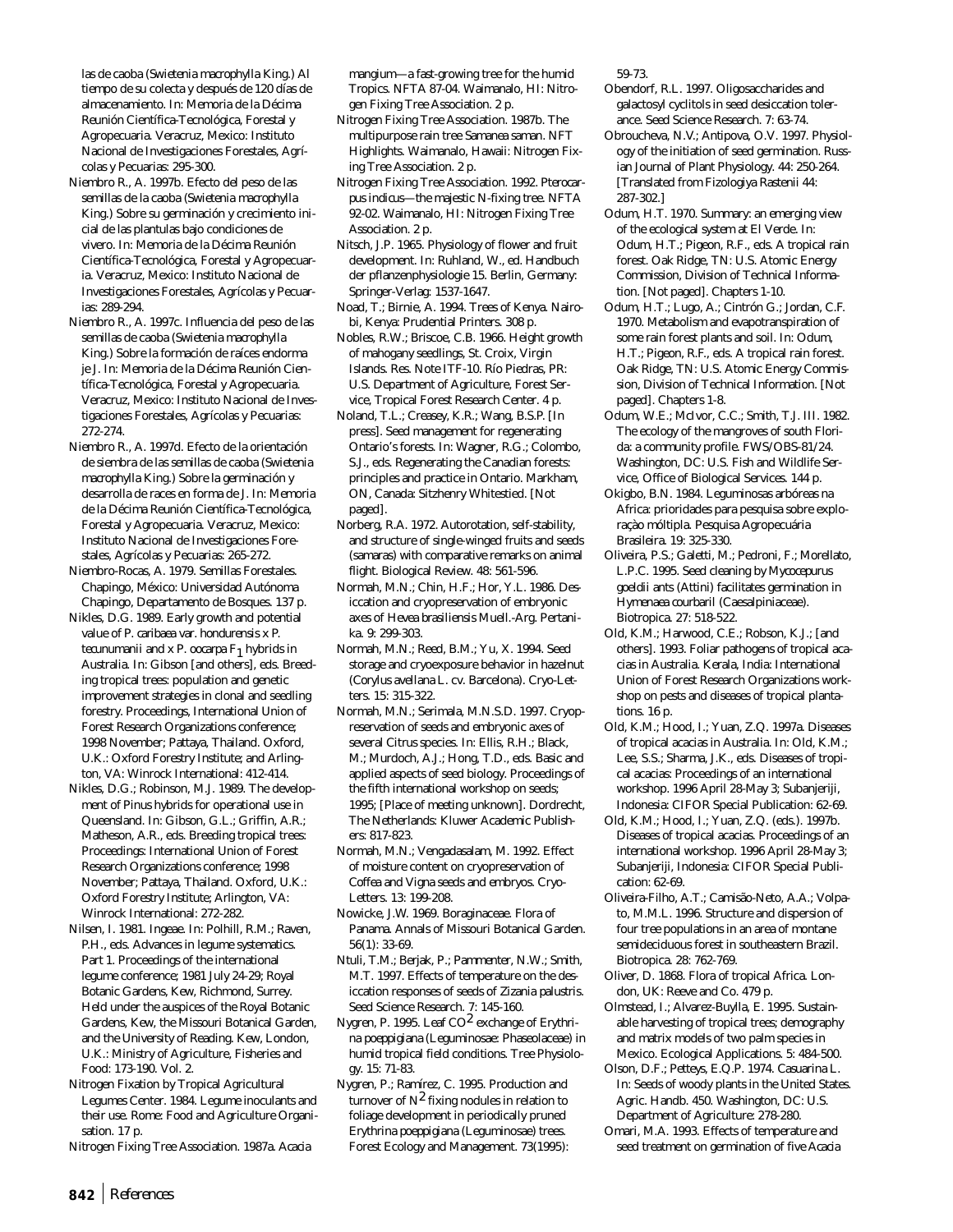species. Dirasat. Series B, Pure and Applied Sciences. 19: 297-315.

- Opeke, L.K. 1982. Tropical tree crops. New York: John Wiley and Sons. 312 p.
- Opler, P.A.; Baker, H.G.; Frankie, G.W. 1975. Reproductive biology of some Costa Rican *Cordia* species (Boraginaceae). Biotropica. 7: 234-247.
- Opler, P.A.; Frankie, G.W.; Baker, H.G. 1980. Comparative phenological studies of treelet and shrub species in tropical wet and dry forests in the lowlands of Costa Rica. Journal of Ecology. 68: 167-188.
- Opler, P.A.; Janzen, D.H. 1983. *Cordia alliodora* (Laurel). In: Janzen, D.H., ed. Costa Rican natural history. Chicago: University of Chicago Press: 219-221.
- Ordoñez, A.W. 1981. Producción y conservación de semilla de tres especies de Pinus importantes in Guatemala. Ciudad de Guatemala, Guatemala: Universidad de San Carlos. 83 p. M.S. thesis.
- Orian, G. 1961. Diseases of Filao *Casuarina equisetifolia* Forst. in Mauritius. Revue Agricole et Sucriere de l'Ile maurice: 17-45.
- Orjuela, J.A.; Rubio, R.C.; Garzón, C.A.; Cuadros, de C.M. 1996. Reconocimiento de Nematodos asociados al chachafruto, *Erythrina edulis*, T. In: [Author unknown]. Chachafruto, *E. edulis* cultivo y aprovechamiento. Santafé de Bogotá, Colombia: Universidad Distrital: 152-157.
- Orozco, C. 1986. Contribución al estudio de Brunelliacease de Colombia-III. Cladasia. 15(71-75): 177-184.
- Ortiz, R. 1995. Phenology of native species. Asunción, Paraguay: Revista Forestal del Paraguay. 11: 27-33.
- Osborne, D.J.; Boubriak, I.I. 1994. DNA and desiccation tolerance. Seed Science Research. 4: 175-185.
- Osorio, L.F. 1992. Propagación vegetativa de dos especies promisorias de *Pinus* para la reforestación en Colombia. Informe de Investigación 137. Cali, Colombia: Smurfit Cartón Colombia. 22 p.
- Osorio, L.F. 1998. Personal communication. Smurfit Carton de Colombia, Cali, Colombia.
- Ospina, J.A. 1996. Aporte al entendimiento de la latencia en semillas de Euphorbiaceas con enfasis en algunas especies del genero Manihot. Palmira, Colombia: Universidad Nacional de Colombia. [Not paged].
- Osundina, M.A. 1998. Nodulation and growth of mycorrhizal *Casuarina equisetifolia* Jr. and G. First in response to flooding. Biology and Fertility of Soils. 26: 95-99.
- Owens, J.N.; Blake, M.D. 1985. Forest tree seed production. A review of literature and recommendations for future research. Information Report Pl-X-53. [Place of publication unknown]: Canadian Forest Service. 23 p.
- Owens, J.N.; Molder, M. 1979. Sexual reproduction of *Larix occidentalis*. Canadian Journal of Botany. 58: 886-901.
- Owens, J.N.; Morris, S.J. 1990. Cytological basis for cytoplasmic inheritance in *Pseudotsuga menziessi*. I. Pollen tube and archegonial development. American Journal of Botany. 77: 453-445.
- Pacho, M.V. 1985. Survey of seed-borne fungi and effect of fungicide treatments on certain Philippine forest tree seeds and selected samples from the DANIDA Forest Seed Centre. Report submitted to Danish Government. Copenhagen, Denmark: Institute for Seed Pathology. 41 p.
- Padilla, S. 1985. Experiencias en la produccion de plantones en viveros para algunas especies nativas. Cajamarca, Peru: CICAFOR. 48 p.
- Padron, C.M. 1996. Mangrove ecosystem restoration in Cuba: a case study in Havana Province. In: Field, C., ed. Restoration of mangrove ecosystems. Okinawa, Japan: International Society for Mangrove Ecosystems: 160-169.
- Palacios, O.I. 1979. Metodología para almacenamiento de semillas de Balso. En: curso sobre Semillas Forestales; 1979 June 4-8; Bogotá. [Place of publication unknown]: [Publisher unknown]. [Not paged].
- Palacios, S.; Torres, J.C.; Cortes, M.C. [and others]. 1997. Reconocimiento de la Antropofauna asociada al chachafruto, *Erythrina edulis* (Fabaceae) en el Valle del Cauca. Trabajo sin publicar. Sede Palmira, Colombia: Universidad Nacional de Colombia. 120 p.
- Palada, M.C. 1996. Moringa (*Moringa oleifera* Lam.): A versatile tree crop with horticultural potential in the subtropical United States. Horticultural Science. 31(5): 794-797.
- Palmer, B.; Ibrahim, T.M. 1996. *Calliandra calothyrsus* forage for the Tropics - a current assessment. In: Evans, D.O., ed. International workshop on the genus *Calliandra*: Proceedings of a workshop; 1996 January 23-27; Bogor, Indonesia. Morrilton, AR: Winrock International: 183-194.
- Paloma Lozano, E. 1994. Investigaciones forestales: resultados de dos ensayos de investigación con 12 especies cada uno, en suelos degradados. Bucaramanga, Colombia: Ministerio del Medio Ambiente, Instituto de Recursos Naturales-Regional Santanuder. 40 p.
- Pammenter, N.W.; Berjak, P. 1999. A review of recalcitrant seed physiology in relation to desiccation-tolerance mechanisms. Seed Science Research. 9. [In press].
- Pammenter, N.W.; Motete, N.; Berjak, P. 1997. The response of hydrated recalcitrant seeds to long-term storage. In: Ellis, R.H.; Black, M.; Murdoch, A.J.; Hong, T.D, eds. Basic and applied aspects of seed biology. Proceedings of the fifth international workshop on seeds; 1995; [Place of meeting unknown]. Dordrecht, The Netherlands: Kluwer Academic Publishers: 673-687.
- Pammenter, N.W.; Vertucci, C.A.; Berjak, P. 1991. Homeohydrous (recalcitrant) seeds: dehydration, the state of water and viability characteristics in *Landolphia kirkii*. Plant Physiology. 96: 1093-1098.
- Pammenter, N.W.; Vertucci, C.W.; Berjak, P. 1993. Responses of dehydration in relation to non-freezable water in desiccation-sensitive and -tolerant seeds. In: Côme, D.; Corbineau, F., eds. Fourth international workshop on seeds: basic and applied aspects of seed biology; [Date of meeting unknown]; [Place of meeting unknown]. Paris, France: ASFIS: 867-872.
- Pammenter, N.W., Greggains, V., Kioko, J.I., Wesley-Smith, J., Berjak, P. and Finch-Savage, W.E. (1998). The time factor during dehydration of non-orthodox (recalcitrant) seed: effects of differential drying rates on viability retention in *Ekebergia capensis*. *Seed Science Research* 8, 463-471.
- Pancel, L. 1993. Tropical forestry handbook. Berlin, Germany: Springer-Verlag. 632 p. Vol. 1.
- Panggabean, G. 1979. Effect of storage on the germination of jack seeds. Bulletin Penelitian Hortikultura. 7(4): 39-42.
- Pankow, H. 1957. Über den pollenkitt bei *Galanthus nivalis*. Flora. 146: 240-253.
- Panochit, J.; Wasuwanich, P.; Hellum, A.K. 1984. Collection, germination and storage of *Shorea siamensis* Miq. seeds. Saraburi, Thailand: Muak Lek. ASEAN Canada Forest Tree Seed Center. Embryon. 1: 1-34.
- Panochit, J.; Wasuwanich, P.; Hellum, A.K. 1986. Collection and storage of seeds of *Shorea roxburghii* G. don. Saraburi, Thailand: Muak Lek. ASEAN Canada Forest Tree Seed Center. Embryon. 2: 62-67.
- Pardo-Tejeda, E.; Gómez-Pompa, A.; Sosa O., V. 1976. El ramón. Instituto Nacional de Investigaciones Forestales y Agropecuarias Informa. Comunicado No. 3 sobre recursos bióticos potenciales del país. Xalapa, Veracruz, México: Instituto Nacional de Investigaciones sobre Recursos Bióticos. 3 p.
- Pardo-Tejeda, E.; Sánchez M., C. 1980. *Brosimum alicastrum* (ramón, capomo, ojite, ojoche) recurso silvestre tropical desaprovechado. Xalapa, Veracruz, México: Instituto Nacional de Investigaciones sobre Recursos Bióticos, Cuaderno de Divulgación. 31 p.
- Parfitt, R.C. 1996. Stem breakage in Colombia and South Africa of *P. tecunumanii* from high elevation sources. Pretoria, South Africa: University of Pretoria, Faculty of Biological and Agricultural Sciences. 67 p. M.S. thesis.
- Parras, V. 1939. Comparison of different methods of germinating bitaog. Philippine Journal of Forestry. 2: 57-62.
- Parrotta, J.A. 1988a. *Albizia lebbek* (L.) Benth. Res. Note SO-ITF-SM-7. New Orleans: U.S. Department of Agriculture, Forest Service, Southern Forest Experiment Station. 5 p.
- Parrotta, J.A. 1988b. *Albizia procera* (Roxb.) Benth. Res. Note SO-ITF-SM-6. New Orleans: U.S. Department of Agriculture, Forest Service, Southern Forest Experiment Station. 4 p.
- Parrotta, J.A. 1990. *Tamarindus indica* L. SO-ITF-SM-30. New Orleans: U.S. Department of Agriculture, Forest Service, Southern Forest Experiment Station. 5 p.
- Parrotta, J.A. 1992a. *Acacia farnesianai* (L.) Willd. aroma, huisache. Res. Note SO-ITF-SM-49. New Orleans: U.S. Department of Agriculture, Forest Service, Southern Forest Experiment Station. 6 p.
- Parrotta, J.A. 1992b. *Leucaena leucocephala* (Lam.) de Wit. Res. Note SO-ITF-SM-52. New Orleans: U.S. Department of Agriculture, Forest Service, Southern Forest Experiment Station. 8 p.
- Parrotta, J.A. 1993. *Cocos nucifera* L. Res. Note SO-ITF-SM-57. Río Pedras, PR: U.S. Depart-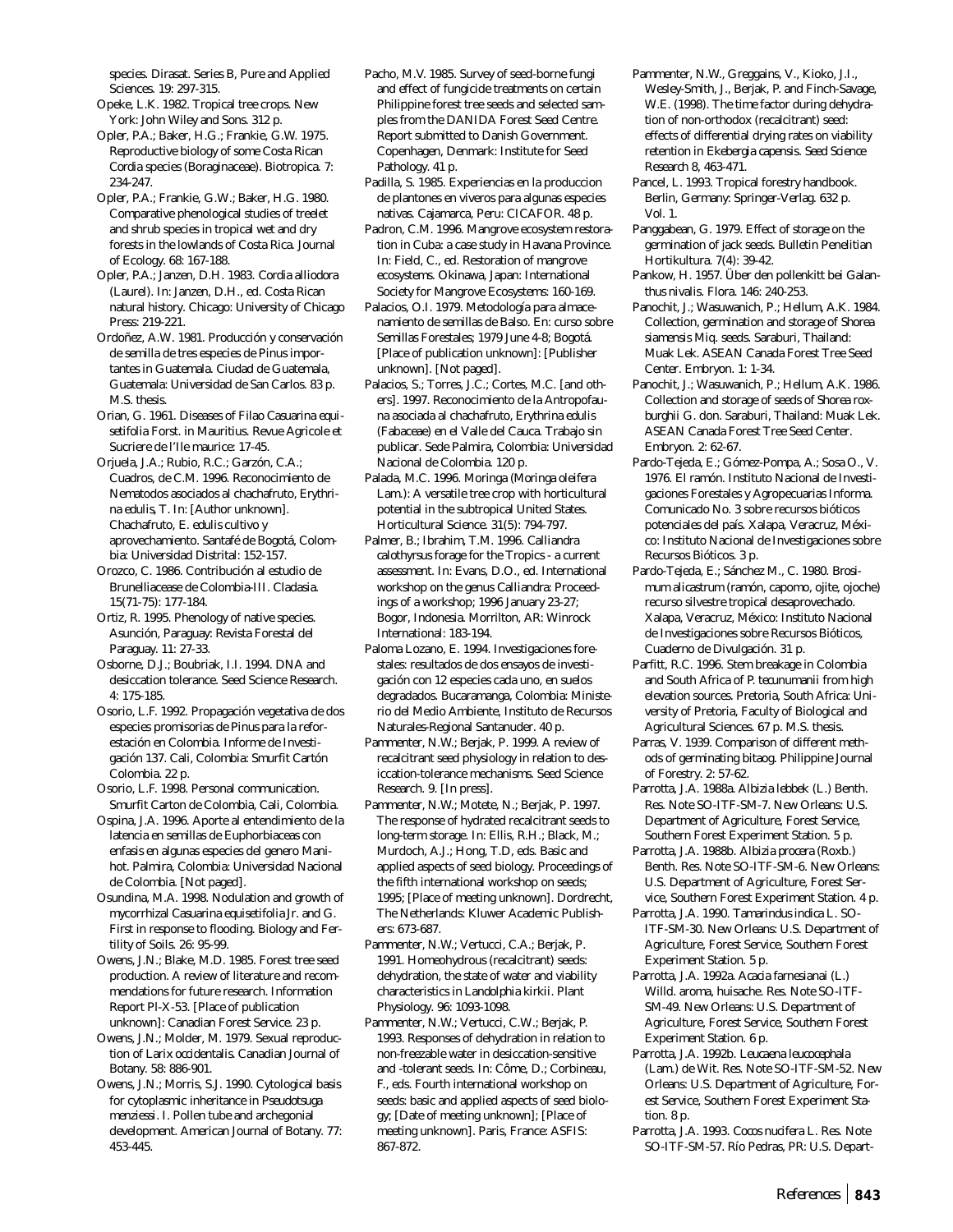ment of Agriculture, Forest Service, Institute for International Tropical Forestry. 7 p.

Parrotta, J.A. 1994. *Thespesia populnea* (L.) Soland. ex Correa Portiatree, emajagüilla. Res. Note SO-ITF-SM-76. New Orleans: U.S. Department of Agriculture, Forest Service, Southern Forest Experiment Station. 5 p.

Parrotta, J.A. 1997. *Acacia auriculiformis* A. Cunn. Ex Benth. Northern black wattle. Res. Note SO-ITF-SM-86. Asheville, NC: U.S. Department of Agriculture, Forest Service, Southern Research Station. 4 p.

Parrotta, J.A.; Francis, J.K. 1990. *Senna siamea* Irwin & Barnaby. Yellow cassia, minjri. Leguminosae (Caesalpinioideae). Legume family. SO-ITF-SM-33. New Orleans: U.S. Department of Agriculture, Forest Service, Southern Forest Experiment Station, Institute of Tropical Forestry. 7 p.

Parry, M.S. 1956. Tree planting practices in tropical Africa. FAO Forestry Development Paper 5. Rome, Italy: Food and Agriculture Organization of the United Nations. 302 p.

Pascarella, J. 1992. Notes on flowering phenology, nectar robbing, and pollination of *Symphonia globulifera* L.F. (Clusiaceae) in a lowland rainforest of Costa Rica. Brenesia. 38: 83-86.

Paschoal, M.; Galetti, M. 1995. Seasonal food use by the Neotropical squirrel *Sciurus ingrami* in Southeastern Brazil. Biotropica. 27: 268-273.

Passos, L.; Ferreira, S.O. 1996. Ant dispersal of *Croton priscus* (Euphorbiaceae) seeds in a tropical semideciduous forest in Southeastern Brazil. Biotropica. 28: 697-700.

Passos, M.A.A.; De Lima, T.V.; De Albuquerque, J. 1988. Breaking dormancy in leucaena seeds. Revista Brasiliera de Sementes. 10: 97-102.

Paterson, R.; Cornelius, J.; Baeza, O. 1996a. Comportamiento de procedencias de *Albizia guachapele* y *Bombacopsis quinata* en Costa Rica. Boletín de Mejoramiento Genético y Semillas Forestales. 13: 18-21.

Paterson, R.T. [and others]. 1996b. Experience with *Calliandra calothyrsus* as a feed for livestock in Africa. In: Evans, D.O., ed. International workshop on the genus *Calliandra*. Proceedings of a workshop; 1996 January 23-27; Bogor, Indonesia. Morrilton, AR: Winrock International: 195-209.

Patiño, F.V.; Kageyama, P.Y. 1991. *Pinus patula* Schiede & Deppe. Seed Leaflet 8, March. Humleback, Denmark: Danish International Development Agency, DANIDA Forest Seed Center. 25 p.

Patiño, V.F.; Rodríguez, A.A.; Marín Ch., P.J.; Díaz M., E.R.A. 1993a. Paquete tecnológico para la producción de planta de caoba (*Swietenia macrophylla*) a raíz cubierta. Instituto Nacional de Investigaciones Forestal, Agronomia y Pecuaria. [Place of publication unknown]: Paquetes Tecnológicos, Tecnología disponible para productores. 7 p.

Patiño, V.F., Rodríguez. A.A.; Marín Ch., P.J.; Díaz M., E.R.A. 1993b. Paquete tecnológico para la producción de planta de cedro (*Cedrela odorata*) a raíz cubierta. Instituto Nacional de Investigaciones Forestal, Agronomia y Pecuaria. [Place of publication unknown]: Paquetes Tecnológicos, Tecnología disponible para productores. 7 p.

Patiño, V.F.; Villagómez A., Y. 1976. Los análisis de semillas y su utilización en la propagación de especies forestales. México, D.F., Mexico: Instituto Nacional de Investigaciones Forestales, Bol. Div. 40. 26 p.

Patiño-Valera, F. 1973. Floración, fructificación y recolección de conos y aspectos sobre semilla de pinos mexicanos. Bosques y fauna (México). 10(4): 20-30.

Pawuk, W.H. 1978. Damping-off of container grown long leaf pine seedlings by seed borne fusaria. Plant Disease Report. 62: 82-84.

Paz Pérez, O.; de la Olvera, C.P. 1981. Anatomía de la madera de 16 especies de coníferas. Boletín Técnico 69. Mexico City, Mexico: Instituto Nacional de Investigaciones Forestales. 111 p.

Pearson, R.S.; Brown, H.P. 1932. Commercial timbers of India. Calcutta: Government of India Publishing Branch. 1,150 p. Vol. 2.

Pedersen, B.L.; Hallgren, I.H.; Eggum, B.O. 1987. The nutritive value of amaranth grain (*Amaranthus caudatus*). 2. As a supplement to cereals. Plant Foods Human Nutrition. 36: 325-334.

Pedley, L. 1975. Revision of the extra-Australian species of *Acacia* subgenus *Heterophyllum*. Contributions of the Queensland Herbarium. 18: 1-24.

Pelton, J.F. 1953. Ecological life cycle of seed plants. Ecology. 34: 619-628.

Pena, A.; Montalvo, J.M. 1986. Environmental conditions for germination tests on five forest species. Havana, Cuba: Revista Forestal Baracoa. 16: 7-29.

Pena, R. 1976. Fora Crucena. La Paz, Bolivia: Universidad Gabriel Rene Moreno. 137 p.

Pence, V.C. 1990. Cryostorage of embryo axes of several large-seeded temperate tree species. Cryobiology. 27: 212-218.

Pence, V.C. 1991a. Cryopreservation of immature embryos of *Theobroma cacao*. Plant Cell Reports. 10: 144-147.

Pence, V.C. 1991b. Cryopreservation of seeds of Ohio native plants and related species. Seed Science and Technology. 19: 235-251.

Pence, V.C. 1992. Desiccation and the survival of *Aesculus*, *Castanea*, and *Quercus* embryo axes through cryopreservation. Cryobiology. 29: 391-339.

Pennington, T.D. 1968. Manual para identificación de campo de los principales árboles tropicales de México. Mexico, D.F.: Mexico. Instituto Nacional de Investigaciones Forestales. 413 p.

Pennington, T.D.; Görts van Rijn, A.R.A. 1984. Meliaceae. Flora of Suriname 5(1): 519-569.

Pennington, T.D.; Sarukhan, J. 1968. Arboles tropicales de México. México, D.F., Mexico: Instituto Nacional de Investigaciones Forestales, Organización para las Naciones Unidas para la Agricultura y la Alimentación. 413 p.

Pennington, T.D.; Styles, B.T. 1975. A generic monograph of the Meliaceae. Blumea. 22: 419-540.

Pennington, T.D.; Styles, B.T. 1981. Meliaceae. Flora Neotropica Monograph No. 28: 1-450. Peñalonzo, B.; Zanotti, J. 1989. El Pinabete (*Abies guatemalensis*) su producción para

árbol de navidad. [Guatemala City, Guatemala: Dirección General e Bosques y Vida Silvestre. 21 p.

- Pereira, A.P. 1982. Ensaios em viviero florestal e fruitificacao de algumas especies Amazonicas. Silvicultura em Sao Paulo. 16A(2): 1135-1138.
- Pereíra Villamil, G. 1989. Comportamiento de varias especies maderables en cuatro ensayos entre nueve y dieciséis anos. Medellín, Colombia: Instituto de Recursos Naturales. [Not paged].
- Pérez de la Rosa, J. 1998. Personal communication. Universidad de Guadalajara, Mexico.
- Pérez de la Rosa, J.A. 1983. Una nueva especie de pino de Jalisco, México. Phytologia. 54(5): 289-298.
- Pérez, B.J.L. 1988. Estimación de la producción de conos de *Pinus montezumae* en el Campo Experimental Forestal San Juan Tetla. Chapingo, México: Universidad Autónoma Chapingo. 60 p. tesis Profesional.
- Pérez, E.A. 1956. Plantas ótiles de Colombia. 3a. edición corr y aum. Madrid, Spain: Sucesores de Rivadeneyra. 831 p.
- Pérez, J.W. 1970. Relation of crown diameter to stem diameter in forests of Puerto Rico, Dominica, and Thailand. In: Odum, H.T.; Pigeon, R.F., eds. A tropical rain forest. Oak Ridge, TN: U.S. Atomic Energy Commission, Division of Technical Information. [Not paged]. Chapters B-9.
- Perrier de la Bathie, H. 1954. Combretaceae. Flore de Madagascar et des Comores. 151:1-84.
- Perry, D.A.; Amaranthus, M.P. 1990. The plantsoil bootstrap: microorganisms and reclamation of degraded ecosystems. In: Berger, J.J., ed. Environmental restoration. Washington, DC: Island Press: 94-102.
- Perry, J.P. 1991. The pines of Mexico and Central America. Portland, OR: Timber Press. 231 p.
- Peters, C.; Gentry, A.H.; Mendelsohn, R.O. 1989. Valuation of an Amazonian rainforest. Nature. 339: 655-656.
- Peters, R. 1977. Tables de volumen para las especies coniferas de Guatemala. Proyecto Programa de Naciones Unidas para el Desarrollo/Food and Agriculture Organization/GUA/72/006. Documento de Trabajo 17. Guatemala City, Guatemala: [Publisher unknown]. 162 p.
- Petruzzelli, L. 1986. Wheat viability at high moisture content under hermetic and aerobic storage conditions. Annals of Botany. 58: 259-265.
- Philippine Council for Agriculture, Forestry and Natural Resources Research and Development. 1994. Propagation of some indigenous reforestation species. Book Series 142. Laguna, Philippines: Department of Science and Technology, Los Banos. 47 p.
- Phillips, O. [and others]. 1994. Quantitative ethnobotany and amazonian conservation. Conservation Biology. 8(1): 225-248.
- Phillips, O.L.B.; Gentry, A. 1993. The useful plants of Tambopata, Peru. I. Statistical hypothesis tests with a new quantitative technique. Economic Botany. 47: 15-43.
- Picado, F.; Tuk, J.; Rojas, V. 1983. Caracteristicas dasometricas, propiedades fisicas y mecanicas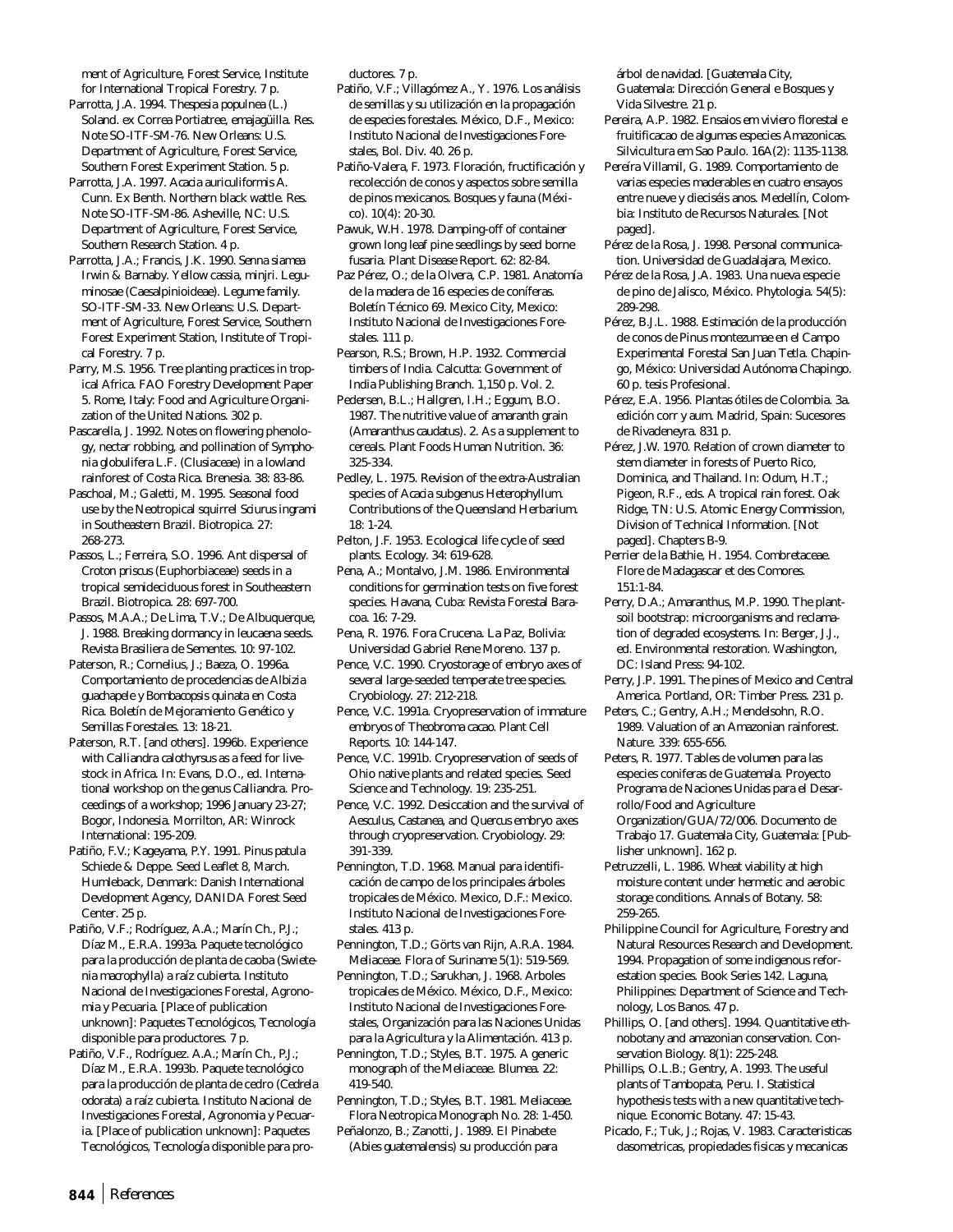de 17 especies maderables de Costa Rica. In: Tuk, J., ed. Propiedades fisicas, mecanicas, preservacion, durabilidad, cepillado, taladrado, lijado, torneado de 18 especies maderables de Costa Rica. Informe final. Cartago, Costa Rica: Centro de Investigacion en Ingenieria de maderas, Instituto Tecnologico de Costa Rica: 1-232.

- Pickett, S.T.A.; Parker, T.; Fiedler, P.L. 1992. The new paradigm in ecology: implications for conservation above the species level. In: Fiedler, P. L.; Jain, S.K., eds. Conservation biology. New York: Chapman & Hall: 65-88.
- Pieta Filho, C.; Ellis, R.H. 1991a. The development of seed quality in spring barley in four environments. I. Germination and longevity. Seed Science Research. 1: 163-177.
- Pieta Filho, C.; Ellis, R.H. 1991b. The development of seed quality in spring barley in four environments. II. Field emergence and seedling size. Seed Science Research. 1: 179-185.
- Pilz, G.E. 1981. Sapotaceae of Panama. Annals of Missouri Botanical Garden. 68: 172-203.
- Piñero, D.; Martínez Ramos, M.; Sarukhán. 1984. A population model of *Astrocaryum mexicanum* and a sensitivity analysis of its rate of increase. Journal of Ecology. 72: 977-991.
- Pinso, C.; Nasi, R. 1991. The potential use of *Acacia mangium* x *A.auriculiformis* hybrid in Sabah. Workshop on hybridization and vegetative propagation of Australian tropical acacias; 1991 July 1-4; Tawau, Sabah, Malaysia. [Place of publication unknown]: Australian Centre for International Agricultural Research: 17-21.
- Pinyopusarerk, K.; Turnbull, J.W.; Midgley, S.J., eds. 1996. Recent *Casuarina* research and development: Proceedings, third international *Casuarina* workshop; 1996 March 4-7; DaNang, Vietnam. Canberra, Australia: Commonwealth Scientific and Industrial Research Organization, Forestry and Forest Products. 247 p.
- Pinzón Florian, O. 1997. Guía de Insectos dañinos en plantaciones forestales. [Place of publication unknown]: Ministerio del Medio Ambiente, Corporación Nacional de Investigación y Fomento Forestal. 99 p.
- Piotto, B. 1993. The effects of scarification on the germination of seeds of *Trachycarpus fortunei* (Hookes) Wendl. In: Some, L.M.; De Kam, M., eds. Proceedings: International Union of Forest Research Organizations symposium on tree seed problems, with special reference to Africa; 1992 November 23-28; Ouagadougou, Burkina Faso: Centre National de Semences Forestieres: 154-160.
- Pittier, H. 1926. Manual de las plantas usuales de Venezuela. Caracas, Venezuela: Litografia del Comerico. 458 p.
- Pittier, H. 1957. Ensayo sobre Plantas Usuales de Costa Rica. San José, Costa Rica: Editorial Universitaria, Universidad de Costa Rica. 264 p.
- Pleva, J.R. 1973. Some remarks on seed procurement in Tanzania. In: Seed problems. Paper 24. Stockholm, Sweden: International Union of Forest Research Organizations, Working Party S2.01.06. [Not paged]. Vol. 2.

Plotkin, M. 1988. The outlook for new agricul-

tural and industrial products from the Tropics. In: Wilson, E.O., ed. Biodiversity. Washington, DC: National Academy Press: 106-116.

- Plowman, T. 1984. The ethnobotany of coca (*Erythroxylon* spp., Erythroxylaceae). Advances in Economic Botany. 1: 62-111.
- Plumptre, A.J. 1995. Importance of seed trees for the natural regeneration of selectively-logged tropical forests. Commonwealth Forestry Review. 74: 253-258.
- Polak, A.M. 1992. Major timber trees of Guyana. A field guide. Wageningen, Netherlands: Tropenbos Foundation. 272 p.
- Polhill, R.M.; Raven, P.H. 1978. Advances in legume systematics. Part 1. Kew, U.K.: Royal Botanic Gardens. 425 p.
- Pollard, J.F. 1969. A note on the nursery treatment of ten species in Sabah. Malay Forester. 32(3): 269-271.
- Pongpanich, K. 1990. Fungi associated with forest tree seed in Thailand. In: International Union of Forest Research Organizations Regional workshop on pests and diseases of forest plantations in the Asia-Pacific region. Publication 9. [Place of publication unknown]: Food and Agriculture Organization, Regional Office for the Asia and the Pacific. [Not paged].
- Pongpanich, K. 1997. Diseases of *Acacia* species in Thailand. In: Old, K.M.; Lee, S.S.; Sharma, J.K., eds. Diseases of tropical acacias: Proceedings of an international workshop. 1996 April 28-May 3; Subanjeriji, Indonesia: CIFOR Special Publication: 62-69.
- Pongpanich, K.; Luangviriasaeng, V.; Dudzinski, M.J. 1996. Diseases in international provenance trials of *Casuarina equisetifolia* in Thailand. In: Pinyopusarek, K., Turnbull, J.W.; Midgley, S.J., eds. Proceedings of the third international Casuarina workshop. [Date of meeting unknown]; Da Nang, Vietnam. Canberra, Australia: CSIRO Forestry and Forest Products. 247 p.
- Ponnamal, N.R.; Anthony, K.A.; Arjunan, M.C. 1992. Seed polymorphism, seed germination and seedling biomass in *syzigium cumini* (L.) Skeels. Journal of Tropical Forestry. 8: 155-159.
- Pons, T.L. 1992. Seed responses to light. In: Fenner, M., ed. Seeds - the ecology of regeneration in plant communities. Oxford, U.K.: Commonwealth Agricultural Bureau International: 259-284. Chap. 9.
- Porter, C.L. 1967. Taxonomy of flowering plants. 2d ed. San Francisco: W.H. Freeman and Co. 472 p.
- Porter, D.M.; Elias, T.S. 1979. *Zanthoxylum panamense*. In: Woodson, R.E.; Schery, R.W., eds. Flora of Panama, Part VI. Rutaceae. Annals of the Missouri Botanical Garden. 66(2): 156-157.
- Porter, M. 1981. The Aztecs, Maya, and their predecessors: Archaeology of Mesoamerica. 2nd ed. New York: Academic Press. 597 p.
- Potlaichuk, V.I. 1953. Vrednaja mikroflora Zeludei I ee rezvitic v zavisimosti of uslovii proizrastanija i khranenija: Harmful microflora of acorns and its development in relation to the conditions of growth and storage. Bot. Z. 38: 135-142. (In Russian.)
- Pottinger, A.J. 1996. The international *Calliandra* network co-ordinated by the Oxford Forestry Institute. In: Evans, D.O., ed. International workshop on the genus *Calliandra*: Proceedings of a workshop; 1996 January 23-27; Bogor, Indonesia. Morrilton, AR: Winrock International: 97-100.
- Poulsen, K. 1996. Case study: neem (*Azadirachta indica A. Juss.*) seed research. In: Ouedraogos, A.S.; Poulsen, K.; Stubsgaard, F., eds. Proceedings of an international workshop on improved methods for handling and storage of intermediate/recalcitrant tropical forest tree seeds; 1995 June 8-10; Humlebaek, Denmark. Humlebaek, Denmark: Danish International Development Agency Forest Seed Centre: 14-22.
- Poulsen, K.; Paratt, M.; Gosling, P. 1998. Tropical and subtropical tree and shrub seed handbook. 1<sup>st</sup> ed. Zurich, Switzerland: International Seed Testing Association. [Not paged].
- Poulsen, K.M. 1992. Sensitivity to desiccation and low temperature (-196 °C) of embryo axes from acorns of the pedunculate oak (*Quercus robur* L.). Cryo-Letters. 13: 75-82.
- Poulsen, K.M.; Eriksen, E.N. 1992. Physiological aspects of recalcitrance in embryonic axes of *Quercus robur* L. Seed Science Research. 2: 215-221.
- Poulsen, K.M.; Stubsgaard, F. 1995. Three methods for mechanical scarification of hard-coated seed. Technical Note 27. Humlebaek, Denmark: Danish International Development Agency Forest Seed Centre. 15 p.
- Poveda, L.J.; Zamora, N.; Sánchez, P. 1989. Una nueva especie de *Copaifera* L*.* (Caesalpiniaceae: Leguminosae) para Costa Rica. Brenesia. 31: 117-120.
- Powell, A.A.; Matthews, S. 1979. The influence of testa condition on the imbibition and vigour of pea seeds. Journal of Experimental Botany. 30: 193-197.
- Powell, A.A.; Matthews, S. 1991. The significance of seed coat damage in the production of high-quality legume seeds. Acta Hortikculturae. 3: 227-233.
- Powell, M.H.; Nakao, P.L.S.B. 1993. *Erythrina sandwicensis*: a unique Hawaiian tree. Bangkok, Thailand: [Publisher unknown]: 72-76.
- Powell, Mark. 1997. Personal communication. Forest, Farm, and Community Tree, Winrock International, Rt. 3, Petit Jean Mountain, Morrilton, AR 72110.
- Prado D., J.; Barros A., S. 1991. Eucalyptus. Principios de silvicultura y manejo. Santiago, Chile: Instituto Forestal, Corporación de Fomento de la Producción. 203 p.
- Prance, G. 1991. What is ethnobotany today? Journal of Ethnopharmacology. 32: 209-216.
- Prance, G.T. 1978. The poisons and narcotics of the Dení, Paumarí, Jamamadí and Jarawara Indians of the Purus river region. Revista Brasileira de Botánica. 1: 71-82.
- Prance, G.T.; Mori, S.A. 1977. What is lecythis? Taxonomy. 26(2/3): 209-222.
- Prance, G.T.; Mori, S.A. 1978. Observations on the fruits and seeds of neotropical Lecythidaceae. Brittonia. 30: 21-33.
- Prance, G.T.; Mori, S.A. 1979. Lecythidaceae.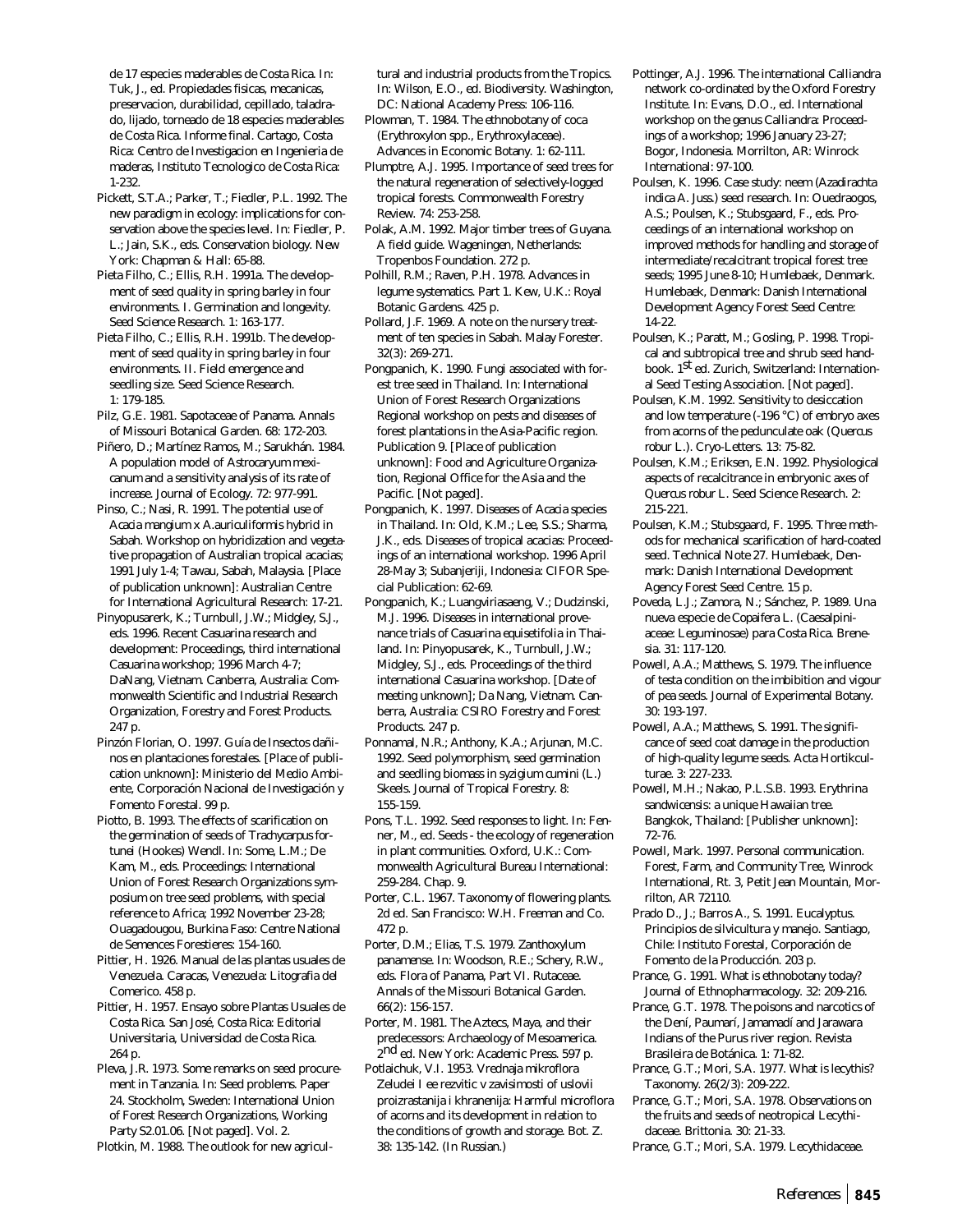Part I. The actinomorphic-flowered New World Lecythicadeae (*Asteranthus, Gustavia, Grias, Allantoma* and *Cariniana*). Flora Neotropica. 21: 1-170. [Monograph].

Prasad, P.; Nautiyal, A.R. 1995. Influence of seed orientation on seedling emergence in *Bauhinia retusa* Ham. ex. Roxb. Seed Science and Technology. 23: 861-864.

Prem Gupta, A.; Mukherjee, D. 1989. Physiological and biochemical studies with bold and small germinating seeds of *Albizia lebbek*. Indian Journal of Plant Physiology. 32: 288-293.

Price, M.L. 1993. The moringa tree. Technical Note A-5. North Ft. Meyers, FL: Educational Concerns for Hunger Organization. 6 p.

Priestley, D.A. 1986. Seed aging. Implications for seed storage and persistence in the soil. Ithaca, NY and London, U.K.: Comstock Publishing Associates. 304 p.

Primack, R.B. 1987. Relationships among flowers, fruits, and seeds. Annual Review of Ecology and Systematics. 18: 409-430.

Prisyazhnyuk, A.A. 1960. Gribnye bolezni semyan i shishek khvoinykh porod: Fungal diseases of seeds and cones of conifers. Lesnoi Zhurnal (Journal of Forestry). 3(1): 31-37. (In Russian.)

Pritchard, H.W. 1991. Water potential and embryonic axis viability in recalcitrant seeds of *Quercus rubra*. Annals of Botany. 67: 43-49.

Pritchard, H.W. 1996. Biochemical, biophysical and physiological methods for the assessment of recalcitrant and intermediate seed quality. In: Ouédraogo, A.S.; Poulsen, K.; Stubsgaard, F., eds. Intermediate/recalcitrant tropical forest tree seeds. Proceedings of a workshop on improved methods for handling and storage of intermediate/ recalcitrant tropical forest tree seeds; 1995 June 8-10; Humblebaek, Denmark. Humblebaek, Denmark: International Plant Genetic Resources Institute, Rome and Danish International Development Agency Forest Seed Centre: 144-147.

Pritchard, H.W.; Haye, A.J.; Wright, W.J.; Steadman, K.J. 1995. A comparative study of seed viability in *Inga* species: desiccation tolerance in relation to the physical characteristics and chemical composition of the embryo. Seed Science and Technology. 23: 85-100.

Pritchard, H.W.; Manger, K.R.; Prendergast, F.G. 1988. Changes in *Trifolium arvense* seed quality following alternating temperature treatment using liquid nitrogen. Annals of Botany. 62: 1-11.

Pritchard, H.W.; Prendergast, F.G. 1986. Effects of desiccation and cryopreservation on the *in vitro* viability of embryos of the recalcitrant seed species *Araucaria hunsteinii*. Journal of Experimental Botany. 37: 1388-1397.

Pritchard, H.W.; Tompsett, P.B.; Manger, K.R. 1996. Development of a thermal time model for the quantification of dormancy loss in *Aesculus hippocastanum* seeds. Seed Science Research. 6: 127-135.

Pukittayacamee, P. 1996. Personal communication. Association of Southeast Asian Nations Forest Tree Seed Centre, Muak Lek, Saraburi, Thailand.

Pukittayacamee, P.; Saelim, S.; Bhodthipuks, J.

1995. Seed storage of *Swietenia macrophylla*. Association of Southeast Asian Nations forest tree seed centre project. Technical Publication 25. Muak-Lek, Thailand: Association of Southeast Asian Nations Forest Tree Seed Centre Project. 11 p.

Pukittayacamee, P.; Saelim, S.; Bhodthipuks, J. 1996. Results of germination test. In: Bhodthipuks, J.; Pukittayacamee, P.; Saelim, S. [and others], eds. Rapid viability testing of tropical tree seed: training course proceedings 4; 1994 February 15; Muak Lek, Saraburi, Thailand. [Place of publication unknown]: Association of Southeast Asian Nations Forest Tree Seed Centre: 59-63.

Puntarulo, S.; Galleano, M.; Sanchez, R.A.; Boveris, A. 1991. Superoxide anion and hydrogen peroxide metabolism in soybean embryonic axes during germination. Biochimica et Biophysica Acta. 1074: 277-283.

Purseglove, J.W. 1968. Tropical crops. Dicotyledons-2. [City of publication unknown], U.K.: Longman Group, U.K. Ltd. 719 p.

Putz, F.E.; Brokaw, N.V.L. 1989. Sprouting of broken trees on Barro Colorado Island, Panama. Ecology. 70: 508-512.

Quesada, F.J.; Jiménez, Q.; Zamora, N. [and others]. 1997. Arboles de la Peninsula de Osa. Heredia, Costa Rica: Instituto Nacional de Biodiversidad. 412 p.

Quiniones, S.S. 1987. Fungi associated with forest tree seeds in the Philippines. Journal of Seed Technology. 11(2): 144-150.

Quiñones, J.O. 1974. Características fisicas y mecánicas de la madera de 5 especies mexicanas. Boletín Técnico 42. Mexico City, Mexico: Instituto Nacional de Investigación Forestal. 21 p.

Quintanilla, R. 1997. Personal communication. Facultad de Ingenieria Agronómica, Universidad de El Salvador, Final Avenida Universitaria, San Salvador, El Salvador.

Quirós, L. 1990. Caracterización, almacenamiento y conservación de semillas de encino (*Quercus costaricensis*). Heredia, Costa Rica: Universidad Nacional. 50 p. tesis.

Quirós, L.M.; Chavarría, M.I. 1990. Storage and germination of seeds, and seedling development in the nursery of 14 species indigenous to the dry Pacific region of Costa Rica. Noticiero mejoramiento Genético y Semillas Forestales para América Central 5. San José, Costa Rica: Centro Agronómico Tropical de Investigacion y Ensenanza: 8-14.

Rabinowitz, D. 1978a. Dispersal properties of mangrove propagules. Biotropica. 10: 47-57.

Rabinowitz, D. 1978b. Mortality and initial propagule size in mangrove seedlings in Panama. Journal of Ecology. 66: 45-51.

Rabinowitz, D.; Rapp, J.K. 1981. Dispersal abilities of seven sparse and common grasses from a Missouri prairie. American Journal of Botany. 68: 616-624.

Radford, A.E.; Dickison, W.C. [and others]. 1974. Vascular plant systematics. New York: Harper & Row. 891 p.

Radhamani, J.; Chandel, K.P.S. 1992. Cryopreservation of axes of trifoliate orange (*Poncirus trifoliata* (L.) Raf.). Plant Cell Reports. 11: 204-206.

- Rahman, M.A. 1982. Problems and success of coastal afforestation on Sitakunda - Mirssria Zone. In: Proceedings, Bangladesh second national conference on forestry; 1982 January 21-26; Dhaka, Bangladesh. [Place of publication unknown]: [Publisher unknown]: 198-203.
- Rahman, M.A. 1988. A comprehensive report on Sundri trees with particular references to top dying in the Sunderbans. In: Proceedings of the seminar on top dying of Sundri (*Heritiera fomes*) trees; 1988 August 11; Dhaka, Bangladesh. [Place of publication unknown]: Bangladesh Agricultural Research Council: 12-63.
- Rajaselvam, R.J.; Gunasena, H.P.M.; Chamberlain, J.R. 1996. Reproductive biology of *Calliandra calothyrsus* in relation to its seed production in Sri Lanka. In: Evans, D.O., ed. International workshop on the genus *Calliandra*. Proceedings of a workshop; 1996 January 23-27; Bogor, Indonesia. Morrilton, AR: Winrock International: 41-48.
- Ramamonjsoa, L. 1994. Deficiencies in germination of forest tree seeds: what are the main causes? Akon'ny Ala. 15: 9-15.
- Ramasastri, B.V.; Shenolikar, I.S. 1974. Nutritive value of two unusual foods: adda (*Bauhinia vahilii)* and marking nut (*Semecarpus anacardium*) kernels. Indian Journal of Medical Research. 62(11): 1673-1677.
- Ramírez, H.L. 1985. Determinación de la época de colecta de conos de *Pinus montezumae* Lamb. Chapingo, México: Universidad Autónoma Chapingo. 78 p. tesis Profesional.
- Ramírez, J.; Morillo, J.M. 1987. Semillas forestales. Informe final. Heredia, Costa Rica: Universidad Nacional, Escuela de Ciencias Ambientales. 159 p.
- Rand, A.S. 1978. Reptilian arboreal folivores. In: Montgomery, G.G., ed. The ecology *of Arboreal folivores*. Washington, DC: Smithsonian Institution Press: 115-122.
- Randhawa, N.S.; Parmar, B.S. 1993. Neem research and development. New Delhi, India: Society of Pesticide Science. 283 p.
- Rashid, M.A., ed. 1975. The silviculture of Indian trees. Revised ed. Delhi, India: Government of India Press. 307 p. Vol. 1.
- Rashid, M.H.; Serajuddoula, M. 1984. Vegetative propagation of Dhakijm and Garjan by air-layering. Bano Biggyan Patrika. 13(1&2): 67-73.
- Rashid, M.H.U.; Serajuddoula, M.; Banik, R.L.; Matin, M.A. 1986. Species studies. In: Vegetative propagation of forest trees on Bangladesh. Bulletin No. 1. Chittagong, Bangladesh: Bangladesh Forest Research Institute, Silviculture Genetics Division. 64 p.
- Rathbun-Gravatt, A. 1931. Germination losses of coniferous seeds due to parasites. Journal of Agricultural Research. 42: 71-92.
- Raven, P.; Evert, R.F.; Eichhorn, S.E. 1992. Biology of plants. 5<sup>th</sup> ed. New York: Worth Publishers. 791 p.
- Ray, A. 1998. New paradigms in plant embryogenesis: maternal control comes in different flavors. Trends in Plant Science. 3: 325-327.

Ray, G.J.; Brown, B.J. 1995. Restoring Caribbean dry forests: evaluation of tree propagation techniques. Restoration Ecology. 3: 86-94.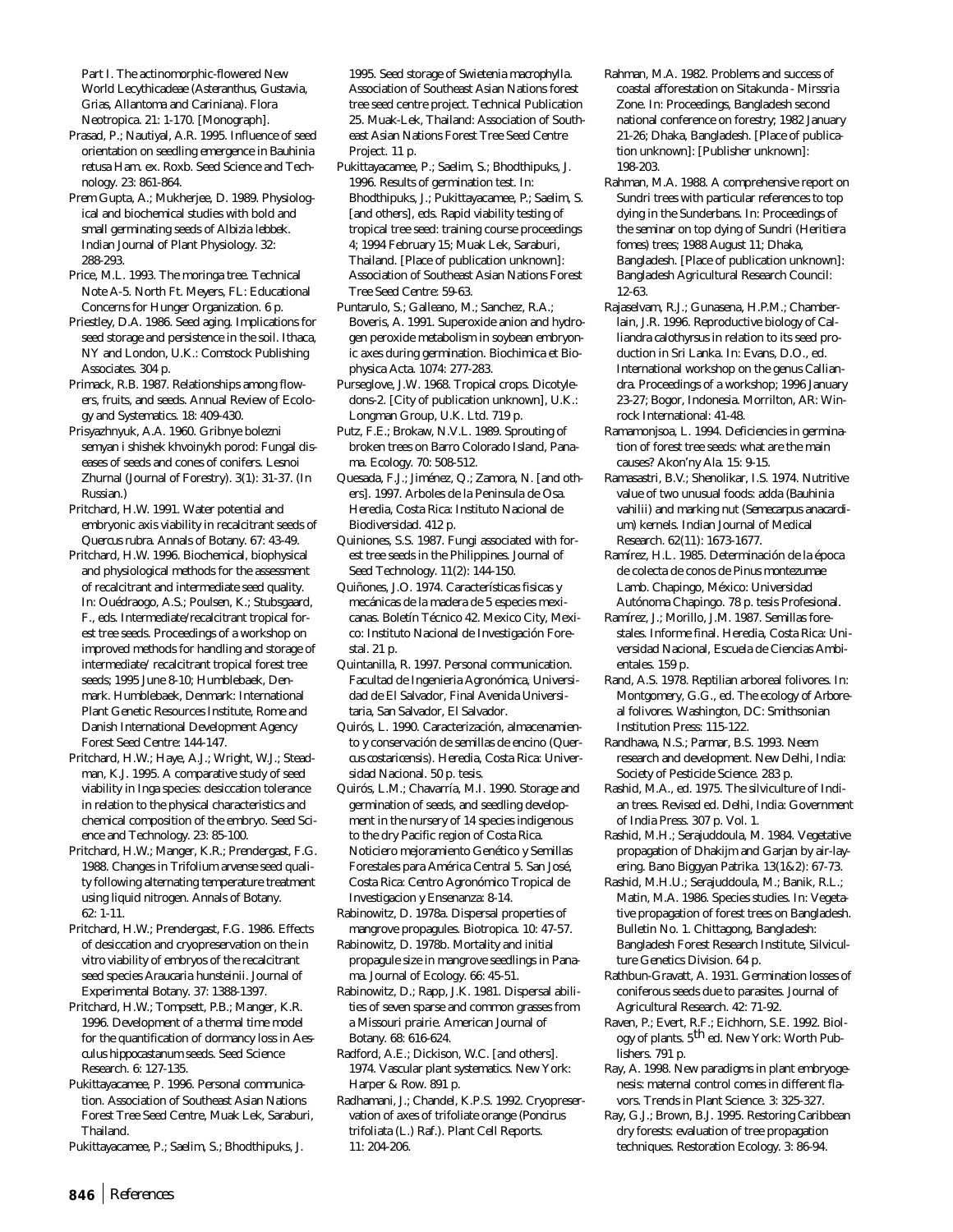Record, S.J.; Hess, R.W. 1942. Timbers of the New World. New Haven, CT: Yale University Press. 640 p.

Record, S.J.; Hess, R.W. 1943. Timbers of the New World. New Haven, CT: Yale University Press. 640 p.

Record, S.J.; Hess, R.W. 1949. Timbers of the New World. New Haven, CT: Yale University Press. 640 p.

Reddell, P.; Rosbrook, P.A.; Ziehrl, A.; Yun Yang, L.K. 1996. *Frankia* culture and inoculation technologies for *Casuarina* species. In: Pinyopusarerk, K.; Turnbull, J.W.; Midgley, S.J., eds. Recent *Casuarina* research and development. Proceedings, third international *Casuarina* workshop; 1996 March 4-7; DaNang, Vietnam. Canberra, Australia: Commonwealth Scientific and Industrial Research Organization, Forestry and Forest Products: 63-67.

Reddell, P.; Spain, A.V. 1991. Earthworms as vectors of viable propagules of mycorrhizal fungi. Soil Biological Biochemistry. 23: 767-774.

Reddell, P.; Spain, A.V.; Hopkins, M. 1997. Dispersal of spores of mycorrhizal fungi in scats of native mammals in tropical forests of northeastern Australia. Biotropica. 29: 184.192.

Rediske, J.H.; Shea, K.R. 1965. Loss of Douglasfir seed viability during cone storage. Forest Science. 11(4): 463-472.

Reddy, B.S.; Sehgal, H.S.; Manoharachary, C. 1982. Studies on seed mycoflora of certain species of eucalyptus. Acta Botanica Indica. 10: 302-303.

Reed, B.M.; Normah, M.N.; Yu, X. 1994. Stratification is necessary for successful cryopreservation of axes from stored hazelnut seed. Cryo-Letters. 15: 377-384.

Reena, J.; Bagyaraj, D.J. 1990. Response of *Acacia nilotica* and *Calliandra calothyrsus* to different VA mycorrhizal fungi. Arid Soil Research and Rehabilitation. 4: 261-268.

Rees, A.A.; Webber, J.F. 1988. Pathogenicity of Shaeropsis sapinea to seed, seedlings and saplings of some Central American pines. Transactions of the British Mycological Society. 91(2): 273-277.

Regional Office for the Asia and the Pacific. 1985. Dipterocarps of South Asia. RAPA Monograph 1985/4. [Place of publication unknown]: Regional office for the Asia and the Pacific. 321 p.

Rehm, S.; Espig, G. 1991. The cultivated plants of the tropics and subtropics. Weikersheim, West Germany: Margraf. 522 p.

Reitz, P.R. 1968. Sapotáceas. Flora Ilustrada Catarinense. [Place of publication unknown]: [Publisher unknown]: 1-72.

Reitz, P.R. 1984. Casuarináceas. En: Flora Ilustrada Catarinense. [Place of publication unknown]: [Publisher unknown]: 3-14.

Rendle, A.B.; Baker, E.G.; Moore, S.; Gepp, A. 1911. A contribution to our knowledge of the flora of Gazaland. Journal of Linnaeus Society Botanical. 40: 42 p.

Rendle, B.J. 1970. World timber. Asia, Australia, and New Zealand. London: Ernest Benn Ltd. 175 p. Vol. 3.

Renner, S.S.; Balslev, H.; Holm-Nielsen, L.B. 1990. Flowering plants of Amazonian Ecuador. A checklist. AAU Reports. 24: 1-241.

Reynolds, E.R.C.; Thompson, F.B. 1988. Forests, climate, and hydrology. Regional impacts. Singapore: The United Nations University, Kefford Press. 217 p.

Ricardi, M.; Torres, F.; Hernández, C.; Quintero, R. 1977. Morfología de plantulas de árboles Venezolanos—parte 1. Revista Forestal Venezolana. 27: 15-56.

Richards, P.W. 1964. The tropical rain forest, an ecological study. London, UK: Cambridge University Press. 450 p.

Richardson, M.J. 1983. Supplement to an annotated list of seed-borne diseases. 3<sup>rd</sup> ed. Zurich, Switzerland: International Seed Testing Association. [Not paged].

Richter, H.G. 1971. Características generales macroscópicas y microscópicas de 113 especies panameñas. Parte II. Informe Técnico 3, FO:SF/PAN 6. San José, Costa Rica: Publicado por el Laboratorio de Maderas, Universidasd de Costa Rica: 104-332.

Richter, H.G. 1973. Características generales macroscópicas y microscópicas de ciento trece especies panameñas. Informe Técnico 3. Parte 2. San Jose, Costa Rica: Laboratorio de Productos Forestales, Universidad de Costa Rica. 332 p.

Rico-Arce, M.T. 1991. New species, combinations, and synonyms for *Zygia*, *Cojoba*, *Marmaroxylon*, and *Pithecellobium* (Leguminosae-Mimosoideae, Ingeae). Kew Bulletin. 46 (3): 493-521.

Rico-Gray, V.; Chemás, A.; Mandujano, S. 1991. Uses of tropical deciduous forest species by the Yucatecan Maya. Agroforestry Systems. 14: 149-161.

Ridgley, R.S.; Tudor, G. 1989. The birds of South America. Austin, TX: University of Texas Press. 515 p. Vol. I.

Ried, J.L.; Walker-Simmons, M.K. 1993. Group 3 late embryogenesis abundant proteins in desiccation-tolerant seedlings of wheat (*Triticum aestivum* L.). Plant Physiology. 102:125-131.

Rincon, Sepulveda Ovidio. 1996. Manual para el cultivo del caucho. Santafé de Bogotá, Colombia: CORDICAFE. 193 p.

Ritcher, H. 1971. Características generales macroscopicas de 113 especies panamenas. Parte II. [City unknown], Panama: Food and Agriculture Organization of the United Nations. 732 p.

Robbins, A.M.J. 1983. *Pinus oocarpa* Schiede. Danida Forest Seed Centre, Seed Leaflet 3. Humlebaek, Denmark: Danish International Development Agency: 3-6.

Robbins, A.M.J. 1985. A versatile, low cost drying kiln for opening pine cones. Oxford, U.K.: University of Oxford, Oxford Forestry Institute. 54 p.

Roberts, E.H. 1972a. Dormancy: a factor affecting seed survival in the soil. In: Roberts, E.H., ed. Viability of seeds. London, U.K.: Chapman & Hall: 321-359.

Roberts, E.H. 1972b. Storage environment and the control of viability. In: Roberts, E.H., ed. Viability of seeds. London, U.K.: Chapman and Hall: 14-58.

Roberts, E.H. 1973. Predicting the storage life of seeds. Seed Science and Technology.

1: 499-514.

- Roberts, E.H.; Ellis, R.H. 1982. Physiological, ultrastructural and metabolic aspects of seed viability. In: Khan, A.A, ed. The physiology and biochemistry of seed development dormancy and germination. Amsterdam, Holland: Elsevier Biomedical Press: 465-485.
- Roberts, E.H.; Ellis, R.H. 1989. Water and seed survival. Annals of Botany. 63: 39-52.

Roberts, E.H.; King, M.W. 1980. The characteristics of recalcitrant seeds. In: Chin, H.F.; Roberts, E.H., eds. Recalcitrant crop seeds. Kuala Lumpur, Malaysia: Tropical Press: 1-5.

Robyns, A. 1963. Essai de mono graphie du genre Bombax s.l. (Bombacaceae). Bulletin Jardin Botanic. 33: 1-316.

Robyns, A. 1964. *Luehea seemannii* Triana & Planchon. In: Woodson, R.E.; Schery, R.W., eds. Flora of Panamá. Tiliaceae. Part VI. Annals of the Missouri Botanical Garden. LI(1-4): 5-7.

Rock, J.F. 1917. The *ohia lehua* trees of Hawaii. A revision of the Hawaiian species of the genus *Metrosideros* Banks, with special reference to the varieties and forms of *Metrosideros collina* (Forster) A. Gray subspecies *polymorpha* (Gaud.) Rock. Hawaii Board of Agriculture, Forestry and Botany Bulletin. 4: 1-76.

Rodale Institute. 1992. Legume seed source directory. [Place of publication unknown]: Rodale Institute Research

Center. 23 p.

Rodriguez Montenegro, L. 1988. Caracterización anatómica de las maderas latifolidas y claves macro y microscópica para la identificación de 120 especies. Bogotá, Colombia: Universidad Distrital, Francisco José de Caldas, Facultad de Ingeniería Forestal. 750 p. tesis.

Rodríquez Sánchez, L. 1995. Tratamientos pregerminativos para algunas especies forestales nativas, de la Región Huetar Norte de Costa Rica. In: Salazar, R., ed. Memorias del Primer Simposio Latinoamericano sobre Avances en la Producción de Semilals Forestales; 1995 Octubre 16-20; Managua, Nicaragua. Turrialba, Costa Rica: Centro Agronómico Tropical de Investigación y Enseñanza. 395 p.

Rodríguez Sánchez, L. 1996. Experiencias en Procesamiento y Manejo de Semillas de Especies Forestales Nativas en la Región Huetar Norte. In: I. Curso Nacional sobre Recolección y Procesamiento de Semillas Forestales, Ministerio del Ambiente y Energía Proyecto de Semillas Forestales/Centro Agronómico Tropical de Investigación y Enseñanza; 1996 Febrero; [Place of meeting unknown]. Santa Clara, Costa Rica: Laboratorio de Semillas Forestales, Sede Regional Instituto Tecnológico de Costa Rica. [Not paged].

Rodríguez Sánchez, L. 1997. Evaluación del comportamiento, adaptabilidad y crecimiento de siete especies forestales nativas de la Región Huetar Norte de Costa Rica. In: Memoria del III Congreso Forestal Nacional; 1997 Agosto 27-29; Hotel Corobicí, San José, Costa Rica. [City unknown], Costa Rica: Ministerio del Ambiente y Energía: 123-125.

Rodríquez, L. 1996a. Almendro (*Dipteryx panamensis* Pitt) Record & Mell. Revista Forestal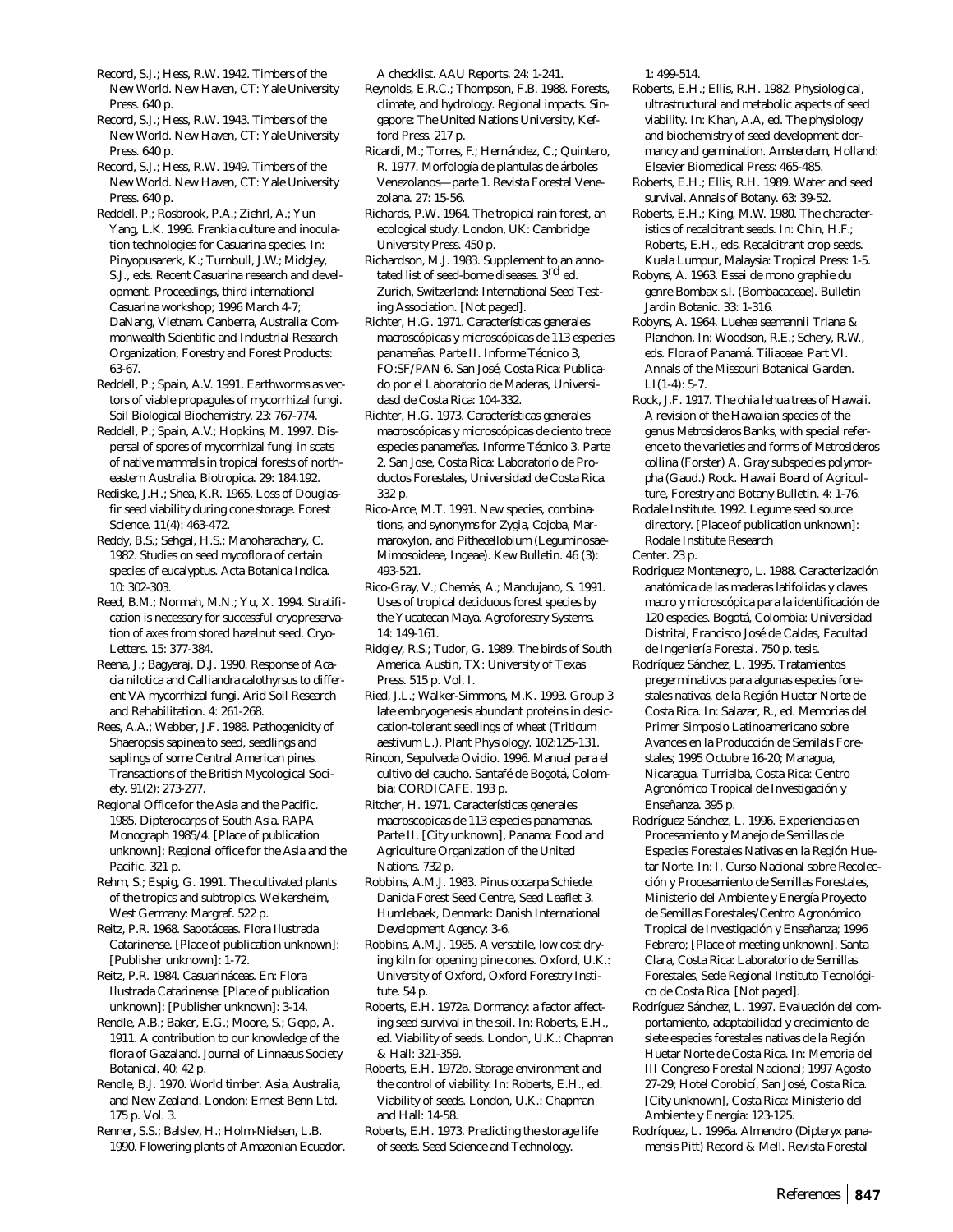Centroamerican No. 15. Poster. [Location unknown].

Rodríquez, L. 1996b. Tratamientos pregerminativos para algunas especies nativas de la Región Huetar Norte de Costa Rica. In: Curso Nacional de Recolección y Procesamiento de Semillas Forestales. San Carlos, Costa Rica: PROSEFOR, Ministerio de Ambiente y Energía, Instituto Tecnológico de Costa Rica. [Not paged].

Rodriguez, R.P. 1983. Flora arborea de Chile. Santiago, Chile: Universidad de concepcion Chile. [Not paged].

Rodríquez, Z.; Benavides, J.; Chávez, C.; Sánchez, G. 1984. Producción de leche de cabras alimentadas con follaje de madero negro (*Gliricidia sepium*) y poró (*Erythrina poeppigiana*) y suplementadas con fruto de plátano pelipita (*Musa sp. c.v. pelipita*). En: Russo, R.O., ed. Erythrina: un género versátil en sistemas agroforestales del trópico hómedo, revisión bibliográfica. Turrialba, Costa Rica: Centro Científico Tropical: 295-303.

Rodríguez, L.; Van Andel, T. 1994. Reforestación con especies nativas en una comunidad campesina de San Miguel, Talamanca. Sabanilla, Costa Rica: Asociación ANAI. 15 p. [Mimeo].

Rogers, D.J.; Appan, S.G. 1973. Flora neotropica. Monograph 13. Manihot Manihotoides (Euphorbiaceae). New York: Hafner Press. 272 p.

Rogers, G.K. 1982. The casuarinaceae in the southeastern United States. Journal of the Arnold Arboretum. 63(4): 357-373.

Rogerson, N.E.; Matthews, S. 1977. Respiratory and carbohydrate changes in developing pea (*Pisum sativum*) seeds in relation to their ability to withstand desiccation. Journal of Experimental Botany. 28: 304-313.

Rohwer, J.G. 1993. Moraceae. In: Kubitzki, K.; Rohwer, J.G.; Bittrich, V., eds. The families and genera of vascular plants. Berlin, Germany: Springer-Verlag: 438-453.

Roitman, G.G.; Montaldo, N.H.; Medan, D. 1997. Pollination biology of *Myrrhinium atropurpureum* (Myrtaceae): sweet, fleshy petals attract frugivorous birds. Biotropica. 29: 162-168.

Rojas, E. 1989. Aportes para el manejo de semillas y viveros de *Cedrela tonduzii* (cedro dulce) y *Alfaroa costaricensis* (gaulín). Práctica de especialidad. Cartago, Costa Rica: Departamento de Ingeniería Forestal, Instituto Tecnológico de Costa Rica. 76 p.

Rojas, F.; Torres, G. 1990. Especies forestales con potencial para las zonas altas de Costa Rica. Cartago, Costa Rica: Informe final proyecto de investigación, Instituto Tecnológico de Costa Rica. [Not paged].

Rojas, F.; Torres, G.; Arnaez, E.; Moreira, I. 1990. Especies forestales tropicales: Jaól. No. 1. Cartago, Costa Rica: Editorial Tecnológica de Costa Rica. (Cuadernos Científicos y Tecnológicos). 11 p.

Rojas, F.; Torres, G.; Arnáez, E.; Moreira, I. 1992a. Ciprecillo. Especies Forestales Tropicales. Subserie de Cuadernos Cientéficos y Tecnológicos No. 9. Cartago, Costa Rica: Editorial Tecnológica de Costa Ricas. 4 p.

Rojas, F.; Torres, G.; Arnáez, E.; Moreira, I. 1992b. Magnolia. Especies Forestales Tropicales. Subserie Cuadernos Científicos y Tecnológicos No. 5. Cartago, Costa Rica: Editorial Tecnológica. 6 p.

Rojas, V. 1983. Maderas tropicales en la industria fosforera. Tecnologia en Marcha. 6(3): 9-14.

Rojas Rodríquez, F.E. 1993. Arboles nacionales. America Latina y El Caribe. Instituto Tecnológico de Costa Rica. Cartago, Costa Rica: Editorial Tecnológica de Costa Rica. 98 p.

Rojo, J.P. 1972. *Pterocarpus* (Leguminosae-Papilionaceae) revised for the world. Phanerogam Monograph 5. Lehre, Germany: Verlag von J. Cramer. 119 p.

Rojo, J.P. 1977. Pantropic speciation of *Pterocarpus* (Leguminosae-Papilionaceae) and the Malesia-Pacific species. Pterocarpus. 3(1): 19-32.

Romero, C.S. 1991. Control génetico de algunas características de progenies de medios hermanos de *Pinus patula* Schiede & Deppe, procedentes de Sudáfrica y probadas en Veracruz, México. Chapingo, Mexico: Universidad Autónoma de Chapingo. 67 p. M.S. thesis.

Romme, W.H.; Everham, E.H.; Frelich, L.E. [and others]. 1998. Are large, infrequent disturbances qualitatively different from small, frequent disturbances? Ecosystems. 1: 524-534.

Roosmalen, M.G.M. 1985. Fruits of the Guianan flora. Wageningen, Netherlands: Drukkerij Veenman. 483 p.

Roshetko, J.M.; Lantagne, D.O.; Gold, M.A. [and others]. 1996. Recommendations for establishing and managing *Calliandra calothyrsus* as a fodder resource in Jamaica. In: Evans, D.O., ed. International workshop on the genus *Calliandra*. Proceedings of a workshop; 1996 January 23-27; Bogor, Indonesia. Morrilton, AR: Winrock International: 168-179.

Roshetko, J.M.; Lesueur, D.; Sarrailh, J.M. 1997. Establishment. In: Powell, M.H., ed. *Calliandra calothyrsus* production and use: A field manual. Morrilton, AR: Winrock International. 62 p.

Roskoski, J.P. 1981. Nodulation and  $N^2$  fixation by Inga jinicuil, a woody legume in coffe plantations. I. Measurements of nodule biomass and field  $C^2H^2$  reduction rates. Plant and Soil. 59: 201-206.

Rowan, S.J.; De Barr, G.L. 1974. Moldy seed and poor germination linked to seedbug damage in slash pine. Tree Planter's Notes. 25(1): 25-27.

Roy, M.M. 1985. Seed polymorphism and germination in *Albizia lebbek*. Van Vigyan. 23: 23-28.

Rudd, V.E. 1972. Leguminosae-Faboideae-Sophoreae. North American Flora. Series II, Part 7. [Place of publication unknown]: [Publisher unknown]: 1-53.

Rudolf, P.O.; Dorman, K.W.; Hitt, R.G.; Plummer, A.P. 1974. Production of genetically improved seed. In: Schopmeyer, C.S., ed. Seeds of woody plants in the United States. Agric. Handb. 450. Washington, DC: U.S. Department of Agriculture: 53-74.

Rufelds, C.W. 1987. Quantitative comparison of *Acacia mangium* Willd. versus hybrid *A. auriculiformis*. Forest Research Centre Publication 40. Sepilok, Sabah, Malaysia: Forest Research Centre: 20 p.

Rufelds, C.W. 1988. *Acacia mangium* and *A. auriculiformis* and hybrid *A. auriculiformis* seedling morphology study. Forest Research Centre Publication 41. Sepilok, Sabah, Malaysia: Forest Research Centre: 109 p.

Rugenstein, S.R.; Lersten, N.R. 1981. Stomata on seeds and fruits of *Buahinia* (Leguminosae: Caesalpinioideae). American Journal of Botany. 68(6): 873-876.

Russell, S.D.; Cass, D.D. 1983. Unequal distribution of plastids and mitochondria during sperm cell formation in *Plumbago zeylanica*. In: Mulcahy, D.L.; Ottaviano, E., eds. Pollen. Biology and implications for plant breeding. Amsterdam, Holland: Elsevier: 135-140.

Russo, O.R. 1993. The use of *Erythrina* species in the Americas. In: Westley, S.B.; Powell, M.P., eds. *Erythrina*; production and use. Bangkok, Thailand: Nitrogen Fixing Tree Association: 28-45.

- Russo, R.O. 1984. Erythrina: Un género versátil en sistemas agroforestales del trópico hómedo: revisión bibliográfica. [City unknown], Costa Rica: Centro Agronómico Tropical de Investigación y Enseñanza. 14 p.
- Russo, R.O. 1990. *Erythrina*: A versatile nitrogen-fixing woody legume genus for agroforestry systems in the tropics. Journal of Sustainable Agriculture. 1(2): 89-109.
- Russo, R.O. 1993. The use of *Erythrina* species in the Americas. In: Westley, S.B.; Powell, M.H., eds. *Erythrina* in the New and the Old Worlds. [Place of publication unknown]: [Publisher unknown]. Nitrogen Fixing Trees Research Reports, Special Issue 1993: 28-45.
- Russo, R.O. 1995. *Stryphnodendron excelsum* Harms (Fabaceae: Mimosoideae): a potential candidate for recovering abandoned pasture lands in the humid Tropics. In: Proceedings of the international conference on nitrogen fixing trees for acid soils; 1994 July 4-8; Tropical Agriculture Research and Training Center, Turrialba, Costa Rica. [Place of publication unknown]: [Publisher unknown]. Nitrogen Fixing Trees Research Reports, Special Issue 1995: 164-173.
- Russo, R.O. 1997. La reforestación con especies forestales nativas como una opción para recuperar pastizales abandonados en la Región Tropical Hómeda de Costa Rica. Agro Enfoque (Peró). 89: 21.
- Russo, R. O. 1999. Actualización del crecimiento al séptimo año de ocho especies forestales nativas en parcelas demostrativas de la Escuela de Agricultura de la Región Tropical Hómeda, Guácimo, Costa Rica. Unpublished report; availability unknown. 2 p.
- Russo, R.O.; Sandí, C. 1993. Parcelas forestales demostrativas de ocho especies nativas en la región tropical hómeda de Costa Rica. Limón, Costa Rica: Escuela de Agricultura de la Región Tropical Hómeda, Guácimo. [Not paged]. (Handout).
- Rzedowski, J. 1978. Vegetación de México. México, D.F.: Editorial Limusa. 432 p.

Rzedowski, J. 1981. Vegetación de México. México, D.F.: Editorial Limusa. 432 p.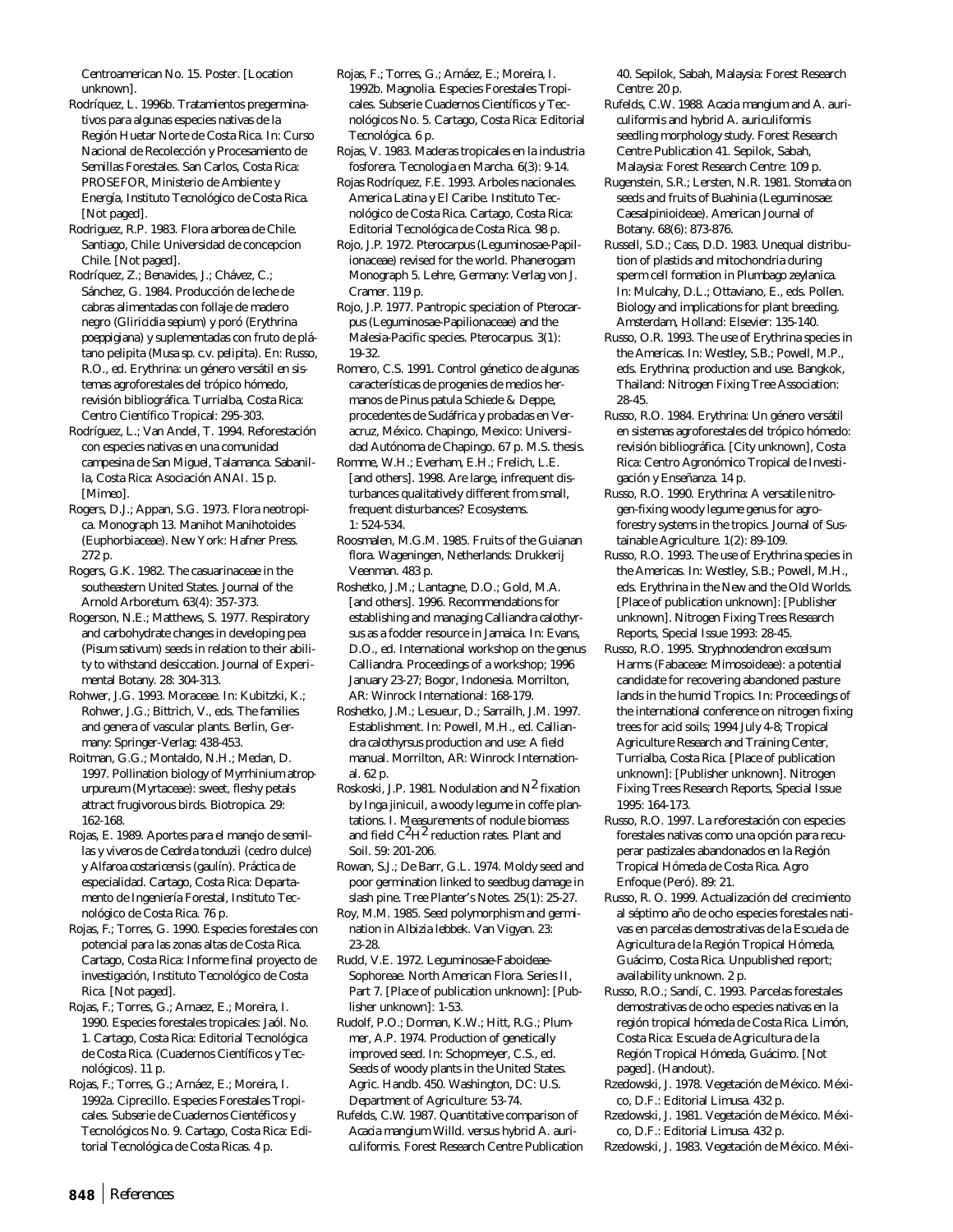co, D.F.: Editorial Limusa. 431 p.

- Rzedowski, J.; Vela, L. 1966. *Pinus strobus* var. *chiapensis* en la Sierra Madre del Sur de México. Ciencia (México). 24 (5-6): 211-216.
- Sacandé, M.; Groot, S.P.C.; Hoekstra, F.A. [and others]. 1997a. Cell cycle events in developing neem (*Azadirachta indica*) seeds: are they related to intermediate storage behaviour? Seed Science Research. 7: 161-168.
- Sacandé, M.; Van Pijlen, J.G.; de Vos, C.H.R. [and others]. 1997b. Intermediate storage behaviour of neem tree (*Azadirachta indica*) seeds from Burkina Faso. In: Workshop on improved methods for handling and storage of intermediate/recalcitrant forest tree seed, 1995 June 8-10; Humlebaek, Denmark. Rome, Italy: International Plant Genetic Resources Institute. [Not paged].
- Sacher, J.A. 1973. Senescence and postharvest physiology. Annual Review of Plant Physiology. 24: 197-224.
- Saenz de Tejada, E. 1988. Descripción analítica de los patrones alimenticios en Mesoamérica desde tiempos prehistóricos hasta el presente, con especial atención a la triada. [City unknown], Guatemala: Universidad del Valle de Guatemala. 439 p. Licentiate thesis.
- Sahagón, B. 1582. Historia general de las coosas de Nueva España, escrita por Fray Bernardino de Sahagón, franciscano y fundada en la documentación en lengua mexicana recogida por los mismos naturales. 5<sup>th</sup> ed. Garibay, A.M., ed. Mexico: Editorial Porróa. [Not paged].
- Sahai, A.; Mehrotra, B.S. 1982. Mycoflora associated with seeds of forest trees and their effect on germination. Proceedings of the Indian National Science Academy. [Date of meeting unknown]; [Place of meeting unknown]. 48: 706-713.
- Salas, G. 1981. El laurel (*Cordia alliodora*); una especie forestal prometedora para el tropico americano: evidencias en Colombia y Costa Rica. In: Whitmore, J.L., ed. Wood production in the Neotropics via plantations: Proceedings: International Union of Forest Research Organizations/MAB/Forest Service Symposium; [Date of meeting unknown]; Rio Pedras, PR. [Place of publication unknown]: [Publisher unknown]. [Not paged].
- Salas, G.; Valencia, J. 1979. Notas sobre la reforestación con *Cordia alliodora* (Ruiz and Pav.) Oken en dos zonas tropicales de bajura; Tumaco y Carare-Opon, Colombia. Serie Técnica 10. [City unknown], Colombia: Corporación Nacional de Investigación y Fomento Forestal. 34 p.
- Salas, J.B. 1993. Arboles de Nicaragua. Managua, Nicaragua: Instituto Nicaragüense de Recursos Naturales y del Ambiente. 390 p.
- Salas Estrada, J.B. 1993. Arboles de Nicaragua. Instituto Nicaraguense de Recursos Nat y del Ambiente. Managua, Nicaragua: Instituto Nicaragüense de Recursos Naturales y de Ambiente. 390 p.
- Salazar, M.E. 1991. Development of treatments to improve seed germination, and effects of nitrogen on seedling growth of *Abies guatemalensis* Rehder. Raleigh, NC: North Carolina State University. 118 p. M.S. thesis.

Salazar, R.; Boshier, D.H. 1989. Establecimiento

y manejo de rodales semilleros de especies forestales prioritarias en America Central. Serie Técnica, Informe Técnico 148. Turrialba, Costa Rica: Centro Agronómico Tropical de Investigación y Enseñanza. 80 p.

- Salisbury, P.J. 1955. Molds of stored Douglas-fir seed in British Columbia. Interim report. Victoria, BC: Department of Agriculture, Forest Biology Laboratory. 1954(8). 13 p.
- Salt, G.A. 1967. Pathology experiments on Sitka spruce seedlings. Report on forest research. London, U.K.: H.M. Stationery Office: 141-146.
- Salter, E. 1956. De la flora nicaraguense. Managua, Nicaragua: Bluefield Impresora. 121 p.
- Samaniego, J.; Jara, L.F.; Trujillo, E. 1997a. Costos de recolección de semillas de *Swietenia macrophylla* y *Cordia alliodora* en Costa Rica. In: Salazar, R., ed. Avances en la producción de semillas forestales en América Latina. Turrialba, Costa Rica: Centro Agronómico Tropical de Investigación y Enseñanza: 355-364.
- Samaniego, J.; Trujillo, E.; Jara, L.F.; Oñoro, P. 1997b. Estandarización de laboratorio para el manejo de semillas de *Swietenia macrophylla* y *Cordia alliodora*. In: Salazar, R., ed. Avances en la producción de semillas forestales en América Latina. Turrialba, Costa Rica: Centro Agronómico Tropical de Investigación y Enseñanza: 273-286.
- San Román, L. 1987. Observaciones fenológicas en un bosque secundario premontano Muy Hómedo en Turrialba, Costa Rica. Turrialba, Costa Rica: University of Costa Rica, Programa de Posgrado CATIE. 170 p. M.S. thesis.
- San Román, M.; González, G.; López, A. [and others]. 1981. Propiedades y usos de cuarenta y ocho maderas de Llanos de Cortés, Guanacaste. San José, Costa Rica: Universidad de Costa Rica, Laboratorio de Productos Forestales. 296 p.
- Sana, D.L. 1989. Tea science. Dhaka, Bangladesh: Ashrafia Boighar. 272 p.
- Sánchez, J.; Moreno, R.; Muñoz, F. 1993. *Erythrina fusca*. Un árbol leguminosa de la Costa Norte de Colombia con potencial forrajero. In: Westley, E.B.; Powell, M.P., eds. Erythrina in the New and Old Worlds. Bangkok, Thailand: Nitrogen Fixing Tree Association: 55-57.
- Sanchez, L.L.; Torres, M.R.; Castro, S.R.; Castaño, R.D. 1985. Comportamiento de cuarenta frutales tropicales no explotados comercialmente en Colombia. In: Revista ICA (Instituto Colombiano Agropecuario); 1985 March 20; Bogotá, Colombia. [Place of publication unknown]: [Publisher unknown]: 1-12.
- Sánchez, P.E. 1983. Flórula del Parque Nacional Cahuita. San José, Costa Rica: Editorial de la Universidad Estatal a Distanicia. 37 p.
- Sandiford, M. 1988. Burnt offerings: an evaluation of the hot-wire seed scarifier. Commonwealth Forest Review. 67(3): 285-292.
- Sang Arap, F.K.; Munga, F.M. 1973. Investigations into deaths of *Pinus patula* Schl. and Cham. seedlings at Kapserat and Eldoret forest nurseries. East African Agricultural and Forestry Journal. 39(1): 37-40.
- Sanhewe, A.J.; Ellis, R.H. 1996. Seed development and maturation in *Phaseolus vulgaris*. I. Ability to germinate and to tolerate desicca-

tion. Journal of Experimental Botany. 47: 949-958.

- Sankaram, K.V.; Florence, E.J.M.; Sharma, J.K. 1987. Two new species of *Phomopsis* from India. Transactions of the British Mycological Society. Kerala, India: Kerala Forest Research Institute, Division of Forestry Pathology. 89(3): 404-407.
- Santander, C.; Albertín, W. 1980. *Anacardium excelsum*, especie forestal de los trópicos americanos. Turrialba. 30: 17-23.
- Santos, I.R. 1996. Recalcitrant or intermediate tree seed species of socioeconomic importance in Brazil: state of knowledge of seed physiology. In: Ouedraogo, A.S.; Poulsen, K.; Stubsgaard, F., eds. Intermediate/recalcitrant tropical forest tree seeds: Proceedings of a workshop on improved methods for handling and storage of intermediate/recalcitrant tropical forest tree seeds; 1995 June 8-10; Humlebaek, Denmark. Humlebaek, Denmark: Danish International Development Agency: 141-143.
- Sargent, J.A.; SenMandi, S.; Osborne, D.J. 1981. The loss of desiccation tolerance during germination: an ultrastructural and biochemical approach. Protoplasma. 105: 225-239.
- Sargent, S. 1990. Neighborhood effects on fruit removal by birds: A field experiment with *Viburnum dentatum* (Caprifoliaceae). Ecology. 71: 1289-1298.
- Sastre de Jesós, I. 1979. Ecological life cycle of *Buchenavia capitata* (Vahl) Eichl., a late secondary successional species in the rain forest of Puerto Rico. Knoxville, TN: University of Tennessee, Ecology Department. 45 p. M.S. thesis.
- Sastry, T.C.S., ed. 1990. Plants for reclamation of wastelands. New Delhi, India: Publications and Information Directorate, Council of Scientific and Industrial Research. 684 p.
- Satter, R.L.; Galston, A.W. 1981. Mechanisms of control of leaf movements. Annual Review of Plant Physiology. 32: 83-110.
- Satter, R.L.; Guggino, S.E. [and others]. 1981. The effects of blue and far red light on rhythmic leaflet movements in *Samanea* and *Albizzia*. Plant Physiology. 67: 965-968.
- Satter, R.L.; Schrempf, M. [and others]. 1997. Phytochrome and circadian clocks in *Samanea*. Rhythmic redistribution of potassium and chloride within the pulvinus during dark periods. Plant Physiology. 59: 231-235.
- Sayed, W.F.; Wheeler, C.T.; Zabran, H.H.; Shoreit, A.A.M. 1997. Effect of temperature and soil moisture on the survival and symbiotic effectiveness of *Frankia* spp. Biology and Fertility of Soils. 25: 349-353.
- Saxena, R.M. 1985. Seedling mortality of *Eucalyptus* spp. caused by mycoflora. Indian Phytopathology. 38: 151-152.
- Scatena, F.N.; Lugo, A.E. 1995. Geomorphology, disturbance, and the soil and vegetation of two subtropical wet steepland watersheds of Puerto Rico. Geomorphology. 13: 199-213.
- Scatena, F.N.; Moya, S.; Estrada, C.; Chinea, J.D. 1996. The first five years in the reorganization of aboveground biomass and nutrient use following Hurricane Hugo in the Bisley Experimental Watersheds, Luquiillo Experimental Forest, Puerto Rico. Biotropica. 28: 424-440.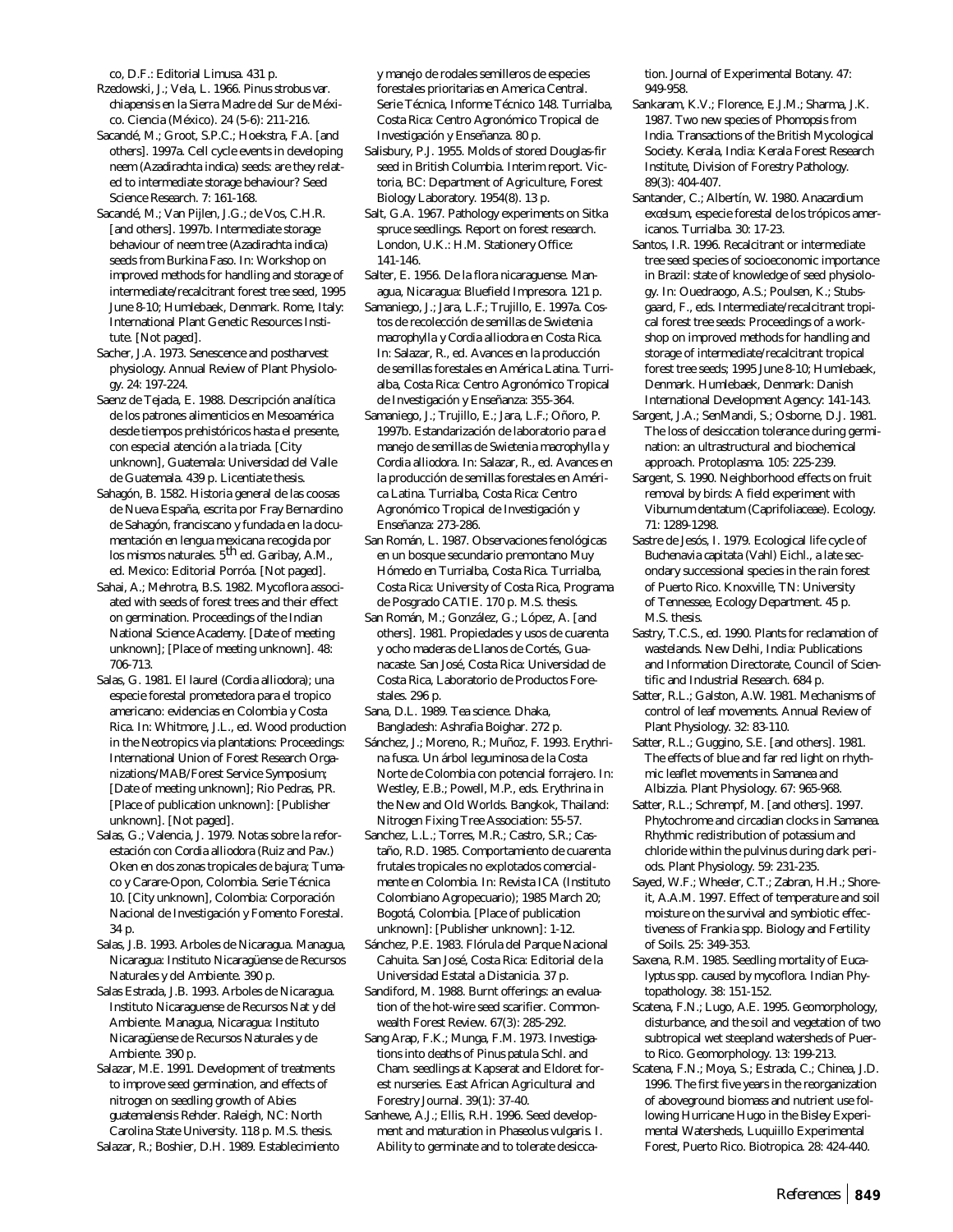Schaefer, C. 1990. Storage and germination of seeds of *Podocarpus milanjianus*. Technical Note, Kenya Forestry Research Institute. 11: 1-14.

Scheffel, M. 1990. Sandalwood: current interest and activity by the Hawaii Division of Forestry and Wildlife. In: Proceedings of the symposium on sandalwood in the Pacific; 1990 April 9-11; Honolulu. Gen. Tech. Rep. PSW-122. Berkeley, CA: U.S. Department of Agriculture, Forest Service, Pacific Southwest Research Station: 61.

Schenck, N.C. 1982. Introduction. In: Schenck, N.C., ed. Methods and principles of mycorrhizal research. St. Paul, MN: American Phytopathology Society: ix-x.

Schery, R.W. 1950. Leguminosae—Mimosoideae. Annals of the Missouri Botanical Garden. 37 (2): 184-314.

Schery, R.W. 1952. Plants for man. Englewood Cliffs, NJ: Prentice-Hall, Inc. 564 p.

Schimper, A.F.W. 1898. Plant geography upon a physiological basis. [City unknown], Germany: [Publisher unknown]. [Not paged].

Schimper, A.F.W. 1903. Plant-geography upon a physiological basis. English translation by W.R. Fisher. London, U.K.: Oxford at the Clarendon Press. 839 p.

Schlönvoight, M. 1993. Aufwuchsentwickling von *Cordia alliodora* (Ruiz & Pavon) Oken in Abhängigkeit verschiedener Pflanzmethoden in agroforstlichen Systemen in der Atlantikzone von Costa Rica. Göttinger Beiträge zur Land und Forstwirtschaft in den Tropen und Subtropen. No. 80. Göttingen, Germany: Institut fur Pflanzenbau und Tierhygiene in den Tropen und Subtropen. 194 p.

Schopmeyer, C.S. 1974. Seeds of woody plants of the United States. Agric. Handb. 450. Washington, DC: U.S. Department of Agriculture. 883 p.

Schubert, G.H. 1960. Fungi associated with viability losses of sugar pine seed during cold storage. In: Proceedings, Society of American Foresters meeting; [Date of meeting unknown]; [Place of meeting unknown]. [Place of publication unknown]: [Publisher unknown]: 18-21.

Schubert, T. 1979. Trees for urban use in Puerto Rico and the Virgin Islands. Gen. Tech. Rep. SO-27. Rio Piedras, PR: U.S. Department of Agriculture, Forest Service. 91 p.

Schubert, T.H. 1974. *Tectona grandis*. In: Schopmeyer, C.S., tech. coord. Seeds of woody plants of the United States. Agric. Handb. 450. Washington, DC: U.S. Department of Agriculture: 803-804.

Schubert, T.H. 1985. Árboles para uso urbano en Puerto Rico e Islas Vírgenes. Gen. Tech. Rep. SO-57. New Orleans: U.S. Department of Agriculture, Forest Service, Southern Forest Experiment Station. 87 p.

Schubert, T.H.; Zambrana, J. 1978. West Indies or small-leaf mahogany: an ornamental and shade tree for semi-confined areas and adverse conditions. Urban Forestry Bulletin. Río Piedras, PR: U.S. Department of Agriculture, Forest Service, Southeastern Area State and Private Forestry. 4 p.

Schulte, A.; Rojas, C.; Rojas, R. 1992. Reforesta-

cion y agroforesteria en Los Andes - Uso sostenido, conservacion y restaracion de suelos con arboles y arbustos nativos: Apuntes sobre el moll (*Schinus molle*). [Place of publication unknown]: ETSFOR/FUPAGEMA/AGRU-CO/ECO. 75 p.

Schultes, R.; Raffauf, R. 1990. The healing forest: medicinal and toxic plants of the northwest Amazonia. Hong Kong: Dioscorides Press. 484 p.

Schultes, R.E.; Hoffmann, A. 1983. Botanica e chimica degli allucinogeni. Roma, Italia: Ciapanna Editore. 350 p.

Schulz, J.P. 1960. Ecological studies on rainforests in northern Surinam. Amsterdam, Holland: Holland North. 267 p.

Schulz, P.; Jensen, W.A. 1968a. *Capsella* embryogenesis: the early embryo. Journal of Ultrastructural Research. 22: 376-392.

Schulz, P.; Jensen, W.A. 1968b. *Capsella* embryogenesis: the egg, zygote, and young embryo. American Journal of Botany. 55: 541-552.

Schulz, P.; Jensen, W.A. 1969. *Capsella* embryogenesis: the suspensor and the basal cell. Protoplasma. 67: 139-163.

Scifres, D.J. 1974. Salient aspects of huisache seed germination. Southwestern Naturalist. 18(4): 383-392.

Scott, D.F.; Lesch, W. 1997. Streamflow responses to afforestation with *Eucalyptus grandis* and *Pinus patula* and to felling in the Mokobulaan experimental catchments, South Africa. Journal of Hydrology. 199: 360-377.

Scowcroft, P.G. 1998. Personal communication. U.S. Department of Agriculture, Forest Service, Institute of Pacific Islands Forestry, 1151 Punchbowl St., Rm. 323, Honolulu, HI 96813.

Secretaría Ejecutiva del Convenio Andrés Bello (SECAB). 1992. Especies vegetales promisorias de los países del convenio Andrés Bello. Bernal, H.Y.; Correa, J.E., eds. Santafé de Bogotá, D.C., Colombia: Secretaria Ejecutiva del Convenio Andrés Bello: 231-278. Tomo VIII.

Segundo Encuentro Regional Sobre Especies Forestales Nativas de la Zona Norte y Atlántica de Costa Rica. 1994. Asociación Costarricense para el Estudio de Especies Forestales Nativas (Cop.) Estación Biológica La Selva; 1992 Setiembre 24-25; Sarapiquí, Costa Rica. 86 p. [Mimeo].

Seigler, D.S.; Conn, E.E.; Dunn, J.E.; Janzen, D.H. 1979. Cyanogensis in *Acacia farnesiana*. Phytochemistry. 18: 1389-1390.

Semillas Tropicales (Siguafepegue, Honduras). 1998. Internal report on tropical seeds. [Place of publication unknown]: [Publisher unknown]. [Not paged].

Sen, S.; Osborne, D.J. 1974. Germination of rye embryos following hydration-dehydration treatments: enhancement of protein and RNA synthesis and earlier induction of DNA replication. Journal of Experimental Botany. 25: 1010-1019.

Senaratna, T.; McKersie, B.D. 1986. Loss of desiccation tolerance during seed germination: a free radical mechanism of injury. In: Leopold, A.C., ed. Membranes, metabolism and dry organisms. Ithaca, NY: London, U.K.: Comstock: 85-101.

Serrano, Ma. del S. 1994. Germinación de *Stryphnodendron excelsum*. Boletín Mejoramiento Genético y Semillas Forestales No. 8. Turrialba, Costa Rica: Centro Agronómico Tropical de Investigación y Enseñanza: 12.

Serrato Patiño, J.J. 1985. Los principales árboles en cada una de las formaciones vegetales de Colombia. Santafé de Bogotá, Colombia: Ministerio de Agricultura, Instituto de Recursos Naturales. 109 p.

Serrato-Valenti, G.; De Vries, M.; Cornara, L. 1995. The hilar region in *Leucaena lecocephala* Lam. (De Wit) seed: structure, histochemistry and the role of the lens in germination. Annals of Botany. 75: 569-574.

Servicio Autonomo Forestal Venezolano. 1993. Autoecología de la especie: Pino caribe. Caracas, Venezuela: Servicio Forestal Venezolano. 13 p.

Sharma, J.K.; Maria Florence, E.J. 1997. Fungal pathogens as a potential threat to tropical Acacias, case study of India. In: Old, K.M.; Lee, S.S.; Sharma, J.K., eds. Diseases of tropical Acacias: Proceedings of an international workshop. 1996 April 28-May 3; Subanjeriji, Indonesia: CIFOR Special Publication: 62-69.

Sharma, R.; Dakshini, K.M.M. 1996. Ecological implications of the native *Prosopis cineraria* and the alien *Prosopis juliflora*. Vegetatio. 124: 101-105.

Shaw, G.R. 1909. The pines of Mexico. Journal of The Arnold Arboretum. 1. 30 p.

Shaw, G.R. 1914. The genus Pinus. Journal of The Arnold Arboretum. 5. 96 p.

Shea, K.R. 1957. Problem analysis: Molds of forest tree seed. [Place of publication unknown]: Weyerhaeuser Timber Company, Forestry Research Centre. 14 p.

Shea, K.R. 1960. Mold fungi on forest tree seed. Forestry Research Note 31. [City unknown], Washington: Weyerhaeuser Timber Company. 11 p.

Shepherd, K.D. [and others]. 1996. Infection potential of farm soils as mycorrhizal inocula for *Leucaena leucocephala*. Biology and Fertility of Soils. 22: 16-21.

Sherwani, M.R.K.; Siddiqui, S.F.; Ahmad, I. [and others]. 1982. Studies on Leguminosae seed oils. Journal of the Oil Technologists' Association of India. 14(2): 66-67.

Shigo, A.L.; Yelenosky, G. 1963. Fungus and insect injury to yellow birch seeds and seedlings. Res. Pap. NE-11. Radnor, PA: U.S. Department of Agriculture, Forest Service. [Not paged].

Shivanna, K.R.; Sastri, D.C. 1981. Stigma-surface estearase activity and stigma receptivity in some taxa characterized by wet stigmas. Annals of Botany. 47: 53-64.

Shyam, A.K.; Vartak, V.D. 1985. Seed morphology of Indian Caesalpiniaceae: *Cassia*. Seed Science and Technology. 13: 699-712.

Sibilia, C. 1927. Deperimento di pinoli nelle pine. Bull. R. Staz. Pat.Veg. N.S. 7: 454-457.

Silander, S.R. 1979. A study of the ecological life history of *Cecropia peltata* L., an early successional species in the rain forest of Puerto Rico. Knoxville, TN: University of Tennessee, Ecology Department. 94 p. M.S. thesis.

Silba, J. 1985. A supplement to the international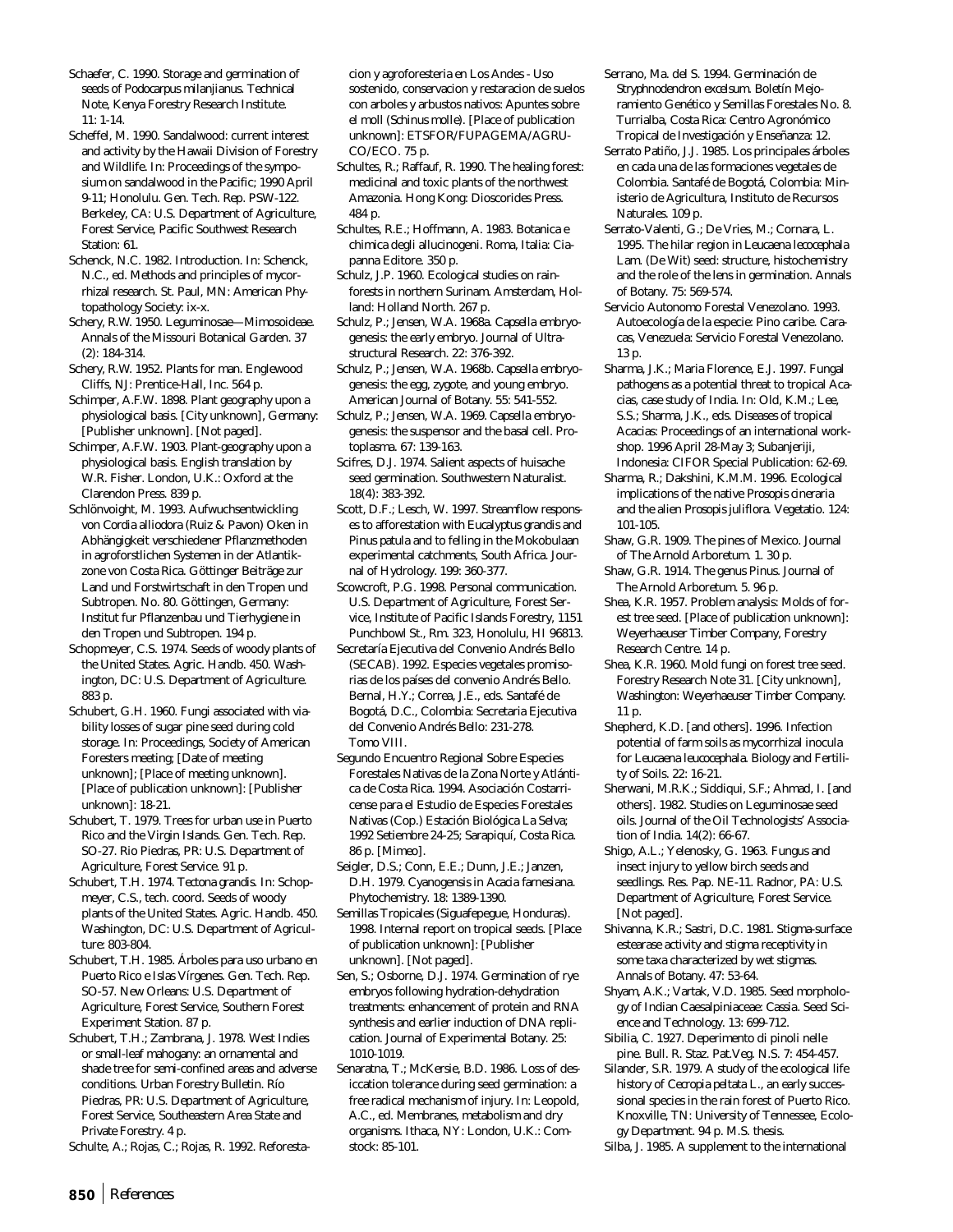census of the Coniferae I. Phytologia. 58(6): 365-370.

- Silberbauer-Gottsberger, I. 1990. Pollination and evolution in palms. Phyton. 30: 213-233.
- Silver, W.; Lugo, A.E.; Keller, M. 1999. Soil oxygen availability and biogeochemical cycling along topographic and rainfall gradients in Puerto Rico. Biogeochemistry.
- Silvertown, J.; Franco, M.; Pisanty, I.; Mendoza, A. 1993. Comparative plant demography-relative importance of life-cycle components to the finite rate of increase in woody and herbaceous perennials. Journal of Ecology. 81: 465-476.
- Simon, E.; Satter, R.L.; Galston, A.W. 1976a. Circadian rhythmicity in excised *Samanea* pulvini. I. Sucrose-white light interactions. Plant Physiology. 58: 417-420.
- Simon, E.; Satter, R.L.; Galston, A.W. 1976b. Circadian rhythmicity in excised *Samanea* pulvini. II. Resetting the clock by phytochrome conversion. Plant Physiology. 58: 421-425.
- Simpson, B.; Conner-Ogorzaly, M. 1986. Economic botany, plants in our world. New York: McGraw Hill. 640 p.
- Simpson, B.B. 1977. A revision of the genus *Polylepis*. Smithsonian Contr. Botany. 43: 1-62.
- Simpson, W.T.; Sagoe, J.A. 1991. Relative drying times of 650 tropical woods. Gen. Tech. Rep. FPL-GTR-71. Madison, WI: U.S. Department of Agriculture, Forest Service, Forest Products Laboratory. 27 p.
- Singh, D.; Dathan, A.S.R. 1972. Structure and development of seed-coat in Cucurbitaceae. VI. Seeds of *Cucurbita*. Phytomorphology. 22: 29-45.
- Singh, H.; Johri, B.M. 1972. Development of gymnosperm seeds. In: Kozlowski, T.T., ed. Seed biology. Importance, development, and germination. London, U.K.: Academic Press: 21-75. Vol. I.
- Singh, I.B. 1960. A new technique for inducing early bearing in jackfruit (*Artocarpus heterophyllus* Lamk). Annual report of horticulture research institute. Saharanpur, India: [Publisher unknown]: 40-46.
- Singh, N.B.; Deori, M.L. 1988. Heterosis in genetic improvement of *Gmelina arborea* (gamari) in north east India. Journal of Tropical Forestry. 4: 334-338.
- Singh, P.; Mathur, S.B. 1993. Disease problems of forest tree seeds: diagnosis and management. In: Some, L.M.; De Kam, M., eds. Tree seed problems with special reference to Africa. Proceedings, International Union of Forest Research Organizations Symposium of Project Group P.2.04.00: Seed Problems; [Date of meeting unknown]; Ouagadougou, Burkina Faso. The Netherlands: Backhuys Publ.: 309-324.
- Singh, R.V. 1982. Fodder trees of India. New Delhi, India: Oxford & IBH Publishing Co. 663 p.
- Singh, S.P. 1994. Handbook of agroforestry. Udaipur, India: Agrotech Publishing Academy. 208 p.
- Skolmen, R.G. 1968. Wood of koa and black walnut similar in most properties. Res. Note PSW-174. Berkely, CA: U.S. Department of Agriculture, Forest Service, Pacific Southwest Forest

and Range Experiment Station. 4 p.

- Skolmen, R.G. 1974. Some woods of Hawaii: properties and uses of 16 commercial species. Gen. Tech. Rep. PSW-8. Berkeley, CA: U.S. Department of Agriculture, Forest Service, Pacific Southwest Forest and Range Experiment Station. 30 p.
- Skolmen, R.G. 1990. Where koa can be grown. In: Proceedings of the RC&D koa conference; 1986 December 17-19; Hilo, HI. Hilo, HI: Big Island Resource Conservation and Development Council: II-1 to II-15.
- Skoupy, J.; Vaclav, E. 1976. Growing of shade trees in the tea gardens of Bangladesh. Silvaecultura Tropica et Subtropica. 5(1): 77-84.
- Sleumer, H.O. 1984. Olacacease. Flora Neotropica Monograph. 38: 1-59.
- Slooten. 1969. Maderas latinoamericanas, II. Turrialba. 19(3): 412-418.
- Smirnoff, N. 1993. The role of active oxygen in the response of plants to water deficit and desiccation. Tansy Review 52, New Phytologist. 125: 27-58.
- Smith, A.C. 1944. Araliaceae. North American Flora. 28b(1): 3-41.
- Smith, A.C.; Johnston, I.M. 1945. A phytogeographic sketch of Latin America. In: Verdoorn, F. Plants and plant science in Latin America. [Place of publication unknown]: [Publisher unknown]: 11-18; map.
- Smith, A.C.; Woodhouse, R.P. 1937. The American species of Myristicaceae. Brittonia. 2: 393-510.
- Smith, C.E. 1965. Meliaceae. In: Woodson, R.E.; Schery, R.W., eds. Flora of Panama. Annals of the Missouri Botanical Garden. 52(VI): 1-60.
- Smith, E. 1967. Plant remains. In: Byers, D., ed. The prehistory of the Tehaucan Valley. Environment and subsistence. Austin, TX: University of Texas Press: 220-255.
- Smith, M.T.; Berjak, P. 1995. Deteriorative changes associated with the loss of viability of stored desiccation-tolerant and -sensitive seeds. In: Kigel, J.; Galili, G., eds. Seed development and germination. New York: Marcel Dekker, Inc.: 701-746.
- Smith, N.J. [and others]. 1992. Tropical forests and their crops. New York: Cornell University Press. 568 p.
- Smith, R.F. 1970. The vegetation structure of a Puerto Rican rain forest before and after short-term gamma irradiation. In: Odum, H.T.; Pigeon, R.F., eds. A tropical rain forest. Oak Ridge, TN: U.S. Atomic Energy Commission, Division of Technical Information. [Not paged]. Chapters D-3.
- Smith, S.E.; Read, D.J. 1996. Mycorrhizal symbiosis. 2nd ed. [Place of publication unknown]: Academic Press. [Not paged].
- Smith, W.H.; Parker, J.C. 1966. Prevention of ethylene injury to carnations by carbon dioxide. Nature. 211: 100-101.
- Smitinand, T.[and others]. 1975. Economic tree species in Thailand. Part II. Bangkok, Thailand: Royal Forest Department: 136-137.
- Smits, W.T.M. 1993. Mass propagation of dipterocarps by vegetative methods in Indonesia. In: Davidson, J., ed. Proceedings, regional symposium on recent advances in mass clonal multiplication of forest trees for plantation

programmes; [Date of meeting unknown]; [Place of meeting unknown]. Los Banos, Philippines: Food and Agriculture Organization of the United Nations: 38-45.

- Smythe, N. 1970. Relationships between fruiting seasons and seed dispersal methods in a neotropical forest. American Naturalist. 104: 25-35.
- Snedaker, S.C.; Biber, P.D. 1996. Restoration of mangroves in the United States of America: A case study in Florida. In: Field, C., ed. Restoration of mangrove ecosystems. Okinawa, Japan: International Society for Mangrove Ecosystems: 170-188.
- Snedaker, S.C.; de Sylva, D.; Cottrell, D. 1977. A review of the role of fresh water in the estuarine ecosystems. In: Final report to the Southwest Florida Water Management District. Miami: University of Miami. 126 p.
- Society of American Foresters. 1944. Forest terminology (Spanish translation: Terminologia forestal, by Gonzolez Vale, M.A. 1950). [Place of publication unknown]: Society of American Foresters: [Not paged].
- Soerianegara, I.; Lammens, R.H.M.J. 1994. Plant resources of Southeast Asia. Timber trees: Major commercial timbers. Plant resources of Southeast Asia No. 5(1). Bogor, Indonesia: [Publisher unknown]. 610 p.
- Solis Alpizar, C. 1992. Características de la madera de 20 especies nativas de la Región Huetar Norte de Costa Rica. Alajuela, Costa Rica: Cooperación en los Sectores Forestal y Maderero Convenio-Costarricense-Alemán . 65 p. + anexos.
- Somarriba, E.; Beer, J.W. 1987. Dimensions, volumes, and growth of *Cordia alliodora* in agroforestry systems. Forest Ecology and Management. 18: 113-126.
- Some, L.M.; Sary, H.; Bellefontaine, R. 1990. Cold chamber storage of seeds of mixed Sahelo-Sudanese tree species. Bois et Forèts des Tropiques. 225: 42-46.
- Sorensen, A.E. 1983. Taste aversion and frugivore preference. Oecologia. 56: 117-120.
- Sosa, V. 1979. Araliaceae. Flora de Veracruz. Fascículo 8. Xalapa, Veracruz, México: Instituto Nacional de Investigaciones Forestales y Agropecuarias. 38 p.
- South African Department of Environmental Affairs. 1993. Report on commercial timber resources and primary roundwood processing in South Africa. Pretoria, South Africa: Directorate National Forest Planning and Extension, Department of Environmental Affairs. 129 p.
- South African Forest Corporation Ltd. 1996. Research report. Pretoria, South Africa: South Africa Forest Company Ltd. 33 p.
- South African Pulp and Paper Industry. 1993. Forests research report. Tweedie, South Africa: South African Pulp and Paper Industry Forests Ltd. 61 p.
- South African Pulp and Paper Industry. 1994. Forests research report. Tweedie, South Africa: South African Pulp and Paper Industry Forests Ltd. 65 p.
- Southwell, C.R.; Bultman, J.D. 1971. Marine borer resistance of untreated woods over long periods of immersion in tropical waters.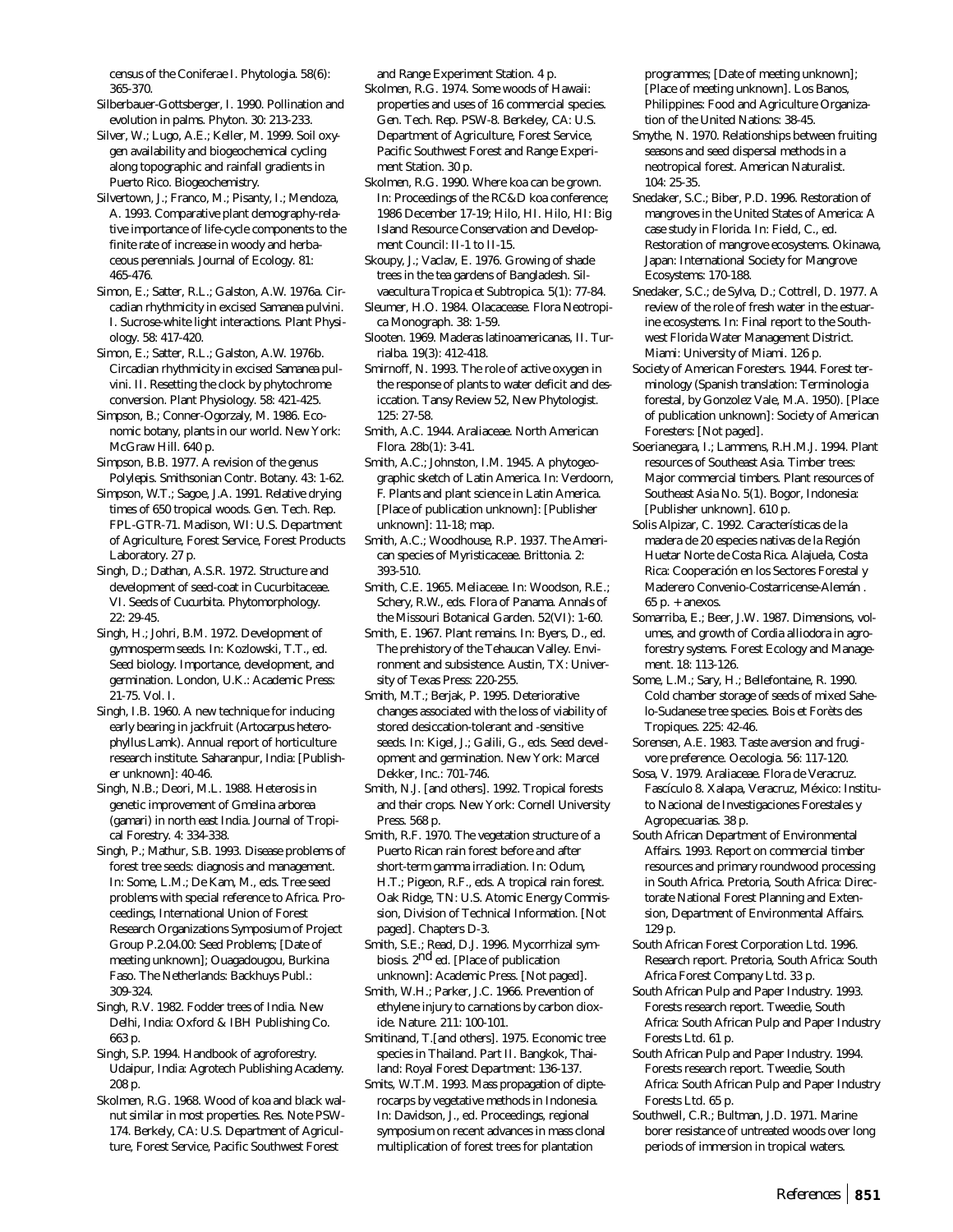Biotropica. 3: 81-107.

Soux, J.A. 1987. Manual agricola. La Paz, Bolivia: Wayar & Soux LTDA. 171 p.

Souza, F.H.D.; Marcos-Filho, J. 1993. Physiological characteristics associated with imbibition by *Calopogonium mucunoides* Desv. seeds. Seed Science and Technology. 21: 561-572.

Sowa, S.; Vertucci, C.W.; Crane, J. [and others]. 1991. FTIR analyses of desiccation in seeds of tea. Agronomy Abstracts. P. 170.

Sowls, L.K. 1983. *Tayassu tajacu*. In: Janzen, D.H., ed. Costa Rican natural history. Chicago: University of Chicago Press: 497-498.

Spalding, D.H.; Knight, R.J.; Reeder, W.F. 1976. Storage of avocado seeds. Proceedings, Florida State Horticultural Society. 89: 257-258.

Specht, C.E.; Schaefer, C. 1990. Interim recommendations for the presowing treatment of *Terminalia brownii* and *Terminalia spinosa*. Technical Note, Kenya Forestry Research Institute. 9: 1-18.

Spichiger, R.; Meroz, J. [and others]. 1989. Los arboles del Aboretum Jenaro Herrera. Moraceae a leguminosae. Boissera. 43: 1-359. Vol. 1.

Spjut, R.W. 1994. A systematic treatment of fruit types. Memoirs of the New York Botanical Garden. 70: 1-182.

Sporne, K.R. 1965. The morphology of gymnosperms. The structure and evolution of primitive seed-plants. London, U.K.: Hutchinson & Co. 216 p.

Sprague, S.C. 1965. Manual of the trees of North America. New York: Dover Publications, Inc. 934 p. Vol. 2.

Sprague, T.A.; Riley, L.A. 1923. XL-decades Kewensis. Kew Bulletin of Miscellaneous Information. 1923: 371-372.

Squillace, A.E.; Perry, J.P., Jr. 1992. Classification of *Pinus patula, P. tecunumanii, P. oocarpa, P. caribaea* var. *hondurensis* and related taxonomic entities. Res. Pap. SE-285. Asheville, NC: U.S. Department of Agriculture, Forest Service, Southeastern Forest Experiment Station. 23 p.

Srivastava, K.K.; Kalyani, K.B. 1990. Charcoal root rot in *Acacia nilotica* nursery – a new disease from India. My Forest. 26: 163-164.

Ssu-Hsieh, Chia. 535. (Republished in 1978). Essential techniques for the peasantry. Taipei, Taiwan: Chung Hwa Book Company Ltd. 404 p.

St. John, H. 1979. *Metrosideros polymorpha* (Myrtaceae) and its variations: Hawaiian plant studies 88. Phytologia. 42: 215-218.

Standley. 1950. *Prunus*. Annals of the Missouri Botanical Garden. 37: 150-152.

Standley, P. 1937. Flora of Costa Rica. Field Museum Natural History Botanical. 18: 511, 658-703.

Standley, P. 1938. Flora of Costa Rica. Field. Parts I-IV. [Place of publication unknown]: Museum of Natural History. 2,345 p. Vol. 18.

Standley, P.; Steyermark, J. 1946a. Brunelliacease. In: Flora of Guatemala. Fieldiana Botany. 24(4): 423-424.

Standley, P.; Steyermark, J. 1946b. Flora of Guatemala. Fieldiana Botany. 24: 124-126.

Standley, P.; Steyermark, J.A. 1949. Myristicaceae. Flora of Guatemala. Fieldiana Botany. 24(VI): 294-299.

Standley, P.; Steyermark, J. 1958. Flora of Guatemala. Fieldiana Botany. 24(1). Chicago: Natural History Museum. 478 p.

Standley, P.C. 1922. Trees and shrubs of Mexico. Contributions from the United States National Herbarium. Washington, DC: Smithsonian Institution. 23(2): 397-398.

Standley, P.C. l924. Boraginaceae. Borage family. In: Trees and shrubs of Mexico. Contributions from the United States National Herbarium. 23: 1216-1234.

Standley, P.C. 1926. Trees and shrubs of Mexico. In: Contributions from the national herbarium. Part 5. Washington, DC: Smithsonian Institution. 1721 p. Vol. 23.

Standley, P.C. 1930. Flora of Yucatan. Field Museum of Natural History, Botanical Series. 3(3) : 157-492.

Standley, P.C. 1931. Flora of the Lancetilla Valley, Honduras. Chicago: Field Museum of Natural History. [Not paged].

Standley, P.C. 1936. The forests and flora of British Honduras. Field Museum of Natural History, Botanical Series. 12: 159-160.

Standley, P.C. 1937. Flora of Costa Rica. Part LI. Botanical Series, Publication No. 392. Chicago: Field Museum of Natural History. 780 p. Vol. XVIII.

Standley, P.C. 1938. Flora de Costa Rica. Field Museum of Natural History, Botanical Series. 18(3): 1-1130.

Standley, P.C., Steyermark, J.A. 1946a. Leguminosae. Flora of Guatemala. Fieldiana Botany. 24(5):1-368.

Standley, P.C., Steyermark, J.A. 1946b. Meliaceae. Flora de Guatemala, Part V. Fieldiana Botany. 24(5): 444-468.

Standley, P.C.; Steyermark, J.A. 1946c. Moraceae. Flora of Guatemala. Fieldiana Botany. 24(6): 10-58.

Standley, P.C.; Steyermark, J.A. 1946d. Myristicaceae. Flora de Guatemala IV. Fieldiana Botany. 24(4): 294-299.

Standley, P.C.; Steyermark, J.A. 1946e. Zygophyllaceae. In: Standley, P.C.; Steyermark, J.A., eds. Flora of Guatemala - Part V. Fieldiana Botany. 25(5): 393-398.

Standley, P.C.; Steyermark, J.A. 1949. Sapindaceae. Flora of Guatemala. Fieldiana Botany. 24(6): [Not paged].

Standley, P.C.; Steyermark, J.A. 1952. Casuarinaceae. Flora of Guatemala. Fieldiana Botany. 24(3): 227-228.

Standley, P.C.; Steyermark, J.A.; Williams, L.O. [and others]. 1946. Flora of Guatemala. Fieldana Botany. [Not paged].

Standley, P.C.; Steyermark, J.A.; Williams, L.O. [and others]. 1975. Flora of Guatemala. Fieldana Botany. [Not paged].

Standley, P.C.; Williams, L.O. 1961. Flora of Guatemala. Fieldiana Botany. Part VII. Chicago: Chicago Natural History Museum: 407- 570. Vol. 24.

Standley, P.C.; Williams, L.O. 1962. Combretaceae. In: Standley, P.C.; Williams, L.O., eds. Flora of Guatemala. Part VII. Fieldiana Botany. 24(7/2): 268-281.

Standley, P.C.; Williams, L.O. 1966. Araliaceae. Flora of Guatemala. Fieldiana Botany.

24(8): 1-21.

Standley, P.C.; Williams, L.O. 1967. Sapotaceae. Flora of Guatemala. Fieldiana Botany. 24(8): 211-244.

Stanger, T. K. 1994. Personal communication. Tweedie, South Africa: South African Pulp and Paper Industry Forests Ltd.

Stanger, T. K. 1996. Flowering, cone and seed production in *Pinus patula*. SAPPI Forests research. Unpublished paper presented at the 1996 CAMCORE annual meeting, Bali, Indonesia. Available from T. K. Stanger, Box 473, Howick 3290, South Africa.

Stanwood, P.C. 1985. Cryopreservation of seed germplasm for genetic conservation. In: Kartha, K.K., ed. Cryopreservation of plant cells and organs. [City unknown], FL: CRC Press, Inc.: 199-226.

Stanwood, P.C.; Bass, L.N. 1981. Seed germplasm preservation using liquid nitrogen. Seed Science and Technology. 9: 423-437.

Stanwood, P.C.; McDonald, M.B. 1989. Seed moisture. Special Publication 14. Madison, WI: Crop Science Society of America. 32 p.

Stapanian, M.A. 1982. A model for fruiting display: Seed dispersal by birds of mulberry seeds. Ecology. 63: 1432-1443.

Stead, J.W. 1980. Commonwealth Forestry Institute international provenance trials of *Cordia alliodora* (R. & P.) Oken. Proceedings, Eleventh Commonwealth Forestry Conference, Trinidad, Tobago, and Jamaica; 1980 September; [Place of meeting unknown]. [Place of publication unknown]: [Publisher unknown]. 17 p.

Stead, J.W. 1983. A study of variation and taxonomy of the *Pinus pseudostrobus* complex. Commonwealth Forestry Review. 62(1): 25-35.

Stead, J.W.; Styles, B.T. 1984. Studies of Central American pines: a revision of the *pseudostrobus* group (Pinaceae). Botanical Journal of the Linnean Society. 89(3): 249-275.

Stearns, S.C. 1992. The evolution of life histories. Oxford, U.K.: Oxford University Press. 384 p.

Stebbling, E.P. 1914. Indian forest insects of economic importance. London, U.K.: Eyre & Spottis Woode, Ltd. 428 p.

Stehlé, H. 1946. Les types forestiers des isles caraibes. Caribbean Forester. 7 (Suppl. 2): 337-709.

Stein, W.I.; Slabaugh, P.E.; Plummer, A.P. 1974. Harvesting, processing, and storage of fruits and seeds. In: Schopmeyer, C.S., ed. Seeds of woody plants in the United States. Agric. Handb. 450. Washington, DC: U.S. Department of Agriculture, Forest Service: 98-125.

Steiner, A.M.; Ruckenbauer, P. 1995. Germination of 110-year-old cereal and weed seeds, the Vienne sample of 1877. Verification of effective ultra-dry storage at ambient temperature. Seed Science Research. 5: 195-199.

Steiner, K.E. 1981. Nectarivory and potential pollination by a neotropical marsupial. Annals of the Missouri Botanical Garden. 68: 505-513.

Stemmermann, L. 1980a. Observations of the genus *Santalum* (Santalaceae) in Hawai'i. Pacific Science. 34: 41-54.

Stemmermann, L. 1980b. Vegetative anatomy of the Hawaiian species of *Santalum* (Santalaceae). Pacific Science. 34: 55-75.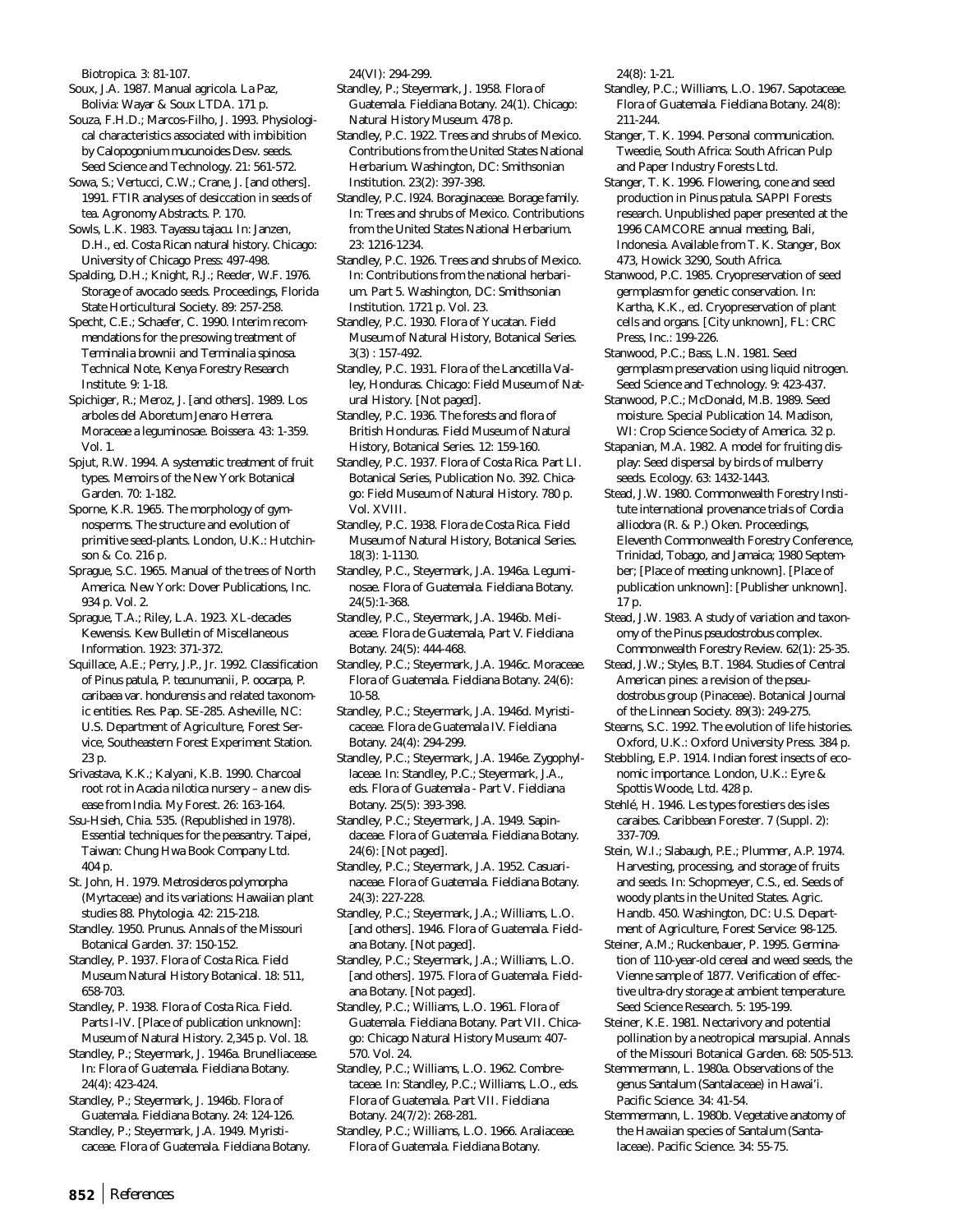Stemmermann, L. 1990. Distribution and status of sandalwood in Hawai'i. In: Proceedings of the symposium on sandalwood in the Pacific; 1990 April 9-11; Honolulu. Gen. Tech. Rep. PSW-122. Berkeley, CA: U.S. Department of Agriculture, Forest Service, Pacific Southwest Research Station: 62-65.

Stern, W.L.; Curry, K.J.; Pridgeon, A.M. 1987. Osmophores of *Stanhopea* (Orchidaceae). American Journal of Botany. 74: 1323-1331.

Stevens, G. 1983. *Bursera simaruba* (Indio desnudo, jiñocuave, gumbo lindo). In: Janzen, D., ed. Costa Rican natural history. Chicago: The University of Chicago Press: 201-202.

Stevenson, A.G. 1981. Flower and fruit abortion: proximate causes and ultimate functions. Annual Review of Ecology and Systematics. 12: 253-279.

Steward, F.C. 1970. From cultured cells to whole plants: the introduction and control of their growth and morphogenesis. Proceedings of the Royal Society of London B. 175: 1-30.

Steward, F.C.; Ammirato, P.V.; Mapes, M.O. 1970. Growth and development of totipotent cells; some problems and perspectives. Annals of Botany. 34: 761-787.

Stiles, F.G. 1985. On the role of birds in the dynamics of neotropical forests. In: Diamond, A.W.; Lovejoy, T.E., eds. Conservation of tropical forest birds. ICBP Technical Paper 4. Cambridge, MA: ICBP: 49-59.

Stiles, F.G.; Skutch, A.F. 1989. A guide to the birds of Costa Rica. Ithaca, NY: Comstock Publishing Associates. 511 p.

Still, D.W.; Kovach, D.A.; Bradford, K.J. 1994. Development of desiccation tolerance in rice (*Oryza sativa*) and wild rice (*Zizania palustris*). Dehydrin expression, abscisic acid content, and sucrose accumulation. Plant Physiology. 104: 431-438.

Stoffers, A.L. 1973. Caesalpiniaceae. Flora of the Netherlands Antilles. 3(75): 32-60.

Stoffers, A.L. 1980. Casuarinaceae. Flora of the Netherlands Antilles. 2(102): 109-110.

Stoffers, A.L. 1984. Meliaceae. Flora of the Netherlands Antilles. 3(113): 315-320.

Stokes, P. 1965. Temperature and seed dormancy. In: Ruhland, W., ed. Handbuch der flanzen physiology 15. Jena, [Country where published unknown]: Springer-Verlag: 746-803.

Storey, H.H.; Doughty, L.R. 1951. Virus diseases of cassava. [Place of publication unknown]: East African Agriculture and Forestry Research Organization. [Not paged].

Storrs, A.E.G. 1979. Know your trees. Some of the common trees found in Zambia. Ndola, Zambia: Forest Department. 380 p.

Strasburger, E.; Noll, F. [and others]. 1908. A textbook of botany. London, UK: MacMillan & Co. 746 p.

Streets, R.J. 1962. Exotic forest trees in the British Commonwealth. Oxford, U.K.: Clarendon Press. 765 p.

Sturgeon, K.B.; Milton, J.B. 1980. Cone color polymorphism associated with elevation in white fir, *Abies concolor*, in southern Colorado. American Journal of Botany. 67: 1040-1045.

Styles, B.T. 1972. The flower biology of the Meliaceae and its bearing on tree breeding. Silva Genetica. 21(5): 175-182.

Styles, B.T.; Khosla, P.K. 1976. Cytology and reproductive biology of Meliaceae. In: Burley, J.; Styles, B.T., eds. Tropical trees: variation, breeding, and conservation. London, U.K.: Academic Press: 61-67.

Styles, B.T.; White, F. 1991. Meliaceae. In: Polhill, R.M., ed. Flora of tropical East Africa. Rotterdam, The Netherlands; Brookfield: A.A. Balkema: 1-65.

Sun and others. 1994. [No additional information available].

Surange, S.; Wollum, A.G.; Nautiyal, C.S. 1997. Characterization of rhizobium from root nodules of leguminous trees growing in alkaline soils. Canadian Journal of Microbiology. 43: 891-894.

Suri, R.K.; Mehrotra, A. 1996. Neem: A wonder tree. Dehradun, India: Society of Forest and Environmental Managers. 62 p.

Suszka, B. 1978. Germination of tree seed stored in a partially after ripened condition. Acta Horticulturae. 83: 181-187.

Suszka, B.; Tylkowski, T. 1981. Storage of acorns of the English oak (*Quercus robur* L.) over 1-5 winters. Arboretum Kórnickie. 25: 199-229.

Suszka, B.; Tylkowski, T. 1982. Storage of acorns of the northern red oak (*Quercus borealis* Michx.' *Q. rubra* L.) over 1-5 winters. Arboretum Kórnickie. 26: 253-306.

Sutherland, J.R. 1979. The pathogenic fungus *Caloscypha fulgens* in stored conifer seeds in British Columbia and relation of its occurrence to ground and squirrel-cache collected cones. Canadian Journal of Forest Research. 9: 129-132.

Sutherland, J.R. 1985. Influence of disease on seed production. Paper (review) presented at the symposium on conifer tree seed in the Mountain West; 1985 August 5-7; Missoula, MT. [Place of publication unknown]: [Publisher unknown]: [Not paged].

Sutherland, J.R. 1995. Fungi on conifer seeds as related to seed health testing and the production of quality seeds. In: Mathur, S.B.; Mortensen, C.N., eds. Seed health testing in the production of quality seed: Proceedings, International Seed Testing Association precongress seminar on seed pathology; 1995 June 6; Copenhagen, Denmark. [City unknown], Switzerland: International Seed Testing Association: 75-80.

Suvarnasuddi, K. 1950. Some commercial timbers of Thailand: their properties and uses. Bangkok, Thailand: Royal Forest Department. 52 p.

Swaine, M.D.; Hall, J.B.; Alexander L.I.J. 1987a. Tree population dynamics at Kade, Ghana (1968-1982). Journal of Tropical Ecology. 3(4): 331-345.

Swaine, M.D.; Lieberman, D. 1987. The dynamics of tree populations in tropical forests. Journal of Tropical Ecology. 3(4): 289-369.

Swaine, M.D.; Lieberman, D.; Putz, F.E. 1987b. The dynamics of tree populations in tropical forests: a review. Journal of Tropical Ecology. 3(4): 347-358.

Swaine, M.D.; Whitmore, T.C. 1988. On the definition of ecological species groups in tropical rain forests. Vegetatio. 75: 81-86.

Swofford, T.F. 1965. Official correspondence to

J.W. Andressen, USDA Forest Service, Eastern Tree Seed Testing Laboratory. Contact: Northeastern Forest Experiment Station, 100 Matsonford Road, 5 Radnor Corporate Center, Suite 200, Radnor, PA 19087.

Szolnoki, T.W. 1985. Food and fruit trees of the Gambia. Hamburg, Germany: Stiftung Walderhaultung in Afrika. 132 p.

Szott, L.T. 1995. Growth and biomass production of nitrogen fixing trees on acid soils. In: Evans, D.O.; Szott, L.T., eds. Nitrogen Fixing Tree Research Reports: Nitrogen fixing trees for acid soils. Waimanalo, HI: Nitrogen Fixing Tree Association: 61-76.

Tanaka, T.; Edwards, D.G.W. 1986. An improved and more versatile method for prechilling *Abies procera* seeds. Seed Science and Technology. 14: 457-464.

Tang, J.-L. 1986. Property and utilization of wood from fast grown *Leucaena* in Taiwan. In: Proceedings, 18<sup>th</sup> International Union of Forest Research Organizations World Congress, Division 2; 1986 September 7-21; Ljubljana, Yugoslavia. Ljubljana, Yugoslavia: Razmnozevanje Plesko: 469-478. Vol. 2.

Tang, W. 1987. Insect pollination in the cycad *Zamia pumila* (Zamiaceae). American Journal of Botany. 74: 90-99.

Taylor, D.A.H. 1981. Chemotaxonomy. The occurrence of limonoids in the Meliaceae. In: Pennington, T.D.; Styles, B.T., eds. Meliaceae. Flora Neotropica Monograph. 28:450-470.

Teel, W. 1984. A pocket directory of trees and seeds in Kenya. Nairobi, Kenya: Kenya Energy and Environment Organization. 151 p.

TeKrony, D.M.; Egli, D.B. 1997. Relationship between standard germination, accelerated ageing germination and field emergence in soyabean. In: Ellis, R.H.; Black, M.; Murdoch, A.J.; Hong, T.D., eds. Basic and applied aspects of seed biology. Proceedings of the fifth international workshop on seeds; 1995. Dordrecht, The Netherlands: Kluwer Academic Publishers: 593-600.

Ten Houten, J.G. 1939. Keimplantenziekten van Conifern: Conifer seedling diseases. [Place of publication unknown]: University of Utrecht. 125 p. M.S. thesis.

Terborgh, J. 1986. Community aspects of frugivory in tropical forests. In: Estrada, A.; Fleming, T.H., eds. Frugivores and seed dispersal. Amsterdam, The Netherlands: W. Junk: 371-384.

Terborgh, J. 1990. Seed and fruit dispersal. Commentary. In: Bawa, K.S.; Hadley, M., eds. Reproductive ecology of tropical forest plants. Man and the biosphere series. [City unknown], NJ: The Parthenon Publishing Co.: 181-190. Vol. 7.

Tesdorff, J.N. 1969. Enraizamiento de las stacas de hibridos de Araucaria con la ayudo de hormonas. Buenos Aires, Argentina: Actas 1 Congreso Forestal Argentino. 290 p.

Thampan, P.K. 1981. Handbook on coconut palm. New Delhi, India: Oxford and IBH Publishing Company. 311 p.

Thapa, R.S. 1970. Notes on some insect pests of laran *Anthocephalus chinensis* in Sabah. Sabah, Malaysia: Annual report of the Research Branch, Forest Department. [Not paged].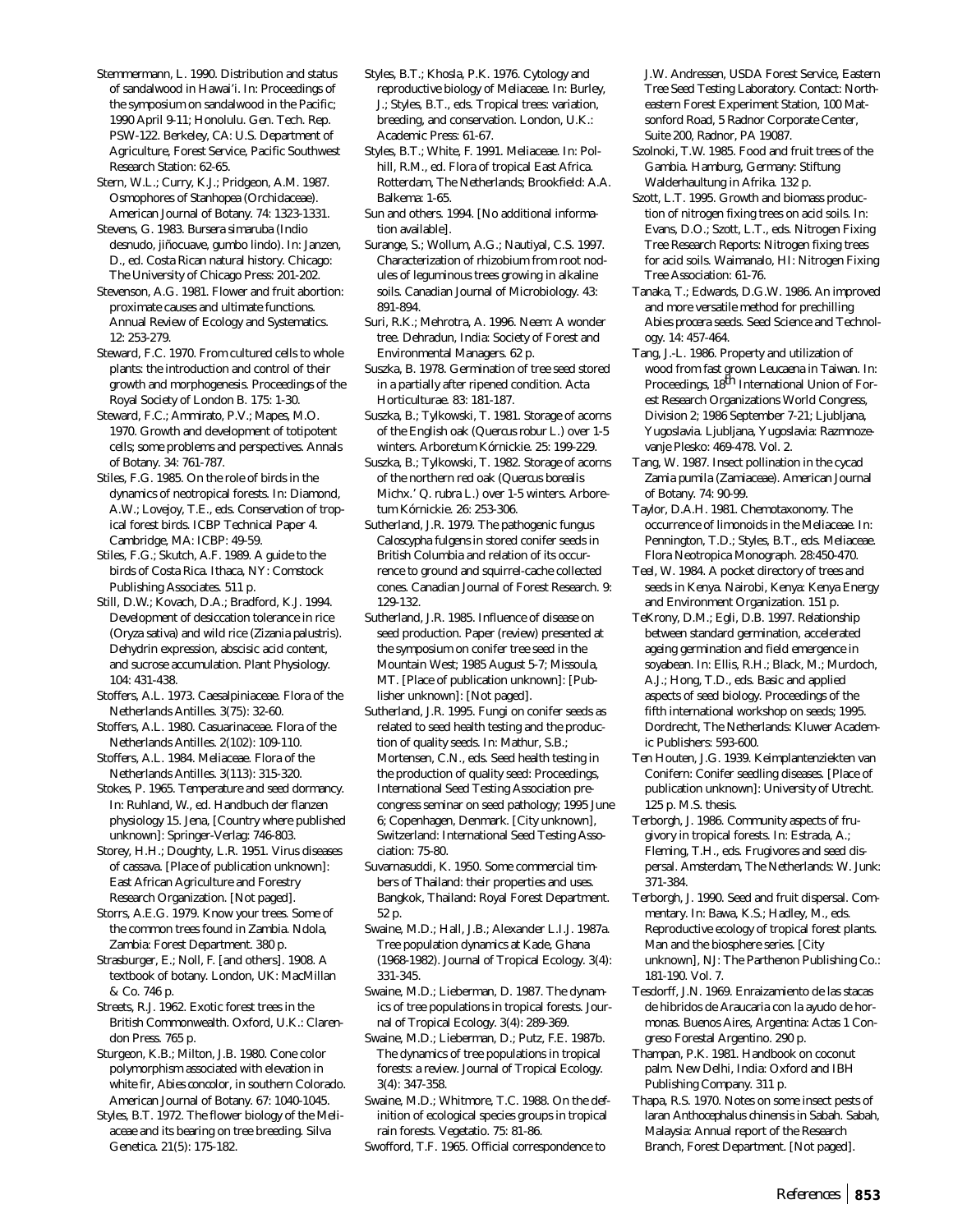Thapa, R.S. 1971. Bionomics and control of laran defoliator (*Margaronia hilaraois*). Forestry Abstracts. 32(4): 781.

Thapar, H.S.; Vijyan, A.K.; Uniyal, K. 1992. Vesicular-arbuscular mycorrhizal associations and root colonization in some important tree species. Indian Forester. 118(3): 207-212.

Thomlinson, J.R.; Serrano, M.I.; López, del M. [and others]. 1996. Land use dynamics in a post-agricultural Puerto Rican landscape. Biotropica. 28: 525-536.

Thompson, E.S. 1956. Notes on the use of cacao in Middle America; notes on Middle American Archaeology and Ethnology (No. 128), Department of Archaeology. Washington, DC: Carnegie Institution of Washington. [Not paged].

Thompson, J.N. 1981. Elaiosomes and fleshy fruits: phenology and selection pressures for ant-dispersal seeds. American Naturalist. 117: 104-108.

Thomson, L.A.J.; Cole, E.G. 1987. Woody plant seed collections in tropical, arid and semi-arid Australia and recommendations for international species trials. Forest Genetic Resources Information, Food and Agriculture Organization. 15: 37-49.

Thornthwaite, C.W. 1933. The climates of the earth. Geographical Review. 33: 433-440. Illus.; map.

Tietema, T.; Merkesdal, E.; Schroten, J. 1992. Seed germination of indigenous trees in Botswana. Nairobi, Kenya: ACTS Press. 106 p.

Tilton, V.R. 1980. Hypostase development in *Ornithogalum caudatum* (Liliaceae) and notes on other types of modifications in the chalaza of angiospermous ovules. Canadian Journal of Botany. 58: 2059-2066.

Timm, R.M.; Wilson, D.E. [and others]. 1989. Mammals of La Selva-Braulio Carrillo complex, Costa Rica. North American Fauna. [Place of publication unknown]: U.S. Department of Interior, Fish and Wildlife Service. 162 p.

Timonin, M.I. 1964. Interaction of seed coat microflora and soil microorganisms and its effects on pre and post-emergence of some conifer seedlings. Canadian Journal of Microbiology. 10: 17-32.

Timyan, J. 1996. Bwa yo. Important trees of Haiti. Washington, DC: Southeast Consortium for International Development. 418 p.

Tissaoui, T.; Côme, D. 1975. Mise en évidence de trois phases physiologuiques différentes au cours de la germination de l'embryon de pommier non dormant, grâce à la mesure de l'activité respiratoire. Physiologie Végetale. 13: 95-98.

Tiwari, B.K.; Sharma, G.D. 1981. Seed mycoflora of eleven tree species of northeastern India. India Phytopathology. 31: 83.

Todaria, N.P.; Negim, A.K. 1992. Pretreatment of some Indian *Cassia* seeds to improve their germination. Seed Science and Technology. 20: 583-588.

Todd-Bockarie, A.H.; Duryea, M.L.; West, S.H.; White, S.L. 1993. Pretreatment to overcome seed coat dormancy in *Cassia sieberiana*. Seed Science and Technology. 21: 383-398.

Tokura, Y.; Rondon, M.A.; Villanueva, G.;

Botero, L.F. 1996. Especies forestales del Valle del Cauca. Bogotá, Colombia: Lerner Ltda. 349 p.

Toledo, A.P. 1963. Anatomia e desembolvimento ontogenetico do fruto e da semente de mandioca. Bragantia. 22: 71-76.

Tomlinson, P.B. 1960. Seedling leaves in palms and their morphological significance. Journal, Arnold Arboretum. 41: 414-428.

Tomlinson, P.B. 1980. The biology of trees native to tropical Florida. Cambridge, MA: Harvard University Press. 480 p.

Tomlinson, P.B. 1986. The botany of mangroves. Cambridge, U.K.: Cambridge University Press. 413 p.

Tompsett, P.B. 1983. Handling and storage of *Agathis* and *Araucaria* seed. Sylvicultura Ano. 8(30): 290-293.

Tompsett, P.B. 1984a. The effect of moisture content and temperature on the seed storage life of *Araucaria columnaris*. Seed Science and Technology. 12: 801-816.

Tompsett, P.B. 1984b. Desiccation studies in relation to the storage of *Araucaria* seed. Annals of Applied Biology, 105: 581-586.

Tompsett, P.B. 1986. The effect of temperature and moisture content on the longevity of seed of *Ulmus carpinifolia* and *Terminalia brassii*. Annals of Botany. 57: 875-883.

Tompsett, P.B. 1987. Desiccation and storage studies on *Dipterocarpus* seeds. Annals of Applied Biology. 110: 371-379.

Tompsett, P.B. 1992. A review of the literature on storage of dipterocarp seeds. Seed Science and Technology. 20: 251-267.

Tompsett, P.B. 1994. Capture of genetic resources by collection and storage of seed. In: Leakey, R.R.B.; Newton, A.C., eds. Tropical trees: the potential for domestication and the rebuilding of forest resources. ITE Symposium 29. London, U.K.: Her Majesty's Stationary Office: 61-71.

Tompsett, P.B.; Kemp, R. 1996. Database of tropical tree seed research (DABATTS). Database contents. Kew, U.K.: Royal Botanic Gardens. 263 p.

Tompsett, P.B.; Pritchard, H.W. 1993. Water status changes during development in relation to the germination and desiccation tolerance of *Aesculus hippocastanum* L. seeds. Annals of Botany. 71: 107-116.

Toole, V.K. 1973. Effects of light, temperature, and their interactions on the germination of seeds. Seed Science and Technology. 1: 339-396.

Toole, V.K.; Toole, E.H.; Borthwick, H.A. 1962. Responses of seeds of *Pinus taeda* and *Pinus strobus* to light. Plant Physiology. 37: 228-233.

Topark-Ngarm, A. 1990. Shrubs and tree fodders in farming systems in Asia. In: Devendra C., ed. Shrubs and tree fodder for farm animals. Ottawa, Canada: [Publisher unknown]: 319-330.

Torres, G. [and others]. 1992a. Especies forestales tropicales; Lloro. No. 2. Cartago, Costa Rica: Editorial Tecnológica de Costa Rica. (Cuadernos Científicos y Tecnológicos). 8 p.

Torres, G.; Arnáez, E.; Moreira, I.; Rojas, F. 1992b. Cedrillo. Especies forestales tropicales. Subserie de Cuadernos Científicos y Tecnológicos No. 10. Cartago, Costa Rica: Editorial Tecnológica. De Costa Rica 6 p.

Torres, G.; Arnáez, E.; Moreira, I.; Rojas, F. 1992c. Roble. Especies forestales tropicales. Subserie Cuadernos Científicos y Tecnológicos No. 6. Cartago, Costa Rica: Editorial Tecnológica de Costa Rica. 8 p.

Torres-Romero, J.H. 1988. Podocarpaceae. In: Pinto, P.; Lozano G., eds. Flora de Colombia. Bogotá, Colombia: Instituto de Ciencias Naturales, Museo de Historia Natural, Facultad de Ciencias, Universidad Nacional de Colombia: 3-53.

Torrey, J.G. 1983. Root development and root nodulation in *Casuarina*. In: Midgley, S.J.; Turnbull, J.W.; Johnston, R.D., eds. *Casuarina*: ecology, management and utilization: Proceedings, international workshop; 1981 August 17- 21; Canberra, Australia. Melbourne, Australia: Commonwealth Scientific and Industrial Research Organization: 180-192.

Tortorelli, L. 1956. Maderas y Bosques Argentinos. Buenos Aires, Argentina: Editorial Acme. 910 p.

Touchell, D.H.; Dixon, K.W. 1993. Cryopreservation of seed of Western Australian native species. Biodiversity and Conservation. 2: 594-602.

Trappe, J.M. 1988. Lessons from alpine fungi. Mycologia. 80: 1-10.

Trappe, J.M.; Schenck, N.C. 1982. Vesiculararbuscular mycorrhizal fungi (Endogonales). In: Schenck, N.C., ed. Methods and principles of mycorrhizal research. St. Paul, MN: American Phytopathological Society: 1-11.

Tresemer, J. 1989. A brief report on reforestation efforts near Uvita de Osa, Costa Rica. Moravia, Costa Rica: Organization of Tropical Studies Library. [Not paged]. (Mimeo.)

Trino Triviño, D.; de Acosta, R.S.; Castillo, A. 1990. Tecnicas de manejo de semillas para algunas especies forestales neotropicales en Colombia. Serie de Documentación 19. Bogotá, Colombia: Proyecto Cooperativo: National Forestry Research Commission-Instituto de Recursos Naturales-CIID. 91 p.

Trivino, D.T.; De Acosta, R.S.; Castillo, A. 1990. Seed handling techniques for some neotropical forest species in Colombia. Serie Documentacion-Corporacion Nacional de Investigacion y Fomento Forestal 19. Bogota, Columbia: CONIF: 91 p.

Troll, W. 1957. Praktische einführung in die planzenmorphologie. Jena, Germany: Gustav Fisher. 240 p.

Troup, R.S. 1921. The silviculture of Indian trees. Oxford, U.K.: Clarendon Press. 1,195 p.

Troup, R.S. 1932. Exotic forest trees of the British Empire. Oxford, U.K.: Clarendon Press. 259 p.

Trujillo, J.E. 1996a. Algunos reportes de almacenamiento de semillas forestales. In: Curso Nacional de Recollección y Procesamiento de Semillas Forestales. PROSEFOR, Ministerio de Ambiente y Energía, Instituto Tecnológico de Costa Rica; 1996 Febrero 6-8; San Carlos, Costa Rica. [Place of publication unknown]: [Publisher unknown]. 27 p.

Trujillo, J.E. 1996b. Tratamoiento pregerminativo en semillas de especies forestales. In: Curso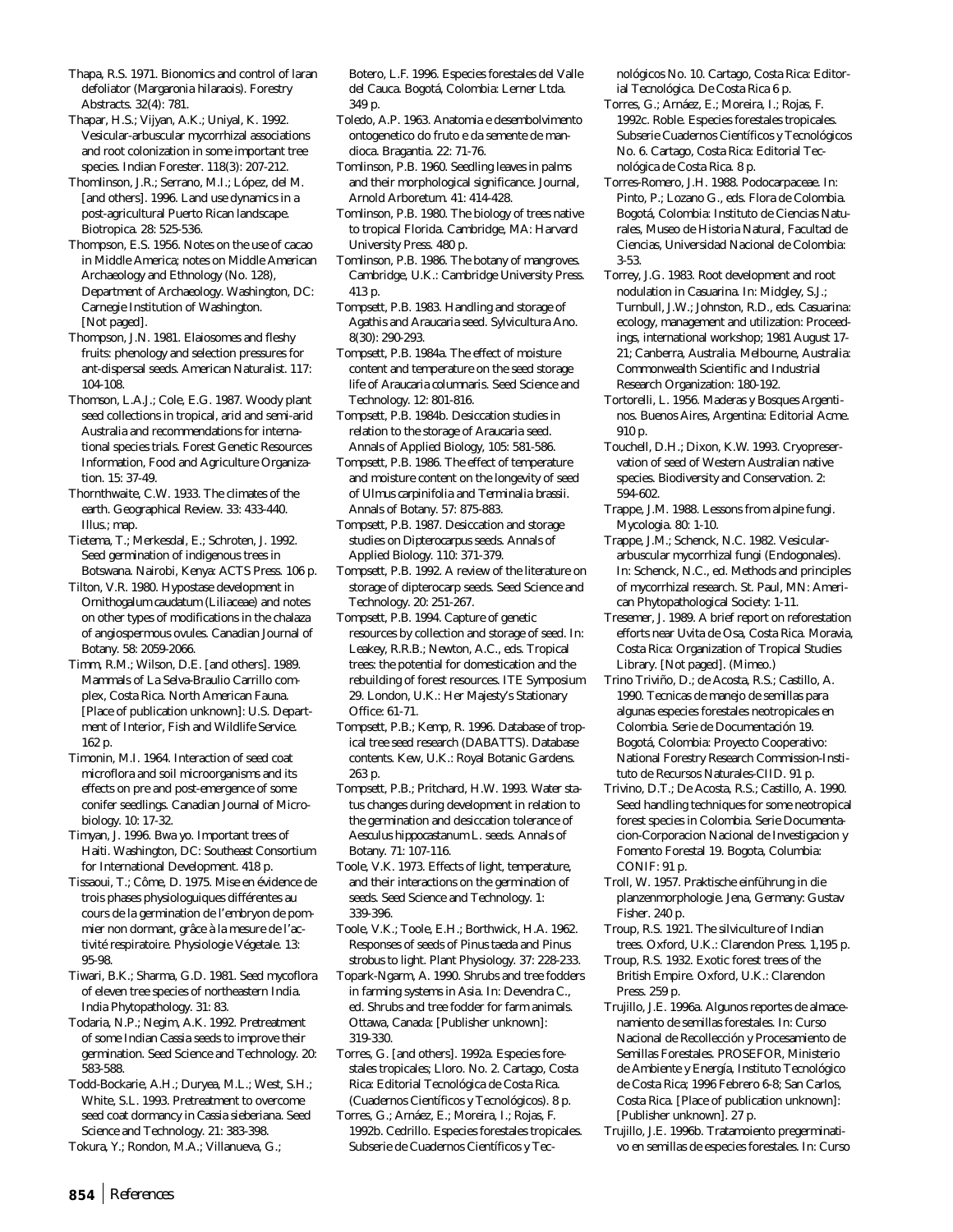Nacional de Recolección y Procesamiento de Semillas Forestales. PROSEFOR, Ministerio de Ambiente y Energía, Instituto Tecnológico de Costa Rica; 1996 Febrero 6-8; San Carlos, Costa Rica. [Place of publication unknown]: [Publisher unknown]: 12-25.

- Trujillo, N.E. 1986. Manual general sobre uso de semillas forestales. Bogotá, Colombia: Instituto Nacional de los Recursos Naturales Renovables y del Medio Ambiente, Ministerio de Agricultura, Estación Forestal La Florida. 22 p.
- Trujillo Navarrete, E. 1983. Manual general sobre uso de semillas forestales. Bogotá, Colombia: Instituto de Recursos Naturales. 36 p.
- Trujillo Navarrete, E. 1984. Información básica y tratamientos pregerminativos en semillas forestales. Santafé de Bogotá, Colombia: Ministerio de Agricultura, Instituto de Recursos Naturales. 35 p.
- Trujillo Navarrete, E. 1995. Manejo de semillas forestales: guía técnica para el extensionista forestal. Turrialba, Costa Rica: Centro Agronomico Tropical de Investigación y Enseñanza, Programa de Manejo Integrado de Recursos Naturales. 55 p.
- Trujillo Navarrete, E. 1996. Algunos reportes de almacenamiento y tratamientos pregerminativos de semillas forestales. En: Simposio Avances en la Producción de Semillas Forestales en América Latina; 1995 October 16-20; Managua. Turrialba, Costa Rica: Centro Agronomico Tropical de Investigación y Enseñanza: 317-327.
- Tschinkel, H. 1967. La madurez y el almacenamiento de semillas de *Cordia alliodora* (Ruiz and Pav.) Cham. Turrialba. 17: 89-90.
- Tsou, C.H. 1994. The embryology, reproductive morphology, and systematics of Lecythidaceae. Memoirs of the New York Botanical Garden. 71: 1-110.
- Tsuyuzaki, S. 1993. Seed viability after immersion in K<sup>2</sup>CO<sup>3</sup> solution. Seed Science and Technology. 21: 479-481.
- Tulasne, L.R. 1856. Florae madagascariensis fragmenta. Annales des Sciences Naturelles, Botanique. 4(6): 75-138.
- Turnbull, J.W. ed. 1986. Multipurpose Australian trees and shrubs: lesser-known species for fuelwood and agroforestry. AGIAR Monograph 1. Canberra, Australia: Australian Centre for International Agricultural Research. 316 p.
- Turnbull, J.W.; Doran, J.C. 1987. Seed development and germination in the Myrtaceae. In: Langkamp, P.J., ed. Germination of Australia native plant seed. Melbourne, Australia: Inkata Press: 46-57; 186-198.
- Turner, B.L.; Miksicek, C.H. 1984. Economic plant species associated with prehistoric agriculture in the Maya lowlands. Economic Botany. 38(2): 179-193.
- Turner, I.M. 1990. The seedling survivorship and growth of three *Shorea* species in a Malaysian tropical rain forest. Journal of Tropical Ecology. 6: 469-478.
- Tylkowski, T. 1989. Short-term storage of afterripened seeds of *Acer platanoides* L. and *A. pseudoplatanus* L. Arboretum Kórnickie. 34: 135-141.
- U.S. Department of Agriculture. 1974. Seeds of woody plants in the United States. Agric. Handb. 450. Washington, DC: U.S. Department of Agriculture. 883 p.
- U.S. Department of the Interior. 1979. Endangered and threatened wildlife and plants: determination that *Abies guatemalensis* is a threatened species. Federal Register. 44(218): 65,002-65,005.
- Uanikrishnan, K.; Rajeeve, J.P. 1990. On germination of Indian teak (*Tectona grandis* L.f.). Indian Forester. 102(10): 650-658.
- Ucán E., E. 1983. El ciricote. INIREB Informa. Comunicado No. 56 sobre recursos bióticos potenciales del país. Xalapa, Veracruz, México: Instituto Nacional de Investigaciones sobre Recursos Bióticos. 2 p.
- Uetsuki, Y. 1988. Some characteristics of 16 commercial tree species in the tropical forests of Peru-Amazon: fundamentals of seed propagation. Bulletin of the Forest Tree Breeding Institute. 6: 1-45.
- Ulate, C. 1996. Métodos de producción y respuesta inicial en plantación de *Hieronyma oblonga* (Tulasne) Müller Arq. y *Vochysia ferruginea* Mart. Heredia, Costa Rica: Universidad Nacional. 112 p. Tesis de Licenciatura en Ciencias Forestales.
- Unidad Evaluacion de Bosques y Unidad Planificacion y Monitoreo (UEB/UPM). 1996. Agenda Forestal. Cochabamba, Bolivia: CORDE-CU/IC/COTESU. [Not paged].
- Universidad Nacional de Colombia. 1988. Anatomía descriptiva de semillas forestales tropicales. Informe 1 y 2. Bogotá, Colombia: Corporación Nacional de Investigación y Fomento Forestal. 41 p.
- Unwin, A.H. [n.d.]. West African forests and forestry. New York: E.P. Dutton and Company. 527 p.
- Urosevic, B. 1959. The influence of pests and fungus diseases on acorn harvest. Commun. Inst. For. Cech 1: 39-54. (In Slavik.)
- Urosevic, B. 1961. The influence of saprophytic and semiparasitic fungi on the germination of Norway spruce and scots pine seeds. Proceedings, International Seed Testing Association; [Date of meeting unknown]; [Place of meeting unknown]. [Place of publication unknown]: [Publisher unknown]: 26(3): 537-556.
- Urosevic, B. 1964. More important seed borne diseases of Czechoslovak forest trees. Proceedings, Food and Agriculture Organization/International Union of Forest Research Organizations symposium on internationally dangerous forest diseases and insects; 1964 July 20-30; Oxford, U.K. [Place of publication unknown]: [Publisher unknown]. 5 p.
- Urquidi, D.E.A. 1988. Aspectos silviculturales de especies forestales nativas de Independencia. Cochabamba, Bolivia: Universidad Mayor de San Simon, Facultad de Ciencias Agricolas y Pecuarias. 239 p.
- Urquidi, G. 1954. Monografia del Departmento Cochabamba. Cochabamba, Bolivia: [Publisher unknown]. [Not paged].
- Utomo, D.; Sugiharti, S.; Komar, E; Komar, T. 1990. In: Tropical tree seed research: Proceedings of an international workshop held at the

Forestry Training Centre, Gympie; 1989 August 21-24; Queensland, Australia. Canberra, Australia: Australian Centre for International Agricultural Research Proceedings. 28: 51-54.

- Vaartaja, O. 1964. Chemical control of seed beds to control nursery diseases. Botanical Review. 30: 1-91.
- Valderrama Plata, L.E. 1984. El cultivo del caucho y su bondad económico-social para Colombia. Bogotá, Colombia: Ministerio de Agricultura, Recursos Naturales Renovables. 74 p.
- Valdés, M. 1986. Survival and growth of pines with specific ectomycorrhizae after 3 years on a highly eroded site. Journal of Botany. 64(4): 885-888.
- Van den Beldt, R.J.; Brewbaker, J.L. (eds.). 1985. Leucaena wood production and use. Waimanalo, HI: Nitrogen Fixing Tree Association. 50 p.
- Van der Berg, M.E. 1993. Plantas medicinais na Amazônia: contribuçao ao seu conhecimento sistemático. PR/MCT/CNPq. Museu Paraense Emilio Goeldi, Belém. Para, Brazil: Editora Supercores. 206 p.
- Van der Merwe, L. 1996. Personal communication. South African Forest Co. Ltd.. Sabie, South Africa.
- Van der Pijl, L. 1957. The dispersal of plants by bats. Acta Botanica Neerlandica. 6: 291-315.
- Van der Pijl. 1972. Principles of dispersal in higher plants. Berlin, Germany: Springer-Verlag. 161 p.
- Van der Sijde, H.A; Denison, N.P. 1967. Tree breeding in South Africa for the production of improved pine sawtimber. Forestry in South Africa. 8 (November): 9-29.
- Van der Slooten, H. 1970. Propiedades y uso de 113 especies maderables de Panamá. Parte 2. Panama City, Panamá: Food and Agriculture Organization of the United Nations. 752 p.
- Van der Slooten, H.J. 1971. Propiedades y usos de 113 especies maderables de Panamá. Informe Técnico 3. FO:SF/PAN 6, Programa de Naciones Unidas para el Desarrollo. San Jose, Costa Rica: Universidad de Costa Rica, Laboratorio de Maderas. [Not paged].
- Van der Slooten, H.J.; Acosta Contreras, I.; Aas, P.S. 1969. Maderas latinoamericans II. *Quercus aata, Q. costaricensis* y *Q. eugeniaefolia*. Turrialba. 19: 412-418.
- Van der Slooten, H.J.; Richter, H.G. [and others]. 1971. Propiedades y usos de 113 especies maderables de Panamá. Informe Técnico 3. FO:SF/PAN 6. Parte I. San José, Costa Rica: Universidad de Costa Rica, Laboratorio de Maderas: 1-103.
- Van der Slooten, J. 1968. Maderas Latinoamericas: II *Quercus alata, Q. costaricensis.* Turrialba. 19(3): 412-418.
- Van der Slooten, J.J.; Acosta-Contreras, Y.; Aas, P.S. 1970. Maderas latinoamericanas. IV. *Nectandra* sp., *Ocotea austinii, Persea* sp. aff. *vesticula*, *Persea schiedeana*. Turrialba. 20(2): 223-232.
- Van der Vossen, H.A.M. 1979. Methods of preserving the viability of coffee seed in storage. Seed Science and Technology. 7: 65-74.
- Van der Werff, H. 1991. A key to the genera of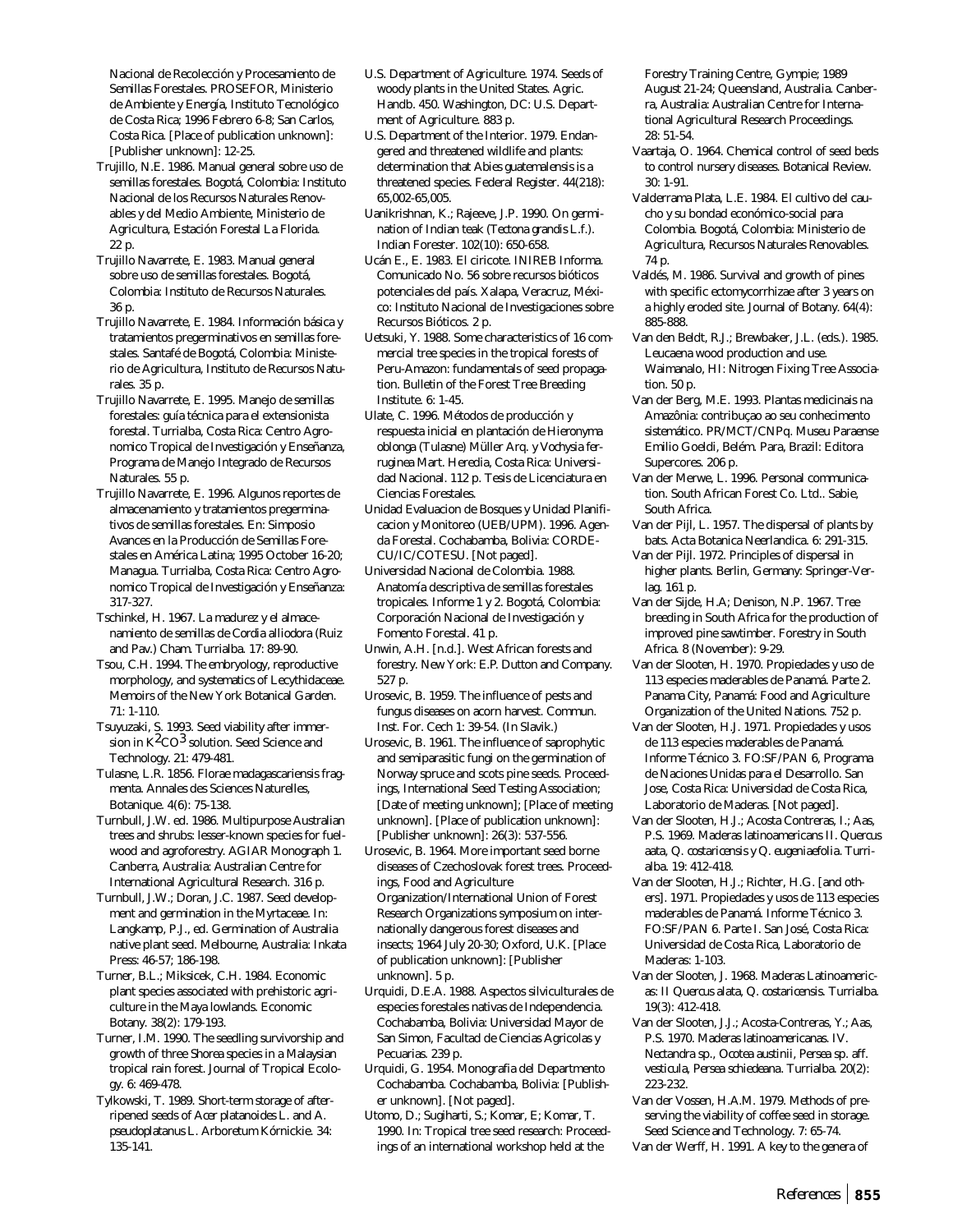Lauraceae in the New World. Annals of the Missouri Botanical Garden. 78: 377-387.

- Van Devender, R.W. 1983. *Basiliscus basiliscus*. In: Janzen, D.H., ed. Costa Rican natural history. Chicago: University of Chicago Press: 379-380.
- Van Dijk, K. 1979. El cacay o inchi (Caryodendron orinocense Karst) evaluacion del estado de la investigación de la especie; perspectivas y propuestas para futuras investigaciones. Indu-Forestal Col/74/005. Bogotá, Colombia: Instituto de Recursos Naturales/Programa de Naciones Unidas para el Desarrollo/Food and Agriculture Organization/National Forestry Research Commission Proy. Investigacíones y Desar. 70 p.
- Van Italie, L. 1932. *Pithecellobium saman* Bentham. Pharmaceutishe Weekblad. 69: 941-963.
- Van Roosmalen, M.G.M. 1985. Fruits of the Guianan flora. Institute of systematic botany. Wageningen, Netherlands: Ultrecht University. 483 p.
- Van Staden, J.; Manning, J.C.; Kelly, K.M. 1989. Legume seeds - the structure: function equation. In: Stirton, C.H.; Zarucchi, J.L., eds. Advances in legume biology: monographs on systematic botany of the Missouri Botanical Garden. 29: 417-450.
- Van Valen, L. 1975. Life, death, and energy of a tree. Biotropica. 7: 260-269.
- Van Went, J.L.; Willemse, M.T.M. 1984. Fertilization. In: Johri, B.M., ed. Embryology of angiosperms. Berlin, Germany: Springer-Verlag: 273-318.
- Vandermeer, J.; Boucher, D.; Perfecto, I.; Granzow de la Cerda, I. 1996. A theory of disturbance and species diversity: evidence from Nicaragua after Hurricane Joan. Biotropica. 28: 600-613.
- Varshney, I.P.; Khanna, N. 1978. Partial structure of a new saponin samanin D from the flowers of *Pithecellobium saman.* Indian Journal of Pharmaceutical Science. 40: 60-61.
- Varshney, I.P.; Vyas, P. 1976. Samanin A, a new saponin from the seeds of *Pithecellobium saman.* Indian Journal of Chemistry. 14: 814-815.
- Vassal, J. 1969. A propos des Acacias *heterophylla* et. *koa*. Bull. Soc. Hist. Nat. Toulouse. 105: 443-447.
- Vazquez-Yanes, C. 1974. Studies on the germination of seeds: *Ochroma lagopus* Schwartz. Turrialba. 24: 176-179.
- Vazquez-Yanes, C.; Orozco-Segovia, A. 1984. Ecophysiology of seed germination in tropical humid forests of the world: a review. In: Medina, E.; Mooney, H.A.; Vazquez-Yanes, eds. Physiological ecology of plants of the wet Tropics. [City unknown], The Hague: W. Junk: 37-50.
- Vazquez-Yanes, C.; Orozco-Segovia, A. 1993. Patterns of seed longevity and germination in the tropical rainforest. Annual Review of Ecology and Systematics. 24: 69-87.
- Vázquez-Yanes, C.; Orozco-Segovia, A. 1996. Comparative longevity of seeds of five tropical rain forest woody species stored under different moisture conditions. Canadian Journal of Botany. 74: 1635-1639.
- Vazquez-Yanes, C.; Smith, H. 1982. Phy-

tochrome control of seed germination in the tropical rain forest pioneer trees *Cecropia obtusifolia* and *Piper auritum* and its ecological significance. New Phytologist. 92: 477-485.

- Vega E., C.; Patiño V., F.; Rodríguez y P., A.A. 1981. Viabilidad de semillas en 72 especies forestales tropicales almacenadas al medio ambiente. En: Memoria de la Reunión sobre Problemas en Semillas Forestales Tropicales. San Felipe Bacalar, Quintana Roo. Tomo 1. Pub. Esp. No. 35. México, D.F., México: Instituto Nacional de Investigaciones Forestales: 325-345.
- Vega, C.; Patiño, F.; Rodríguez, A.A. 1983. Viabilidad de Semillas en 72 especies forestales tropicales almacenadas al medio ambiente. Tomo II. Quintana Roo, México: Instituto de Investigaciones Forestales. 352 p.
- Vega, L. 1977. La silvicultura de *Cordia alliodora* (R. and P.) Oken como especie exotica en Surinam. Instituto Forestal Latino-America de Investigaciones y Capacitacion. 52: 3-26. Vegis, A. 1964. Dormancy in higher plants.
- Annual Review Plant Physiology. 15: 185-224.
- Velez R., G. 1971. Manejo de semillas de *Alnus jorullensis* H.B.K. Manizales, Colombia: Empresas Publicas de Manizales, Departamento Forestal. 10 p.
- Venator, C.R.; Zambrana, J.A. 1975. Extraction and germination of Kadam seed. Res. Note. New Orleans: U.S. Department of Agriculture, Forest Service, Institute of Tropical Forestry. 14 p.
- Venegas Tovar, L. 1971. Resumen sobre algunos aspectos silviculturales del *Alnus jorullensis* H.B.K. Manizales, Colombia: Foro de Corporaciones Forestales. 5 p.
- Venegas Tovar, L. 1978. Distribución de once especies forestales en Colombia. Bogotá, Colombia: Instituto de Recursos Naturales, Programa de Naciones Unidas para el Desarrollo, Food and Agriculture Organization, National Forestry Research Commission. 74 p.
- Venegas Tovar, L. 1982. Ensayos de procedencias de Pinus caribaea Morelet en los Llanos Orientales de Colombia - Sur América. (Instituto de Recursos Naturales. Investigaciones forestales; No. 6). Traducción del informe presentado como trabajo voluntario al XVII Congreso Mundial de IUFRO, Division II; 1981 September 6-17; Kioto, Japan. Bogotá, Colombia: Instituto de Recursos Naturales. 9 p.
- Venkataramany, P. 1968. Silviculture of the genus *Albizzia* and species. Silviculture of Indian trees 22. New Delhi, India: Government of India. 54 p.
- Verdcourt, B. 1985. A synopsis of Moringaceae. Kew Bulletin. 40(1): 1-23.
- Verheij, E.W.M; Coronel, R.E. 1991. Plant resources of Southeast Asia. 2. Edible fruits and nuts. Wageningen, Holland: Pudoc. 447 p.
- Verhoef, L. 1939. *Calliandra calothyrsus* Meisn. Korte Mededeelingen. Bogor, Indonesia: Boschbouwproefstation. 79: 704-711.
- Verma, S.C. 1973. Studies on the factors affecting seed germination of *Morgina*. Plant Science. 5: 64-70.
- Vertucci, C.W. 1989. The effects of low water contents on physiological activities of seeds. Physiologia Plantarum. 77: 172-176.
- Vertucci, C.W. 1993. Towards a unified hypothesis of seed aging. In: Côme, D.; Corbineau, F., eds. Fourth international workshop on seeds: basic and applied aspects of seed biology; [Date of meeting unknown]; [Place of meeting unknown]. Paris, France: ASFIS: 739-746.
- Vertucci, C.W.; Berjak, P.; Pammenter, N.W.; Crane, J. 1991. Cryopreservation of embryonic axes of an homeohydrous (recalcitrant) seed in relation to calorimetric properties of tissue water. Cryo-Letters. 12: 339-350.
- Vertucci, C.W.; Crane, J.; Porter, R.A.; Oelke, E.A. 1994. Physical properties of water in *Zizania* embryos in relation to maturity status, water content and temperature. Seed Science Research. 4: 211-224.
- Vertucci, C.W.; Crane, J.; Porter, R.A.; Oelke, E.A. 1995. Survival of *Zizania* embryos in relation to water content, temperature and maturity status. Seed Science Research. 5: 31-40.
- Vertucci, C.W.; Farrant, J.M. 1995. Acquisition and loss of desiccation tolerance. In: Kigel, J.; Galili, G., eds. Seed development and germination. New York: Marcel Dekker, Inc.: 237-271.
- Vertucci, C.W.; Roos, E.E. 1990. Theoretical basis of protocols for seed storage. Plant Physiology. 94: 1019-1023.
- Vieira, M.F.; Carvalho-Okano, R.M. 1996. Pollination biology of *Mabea fistulifera* (Euphorbiaceae) in Southeastern Brazil. Biotropica. 28: 61-68.
- Viguez, E.; Camacho, Y. 1993. Establishment of *Erythrina* 1. In: Powell, M.H.; Westley, S.B., eds. *Erythrina*; production and use: a field manual. Bangkok, Thailand: Nitrogen Fixing Tree Association: 7-11.
- Vijayan, A.K. 1988. Studies on seed-borne mycoflora of some important forest tree species of northern India. Srinagar, India: University of Garhwal. [Not paged]. Ph.D. Dissertation.
- Vijayaraghavan, M.R.; Prabhakar, K. 1984. The endosperm. In: Johri, B.M., ed. Embryology of angiosperms. Berlin, Germany: Springer-Verlag: 319-376.
- Vilchez, V. 1997. Análisis fenológico de la biología reproductiva del nazareno (*Peltogyne purpurea* Pitt.) Unpublished document en un bosque intervenido de la Península de Osa, Costa Rica. Cartago, Costa Rica: Instituto Tecnológico de Costa Rica. [Not paged].
- Viljoen, A.;Wingfield, M.J. 1994. First report of *Fusarium subglutinans* f. sp. *pini* on pine seedlings in South Africa. Plant Disease. 78(3): 309-312.
- Villagra, P.E. 1995. Temperature effects on germination of *Prosopsis argentina* and *P. alpataco* (Fabaceae, Mimosoideae). Seed Science and Technology. 23: 639-646.
- Villiers, T.A. 1975. Genetic maintenance of seeds in imbibed storage. In: Frankel, O.H.; Hawkes, J.G., eds. Crop genetic resources for today and tomorrow. Cambridge, U.K.: Cambridge University Press: 297-316.
- Vinson, S.B.; Williams, H.J.; Frankie, G.W.; Shrum, G. 1997. Floral lipid chemistry of *Byrsonima crassifolia* (Malpighiaceae) and a use of floral lipids by *Centris* bees (Hymenoptera: Apiadae). Biotropica. 29(1): 76-83.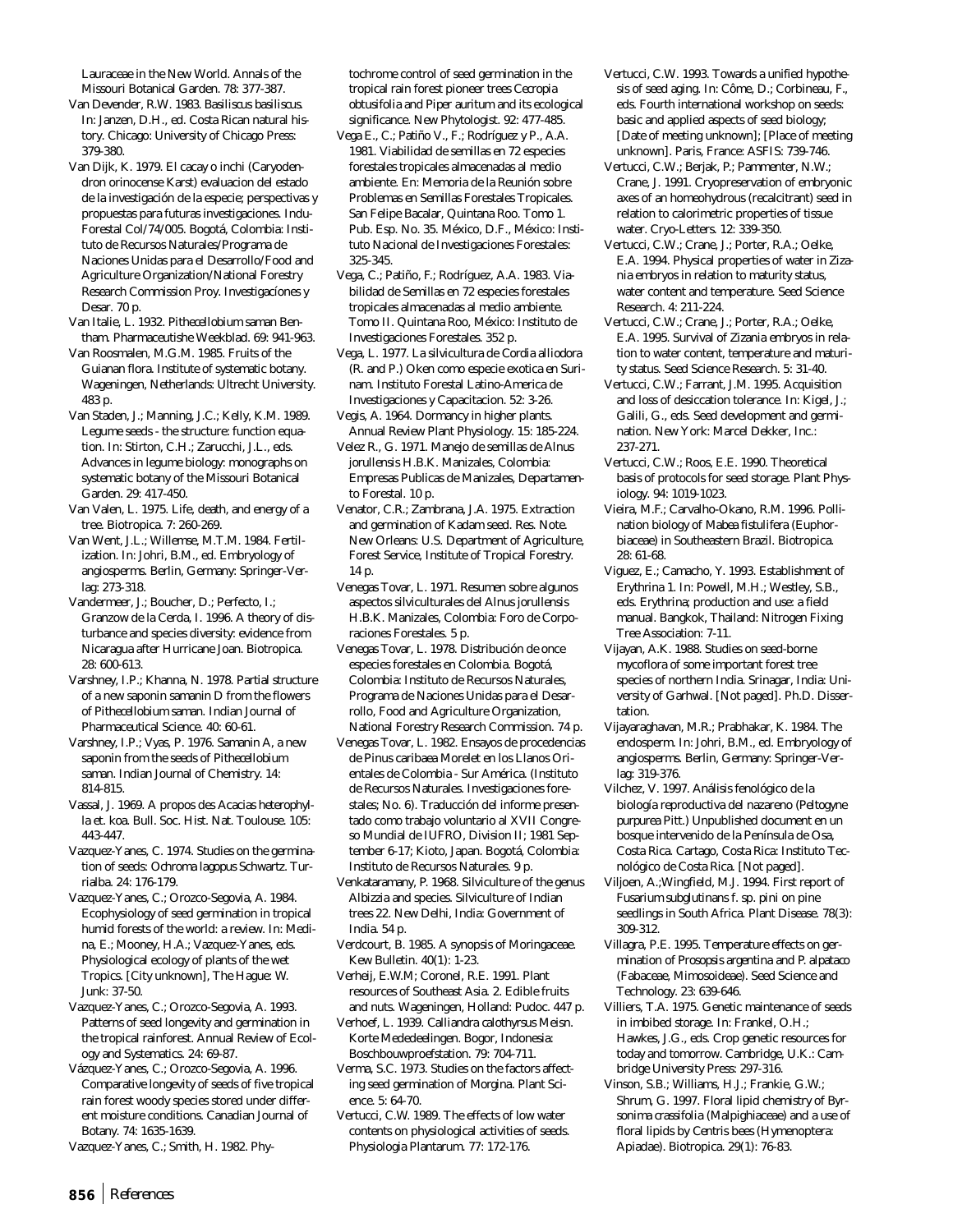Víquez, E.; Camacho, Y. 1993. Establishment. In: Powell, M.H.; Westley, S.B., eds. *Erythrina* production and use: a field manual. Chapter 2. Paia, HI: Nitrogen Fixing Trees Association. 55 p.

Vittien, H. 1937. Sapindaceae. Flora of Surinam. 2(1): 345-396.

Vogel, S. 1968. Chiropterophilie in der neotropischen. Flora B. 157: 562-602.

von Carlowitz, P.G. 1986. Multipurpose tree and shrub seed directory. Nairobi, Kenya: International Center for Research in Agroforestry. 265 p.

von Carlowitz, P.G. 1991. Multipurpose trees and shrubs: sources of seeds and inoculants. Nairobi, Kenya: International Council for Research in Agroforestry. 328 p.

von Maydell, H.J. 1986. Trees and shrubs of the Sahel: Their characteristics and uses. Rossdorf, Germany: TZ-Verlagsgesellschaft. 525 p.

Wadsworth, F.H.; Englerth, G.H. 1959. Effects of the 1956 hurricane on forests in Puerto Rico. Caribbean Forester. 20: 38-51.

Wagner, W.L.; Herbst, D.L.; Sohmer, S.H. 1990. Manual of the flowering plants of Hawai'i. Bishop Museum Special Publication 83. Honolulu: Bishop Museum Press and University of Hawaii Press. 1,853 p. 2 vol.

Walker, J.W.; Walker, A.G. 1983. Comparative pollen morphology of the American myristicaceous genera *Otoba, Iryanthera* and *Osteophloeum*. American Journal of Botany. 70: 315-326.

Walker, L.R. 1994. Effects of fern thickets on woodland developments on landslides in Puerto Rico. Journal of Vegetation Science. 5(4): 525-532.

Walker, L.R.; Zarin, D.J.; Fetcher, N. [and others]. 1996a. Ecosystem development and plant succession on landslides in the Caribbean. Biotropica. 28: 566-576.

Walker, L.R.; Zimmerman, J.K.; Lodge, D.J.; Guzmán-Grajales, S. 1996b. An altitudinal comparison of growth and species composition in hurricane-damaged forests in Puerto Rico. Journal of Ecology. 84: 877-889.

Wall, R.I. 1974. Recent conifer disease problems in forest nurseries in the Maritime provinces. Canadian Plant Disease Surveys. 54: 116-118.

Walsh, G.E. 1977. Exploitation of mangal. In: Chapman, V.J., ed. Ecosystems of the world. Wet coastal ecosystems. Oxford, U.K.: Elsevier Scientific Publishing Co.: 347-362. Vol. 1.

Walter, K.S. 1983. Orchidaceae. In: Janzen, D.H., ed. Costa Rican natural history. Chicago: University of Chicago Press: 282-292.

Walters, C.; Ried, J.L.; Walker-Simmons, M.K. 1997. Heat-soluble proteins extracted from wheat embryos have tightly bound sugars and unusual hydration properties. Seed Science Research. 7: 125-134.

Walters, C., Pammenter, N.W. Berjak, P. and Crane J. (2001). Desiccation damage, accelerated ageing and respiration in desiccation tolerant and sensitive seeds. *Seed Science Research* 11, 135-148.

Wang, B.S.P. 1974. Tree seed storage. Canadian Forestry Service Publication 1335. Ottawa, PQ, Canada: Department of the Environment. [Not paged].

Wang, B.S.P. 1986. The beneficial effects of stratification on tree seed germination. Presented at the International Seed Testing Conference; [Date of meeting unknown]; [City unknown], Australia. [Place of publication unknown]: [Publisher unknown]. [Not paged].

Wang, B.S.P. 1987. The beneficial effects of stratification on tree seed germination: Proceedings, Ontario Nurserymen's meeting; 1987 June 15-19; Dryden, ON, Canada. [Place of publication unknown]: Ministry of Natural Resources: 56-75.

Wang, B.S.P.; Ackerman, F. 1983. A new germination box for seed testing. Information Report PI-X-27. Chalk River, ON, Canada: Petawawa National Forestry Institute. 15 p.

Wang, B.S.P; Charest, P.J.; Downie, B. 1993. *Ex situ* storage of seeds, pollen and *in vitro* cultures of perennial woody plant species. FAO Forestry Paper 113. Rome, Italy: Food and Agriculture Organization, United Nations. 83 p.

Wang, B.S.P.; Lin, T.P.; Chien, C.T. 1995. Classification of storage behaviour of forest tree seeds. Bulletin of Taiwan Forestry Research Institute New Series. 10(2): 255-267. In Chinese with English summary.

Wang, B.S.P.; Nurhasybi. 1993. Personal communication. Petawawa National Forestry Institute, Chalk River, ON, Canada.

Wangaard, F.F.; Muschler, A.F. 1952. Tropical woods: properties and uses of tropical woods III. No. 98. New Haven, CT: Yale University. [Not paged].

Wangaard, F.F.; Stern, W.L.; Goodrich, S.L. 1955. Properties and uses of tropical woods. V. Tropical Woods. 103: 1-139.

Warming, E. 1895. Oecology of plants. [City unknown], Denmark: [Publisher unknown]. [Not paged].

Watson, L.; Dallwitz, M.J. 1983. The genera of Leguminosae-Caesalpinioideae. Anatomy, morphology, classification, and keys. Canberra, Australia: The Australian University Research School of Biological Sciences. 95 p.

Watson, L.; Dallwitz, M.J. 1992a. The families of flowering plants: Descriptions, illustrations, identification, and information retrieval. Version: 8 May 1998. URL http://biodiversity.uno.edu/delta.

Watson, L.; Dalwitz, M.J. 1992b. The families of flowering plants. CD-ROM Version 1 for MS-DOS. Melbourne, Australia: CSICRO Publications.

Wealth of India. 1985. Raw material. New Delhi, India: Publication and Information Directorate. 254 p. Vol. 1.

Weaver, P.L. 1987. Tree growth in several tropical forests of Puerto Rico. Res. Pap. SO-152. New Orleans: U.S. Department of Agriculture, Forest Service, Southern Forest Experiment Station. 15 p.

Weaver, P.L. 1990a. *Calophyllum calaba* L. In: Burns, R.M.; Honkala, B.H., eds. Silvics of North America; Hardwoods. Agric. Handb. 654. Washington, DC: U.S. Department of Agriculture. 877 p. Vol. 2.

Weaver, P.L. 1990b. Succession in the elfin woodland of the Luquillo Mountains of Puerto Rico. Biotropica. 22: 83-89.

Weaver, P.L. 1993. *Tectona grandis* L.f. Teak. Res. Note SO-ITF-SM-64. New Orleans: U.S. Department of Agriculture, Forest Service, Southern Forest Experiment Station. 18 p.

Weaver, P.L. 1995. The colorado and dwarf forests of Puerto Rico's Luquillo Mountains. In: Lugo, A.E.; Lowe, C., eds. Tropical forest: management and ecology. New York: Springer-Verlag: 109-141.

Weaver, P.L.; Francis, J.K. 1988. Growth of teak, mahogany, and Spanish cedar on St. Croix, U.S. Virgin Islands. Turrialba. 38(4): 308-317.

Webb, D.B.; Wood, P.J.; Smith, J. 1980. A guide to species selection for tropical and subtropical plantations. Tropical Forestry Papers. No. 15. London, U.K.: University of Oxford, Department of Forestry, Commonwealth Forestry Institute: 342 p.

Webb, D.B.; Wood, P.J.; Smith, J.P.; Henman, G.S. 1984. A guide to species selection for tropical and sub-tropical plantations. Tropical Forestry Papers, No. 15, 2d ed., Rev. Oxford, U.K.: University of Oxford, Commonwealth Forest Institute: 256 p.

Weberbauer, A. 1945. El mundo vegetal de Los Andes Peruanos. Lima, Peru: [Publisher unknown]. [Not paged].

Weberling, F. 1989. Morphology of flowers and inflorescences. English translation by R.J. Pankhurst. Cambridge, UK: Cambridge University Press. 342 p.

Wechsberg, G.E.; Bray, C.M.; Probert, J. 1993. The development of longevity and response to priming of *Ranunculus scleratus* seeds. In: Côme, D.; Corbineau, F., eds. Fourth international workshop on seeds: basic and applied aspects of seed biology. Paris, France: ASFIS: 845-850. Vol. 3.

Weisner, K.; MacDonald, D.M. [and others]. 1953. Pithecolobine, the alkaloid of *Pithecellobium saman* Benth. Canadian Journal of Chemistry. 30: 761-769.

Wellendorf, H.K.; Lauridsen, E.B. 1986. Evaluation of an international series of teak provanance trials. Humlebaek, Denmark: Danida Forest Seed Centre. 81 p.

Wellman, F.L.; Toole, V.K. 1960. Coffee seed germination as affected by species, disease and temperature. Proceedings of the Caribbean Section, American Society of Horticultural Sciences. [Date and place of meeting unknown]. [Publisher unknown]. 4: 1-6.

Wendelken, P.W.; Martin, R.F. 1987. Avian consumption of *Guiacum sanctum* fruit in the arid interior of Guatemala. Biotropica. 19: 116-121.

Werker, E. 1980/1981. Seed dormancy as explained by the anatomy of embryo envelopes. Israel Journal of Botany. 29: 22-44.

Wesley-Smith, J.; Vertucci, C.W.; Berjak, P. [and others]. 1992. Cryopreservation of desiccationsensitive axes of *Camellia sinensis* in relation to dehydration, freezing rate and the thermal properties of tissue water. Journal of Plant Physiology. 140: 596-604.

West, E.; Arnold, L.E. 1952. The native trees of Florida. Gainesville, FL: University of Florida Press. 2,112 p.

Westley, S.B.; Powell, M.H. 1993. *Erythrina* in the New and Old Worlds. Bangkok, Thailand: Nitrogen Fixing Tree Association. 357 p.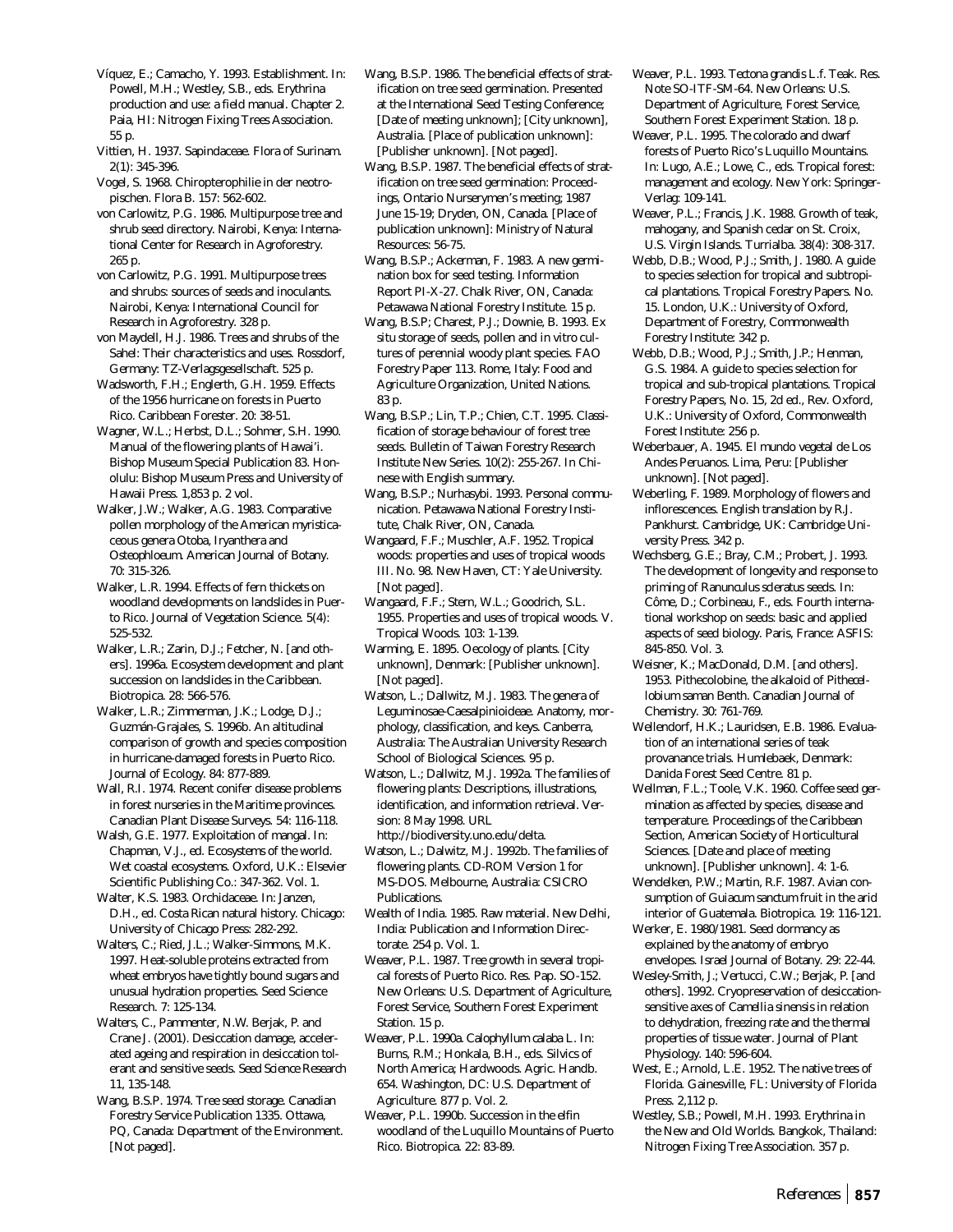Westwood, S. 1987. The optimum growing period in the nursery for six important tree species in lowland Nepal. Banko Janakari. 1(1): 5-12.

Wheelwright, N.T. 1983. Fruits and the ecology of resplendent quetzals. Auk. 100: 286-301.

Wheelwright, N.T. 1985. Fruit size, gape width, and the diets of fruit-eating birds. Ecology. 66: 808-18.

Wheelwright, N.T. 1993. Fruit size in a tropical tree species: variation, preference by birds and heritability. Vegetatio. 107-108; 163-174.

Wheelwright, N.T.; Haber, W.A. [and others]. 1984. Tropical fruit-eating birds and their food plants: a survey of a Costa Rican lower montane forest. Biotropica. 16: 173-192.

White, K.J.; Cameron, A.L. [n.d.]. Silviculture techniques in Papua and New Guinea forest plantations. Bulletin 1. Port Moresby, Territory of Papua and New Guinea: Division of Silviculture, Department of Forests. 99 p.

White, L.J.T.; Tutin, C.E.G.; Fernández, M. 1993. Group composition and diet of forest elephants, *Loxodonta africana cyclotis* Matschie 1900, in the Lope Reserve, Gabon. African Journal of Ecology. 31: 181-199.

White, R.H.; Stevenson, R.D. [and others]. 1994. Wavelength discrimination and the role of ultraviolet vision in the feeding behavior of hawkmoths. Biotropica. 26: 427-435.

White, S.C. 1974. Ecological aspects of growth and nutrition in tropical fruit-eating birds. College Station, PA: University of Pennsylvania. [Not paged]. Ph.D. dissertation.

White, W.C. 1951. Flowering trees of the Caribbean. New York: Rineland and Company, Inc. 125 p.

Whitesell, C.D. 1990. *Acacia koa* A. Gray. In: Burns, R.M.; Honkala, B.H., eds. Silvics of North America; Hardwoods. Agric. Handb. 654. Washington, DC: U.S. Department of Agriculture, Forest Service. 877 p. Vol. 2.

Whitesell, C.D.; MacLean, C.D.; Falanruw, M.C. [and others]. 1986. Vegetation survey of Kosrae, Federated States of Micronesia. Resource Bull. PSW-17. Berkeley, CA: U.S. Department of Agriculture, Forest Service, Pacific Southwest Forest and Range Experiment Station.  $8 p + apps.$ 

Whitesell, C.D.; Walters, G.A. 1976. Species adaptability trials for man-made forests in Hawaii. Res. Pap. PSW-118. Berkeley, CA: U.S. Department of Agriculture, Forest Service, Pacific Southwest Forest and Range Experiment Station. 30 p.

Whitmore, J.L.; Hartshorn, G.S. 1969. Literature review of common tropical trees. Institute of Forest Products. Contribution 8. Seattle: University of Washington, College of Forest Resources. 113 p.

Whitmore, J.L.; Hinojosa. G. 1977. Mahogany (*Swietenia*) hybrids. Res. Pap. ITF-23. Río Piedras, PR: U.S. Department of Agriculture, Forest Service, Institute of Tropical Forestry. 8 p.

Whitmore, J.L.; Otarola, T.A. 1976. *Acrocarpus fraxinifolius* Whight, especie de rápido crecimiento inicial, buena forma y de usos móltiples. Turrialba. 26(2): 201-204.

Whitmore, T.C. 1977. A first look at *Agathis*. Tropical Forestry Papers 11. Oxford, U.K.:

University of Oxford, Commonwealth Forestry Institute. 54 p.

Whitmore, T.C. 1984a. The ecological basis of rain-forest silviculture. In: Tropical rain forests of the Far East. Oxford, U.K.: Oxford University Press: 102-103.

Whitmore, T.C. 1984b. Tropical rain forests of the Far East. Oxford, U.K.: Clarendon Press. 352 p.

Whitmore, T.C. 1990. An introduction to tropical rain forests. Oxford, U.K.: Clarendon Press. 226 p.

Whitmore, T.C. 1991. An introduction to tropical rain forests. Oxford, U.K.: Clarendon Press. 226 p.

Whitmore, T.C., ed. 1972. Tree flora of Malaya. Malayan Forest Records 26. London, U.K.: Longman. 471 p. Vol. 1.

Whitten, W.M.; Young, A.M.; Williams, N.H. 1989. Function of glandular secretions in fragance collection by male euglossine bees (Apidae: Euglossinii). Journal of Chemical Ecology. 15: 1285-1295.

Wiersum, K.F.; Ramlan, A. 1982. Cultivation of *Acacia auriculiformis* on Jaya, Indonesia. Commonwealth Forestry Review. 61(2): 135-145.

Wilkinson, K. 1983. Seed production for natural regeneration of *Pinus oocarpa* Schiede. Oxford, U.K.: University of Oxford. 62 p. M.S. thesis.

Willan, R.L. 1985. A guide to forest seed handling with special reference to the Tropics. Forestry paper 20/2. Rome, Italy: Food and Agriculture Organization. [Not paged].

Willan, R.L. 1995. Problemas fitosanitarios en el abasticimento de semillas. Serie Materiales de Enseñanza 32. In: Jara, L.F., ed. Programas de abastecimiento de semillas forestales. Turialba, Costa Rica: Danida Forest Seed Centre and Centro Agronómico Tropical de Investigación y Enseñanza. [Not paged].

Willemse, M.T.M.; Van Went, J.L. 1984. The female gametophyte. In: Johri, B.M., ed. Embryology of angiosperms. Berlin, Germany: Springer-Verlag: 159-196.

Williams, E.R.; Gunn, B.; Reynolds, D.; Westcott, M. 1992. Germination tests for small collections of *Acacia* seed. Seed Science and Technology. 20: 321-326.

Williams, L.O. 1981. The useful plants of Central America. CEIBA. 24(1-2): 265-266.

Williams, N.H. 1983. Floral fragrances as cues in animal behavior. In: Jones, C.E.; Little, R.J., eds. Handbook of experimental biology. New York: Van Nostrand Reinhold: 50-72

Williams, N.H.; Whitten, W.M. 1983. Orchid floral fragances and male euglossine bees: methods and advances in the last sesquidecade. Biological Bulletin. 164: 355-395.

Williams, R.J; Leopold, A.C. 1989. The glassy state in corn embryos. Plant Physiology. 89: 977-981.

Williams, R.O.; Williams, R.O., Jr. 1941. The useful and ornamental plants of Trinidad and Tobago. 3rd ed. Port of Spain, Trinidad and Tobago: A.L. Rhodes. 265 p.

Williamson, M. 1996. Biological invasions. London, U.K.: Chapmen & Hall. 24 p.

Willson, M.F. 1992. The ecology of seed dispersal. In: Fenner, M., ed. Seeds. The ecology of regeneration in plant communities. Oxon, U.K.: CAB International: 61-85.

Willson, M.F.; Irvine, A.K.; Walsh, N.G. 1989. Vertebrate dispersal syndromes in some Australian and New Zealand plant communities, with geographic comparisons. Biotropica. 21: 133-147.

- Willson, M.F.; Thompson, J.N. 1982. Phenology and ecology of color in bird-dispersed fruits, or why some fruits are red when they are green. Canadian Journal of Botany. 60: 701- 713.
- Willson, M.F.; Whelan, C.J. 1990. The evolution of fruit color in fleshy-fruited plants. American Naturalist. 136: 790-809.
- Wilson, P. 1924. Meliaceae. North American Flora. 25(4): 263-296.
- Wilson, W.C.; Hendershott, C.H. 1982. Anatomical and histological studies of abscission of oranges. Proceedings of the American Society of Horticultural Sciences. 92: 203-210.
- Wimann. [n.d.] Tecnología de la madera. Heredia, Costa Rica: Escuela de Ciencias Ambientales de la Universidad Nacional. 46 p.

Winter-Thommes, U. 1988. Especies arboreas autoctonas de la cuenca del rio Tapacari. Tomo 2. Dr. Andreas Schulte/ECO. Cochabamba, Bolivia: [Publisher unknown]. [Not paged].

Witsberger, D.; Current, D.; Archer, E. 1982. Árboles del Parque Deininger. San Salvador, El Salvador: Dirección de Publicaciones, Ministerio de Educación. 336 p.

Woessner, R.A.; McNabb, K.L. 1979. Large scale production of *Gmelina arborea* Roxb. seed - a case study. Commonwealth Forestry Review. 58: 117-121.

Wolcott, G.N. 1940. A list of woods arranged according to their resistance to the attack of the polilla, the dry-wood termite of the West Indies. Caribbean Forester. 1(4): 1-10.

Wolcott, G.N. 1946. A list of woods arranged according to their resistance to the attack of the West Indian dry-wood termite, *Cryptotermes brevis* (Walker). Caribbean Forester. 7(4): 329-334.

- Wolf, H.; Kamondo, B. 1993. Seed pre-sowing treatment. In: Albrecht, J., ed. Tree seed handbook of Kenya. Nairobi, Kenya: Kenya Forestry Research Institute/Gesellschaft für Technische Zusammenarbeir: 55-62.
- Wolffsohn, A. 1984. Estudios silviculturales de *Pinus oocarpa* en la Repóblica de Honduras. Serie Miscelánea 4. Siguatepeque, Honduras: Escuela Nacional de Ciencias Forestales. 55 p.
- Wong, S.M. 1983. Seed biology of Acacia mangium, Albizia falcataria, Eucalyptus spp., Gmelina arborea, Maesopsis eminii, Pinus caribaea and Tectona grandis. Malaysian Forester. 46(1): 26-45.
- Wood, C.E., Jr.; Channel, R.B. 1960. The genera of ebenales in the Southeastern United States. Journal of the Arnold Arboretum. 41(1): 1-35.
- Wood, P.J. 1976. The development of tropical plantations and the need for seed and genetic conservation. In: Burley, J.; Styles, B.T., eds. Tropical trees: variation, breeding and conservation. Linnean Society Symposium Series 2. [Place of publication unknown]: Academic Press: [Not paged].

Woodall, S.L.; Geary, T.F. 1985. Identity of Flori-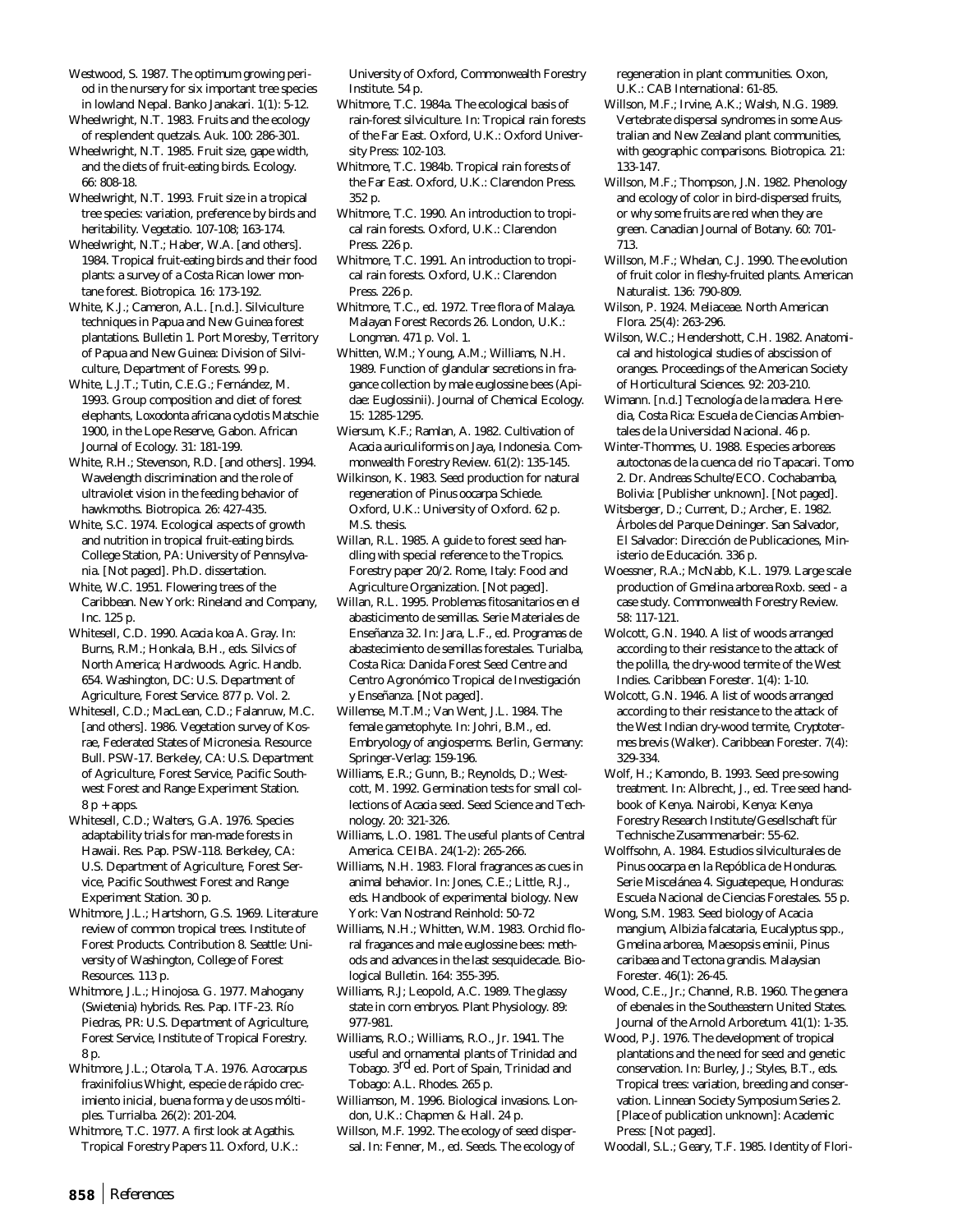da Casuarinas. Res. Note SE-332. Asheville, NC: U.S. Department of Agriculture, Forest Service, Southeastern Forest Experiment Station. 10 p.

Woodroof, J.G. 1979. Coconuts: production, processing, products. Westport, CT: AVI Publishing Co., Inc. 307 p.

Woodson, R.E., Jr.; Schery, R.W. 1943-1980. Flora of Panama. Annals of the Missouri Botanical Garden. [not paged]. Vol. 47.

Woodson, R.E.; Schery, R.E. 1950a. Flora of Panama. Leguminosae. Part V. Fascicle 3. 37(2): 184-314.

Woodson, R.E., Jr.; Schery, R.W. 1950b. Mimosoideae. Annals of the Missouri Botanical Garden. 37: 305-307.

Woodson, R.E.; Schery, R.W. 1951. Flora of Panamá. Part V. Fascicle 3. Leguminosae. Annals of the Missouri Botanical Garden. 38(1): 1-94.

Woodson, R.E.; Schery, R.W. 1958. Flora of Panama. Part II. Fascicle 2. Annals of Missouri Botanical Garden. 45: 143-164.

Woodson, R.E.; Schery, R.W. 1959. *Cornus disiflora* Moc. & Sessé. Flora of Panamá. Part VII. Cornaceae. Annals of the Missouri Botanical Garden. 46(3): 255-256.

Woodson, R.E.; Schery, R.W. 1967. Flora of Panamá. Annals of the Missouri Botanical Garden. 54: 231-234.

Wormald, T.J. 1975. *Pinus patula*. Tropical Forestry Paper 7. Oxford, U.K.: Commonwealth Forestry Institute, Department of Forestry. 212 p.

Worthington, T.B. 1959. Ceylon trees. Colombo, Sri Lanka: Apothecaries Company, Ltd. 429 p.

Wright, J.A. 1994. Utilization of *Pinus patula*: An annotated bibliography. O.F.I. Occasional Papers 45. Oxford, U.K.: University of Oxford, Oxford Forestry Institute. 73 p.

Wright, J.A.; Baylis, B. 1993. Volume, pulp and paper-making traits of *Pinus maximinoi* provenances planted at two sites in South Africa. South Africa Forestry Journal. 165: 37-40.

Wright, J.A.; Gibson, G.L.; Barnes, R.D. 1986. Provenance variation in stem volume and wood density of *Pinus caribaea*, *P. oocarpa*, and *P. tecunumanii* in Zambia. Commonwealth Forestry Review. 65(1):33-39.

Wright, J.A.; Jameel, H.; Dvorak, W.S. 1995. Laboratory kraft pulping of juvenile tropical pines: *Pinus patula*, *P. tecunumanii, P. maximinoi,* and *P. chiapensis.* Tappi Journal. 79(4): 187-191.

Wright, J.A.; Marin-V, A.M.; Dvorak, W.S. 1996. Conservation and use of the *P. chiapensis* genetic resource in Colombia. Forest Ecology and Management. 88: 283-288.

Wright, J.A.; Osorio, L.F. 1993. Density variation inprovenances of *Pinus maximinoi* at age 14.5 years in Colombia. Research Report 147. Cali, Colombia: Smurfit Cartón de Colombia. 5 p.

Wright, J.A.; Osorio, L.F.; Lambeth, C.C. 1992. Development of a tree improvement program with *Pinus maximinoi* in Colombia. Forest Ecology and Management. 62(3): 313-322.

Wright, J.A.; Wessels, A. 1992. Laboratory scale pulping of *Pinus pseudostrobus, P. maximinoi* and *P. patula*. Instituto de Pesquisas e Estudos Florestais (IPEF International), Piracicaba.

(2): 39-44.

Wright, J.W.; Malan, F.S. 1991. Variation in wood and tracheid properties of *Pinus maximinoi, P. peudostrobus* and *P. patula*. International Association of Wood Anatomy Bulletin. 12(4): 467-475.

Wyatt-Smith, J. 1987. Foreword. Journal of Tropical Ecology. 3(4): iv.

Yadav, J.P. 1992. Pre-soak treatment of teak seed to enhance germination. Indian Forester. 118: 260-264.

Yakolev, M.S.; Zhukova, G.Y. 1980. Chlorophyll in embryos of angiosperm seeds, a review. Botanische Notiser. 133: 323-336.

Yamagiwa, J.; Yumoto, T. [and others]. 1993. Field methodology for analyzing diets of eastern lowland gorillas in Kahuzi-Biega National Park, Zaire. Tropics. 2: 209-218.

Yáñez-Márquez, O.; Caballero-Deloya, M. 1982. Estudio de la variación de algunas características de *Pinus strobus* var. *chiapensis* Martínez de tres localidades de su distribución natural. I. Densidad relativa y longitud de traqueidas de la madera. Ciencia Forestal (México). 7(37): 3-18.

Yap, S.K.; Wong, S.M. 1983. Seed biology of *Acacia mangium, Albizia falcataria, Eucalyptus* spp, *Gimelina arborea, Maesopsis eminii, Pinus caribaea*, and *Tectona grandis*. Malaysian Forester. 46:26-45.

Yeung, E.C.; Cutler, M.E. 1978. Embryogeny of *Phaseolus coccineus*: growth and microanatomy. Protoplasma. 944: 19-40.

Yih, K.; Boucher, D.H.; Zamora, H.; Vandermeer, J.H. 1991. Recovery of the rain forest of southeastern Nicaragua after destruction by Hurricane Joan. Biotropica. 23: 106-113.

You, C. 1991. Population dynamics of *Manilkara bidentata* (A.DC.) Cher. in the Luquillo Experimental Forest, Puerto Rico. Knoxville, TN: University of Tennessee, Ecology Department. 175 p. Ph.D. dissertation.

You, C.; Petty, W.H. 1991. Effects of Hurricane Hugo on *Manilkara bidentata*, a primary tree species in the Luquillo Experimental Forest, Puerto Rico. Biotropica. 23: 400-406.

Young, A. 1994. The chocolate tree. Washington, DC: Smithsonian Institution, New York. 200 p.

Yuan, Z.Q.; Old, K.M.; Midgley, S. 1990. Investigation of mycoflora and pathology of fungi present on stored seeds of Australian trees. In: Turnbull, J.W., ed. Tropical tree seed research. Canberra, Australia: Australian Centre for International Agricultural Research: 103-110.

Yuan, Z.Q.; Old, K.M.; Midgley, S.J.; [and others]. 1997. Mycoflora and pathogenicity of fungi present on stored seeds from provenances of *Eucalyptus pellita*. Australisian Plant Pathology: (submitted).

Yumoto, T.; Maruhashi, T. [and others]. 1995. Seed-dispersal by elephants in a tropical rain forest in Kahuzi-Biega National Park, Zaire. Biotropica. 27: 526-530.

Zabala, N.Q. 1990a. Silviculture of *Anthocephalus chinensis*. In: Silviculture of species. Chittagong, Bangladesh: Chittagong University, Institute of Forestry and Environmental Sciences: 15-17.

Zabala, N.Q. 1990b. Silviculture of *Heritiera*

*fomes*. In: Silviculture of species. Chittagong, Bangladesh: Institute of Forestry, Chittagong University (IFCU), and Food and Agriculture Organization, Rome, Italy: 55-57.

- Zabala, N.Q. 1990c. Silviculture of *Michelia champaca*. In: Silviculture of species. Chittagong, Bangladesh: Chittagong University, Institute of Forestry; Food and Agriculture Organization, Rome, Italy: 68-70.
- Zabala, N.Q. 1991. Plantation silviculture. Rome, Italy: Food and Agriculture Organization. 236 p.

Zabala, N.Q. 1994. Mass multiplication of clonal planting material and establishment of plantation of Dipterocarps in the Philippines. RAS/91/004, Field Document 8. [Place of publication unknown]: [Publisher unknown]. 36 p.

Zadroga, F. 1981. The hydrological importance of the montane cloud forest area of Costa Rica. In: Lal, R.; Russell, E.W., eds. Tropical agricultural hydrology. [Place of publication unknown]: Wiley & Sons: 59-73.

Zaka, S.; Saleem, M.; Shakir, N.; Khan, S.A. 1983. Fatty acid composition of *Bauhinia variegata* and *Bauhinia malabarica* seed oils comparison of their physico-chemical properties. Fette Seifen Anstrichmittel. 85(4): 169-170.

Zamora, C. 1981. Algunos aspectos sobre *Pinus oocarpa* Schiede en el Estado de Chiapas. Mexico City, Mexico: Institute Nacional de Investigaciónes Forestales, Ciencia Forestal. 6(32): 25-50.

Zamora, N. 1991. Tratamiento de la familia Mimosaceae (Fabales) de Costa Rica. Brenesia. 36: 63-149.

Zamora, N. 1993. Flora arborescente de Costa Rica. Cartago, Costa Rica: Editorial Tecnológica. 262 p.

Zamora-Martinez, M.C; Pola, C.N.P. 1992. Medicinal plants used in some rural populations of Oaxaca, Puebla and Veracruz, Mexico. Journal of Ethnopharmacology. 35 (3):229-257.

Zamora-Serrano, C.; Fernández-Molina, T.; Pérez-Gamboa, M.C. [and others]. 1993. Manual para plantaciones de coníferas en Chiapas. Folleto Misceláneo 1. Campo Experimental Rancho Nuevo, Chiapas. Mexico: Centro de Investigación Regional del Pacífico Sur, Instituto Nacional de Investigaciones Forestales y Agropecuarias. 64 p.

Zamora-Serrano, C.; Velasco-Fiscal, V. 1977. *Pinus strobus* var. *chiapensis*, una especies en peligro de extinción en el Estado de Chiapas. Ciencia Forestal (Mexico). 8(2): 22-30.

Zamora-Serrano, C.; Velasco-Fiscal, V. 1978. Contribución al Estudio Ecológico de los Pinos en el Estado de Chiapas. Boletín Técnico 56. [City unknown], Mexico: Instituto Nacional de Investigaciones Forestales. 32 p.

Zanakis, G.N.; Ellis, R.H.; Summerfield, R.J. 1993. Response of seed longevity to moisture content in three genotypes of soyabean (*Glycine max*). Experimental Agriculture. 29: 449-459.

Zanakis, G.N.; Ellis, R.H.; Summerfield, R.J. 1994. Seed quality in relation to seed development and maturation in three genotypes of soyabean (*Glycine max*). Experimental Agri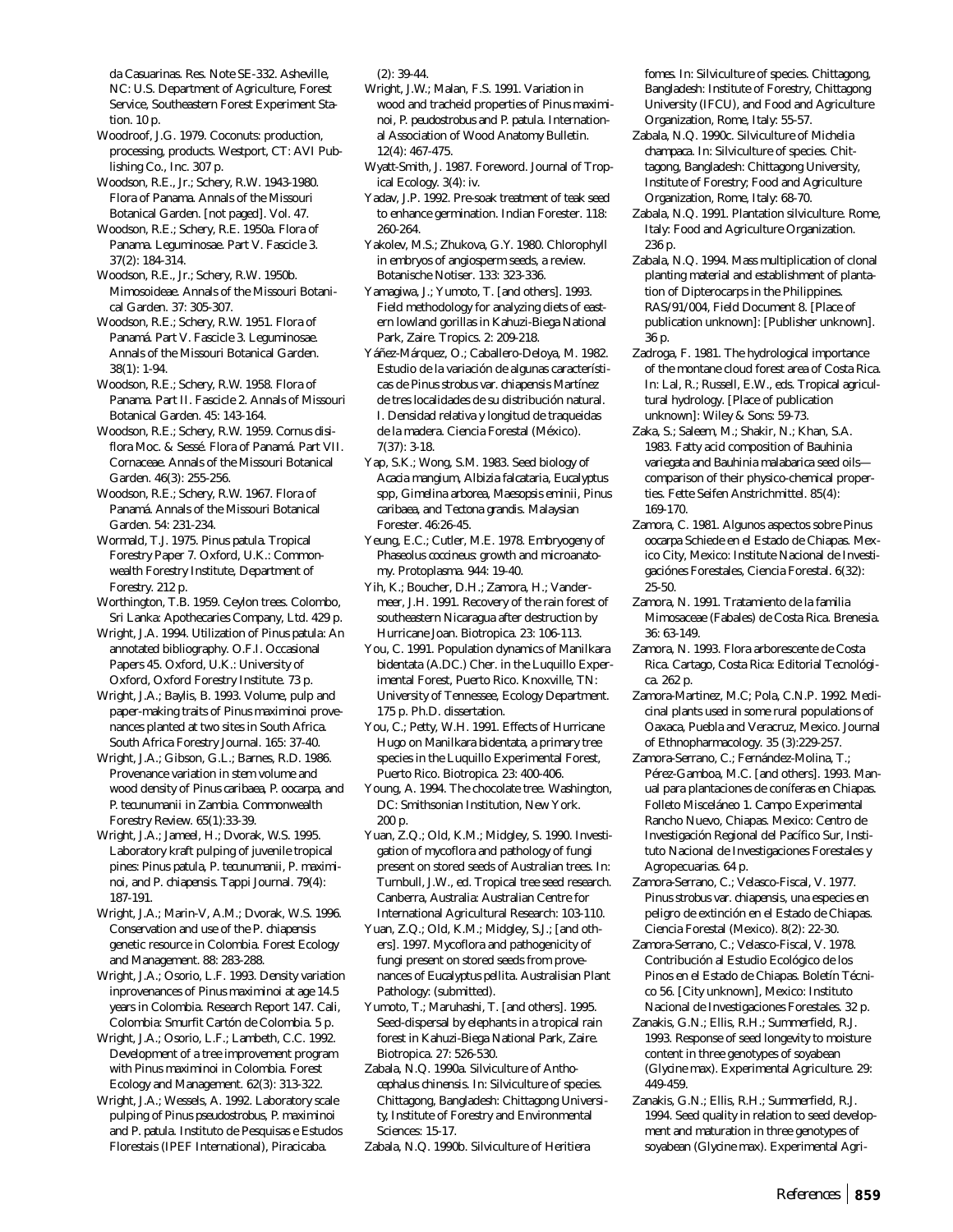culture. 30: 139-156.

- Zarucchi, J.L. 1986. Towards a checklist of New World legumes. St. Louis: Missouri Botanical Garden. 117 p.
- Zasada, J.C.; Densmore, R. 1977. Changes in Salicaceae seed viability during storage. Seed Science and Technology. 5: 509-517.
- Zewdie, M.; Ellis, R.H. 1991. The upper-moisture-content limit to negative relations between seed longevity and moisture in niger

and tef. Seed Science and Technology. 19: 295-302.

Zhang, S.Y.; Wang, L.X. 1995. Fruit consumption and seed dispersal of *Ziziphus cinnamomum* (Rhamnaceae) by two sympatric primates (*Cebus apella* and *Ateles paniscus*) in French Guiana. Biotropica. 27: 397-401.

Zimmerman, J.K.; Everham, E.M. III; Waide, R.B. [and others]. 1994. Responses of tree species to hurricane winds in subtropical wet forests in Puerto Rico: implications for tropical life histories. Journal of Ecology. 82: 911-922.

- Zobel, B.J. 1965. Variation in specific gravity and tracheid length for several species of Mexican pines. Silvae Genetica. 14(1):1-12.
- Zodape, S.T. 1991. The improvement of germination of some forest species by acid scarification. Indian Forester. 117: 61-66.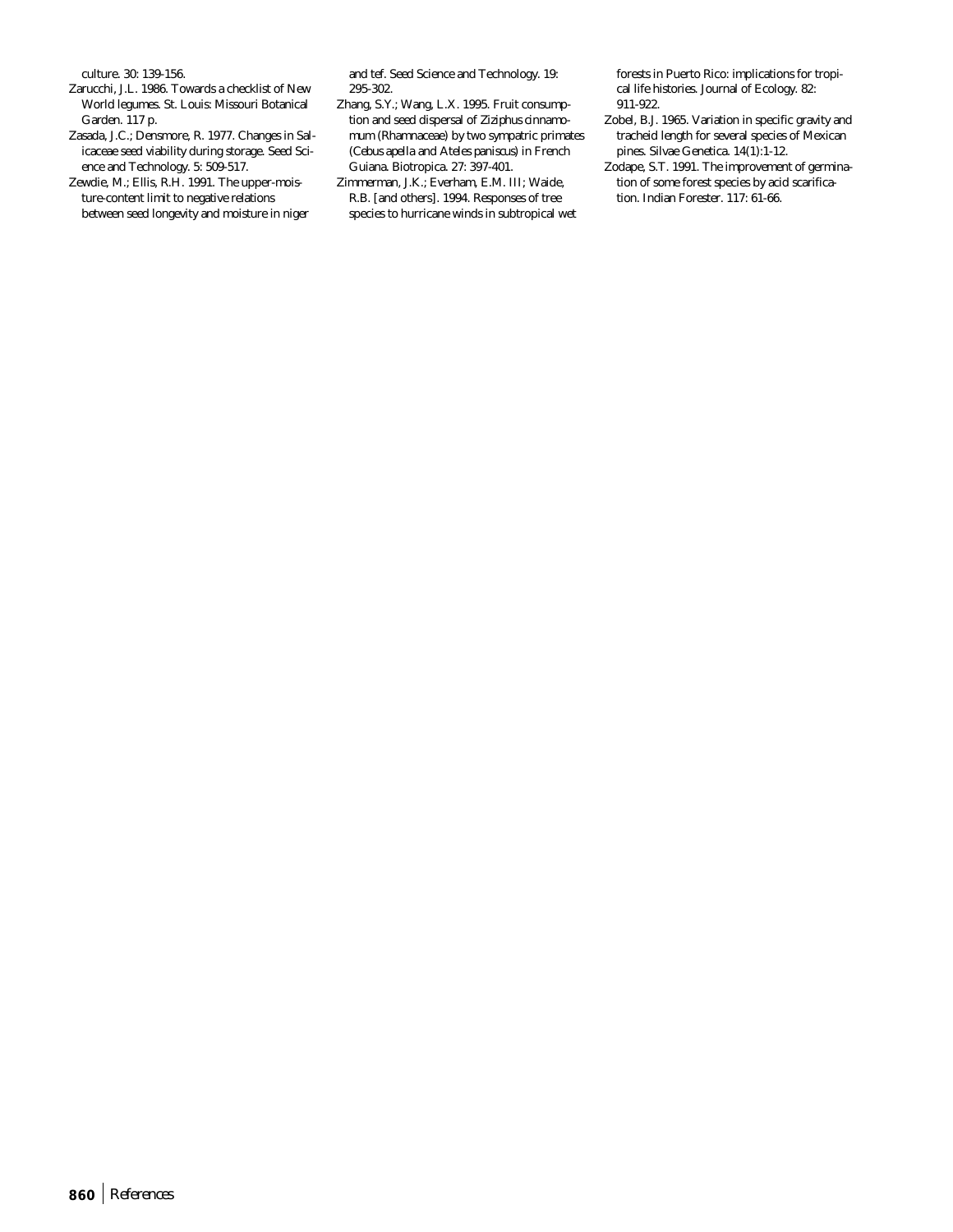## GLOSSARY OF TERMS

E.M. FLORES, ANÍBAL NIEMBRO ROCAS, RAFAELA CARVAJAL, J. A. VOZZO

- **Abiotic:** characterized by the absence of life or living organisms, 35, 80, 87, 181, 183, 207
- **Abscission:** normal separation of flowers, fruit, and leaves from plants, 26, 48–49, 94, 139, 149, 161, 311, 391, 424, 540–541, 590, 691, 750, 753, 757
- **Acarus:** a mite, especially one of the genus Acarus, 535
- **Achene:** small dry fruit containing a single seed, not stuck to the pericarp, 16, 51, 233, 397
- **Acicular:** needle-shaped, 113, 375, 609
- **Acrodrome:** apical point on structure, 285, 395 **Acropetally:** developing upward, toward the apex, 321, 349
- **Actinomorphic:** divisible vertically into similar halves by each of a number of planes passing through the axis, 15, 17, 38, 312, 354, 390, 403, 587, 589, 593, 606, 719, 749, 756, 773
- **Acuminate:** tapering gradually to a long, thin point; compare with Acute, 111, 232, 285, 289, 311, 342, 360, 386, 391, 395, 408, 420, 429, 446, 452, 456, 464, 491, 493, 503, 514, 531, 541, 548, 553, 572, 575, 582–583, 587, 589, 592, 599, 643, 693, 722, 732, 735, 737, 748, 752, 755, 772, 781
- **Acute:** applied to tips and bases of structures ending in a point less than right angle; compare with Acuminate and Obtuse, 111, 232, 264, 278, 289, 342–343, 355, 360, 391–392, 402, 409, 429, 470, 481, 486, 490–491, 493, 497, 541, 558, 575–576, 582, 587, 593, 602, 606, 651, 676, 683, 685, 687, 693, 701, 722, 737, 750, 753, 756
- **Adobe:** clay-soil composition, 354, 515, 703, 750, 753, 756
- **Adventitious buds:** buds formed along a stem, usually after the stem has been injured
- **Aerenchyma:** parenchyma cells associated with an air space or surrounded by open canals, 69, 90, 440
- **Air chambers:** open chambers in the thallus of Marchantia and other liverworts; located in the upper portion of the thallus, which has a pore at the top for gas exchange, 54, 440
- **Alate:** having wings; winged, 264, 266 **Aleta:** misplaced
- **Aleurone layer:** layer of high-protein cells surrounding the storage cells of the endosperm **Aliform:** wing-shaped, 547
- **Alternate:** one leaf, bud, or branch per node, 15, 18, 20, 156, 164, 231, 241, 272, 277, 287, 292, 297, 303, 311, 318, 335, 363, 384, 391–392,

405–406, 408, 415, 423, 429, 439, 442, 446, 464, 466, 468, 470, 473, 481, 505, 514, 528, 540, 553, 555, 558–559, 561, 568, 573, 575, 582, 585, 595, 597, 599, 603, 645, 649, 651, 676, 678, 680, 687, 693, 701, 708, 719, 767, 772, 781

- **Ambient:** when used with temperature, 24 to 30°C, 126–129, 141, 144, 181, 244, 247, 257, 278, 309, 312, 336, 375, 379, 387, 397, 415, 436, 440, 449–450, 487, 518–519, 538, 545, 550, 565, 602, 649, 667, 691, 696, 702, 713–714, 717, 723, 738, 740
- **Ament:** spike of unisexual, apetalous flowers having scaly, usually deciduous, bracts; a catkin, 28–29
- **Amyloplastic:** containing a large amount of starch, but no chlorophyll; specialized for storage
- **Anaerobic:** living in the absence of air or free oxygen, 93, 315, 538, 691
- **Anastomosed:** joined, 395
- **Anatropous:** inverted at an early stage of growth, so that the micropyle is turned toward the funicle, with thechalaza situated at the opposite end, 33, 69, 278, 312, 354, 391, 403, 424, 491, 494, 516, 541, 577, 587, 593, 603, 667, 749, 753, 756, 773
- **Androecium:** the collective stamens of a flower, 15, 18, 20, 23–24, 59, 87, 232, 312, 354, 391, 405, 409, 424, 439, 487, 494, 512, 516, 541, 576–577, 587, 589, 593, 654, 667, 702, 738, 749, 753, 756
- **Androgynophore:** a stalk bearing both stamens and pistil above the point of perianth attachment, 424, 541
- **Anemochorous:** wind–dispersed pollination, 72, 391, 430, 439, 583, 738, 778
- **Angiosperm:** flowering plant; plant with ovules enclosed in an ovary, 29, 36, 48, 62, 198, 230 **Angulous:** pertaining to angles, 514
- **Anther:** pollen–bearing part of a stamen, 16, 18, 20, 24, 26, 30, 32, 36–39, 41, 45, 232, 278, 298, 312, 318, 343, 350, 354, 391, 403, 405, 409, 487, 494, 512, 516, 541, 577, 583, 587, 603, 606, 655, 667, 683, 687, 695, 698, 716, 738, 750, 753, 756, 773
- **Antheridial head:** umbrella-like structure containing antheridia; grows attached to the upper surface of the thallus of Marchantia and other members of the liverwort family
- **Antheridium:** male gametangium where the sperm is produced and housed
- **Anthesis:** period or act of expansion in flowers, especially the maturing of the stamens, 35–37, 39–40, 43, 350, 390, 424, 494, 515–516, 541, 772
- **Anthocyanin:** water-soluble red, blue, or purple pigments, 36
- **Anthotaxia:** distribution of the floral parts on the receptacle
- **Anticlinal:** perpendicular to the surface; dividing away in opposite directions, 31, 69
- **Antihelmintic:** worm preventative, 298
- **Antipodes:** three haploid nuclei that are formed during megasporogenesis in plants, all located opposite the micropyle end of an ovule
- **Antiraphe:** part of the ovule or seed, located between the chalaza and the micropyle
- **Apetalous:** without petals, 15, 29, 405, 409, 512, 654
- **Apical:** of, at, or forming the apex, 43, 64, 66, 70, 78–79, 100, 103–104, 360, 363, 408, 562, 583, 606, 619
- **Apical buds:** buds that produce stems and are located at the tip of the stem
- **Apical meristem:** meristem located at the tip of the stem, 64, 77, 79, 100, 103
- **Apiculate:** ending with a short, sharp, abrupt, point, 111, 354, 391, 655, 687
- **Apocarpous:** having the carpels separate, 20
- **Apogamy:** a type of apomixis involving the suppression of gametophyte formation so that seeds are formed directly from somatic (body) cells of the parent tissue, 68
- **Apomixis:** reproduction without fertilization or formation of gametes, 68
- **Appressed:** lying flat against, 106, 110, 486, 494 **Arachnoid:** formed of or covered with delicate hairs or fibers, 553
- **Archegonium:** multicellular female gametophyte; also, flask-shaped female reproductive organs on the prothallium in higher cryptogams; correspond to a pistil in the flowering plants and contain the egg which becomes the sporophyte, 46–48
- **Archesporial cell:** cell of the nucellus that differentiates and gives rise to the cell that is ultimately destined to undergo meiosis and produce the megaspore mother cell, 35
- **Areolas:** small mesophyll areas delimited by minor veins, 113, 667
- **Aril:** fleshy or pulpy covering or appendage arising from the base of a seed, 50, 60, 69–71, 74, 77, 81–83, 136, 154–155, 188, 264, 266, 269,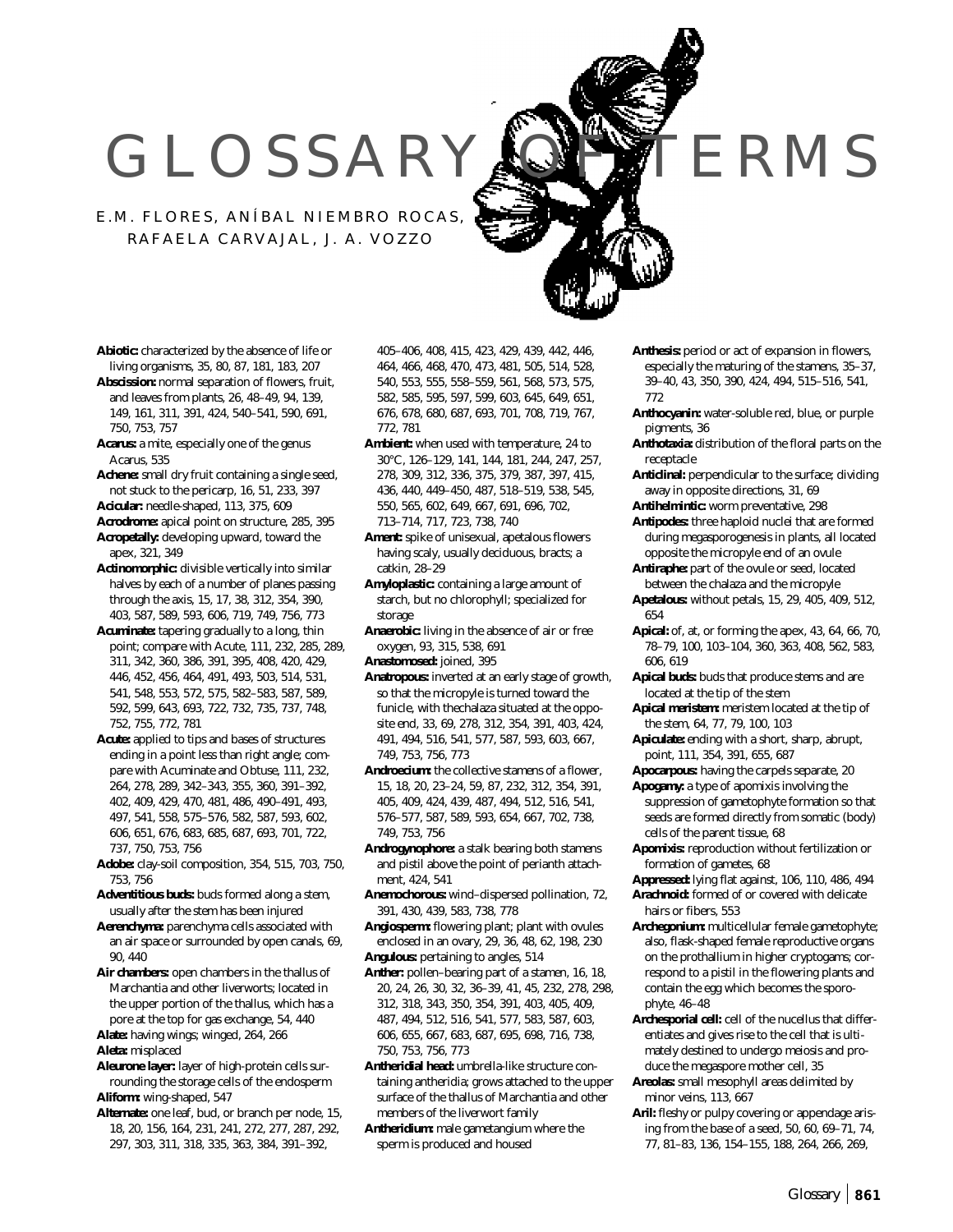278, 403, 406, 409, 483, 487, 523, 541, 555, 593, 667, 740, 773

- **Arillate:** having an aril or arils, 83, 136, 593
- **Aristate:** awned, 111, 687 **Attenuate:** tapering gradually to a narrow
- extremity, 110, 395, 426, 491, 493, 514, 592, 738, 748, 752, 755, 772
- **Auricle:** small fingers of tissue at the base of the leaf blade of a grass that extend partially around the stem
- **Auriculate:** eared, 103, 110, 370, 427, 603, 714
- **Axial:** located in the axis, 66, 139, 452, 658, 660
- **Axial parenchyma:** parenchyma cells of the axial system; located in the secondary vascular tissue
- **Axial system:** vascular transport system in a stem that runs vertically (up and down) in contrast to the lateral system, which runs right and left, or out to the margin of the stem); carries water and raw minerals up the stem in the xylem and carries glucose in the phloem up and down the stem; composed of fibers for strength, sievetube members and companion cells in the phloem, and fibers, vessels, and tracheids in the xylem; fusiform initials produce the axial system
- **Axial:** located in the axis, 66, 139, 452, 658, 660
- Axil: space between any two adjoining organs, such as stem and leaf, 27, 593, 603, 605, 749, 752

**Axillary:** located in an axil, 104, 152, 158, 231–232, 253, 266, 285, 308, 321, 329, 354, 357, 360, 382, 403, 423, 429, 439, 464, 474, 479, 481, 490, 494, 503, 505, 515, 547, 553, 555, 580, 583, 587, 589, 605, 643, 646, 649,

- 690, 693, 702, 752, 756, 773, 778, 781
- **Barbascous:** poisonous to fish
- **Basitonia:** having more growth of branches in the basal part of the stem
- **Bast:** phloem, 301
- **Berry:** fleshy or pulpy indehiscent fruit with one or more seeds embedded in the fleshy tissue of the pericarp; may be formed from either a superior or an inferior ovary, 13, 59–60, 77–78, 81, 83, 136, 152–155, 157, 159, 233, 297, 335, 354, 408, 564, 649, 651, 740
- **Beveled:** inclined at an angle, 293
- **Bifid:** cleft, 516, 738
- **Bilateral symmetry:** being divided into two equal, mirror-image parts
- **Bisexual:** having both sexes present and functional in the same individual, 24, 26, 42, 354, 589, 602, 732, 756
- **Blade:** the flattened and expanded part of a leaf or parts of a compound leaf, 74, 103–104, 106, 110–111, 164, 231–232, 289, 297, 311, 329, 353, 360, 382, 391–392, 397, 405, 408, 420, 491, 511–512, 514, 553, 576–577, 587, 592, 599, 603, 616, 629, 633, 640, 667, 687, 695, 698, 703, 732, 778, 781
- **Brackish:** somewhat salty, 357, 399, 418, 470, 500, 538, 691
- **Bract:** reduced leaf, particularly at base of flower or flower stalk, 27, 29, 36–37, 43, 59, 62, 123, 156, 241, 305, 312, 315, 343, 363, 375, 397, 405, 408, 420, 424, 429, 476, 512, 516, 558, 561, 576, 583, 593, 605–606, 660, 678, 735, 738, 756, 773
- **Branchlet:** small or secondary branch, 297, 360, 378–380, 390, 420, 452, 576, 589, 693, 781
- **Braquibrast:** branches having short internodes in which the leaves and cones grow close together
- **Bristle:** still, hairlike structure, 18
- **Bud primordium:** meristem tissue that gives rise to a lateral bud
- **Bulbil:** small bulb formed in the axil of a leaf or bract functioning to propagate the plant vegetatively
- **Bundle scar:** scar within a leaf scar where the vein system broke as the leaf dropped
- **Caducifolio:** dropping off or shedding of leaves at an early stage of development
- **Caducous:** having a tendency to fall; dropping off very early, as leaves; deciduous, 297, 555, 558, 561, 683, 685, 687, 735
- **Calcareous:** containing calcium carbonate, 264, 266, 321, 335, 386, 415, 436, 449, 464, 466, 476, 528, 550, 564, 567, 615, 636, 649, 651, 740, 770
- **Callosa:** polysaccharide present in some cell walls, composed of glucose residues
- **Callus:** a small hard protrusion, e.g. on the labellum of some Orchidaceae; a hard point below the lemma, in spikelets of Poaceae; a protective layer of tissue formed over an injury
- **Calyptra:** mass of cells that covers the apical meristem of the root
- **Calyx:** collective term for all the sepals of a flower, whether separate or united; the outer series of flower parts and the perianth, 15, 17–18, 36, 39, 59, 89, 152–155, 157, 230, 232, 278, 298, 312, 315, 324, 327, 329, 332, 354, 363, 384, 391, 403, 405, 409, 412–413, 418, 424, 429, 433, 439, 444, 452, 490, 494, 508, 512, 516, 541, 576, 583, 587, 589, 593, 603, 606, 654, 666, 702–703, 719, 735, 738, 749, 752–753, 756, 767, 770, 773
- **Cambium:** internal layer of living cells between the inner bark and the sapwood where growth takes place, producing secondary xylem and phloem
- **Campanulate:** order of angiosperms, 17, 40, 298, 429, 439, 452, 576, 583, 703, 735
- **Camptodrome:** bent structure, 395, 503, 548, 555, 558, 562
- **Capitular:** having a globular head; collected in a head
- **Capsule:** dry dehiscent fruit derived from two or more carpels, 51–52, 54, 56, 58, 78, 83, 123, 136, 151–152, 154–157, 159, 186, 233, 285, 303, 315, 340, 361, 384, 391, 394, 418, 426, 471, 483, 487, 490, 494, 505, 508, 512, 532, 535, 541, 553, 558, 561, 568–570, 585, 587, 664, 726–727, 729–730, 734–735, 738, 762,
- 765, 775–776, 778
- **Carnose:** fleshy, 426, 452
- **Carpel:** simple pistil or unit of a compound pistil, 15–16, 20–21, 23, 43, 49, 51, 54, 56, 58–59, 151–157, 232–233, 318, 363, 487, 500–501
- **Cartaceous:** furrowed or grooved, 266, 366, 369, 372, 386, 449, 713, 723
- **Caruncle:** appendage of a seed, near the hilum (scar), 70–71, 74, 558, 561
- **Casparian strip:** band of suberin within the anticlinal walls of endodermal and exodermal cells **Cauliforous:** stalk-like, 308
- **Cellulose:** long chain of complex carbohydrate compounds, (polysaccharides); chief substance forming the cell wall and woody parts of plants, 70, 174, 481, 585
- **Chalaza:** point of an ovule or seed where the integuments are united to the nucellus opposite the micropyle, to which the funiculus is attached, 32, 43, 46, 68–69, 73, 77, 163, 723
- **Chalazal:** in direction to the chalaza, 33, 35, 64, 68–70, 73–74, 79, 162–164, 392
- **Chamfer:** cut at an angle, 503
- **Chartaceous:** papery, 106, 278, 312, 430, 493, 511, 540, 575, 587, 592, 667, 676, 687, 748, 755
- **Chlorenchyma:** plant parenchyma cells that contain chloroplast in their cytoplasm, 69, 623
- **Chloroplast:** microscopic body within the cell; contains chlorophyll
- **Chromoplast:** chloroplast in which other pigments mask the green color
- **Ciliate:** fringed with hairs, 109, 773
- **Clavate:** club-shaped, gradually thickened upward, 309
- **Coleoptile:** in monocots, a sheath that covers the plumule
- **Coleorhiza:** in monocots, a sheath that covers the radicle
- **Collenchyma:** tissues composed of cells with unevenly thickened primary cell walls that strengthen growing organs, 69–70
- **Columella:** The persistent axis of certain capsules, 391
- **Commensal:** sharing of nutrients by two organisms
- **Comose:** hairy, 386, 722
- **Companion cells:** phloem cell connected to a sieve-tube member by numerous plasmodesmata
- **Complete flower:** having all the components: pistils, stamens, petals, and sepals, 232
- **Compound leaf:** divided into two or more blades (leaflets); palmately compound leaves have three or more leaflets arising from a common point, while pinnately compound leaves have leaflets arranged along a common axis, 106, 231
- **Cone:** mass of ovule-bearing or pollen-bearing bracts or scales arranged spirally on a cylindrical or globose axis; common to most conifers, 43, 45–46, 120, 122, 177, 179–182, 239, 241, 290, 292, 305–306, 375, 609, 612–613, 615–616, 618–620, 622–623, 625–626, 628–629, 633, 636–637, 639–640, 645

**Conic:** cone-shaped, 70

- **Conifer:** plants with cones and naked ovules; any of an order of trees and shrubs bearing true cones or with arillate seeds, 46, 48, 79, 177–183
- **Conspecific:** of the same species, 42
- **Coppice:** cut-over area, 212, 501
- **Cordate:** heart-shaped in outline; descriptive of an ovate organ (such as a leaf ) with two rounded basal lobes, 103, 108, 110, 264, 397, 511, 514, 587
- **Coriaceous:** having a stiff leathery texture, 52, 58, 79, 81, 106, 294, 300, 309, 353–354, 360, 391, 397, 403, 408–409, 423, 426, 458, 464, 493, 497, 503, 548, 550, 555, 557–558, 575, 587, 602, 645, 678, 680, 713, 748, 752–753, 772–773, 778
- **Corm:** enlarged fleshy base of a stem, bulb-like but solid
- **Cornaceous:** belonging to the Cornaceae family, 266, 367, 370, 373, 714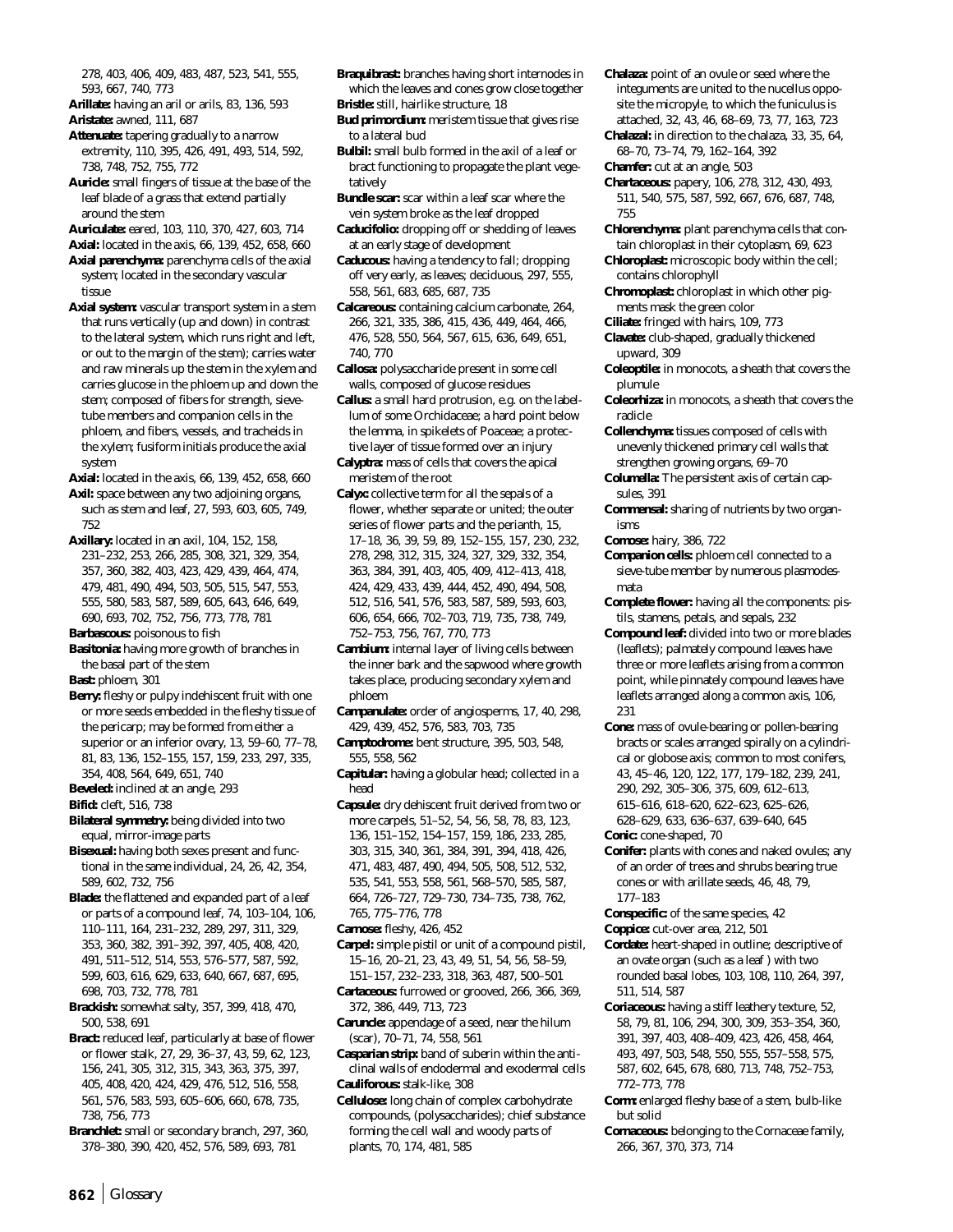**Corolla:** collective term for all the petals of a flower, whether separate or united; inner series of the perianth, 15, 17–18, 37, 39–40, 48, 151, 157, 230, 232, 278, 298, 301, 312, 315, 354, 391, 403, 412–413, 418, 424, 429, 439, 490, 494, 541, 576–577, 587, 657, 667, 695, 698, 702–703, 735, 738, 756

**Corymb:** flat- or round-topped flower cluster in which the outer pedicels are longer than the inner ones, the outer flowers opening before the center ones, 27–28, 329, 569

- **Costa:** rib, 13, 27, 104, 117, 121, 151, 203, 210, 212, 269, 272, 277, 287, 289, 294, 297, 301, 311–312, 338, 340, 344, 348, 353, 355, 360, 382, 390–391, 402, 405–406, 408, 412–413, 420, 423, 429, 436, 439, 446, 450, 452, 458, 461, 474, 476, 479, 481, 486–487, 489, 493, 503, 511, 514–515, 540, 553, 564, 575, 582, 586, 589, 592, 597, 599, 601–602, 640, 643, 654, 660, 662, 666–667, 676, 678, 683, 685, 687–688, 693, 695, 701–703, 716, 719–720, 732, 735, 737–738, 748, 750, 752, 755, 767, 770, 772, 775–776, 778–779, 781
- **Cotyledon:** primary or rudimentary leaf of the embryo of seed plants, 47, 64, 66, 70, 73–79, 91, 93–95, 97, 100, 103–104, 106, 110, 113–117, 151, 153, 158, 178, 183, 216, 264, 267, 270, 278, 301, 309, 315, 318, 336, 355, 363, 367, 370, 373, 376, 387, 392, 403, 406, 413, 416, 424, 427, 437, 450, 456, 491, 495, 498, 501, 512, 515–516, 521, 541–542, 550, 559, 565, 577, 579, 587, 590, 593, 602–603, 605, 649, 651, 655, 668, 680, 703, 714, 723, 740, 743, 750, 753, 757, 759, 767–768, 773
- **Crassinucelate:** nucellar condition in which the embryo sac originates and develops deep (several cell layers) beneath the nucellar epidermis
- **Crassula:** swelling of intercellular material and primary wall in the edges of the punctuated pair in the tracheid
- **Crenate:** having margins scalloped with shallow rounded teeth, 109, 541, 773

**Crenatures:** notches or indentations

**Crenelate:** minutely crenate, 109

- **Crustaceous:** having a hard covering or crust, 106, 416, 436, 553, 564, 740
- **Cryptocotilar germination:** keeping the cotyledons inside the seed; germination can be epigeal or hypogeal

**Cuneate:** wedge-shaped; triangular and tapering to a point at the base, 110, 241, 420, 452, 491, 493, 514, 531, 555, 676, 683, 693, 732, 781 **Cupola:** domelike structure

- **Cutaneous:** of, pertaining to, or affecting the skin, 412, 443
- **Cuticle:** waxy covering on the surface of stems and leaves that acts as an adaptation to prevent desiccation in terrestrial plants, 42–43, 70, 90, 163

**Cutin:** complex fatty or waxy substance found on the surface of certain seeds or leaves, often making them impermeable to water, 43

**Cyme:** inflorescence in which the primary axis bears a single terminal flower which develops first, 27, 151, 156–157, 233, 418, 479, 490, 503, 690, 705

**Cyme scorpioid:** determinate inflorescence in which the lateral buds on one side are suppressed during growth, resulting in a curved or coiled arrangement

- **Cytokinesis:** division of the cytoplasm to form two separate daughter cells immediately after mitosis
- **Cytoplasm:** living portion of a cell excluding the nucleus, 31, 140, 144
- **Daughter cells:** separate cells resulting from cytokinesis, 64

**D.b.h.:** diameter at breast height; generally accepted standard for measuring trees at 137 cm above the ground, 192, 211, 222, 241, 244, 247, 250, 253, 259, 262, 264, 266, 269, 272, 274, 277, 282, 287, 289, 292, 294, 297, 300, 303, 305, 308, 311, 315, 318, 321, 335, 338, 340, 342, 346, 353–354, 357, 360, 363, 366, 369, 372, 375, 378, 382, 384, 386–387, 390, 397, 399, 402, 405, 408, 411, 415, 418, 420, 423, 426, 429–430, 432–433, 436, 439, 442–443, 446, 449–450, 452, 455, 461, 466, 468, 473, 476, 479, 483, 486, 490, 497, 500, 505, 508, 511, 514, 521, 523, 526, 528, 532, 535, 537, 540, 544, 550, 553, 557–558, 561, 564, 567, 569, 575, 579, 582, 585–586, 589, 592, 595, 597, 599, 601, 609, 612, 615, 618–619, 622, 625, 628, 632, 636, 639, 643, 645–646, 649, 651, 654, 657, 660, 662, 664, 666–667, 670, 673, 676, 678, 680–681, 683, 685, 687–688, 690, 693, 701, 703, 705, 708, 713, 716, 719–720, 722, 729, 732, 735, 737–738, 740, 742, 752, 755, 759, 762, 765, 770, 772, 775, 778, 781

**Deciduous:** detaching or falling off very early; usually in reference to leaves, leaf tips, or perianths; caducous, 111, 150, 212, 231, 234–236, 269, 274, 278, 280, 282, 289, 300, 305, 311–312, 332, 340, 343, 360, 366, 369, 386, 411, 413, 415, 420, 423–424, 433, 439, 442–443, 449, 452, 458, 474, 476, 511, 540–541, 544, 550, 573, 576, 580, 586–587, 593, 595, 597, 599, 605, 613, 622, 636, 643, 651, 657, 664, 673, 676, 701, 716, 722, 734, 737, 740, 742, 745, 752, 773

**Decurrent:** extending down and attached to the stem, forming a ridge or wing, 110, 541, 589, 693, 778

**Decussate:** arranged along the stem in pairs, each pair at right angles to the pair immediately above or below, as leaves, 315, 353–354, 737, 778

**Dehiscence:** opening regularly to let seeds or spores escape through valves, slits, etc., as a capsule or anther, 20, 24, 32, 37, 45, 48–51, 54, 56, 58, 63–64, 66, 74, 94, 133, 278, 290, 315, 349–350, 361, 386, 391, 405, 409, 424, 464, 490, 494, 512, 516, 541, 545, 561, 587, 602–603, 667, 693, 722, 738, 750, 753, 756, 773, 778, 781

**Dehiscent dry fruit:** mature fruit that has dry pericarp that opens to let seeds escape

**Dentate:** toothed; having sharp, spreading, coarse teeth that are perpendicular to the margin, 106, 109, 491

**Denticulate:** finely dentate, 109

**Dichasium:** cyme in which branches appear in regular opposite pairs, 27, 29, 690

**Dicotyledons:** major group of angiosperms (flowering plants) characterized by the embryo having two cotyledons, 15, 43, 66, 68, 74–75, 101, 103, 111–113, 225

**Dioecious:** having male and female organs in

separate and distinct individuals; also dioicious, 24, 27, 42–43, 312, 340, 363, 375, 382, 474, 490, 494, 515, 537, 592, 645, 740, 767

**Diploid (2 n):** refers to two sets of chromosomes; germ cells have one set and are haploid; somatic cells have two sets of chromosomes and are diploid (except for polyploid plants), 27, 43, 49, 68, 79, 244, 762

**Discoidal:** consisting of a disk only, without rays, 678

**Distal:** Opposite the point of attachment; apical; away from the axis, 424

**Drupe:** fleshy indehiscent fruit having a single seed encased in a hard stony covering; sometimes having more than one encased seed, 49, 59–60, 77–78, 81, 83, 89, 100, 136, 151–153, 155, 157, 233, 294, 321, 343, 357, 420, 476, 503, 537, 576, 662, 705, 708, 710

**Druse:** star-shaped crystal, 678

- **Duramen:** internal layers of secondary xylem that have lost their conduction and storage function, 285, 394, 530, 547, 555
- **Eared:** having an ear-like process or appendage, usually at the base of an organ; frequently applied to leaves and petals
- **Ecophene:** modified by specific adaptive response to environmental factors, 360

**Egg cell:** nonmotile female sex cell (gamete); cell of the embryonic sac (megametophyte), 35, 43, 47–48, 68, 79, 660

**Elaioplast:** type of plastid containing essential oils or protein and lipid combinations

- **Ellipsoid:** three-dimensional body whose plane sections are all either ellipses or circles, 41, 312, 386, 487, 494, 503, 593, 651, 732, 740
- **Elliptic:** oblong with the ends equally or almost equally rounded, 75, 103, 108, 231, 264, 269, 285, 289, 312, 318, 324, 329, 335, 342, 353, 360, 369–370, 372, 375, 387, 397, 409, 415, 423–424, 427, 436, 452, 486, 491, 493, 521, 540–541, 550, 553, 564, 567, 575, 582, 592, 595, 603, 643, 676, 683, 685, 687, 695, 701, 713, 740, 755, 767, 773, 781

**Emarginate:** notched at the apex, as a petal or leaf, 111, 397, 408, 426–427, 429, 667, 683

- **Embryo:** generative part of the seed that develops from the union of the egg and sperm cells and during germination becomes the young plant, 14, 26–27, 29, 33–35, 43, 46, 48–49, 62–64, 66–68, 70, 73–81, 85, 90–91, 93–94, 100, 103–104, 115–116, 127, 142, 149, 152, 155–156, 160, 162–163, 165, 168–172, 176, 178, 232, 264, 266–267, 269, 278, 305, 312, 318, 335–336, 355, 363, 367, 370, 373, 376, 387, 391–392, 394, 406, 412–413, 416, 424, 427, 430, 437, 444, 450, 456, 479, 491, 495, 498, 512, 516, 521, 523, 541–542, 550, 553, 565, 576–577, 587, 593, 603, 605, 649, 651, 655, 667–668, 678, 703, 714, 723, 740, 750, 753, 756, 773
- **Embryo sac:** female gametophyte of angiosperms, formed from the growth and division of the megaspore into a multicellular structure with eight haploid nuclei, 26–27, 29, 33–35, 43, 62, 64, 424, 541
- **Embryogenesis:** formation and subsequent development of plumule, radicle, and cotyledons in a plant, 62–64, 66–67, 79, 456

**Endarch xylem:** inner position of the protoxylem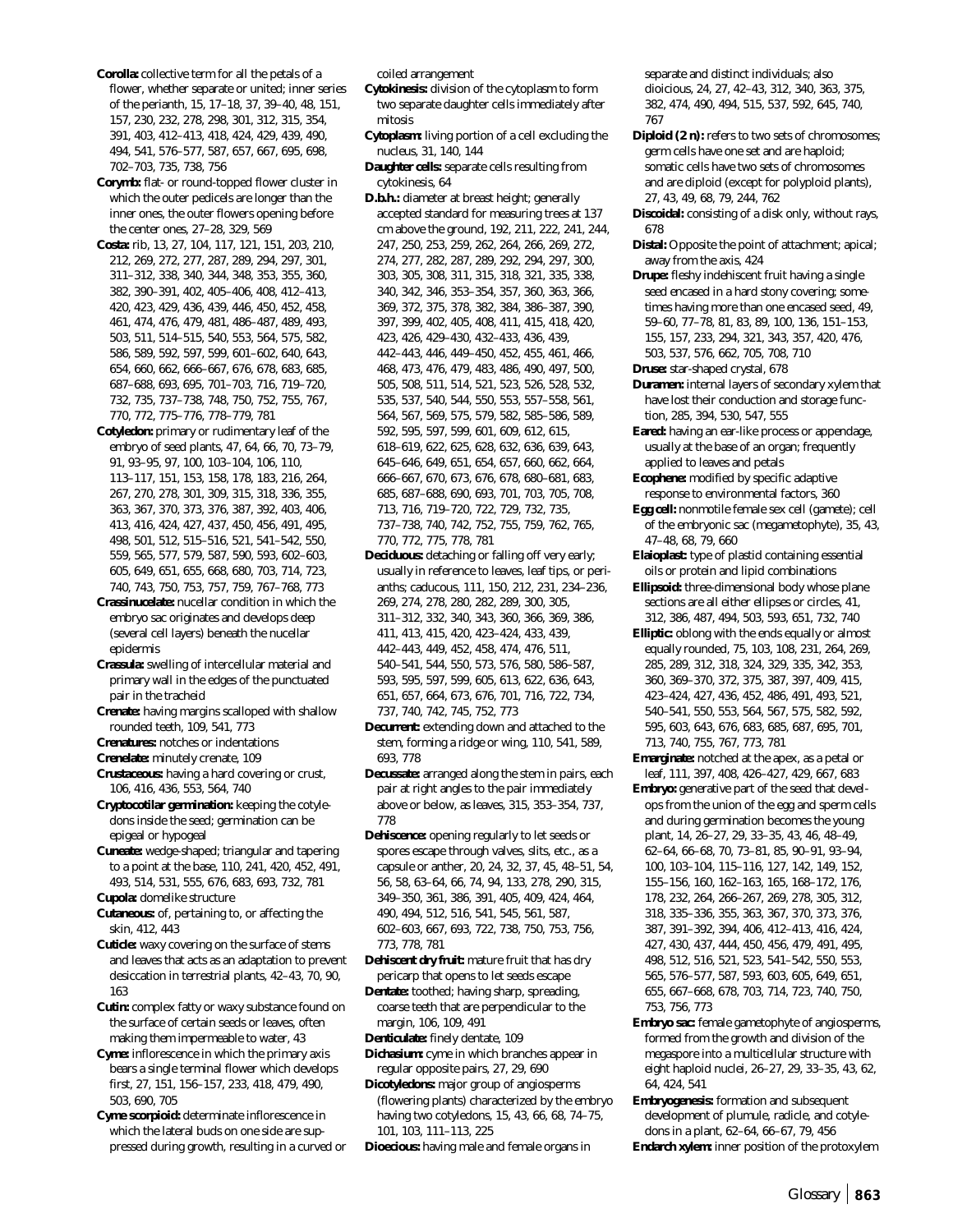- **Endocarp:** inner layer of a pericarp, 48, 59–60, 70, 77–78, 81–83, 86, 93–95, 100, 103, 116, 153, 168, 278, 298, 312, 354, 391, 399, 403, 406, 420, 430, 490, 494, 515, 558, 576–577, 602, 667, 702, 719, 749, 753, 756
- **Endodermis:** thin sheath of cells bounding the stele and separating it from the cortex

**Endosperm:** in angiosperms, an embryonic nutritive tissue formed during double fertilization by the fusion of a sperm with the polar nuclei; in gymnosperms, a food reserve derived from the megagametophyte; the nutritive material in plant seeds which is triploid (3n), resulting from the fusion of three nuclei during double fertilization, 29, 35, 43, 48–49, 62–63, 66, 68, 70, 73–79, 85, 91, 93, 95, 115, 127, 149, 151–157, 264, 266, 269, 278, 355, 363, 367, 370, 373, 387, 392, 399, 403, 427, 437, 450, 497, 512, 516, 521, 542, 565, 576–577, 593, 603, 605, 668, 703, 714, 723, 750, 753, 756, 773, 775

**Endothecium:** tissue layer under the epidermis of the anther, 30–32

**Endothelium:** innermost tegument layer which covers the embryonic sac in some taxa, 541

**Entire:** smooth, without teeth or indentations; applied to margins, edges, 29, 63, 91, 109, 116, 122, 225, 232, 294, 311, 353, 360, 391–392, 402, 405, 408, 423, 439, 446, 473, 486, 493, 512, 514, 523, 567, 575, 582, 587, 592, 602–603, 685, 687, 701, 719, 735, 737, 748, 752, 755, 772, 778, 781

**Entomophilous:** insect related, 36, 48, 355, 390, 403, 490, 494, 512, 583, 593, 702, 738, 749, 756, 773

**Eophyll:** first leaf above the cotyledons, 278, 406, 593, 667, 749, 753, 756

**Epicarp:** outer layer of the pericarp or matured ovary, 48, 406, 440, 558, 702, 743, 746

**Epicotyl:** portion of the embryo or seedling above the cotyledons, 64, 66, 78, 100–104, 106, 114–115, 158, 361, 403, 456, 500, 559, 723

**Epidermis:** outer layer of cells, 30, 70, 162–163, 343, 542, 561

**Epigeal:** growing on or close to the ground, 94–95, 97, 102–103, 114–116, 157–158, 266, 275, 278, 283, 313, 384, 387, 391, 406, 409, 424, 430, 440, 487, 512, 515, 545, 576, 587, 593, 645, 660, 667, 703, 738, 746, 749, 756, 760, 763, 773, 779

**Epigeal germination:** of or relating to the emergence of cotyledons above the surface of the ground, 95, 102, 157–158, 645

**Epigynous:** growing on the summit of the ovary, or apparently so, 23, 354, 749, 752, 756

**Ergastic substance:** nonliving cellular material **Ester:** chemical compound formed between an acid and alcohol while eliminating water, 343

**Etiolate:** elongated due to lack of chlorophyll

**Etiolation:** elongation, discoloration, and poor plant growth due to the lack of chlorophyll **Eukaryotic:** having a true nucleus

**Evergreen:** plants with live leaves persisting through one or more winter seasons, 136, 150, 212, 231, 236, 241, 256, 264, 266, 285, 297, 300, 305, 308, 315, 324, 329, 332, 335, 342, 353, 357, 360, 375, 378, 405, 408, 418, 426, 436, 443, 458, 474, 481, 490, 497, 500, 503, 508, 511, 514, 521, 532, 537, 550, 555, 564,

567, 569, 572, 582, 586, 645–646, 649, 662, 676, 683, 685, 701, 705, 713, 722, 732, 742, 748, 781

**Exarch xylem:** outer position of the protoxylem **Excrescence:** abnormal, disfiguring outgrowth or enlargement

**Exine:** outer wall of angiosperm microspore, 31–32, 36, 40–43, 278, 577, 603, 667, 750

**Exocarp:** outermost layer of the fruit wall (pericarp), 48, 51, 77, 81–83, 298, 312, 354, 363, 391, 403, 406, 424, 430, 446, 515, 541, 577, 602, 662, 749, 753, 756, 773

**Exoderm:** outer layer of one or more layers of thickness in the cortex of some roots

**Exostome:** opening of the outer integument of an ovule that has two integuments, 68–70, 100, 541

- **Exothecium:** epidermis of the anther with fibrous strands, such as that of the endothecium
- **Falcate:** crescent-shaped, 108

**Fanerocotylar germination:** having cotyledons free and conspicuous

**Fascicular cambium:** vascular cambium that arises within vascular bundles

**Fat:** ester of fatty acid and glycerol (or another alcohol) found in plants and animals; in liquid form, called oils, 216, 605

**Ferruginous:** containing or similar to iron; having the color of iron; rust, 110, 259, 403, 408–409, 555, 576, 586, 601, 666–667, 703, 749–750, 773

**Fertilization:** fusion of nuclei of egg and sperm, 24, 26, 32–33, 35, 43, 47–48, 60, 64, 69, 71, 79, 89, 211, 232, 312, 363, 379, 384, 691, 749, 753, 756, 773, 779

**Fiber:** one of the types of sclerenchyma that is long, straight, and thin; often occurring in bundles, 13, 70, 84, 151, 354, 390–391, 423, 446, 494, 515, 540, 585, 587, 595, 602, 605, 607, 664

**Filament:** stalk-like portion of a stamen, supporting the anther, 18, 20, 31, 39, 41, 140, 232, 312, 343, 349, 354, 391–392, 403, 409, 424, 446, 541, 577, 583, 587, 593, 603, 606, 683, 750, 753, 756

**Fimbriate:** margin divided into narrow or filiform segments, often of irregular sizes

**Flagellum:** long cellular appendage specialized for locomotion, unsheathed in an extension of plasma membrane

**Florigen:** universal hormone that supposedly causes plants to change from the vegetative to the reproductive state

**Floury perisperm:** a type of perisperm of some seeds; has the consistency of flour

- **Foliaceous:** leaflike, 74, 76, 104, 110, 267, 387, 392, 408, 424, 498, 516, 565, 723, 750, 753, 757
- **Foliole:** leaflet
- **Follicle:** dry, one-celled fruit with a single placenta and splitting along the opposite edge, 58, 60, 81, 83, 136, 151, 156, 159, 233, 338, 555, 693, 781

**Fresh fruit:** fruit with succulent pericarp

**Funicular:** having the form of or associated with a cord, 33, 69, 71, 73–74, 266, 269, 278, 367, 370, 372, 387, 403, 427, 497, 541, 550, 667, 723, 773

**Funiculus:** basal stalk of an ovule arising from the placenta, as in the angiosperms, 32–33, 50, 69, 259, 278, 391, 403, 406, 409, 424, 440, 516, 521, 541, 603, 667, 749, 753, 756

**Fusiform ray:** cigar-shaped ray cell

**Galea:** in Orchidaceae, a perianth segment or group of perianth segments shaped like a helmet

**Gamete:** reproductive cell, a cell or nucleus that fuses with another in sexual reproduction, 46

**Gametophyte:** body that bears gametes; produced by the germinating spore, 26–27, 29, 45, 48, 68

- **Gamophyllous:** having the bases of opposite leaves fused around the stem, 106
- **Generative cell:** one of two haploid nuclei found within pollen grains of flowering plants; enters the pollen tube when it is produced, divides by mitosis, and becomes the male gamete nucleus that fuses with the female egg cell at fertilization, 31, 46

**Geotropism:** growth determined by gravity, 174 **Gibberellin:** any class of compound—found in certain mold fungi—that regulates plant growth

**Glabrescent:** smooth, 303, 486, 553, 572, 592, 693

- **Glabrous:** without hairs, bristles, or stalked glands, 106, 174, 272, 277–278, 285, 289, 294, 300–301, 312, 342–343, 346, 353–354, 363, 391, 395, 403, 405–406, 408–409, 420, 423, 429, 439, 446, 452, 464, 470, 481, 486, 490–491, 494, 503, 511–512, 515, 531, 540, 547–548, 558, 561–562, 572, 576–577, 582, 587, 590, 592–593, 602, 643, 676, 687, 693, 703, 732, 735, 737, 742, 750, 753, 756, 767, 781
- **Gland:** depression, protuberance, or appendage on the surface of an organ that secretes a usually sticky fluid; any structure resembling such a gland, 16, 18, 36, 110, 285, 316, 342–343, 403, 405, 408, 461, 487, 505, 511, 557, 576, 603, 606–607, 735
- **Gland of salt:** hydatode that excretes water with a high salt and mineral proportion
- **Glaucous:** surface with a fine white substance (bloom) that will rub off, 390, 452, 592
- **Globose:** globe-shaped, spherical, 282, 335, 354, 391, 426–427, 436, 490, 564, 576–577, 590, 606, 645, 649, 651, 680, 710, 723, 732, 740, 781

**Glomerule:** small, compact cluster, 29 **Glucogenesis:** formation of glucose or glycogen from sources other than carbohydrates

**Glume:** a bract in the inflorescence of some monocots; one of the two bracts at the base of the grass spikelet; also used for Cyperaceae and Restionacae to refer to the small bracts on the spikelet in which the flower is subtended

**Glutinous:** sticky, gummy, having the quality of glue

- **Glyoxysome:** microbodies found in seeds **Gramineous:** of, pertaining to, or characteristic of grass
- **Guard cell:** specialized epidermal plant; cell that forms the boundaries of the stomata
- **Gummosis:** any of various viscous substances that are exuded by certain plants and trees, then dry into water-soluble, noncrystalline, brittle solids, 260
- **Gutation:** process by which water passes from inside the leaf and is deposited on the outer surface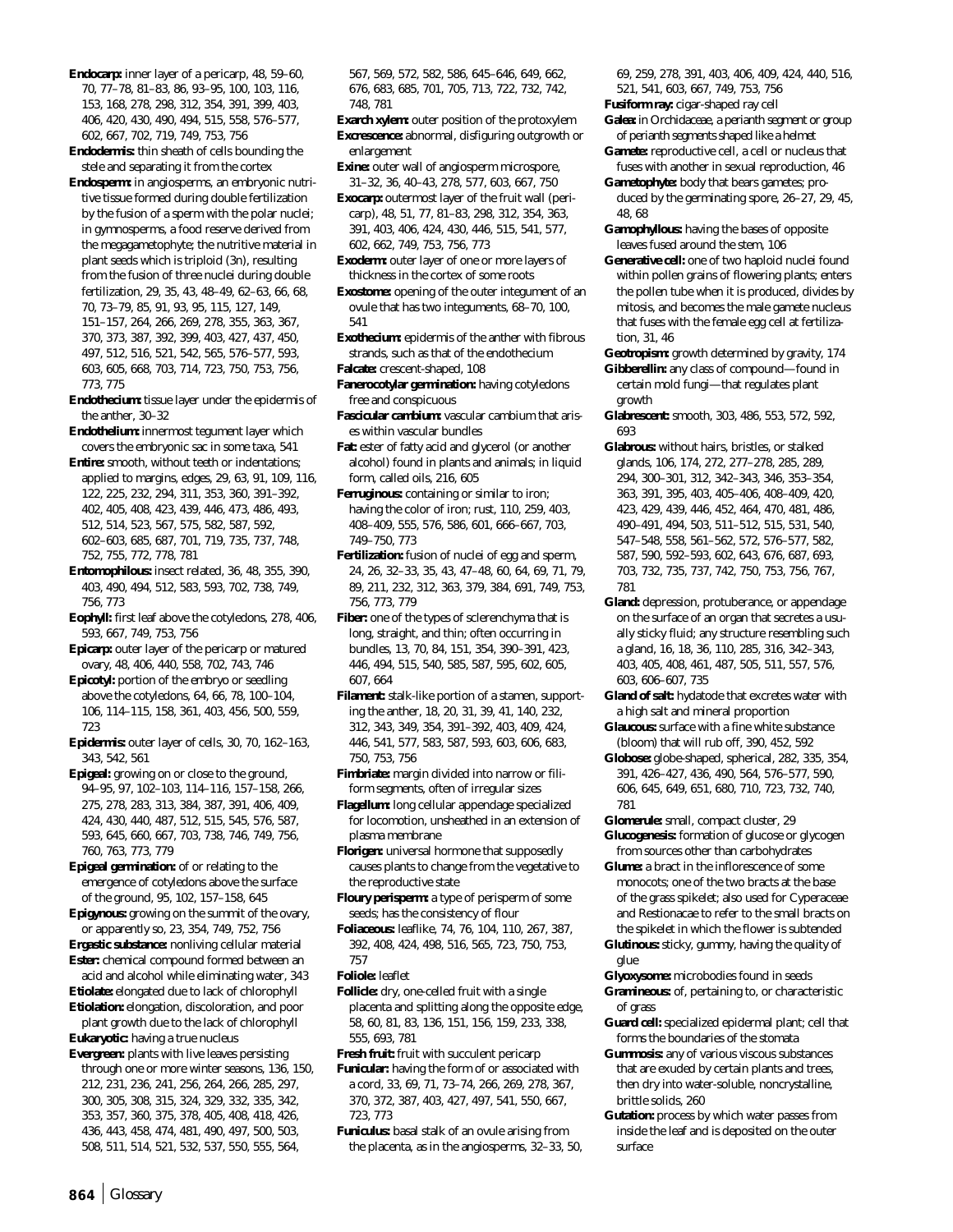- **Gymnosperm:** plant, such as a conifer or cycad, whose seeds are naked; the ovules not being enclosed in an ovary, 43, 45, 47, 60, 79, 241
- **Gymnospermous:** bearing naked seeds, without an ovary
- **Gynobase:** enlargement or prolongation of the receptacle bearing the ovary
- **Gynoecium:** whorl or group of carpels in the center or at the top of the flower; all the carpels in a flower, 15, 18, 20–21, 23–24, 36–37, 48, 51, 58–59, 278, 312, 439, 491, 494, 512, 587, 589, 603, 654–655, 667, 702–703, 738, 749, 753, 756, 773
- **Halophyte:** plant with the capability to grow in calcareous soil, 234, 315
- **Haploid (1n):** one-half the normal diploid complement of chromosomes, 27, 31, 35, 49, 68, 142
- **Haulm:** plant stem after removing edible fruit or seed, 723
- **Haustorium:** absorbing organ of some parasitic plants through which substances pass from the host to the parasite
- **Heteromorphic:** having different forms at different periods of the life cycle, 26, 278, 693
- **Heterosis:** increased vigor or other superior qualities arising from the crossbreeding of genetically different plants
- **Hilar:** of, relating to, or located near a hilum, 69, 71, 100, 163, 264, 269, 278, 335
- **Hilum:** mark or scar on a seed produced by separation from the funicle or placenta, 35, 68–69, 77, 100, 162–164, 264, 266, 269, 278, 285, 321, 336, 355, 367, 370, 372–373, 387, 392, 394, 403, 416, 427, 437, 450, 452, 456, 497, 503, 521, 530, 533, 547, 550, 564–565, 649, 651, 667, 714, 723, 740
- **Horny perisperm:** type of perisperm of some seeds; has a hard consistency
- **Hydathode:** structure that secretes water; found in the margins of leaves
- **Hydrochorous:** water environment, 70, 430
- **Hypanthium:** floral tube formed by the fusion of the basal portions of the sepals, petals, and stamens from which the rest of the floral parts emanate, 23, 59, 397, 405, 541, 576–577, 589, 690
- **Hypocotyl:** portion of the axis of a plant embryo below the point of attachment of the cotyledons; forms the base of the shoot and the root, 64, 73, 75–79, 93, 95, 97, 100–104, 114–116, 145, 158, 301, 387, 392, 456, 500, 512, 542, 559, 577, 603, 691, 750, 753, 757
- **Hypogeal:** underground; subterranean, 94–95, 97–98, 102–104, 114–117, 157–158, 212, 287, 298, 354, 361, 403, 490, 494, 541, 583, 590, 602, 655, 680, 723, 730, 753
- **Hypogeal germination:** of or relating to the emergence of cotyledons below the surface of the ground, 95, 102–103, 157–158, 490
- **Hypogynous:** situated on the receptacle beneath the ovary and free from it and from the calyx; having the petals and stamens so situated, 23, 593, 773
- **Hypostase:** condition in which the action of one gene conceals or suppresses the action of another gene that is not an allele but that affects the same organ, part, or state of the body, 33, 354
- **Imbricate:** having the edges overlapping in a

regular arrangement, as tiles on a roof, in the bracts or sepal of a plant, 18, 43, 312, 391, 405, 408–409, 490, 587, 589, 603, 654

- **Imperfect flower:** unisexual flower; flower lacking either male or female parts, 24
- **Incomplete flower:** flower acking at least one of the four basic parts; pistils, sepals, stamens, or petals
- **Incumbent:** describing cotyledons lying with the back of one against the radicle, 75
- **Indehiscent:** not opening naturally at or after maturity, 49, 51–52, 54, 64, 70, 85, 100, 152–153, 156, 160, 233, 264, 346, 366, 369, 372, 415, 426, 430, 436, 440, 442, 449, 479, 491, 494, 523, 550–551, 557, 583, 643, 654, 702
- **Indumentum:** general term for the hairy or scaly covering of plants, 102, 342, 514, 516
- **Inferior ovary:** one with the flower-parts growing from above; one that is adnate to the calyx., 52, 59, 232
- **Inflorescence:** any complete flower cluster including branches and bracts; clusters separated by leaves are separate inflorescences, 15, 24–25, 27–29, 36, 51, 153, 157, 232–233, 308, 312, 321, 349, 386, 390, 397, 399, 413, 424, 456, 459, 479, 505, 516, 541, 553, 558, 561, 569, 576, 589, 593, 602, 695, 699, 708, 710, 722, 729, 735, 770
- **Infundibuliform:** funnel-shaped, 415, 587
- **Infusion:** liquid derived from seeping or soaking (leaves, bark, roots, etc.); extraction of soluble properties or ingredients, 308, 343–344, 366, 382, 386, 415, 436, 449, 497, 550, 597, 722
- **Integument:** natural covering, as skin, shell, rind, etc.; also tegument, 32–33, 46, 48, 62, 68–70, 73, 79, 354, 541
- **Intercalary:** meristem situated between the apex and the base, 103
- **Intine:** inner wall of angiosperm microspore, 32, 42
- **Intrusive growth:** growth of a cell into another cell
- **Involucre:** collection or rosette of bracts subtending a flower cluster, umbel, or the like, 27, 29, 52, 508, 745
- **Jaspé (Jasper):** having a mottled, variegated appearance imitating jasper
- **Jugate:** yoked, 272
- **Kraft:** strong, usually brown paper processed from wood pulp and used for bags and wrapping paper, 568, 640
- **Lamina:** blade or expanded portion of a leaf, 140, 342, 395, 461, 503, 531, 547, 555, 558, 562, 606, 676, 687
- **Lanceolate:** much longer than wide, widest below the middle, tapering toward the apex, or both apex and base; resembling a lance head, 103, 106, 108, 231, 244, 272, 311, 360, 366–367, 386, 391, 395, 415, 424, 464, 466, 468, 470, 473, 481, 494, 511, 521, 572, 575, 582, 687, 713, 722, 732, 735, 772
- **Laticifer:** cell or series of longitudinal cells that contain a specific fluid called latex, 355
- **Leaf primordium:** lateral outgrowth from the apical meristem that develops into a leaf
- **Leaf scar:** mark left on a twig when a leaf falls, 294, 315, 474, 708
- **Leaflet:** single segment (blade) of a compound leaf, 231, 297, 311, 360, 391–392, 408, 429,

446, 493, 695, 735, 737

- **Legume:** member of the family Fabaceae with a dry, dehiscent fruit formed from one carpel and having two longitudinal lines of dehiscence, 58–59, 73, 152, 160, 162–164, 233, 272, 301, 366, 369, 372, 409
- **Lens:** biconvex-lens shaped, 70, 163–164, 228, 264, 266, 269, 367, 370, 372, 450, 497, 550
- Lenticel: corky spot on the surface of a twig; sometimes persists on the bark of a branch to admit air into the interior, 503
- **Ligneous:** resembling wood; woody, 298, 363, 366, 372, 384, 394, 406, 449, 455, 607
- **Lignin:** hard material embedded in the cellulose matrix of vascular plant cell walls; functions as an important adaptation for support in terrestrial species, 70
- **Lignotuber:** woody underground stem
- **Ligule:** strap-shaped corolla, as in the rayflowers of Asteraceae; a thin, often scarious projection from the summit of the sheath in grasses, 424, 541
- **Linear:** narrow and elongated with sides parallel or nearly parallel, 42, 47, 64, 74–75, 79, 93, 103, 106, 108, 231, 241, 278, 327, 369–370, 373, 387, 586, 597, 602, 703, 713, 738
- **Littoral:** shoreline environment, 236, 752
- **Lobe:** segment of a leaf between indentations that do not extend to the midrib or base of the leaf, 151–152, 156, 232, 301, 324, 327, 329, 332, 354, 382, 391, 397, 403, 429, 436, 439, 444, 481, 490, 494, 516, 550, 558, 561–562, 583, 587, 603, 738, 749, 753, 756, 767
- **Locule:** compartment or cavity of an ovary, anther, or fruit, 20–21, 51–52, 56, 151–153, 156–157, 391, 490–491, 494, 516, 541, 577, 587, 667, 738, 773, 778
- **Loculicidal:** dehiscing lengthwise, dividing each loculus into two parts, 51, 56, 151, 154, 778
- **Loculus:** cell of a carpel in which the seed is located; cell of an anther in which the pollen is located, 51
- **Lysosome:** simple wall cell organelle containing enzymes to hydrolyze proteins and other organic macromolecules
- **Macrofibril:** package of microfibrils found in the cell wall
- **Medium plane:** plane that divides the seed into two equal parts
- **Medulla:** tissue located in the center of the stem or root, 364
- **Megagametogenesis:** development of the female gametophyte (megagametophyte) from a functional megaspore
- **Megagametophyte:** female gametophyte; formed by vegetative growth of the megaspore of a heterosporous plant, 33, 35, 46–47, 79, 93
- **Megophyll:** well-developed leaf
- **Megasporangium:** female sporangium containing the megaspores, 32, 46
- **Megaspore:** spore in heterosporous plants that gives rise to a female gametophyte and is generally larger than the microspore; the spore usually not shed but remaining on the parent plant and developing in situ, 29, 35, 45–48, 79
- **Megasporogenesis:** the development of the megaspore from the archesporial cell., 35
- **Megasporophyll:** the leaf bearing the megasporangia, 44–45
- **Meiosis:** two-stage division of a diploid nucleus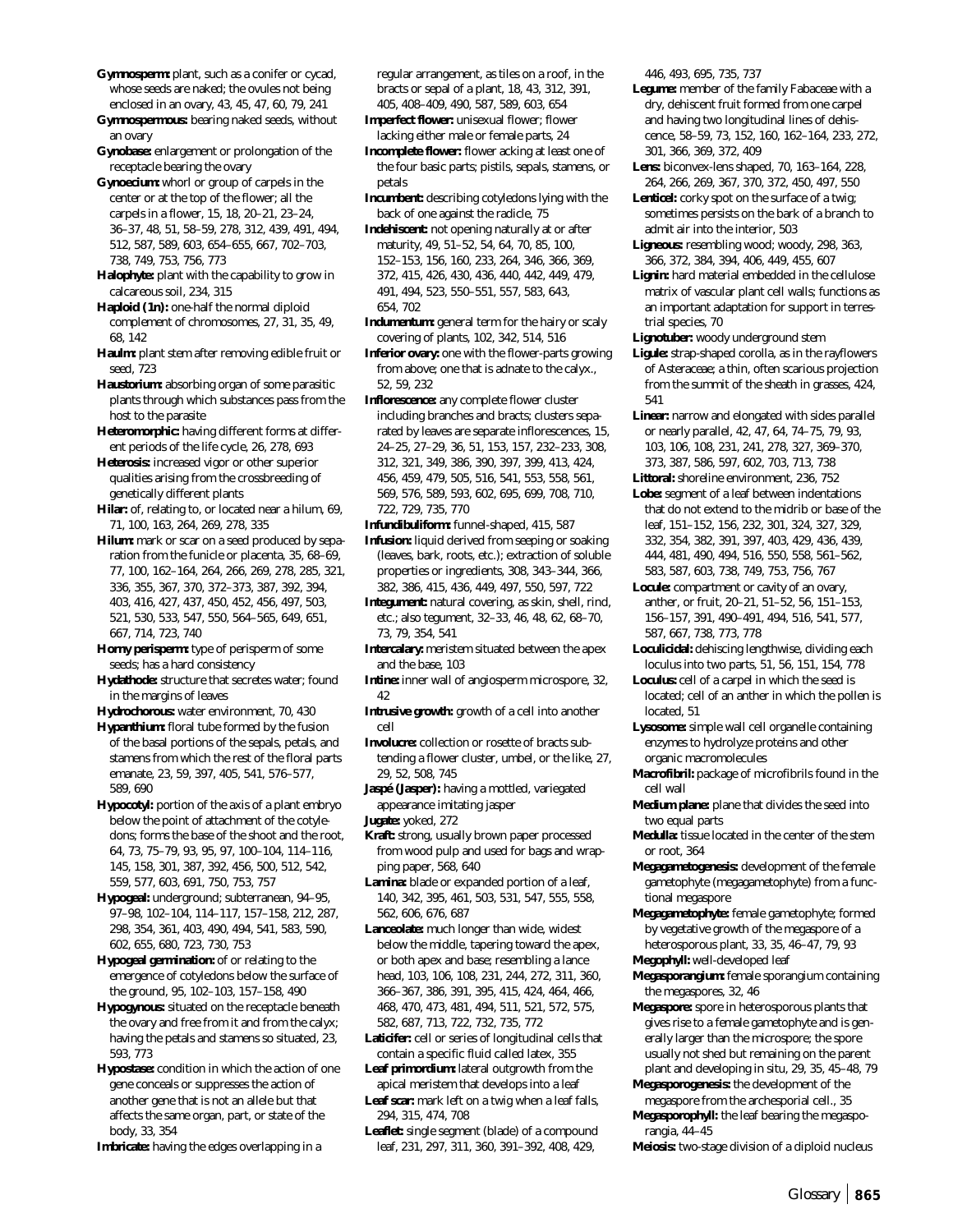in which genetic recombination occurs and the number of chromosomes characteristic of the species is halved prior to the production of the sexual gametes, 29, 31, 35, 46–47, 68

**Membranous:** thin and translucent, 106, 153, 312, 318, 363, 375, 427, 430, 437, 497, 555, 558, 577, 667, 716, 775

**Mericarp:** portion of fruit that seemingly matured as a separate fruit, 59

**Meristem:** undifferentiated tissue from which new cells are formed, 64, 79, 91, 100, 103 **Mesarch xylem:** middle position of the pro-

toxylem **Mesocarp:** fleshy part of the wall of a succulent

fruit; the middle layer of the pericarp in a drupe, 48, 51, 77, 81, 83–85, 208, 278, 298, 312, 354, 391, 403, 406, 430, 440, 446, 494, 515, 558, 577, 590, 602, 605, 658, 662, 667, 702, 746, 749, 753, 756

**Mesocotyl:** internode formed between the scutellum node and the coleoptile of the grass embryo or seedling

**Mesomorphic:** soft and with little fibrous tissue, but not succulent

**Mesophyll:** middle and photosynthetic tissue of a leaf, 111, 113, 163–164, 183, 521, 750, 756

**Microbodies:** small organelles containing enzymes, having a specialized role in a specific metabolic pathway

**Microfilaments:** fibrous elements with high protein content that are involved in generating cytoplasma movement, 140

**Microgametogenesis:** the development of the microgametophyte (pollen grain) from a microspore

**Microphyllous:** having small leaves that are usually hard and narrow

**Micropyle:** integumentary opening of the ovule through which pollen enters prior to fertilization, 32–33, 35, 43, 46–48, 68–69, 71, 77, 100, 162–163, 264, 266, 269, 278, 336, 355, 367, 370, 372–373, 387, 416, 427, 437, 450, 491, 494, 497, 521, 541, 550, 565, 649, 651, 667, 714, 723, 740

**Microspecies:** segregated species of a larger species or species-aggregate, 247

**Microspophyte:** mother cell of the pollen **Microsporangios:** sporangia in which the spores

are formed **Microsporangium:** sporangium from which the microspores are formed, which in higher plants is the pollen sac, 30–31, 45–46

**Microspore:** smaller of the two types of spores produced by ferns and higher plants, giving rise to the male gametophyte; in Tracheophytes, the microspore is the pollen grain, 31–32, 46

**Microsporocarp:** a body containing the microsporangium

**Microsporogenesis:** development of microspores from the microspore mother cell, 31

**Midrib:** central or main vein of a leaf or leaf-like part, 232, 355, 491, 516, 750, 753, 756, 781

**Mitochondrion:** organelle in eukaryotic cells that serves as the site of cellular respiration

**Mitosis:** normal cell division in which each daughter cell has exactly the same chromosome number as the mother cell, 64, 68–69, 142

**Monocotyledons:** plants with single seed-leaves

(cotyledons), 15, 66, 68, 74–75, 100–101, 111, 113

**Monoecious:** having stamens and pistils in separate flowers on the same plant, 24, 27, 43, 241, 335, 386, 390, 505, 530, 558, 561, 729

**Monotypic:** having only one representative, 399, 537, 575, 646–647, 654

**Morphology:** study of the form and structure of an organism, 14, 23–24, 35–36, 62, 70, 80, 89, 94, 102, 195, 225–226, 230, 615, 673, 723, 756

**Mother cells:** special cells in the anther and ovule that give rise to pollen or egg cells, 31, 46, 48

**Mucilage:** any of various gummy secretions or gelatinous substances, 41–42, 69–70, 79, 81, 163, 336, 439

**Mucronate:** having an abruptly projecting point, 111, 264, 548

**Muller body:** multicelled body in which glycogen is accumulated

**Mycorrhiza:** symbiotic association of fungus and root, 102, 118, 151–157

**Naked flower:** having no perianth

**Nectary:** gland that secretes nectar, 272, 278, 491, 606, 667, 738

**Needle:** narrow, usually stiff leaf, as in pines, firs, and hemlocks, 106, 230, 615, 629, 632

**Nervation:** arrangement of veins, as in a leaf; venation, 264, 285, 426, 468, 505, 535, 553, 585

**Node:** the narrow region on a stem where a leaf or leaves are or were attached, 95, 100, 102–103, 107, 231, 477

**Nodose:** having nodules, 420

**Nucellus:** central cellular mass of the body of the ovule, containing the embryo sac; equivalent to the megasporangium, 32, 35, 46, 70

**Nucleolus:** small, generally spherical body found within the nucleus of eukaryotic cells; site of ribosomal RNA synthesis

**Nucleoplasm:** granular substance of the nucleus

**Nut:** dry, hard, indehiscent, one-celled and oneseeded fruit; usually resulting from a compound ovary, 53, 73, 87, 89, 152–156, 233, 335, 375, 400, 745, 767

**Ob–:** prefix signifying an inversion such as obcordate, the opposite of cordate

**Oblong:** elongate in form with sides parallel or nearly parallel, the ends blunted and not tapering; wider than long, 75, 103, 108, 232, 264, 269, 275, 278, 297–298, 301, 308–309, 312, 318, 353–354, 369, 372, 386–387, 391, 406, 408–409, 415, 420, 423, 429–430, 436–437, 439, 442, 452, 476, 486, 491, 494, 497–498, 521, 541, 547, 550, 553, 562, 564, 575, 589, 597, 643, 667, 676, 683, 687, 701–703, 708, 713, 719, 722, 732, 750, 753, 755–756, 775, 778, 781

**Obovate:** ovate with a narrow end at the base; inversely ovate, 103, 108, 231, 241, 280, 342, 353, 369, 372, 375, 426, 487, 514, 558, 564, 583, 592, 602, 651, 667, 676, 683, 685, 687, 713, 723, 737, 740, 748, 752, 755, 772, 775, 778, 781

**Obtuse:** blunt point, the angle of the point greater than 90 degrees, 111, 232, 264, 278, 285, 289, 298, 311, 342, 354–355, 360, 369, 391–392, 405, 426, 429, 486, 491, 493, 497, 503, 514, 531, 541, 555, 561, 565, 575, 582, 587, 589, 602, 676, 683, 687, 693, 701, 719, 735, 737, 748, 756, 778

**Oligosaccharine:** small molecules produced by

enzymatic process in the cell wall; thought to affect the growth, morphogenesis, reproduction, and defense mechanisms

**Ontogeny:** development of an individual organism; for example, human embryonic development from a unicellular zygote to an adult, 16, 69, 100

**Oosphere:** egg

**Opposite:** growing in pairs, one on each side of the axis and 180 degrees from each other, 15, 20, 46, 49, 66, 100, 103, 110–111, 116, 213, 230–231, 264, 269, 277, 297, 300, 303, 311, 315, 318, 342, 360, 367, 370, 373, 390–392, 402, 406, 408, 420, 432, 446, 450, 456, 464, 468, 470, 474, 486–487, 491, 497, 531, 535, 542, 547, 550, 603, 643, 666–667, 701, 719,

723, 732, 735, 749, 753, 756, 765, 778, 781 **Orbicular:** circular in outline, 232, 282, 312, 397, 430, 439, 512, 583, 593, 654

**Organelle:** specific part and function of a cell

**Organogenesis:** early period of rapid embryonic development in which the organs take form from the primary germ layers, 64

**Ovary:** part of the pistil containing the ovules; produces seeds and matures into a fruit, 20–21, 23, 48–49, 51–54, 59, 151, 154–157, 231–233, 298, 312, 318, 342–343, 354, 361, 380, 391, 403, 405, 409, 412, 424, 430, 439, 452, 487, 491, 494, 512, 516, 541, 557–558, 561, 576–577, 583, 587, 590, 593, 603, 606, 738, 750, 752–753, 757, 767, 781

**Ovate:** two-dimensional structure having the outline of an egg with the wider half below the middle, 108, 231, 264, 266, 269, 272, 278, 285, 289, 300, 312, 335, 342–343, 354, 366, 397, 403, 415, 420, 424, 430, 436–437, 446, 449, 452, 458, 503, 511, 514, 521, 541, 550, 561, 565, 572, 576, 586–587, 602, 667–668, 693, 698, 703, 722, 735, 773

**Ovoid:** three-dimensional structure having the shape of an egg with the broader half below the middle, 308, 311, 315, 321, 354, 375, 387, 391–392, 394, 403, 409, 430, 432, 468, 505, 516, 541, 564, 576, 590, 593, 605–606, 609, 619, 625, 636, 649, 651, 680, 687, 722, 740

**Ovule:** structure found in higher plants that contains an egg cell and develops into a seed after fertilization, 16, 20–21, 24, 29, 32–35, 37, 43, 45–46, 48–49, 52, 62, 68–69, 73, 151, 153–157, 159, 230, 232, 241, 278, 298, 312, 351, 354, 361, 391, 403, 405, 409, 412–413, 424, 430, 439, 491, 494–495, 512, 516, 541, 577, 583, 587, 593, 603, 667, 703, 738, 749–750, 753, 756–757, 767, 773

**Palmate:** radiately arranged, ribbed, or lobed, as fingers of a hand, 107, 231, 708, 735

**Palminerved:** having lobes radiating from a common point, 553

**Panicle:** inflorescence in which the lateral branches arising from the peduncle produce flower-bearing branches instead of single flowers, 27, 28, 152, 154, 233, 264, 280, 294, 298, 312, 315, 318, 321, 327, 346, 354, 366, 386, 390, 399, 405, 408, 415, 418, 423, 429, 446, 474, 476, 490, 500, 505, 508, 515–516, 532, 537, 547, 561, 580, 593, 597, 599, 605, 670, 673, 695–696, 698, 710, 713, 722, 726, 734–735, 740, 745, 767, 773, 775, 778, 781

**Papilla(–ae):** A minute nipple-shaped projection, 391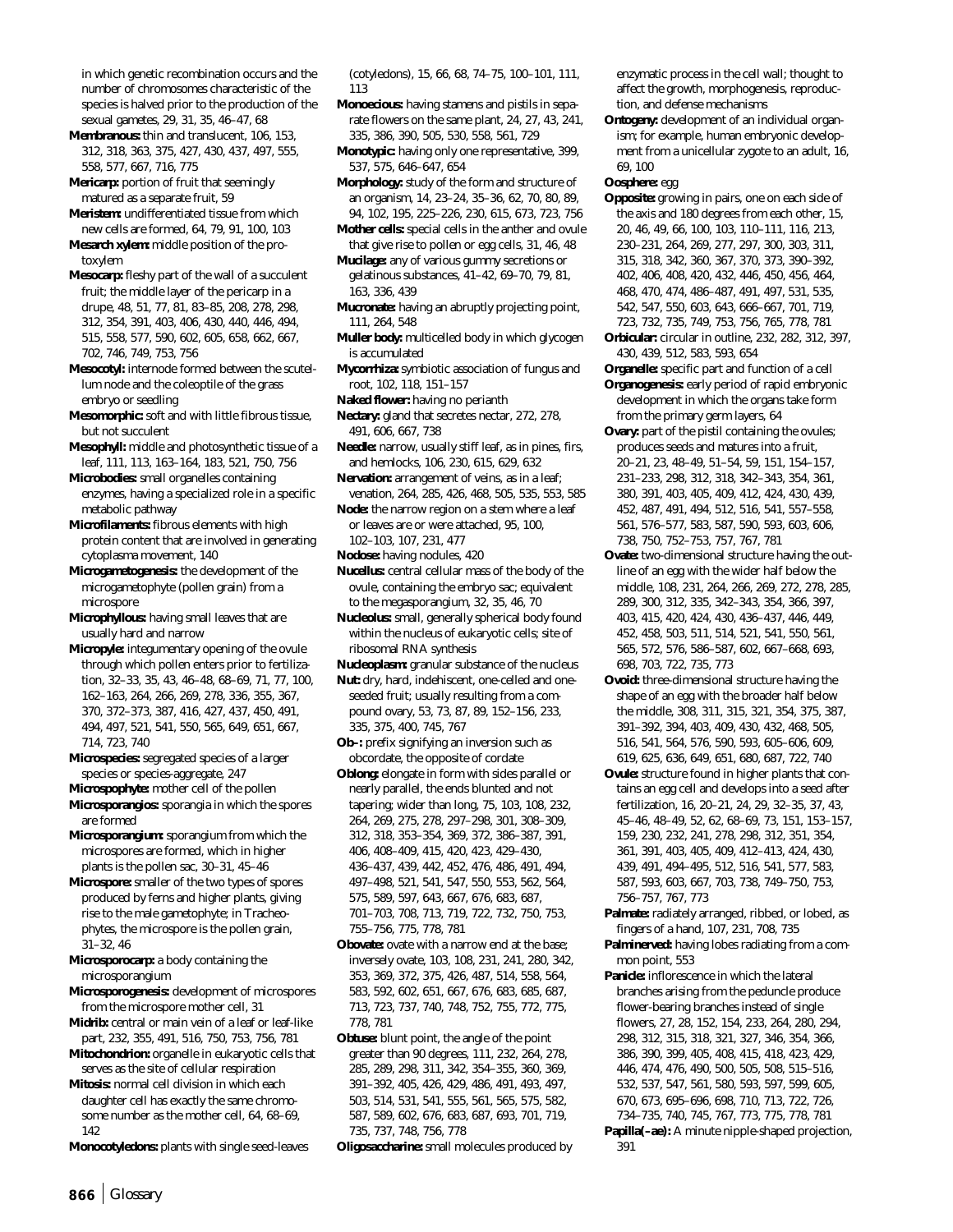**Parenchyma cell:** relatively unspecialized plant cell type that performs most of the metabolism, synthesizes and stores organic products, and develops into more differentiated cell types

Pari-: prefix meaning equal

**Parthenocarpy:** production of fruit without seeds, as in bananas and some grapes, 48

**Parthenogenesis:** type of reproduction in which females produce offspring from unfertilized eggs, 68

**Pedicel:** stalk of a single flower, 15, 27, 29, 40, 49, 53, 232–233, 312, 343, 363, 397, 400, 409, 424, 456, 464, 471, 540–541, 561, 589, 593, 602, 606, 743, 745, 762

**Peduncle:** main flower stalk of the inflorescence supporting either a cluster of flowers or the only flower of a single-flowered inflorescence, 27, 29, 59, 232–233, 301, 315, 408–409, 424, 447, 464, 481, 487, 516, 540, 558, 561, 589, 607, 612–613, 618–619, 622, 625, 628, 636, 639, 645, 660, 666, 683, 687, 749

**Pellucid:** translucent, 781

**Peltate:** having the stalk of a leaf attached to the lower surface of the blade somewhere within the margin, rather than on the margin, 108, 110, 289, 382, 516

- **Pendulous:** drooping or hanging loosely, 154, 289–290, 391, 394, 516, 580
- **Pentamerous:** grouped in fives, 15, 278, 312, 390–391, 409, 576, 602, 657, 666, 702, 749, 752, 756

**Perennial:** plant that lives for more than 2 years, 43, 196–197, 222, 379, 461, 501, 606

**Perfect:** flowers having both functional stamens and pistils, 15, 24, 42, 113, 223, 230, 315, 348, 537, 576, 745, 752

**Perianth:** calyx and corolla collectively, or the calyx alone if the corolla is absent, 15–18, 23, 27, 36–37, 41, 48, 59, 80, 83, 87, 89, 100, 153, 156, 382, 397, 424, 541, 576–577, 589, 593, 606, 678, 770, 773

**Pericarp:** walls of a ripe ovule or fruit, 48–49, 51–54, 59–60, 64, 78, 81, 83, 85–87, 93–95, 100, 104, 264, 269, 278, 287, 294, 309, 354, 363, 366, 369, 372, 391–392, 420, 424, 426, 430, 440, 444, 449, 476, 487, 490, 494, 497, 512, 537, 541, 576, 583, 593, 605, 655, 667, 678, 680, 691, 698, 702, 722, 750, 757

**Periclinal:** parallel to the surface, 31, 69

**Perigynium:** inflated sac that encloses the ovary in Carex

**Perigynous:** adnate to the perianth; therefore around the ovary and not at its base, 23, 153

**Periodicity:** the tendency to occur regularly, 43, 500

**Perisperm:** food reserve tissue found in the seeds of certain plants; derived from a diploid nucellus, e.g. coffee, beets, spinach; unlike endosperm, formed outside the embryo sac, 49, 68, 73–75, 78, 149, 155, 278, 355, 403, 593, 603, 668, 703, 750, 753, 756, 773

**Peroxisomes:** microbodies containing large amounts of catalase enzyme used to remove often harmful metabolic byproducts

**Persistent:** remaining attached past the expected time for dropping, 35, 79, 89, 156, 195, 197, 201, 259, 294, 301, 312, 315, 375, 412–413, 429, 618–619, 667, 690, 732, 738

**Petal:** one of the parts of the corolla, the inner

set of the perianth; may be separate or united to another petal, 15–18, 20, 39, 89, 151–157, 232, 312, 318, 324, 327, 329, 332, 338, 342, 354, 360, 391, 412, 420, 424, 429, 439, 461, 487, 490, 494, 508, 532, 541, 555, 557, 580, 583, 587, 595, 603, 606, 646, 678, 690, 695, 698, 713, 759, 767

**Petaloid:** sepal having color and texture similar to that of the petal, 452, 654

**Petiole:** attaching stalk of a leaf; sometimes absent, 101, 103, 106–107, 115–116, 229, 231, 244, 254, 272, 278, 285, 311, 315, 324, 327, 329, 343, 363, 382, 390, 395, 397, 403, 405, 432, 452, 456, 461, 468, 486, 491, 500–501, 503, 505–506, 511–512, 514, 531, 535, 541, 547, 555, 558, 562, 572, 575, 577, 582, 585, 587, 603, 667, 680, 687, 693, 695, 698, 703, 708, 723, 732, 737, 750, 753, 757, 759, 767, 773, 778, 781

**Phelloderm:** tissue similar to the cortical parenchyma produced centripetally by the phellogen (cork cambium) as part of the periderm

**Phellogen:** sheet-like meristem that produces cork

**Phellum:** protecting tissue on the outer surface, derived from a cork cambium or phellogen

**Phloem:** part of the vascular bundle consisting of sieve tubes, companion cells, parenchyma, and fibers and forming the food-conducting tissue of the plant; the photosynthate-conducting tissue of plants, 49, 102, 423, 540, 667

**Photoperiodism:** response (e.g., flowering, germination) of organisms to the relative length of the daily periods of light and darkness

**Phyllode:** expanded petiole resembling and having the function of a leaf, 106, 251

**Phylotaxy:** arrangement of leaf order

- **Pilose:** covered with hair, especially soft hair, 106, 297, 391, 397, 767
- **Pinnate:** having lobes or blades of a leaf arranged along the sides of a common axis; also applies to major lateral veins of a leaf, 106, 113, 115, 231, 278, 355, 360, 390, 408, 490, 493, 511, 516, 521, 541, 576, 597, 599, 667, 695, 698, 713, 772, 778
- **Pinnule:** foliole of second or third order, 403 **Piscicidal:** poisonous to fish, 282, 512

**Pistil:** female, ovule-bearing organ of a flower, composed of stigma(s) and ovary, usually with a style or styles between; consists of a single carpel or two or more fused carpels, 230–233, 380, 452, 487, 606, 698

**Pit:** hard endocarp that encloses the seed of a drupe, 363, 533, 580

**Placenta:** ovule-bearing surface in the ovary and seed-bearing surface in the fruit, 20, 33, 59, 344, 603

**Placentation:** method of attachment of the seeds within the ovary, 20–22, 278, 391, 409, 424, 512, 541, 603, 667, 702, 749, 753, 756, 773

**Plagiotropic:** attracted to one side, 748, 750, 752–753, 755, 757

**Plasmalemma:** membrane that surrounds the cytoplasm, 35, 43

**Plasmodesma:** cytoplasmic channels lined with a plasma membrane connecting the protoplasts of adjacent cells across the cell wall

**Plasmolysis:** disruption of the protoplasm due to

a lack of water in the osmosis process

**Plastid:** any of various cytoplasmic organelles of photosynthetic cells that serve in many cases as centers of special metabolic activities, e.g., chloroplasts, 139, 146

**Plumule:** shoot of the embryo, 64, 66, 77, 95, 100, 103, 114–117, 158, 163, 264, 267, 270, 278, 336, 354–355, 361, 367, 370, 373, 376, 387, 403, 406, 416, 424, 427, 437, 450, 456, 490–491, 494–495, 498, 501, 512, 541–542, 550, 559, 565, 577, 602–603, 649, 652, 668, 703, 714, 723, 740

**Pneumatophor:** specialized roots for aeration **Pod:** any dry, dehiscent fruit, 53–54, 58–59, 81, 120, 123, 136, 152, 154–156, 159, 233, 244, 247, 250, 253, 256, 274–275, 278, 280, 282–283, 324, 327, 329, 332, 346, 349, 351, 403, 405, 409, 430, 433, 440, 442, 446, 452, 459, 461, 518, 523, 545, 547, 551, 579–580, 583, 593, 597, 599, 602, 643, 654–655,

657–658, 667–668, 670–671, 673–674, 701–703, 716, 719, 738, 742–743

**Polar nuclei:** two nuclei formed at each pole of the angiosperm embryo sac; they will fuse with a male nucleus to form a primary endosperm nucleus, 35, 43

**Polarity:** structural and/or physiological difference established in the plant, embryo, organ, tissue, cell, 64, 66

**Pollarded:** cut back nearly to the trunk to produce a dense mass of branches, 274

- **Pollen:** male spore-like structures produced by anthers in flowers and by male cones, 18, 20, 23–24, 26–27, 29–33, 35–43, 45–48, 144, 230, 232, 278, 330, 343, 405, 424, 470, 491, 512, 516, 541, 577, 603, 606, 625, 667, 691, 750, 753, 756
- **Pollen grain:** small structure of higher plants that contains haploid male gamete nuclei and is surrounded by a double wall, the exina and intina; transported from the male stamen to the female stigma in a process called pollination, 23, 26–27, 29–32, 36, 39–41, 43, 46–47, 232, 405, 516, 603, 750

**Pollen sac:** locus in the anther that contains the pollen grains, 18, 32, 45–47, 232

**Pollen tube:** microscopic tube that grows down the stigma from the pollen grain; through it the sperm cells are deposited into the embryo sac, 23, 26, 29, 31–33, 42–43, 46–48, 232

**Pollination:** process by which pollen is transferred from the anther where it is produced, to the stigma of a flower, 23–24, 26, 32–33, 35–36, 38–43, 46–49, 159, 202, 208–209, 232, 346, 349–350, 355, 379, 390, 400, 403, 412–413, 424, 494, 508, 512, 541, 576, 590, 593, 606, 616, 633, 702, 726, 738, 749, 756, 773

**Pollinium:** mass of pollen grains

**Polymorphic:** having, assuming, or passing through many or various forms or stages; polymorphous, 160, 508

**Polysome:** ribosome associated with protein syntheses

**Pome:** fruit in which the floral cup forms a thick outer fleshy layer and has a papery inner pericarp layer (endocarp) forming a multiseeded core (e.g., apple, pear), 59, 159

**Poricidal:** anther opening by pores, 56, 516

**Prick:** transplant into a container that provides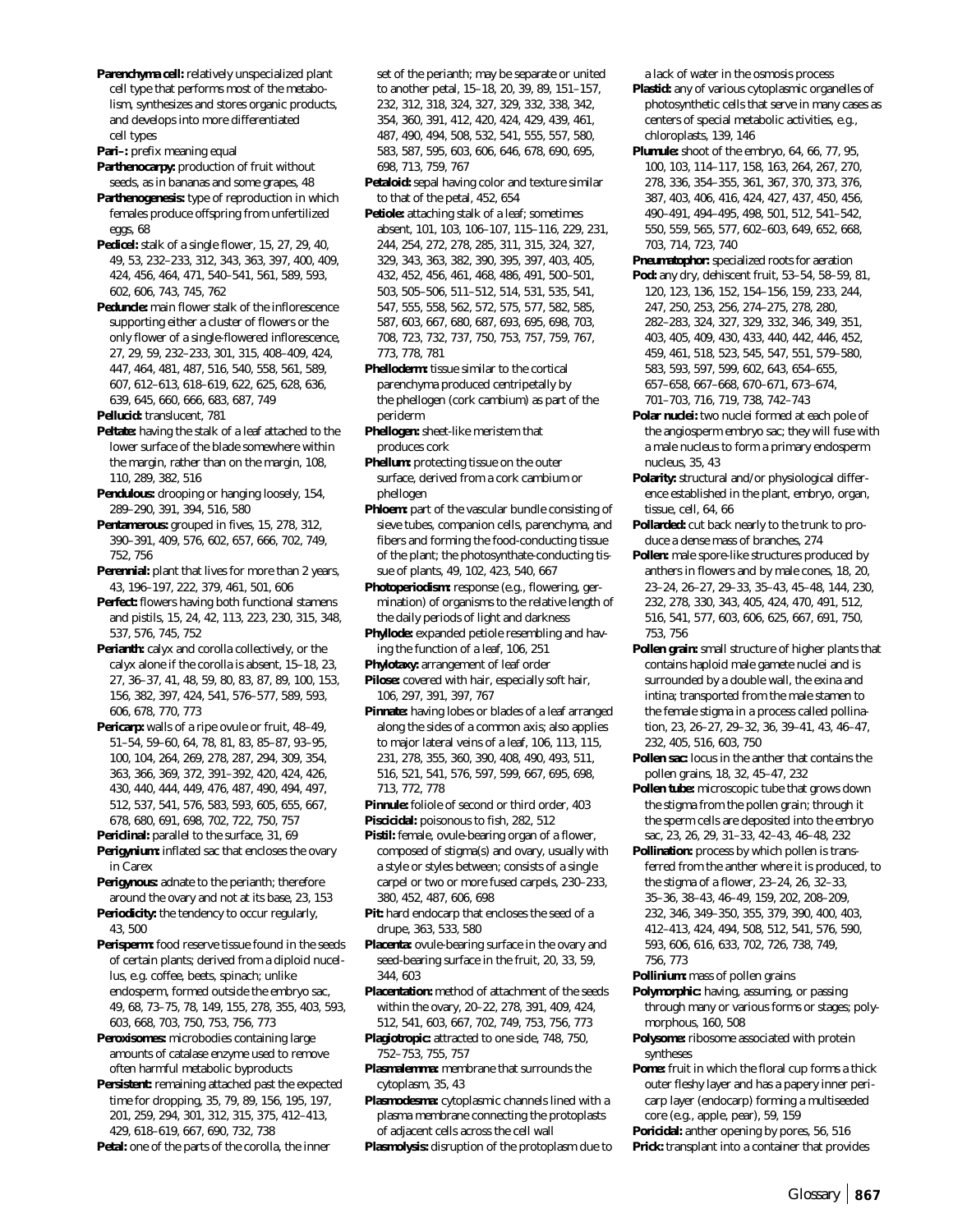more room for growth

- **Primary cell wall:** cell wall layer deposited while a cell is growing; typically extensible
- **Primordium:** organs in their earliest stages of development, as a leaf primordia or meristem
- **Procambium:** meristem that develops into the vascular tissue
- **Proembryo:** young embryo in its early stages of development, 64, 68
- **Propagule:** propagative part, as a bud or shoot, 80, 212, 538, 691

**Proteoplastid:** plastid that stores protein

- **Protocorm:** fleshy tissue with few cells, formed from the rudimentary embryo in the orchidaceous seeds
- **Protoderm:** develops into the dermal tissue system
- **Protofila:** first leaf-pair in the plant, after the cotyledons
- **Protoplast:** organized, living portion of cell

**Pseudocarp:** fruit that develops not only from the ripened ovary, or ovaries, but from nonovarian tissue as well

- **Puberulent:** minutely pubescent, 41, 106, 391, 397, 424, 452, 486–487, 540, 589, 676, 683, 687, 781
- **Pubescent:** covered with fine, short hairs, 87, 106, 174, 289, 300, 327, 343, 390–391, 403, 405, 409, 423, 446, 490–491, 494, 572, 576, 582–583, 587, 592–593, 603, 605–607, 658, 666–667, 687, 703, 735, 748–749, 753, 755–756, 767, 775

**Pulvinule:** pulvinus at the base of a petiole

- **Pulvinus:** swelling at the base of the petiole; related to leaf movement, 106, 278, 667, 703
- **Punctate:** spotted with colored or translucent dots or depressions, usually due to glands, 72, 397, 406, 781
- **Puntiform:** rod-like, 264, 269, 336, 367, 372, 450, 550, 649, 652, 723
- **Pyrene:** hard or stony endocarp; nutlet, 415, 437

**Pyriform:** pear-shaped, 479, 577, 587, 649

- **Raceme:** type of inflorescence in which the single-flowered pedicels are arranged along the sides of a flower-shoot axis, 27–29, 153–154, 156–157, 253, 266, 282, 324, 327, 332, 349, 369, 372, 405, 423, 433, 436, 439, 442, 444, 456, 459, 461, 470, 490, 497, 518, 530, 532, 540, 550–551, 583, 593, 602, 643, 646, 662, 670, 673, 693, 708, 710, 713, 716, 742, 749, 756, 767, 770
- **Rachis:** main axis of a spike or of a pinnately compound leaf, excluding the petiole, 106, 278, 397, 403, 424, 446, 452, 486, 491, 512, 531, 540, 547, 576, 582, 589, 599, 602–603, 667, 676, 683, 685, 687, 693, 695, 698, 703, 749, 781

**Radial symmetry:** when cut through the center along any plane, produces similar halves, 15

**Radicle:** portion of the embryo below the cotyledons that will form the roots, more properly called the caudicle, 75–79, 90–91, 93–94, 100–101, 104, 115–116, 149, 158, 163, 168, 170, 172, 174, 176, 178, 259, 264, 267, 270, 278, 301, 315, 336, 355, 361, 363, 367, 370, 373, 376, 387, 392, 397, 403, 406, 413, 416, 424, 427, 437, 450, 456, 481, 491, 494–495, 498, 512, 516, 521, 538, 542, 550, 565, 593, 602–603, 649, 652, 657, 667–668, 691, 696,

- 703, 714, 723, 740, 749, 753, 756, 759, 773 **Raphe:** ridge connecting the hilum with the chalaza, 32, 69, 71, 558, 561
- **Receptacle:** portion of the axis of a flower stalk on which the flower is borne, 15–16, 20, 27, 59–60, 80, 83, 87, 232, 590, 660, 667, 703, 756
- **Reflexed:** abruptly turned or bent toward the base, 342, 439, 580, 619, 636, 668
- **Refracted:** bent sharply backward
- **Regular flower:** flower that is radially symmetrical: petals and sepals are of similar size and shape
- **Reniform:** kidney shaped, 103, 110, 397, 440, 550, 750, 753, 757
- **Reticulate:** having the veins or nerves disposed like the threads of a net, 41, 70–71, 75, 113, 264, 311, 397, 405, 429, 497, 558
- **Retrorse:** directed backward and downward
- **Revolute:** rolled under at the margin, i.e. toward the underside, 109, 429, 555, 589, 687, 781 **Rhizome:** underground stem usually growing
- horizontally
- **Rhizosphere:** soil surrounding the root, 102
- **Ribosomes:** protein synthesis structures, 64
- **RNA:** ribose nucleic acid (ribonucleic acid), 49, 91
- **Rugose:** rough and wrinkled; applied to leaves on which the reticulate venation is very prominent underneath, 41, 369, 386, 406, 409, 415, 486, 592, 652, 680

**Sagittate:** shaped like an arrowhead, 108, 110

- **Samara:** indehiscent, winged fruit in which the seedcoat is loose inside the pericarp (e.g., maple, ash), 51, 53, 89, 152, 379, 430, 474, 749, 756, 770
- **Samaroid:** having the shape of the samara, 53, 152, 375, 386, 583, 722
- **Sarcotesta:** fleshy testa, 69, 83, 85–86, 97, 154, 491, 494–495
- **Scabrous:** rough or harsh to the touch due to minute stiff hairs or other projections, 41
- **Scale:** applied to many kinds of small, thin, flat, appressed, usually dry leaves or bracts, often vestigial; sometimes epidermal outgrowths, if disclike or flattened, 45, 62, 123, 134, 184, 241, 392, 567, 603, 612, 616, 622, 640, 660
- **Scape:** long stem that finishes in a flower or inflorescence, 29
- **Scion:** part of plant inserted into a stalk for grafting
- **Sclereids:** type of sclerenchymatic cells, variable in shape but typically not long, with thick and lignified secondary walls, 70
- **Sclerenchyma:** tissues composed of cells with thick, secondary cell walls that are usually lignified, 69–70, 79, 605
- **Scutellum:** shield-shaped organ of the embryo of grass; often viewed as a highly modified cotyledon in monocotyledons
- **Seedcoat:** outer protective layer of a seed that develops from the integument of the ovule; testa, 32, 47, 54, 62–63, 68–70, 73–75, 77–79, 81–82, 86–87, 91, 93–95, 97, 100, 103–104, 114–116, 149, 158–160, 162, 164–166, 169, 172, 178–179, 182, 250, 266, 269, 312, 318, 335, 350, 354, 361, 366–367, 369, 372, 375, 386, 391, 416, 426, 430, 437, 449, 452, 459, 494, 497, 515, 521, 541, 545, 564, 576, 583, 590, 593, 595, 602, 646, 649, 651, 667, 705, 713, 722, 749–750, 753, 756–757, 773
- **Seminal rudiment:** ovoid structure formed above the placenta or carpellary leaf; composed of the nucellus and one or two teguments surrounding it
- **Senescence:** aging, a progression of irreversible change in a living organism, eventually leading to death, 48–49, 193, 200, 207–208
- **Sepal:** one of the parts of a calyx or outer set of flower parts; may be separate or united to another sepal, 15–17, 151–157, 232, 312, 338, 342–343, 354, 363, 380, 405, 409, 424, 487, 532, 541, 561, 580, 603, 606, 678, 690, 695, 698, 749, 753, 756, 773
- **Septate:** divided by a septum or septa, 278, 366, 369, 372, 403, 602, 702, 719, 767
- **Septum:** dividing wall or membrane in a plant, 50, 366, 369, 372, 424, 516, 541
- **Sericeous:** covered with silky down, 110, 420, 494
- **Serotinous:** late in occurring, developing, and flowering, 616, 618
- **Serrate:** having sharp, sawlike teeth pointed upward or forward, 109, 289, 311, 511, 693 **Serrulate:** finely or minutely serrate, 109, 474,
- 735
- **Sessile:** lacking any kind of stalk, 27, 29, 103, 106, 110, 231, 280, 308, 363, 395, 402, 486, 516, 568, 587, 593, 602, 645, 651, 654, 701, 719, 773
- **Sessile leaf:** leaf that has no petiole, 106 **Setiform:** bristle-like, 278
- **Sheath:** tubular structure surrounding an organ or part, such as the basal part of a leaf; the circle of scales around the base of pine needles, 110, 145, 298, 309, 695, 698
- **Shrub:** woody plant less than tree size, frequently with several branches at or near the base, 157–158, 184, 197, 222, 228, 247, 324, 346, 348, 397, 561, 569, 579, 595, 646, 657
- **Sieve:** transverse partition with holes, 568
- **Sieve element:** conducting elements involving sieve cell and sieve tube member
- **Silique:** dry, dehiscent, elongated fruit formed from a superior ovary of two carpels, with two parietal placentas, and divided into two loci by a false septum between the placentas; occurs in plants of the family Cruciferae
- **Simple fruit:** fruit developed from a single ovary, 51, 233
- **Sincarpica flower:** flower with its carpels fused **Sinus:** cleft or recess between two lobes of an
- expanded organ such as a leaf, 762 **Sode:** supporting structure
- **Spadix:** spike with a thickened, fleshy axis, usually enveloped by a conspicuous or colored bract called a spathe., 27–29
- **Spathe:** large bract at the base of a spadix, which it encloses (at least initially) as a sheath, 27, 29
- **Spatulate:** shaped like a spatula; somewhat widened toward a rounded end, 74–76, 79, 104, 108, 308, 376, 426, 565, 583, 714
- **Spike:** type of inflorescence in which stalkless flowers are attached along the sides of an elongated common axis, 27–29, 156, 233, 250, 568, 676
- **Spoil:** material excavated; usually in mining or dredging
- **Sporophyll:** specialized leaves for housing spores **Sporophyte:** diploid plant producing meiospores after meiosis; occurs within alternating genera-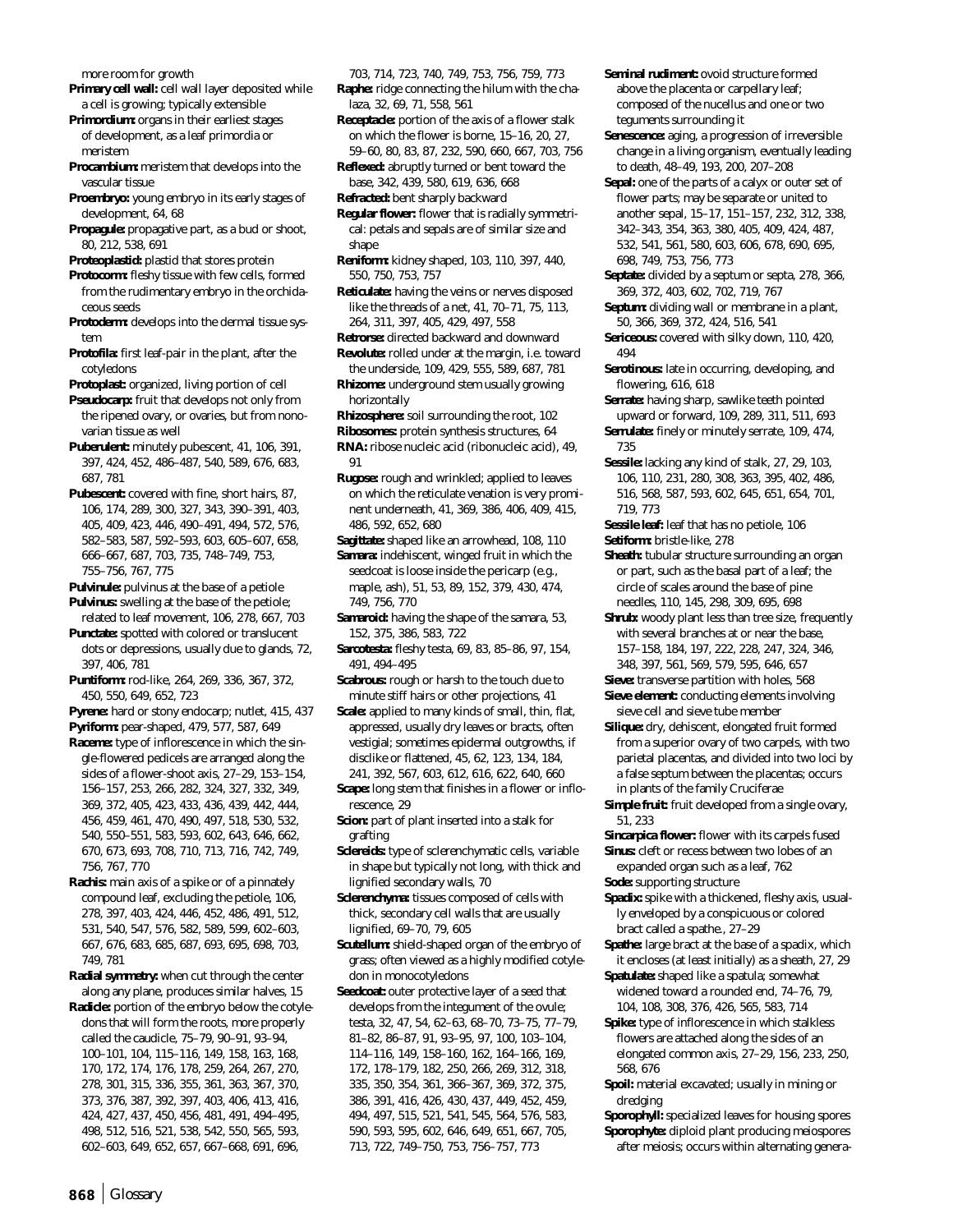tions, 24, 26–27, 29, 33, 47, 49, 62, 90, 94 **Squamiform:** scale-like, 106, 111, 117, 424,

541–542 **Stamen:** male sporophyll within the flower; in angiosperms, the floral organ that bears pollen, 16, 18–20, 29, 48, 59, 232, 298, 324, 380, 452, 587, 750, 753, 756

**Staminode:** stamen in which the microsporangium of the anther remains reduced and sterile, 738

**Starch:** water-insoluble polysaccharide found as common carbohydrate storage, 31, 49, 73, 91, 127, 139, 335, 462, 577, 605, 696, 776

**Stellate:** star-shaped; applicable where several similar parts spread out from a common center, as with clustered hairs, 285, 587, 683, 734–735, 773

**Stigma:** pollen-receptive part of a pistil, often enlarged, usually at the tip of the style, 20, 23–24, 26–27, 32, 37, 43, 232, 298, 312, 318, 350, 354, 391, 403, 405, 409, 430, 439, 452, 494, 516, 576, 583, 587, 590, 593, 603, 606, 655, 738, 750, 753, 756

**Stipe:** stalk of a pistil; not the pedicel; stalk under elevated glands, 403, 452, 487, 491, 494, 687

**Stipitate:** having a stipe or borne on a stipe, 39, 298, 405–406, 409, 430, 439, 583

**Stipule:** one of a pair of lateral appendages at the base of a leaf petiole, 110, 315, 586

**Stolon:** large, indeterminate, underground stem that is capable of giving rise to a new plant

**Stoma:** small pore in leaf epidermis; used for gas exchange

**Stone:** drupe, 229, 233, 321, 340, 366, 476, 521, 745

**Stool:** cluster of shoots or stems springing up from a base or root, 641

**Stratification:** moist, cold storage, 139, 142, 153, 168–169, 179, 182, 242, 464, 471, 473, 568, 616, 629, 633

**Strobile:** cone-like structure, 43, 45, 62

**Strophile:** appendage at the hilum of certain seeds

**Style:** usually attenuated portion of the pistil connecting the stigma and ovary, 20, 23, 26–27, 32, 39, 43, 59, 136, 156, 224, 232, 285, 298, 308, 312, 321, 343, 354, 380, 387, 391, 403, 409, 424, 429–430, 439, 452, 487, 490–491, 493–494, 516, 541, 576, 583, 587, 590, 593, 603, 606, 612, 622, 636, 639, 655, 698, 723, 729, 732, 738, 749–750, 753, 756

**Sub–:** prefix signifying almost, less than completely, somewhat, under

**Subbasal:** related to, situated at, or forming the base, 264, 266, 367, 370, 372–373, 437, 565, 649, 651, 714

**Suberin:** complex of fatty substances present in the wall of cork tissue that waterproofs it and

makes it resistant to decay, 70, 163 **Suberize:** convert to corky tissue, 102

**Substrate:** base on which an organism lives, 14, 36, 169, 174, 207, 259, 262, 287, 292, 303, 336, 361, 382, 384, 394, 464, 466, 468, 471, 473, 481, 490, 508, 515, 526, 528, 530, 562, 587, 602, 662, 678, 711, 770, 773, 776, 782

**Subterete:** positioned underneath, 514

**Superior ovary:** ovary with the flower-parts growing from below it, 51, 151, 232, 767

**Suspensor:** group or chain of cells produced from the zygote that pushes the developing proembryo toward the center of the ovule and its nutrient supply, 64, 67–68, 79

**Sward:** grassy surface of land; turf, 256–257

**Sympodial:** an axis made up of multiple bases, 595, 737, 748, 752, 755

**Syncarpous:** having the carpels of the gynoecium united in a compound ovary, 20–21, 308

**Synergid nuclei:** two of the eight cells of the embryo sac, usually remaining nonfunctional

**Synpetalous:** without petals, 278

**Synsepalous:** without sepals, 278, 390

**Tapetum:** layer of nutritive cells that lines the pollen sac, 31, 46, 48

**Tegmen:** part of the seminal cover, derived from the tegument, 33, 68, 70, 73, 77–78, 114–115, 354, 391, 427, 494, 516, 541, 576–577, 590, 593, 602, 722–723, 750, 753, 756, 773

**Tegument:** covering; integument, 363

**Tepal:** perianth member or segment; term used for perianth parts undifferentiated into distinct sepals and petals

**Terete:** circular in cross section, 289, 390, 403, 415, 491, 516, 582, 649, 651, 693

**Terminal bud:** apex of the leaf is at the tip end opposite the petiole, 231, 456, 490, 493, 538, 606

Testa: outer covering of the seed; the seedcoat, 33, 68–71, 77–78, 81, 83, 114–115, 156, 164, 181–182, 275, 278, 282, 301, 309, 321, 354, 363, 391, 403, 406, 432, 456, 512, 516, 530, 553, 559, 576–577, 590, 593, 651, 655, 667, 703, 719, 722–723, 750, 753, 756, 773, 775

**Tetramerous:** relating to groups of four, 15, 354, 516

**Thorn:** hard, sharp-pointed stem, 106, 110, 235–236, 303, 394, 452, 456, 458, 461, 657–658

**Tomentose:** densely covered with soft, fine, matted, wooly, relatively short hairs, 110, 342–343, 391, 420, 494, 553, 666–667, 685, 693, 703

**Tonoplast:** membrane surrounding the vacuole **Torose:** cylindrical with alternate swellings and

contractions **Torulose:** somewhat torose, 597

**Tracheary element (xylem):** conducting cell of the xylem, characterized by an elongated shape and lignified secondary cell wall;

involves tracheids and vessel members

**Transmedium plane:** plane perpendicular to the medium plane

**Transpiration:** passage of water through the stomas or cuticle

**Transverse plane:** plane perpendicular to the medium and transmedium planes

**Trichome:** hair, bristle, scale, or other such outgrowth of the epidermis, 110, 756

**Truncate:** having an apex or base that is almost or quite straight across, if cut off, 111, 355, 397, 408–409, 493–494, 512, 587, 603, 750, 753, 756

**Tuber:** underground stem in which carbohydrates are stored

**Tuff:** cluster of short-stalked flowers, leaves, etc., growing from a common point

**Turbinate:** top-shaped; a solid having a tapering base and a broad, rounded apex, 74, 439

**Umbel:** inflorescence on which a number of flower stalks or pedicels, nearly equal in length, spread from a common center, 27–29, 233, 436, 464, 470, 589, 703, 708, 770 **Unguiculate:** having a small hook, 17, 342

**Vacuole:** a small cavity, 69, 139

**Valvate:** opening by valves, as certain capsules and anthers; meeting without overlapping, as the parts of certain buds, 18, 278, 403, 409,

490, 494, 603, 666–667, 702–703 **Valve:** one of the segments into which a capsule dehisces; flap or lid-like part of certain anthers, 32, 50, 95, 104, 115, 155, 163, 269, 285, 361, 366, 372, 379, 386, 391, 394, 403, 406, 464, 468, 490, 494, 521, 580, 587, 593, 595, 602, 667, 702, 722, 753

**Vestigial:** of or pertaining to a degenerate or imperfectly developed organ or structure having little or no utility, but which in an earlier stage of the individual or in preceding organisms performed a useful function, 17, 95, 103, 115, 361, 391, 516, 603, 749, 756, 773

**Villous:** densely covered with soft, fine, unmatted, relatively long hairs, 516, 583, 585, 765 **Viscid:** sticky

**Whorl:** three or more structures (leaves, stems, etc.) in a circle, not spiraled, 18, 20, 27, 29, 79, 151, 156, 232, 378, 424, 512, 589, 749, 753, 756

**Wing:** membrane; or thin, dry expansion or appendage of a seed or fruit, 46, 72, 79, 89, 123, 152–153, 161, 241, 298, 303, 324, 375, 386–387, 391, 412, 424, 430, 439, 444, 452, 474, 553, 558, 580, 583, 609, 613, 618–619, 622, 625, 636, 646, 670, 673, 716, 722–723,

735, 738, 749, 756, 767, 776

**Xylem:** vascular tissue; wood, 102, 164

**Zygomorphic:** having bilateral symmetry, 15–16, 20, 38, 424, 429, 446, 456, 541, 738, 775, 778 **Zygote:** fertilized egg, 29, 43, 45, 47–48, 64, 79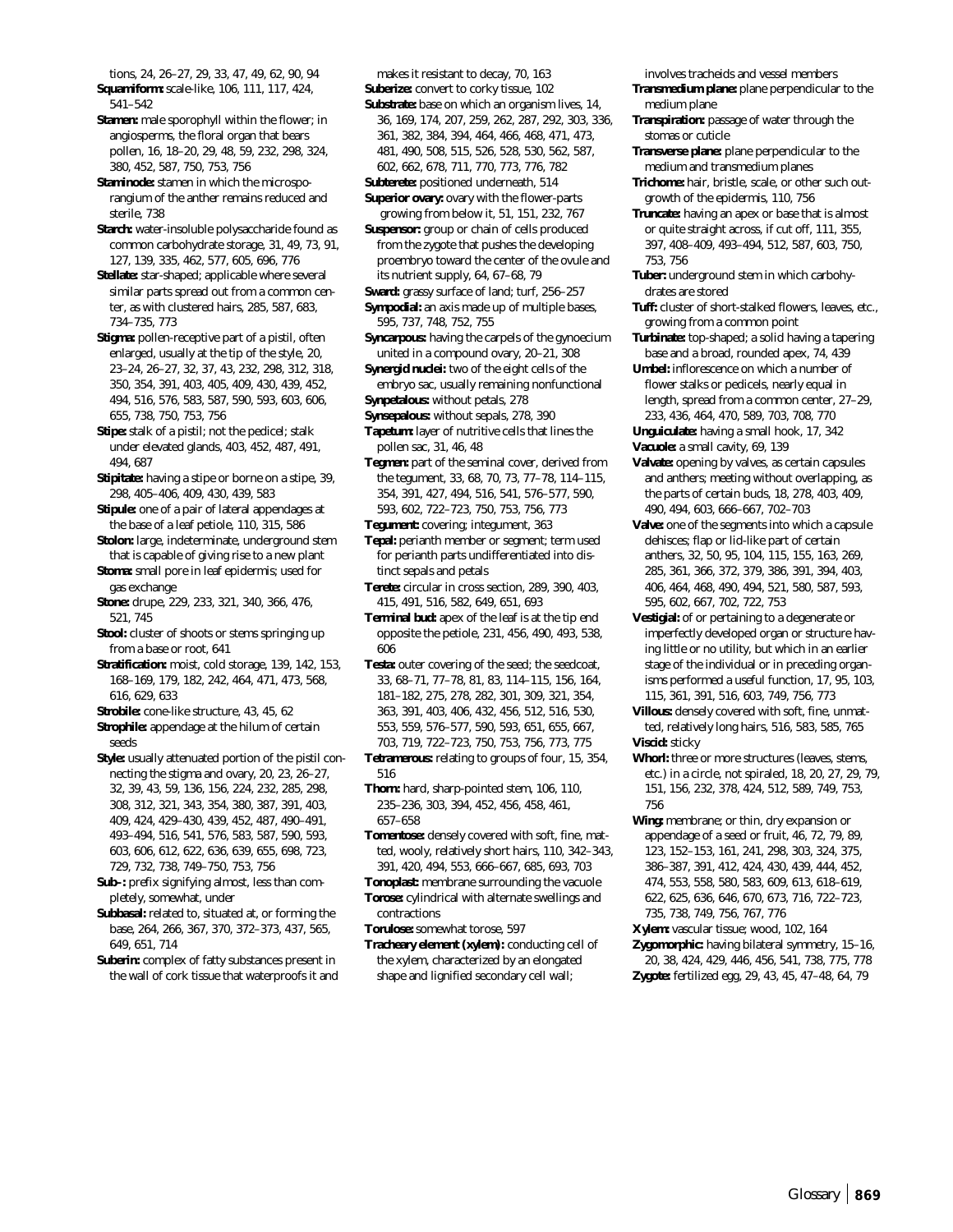

A total of 63 authors contributed to TTSM. All authors and their institutional affiliations (as of the printing date) are listed after the species name or the chapter title; however, the following also submitted a brief autobriography.

**James A. Allen** has worked as a research ecologist/forester with the USDA Forest Service's Institute of Pacific Islands Forestry in Honolulu, Hawaii since 1995. His work focuses primarily on the ecology and management of mangroves and freshwater forested wetlands in Micronesia and Hawaii. Previous work experience included almost 10 years with the U.S. Fish and Wildlife Service and National Biological Service, where he conducted research on management and restoration of forested wetlands in the south-central United States. He earned an A.A.S. from Paul Smith's College, a B.S. from Virginia Polytechnic Institute and State University, an M.S. from Cornell University, and a Ph.D. from Louisiana State University.

**Patrick Anderson** joined the Peace Corps in 1996. He worked in environmental education in the municipality of Sipe Sipe, Cochabamba Department, Bolivia. Anderson earned a B.S. in botany from the University of Wyoming, and then enrolled in the Master's Internationalist Program in the College of Natural Resources at the University of Wisconsin at Stevens Point before joining the Peace Corps. He has now returned to the United States.

**Elizabeth Arnaez** is a professor, researcher, and coordinator of biotechnology engineering in the School of Biology at the Technological Institute of Costa Rica. Her work involves the reproductive biology of plants, the phenology of forest tree seeds, anatomical descriptions and morphology of species (especially native), and tropical ecology. Having earned a B.S. in biology, she is now working toward an M.S. in the School of Biology at the University of Costa Rica.

**David Boshier** is a senior research scientist at the Oxford Forestry Institute, University of Oxford, UK. Before this appointment, he worked for 20 years in Central America, originally as a forest geneticist at Centro Agronomico Tropical de Investigacion y Ensenanza (CATIE) in Costa Rica. He works principally on the reproductive biology and population genetics of neotropical trees and their application to conservation and tree breeding strategies.

**Joanne Chamberlain** is a postdoctoral research scientist at the Oxford Forestry Institute, University of Oxford, UK. She is the manager of a project to investigate the reproductive biology and genetic diversity of *Calliandra calothyrsus*. Her primary research focus is forest genetics and conservation, in particular the use and management of plant genetic resources, and the reproductive biology and conservation of trees used within farming systems of tropical developing countries. She earned her Ph.D. from the University of Cambridge for work in the systematics and population genetics of two woody legume genera.

**William S. Dvorak** is director of the Central America and Mexico Coniferous Resources Cooperative (CAMCORE) and Research Professor of Forestry at North Carolina State University. His area of expertise is developing ex situ gene conservation and tree improvement strategies for tropical tree species. He has been working in the tropics and subtropics of Africa, Asia, and Latin America since 1974. He has been director of CAMCORE, an international gene conservation and tree breeding program, since its inception in 1980.

**Richard H. Ellis** (B.S., Ph.D., F.I. Biol.) is Professor of Crop Physiology in the Department of Agriculture at The University of Reading in Berkshire, UK. He is director of the Seed Science Laboratory at the university and has published more than 200 papers, articles, and books on seed science, agriculture, and forestry.

**John K. Francis** is a research forester with the USDA Forest Service International Institute of Tropical Forestry in Rio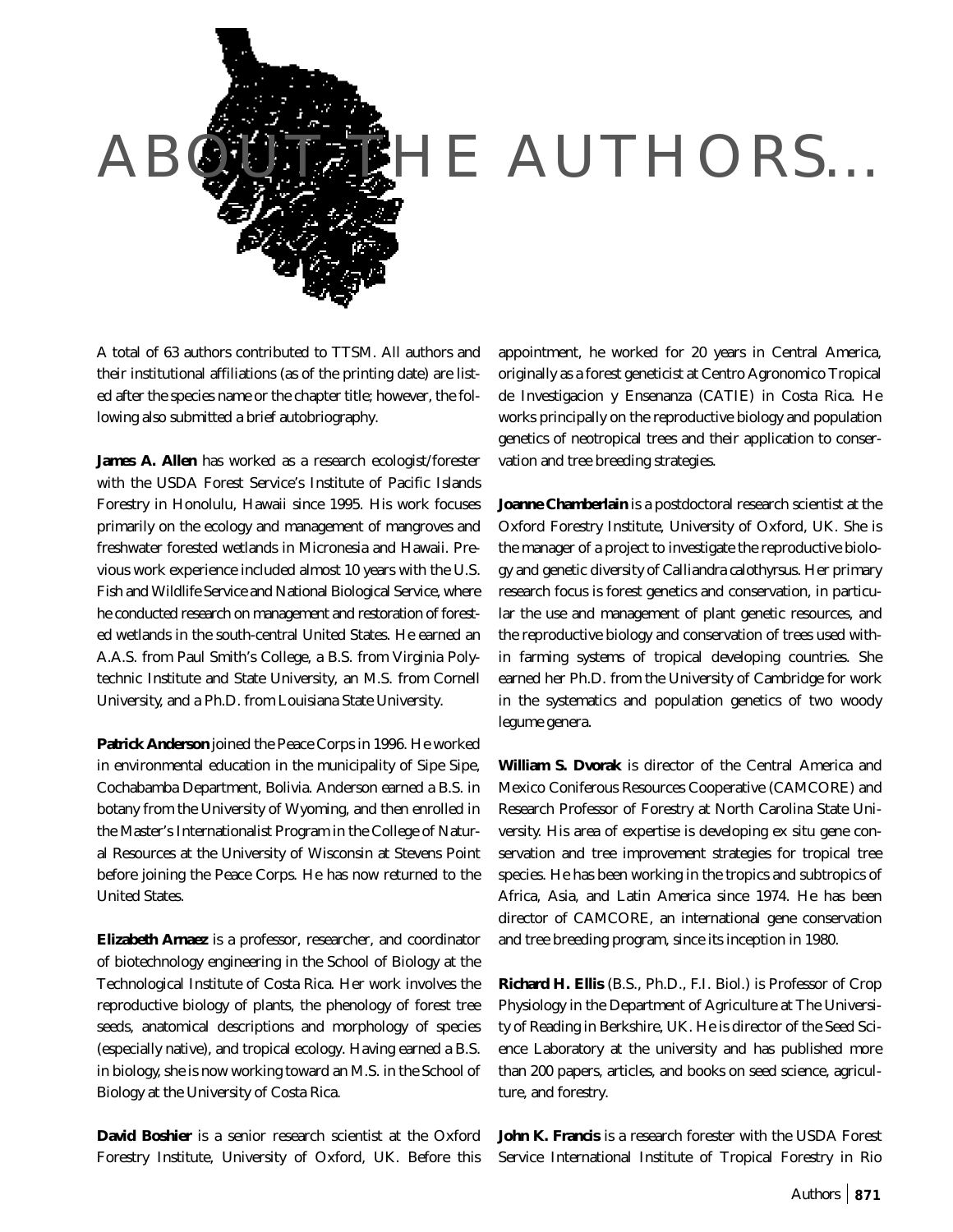Piedras, Puerto Rico. His research projects and publications cover a broad range of subjects related to reforestation and plantation management. He also worked for the Forest Service in Tennessee and Mississippi. His previous experience includes working for private companies and for the State of Idaho Department of Soil Conservation. He earned a B.S. in forestry and a Ph.D. in forest soils from the University of Idaho.

**Tran D. Hong** (B.S., M.S., Ph.D.) is Scientific Officer in the Seed Science Laboratory, Department of Agriculture at The University of Reading in Berkshire, UK. He has written more than 60 published papers, articles, and books on seed science.

**Mohammed Kamal Hossain** is an associate professor at the Institute of Forestry and Environmental Sciences in Chittagong, Bangladesh. Previous work experience includes serving as a research officer at the Bangladesh Forest Research Institute and as an assistant professor at the Institute of Forestry and Environmental Sciences. He earned a B.S. and M.S. in botany at Chittagong University and a Ph.D. in forestry (silviculture) at the University of Aberdeen, UK. A member of several international organizations, he has written more than 25 published papers and articles.

**Peter Laharrague** manages a family-owned forestry plantation and natural forest in the Province of Misiones, Argentina. He also manages a landscape arboretum plantation in the southern region of Buenos Aires Province. Schooled in agricultural engineering, Laharrague specialized in forestry and arboriculture.

**Javier López-Upton** is pursuing a Ph.D. in forestry at the University of Florida in Gainesville. Working in forest genetics from 1985 to 1995, he supervised seed collection activities (primarily Mexican pines), the seed bank, and greenhouse installations at the Colegio de Postgraduados in Mexico. He also served as assistant professor for a graduate course on forest genetics. He earned a B.S. in forestry at the Universidad Autonoma Chapingo and an M.S. in forestry at the Colegio de Postgraduados.

**Ana Lucrecia de MacVean** is curator of the Herbarium (Institute of Research) at the Universidad del Valle de Guatemala (UVG). She designed and implemented an effort to place the collection on the internet. Her research includes quantitative ethnobotany in the Mayan Biosphere Reserve, and floristic inventories in diverse regions of Guatemala. She also serves as an instructor in many biology, ecology, and taxonomy laboratories at UVG; produces the Revista de la Universidad del Valle de Guatemala; and is a founding member of the Mesoamerican Herbarium Network. She earned her B.S.

and Licenciatura (similar to an M.S. in the United States) in biology at UVG.

**Suresh B. Mathur** developed and now directs the Danish Government Institute of Seed Pathology for Developing Countries, in Copenhagen, Denmark. From 1961 through 1964, he worked on soil-borne diseases in Canada and the Netherlands. Since 1965, he has worked on various aspects of seed-borne diseases of cereals, millets, legumes, vegetables, grasses, fodder, fibre and oil crops, and forest trees. He has written more than 120 published research and technical articles, papers, and manuals, edited proceedings, and books. He also serves as a consultant for the Danish International Development Agency, the Food and Agriculture Organization, and UNDP. He earned a Ph.D. in plant pathology at Agra University in India.

**Enrique Mayo Menéndez** has served as a researcher, research administrator, and dean in the Department of Botany at the University of Panama. Previously, he worked as an ecologist and director in the Panama Forest Service. His research focus is biodiversity with environmental changes during the development of hydroelectric projects and improvements to renewable natural resources. He earned a Licenciado in biology and chemistry at the University of Panama and an M.S. at Turrialba, Costa Rica.

**Rajesh Jumar Mittal** (M.S., Ph.D.) recently researched seedborne fungi and their effects on germination and storability of some recalcitrant tropical tree seeds. He carried out this research as a Visiting Science at the Danish Government Institute of Seed Pathology for Developing Countries in Copenhagen, Denmark. Previous research involved mycorrhiza in *Pinus elliottii* and *Shorea robusta* at the Forest Research Institute in Dehra Dun, India; wood-rotting fungi of forest trees in eastern Himalaya at the Botanical Survey of India in Calcutta; and seed pathology of *Picea glauca* and *Pinus strobus* at the Petawawa National Forestry Institute in Canada (1984-87). He devoted more than 10 years to studying field diseases and their management in legume crops of Northwest Himalaya at the Vivekananda Parvatiya Krishi Anusandhan Sansthan in Almora, India.

**Ileana Moreira Gonzales** is a professor, researcher, and director at the School of Biology at the Technological Institute of Costa Rica. Her work involves the reproductive biology of plants, the phenology of forest tree seeds, anatomical descriptions and morphology of species (especially native species), and tropical ecology. She earned her B.S. and M.S. in biology at the School of Biology, University of Costa Rica.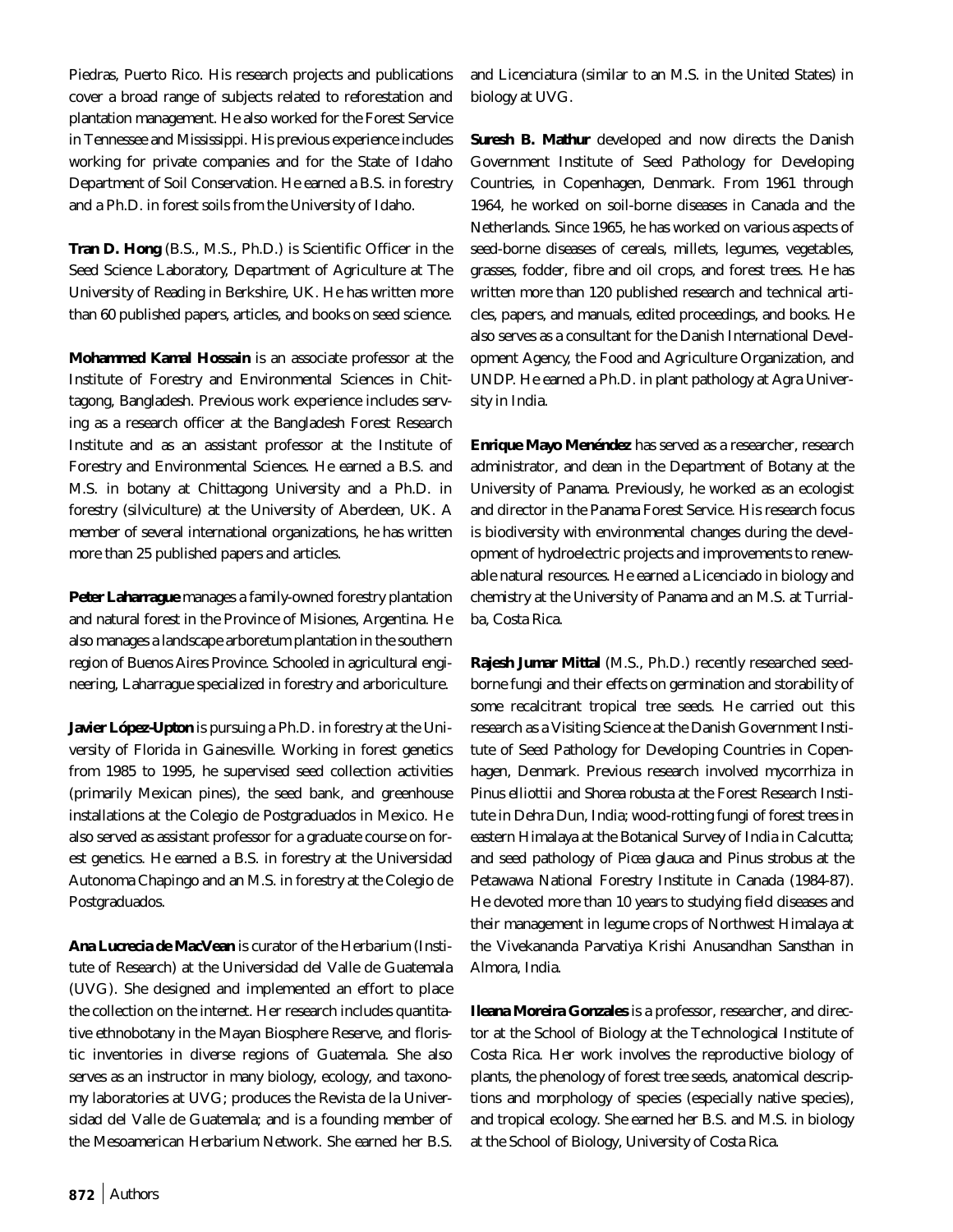**H.B. Naithani** is Research Officer in the botany division of the Forest Research Institute in Dehra Dun, India. He is interested primarily in Himalayan flora biodiversity and conservation and has extensively studied bamboos, oaks, and orchids. He has authored 100 published research papers. He received his training in tree seed technology in the Forestry Department at Mississippi State University.

**Victor M. Nieto** is a coordinator and researcher in genetic improvement for the Corporacion Nacional de Investigacion y Fomento Forestal (CONIF) in Santafe de Bogota, Colombia. His research has focused on forest development, silviculture, tree seeds, and genetic improvement. He earned a forestry degree from the Francisco Jose de Caldas Regional University in Bogota, Colombia.

**John A. Parrotta** is a research scientist and team leader for Forest Management and Rehabilitation Research at the USDA Forest Service International Institute of Tropical Forestry in Río Piedras, Puerto Rico. For the last 10 years, his research and numerous publications have focused on productivity, nutrient cycling, biological nitrogen fixation, and floristic development in forest plantations established on degraded tropical sites in Puerto Rico, Brazil, and India; evaluation of silvicultural techniques for tropical forest restoration on severely degraded lands; tropical secondary forest dynamics; tropical silvics; and nonwood values of tropical forest species. He also serves as deputy coordinator of International Union of Forest Research Organizations Division 1 (Silviculture) and coordinator of Research Group 1.17.00 (Restoration of Degraded Sites). He recently led a 2-year international research program to evaluate the potential role of forest plantings to catalyze natural forest recovery processes on severely degraded lands in Latin America, Africa, and the Pacific region. He earned his Ph.D. in forestry from Yale University.

**William A. Patterson IV** served as a Peace Corps volunteer in Bolivia (1996-1998), where he worked with World Neighbors to implement soil conservation techniques and encourage the use of native species for agroforestry projects. He earned a B.S. in natural resources from Cornell University and an M.S. in forestry from the University of Montana.

**Elfriede Pöll** is director of the Herbarium at the Institute of Research at Universidad del valle de Guatemala (UVG). Her research at UVG involves cardamon propagation and virus resistance. For more than 25 years, she was the principal taxonomist for the National Botanical Garden and professor of botany at the Universidad de San Carlos de Guatemala. She has done ethnobotanical research throughout the country and is recognized both as a taxonomist and as an ethnobotanist. She earned a Magister in natural sciences and a Ph.D. in botany from the University of Vienna.

**P.K. Ralhan** is a Forest Research Specialist in the Department of Forestry and Natural Resources at Punjab Agricultural University in Ludhiana, India. Previously, he worked on research projects sponsored by the Department of Science and Technology and the Department of Environment in New Delhi. He has authored about 30 published research papers. He earned a Ph.D. in botany with specialization in forest ecology at the Kumaun University in Nainital, India.

**Javier Rodriguez** is a researcher and coordinator of the tree seed laboratory for the Corporacion Nacional de Investigacion y Fomento Forestal (CONIF) in Santafe de Bogota, Colombia. He earned a forestry degree from the Francisco Jose de Caldas Regional University in Bogota, Colombia.

**Hans G. Schable** is a professor of Forest Biology and director of International Resource Management at the University of Wisconsin at Stevens Point. His professional experience extends to all forested continents. In the Tropics, he has special familiarity with Central America and East Africa. He earned a B.S. and an M.S. in forestry at Albert Ludwig University in Freiburg, Germany and a Ph.D. in forest protection at Duke University in North Carolina.

**Avtar Singh** is an assistant silviculturist in the Department of Forestry and Natural Resources at Punjab Agricultural University in Ludhiana, India. Previously, he worked on a research scheme sponsored by the Department of Forests and the Department of Agriculture, Government of Punjab. He has authored 15 published research papers. He earned a Ph.D. in forestry by working on seed technology and planting stock production technology of *Dalbergia sissoo* at the Kumaun University in Nainital, India.

**Michael T. Smith** (M.S., Ph.D.) has been associated with the University of Natal in Durban and Pietermaritzburg, South Africa, for 25 years as a teacher and researcher. Now based in the Botany Department in Pietermaritzburg, he is researching antioxidant defense mechanisms in seeds. His research focuses primarily on seeds and on topics such as dormancy in *Fraxinus excelsior*, peroxidation and deterioration in lettuce seeds, and deteriorative changes associated with the loss of viability in stored, desiccation-tolerant and dessication-sensitive seeds.

**John Anthony Vozzo** is a research plant physiologist with the USDA Forest Service on the campus of Mississippi State Uni